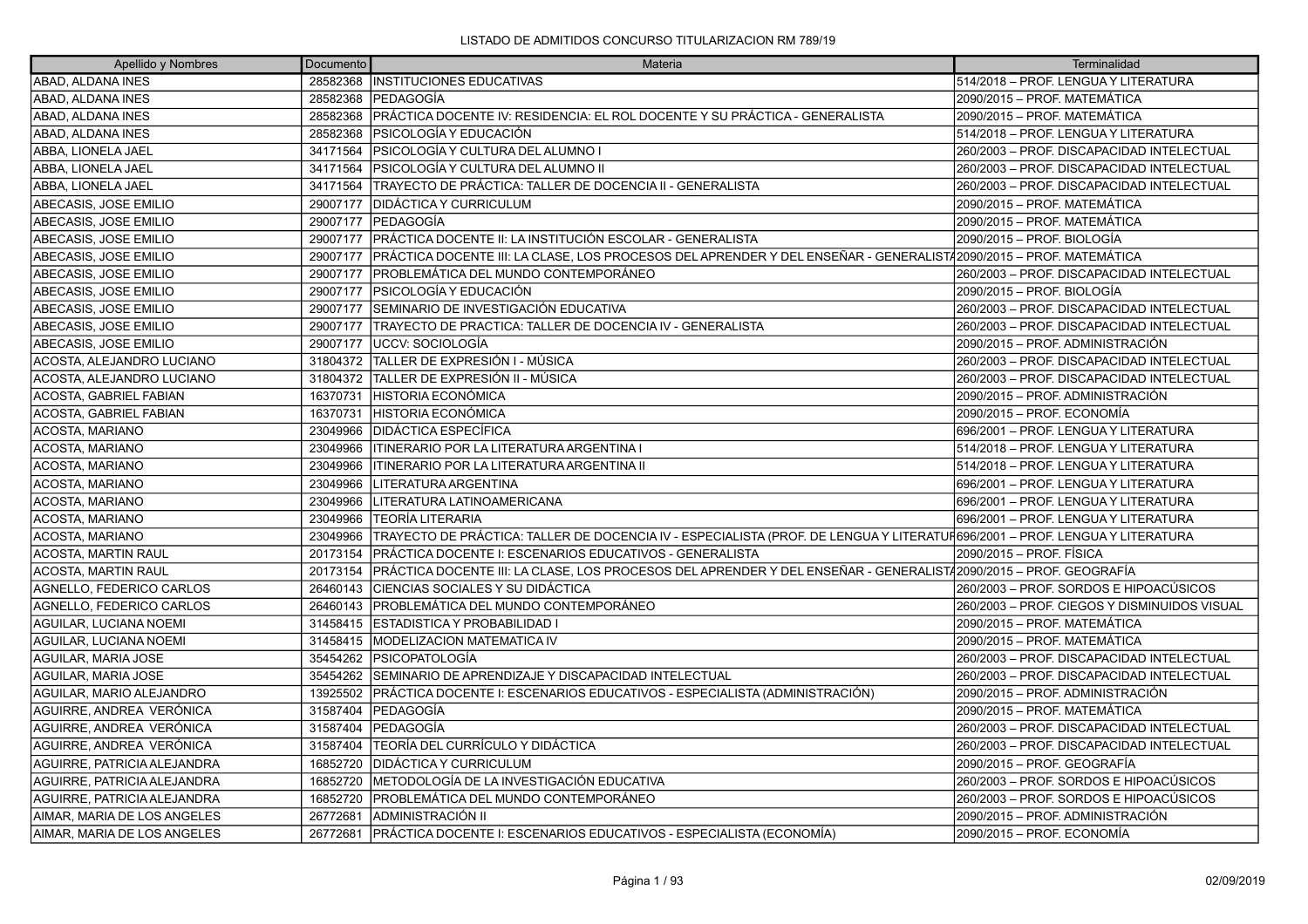| Apellido y Nombres             | Documento | Materia                                                                                                             | Terminalidad                                 |
|--------------------------------|-----------|---------------------------------------------------------------------------------------------------------------------|----------------------------------------------|
| AIMAR, MARIA DE LOS ANGELES    | 26772681  | PRÁCTICA DOCENTE II: LA INSTITUCIÓN ESCOLAR - ESPECIALISTA (ADMINISTRACIÓN)                                         | 2090/2015 - PROF. ADMINISTRACIÓN             |
| AIME, DANIELA VALERIA          | 28572931  | <b>FILOSOFÍA</b>                                                                                                    | 696/2001 - PROF. LENGUA Y LITERATURA         |
| AIME, DANIELA VALERIA          | 28572931  | LINGÜÍSTICA GENERAL                                                                                                 | 514/2018 - PROF. LENGUA Y LITERATURA         |
| ALANCAY, NANCY DE LOS ANGELES  | 18046002  | ÉTICA PROFESIONAL                                                                                                   | 260/2003 - PROF. DISCAPACIDAD INTELECTUAL    |
| ALANCAY, NANCY DE LOS ANGELES  | 18046002  | <b>ETICA Y TRABAJO DOCENTE</b>                                                                                      | 2090/2015 – PROF. ADMINISTRACIÓN             |
| ALANCAY, NANCY DE LOS ANGELES  | 18046002  | <b>IFILOSOFÍA</b>                                                                                                   | 260/2003 - PROF. DISCAPACIDAD INTELECTUAL    |
| ALARCON. AMALIA NOEMI          | 20179891  | ÍBIOLOGÍA HUMANA Y SALUD I                                                                                          | 2090/2015 – PROF. BIOLOGÍA                   |
| ALARCON, AMALIA NOEMI          | 20179891  | <b>BIOLOGIA IV</b>                                                                                                  | 2090/2015 – PROF. BIOLOGÍA                   |
| ALARCON, AMALIA NOEMI          | 20179891  | CIENCIAS NATURALES II Y SU DIDÁCTICA                                                                                | 260/2003 - PROF. CIEGOS Y DISMINUIDOS VISUAL |
| ALARCON, AMALIA NOEMI          | 20179891  | <b>IEVOLUCIÓN</b>                                                                                                   | 2090/2015 – PROF. BIOLOGÍA                   |
| ALARCON, AMALIA NOEMI          | 20179891  | LABORATORIO DE CIENCIAS NATURALES                                                                                   | 2090/2015 - PROF. BIOLOGÍA                   |
| ALARCON, AMALIA NOEMI          | 20179891  | MUNDO NATURAL, SOCIAL Y TECNOLÓGICO: CIENCIAS NATURALES I Y SU DIDÁCTICA                                            | 260/2003 - PROF. CIEGOS Y DISMINUIDOS VISUAL |
| ALARCON, AMALIA NOEMI          | 20179891  | NEUROANATOMÍA Y FISIOLOGÍA                                                                                          | 260/2003 - PROF. CIEGOS Y DISMINUIDOS VISUAL |
| ALARCON, JULIANA               | 24267576  | ARITMETICA Y ALGEBRA I                                                                                              | 2090/2015 - PROF. MATEMÁTICA                 |
| ALARCON, JULIANA               | 24267576  | ARITMETICA Y ALGEBRA IV                                                                                             | 2090/2015 – PROF. MATEMÁTICA                 |
| ALARCON, JULIANA               | 24267576  | <b>MATEMATICA</b>                                                                                                   | 2090/2015 - PROF. ADMINISTRACIÓN             |
| ALARCON, JULIANA               | 24267576  | IMETODOLOGÍA DE LA INVESTIGACIÓN                                                                                    | 2090/2015 - PROF. MATEMÁTICA                 |
| ALARCON, JULIANA               | 24267576  | PRÁCTICA DOCENTE I: ESCENARIOS EDUCATIVOS - ESPECIALISTA (MATEMÁTICA)                                               | 2090/2015 – PROF. MATEMÁTICA                 |
| ALARCON, JULIANA               | 24267576  | PRÁCTICA DOCENTE II: LA INSTITUCIÓN ESCOLAR - ESPECIALISTA (MATEMÁTICA)                                             | 2090/2015 – PROF. MATEMÁTICA                 |
| ALARCON, JULIANA               | 24267576  | PRÁCTICA DOCENTE IV: RESIDENCIA: EL ROL DOCENTE Y SU PRÁCTICA - ESPECIALISTA (MATEMÁTI 2090/2015 – PROF. MATEMÁTICA |                                              |
| ALARIO, NANCI NOEMI            | 20461697  | PRÁCTICA DOCENTE I: ESCENARIOS EDUCATIVOS - GENERALISTA                                                             | 2090/2015 – PROF. ADMINISTRACIÓN             |
| ALASIA, MARILU                 | 24067872  | <b>PSICOMOTRICIDAD</b>                                                                                              | 260/2003 - PROF. CIEGOS Y DISMINUIDOS VISUAL |
| ALASIA, MARILU                 | 24067872  | <b>PSICOMOTRICIDAD I</b>                                                                                            | 260/2003 - PROF. DISCAPACIDAD INTELECTUAL    |
| ALBARRACIN, GRACIELA DEL VALLE | 17382315  | METODOLOGÍA DE LA INVESTIGACIÓN                                                                                     | 2090/2015 - PROF. MATEMÁTICA                 |
| ALBARRACIN, GRACIELA DEL VALLE | 17382315  | PRÁCTICA DOCENTE II: LA INSTITUCIÓN ESCOLAR - GENERALISTA                                                           | 2090/2015 - PROF. MATEMÁTICA                 |
| ALDERETE, ALICIA RAQUEL        | 31368328  | HISTORIA Y POLITICA DE LA EDUCACION ARGENTINA                                                                       | 2090/2015 - PROF. MATEMÁTICA                 |
| ALDERETE, GERMAN PABLO         | 23502198  | METODOLOGÍA DE LA INVESTIGACIÓN                                                                                     | 260/2003 - PROF. CIEGOS Y DISMINUIDOS VISUAL |
| ALDERETE, GERMAN PABLO         | 23502198  | TRAYECTO DE PRÁCTICA: TALLER DE DOCENCIA III - GENERALISTA                                                          | 260/2003 – PROF. SORDOS E HIPOACÚSICOS       |
| ALEGRE, MARTÍN JOSÉ            | 33105721  | <b>DIDÁCTICA Y CURRICULUM</b>                                                                                       | 2090/2015 - PROF. ADMINISTRACIÓN             |
| ALEGRE, MARTÍN JOSÉ            | 33105721  | <b>DIDÁCTICA Y CURRICULUM</b>                                                                                       | 2090/2015 - PROF. MATEMÁTICA                 |
| ALEGRE, MARTÍN JOSÉ            | 33105721  | DIDÁCTICA Y CURRICULUM                                                                                              | 514/2018 - PROF. LENGUA Y LITERATURA         |
| ALEGRE, MARTÍN JOSÉ            | 33105721  | ÉTICA PROFESIONAL                                                                                                   | 696/2001 - PROF. LENGUA Y LITERATURA         |
| ALEGRE, MARTÍN JOSÉ            | 33105721  | <b>FILOSOFÍA</b>                                                                                                    | 696/2001 - PROF. LENGUA Y LITERATURA         |
| ALEGRE, MARTÍN JOSÉ            | 33105721  | lPEDAGOGÍA                                                                                                          | 514/2018 - PROF. LENGUA Y LITERATURA         |
| ALEGRE, MARTÍN JOSÉ            | 33105721  | PRÁCTICA DOCENTE I: ESCENARIOS EDUCATIVOS - GENERALISTA                                                             | 514/2018 - PROF. LENGUA Y LITERATURA         |
| ALEGRE, MARTÍN JOSÉ            | 33105721  | PSICOLOGÍA Y EDUCACIÓN                                                                                              | 514/2018 - PROF. LENGUA Y LITERATURA         |
| ALEGRE, MARTÍN JOSÉ            | 33105721  | TRAYECTO DE PRACTICA: TALLER DE DOCENCIA IV - GENERALISTA                                                           | 696/2001 - PROF. LENGUA Y LITERATURA         |
| ALEJANDRO, PATRICIA EDITH      | 24586977  | ÉTICA PROFESIONAL                                                                                                   | 260/2003 - PROF. CIEGOS Y DISMINUIDOS VISUAL |
| ALEJANDRO, PATRICIA EDITH      | 24586977  | ÉTICA PROFESIONAL                                                                                                   | 260/2003 - PROF. DISCAPACIDAD INTELECTUAL    |
| ALEJANDRO, PATRICIA EDITH      | 24586977  | FILOSOFÍA                                                                                                           | 2090/2015 - PROF. GEOGRAFÍA                  |
| ALEJANDRO, PATRICIA EDITH      | 24586977  | <b>FILOSOFÍA</b>                                                                                                    | 260/2003 - PROF. CIEGOS Y DISMINUIDOS VISUAL |
| ALEJANDRO, PATRICIA EDITH      | 24586977  | FILOSOFÍA                                                                                                           | 260/2003 - PROF. DISCAPACIDAD INTELECTUAL    |
| ALESSI, ALEJANDRO LUIS         | 25206780  | CIENCIA, TECNOLOGÍA Y SOCIEDAD Y EDUCACIÓN MATEMÁTICA                                                               | 2090/2015 - PROF. MATEMÁTICA                 |
| ALESSI, ALEJANDRO LUIS         | 25206780  | <b>MODELIZACION MATEMATICA II</b>                                                                                   | 2090/2015 – PROF. MATEMÁTICA                 |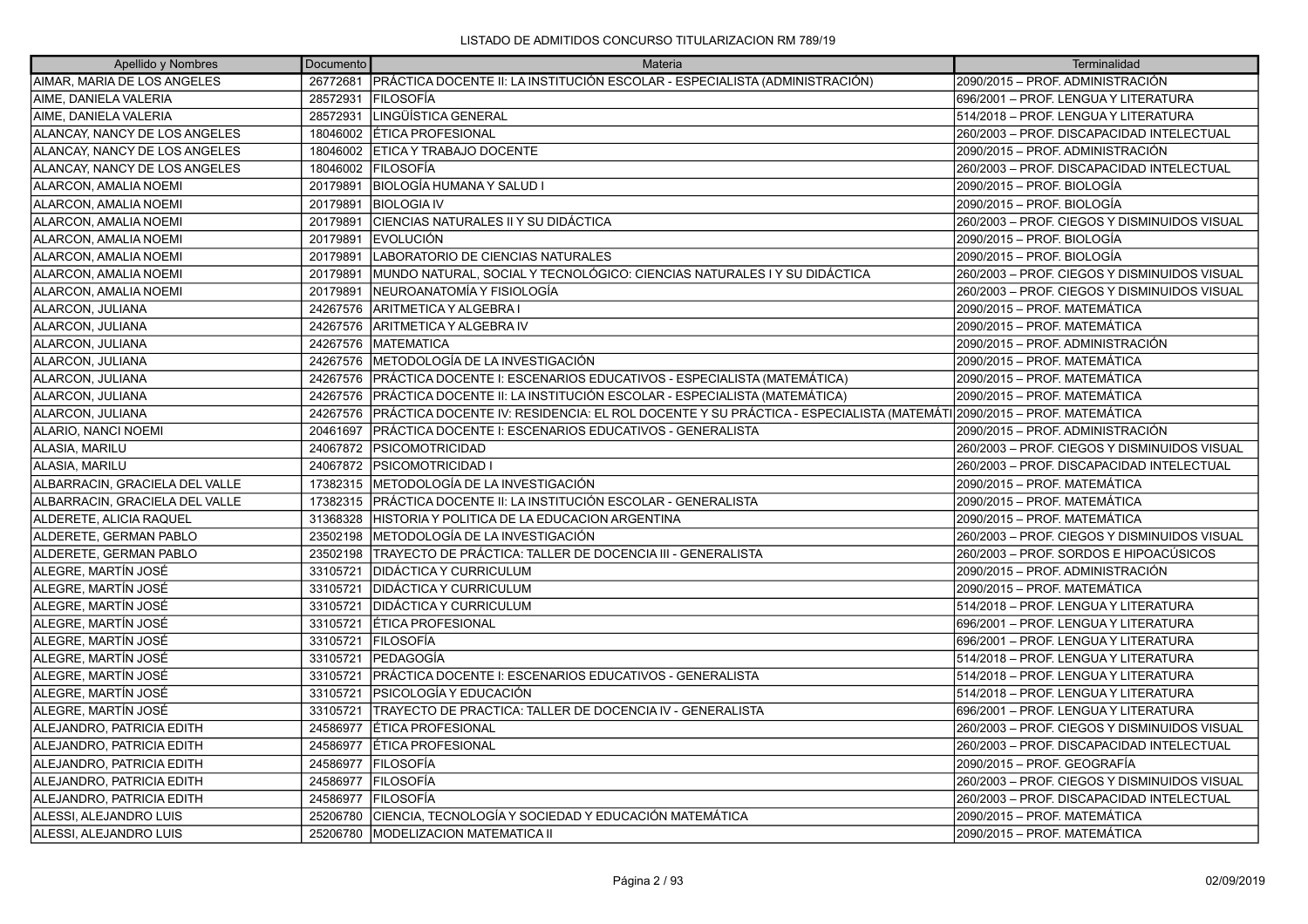| Apellido y Nombres          | Documento | Materia                                                                     | Terminalidad                              |
|-----------------------------|-----------|-----------------------------------------------------------------------------|-------------------------------------------|
| ALESSI, ALEJANDRO LUIS      |           | 25206780 PRACTICAS DE INVESTIGACIÓN                                         | 2090/2015 - PROF. MATEMÁTICA              |
| ALFIERI RAFFO, JULIA ELENA  | 30761085  | <b>IDERECHO II</b>                                                          | 2090/2015 – PROF. ADMINISTRACIÓN          |
| ALL, MARIANA                | 24007884  | PRÁCTICA DOCENTE IV: RESIDENCIA: EL ROL DOCENTE Y SU PRÁCTICA - GENERALISTA | 2090/2015 – PROF. ADMINISTRACIÓN          |
| ALL, MARIANA                | 24007884  | SUJETOS DE LA EDUCACION SECUNDARIA                                          | 2090/2015 – PROF. ADMINISTRACIÓN          |
| ALLEMMA, MARIELA SANDRA     | 22172192  | <b>DIDACTICA DE LA MATEMATICA II</b>                                        | 2090/2015 - PROF. MATEMÁTICA              |
| ALMADA, PATRICIA GRISELDA   | 22715252  | EDUCACIÓN SEXUAL INTEGRAL                                                   | 2090/2015 – PROF. BIOLOGÍA                |
| ALMIRON, MARTIN ALEJANDRO   | 26337953  | <b>ARITMETICA Y ALGEBRA II</b>                                              | 2090/2015 – PROF. MATEMÁTICA              |
| ALMIRON, MARTIN ALEJANDRO   | 26337953  | IARITMETICA Y ALGEBRA III                                                   | 2090/2015 - PROF. MATEMÁTICA              |
| ALMIRON, MARTIN ALEJANDRO   | 26337953  | <b>DIDACTICA DE LA MATEMATICA II</b>                                        | 2090/2015 - PROF. MATEMÁTICA              |
| ALMIRON, MARTIN ALEJANDRO   | 26337953  | IESTADISTICA APLICADA                                                       | 2090/2015 – PROF. ADMINISTRACIÓN          |
| ALMIRON, MARTIN ALEJANDRO   | 26337953  | <b>ESTADISTICA Y PROBABILIDAD I</b>                                         | 2090/2015 - PROF. MATEMÁTICA              |
| ALMIRON, MARTIN ALEJANDRO   | 26337953  | <b>GEOMETRIA II</b>                                                         | 2090/2015 – PROF. MATEMÁTICA              |
| ALTAN, MIRNA CINTIA         | 26066836  | EL ESPACIO GEOGRÁFICO EN CONTEXTOS LOCALES                                  | 2090/2015 – PROF. GEOGRAFÍA               |
| ALTAN, MIRNA CINTIA         | 26066836  | METODOLOGÍA DE LA INVESTIGACIÓN GEOGRÁFICA- ESPECIALISTA GEOGRAFÍA          | 2090/2015 – PROF. GEOGRAFÍA               |
| ALTUNA, MARÍA SUSANA        | 16628598  | <b>IBIOLOGÍA HUMANA Y SALUD I</b>                                           | 2090/2015 – PROF. BIOLOGÍA                |
| ALTUNA, MARÍA SUSANA        | 16628598  | BIOLOGÍA I                                                                  | 2090/2015 – PROF. BIOLOGÍA                |
| ALTUNA, MARÍA SUSANA        | 16628598  | <b>BIOLOGÍA, GENÉTICA Y NEUROENDOCRINA</b>                                  | 260/2003 - PROF. DISCAPACIDAD INTELECTUAL |
| ALTUNA, MARÍA SUSANA        | 16628598  | CIENCIAS NATURALES Y SU DIDÁCTICA                                           | 260/2003 - PROF. DISCAPACIDAD INTELECTUAL |
| ALTUNA, MARÍA SUSANA        | 16628598  | DIDÁCTICA DE LA BIOLOGIA II                                                 | 2090/2015 – PROF. BIOLOGÍA                |
| ALTUNA, MARÍA SUSANA        | 16628598  | EDUCACIÓN SEXUAL INTEGRAL                                                   | 2090/2015 – PROF. BIOLOGÍA                |
| ALTUNA, MARÍA SUSANA        | 16628598  | TALLER DE MODELIZACIÓN Y RECURSOS DIDÁCTICOS EN BIOLOGÍA                    | 2090/2015 – PROF. BIOLOGÍA                |
| ALVAREZ, ANA MARIA TERESITA | 16022169  | <b>MATEMATICA</b>                                                           | 2090/2015 – PROF. ADMINISTRACIÓN          |
| ALVAREZ, JORGE DANIEL       | 14180314  | <b>CALCULO II</b>                                                           | 2090/2015 - PROF. MATEMÁTICA              |
| ALVAREZ, JORGE DANIEL       | 14180314  | <b>FÍSICA I</b>                                                             | 2090/2015 - PROF. MATEMÁTICA              |
| ALVAREZ, JORGE DANIEL       | 14180314  | FÍSICA II                                                                   | 2090/2015 - PROF. MATEMÁTICA              |
| ALVAREZ, JORGE DANIEL       | 14180314  | <b>MATEMATICA</b>                                                           | 2090/2015 – PROF. ADMINISTRACIÓN          |
| ALVAREZ, OSVALDO RODOLFO    | 29927221  | CALCULO I                                                                   | 2090/2015 - PROF. MATEMÁTICA              |
| ALVAREZ, OSVALDO RODOLFO    | 29927221  | <b>DIDACTICA DE LA MATEMATICA I</b>                                         | 2090/2015 - PROF. MATEMÁTICA              |
| ALVAREZ, OSVALDO RODOLFO    | 29927221  | <b>MODELIZACION MATEMATICA IV</b>                                           | 2090/2015 - PROF. MATEMÁTICA              |
| ALVAREZ, VERONICA           | 33382443  | <b>DIDÁCTICA Y CURRICULUM</b>                                               | 2090/2015 – PROF. BIOLOGÍA                |
| ALVAREZ, VERONICA           | 33382443  | <b>INSTITUCIONES EDUCATIVAS</b>                                             | 2090/2015 – PROF. MATEMÁTICA              |
| ALVAREZ, VERONICA           | 33382443  | METODOLOGÍA DE LA INVESTIGACIÓN                                             | 2090/2015 – PROF. BIOLOGÍA                |
| ALVAREZ, VERONICA           | 33382443  | METODOLOGÍA DE LA INVESTIGACIÓN                                             | 2090/2015 - PROF. MATEMÁTICA              |
| ALVAREZ, VERONICA           | 33382443  | PEDAGOGÍA                                                                   | 2090/2015 – PROF. MATEMÁTICA              |
| ALVAREZ, VERONICA           | 33382443  | PRÁCTICA DOCENTE I: ESCENARIOS EDUCATIVOS - GENERALISTA                     | 2090/2015 – PROF. BIOLOGÍA                |
| ALVAREZ, VERONICA           | 33382443  | PRÁCTICA DOCENTE II: LA INSTITUCIÓN ESCOLAR - GENERALISTA                   | 2090/2015 – PROF. MATEMÁTICA              |
| ALVAREZ, VERONICA           | 33382443  | PRÁCTICA DOCENTE IV: RESIDENCIA: EL ROL DOCENTE Y SU PRÁCTICA - GENERALISTA | 2090/2015 - PROF. MATEMÁTICA              |
| ALVAREZ, VERONICA           | 33382443  | IPSICOLOGÍA Y EDUCACIÓN                                                     | 2090/2015 – PROF. BIOLOGÍA                |
| ALVAREZ, VERONICA           | 33382443  | SUJETOS DE LA EDUCACION SECUNDARIA                                          | 2090/2015 - PROF. BIOLOGÍA                |
| ALVAREZ, WALDO FACUNDO      | 27936996  | BIOLOGÍA HUMANA Y SALUD II                                                  | 2090/2015 – PROF. BIOLOGÍA                |
| ALVAREZ, WALDO FACUNDO      | 27936996  | <b>CIENCIAS DE LA TIERRA</b>                                                | 2090/2015 – PROF. BIOLOGÍA                |
| ALVAREZ, WALDO FACUNDO      | 27936996  | PRÁCTICA DOCENTE I: ESCENARIOS EDUCATIVOS - ESPECIALISTA (BIOLOGÍA)         | 2090/2015 - PROF. BIOLOGÍA                |
| ALVAREZ, WALDO FACUNDO      | 27936996  | QUÍMICA I                                                                   | 2090/2015 – PROF. BIOLOGÍA                |
| ALVAREZ, WALDO FACUNDO      | 27936996  | QUÍMICA II                                                                  | 2090/2015 – PROF. BIOLOGÍA                |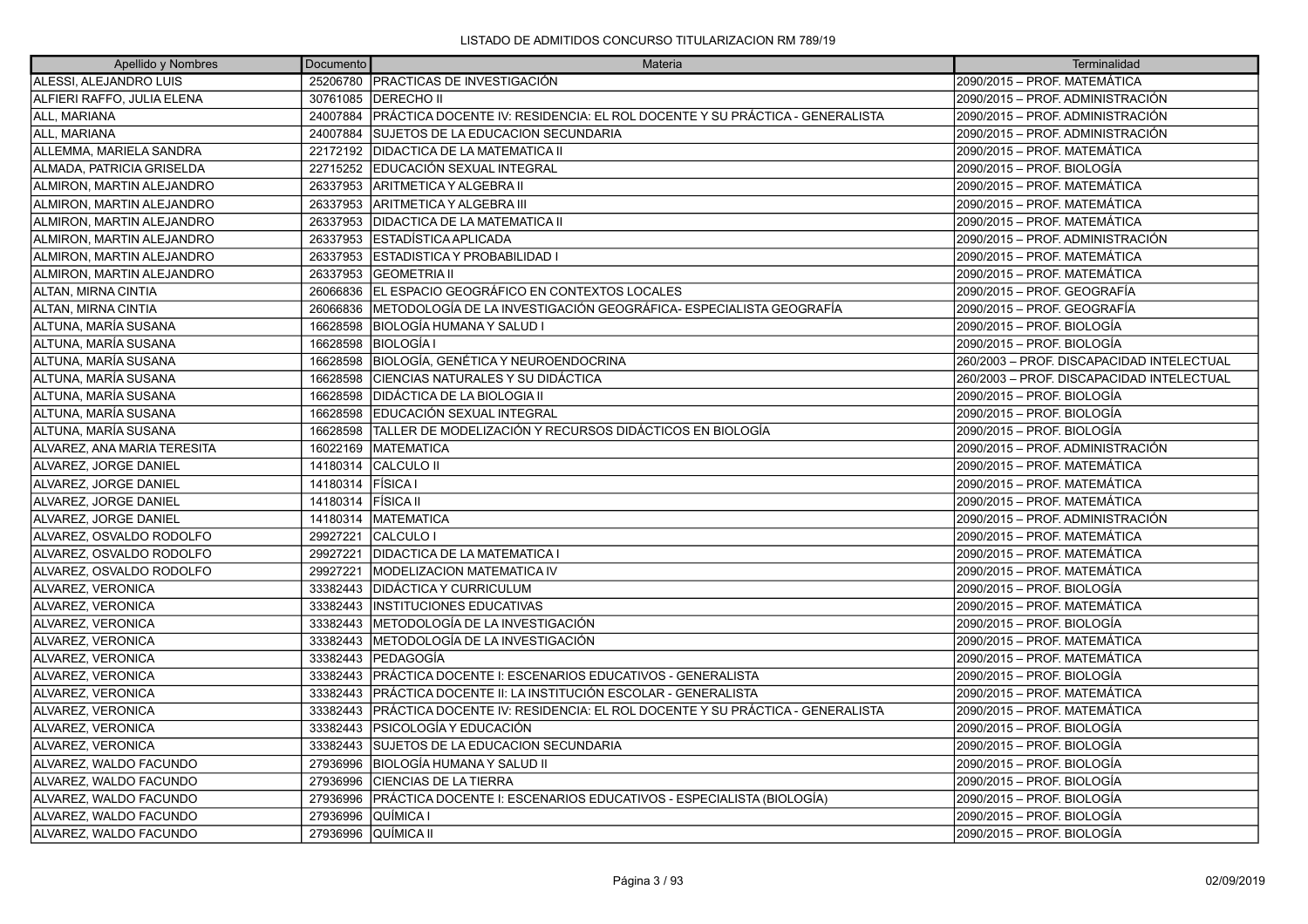| Apellido y Nombres                  | Documento | Materia                                                                                                             | Terminalidad                                 |
|-------------------------------------|-----------|---------------------------------------------------------------------------------------------------------------------|----------------------------------------------|
| AMADIO, JORGELINA FABIANA           | 18440006  | BIOLOGÍA, GENÉTICA Y NEUROENDOCRINA                                                                                 | 260/2003 - PROF. DISCAPACIDAD INTELECTUAL    |
| AMADIO, JORGELINA FABIANA           | 18440006  | <b>ECOLOGIA</b>                                                                                                     | 2090/2015 - PROF. BIOLOGÍA                   |
| AMADIO, JORGELINA FABIANA           | 18440006  | <b>EVOLUCIÓN</b>                                                                                                    | 2090/2015 – PROF. BIOLOGÍA                   |
| AMADIO, JORGELINA FABIANA           | 18440006  | TALLER DE MODELIZACIÓN Y RECURSOS DIDÁCTICOS EN BIOLOGÍA                                                            | 2090/2015 - PROF. BIOLOGÍA                   |
| ANDEREGGEN GIULIANI, MARIANA ANDREA | 20667296  | MODELIZACION MATEMATICA II                                                                                          | 2090/2015 - PROF. MATEMÁTICA                 |
| ANDREU, JUAN CARLOS                 | 18593403  | CIENCIA, TECNOLOGÍA Y SOCIEDAD Y EDUCACIÓN MATEMÁTICA                                                               | 2090/2015 - PROF. MATEMÁTICA                 |
| ANDREU, JUAN CARLOS                 | 18593403  | EPISTEMOLOGIA E HISTORIA DE LA MATEMATICA                                                                           | 2090/2015 - PROF. MATEMÁTICA                 |
| ANDREU, JUAN CARLOS                 | 18593403  | ESTADISTICA Y PROBABILIDAD I                                                                                        | 2090/2015 - PROF. MATEMÁTICA                 |
| ANDREU, JUAN CARLOS                 | 18593403  | MODELIZACION MATEMATICA I                                                                                           | 2090/2015 - PROF. MATEMÁTICA                 |
| ANDREU, JUAN CARLOS                 | 18593403  | MODELIZACION MATEMATICA III                                                                                         | 2090/2015 – PROF. MATEMÁTICA                 |
| ANDREU, JUAN CARLOS                 | 18593403  | PRÁCTICA DOCENTE III: LA CLASE, LOS PROCESOS DEL APRENDER Y DEL ENSEÑAR - ESPECIALIST√2090/2015 – PROF. MATEMÁTICA  |                                              |
| ANDREU, JUAN CARLOS                 | 18593403  | PRÁCTICA DOCENTE IV: RESIDENCIA: EL ROL DOCENTE Y SU PRÁCTICA - ESPECIALISTA (MATEMÁTI 2090/2015 – PROF. MATEMÁTICA |                                              |
| ANSALDI, VERONICA                   | 21690694  | METODOLOGÍA DE LA INVESTIGACIÓN                                                                                     | 2090/2015 - PROF. ADMINISTRACIÓN             |
| ANSALDI, VERONICA                   | 21690694  | POLÍTICA E HISTORIA EDUCATIVA ARGENTINA                                                                             | 260/2003 - PROF. DISCAPACIDAD INTELECTUAL    |
| ANSALDI, VERONICA                   | 21690694  | IPRÁCTICA DOCENTE II: LA INSTITUCIÓN ESCOLAR - GENERALISTA                                                          | 2090/2015 - PROF. BIOLOGÍA                   |
| ANSALDI, VERONICA                   | 21690694  | PSICOLOGÍA Y EDUCACIÓN                                                                                              | 2090/2015 - PROF. BIOLOGÍA                   |
| ANSALDI, VERONICA                   | 21690694  | PSICOLOGÍA Y EDUCACIÓN                                                                                              | 2090/2015 - PROF. ADMINISTRACIÓN             |
| ANSALDI, VERONICA                   | 21690694  | SUJETOS DE LA EDUCACION SECUNDARIA                                                                                  | 2090/2015 - PROF. ADMINISTRACIÓN             |
| ANSALDI, VERONICA                   | 21690694  | TRAYECTO DE PRÁCTICA: TALLER DE DOCENCIA III - GENERALISTA                                                          | 260/2003 - PROF. DISCAPACIDAD INTELECTUAL    |
| ANSALDI, VERONICA                   | 21690694  | UCCV: SOCIOLOGÍA                                                                                                    | 2090/2015 - PROF. ADMINISTRACIÓN             |
| <b>ANTOLA, MARIELA INES</b>         | 17934939  | <b>CIENCIAS DE LA TIERRA</b>                                                                                        | 2090/2015 - PROF. BIOLOGÍA                   |
| <b>ANTOLA, MARIELA INES</b>         | 17934939  | CIENCIAS NATURALES II Y SU DIDÁCTICA                                                                                | 260/2003 - PROF. CIEGOS Y DISMINUIDOS VISUAL |
| ANTOLA, MARIELA INES                | 17934939  | CIENCIAS NATURALES Y SU DIDÁCTICA                                                                                   | 260/2003 – PROF. SORDOS E HIPOACÚSICOS       |
| <b>ANTOLA, MARIELA INES</b>         | 17934939  | <b>IECOLOGIA</b>                                                                                                    | 2090/2015 – PROF. BIOLOGÍA                   |
| <b>ANTONIASI, NICOLAS CESAR</b>     | 28404551  | ADMINISTRACIÓN II                                                                                                   | 2090/2015 - PROF. ADMINISTRACIÓN             |
| ANTONIASI, NICOLAS CESAR            | 28404551  | ECONOMÍA ARGENTINA LATINOAMERICANA E INTERNACIONAL                                                                  | 2090/2015 - PROF. ECONOMÍA                   |
| ANTONIASI, NICOLAS CESAR            | 28404551  | ECONOMÍA I                                                                                                          | 2090/2015 - PROF. ECONOMÍA                   |
| ANTONIASI, NICOLAS CESAR            | 28404551  | ECONOMÍA II                                                                                                         | 2090/2015 - PROF. ECONOMÍA                   |
| <b>ANTONIASI, NICOLAS CESAR</b>     | 28404551  | <b>ECONOMÍA III</b>                                                                                                 | 2090/2015 - PROF. ECONOMÍA                   |
| <b>ANTONIASI, NICOLAS CESAR</b>     | 28404551  | FINANZAS PÚBLICAS                                                                                                   | 2090/2015 – PROF. ECONOMÍA                   |
| <b>ANTONIASI, NICOLAS CESAR</b>     | 28404551  | MATEMÁTICA FINANCIERA                                                                                               | 2090/2015 – PROF. ADMINISTRACIÓN             |
| ANTONIASI, NICOLAS CESAR            | 28404551  | PRÁCTICA DOCENTE IV: RESIDENCIA: EL ROL DOCENTE Y SU PRÁCTICA - ESPECIALISTA (ECONOMÍ42090/2015 – PROF. ECONOMÍA    |                                              |
| <b>ANTONIASI, NICOLAS CESAR</b>     | 28404551  | SISTEMA DE INFORMACIÓN CONTABLE II                                                                                  | 2090/2015 – PROF. ADMINISTRACIÓN             |
| <b>ANTONIASI, NICOLAS CESAR</b>     | 28404551  | SISTEMA DE INFORMACIÓN CONTABLE III                                                                                 | 2090/2015 - PROF. ADMINISTRACIÓN             |
| APARICIO, EDUARDO ENRIQUE           | 16163683  | ADMINISTRACIÓN I                                                                                                    | 2090/2015 - PROF. ADMINISTRACIÓN             |
| APARICIO, EDUARDO ENRIQUE           | 16163683  | ECONOMÍA II                                                                                                         | 2090/2015 - PROF. ECONOMÍA                   |
| APARICIO, EDUARDO ENRIQUE           | 16163683  | ECONOMÍA SOCIAL Y SOSTENIBLE                                                                                        | 2090/2015 - PROF. ECONOMÍA                   |
| APARICIO, EDUARDO ENRIQUE           | 16163683  | PRÁCTICA DOCENTE I: ESCENARIOS EDUCATIVOS - ESPECIALISTA (ECONOMÍA)                                                 | 2090/2015 - PROF. ECONOMÍA                   |
| APARISI, ANALÍA EDIT                | 16814089  | GEOGRAFÍA ECONÓMICA                                                                                                 | 2090/2015 – PROF. ECONOMÍA                   |
| ARAMENDIA, GABRIELA ANTONINA        | 26580100  | PRÁCTICA DOCENTE I: ESCENARIOS EDUCATIVOS - GENERALISTA                                                             | 2090/2015 - PROF. ECONOMÍA                   |
| ARAMENDIA, GABRIELA ANTONINA        | 26580100  | PRÁCTICA DOCENTE II: LA INSTITUCIÓN ESCOLAR - GENERALISTA                                                           | 2090/2015 - PROF. ECONOMÍA                   |
| ARAMENDIA, GABRIELA ANTONINA        | 26580100  | PRÁCTICA DOCENTE IV: RESIDENCIA: EL ROL DOCENTE Y SU PRÁCTICA - GENERALISTA                                         | 2090/2015 - PROF. MATEMÁTICA                 |
| ARAMENDIA, GABRIELA ANTONINA        | 26580100  | SUJETOS DE LA EDUCACION SECUNDARIA                                                                                  | 2090/2015 - PROF. ECONOMÍA                   |
| ARANDA, SONIA GRACIELA              | 21342929  | IDIDÁCTICA DE LA ADMINISTRACIÓN I                                                                                   | 2090/2015 - PROF. ADMINISTRACIÓN             |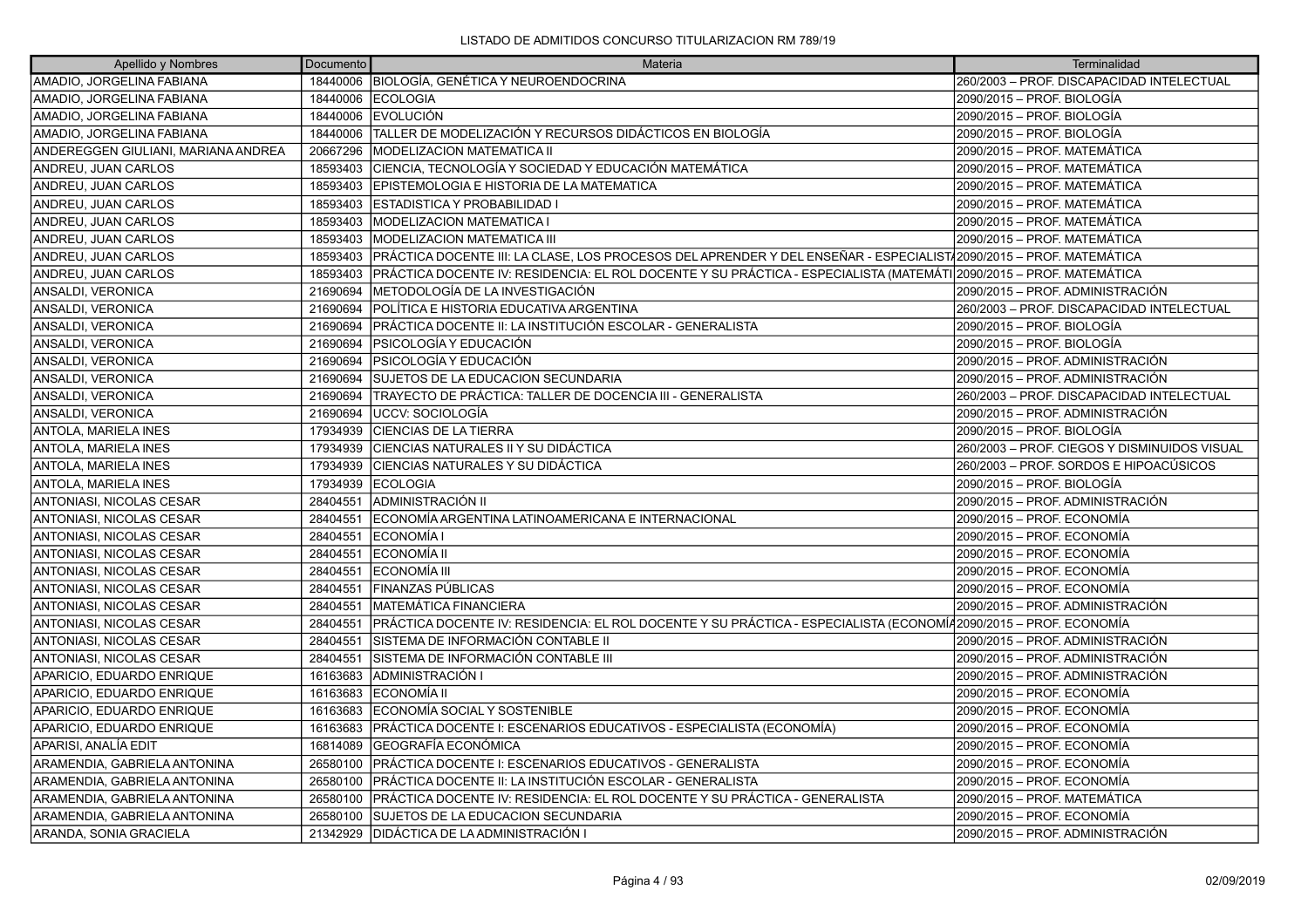| Apellido y Nombres         | Documento | Materia                                                                                                               | Terminalidad                                 |
|----------------------------|-----------|-----------------------------------------------------------------------------------------------------------------------|----------------------------------------------|
| ARANDA, SONIA GRACIELA     |           | 21342929 DIDÁCTICA DE LA ADMINISTRACIÓN II                                                                            | 2090/2015 - PROF. ADMINISTRACIÓN             |
| ARANDA, SONIA GRACIELA     |           | 21342929   DIDÁCTICA DE LA ECONOMÍA I                                                                                 | 2090/2015 - PROF. ECONOMÍA                   |
| ARANDA, SONIA GRACIELA     |           | 21342929 DIDÁCTICA DE LA ECONOMÍA II                                                                                  | 2090/2015 – PROF. ECONOMÍA                   |
| ARANDA, SONIA GRACIELA     | 21342929  | <b>ECONOMIA</b>                                                                                                       | 2090/2015 - PROF. ADMINISTRACIÓN             |
| ARANDA, SONIA GRACIELA     |           | 21342929 ECONOMÍA II                                                                                                  | 2090/2015 - PROF. ECONOMÍA                   |
| ARANDA, SONIA GRACIELA     |           | 21342929   PRÁCTICA DOCENTE II: LA INSTITUCIÓN ESCOLAR - ESPECIALISTA (ECONOMÍA)                                      | 2090/2015 - PROF. ECONOMÍA                   |
| ARANDA, SONIA GRACIELA     | 21342929  | <b>PRODUCCION DE RECURSOS DIDÁCTICOS I</b>                                                                            | 2090/2015 - PROF. ECONOMÍA                   |
| ARANDA, SONIA GRACIELA     |           | 21342929 PRODUCCION DE RECURSOS DIDACTICOS II                                                                         | 2090/2015 - PROF. ECONOMÍA                   |
| ARAUJO, MARIA CRISTINA     |           | 26461422   UCCV: HISTORIA DE LAS CIENCIAS NATURALES                                                                   | 2090/2015 – PROF. BIOLOGÍA                   |
| ARCE, SUSANA ISABEL        | 17920482  | <b>DIDÁCTICA DE LA ADMINISTRACIÓN II</b>                                                                              | 2090/2015 - PROF. ADMINISTRACIÓN             |
| AREDES, JUAN PABLO         |           | 26710243 BIOLOGÍA III                                                                                                 | 2090/2015 - PROF. BIOLOGÍA                   |
| AREDES, JUAN PABLO         | 26710243  | MUNDO NATURAL, SOCIAL Y TECNOLÓGICO: CIENCIAS NATURALES I Y SU DIDÁCTICA                                              | 260/2003 - PROF. CIEGOS Y DISMINUIDOS VISUAL |
| ARGUELLO, MARIA ISABEL     | 13676256  | ARITMETICA Y ALGEBRA III                                                                                              | 2090/2015 – PROF. MATEMÁTICA                 |
| ARGUELLO, MARIA ISABEL     | 13676256  | <b>IMODELIZACION MATEMATICA II</b>                                                                                    | 2090/2015 - PROF. MATEMÁTICA                 |
| ARIAS, ADRIANA GRACIELA    | 12399256  | BIOLOGÍA HUMANA Y SALUD II                                                                                            | 2090/2015 – PROF. BIOLOGÍA                   |
| ARMANDO, SILVIA PALMIRA    | 23061926  | <b>DIDÁCTICA Y CURRICULUM</b>                                                                                         | 2090/2015 - PROF. ADMINISTRACIÓN             |
| ARMAS, NATALIA CARINA      | 25077381  | <b>DIDÁCTICA Y CURRICULUM</b>                                                                                         | 2090/2015 - PROF. ADMINISTRACIÓN             |
| ARMELINI, MARIA VIRGINIA   | 30075730  | <b>JADMINISTRACIÓN IV</b>                                                                                             | 2090/2015 – PROF. ADMINISTRACIÓN             |
| ARMELINI, MARIA VIRGINIA   | 30075730  | <b>ECONOMIA</b>                                                                                                       | 2090/2015 - PROF. ADMINISTRACIÓN             |
| ARMELINI, MARIA VIRGINIA   | 30075730  | SISTEMA DE INFORMACIÓN CONTABLE II                                                                                    | 2090/2015 - PROF. ADMINISTRACIÓN             |
| ARNOLDI, CARINA HELDER     |           | 21416210 PSICOLOGÍA Y EDUCACIÓN                                                                                       | 2090/2015 – PROF. BIOLOGÍA                   |
| ARNOLDI, CARINA HELDER     |           | 21416210   PSICOLOGÍA Y EDUCACIÓN                                                                                     | 514/2018 - PROF. LENGUA Y LITERATURA         |
| ARNOLDI, CARINA HELDER     | 21416210  | <b>SUJETOS DE LA EDUCACION SECUNDARIA</b>                                                                             | 2090/2015 - PROF. BIOLOGÍA                   |
| ARRASCAETA, EDGARDO EFRAIN | 16640699  | <b>ARITMETICA Y ALGEBRA II</b>                                                                                        | l2090/2015 – PROF. MATEMÁTICA                |
| ARRASCAETA, EDGARDO EFRAIN | 16640699  | ARITMETICA Y ALGEBRA III                                                                                              | 2090/2015 – PROF. MATEMÁTICA                 |
| ARRASCAETA, EDGARDO EFRAIN |           | 16640699 BIOFÍSICA                                                                                                    | 2090/2015 - PROF. BIOLOGÍA                   |
| ARRASCAETA, EDGARDO EFRAIN |           | 16640699 ELEMENTOS DE MATEMÁTICA Y BIOESTADÍSTICA                                                                     | l2090/2015 – PROF. BIOLOGÍA                  |
| ARRIETA, GRACIELA ANGELA   | 17956110  | <b>DIDÁCTICA Y CURRICULUM</b>                                                                                         | 2090/2015 - PROF. ADMINISTRACIÓN             |
| ARRIETA, GRACIELA ANGELA   | 17956110  | <b>IDIDÁCTICA Y CURRICULUM</b>                                                                                        | 2090/2015 - PROF. GEOGRAFÍA                  |
| ARRIETA, GRACIELA ANGELA   | 17956110  | <b>ETICA Y TRABAJO DOCENTE</b>                                                                                        | l2090/2015 – PROF. GEOGRAFÍA                 |
| ARRIETA, GRACIELA ANGELA   | 17956110  | <b>FILOSOFÍA</b>                                                                                                      | 2090/2015 - PROF. BIOLOGÍA                   |
| ARRIETA, GRACIELA ANGELA   | 17956110  | <b>IFILOSOFÍA</b>                                                                                                     | 260/2003 - PROF. DISCAPACIDAD INTELECTUAL    |
| ARRIETA, GRACIELA ANGELA   | 17956110  | <b>PSICOLOGÍA Y EDUCACIÓN</b>                                                                                         | 2090/2015 – PROF. ADMINISTRACIÓN             |
| ARRIETA, GRACIELA ANGELA   | 17956110  | <b>PSICOLOGÍA Y EDUCACIÓN</b>                                                                                         | 2090/2015 - PROF. GEOGRAFÍA                  |
| ARRIETA, GRACIELA ANGELA   | 17956110  | SUJETOS DE LA EDUCACION SECUNDARIA                                                                                    | 2090/2015 - PROF. ADMINISTRACIÓN             |
| ARRIOLA, MARIA BELEN       | 30608751  | BIOLOGÍA HUMANA Y SALUD II                                                                                            | 2090/2015 – PROF. BIOLOGÍA                   |
| ARRIOLA, MARIA BELEN       | 30608751  | <b>IECOLOGIA</b>                                                                                                      | 2090/2015 - PROF. BIOLOGÍA                   |
| ARRUA, SOFIA               | 14684201  | TRAYECTO CURRICULAR ESPECÍFICO I: BRAILLE II                                                                          | 260/2003 - PROF. CIEGOS Y DISMINUIDOS VISUAL |
| ARRUA, SOFIA               | 14684201  | TRAYECTO CURRICULAR ESPECÍFICO II: ORIENTACIÓN Y MOVILIDAD                                                            | 260/2003 – PROF. CIEGOS Y DISMINUIDOS VISUAL |
| ARRUA, SOFIA               | 14684201  | TRAYECTO CURRICULAR ESPECÍFICO II: REHABILITACIÓN                                                                     | 260/2003 - PROF. CIEGOS Y DISMINUIDOS VISUAL |
| ASTORE, MONICA DE LOURDES  | 16480664  | PRÁCTICA DOCENTE II: LA INSTITUCIÓN ESCOLAR - GENERALISTA                                                             | 2090/2015 - PROF. ADMINISTRACIÓN             |
| ASTORE, MONICA DE LOURDES  | 16480664  | PRÁCTICA DOCENTE III: LA CLASE, LOS PROCESOS DEL APRENDER Y DEL ENSEÑAR - GENERALIST/2090/2015 – PROF. ADMINISTRACIÓN |                                              |
| ASTORE, MONICA DE LOURDES  | 16480664  | PRÁCTICA DOCENTE IV: RESIDENCIA: EL ROL DOCENTE Y SU PRÁCTICA - GENERALISTA                                           | 2090/2015 - PROF. ADMINISTRACIÓN             |
| ATTORRESI, SILVIA CRISTINA |           | 17021127 PEDAGOGÍA                                                                                                    | 514/2018 – PROF. LENGUA Y LITERATURA         |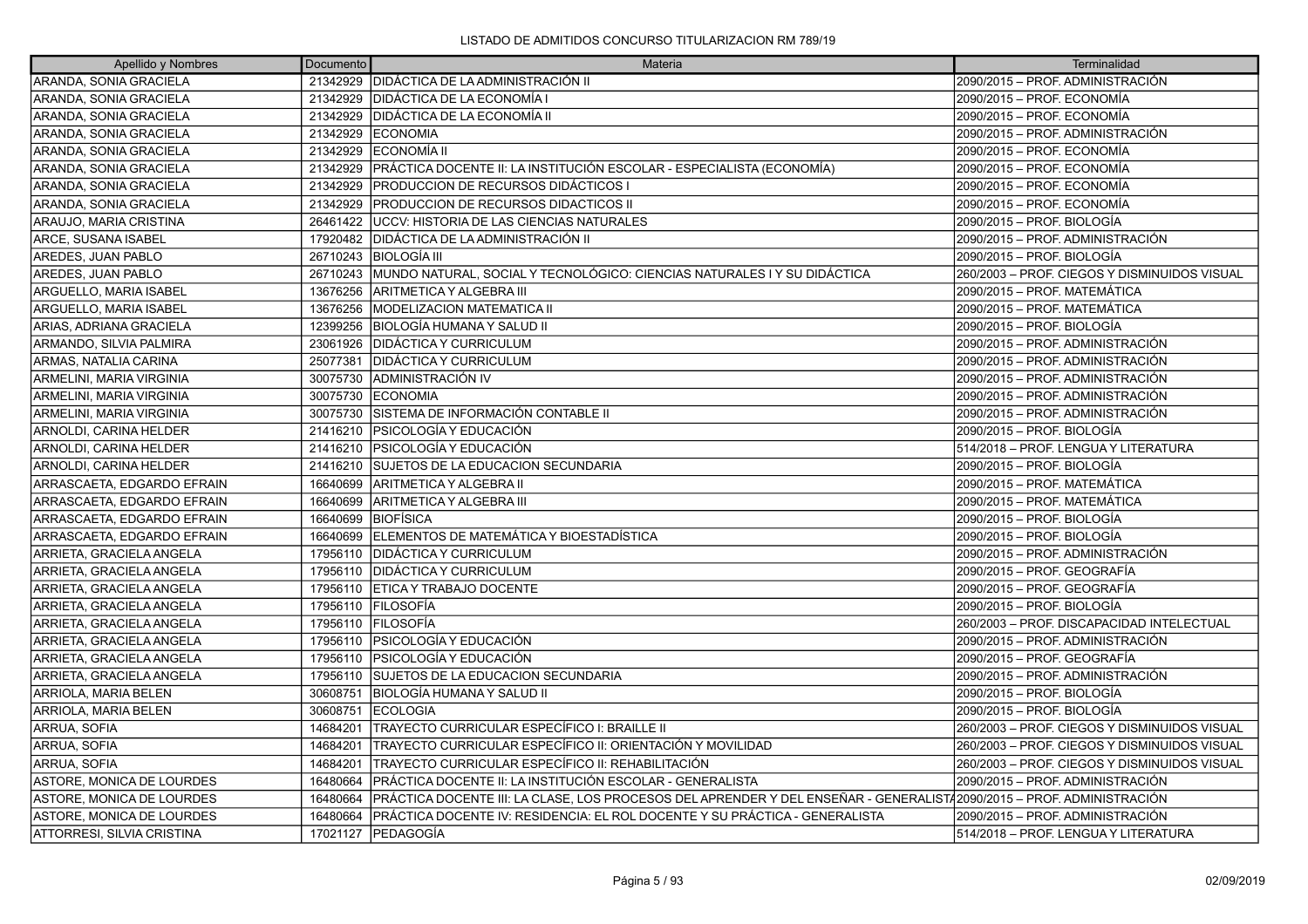| Apellido y Nombres                  | Documento | Materia                                                                                                           | Terminalidad                                 |
|-------------------------------------|-----------|-------------------------------------------------------------------------------------------------------------------|----------------------------------------------|
| AUDANO, ANDRES DARIO                | 26383381  | <b>DIDÁCTICA ESPECÍFICA</b>                                                                                       | 696/2001 – PROF. LENGUA Y LITERATURA         |
| AUDANO, ANDRES DARIO                | 26383381  | ESPACIO DE DEFINICIÓN INSTITUCIONAL                                                                               | 696/2001 - PROF. LENGUA Y LITERATURA         |
| AUDANO, ANDRES DARIO                | 26383381  | LENGUA ESPAÑOLA I                                                                                                 | 514/2018 - PROF. LENGUA Y LITERATURA         |
| AUDANO, ANDRES DARIO                | 26383381  | LENGUA ESPAÑOLA II                                                                                                | 514/2018 - PROF. LENGUA Y LITERATURA         |
| AUDANO, ANDRES DARIO                | 26383381  | LINGÜÍSTICA GENERAL                                                                                               | 514/2018 - PROF. LENGUA Y LITERATURA         |
| AUGER, RAUL ALBERTO                 | 26152469  | TALLER DE EXPRESIÓN I - EDUCACIÓN FÍSICA                                                                          | 260/2003 - PROF. CIEGOS Y DISMINUIDOS VISUAL |
| AUGER, RAUL ALBERTO                 | 26152469  | TALLER DE EXPRESIÓN I - EDUCACIÓN FÍSICA                                                                          | 260/2003 – PROF. DISCAPACIDAD INTELECTUAL    |
| AUGER, RAUL ALBERTO                 | 26152469  | TALLER DE EXPRESIÓN II - EDUCACIÓN FÍSICA                                                                         | 260/2003 - PROF. DISCAPACIDAD INTELECTUAL    |
| AUGER, RAUL ALBERTO                 | 26152469  | TALLER DE EXPRESIÓN II - EDUCACIÓN FÍSICA                                                                         | 260/2003 - PROF. SORDOS E HIPOACÚSICOS       |
| AUGUADRA, CRISTINA BEATRIZ          | 12124671  | FILOSOFÍA                                                                                                         | 2090/2015 – PROF. MATEMÁTICA                 |
| <b>AURITI, MARILIN</b>              | 28525348  | ADMINISTRACIÓN GENERAL                                                                                            | 2090/2015 – PROF. ADMINISTRACIÓN             |
| <b>AURITI, MARILIN</b>              | 28525348  | IDIDÁCTICA DE LA ECONOMÍA I                                                                                       | 2090/2015 – PROF. ECONOMÍA                   |
| <b>AURITI, MARILIN</b>              | 28525348  | <b>ECONOMÍA I</b>                                                                                                 | 2090/2015 – PROF. ECONOMÍA                   |
| <b>AURITI, MARILIN</b>              | 28525348  | FINANZAS PÚBLICAS                                                                                                 | 2090/2015 – PROF. ECONOMÍA                   |
| AURITI, MARILIN                     | 28525348  | <b>GESTION ORGANIZACIONAL</b>                                                                                     | 2090/2015 – PROF. ADMINISTRACIÓN             |
| AURITI, MARILIN                     | 28525348  | PRÁCTICA DOCENTE I: ESCENARIOS EDUCATIVOS - ESPECIALISTA (ECONOMÍA)                                               | 2090/2015 – PROF. ECONOMÍA                   |
| <b>AURITI, MARILIN</b>              | 28525348  | PRÁCTICA DOCENTE III: LA CLASE, LOS PROCESOS DEL APRENDER Y DEL ENSEÑAR - ESPECIALIST 2090/2015 – PROF. ECONOMÍA  |                                              |
| <b>AURITI, MARILIN</b>              | 28525348  | PRÁCTICA DOCENTE IV: RESIDENCIA: EL ROL DOCENTE Y SU PRÁCTICA - ESPECIALISTA (ECONOMÍ/2090/2015 – PROF. ECONOMÍA  |                                              |
| <b>AURITI, MARILIN</b>              | 28525348  | PRODUCCION DE RECURSOS DIDÁCTICOS I                                                                               | 2090/2015 – PROF. ECONOMÍA                   |
| AVALIS, ANDREA SILVANA              | 24642820  | ARITMETICA Y ALGEBRA IV                                                                                           | 2090/2015 - PROF. MATEMÁTICA                 |
| AVALIS, ANDREA SILVANA              | 24642820  | MATEMÁTICA I Y SU DIDÁCTICA                                                                                       | 260/2003 - PROF. DISCAPACIDAD INTELECTUAL    |
| AVALIS, ANDREA SILVANA              | 24642820  | MATEMÁTICA II Y SU DIDÁCTICA                                                                                      | 260/2003 - PROF. DISCAPACIDAD INTELECTUAL    |
| <b>BABINI, ELIÁN GABRIEL</b>        | 24883404  | ESTUDIOS GEOGRÁFICOS DEL ORDENAMIENTO TERRITORIAL                                                                 | 2090/2015 - PROF. GEOGRAFÍA                  |
| BABINI, ELIÁN GABRIEL               | 24883404  | <b>GEOGRAFÍA ARGENTINA I</b>                                                                                      | 2090/2015 – PROF. GEOGRAFÍA                  |
| BABINI, ELIÁN GABRIEL               | 24883404  | <b>GEOGRAFÍA ARGENTINA II</b>                                                                                     | 2090/2015 – PROF. GEOGRAFÍA                  |
| <b>BABINI, ELIÁN GABRIEL</b>        | 24883404  | GEOGRAFÍA DE LA POBLACIÓN                                                                                         | 2090/2015 - PROF. GEOGRAFÍA                  |
| <b>BABINI, MARINA CECILIA</b>       | 27538628  | HISTORIA Y POLITICA DE LA EDUCACION ARGENTINA                                                                     | 2090/2015 – PROF. BIOLOGÍA                   |
| <b>BABINI, MARINA CECILIA</b>       | 27538628  | HISTORIA Y POLITICA DE LA EDUCACION ARGENTINA                                                                     | 2090/2015 – PROF. MATEMÁTICA                 |
| <b>BABINI, MARINA CECILIA</b>       | 27538628  | PRÁCTICA DOCENTE I: ESCENARIOS EDUCATIVOS - GENERALISTA                                                           | 2090/2015 - PROF. ADMINISTRACIÓN             |
| <b>BABINI, MARINA CECILIA</b>       | 27538628  | PRÁCTICA DOCENTE II: LA INSTITUCIÓN ESCOLAR - GENERALISTA                                                         | 2090/2015 – PROF. BIOLOGÍA                   |
| BABINI, MARINA CECILIA              | 27538628  | PRÁCTICA DOCENTE III: LA CLASE, LOS PROCESOS DEL APRENDER Y DEL ENSEÑAR - GENERALIST/2090/2015 – PROF. MATEMÁTICA |                                              |
| <b>BABINI, MARINA CECILIA</b>       | 27538628  | PRÁCTICA DOCENTE IV: RESIDENCIA: EL ROL DOCENTE Y SU PRÁCTICA - GENERALISTA                                       | 2090/2015 - PROF. ECONOMÍA                   |
| <b>BABINI, MARINA CECILIA</b>       | 27538628  | IPRÁCTICA DOCENTE IV: RESIDENCIA: EL ROL DOCENTE Y SU PRÁCTICA - GENERALISTA                                      | 2090/2015 – PROF. MATEMÁTICA                 |
| BABINI, MARINA CECILIA              | 27538628  | SUJETOS DE LA EDUCACION SECUNDARIA                                                                                | 2090/2015 – PROF. ADMINISTRACIÓN             |
| BACCAREZZA, MONICA ISABEL           | 14839640  | lPEDAGOGÍA                                                                                                        | 514/2018 - PROF. LENGUA Y LITERATURA         |
| <b>BACCAREZZA, MONICA ISABEL</b>    | 14839640  | PSICOLOGÍA Y CULTURA DEL ALUMNO                                                                                   | 696/2001 - PROF. LENGUA Y LITERATURA         |
| BACCAREZZA, MONICA ISABEL           | 14839640  | SUJETOS DE LA EDUCACION SECUNDARIA                                                                                | 2090/2015 - PROF. BIOLOGÍA                   |
| BACCAREZZA, MONICA ISABEL           | 14839640  | SUJETOS DE LA EDUCACION SECUNDARIA                                                                                | 2090/2015 - PROF. ADMINISTRACIÓN             |
| <b>BACCAREZZA, MONICA ISABEL</b>    | 14839640  | TRAYECTO DE PRÁCTICA: SEMINARIO DE INTEGRACIÓN Y SÍNTESIS - GENERALISTA                                           | 696/2001 - PROF. LENGUA Y LITERATURA         |
| <b>BACCIFAVA, PATRICIA GABRIELA</b> | 17913758  | TRAYECTO DE PRACTICA: TALLER DE DOCENCIA IV - GENERALISTA                                                         | 696/2001 - PROF. LENGUA Y LITERATURA         |
| BADARIOTTI, NOELIA SOLEDAD          | 30643414  | ÉTICA PROFESIONAL                                                                                                 | 696/2001 - PROF. LENGUA Y LITERATURA         |
| <b>BADARIOTTI, NOELIA SOLEDAD</b>   | 30643414  | <b>INSTITUCIONES EDUCATIVAS</b>                                                                                   | 2090/2015 – PROF. ECONOMÍA                   |
| BADARIOTTI, NOELIA SOLEDAD          | 30643414  | <b>INSTITUCIONES EDUCATIVAS</b>                                                                                   | 514/2018 - PROF. LENGUA Y LITERATURA         |
| BADARIOTTI. NOELIA SOLEDAD          | 30643414  | IPRÁCTICA DOCENTE II: LA INSTITUCIÓN ESCOLAR - GENERALISTA                                                        | 514/2018 – PROF. LENGUA Y LITERATURA         |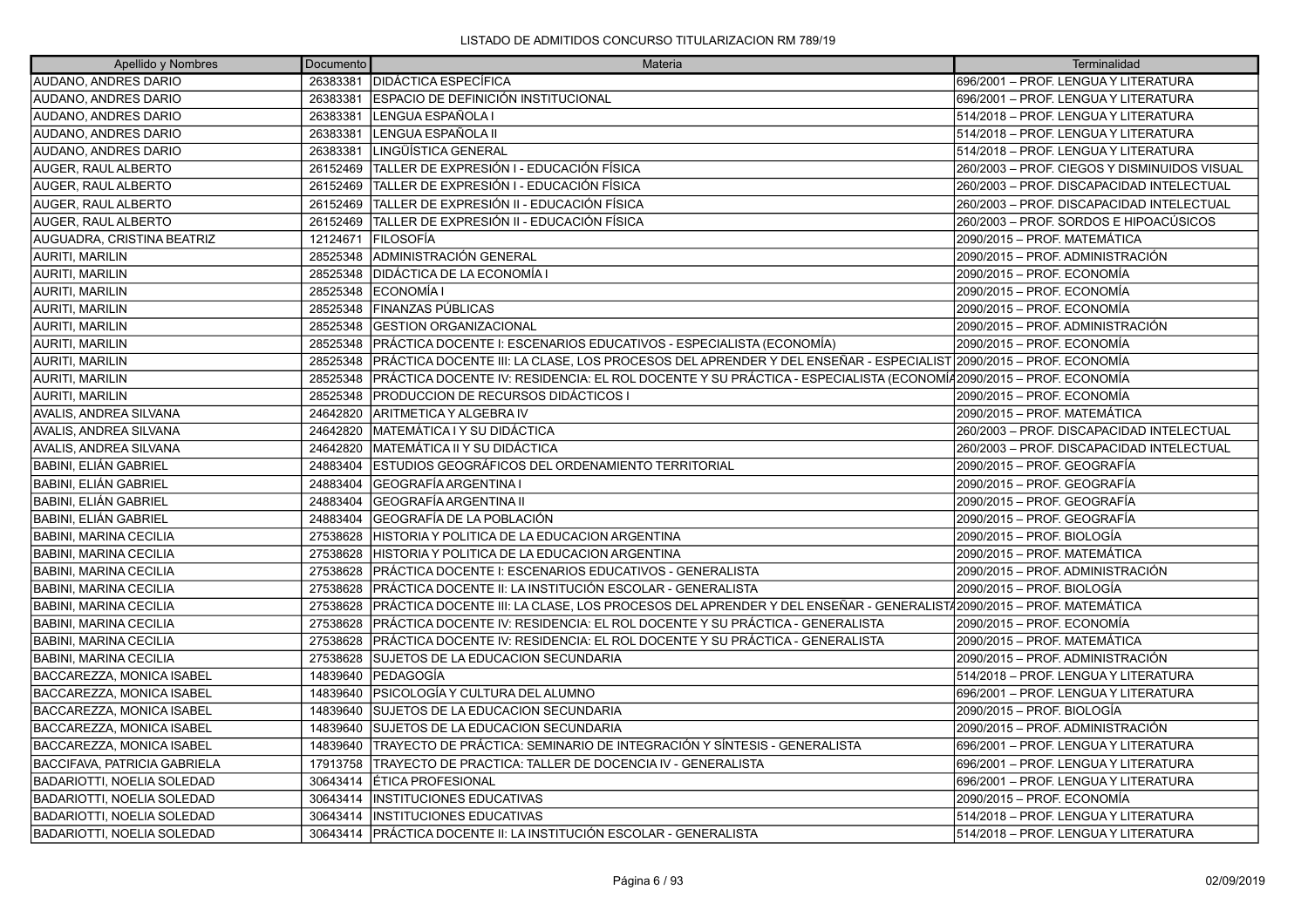| Apellido y Nombres                   | Documento | Materia                                                                                                                         | Terminalidad                                 |
|--------------------------------------|-----------|---------------------------------------------------------------------------------------------------------------------------------|----------------------------------------------|
| <b>BAIS, NATALIA GABRIELA</b>        | 26149513  | PRÁCTICA DOCENTE II: LA INSTITUCIÓN ESCOLAR - ESPECIALISTA (ADMINISTRACIÓN)                                                     | 2090/2015 – PROF. ADMINISTRACIÓN             |
| <b>BAIS, NATALIA GABRIELA</b>        | 26149513  | ÍSISTEMA DE INFORMACIÓN CONTABLE I                                                                                              | 2090/2015 – PROF. ADMINISTRACIÓN             |
| BALBUENA, GABRIELA MERCEDES DEL CARM | 24292267  | PRÁCTICA DOCENTE III: LA CLASE, LOS PROCESOS DEL APRENDER Y DEL ENSEÑAR - GENERALIST/2090/2015 – PROF. BIOLOGÍA                 |                                              |
| BALBUENA, GABRIELA MERCEDES DEL CARM | 24292267  | TRAYECTO DE PRACTICA: TALLER DE DOCENCIA IV - GENERALISTA                                                                       | 260/2003 - PROF. DISCAPACIDAD INTELECTUAL    |
| <b>BALDARENAS, FERNANDO</b>          | 30358025  | GEOGRAFÍA ECONÓMICA                                                                                                             | 2090/2015 - PROF. GEOGRAFÍA                  |
| BALDARENAS, FERNANDO                 | 30358025  | GEOGRAFÍA POLÍTICA                                                                                                              | 2090/2015 - PROF. GEOGRAFÍA                  |
| BALDARENAS, FERNANDO                 | 30358025  | PRÁCTICA DOCENTE I: ESCENARIOS EDUCATIVOS - ESPECIALISTA (GEOGRAFÍA)                                                            | 2090/2015 - PROF. GEOGRAFÍA                  |
| BALDARENAS, FERNANDO                 | 30358025  | PRÁCTICA DOCENTE II: LA INSTITUCIÓN ESCOLAR - ESPECIALISTA (GEOGRAFÍA)                                                          | 2090/2015 - PROF. GEOGRAFÍA                  |
| <b>BALDARENAS, FERNANDO</b>          | 30358025  | PRÁCTICA DOCENTE III: LA CLASE, LOS PROCESOS DEL APRENDER Y DEL ENSEÑAR - ESPECIALIST 2090/2015 – PROF. GEOGRAFÍA               |                                              |
| BALDARENAS, FERNANDO                 | 30358025  | TEORÍA DE LA GEOGRAFÍA                                                                                                          | 2090/2015 - PROF. GEOGRAFÍA                  |
| <b>BALDASSA, MARIA GABRIELA</b>      | 20541424  | ADMINISTRACIÓN GENERAL                                                                                                          | 2090/2015 - PROF. ADMINISTRACIÓN             |
| <b>BALDASSA, MARIA GABRIELA</b>      | 20541424  | DIDÁCTICA DE LA ADMINISTRACIÓN II                                                                                               | 2090/2015 - PROF. ADMINISTRACIÓN             |
| <b>BALDASSA, MARIA GABRIELA</b>      | 20541424  | PRÁCTICA DOCENTE I: ESCENARIOS EDUCATIVOS - ESPECIALISTA (ADMINISTRACIÓN)                                                       | 2090/2015 - PROF. ADMINISTRACIÓN             |
| <b>BALDASSA, MARIA GABRIELA</b>      | 20541424  | PRÁCTICA DOCENTE II: LA INSTITUCIÓN ESCOLAR - ESPECIALISTA (ADMINISTRACIÓN)                                                     | 2090/2015 - PROF. ADMINISTRACIÓN             |
| BALDERRAMA, MARIANELA MARIA ITATI    | 31622949  | IDIDÁCTICA Y CURRICULUM                                                                                                         | 2090/2015 - PROF. BIOLOGÍA                   |
| BALDERRAMA, MARIANELA MARIA ITATI    | 31622949  | ETICA Y TRABAJO DOCENTE                                                                                                         | 2090/2015 - PROF. ADMINISTRACIÓN             |
| BALDERRAMA, MARIANELA MARIA ITATI    | 31622949  | HISTORIA Y POLITICA DE LA EDUCACION ARGENTINA                                                                                   | 2090/2015 - PROF. BIOLOGÍA                   |
| BALDERRAMA, MARIANELA MARIA ITATI    | 31622949  | METODOLOGÍA DE LA INVESTIGACIÓN                                                                                                 | 2090/2015 - PROF. BIOLOGÍA                   |
| BALDERRAMA, MARIANELA MARIA ITATI    | 31622949  | PEDAGOGÍA                                                                                                                       | 2090/2015 - PROF. BIOLOGÍA                   |
| BALDERRAMA, MARIANELA MARIA ITATI    | 31622949  | PRÁCTICA DOCENTE III: LA CLASE, LOS PROCESOS DEL APRENDER Y DEL ENSEÑAR - GENERALIST/2090/2015 – PROF. ADMINISTRACIÓN           |                                              |
| BALDERRAMA, MARIANELA MARIA ITATI    | 31622949  | PRÁCTICA DOCENTE IV: RESIDENCIA: EL ROL DOCENTE Y SU PRÁCTICA - GENERALISTA                                                     | 2090/2015 - PROF. ADMINISTRACIÓN             |
| BALDERRAMA, MARIANELA MARIA ITATI    | 31622949  | PSICOLOGÍA Y EDUCACIÓN                                                                                                          | 2090/2015 - PROF. ADMINISTRACIÓN             |
| BALDERRAMA, MARIANELA MARIA ITATI    | 31622949  | SUJETOS DE LA EDUCACION SECUNDARIA                                                                                              | 2090/2015 - PROF. ADMINISTRACIÓN             |
| <b>BALOCCO, SILVINA PATRICIA</b>     | 17758493  | PRÁCTICA DOCENTE I: ESCENARIOS EDUCATIVOS - GENERALISTA                                                                         | 2090/2015 - PROF. MATEMÁTICA                 |
| <b>BALOCCO, SILVINA PATRICIA</b>     | 17758493  | PRÁCTICA DOCENTE I: ESCENARIOS EDUCATIVOS - GENERALISTA                                                                         | 514/2018 - PROF. LENGUA Y LITERATURA         |
| <b>BALOCCO, SILVINA PATRICIA</b>     | 17758493  | TRAYECTO DE PRÁCTICA: TALLER DE DOCENCIA III - GENERALISTA                                                                      | 696/2001 - PROF. LENGUA Y LITERATURA         |
| <b>BALONCHARD, BETINA SANDRA</b>     | 22378642  | HISTORIA DE LA LENGUA ESPAÑOLA                                                                                                  | 696/2001 - PROF. LENGUA Y LITERATURA         |
| <b>BALONCHARD, BETINA SANDRA</b>     | 22378642  | ILATÍN                                                                                                                          | 514/2018 - PROF. LENGUA Y LITERATURA         |
| <b>BALONCHARD, BETINA SANDRA</b>     | 22378642  | LITERATURA LATINOAMERICANA                                                                                                      | 696/2001 - PROF. LENGUA Y LITERATURA         |
| <b>BALONCHARD, BETINA SANDRA</b>     | 22378642  | <b>PRODUCCION ORAL Y ESCRITA</b>                                                                                                | 514/2018 - PROF. LENGUA Y LITERATURA         |
| <b>BALONCHARD, BETINA SANDRA</b>     | 22378642  | TRAYECTO DE PRÁCTICA: SEMINARIO DE INTEGRACIÓN Y SÍNTESIS - ESPECIALISTA (PROF. DE LEN 696/2001 – PROF. LENGUA Y LITERATURA     |                                              |
| <b>BALONCHARD, BETINA SANDRA</b>     | 22378642  | TRAYECTO DE PRÁCTICA: TALLER DE DOCENCIA IV - ESPECIALISTA (PROF. DE LENGUA Y LITERATUF696/2001 – PROF. LENGUA Y LITERATURA     |                                              |
| <b>BALONCHARD, BETINA SANDRA</b>     | 22378642  | UCCV: MOVIMIENTOS ARTÍSTICOS Y PROYECTOS CULTURALES                                                                             | 514/2018 - PROF. LENGUA Y LITERATURA         |
| <b>BANCESCU, MARIA FERNANDA</b>      | 25971243  | TALLER DE EXPRESIÓN I - MÚSICA                                                                                                  | 260/2003 - PROF. CIEGOS Y DISMINUIDOS VISUAL |
| BANCESCU, MARIA FERNANDA             | 25971243  | TALLER DE EXPRESIÓN I - MÚSICA                                                                                                  | 260/2003 - PROF. DISCAPACIDAD INTELECTUAL    |
| BANDONI, ADRIANA ALEJANDRA           | 20175892  | ETIOPATOGENIA DE LOS SÍNDROMES AUDITIVOS                                                                                        | 260/2003 - PROF. SORDOS E HIPOACÚSICOS       |
| BANDONI, ADRIANA ALEJANDRA           | 20175892  | FONOARTICULACIÓN I                                                                                                              | 260/2003 – PROF. SORDOS E HIPOACÚSICOS       |
| BANDONI, ADRIANA ALEJANDRA           | 20175892  | <b>FONOARTICULACIÓN II</b>                                                                                                      | 260/2003 – PROF. SORDOS E HIPOACÚSICOS       |
| BANDONI, ADRIANA ALEJANDRA           | 20175892  | GESTIÓN CURRICULAR II: DIDÁCTICA DE LA EDUCACIÓN ESPECIAL E INTEGRACIÓN II                                                      | 260/2003 - PROF. SORDOS E HIPOACÚSICOS       |
| BANDONI, ADRIANA ALEJANDRA           | 20175892  | INTRODUCCIÓN A LA EDUCACIÓN ESPECIAL                                                                                            | 260/2003 – PROF. SORDOS E HIPOACÚSICOS       |
| BANDONI, ADRIANA ALEJANDRA           | 20175892  | TRASTORNOS DEL LENGUAJE Y LA COMUNICACIÓN                                                                                       | 260/2003 - PROF. DISCAPACIDAD INTELECTUAL    |
| BANDONI, ADRIANA ALEJANDRA           | 20175892  | TRAYECTO DE PRÁCTICA: SEMINARIO DE INTEGRACIÓN Y SÍNTESIS - ESPECIALISTA (PROF. DE EDU∫260/2003 – PROF. SORDOS E HIPOACÚSICOS   |                                              |
| BANDONI, ADRIANA ALEJANDRA           | 20175892  | TRAYECTO DE PRÁCTICA: TALLER DE DOCENCIA III - ESPECIALISTA (PROF. DE EDUC. ESP. EN SORD 260/2003 – PROF. SORDOS E HIPOACÚSICOS |                                              |
| BANDONI, ADRIANA ALEJANDRA           | 20175892  | TRAYECTO DE PRÁCTICA: TALLER DE DOCENCIA IV - ESPECIALISTA (PROF. DE EDUC. ESP. EN SORD 260/2003 – PROF. SORDOS E HIPOACÚSICOS  |                                              |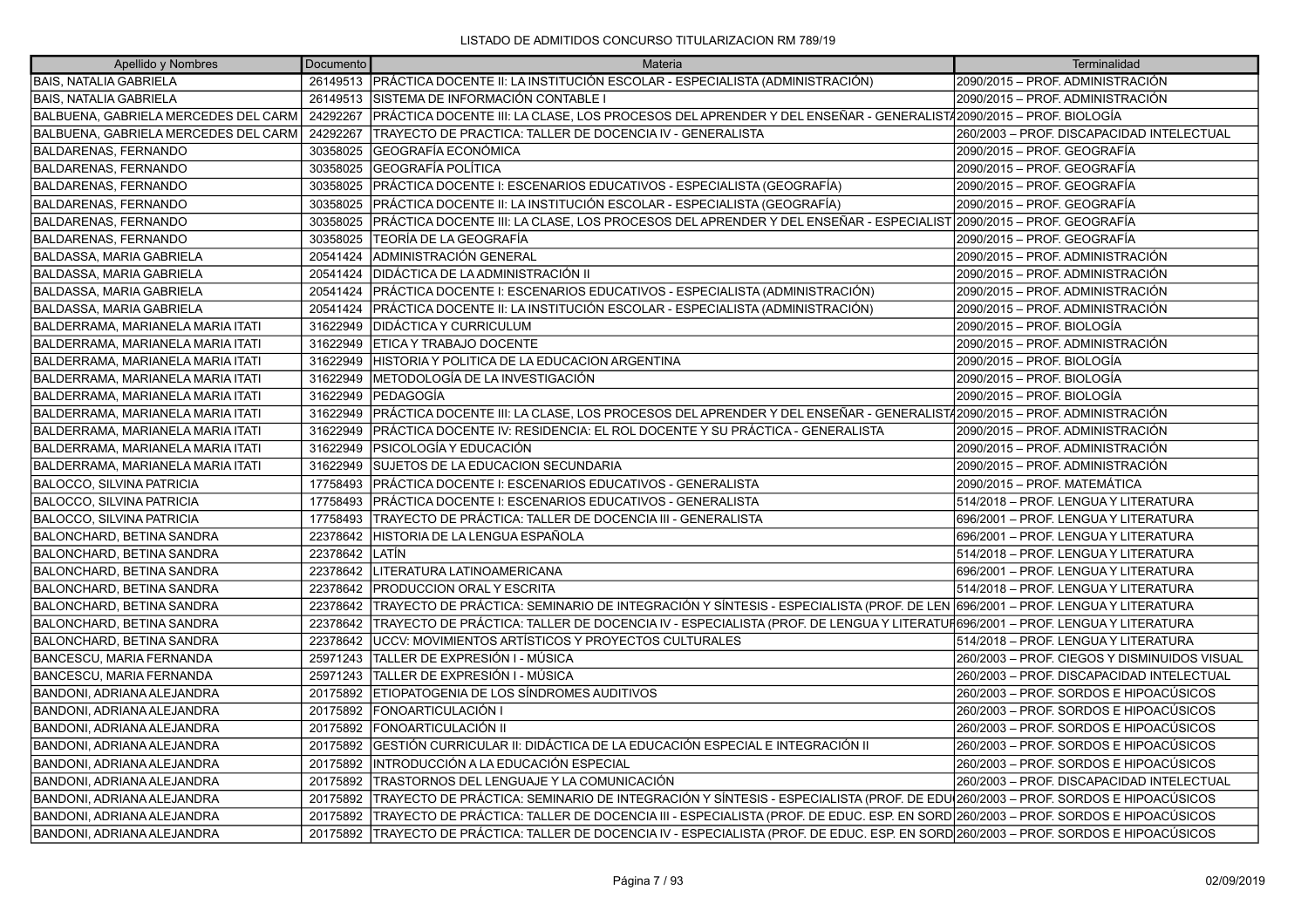| Apellido y Nombres                | Documento | Materia                                                                                                            | Terminalidad                                 |
|-----------------------------------|-----------|--------------------------------------------------------------------------------------------------------------------|----------------------------------------------|
| <b>BARBERIS, RICARDO RAUL</b>     |           | 14342595 ESPACIO DE DEFINICIÓN INSTITUCIONAL                                                                       | 696/2001 - PROF. LENGUA Y LITERATURA         |
| BARBERIS, RICARDO RAUL            | 14342595  | LITERATURA EUROPEA III                                                                                             | 696/2001 - PROF. LENGUA Y LITERATURA         |
| <b>BARBERIS, RICARDO RAUL</b>     |           | 14342595 LITERATURAS ANTIGUAS                                                                                      | 514/2018 – PROF. LENGUA Y LITERATURA         |
| BARBERIS, RICARDO RAUL            | 14342595  | LITERATURAS MEDIEVALES Y RENACENTISTAS                                                                             | 514/2018 – PROF. LENGUA Y LITERATURA         |
| <b>BARBERIS, RICARDO RAUL</b>     | 14342595  | <b>PRODUCCION ORAL Y ESCRITA</b>                                                                                   | 514/2018 – PROF. LENGUA Y LITERATURA         |
| <b>BARBERIS, RICARDO RAUL</b>     | 14342595  | <b>TEORÍA LITERARIA</b>                                                                                            | 1696/2001 – PROF. LENGUA Y LITERATURA        |
| <b>BARBERO, MARIA EUGENIA</b>     | 28133263  | CIENCIAS SOCIALES Y SU DIDÁCTICA                                                                                   | 260/2003 - PROF. DISCAPACIDAD INTELECTUAL    |
| BARBERO, MARIA EUGENIA            | 28133263  | <b>GEOGRAFÍA DE AMÉRICA</b>                                                                                        | 2090/2015 – PROF. GEOGRAFÍA                  |
| <b>BARBERO, MARIA LAURA</b>       | 28574193  | CALCULO I                                                                                                          | 2090/2015 - PROF. MATEMÁTICA                 |
| <b>BARBERO, MARIA LAURA</b>       | 28574193  | PRÁCTICA DOCENTE III: LA CLASE, LOS PROCESOS DEL APRENDER Y DEL ENSEÑAR - ESPECIALIST/2090/2015 – PROF. MATEMÁTICA |                                              |
| <b>BARBIERI, LILIAN MABEL</b>     | 20264665  | <b>INSTITUCIONES EDUCATIVAS</b>                                                                                    | 2090/2015 - PROF. MATEMÁTICA                 |
| <b>BARBIERI, LILIAN MABEL</b>     | 20264665  | PRÁCTICA DOCENTE I: ESCENARIOS EDUCATIVOS - GENERALISTA                                                            | 2090/2015 – PROF. MATEMÁTICA                 |
| <b>BARBIERI, LILIAN MABEL</b>     | 20264665  | PRÁCTICA DOCENTE IV: RESIDENCIA: EL ROL DOCENTE Y SU PRÁCTICA - GENERALISTA                                        | 2090/2015 – PROF. ADMINISTRACIÓN             |
| BARBIERI, LILIAN MABEL            | 20264665  | <b>PRACTICAS DE INVESTIGACIÓN</b>                                                                                  | 2090/2015 - PROF. MATEMÁTICA                 |
| <b>BARELLO, NORA ANDREA</b>       | 17258194  | ADMINISTRACIÓN GENERAL                                                                                             | 2090/2015 – PROF. ADMINISTRACIÓN             |
| BARELLO, NORA ANDREA              | 17258194  | ADMINISTRACIÓN I                                                                                                   | 2090/2015 - PROF. ADMINISTRACIÓN             |
| BARELLO, NORA ANDREA              | 17258194  | SISTEMA DE INFORMACIÓN CONTABLE I                                                                                  | 2090/2015 - PROF. ADMINISTRACIÓN             |
| <b>BARELLO, NORA ANDREA</b>       | 17258194  | SISTEMA DE INFORMACIÓN CONTABLE II                                                                                 | 2090/2015 – PROF. ADMINISTRACIÓN             |
| BARELLO, NORA ANDREA              | 17258194  | ÍSISTEMA DE INFORMACIÓN CONTABLE III                                                                               | 2090/2015 – PROF. ADMINISTRACIÓN             |
| <b>BARGA, PEDRO MARIO</b>         | 16091320  | ARITMETICA Y ALGEBRA I                                                                                             | 2090/2015 - PROF. MATEMÁTICA                 |
| <b>BARGA, PEDRO MARIO</b>         | 16091320  | ARITMETICA Y ALGEBRA II                                                                                            | 2090/2015 – PROF. MATEMÁTICA                 |
| BARGA, PEDRO MARIO                | 16091320  | <b>CALCULO I</b>                                                                                                   | 2090/2015 – PROF. MATEMÁTICA                 |
| <b>BARGA, PEDRO MARIO</b>         | 16091320  | <b>DIDACTICA DE LA MATEMATICA I</b>                                                                                | 2090/2015 - PROF. MATEMÁTICA                 |
| <b>BARGA, PEDRO MARIO</b>         | 16091320  | MODELIZACION MATEMATICA I                                                                                          | 2090/2015 – PROF. MATEMÁTICA                 |
| BARIN, DANISA ISABEL              | 25903656  | <b>BIOLOGIA</b>                                                                                                    | 2090/2015 - PROF. FÍSICA                     |
| BARIN, DANISA ISABEL              | 25903656  | IPRÁCTICA DOCENTE III: LA CLASE. LOS PROCESOS DEL APRENDER Y DEL ENSEÑAR - ESPECIALIST/2090/2015 — PROF. BIOLOGÍA  |                                              |
| BARLASINA, BELKIS LILIANA         | 16605785  | TALLER DE EXPRESIÓN I - MÚSICA                                                                                     | 260/2003 – PROF. CIEGOS Y DISMINUIDOS VISUAL |
| <b>BARLASINA, BELKIS LILIANA</b>  | 16605785  | TALLER DE EXPRESIÓN I - MÚSICA                                                                                     | 260/2003 - PROF. DISCAPACIDAD INTELECTUAL    |
| BARLASINA, BELKIS LILIANA         | 16605785  | TALLER DE EXPRESIÓN II - MÚSICA                                                                                    | 260/2003 - PROF. CIEGOS Y DISMINUIDOS VISUAL |
| <b>BARLASINA, BELKIS LILIANA</b>  | 16605785  | TALLER DE EXPRESIÓN II - MÚSICA                                                                                    | 260/2003 - PROF. DISCAPACIDAD INTELECTUAL    |
| <b>BARONETTI, SERGIO CEFERINO</b> | 27673876  | <b>CIENCIAS DE LA TIERRA</b>                                                                                       | 2090/2015 - PROF. BIOLOGÍA                   |
| BARONETTI, SERGIO CEFERINO        |           | 27673876 EL ESPACIO GEOGRÁFICO EN CONTEXTOS LOCALES                                                                | 2090/2015 - PROF. GEOGRAFÍA                  |
| <b>BARONETTI, SERGIO CEFERINO</b> | 27673876  | <b>IGEOGRAFÍA AMBIENTAL I</b>                                                                                      | l2090/2015 – PROF. GEOGRAFÍA                 |
| BARONETTI, SERGIO CEFERINO        | 27673876  | GEOGRAFÍA ARGENTINA I                                                                                              | 2090/2015 – PROF. GEOGRAFÍA                  |
| <b>BARONETTI, SERGIO CEFERINO</b> | 27673876  | <b>GEOGRAFÍA ARGENTINA II</b>                                                                                      | 2090/2015 - PROF. GEOGRAFÍA                  |
| <b>BARONETTI, SERGIO CEFERINO</b> | 27673876  | GEOGRAFÍA DE AMÉRICA                                                                                               | l2090/2015 – PROF. GEOGRAFÍA                 |
| BARONETTI, SERGIO CEFERINO        | 27673876  | <b>GEOGRAFÍA DE LA POBLACIÓN</b>                                                                                   | 2090/2015 – PROF. GEOGRAFÍA                  |
| <b>BARONETTI, SERGIO CEFERINO</b> | 27673876  | GEOGRAFÍA ECONÓMICA                                                                                                | 2090/2015 - PROF. GEOGRAFÍA                  |
| BARONETTI, SERGIO CEFERINO        | 27673876  | <b>IGEOGRAFÍA POLÍTICA</b>                                                                                         | l2090/2015 – PROF. GEOGRAFÍA                 |
| BARONETTI, SERGIO CEFERINO        | 27673876  | <b>GEOGRAFÍA URBANA Y RURAL</b>                                                                                    | 2090/2015 – PROF. GEOGRAFÍA                  |
| <b>BARONETTI, SERGIO CEFERINO</b> | 27673876  | IINTRODUCCIÓN AL CONOCIMIENTO GEOGRÁFICO                                                                           | 2090/2015 - PROF. GEOGRAFÍA                  |
| <b>BARREIRO, NORBERTO FABIAN</b>  | 24084535  | ADMINISTRACIÓN II                                                                                                  | 2090/2015 - PROF. ADMINISTRACIÓN             |
| <b>BARREIRO, NORBERTO FABIAN</b>  | 24084535  | ADMINISTRACIÓN III                                                                                                 | 2090/2015 - PROF. ADMINISTRACIÓN             |
| BARREIRO. NORBERTO FABIAN         |           | 24084535 GESTION ORGANIZACIONAL                                                                                    | 2090/2015 - PROF. ADMINISTRACIÓN             |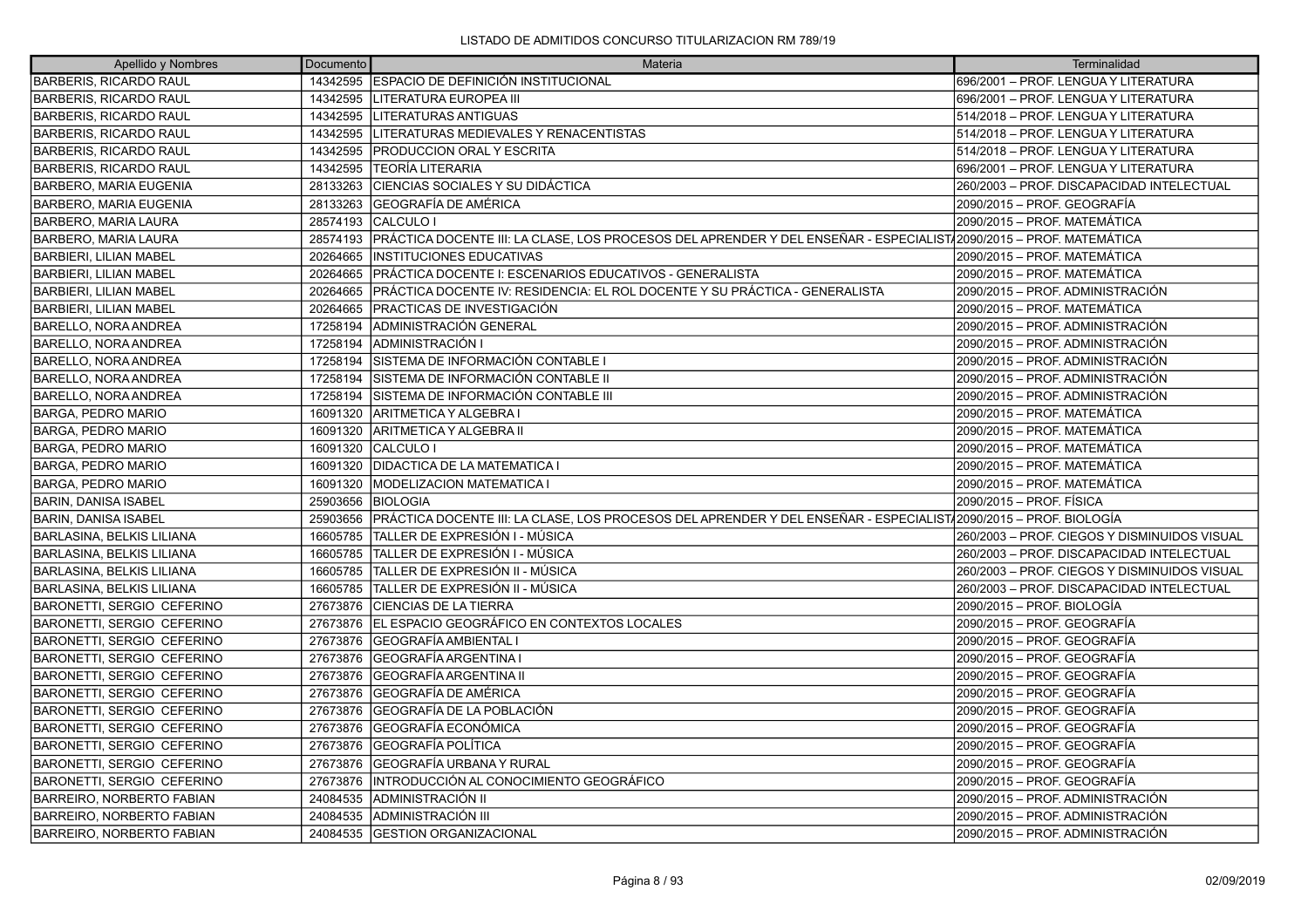| Apellido y Nombres                       | Documento | Materia                                                                                                                     | Terminalidad                                 |
|------------------------------------------|-----------|-----------------------------------------------------------------------------------------------------------------------------|----------------------------------------------|
| <b>BARREIRO, NORBERTO FABIAN</b>         |           | 24084535 HISTORIA ECONÓMICA                                                                                                 | 2090/2015 - PROF. ADMINISTRACIÓN             |
| BARREIRO, NORBERTO FABIAN                |           | 24084535   MATEMÁTICA FINANCIERA                                                                                            | 2090/2015 - PROF. ADMINISTRACIÓN             |
| BARREIRO, NORBERTO FABIAN                |           | 24084535 PRÁCTICAS DE INVESTIGACIÓN - ESPECIALISTA ADMINISTRACIÓN                                                           | 2090/2015 – PROF. ADMINISTRACIÓN             |
| <b>BARREIRO, NORBERTO FABIAN</b>         | 24084535  | PRODUCCION DE RECURSOS DIDÁCTICOS I                                                                                         | 2090/2015 - PROF. ADMINISTRACIÓN             |
| BARREIRO, NORBERTO FABIAN                | 24084535  | <b>PRODUCCION DE RECURSOS DIDACTICOS II</b>                                                                                 | 2090/2015 - PROF. ADMINISTRACIÓN             |
| BARREIRO, NORBERTO FABIAN                | 24084535  | SISTEMA DE INFORMACIÓN CONTABLE II                                                                                          | 2090/2015 – PROF. ADMINISTRACIÓN             |
| <b>BARREIRO, NORBERTO FABIAN</b>         | 24084535  | SISTEMA DE INFORMACIÓN CONTABLE III                                                                                         | 2090/2015 - PROF. ADMINISTRACIÓN             |
| BARTOLI, MARCELA LUCIA                   | 16076748  | COMUNICACIÓN SOCIAL II                                                                                                      | 696/2001 - PROF. LENGUA Y LITERATURA         |
| <b>BARUCCO, MIGUEL ANGEL</b>             | 18539484  | <b>DIDÁCTICA ESPECÍFICA</b>                                                                                                 | 696/2001 – PROF. LENGUA Y LITERATURA         |
| <b>BARUCCO, MIGUEL ANGEL</b>             | 18539484  | HISTORIA DE LA LENGUA ESPAÑOLA                                                                                              | 696/2001 - PROF. LENGUA Y LITERATURA         |
| <b>BARUCCO, MIGUEL ANGEL</b>             | 18539484  | LINGÜÍSTICA DEL TEXTO Y ANÁLISIS DEL DISCURSO                                                                               | 696/2001 - PROF. LENGUA Y LITERATURA         |
| <b>BARUCCO, MIGUEL ANGEL</b>             | 18539484  | LITERATURA LATINOAMERICANA                                                                                                  | 696/2001 – PROF. LENGUA Y LITERATURA         |
| BARUCCO, MIGUEL ANGEL                    | 18539484  | <b>LITERATURAS ANTIGUAS</b>                                                                                                 | 514/2018 - PROF. LENGUA Y LITERATURA         |
| BARUCCO, MIGUEL ANGEL                    | 18539484  | TRAYECTO DE PRÁCTICA: SEMINARIO DE INTEGRACIÓN Y SÍNTESIS - ESPECIALISTA (PROF. DE LEN 696/2001 – PROF. LENGUA Y LITERATURA |                                              |
| <b>BASILIO, ANTONELA CRISPULA</b>        | 28219955  | PRÁCTICA DOCENTE IV: RESIDENCIA: EL ROL DOCENTE Y SU PRÁCTICA - GENERALISTA                                                 | 2090/2015 - PROF. BIOLOGÍA                   |
| <b>BASILIO, ANTONELA CRISPULA</b>        | 28219955  | PSICOLOGÍA Y CULTURA DEL ALUMNO I                                                                                           | 260/2003 - PROF. DISCAPACIDAD INTELECTUAL    |
| <b>BASILIO, ANTONELA CRISPULA</b>        | 28219955  | <b>PSICOLOGÍA Y EDUCACIÓN</b>                                                                                               | 2090/2015 - PROF. GEOGRAFÍA                  |
| <b>BASILIO, ANTONELA CRISPULA</b>        | 28219955  | TRAYECTO DE PRACTICA: TALLER DE DOCENCIA IV - GENERALISTA                                                                   | 260/2003 - PROF. DISCAPACIDAD INTELECTUAL    |
| BASSO, LAURA ADRIANA                     | 18193686  | <b>LECTURAS CRÍTICAS I</b>                                                                                                  | 514/2018 - PROF. LENGUA Y LITERATURA         |
| BASSO, LAURA ADRIANA                     | 18193686  | TRAYECTO DE PRÁCTICA: TALLER DE DOCENCIA IV - ESPECIALISTA (PROF. DE LENGUA Y LITERATUF696/2001 – PROF. LENGUA Y LITERATURA |                                              |
| <b>BATAGLINI, JULIO ALBERTO</b>          |           | 24275242 EPISTEMOLOGÍA DE LAS CIENCIAS NATURALES                                                                            | 2090/2015 – PROF. BIOLOGÍA                   |
| BATAGLINI, JULIO ALBERTO                 | 24275242  | <b>ETICA Y TRABAJO DOCENTE</b>                                                                                              | 2090/2015 - PROF. BIOLOGÍA                   |
| BATAGLINI, JULIO ALBERTO                 | 24275242  | <b>FILOSOFÍA</b>                                                                                                            | 2090/2015 - PROF. BIOLOGÍA                   |
| <b>BATAGLINI, JULIO ALBERTO</b>          | 24275242  | METODOLOGÍA DE LA INVESTIGACIÓN                                                                                             | 2090/2015 - PROF. BIOLOGÍA                   |
| BATTAGLIA, MARÍA ALEJANDRA               | 13958637  | PROBLEMÁTICA PSICOLÓGICA DEL DISCAPACITADO VISUAL                                                                           | 260/2003 - PROF. CIEGOS Y DISMINUIDOS VISUAL |
| BATTAGLIA, MARÍA ALEJANDRA               | 13958637  | PSICOLOGÍA Y CULTURA DEL ALUMNO I                                                                                           | 260/2003 - PROF. CIEGOS Y DISMINUIDOS VISUAL |
| BATTAGLIA, MARÍA ALEJANDRA               | 13958637  | PSICOLOGÍA Y CULTURA DEL ALUMNO I                                                                                           | 260/2003 - PROF. DISCAPACIDAD INTELECTUAL    |
| BATTAGLIA, MARÍA ALEJANDRA               | 13958637  | PSICOLOGÍA Y CULTURA DEL ALUMNO I                                                                                           | 260/2003 – PROF. SORDOS E HIPOACÚSICOS       |
| BATTAGLIA, MARÍA ALEJANDRA               | 13958637  | PSICOLOGÍA Y CULTURA DEL ALUMNO II                                                                                          | 260/2003 - PROF. CIEGOS Y DISMINUIDOS VISUAL |
| BATTAGLIA, MARÍA ALEJANDRA               | 13958637  | PSICOLOGÍA Y EDUCACIÓN                                                                                                      | 2090/2015 - PROF. FÍSICA                     |
| BATTAGLIA, MARÍA ALEJANDRA               | 13958637  | PSICOLOGÍA Y EDUCACIÓN                                                                                                      | 2090/2015 - PROF. GEOGRAFÍA                  |
| BATTAGLIA, MARIA GABRIELA                | 14888670  | LECTURAS CRÍTICAS I                                                                                                         | 514/2018 - PROF. LENGUA Y LITERATURA         |
| <b>BATTAGLIA, MARIA GABRIELA</b>         | 14888670  | LITERATURA EUROPEA III                                                                                                      | 696/2001 – PROF. LENGUA Y LITERATURA         |
| <b>BATTAGLIA, MARIA GABRIELA</b>         | 14888670  | <b>LITERATURAS ANTIGUAS</b>                                                                                                 | 514/2018 – PROF. LENGUA Y LITERATURA         |
| BATTAGLIA, MARIA GABRIELA                | 14888670  | LITERATURAS MEDIEVALES Y RENACENTISTAS                                                                                      | 514/2018 – PROF. LENGUA Y LITERATURA         |
| <b>BATTEZZATO, SILVINA</b>               | 23371764  | <b>IDIDÁCTICA Y CURRICULUM</b>                                                                                              | 2090/2015 - PROF. MATEMÁTICA                 |
| <b>BATTEZZATO, SILVINA</b>               | 23371764  | PRÁCTICA DOCENTE I: ESCENARIOS EDUCATIVOS - GENERALISTA                                                                     | 2090/2015 - PROF. ADMINISTRACIÓN             |
| BATTEZZATO, SILVINA                      | 23371764  | PRÁCTICA DOCENTE I: ESCENARIOS EDUCATIVOS - GENERALISTA                                                                     | 514/2018 – PROF. LENGUA Y LITERATURA         |
| <b>BAUDUCCO CUFFIA, DANIELA MARILINA</b> | 23801037  | IEDUCACIÓN TEMPRANA                                                                                                         | 260/2003 - PROF. DISCAPACIDAD INTELECTUAL    |
| <b>BAUDUCCO CUFFIA, DANIELA MARILINA</b> | 23801037  | PSICOLOGÍA Y CULTURA DEL ALUMNO I                                                                                           | 260/2003 - PROF. DISCAPACIDAD INTELECTUAL    |
| BAUDUCCO CUFFIA, DANIELA MARILINA        | 23801037  | PSICOPATOLOGÍA                                                                                                              | 260/2003 - PROF. DISCAPACIDAD INTELECTUAL    |
| <b>BAUDUCCO CUFFIA, DANIELA MARILINA</b> | 23801037  | SEMINARIO DE APRENDIZAJE Y DISCAPACIDAD INTELECTUAL                                                                         | 260/2003 - PROF. DISCAPACIDAD INTELECTUAL    |
| BAUZA. MARIA ALEJANDRA                   | 17612617  | <b>FÍSICA</b> I                                                                                                             | 2090/2015 - PROF. MATEMÁTICA                 |
| BAUZA, MARIA ALEJANDRA                   |           | 17612617   PRÁCTICA DOCENTE I: ESCENARIOS EDUCATIVOS - ESPECIALISTA (FÍSICA)                                                | 2090/2015 - PROF. FÍSICA                     |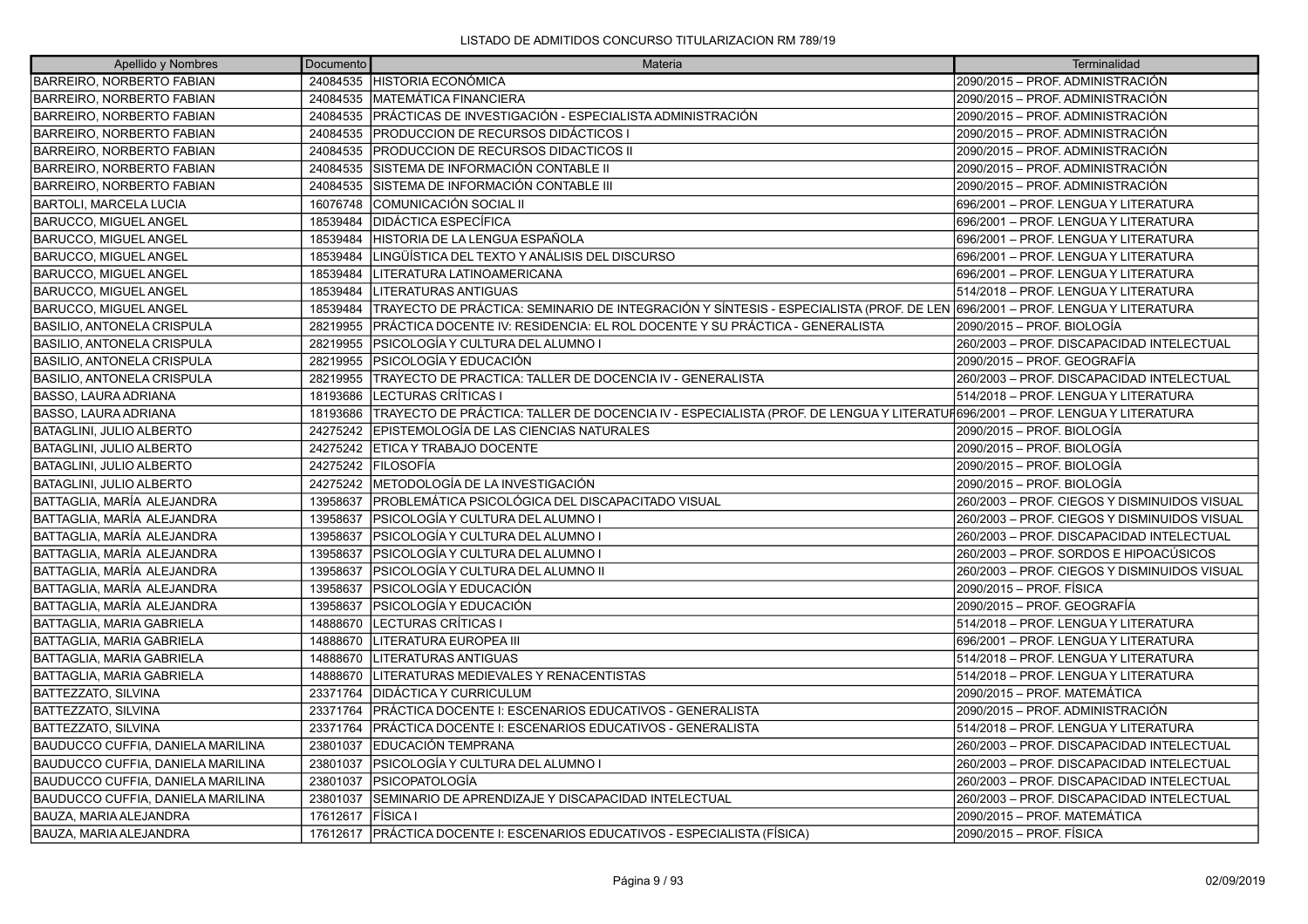| Apellido y Nombres              | Documento | <b>Materia</b>                                                                                                          | Terminalidad                              |
|---------------------------------|-----------|-------------------------------------------------------------------------------------------------------------------------|-------------------------------------------|
| <b>BAUZA, MARIA ALEJANDRA</b>   | 17612617  | PRÁCTICA DOCENTE II: LA INSTITUCIÓN ESCOLAR - ESPECIALISTA (FÍSICA)                                                     | 2090/2015 - PROF. FÍSICA                  |
| BAUZA, MARIA ALEJANDRA          | 17612617  | PRÁCTICA DOCENTE IV: RESIDENCIA: EL ROL DOCENTE Y SU PRÁCTICA - ESPECIALISTA (FÍSICA)                                   | 2090/2015 – PROF. FÍSICA                  |
| <b>BECCHIO, ROSA MABEL</b>      |           | 23607669   PRÁCTICA DOCENTE II: LA INSTITUCIÓN ESCOLAR - GENERALISTA                                                    | 2090/2015 - PROF. MATEMÁTICA              |
| <b>BECCHIO, ROSA MABEL</b>      | 23607669  | PRÁCTICA DOCENTE IV: RESIDENCIA: EL ROL DOCENTE Y SU PRÁCTICA - GENERALISTA                                             | 2090/2015 - PROF. BIOLOGÍA                |
| <b>BECCHIO, ROSA MABEL</b>      | 23607669  | TRAYECTO DE PRÁCTICA: TALLER DE DOCENCIA III - GENERALISTA                                                              | 696/2001 - PROF. LENGUA Y LITERATURA      |
| <b>BEDETTI, FERNANDO JORG</b>   | 17567654  | <b>BIOLOGIA IV</b>                                                                                                      | 2090/2015 - PROF. BIOLOGÍA                |
| <b>BEDETTI, FERNANDO JORG</b>   | 17567654  | LABORATORIO DE CIENCIAS NATURALES                                                                                       | 2090/2015 - PROF. BIOLOGÍA                |
| <b>BEDETTI, FERNANDO JORG</b>   | 17567654  | UCCV: HISTORIA DE LAS CIENCIAS NATURALES                                                                                | 2090/2015 – PROF. BIOLOGÍA                |
| <b>BEDINI, ANDREA</b>           | 29933899  | <b>DERECHOI</b>                                                                                                         | 2090/2015 – PROF. ECONOMÍA                |
| <b>BEDINI, ANDREA</b>           | 29933899  | <b>DERECHO II</b>                                                                                                       | 2090/2015 – PROF. ECONOMÍA                |
| <b>BELTRAMO, LUCILA</b>         | 31108494  | <b>ETICA Y TRABAJO DOCENTE</b>                                                                                          | 2090/2015 - PROF. MATEMÁTICA              |
| <b>BELTRAMO, LUCILA</b>         | 31108494  | <b>IPEDAGOGÍA</b>                                                                                                       | 2090/2015 – PROF. MATEMÁTICA              |
| <b>BELTRAMO, LUCILA</b>         | 31108494  | PRÁCTICA DOCENTE II: LA INSTITUCIÓN ESCOLAR - GENERALISTA                                                               | 2090/2015 – PROF. BIOLOGÍA                |
| <b>BELTRAMO, LUCILA</b>         | 31108494  | TRAYECTO DE PRÁCTICA: TALLER DE DOCENCIA III - GENERALISTA                                                              | 696/2001 - PROF. LENGUA Y LITERATURA      |
| <b>BELTRAMO, PATRICIA MARIA</b> | 16565245  | ADMINISTRACIÓN GENERAL                                                                                                  | 2090/2015 – PROF. ADMINISTRACIÓN          |
| <b>BELTRAMO, PATRICIA MARIA</b> | 16565245  | DIDÁCTICA DE LA ADMINISTRACIÓN I                                                                                        | 2090/2015 – PROF. ADMINISTRACIÓN          |
| BELTRAMO, PATRICIA MARIA        |           | 16565245   DIDÁCTICA DE LA ADMINISTRACIÓN II                                                                            | 2090/2015 - PROF. ADMINISTRACIÓN          |
| <b>BELTRAMO, PATRICIA MARIA</b> | 16565245  | PRÁCTICA DOCENTE II: LA INSTITUCIÓN ESCOLAR - ESPECIALISTA (ADMINISTRACIÓN)                                             | 2090/2015 - PROF. ADMINISTRACIÓN          |
| BELTRAMO, PATRICIA MARIA        | 16565245  | PRÁCTICA DOCENTE III: LA CLASE, LOS PROCESOS DEL APRENDER Y DEL ENSENAR - ESPECIALIST/2090/2015 - PROF. ADMINISTRACIÓN  |                                           |
| BELTRAMO, PATRICIA MARIA        | 16565245  | PRÁCTICA DOCENTE IV: RESIDENCIA: EL ROL DOCENTE Y SU PRÁCTICA - ESPECIALISTA (ADMINIST 2090/2015 – PROF. ADMINISTRACIÓN |                                           |
| <b>BELTRAMO, PATRICIA MARIA</b> | 16565245  | PRÁCTICAS DE INVESTIGACIÓN - ESPECIALISTA ADMINISTRACIÓN                                                                | 2090/2015 – PROF. ADMINISTRACIÓN          |
| BENETTI, CELIA MARIA            | 16565246  | ARITMETICA Y ALGEBRA IV                                                                                                 | 2090/2015 - PROF. MATEMÁTICA              |
| <b>BENETTI, CELIA MARIA</b>     | 16565246  | CALCULO I                                                                                                               | 2090/2015 - PROF. MATEMÁTICA              |
| BENETTI, CELIA MARIA            | 16565246  | <b>CALCULO II</b>                                                                                                       | 2090/2015 - PROF. MATEMÁTICA              |
| BENETTI, CELIA MARIA            | 16565246  | <b>CALCULO III</b>                                                                                                      | 2090/2015 – PROF. MATEMÁTICA              |
| BENETTI, CELIA MARIA            | 16565246  | <b>MODELIZACION MATEMATICA II</b>                                                                                       | 2090/2015 - PROF. MATEMÁTICA              |
| <b>BENETTI, CELIA MARIA</b>     |           | 16565246   MODELIZACION MATEMATICA III                                                                                  | 2090/2015 - PROF. MATEMÁTICA              |
| BENITEZ, CEFERINO JORGE         | 17201802  | ÍSISTEMA DE INFORMACIÓN CONTABLE I                                                                                      | 2090/2015 - PROF. ADMINISTRACIÓN          |
| BENITEZ, CEFERINO JORGE         | 17201802  | SISTEMA DE INFORMACIÓN CONTABLE II                                                                                      | 2090/2015 – PROF. ADMINISTRACIÓN          |
| <b>BENITEZ, CLARA NOEMI</b>     | 23964164  | ARITMETICA Y ALGEBRA I                                                                                                  | 2090/2015 - PROF. MATEMÁTICA              |
| BENITEZ, CLARA NOEMI            | 23964164  | <b>DIDACTICA DE LA MATEMATICA I</b>                                                                                     | 2090/2015 - PROF. MATEMÁTICA              |
| BENITEZ, CLARA NOEMI            | 23964164  | <b>GEOMETRIA I</b>                                                                                                      | 2090/2015 – PROF. MATEMÁTICA              |
| <b>BENITEZ, CLARA NOEMI</b>     | 23964164  | <b>MODELIZACION MATEMATICA I</b>                                                                                        | 2090/2015 - PROF. MATEMÁTICA              |
| <b>BENITEZ, SILVANA L</b>       | 17102210  | BIOLOGÍA HUMANA Y SALUD                                                                                                 | 2090/2015 – PROF. BIOLOGÍA                |
| BENITEZ, SILVANA L              | 17102210  | <b>BIOLOGÍA I</b>                                                                                                       | 2090/2015 – PROF. BIOLOGÍA                |
| <b>BENITEZ, SILVANA L</b>       | 17102210  | <b>BIOLOGIA II</b>                                                                                                      | 2090/2015 – PROF. BIOLOGÍA                |
| BENITEZ, SILVANA L              | 17102210  | <b>BIOLOGIA IV</b>                                                                                                      | 2090/2015 – PROF. BIOLOGÍA                |
| BENITEZ, SILVANA L              | 17102210  | <b>DISFUNCIONES NEUROGENÉTICAS</b>                                                                                      | 260/2003 - PROF. DISCAPACIDAD INTELECTUAL |
| <b>BENITEZ, SILVANA L</b>       | 17102210  | <b>ECOLOGIA</b>                                                                                                         | 2090/2015 - PROF. BIOLOGÍA                |
| BENITEZ, SILVANA L              | 17102210  | EDUCACIÓN AMBIENTAL                                                                                                     | 2090/2015 - PROF. BIOLOGÍA                |
| <b>BENITEZ, SILVANA L</b>       | 17102210  | <b>EVOLUCIÓN</b>                                                                                                        | 2090/2015 – PROF. BIOLOGÍA                |
| <b>BENITEZ, SILVANA L</b>       | 17102210  | <b>IGENÉTICA</b>                                                                                                        | 2090/2015 - PROF. BIOLOGÍA                |
| <b>BENITEZ, SILVANA L</b>       | 17102210  | LABORATORIO DE CIENCIAS NATURALES                                                                                       | 2090/2015 – PROF. BIOLOGÍA                |
| <b>BENITEZ, SILVANA L</b>       |           | 17102210 PRÁCTICA DOCENTE II: LA INSTITUCIÓN ESCOLAR - ESPECIALISTA (BIOLOGÍA)                                          | 2090/2015 – PROF. BIOLOGÍA                |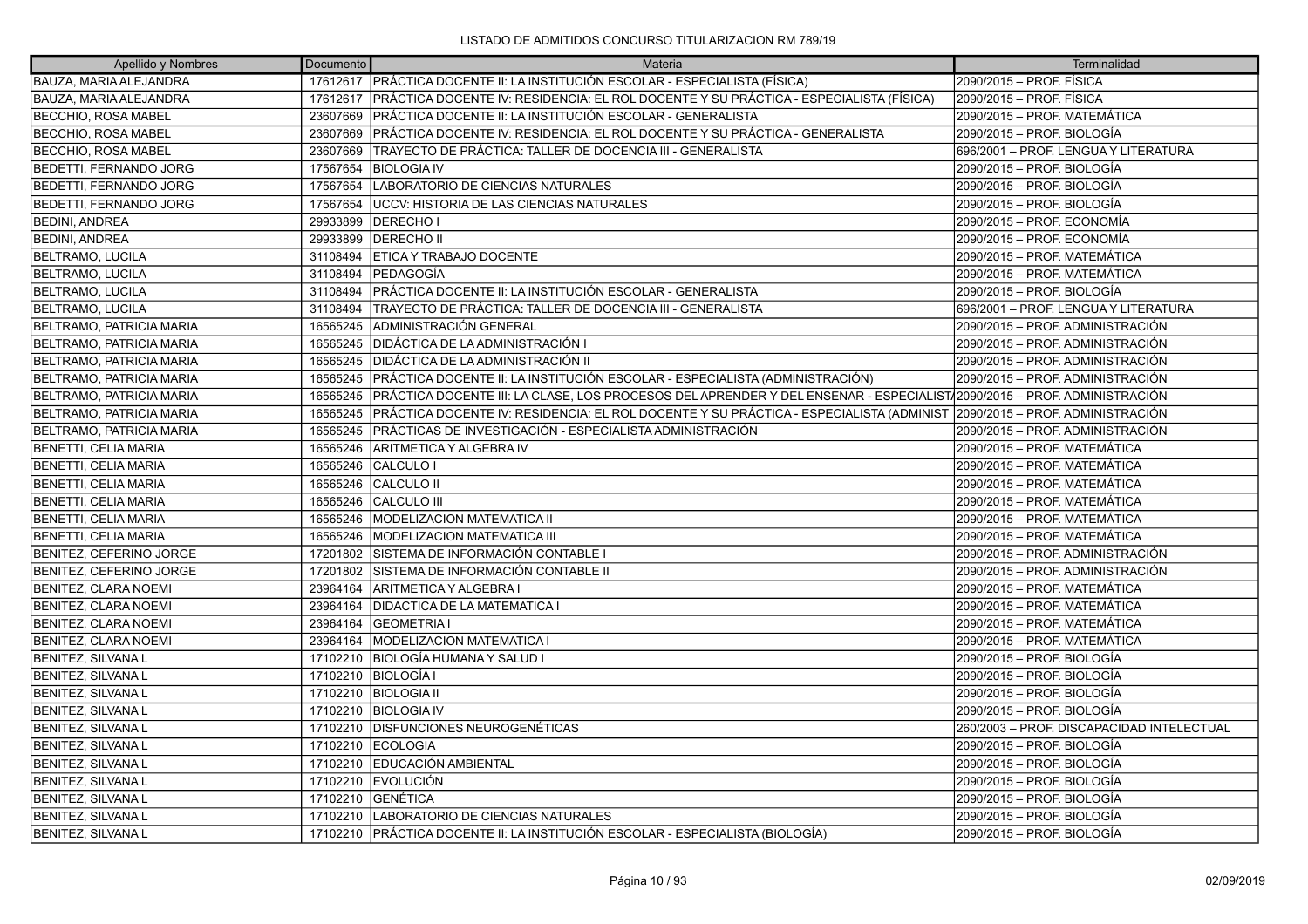| Apellido y Nombres              | Documento | Materia                                                                                                            | Terminalidad                                 |
|---------------------------------|-----------|--------------------------------------------------------------------------------------------------------------------|----------------------------------------------|
| <b>BENITEZ, SILVANA L</b>       | 17102210  | PRÁCTICA DOCENTE III: LA CLASE, LOS PROCESOS DEL APRENDER Y DEL ENSEÑAR - ESPECIALIST/2090/2015 - PROF. BIOLOGÍA   |                                              |
| BENITEZ, SILVANA L              | 17102210  | PRÁCTICA DOCENTE IV: RESIDENCIA: EL ROL DOCENTE Y SU PRÁCTICA - ESPECIALISTA (BIOLOGÍA) 2090/2015 – PROF. BIOLOGÍA |                                              |
| <b>BENITEZ, SILVANA L</b>       | 17102210  | TALLER DE MODELIZACIÓN Y RECURSOS DIDÁCTICOS EN BIOLOGÍA                                                           | 2090/2015 – PROF. BIOLOGÍA                   |
| BENITEZ, SILVIA VALERIA         | 31136836  | <b>BIOLOGÍA I</b>                                                                                                  | 2090/2015 - PROF. BIOLOGÍA                   |
| <b>BENITEZ, SILVIA VALERIA</b>  | 31136836  | <b>BIOLOGIA II</b>                                                                                                 | 2090/2015 - PROF. BIOLOGÍA                   |
| BENITEZ, SILVIA VALERIA         | 31136836  | <b>CIENCIAS DE LA TIERRA</b>                                                                                       | 2090/2015 - PROF. BIOLOGÍA                   |
| <b>BENITEZ, SILVIA VALERIA</b>  | 31136836  | <b>ECOLOGIA</b>                                                                                                    | 2090/2015 – PROF. BIOLOGÍA                   |
| BENITEZ, SILVIA VALERIA         | 31136836  | EDUCACIÓN SEXUAL INTEGRAL                                                                                          | 2090/2015 - PROF. BIOLOGÍA                   |
| <b>BENITEZ, SILVIA VALERIA</b>  | 31136836  | <b>EVOLUCIÓN</b>                                                                                                   | 2090/2015 - PROF. BIOLOGÍA                   |
| BENITEZ, SILVIA VALERIA         | 31136836  | IMETODOLOGÍA DE LA INVESTIGACIÓN                                                                                   | 2090/2015 – PROF. BIOLOGÍA                   |
| BENITEZ, SILVIA VALERIA         | 31136836  | UCCV: HISTORIA DE LAS CIENCIAS NATURALES                                                                           | 2090/2015 - PROF. BIOLOGÍA                   |
| BENVENUTI, MARICEL ALEJANDRA    | 20147927  | <b>IESTIMULACIÓN TEMPRANA</b>                                                                                      | 260/2003 - PROF. CIEGOS Y DISMINUIDOS VISUAL |
| BENVENUTI, MARICEL ALEJANDRA    | 20147927  | PRÁCTICA DOCENTE III: LA CLASE, LOS PROCESOS DEL APRENDER Y DEL ENSEÑAR - GENERALIST/2090/2015 – PROF. MATEMÁTICA  |                                              |
| BENVENUTI, MARICEL ALEJANDRA    | 20147927  | PSICOLOGÍA Y EDUCACIÓN                                                                                             | 2090/2015 - PROF. MATEMATICA                 |
| <b>BENVENUTTI, MARIELA INES</b> | 25254879  | ADMINISTRACIÓN GENERAL                                                                                             | 2090/2015 - PROF. ADMINISTRACIÓN             |
| BENVENUTTI, MARIELA INES        | 25254879  | DIDÁCTICA DE LA ADMINISTRACIÓN I                                                                                   | 2090/2015 – PROF. ADMINISTRACIÓN             |
| BENVENUTTI, MARIELA INES        | 25254879  | DIDÁCTICA DE LA ADMINISTRACIÓN II                                                                                  | 2090/2015 – PROF. ADMINISTRACIÓN             |
| <b>BENVENUTTI, MARIELA INES</b> | 25254879  | PRÁCTICAS DE INVESTIGACIÓN - ESPECIALISTA ADMINISTRACIÓN                                                           | 2090/2015 - PROF. ADMINISTRACIÓN             |
| <b>BERGE, MARIA ROSA</b>        | 18312948  | BIOFÍSICA                                                                                                          | 2090/2015 - PROF. BIOLOGÍA                   |
| BERNARDI, CELIA VERONICA        | 29818668  | ARITMETICA Y ALGEBRA I                                                                                             | 2090/2015 – PROF. MATEMÁTICA                 |
| <b>BERNARDI, CELIA VERONICA</b> | 29818668  | ARITMETICA Y ALGEBRA IV                                                                                            | 2090/2015 - PROF. MATEMÁTICA                 |
| BERNARDI, CELIA VERONICA        | 29818668  | CALCULO III                                                                                                        | 2090/2015 - PROF. MATEMÁTICA                 |
| BERNARDI, CELIA VERONICA        | 29818668  | <b>DIDACTICA DE LA MATEMATICA I</b>                                                                                | 2090/2015 – PROF. MATEMÁTICA                 |
| <b>BERNARDI, CELIA VERONICA</b> | 29818668  | <b>DIDACTICA DE LA MATEMATICA II</b>                                                                               | 2090/2015 – PROF. MATEMÁTICA                 |
| BERNARDI, CELIA VERONICA        | 29818668  | EPISTEMOLOGIA E HISTORIA DE LA MATEMATICA                                                                          | 2090/2015 – PROF. MATEMÁTICA                 |
| BERNARDI, CELIA VERONICA        | 29818668  | IESTADISTICA APLICADA                                                                                              | 2090/2015 - PROF. ADMINISTRACIÓN             |
| BERNARDI, CELIA VERONICA        | 29818668  | <b>ESTADISTICA Y PROBABILIDAD I</b>                                                                                | 2090/2015 - PROF. MATEMÁTICA                 |
| <b>BERNARDI, CELIA VERONICA</b> | 29818668  | ESTADISTICA Y PROBABILIDAD II                                                                                      | 2090/2015 - PROF. MATEMÁTICA                 |
| BERNARDI, CELIA VERONICA        | 29818668  | <b>IGEOMETRIA III</b>                                                                                              | 2090/2015 - PROF. MATEMÁTICA                 |
| BERNARDI, CELIA VERONICA        | 29818668  | ÍMATEMÁTICA II Y SU DIDÁCTICA                                                                                      | 260/2003 - PROF. DISCAPACIDAD INTELECTUAL    |
| BERNARDI, CELIA VERONICA        | 29818668  | <b>MODELIZACION MATEMATICA II</b>                                                                                  | 2090/2015 - PROF. MATEMÁTICA                 |
| <b>BERON, MARTA BEATRIZ</b>     | 17590512  | LENGUA ESPAÑOLA I                                                                                                  | 514/2018 - PROF. LENGUA Y LITERATURA         |
| <b>BERONE, LUCAS RAFAEL</b>     | 25697959  | <b>COMUNICACIÓN SOCIAL II</b>                                                                                      | 1696/2001 – PROF. LENGUA Y LITERATURA        |
| BERONE, LUCAS RAFAEL            | 25697959  | ESPACIO DE DEFINICIÓN INSTITUCIONAL                                                                                | 696/2001 - PROF. LENGUA Y LITERATURA         |
| <b>BERONE, LUCAS RAFAEL</b>     | 25697959  | ÍHISTORIA DE LA LENGUA ESPAÑOLA                                                                                    | 696/2001 - PROF. LENGUA Y LITERATURA         |
| <b>BERONE, LUCAS RAFAEL</b>     | 25697959  | ITINERARIO POR LA LITERATURA ARGENTINA I                                                                           | 514/2018 - PROF. LENGUA Y LITERATURA         |
| BERONE, LUCAS RAFAEL            | 25697959  | <b>ITINERARIO POR LA LITERATURA ARGENTINA II</b>                                                                   | 514/2018 - PROF. LENGUA Y LITERATURA         |
| BERONE, LUCAS RAFAEL            | 25697959  | LECTURAS CRÍTICAS I                                                                                                | 514/2018 - PROF. LENGUA Y LITERATURA         |
| <b>BERONE, LUCAS RAFAEL</b>     | 25697959  | LITERATURA ARGENTINA                                                                                               | 696/2001 - PROF. LENGUA Y LITERATURA         |
| BERONE, LUCAS RAFAEL            | 25697959  | LITERATURA EUROPEA III                                                                                             | 696/2001 - PROF. LENGUA Y LITERATURA         |
| <b>BERONE, LUCAS RAFAEL</b>     | 25697959  | LITERATURA LATINOAMERICANA                                                                                         | 696/2001 - PROF. LENGUA Y LITERATURA         |
| <b>BERONE, LUCAS RAFAEL</b>     | 25697959  | <b>LITERATURAS ANTIGUAS</b>                                                                                        | 514/2018 - PROF. LENGUA Y LITERATURA         |
| BERONE, LUCAS RAFAEL            | 25697959  | LITERATURAS MEDIEVALES Y RENACENTISTAS                                                                             | 514/2018 - PROF. LENGUA Y LITERATURA         |
| <b>BERONE, LUCAS RAFAEL</b>     | 25697959  | <b>IMODELOS TEÓRICOS LINGÜÍSTICOS</b>                                                                              | 696/2001 – PROF. LENGUA Y LITERATURA         |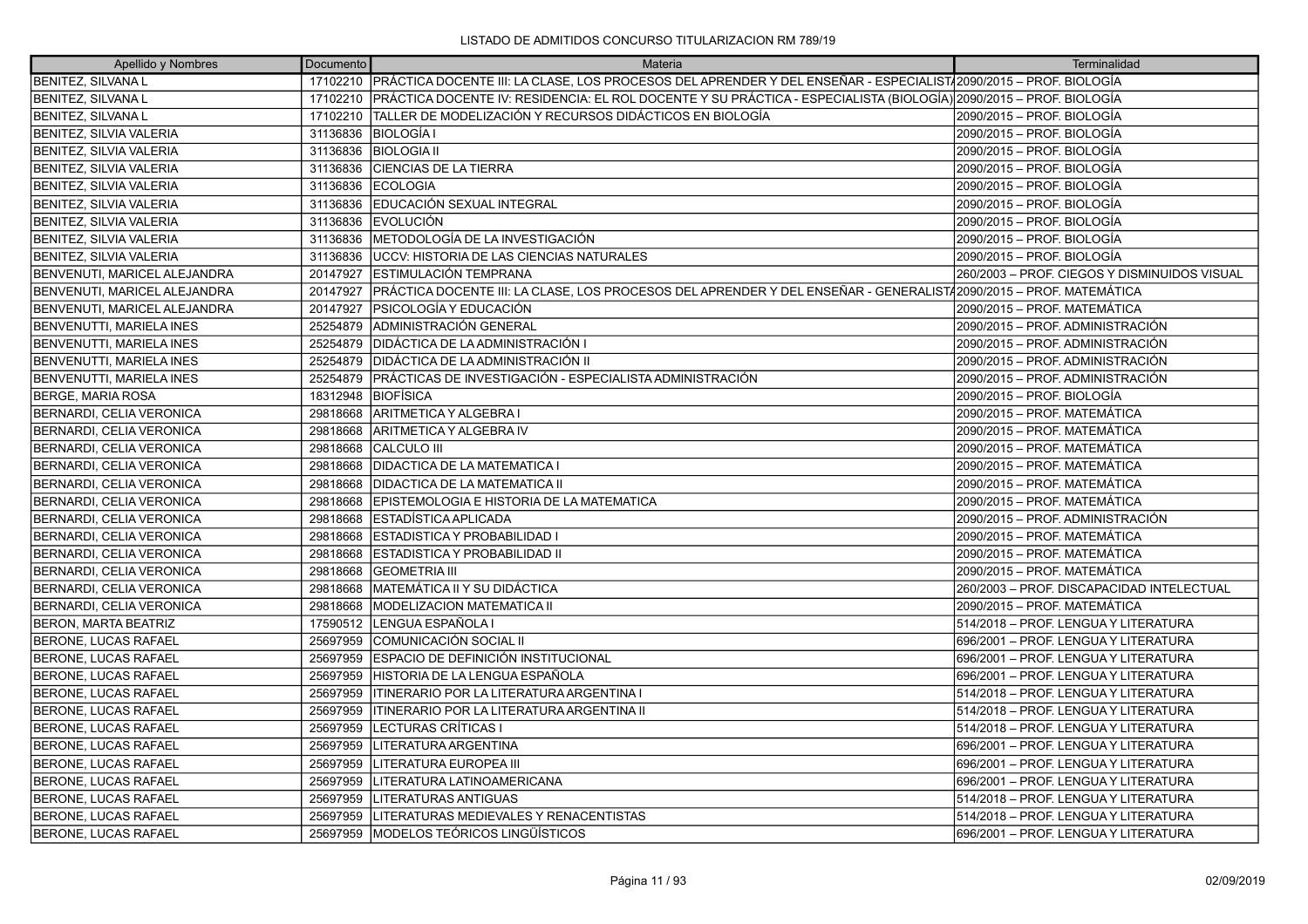| Apellido y Nombres                 | Documento | Materia                                                                                                               | Terminalidad                              |
|------------------------------------|-----------|-----------------------------------------------------------------------------------------------------------------------|-------------------------------------------|
| BERONE, LUCAS RAFAEL               | 25697959  | ISEMINARIO: PROBLEMÁTICA DE LA LITERATURA Y LAS ARTES CONTEMPORÁNEAS                                                  | 696/2001 - PROF. LENGUA Y LITERATURA      |
| <b>BERONE, LUCAS RAFAEL</b>        | 25697959  | TEORÍA LITERARIA                                                                                                      | 696/2001 - PROF. LENGUA Y LITERATURA      |
| BERTERO, MARIA CECILIA             |           | 30167128   ARITMETICA Y ALGEBRA I                                                                                     | 2090/2015 - PROF. MATEMÁTICA              |
| BERTERO, MARIA CECILIA             | 30167128  | <b>CALCULO I</b>                                                                                                      | 2090/2015 - PROF. MATEMÁTICA              |
| BERTERO, MARIA CECILIA             | 30167128  | <b>CALCULO III</b>                                                                                                    | 2090/2015 - PROF. MATEMÁTICA              |
| BERTERO, MARIA CECILIA             |           | 30167128 ELEMENTOS DE MATEMÁTICA Y BIOESTADÍSTICA                                                                     | 2090/2015 - PROF. BIOLOGÍA                |
| BERTERO, MARIA CECILIA             | 30167128  | <b>GEOMETRIA I</b>                                                                                                    | 2090/2015 – PROF. MATEMÁTICA              |
| BERTERO, MARIA CECILIA             | 30167128  | <b>MODELIZACION MATEMATICA I</b>                                                                                      | 2090/2015 – PROF. MATEMÁTICA              |
| BERTERO, MARIA CECILIA             | 30167128  | <b>MODELIZACION MATEMATICA IV</b>                                                                                     | 2090/2015 - PROF. MATEMÁTICA              |
| BERTERO, MARIA CECILIA             | 30167128  | PRÁCTICA DOCENTE I: ESCENARIOS EDUCATIVOS - ESPECIALISTA (MATEMÁTICA)                                                 | 2090/2015 – PROF. MATEMÁTICA              |
| <b>BERTI, ANA LAURA</b>            | 26351976  | <b>ETICA Y TRABAJO DOCENTE</b>                                                                                        | 2090/2015 – PROF. MATEMÁTICA              |
| <b>BERTI, ANA LAURA</b>            | 26351976  | <b>FILOSOFÍA</b>                                                                                                      | 2090/2015 - PROF. BIOLOGÍA                |
| <b>BERTI, ANA LAURA</b>            | 26351976  | PRÁCTICA DOCENTE III: LA CLASE, LOS PROCESOS DEL APRENDER Y DEL ENSEÑAR - GENERALIST/2090/2015 – PROF. MATEMÁTICA     |                                           |
| <b>BERTI, ANA LAURA</b>            | 26351976  | <b>PSICOLOGÍA Y EDUCACIÓN</b>                                                                                         | 2090/2015 - PROF. BIOLOGÍA                |
| <b>BERTOLINI, MELINA VALERIA</b>   | 26719970  | MATEMÁTICA FINANCIERA                                                                                                 | 2090/2015 - PROF. ADMINISTRACIÓN          |
| BERTRAMO, BRENDA CAREN             | 35748069  | PRÁCTICA DOCENTE IV: RESIDENCIA: EL ROL DOCENTE Y SU PRÁCTICA - GENERALISTA                                           | 2090/2015 - PROF. MATEMÁTICA              |
| BERTRAMO, BRENDA CAREN             | 35748069  | TRAYECTO DE PRÁCTICA: SEMINARIO DE INTEGRACIÓN Y SÍNTESIS - GENERALISTA                                               | 696/2001 - PROF. LENGUA Y LITERATURA      |
| BERTRAMO, BRENDA CAREN             | 35748069  | TRAYECTO DE PRACTICA: TALLER DE DOCENCIA IV - GENERALISTA                                                             | 1696/2001 – PROF. LENGUA Y LITERATURA     |
| <b>BIANCHI DEL SASTRE, JULIETA</b> | 27518139  | ADMINISTRACIÓN GENERAL                                                                                                | 2090/2015 – PROF. ADMINISTRACIÓN          |
| BIANCHI DEL SASTRE, JULIETA        | 27518139  | ADMINISTRACIÓN GENERAL                                                                                                | 2090/2015 - PROF. ECONOMÍA                |
| <b>BIANCHI DEL SASTRE, JULIETA</b> | 27518139  | ÍADMINISTRACIÓN II                                                                                                    | 2090/2015 - PROF. ADMINISTRACIÓN          |
| <b>BIANCHI, JOSE LUIS</b>          | 21412447  | <b>ECONOMÍA I</b>                                                                                                     | 2090/2015 - PROF. ECONOMÍA                |
| <b>BIANCHI, JOSE LUIS</b>          | 21412447  | IMETODOLOGÍA DE LA INVESTIGACIÓN                                                                                      | 2090/2015 - PROF. ADMINISTRACIÓN          |
| <b>BIANCHI, JOSE LUIS</b>          | 21412447  | METODOLOGÍA DE LA INVESTIGACIÓN                                                                                       | 2090/2015 – PROF. ECONOMÍA                |
| <b>BIANCHINI, LILIANA NOEMI</b>    | 14392495  | GEOGRAFÍA AMBIENTAL I                                                                                                 | 2090/2015 - PROF. GEOGRAFÍA               |
| <b>BIANCHINI, LILIANA NOEMI</b>    | 14392495  | GEOGRAFÍA AMBIENTAL II                                                                                                | 2090/2015 – PROF. GEOGRAFÍA               |
| <b>BIANCHINI, LILIANA NOEMI</b>    | 14392495  | GEOGRAFÍA DE LA POBLACIÓN                                                                                             | 2090/2015 - PROF. GEOGRAFÍA               |
| <b>BIANCHINI, LILIANA NOEMI</b>    | 14392495  | GEOGRAFÍA ECONÓMICA                                                                                                   | 2090/2015 - PROF. GEOGRAFÍA               |
| <b>BIANCHINI, LILIANA NOEMI</b>    | 14392495  | GEOGRAFÍA URBANA Y RURAL                                                                                              | 2090/2015 – PROF. GEOGRAFÍA               |
| <b>BIANCHINI, LILIANA NOEMI</b>    | 14392495  | INTRODUCCIÓN AL CONOCIMIENTO GEOGRÁFICO                                                                               | 2090/2015 - PROF. GEOGRAFÍA               |
| <b>BIANCHINI, LILIANA NOEMI</b>    | 14392495  | PRODUCCIÓN DIDÁCTICA                                                                                                  | 2090/2015 - PROF. GEOGRAFÍA               |
| BIERI, DIANA ISABEL                | 16439247  | <b>INSTITUCIONES EDUCATIVAS</b>                                                                                       | 2090/2015 - PROF. ADMINISTRACIÓN          |
| <b>BIERI, DIANA ISABEL</b>         | 16439247  | <b>IPEDAGOGÍA</b>                                                                                                     | 2090/2015 - PROF. MATEMÁTICA              |
| BIGLIANI, VALERIA GUADALUPE        | 30614957  | PEDAGOGÍA                                                                                                             | 2090/2015 - PROF. ECONOMÍA                |
| BIGLIANI, VALERIA GUADALUPE        | 30614957  | PRÁCTICA DOCENTE I: ESCENARIOS EDUCATIVOS - GENERALISTA                                                               | 2090/2015 - PROF. ADMINISTRACIÓN          |
| BIGLIANI, VALERIA GUADALUPE        | 30614957  | PRÁCTICA DOCENTE I: ESCENARIOS EDUCATIVOS - GENERALISTA                                                               | 2090/2015 - PROF. ECONOMÍA                |
| BIGLIANI, VALERIA GUADALUPE        | 30614957  | PRÁCTICA DOCENTE II: LA INSTITUCIÓN ESCOLAR - GENERALISTA                                                             | 2090/2015 - PROF. ADMINISTRACIÓN          |
| BIGLIANI, VALERIA GUADALUPE        | 30614957  | PRÁCTICA DOCENTE III: LA CLASE, LOS PROCESOS DEL APRENDER Y DEL ENSEÑAR - GENERALIST/2090/2015 – PROF. ADMINISTRACIÓN |                                           |
| BILTE, PAOLA SUSANA                | 26913379  | ELEMENTOS DE MATEMÁTICA Y BIOESTADÍSTICA                                                                              | 2090/2015 – PROF. BIOLOGÍA                |
| <b>BILTE, PAOLA SUSANA</b>         | 26913379  | MATEMÁTICA I Y SU DIDÁCTICA                                                                                           | 260/2003 - PROF. DISCAPACIDAD INTELECTUAL |
| <b>BINAGHI, LUCIANA INÉS</b>       | 28567704  | <b>DIDÁCTICA Y CURRICULUM</b>                                                                                         | 514/2018 - PROF. LENGUA Y LITERATURA      |
| <b>BINAGHI, LUCIANA INÉS</b>       | 28567704  | ÉTICA PROFESIONAL                                                                                                     | 696/2001 - PROF. LENGUA Y LITERATURA      |
| BINAGHI, LUCIANA INÉS              | 28567704  | <b>FILOSOFÍA</b>                                                                                                      | 696/2001 - PROF. LENGUA Y LITERATURA      |
| <b>BINAGHI, LUCIANA INÉS</b>       |           | 28567704 PEDAGOGÍA                                                                                                    | 514/2018 – PROF. LENGUA Y LITERATURA      |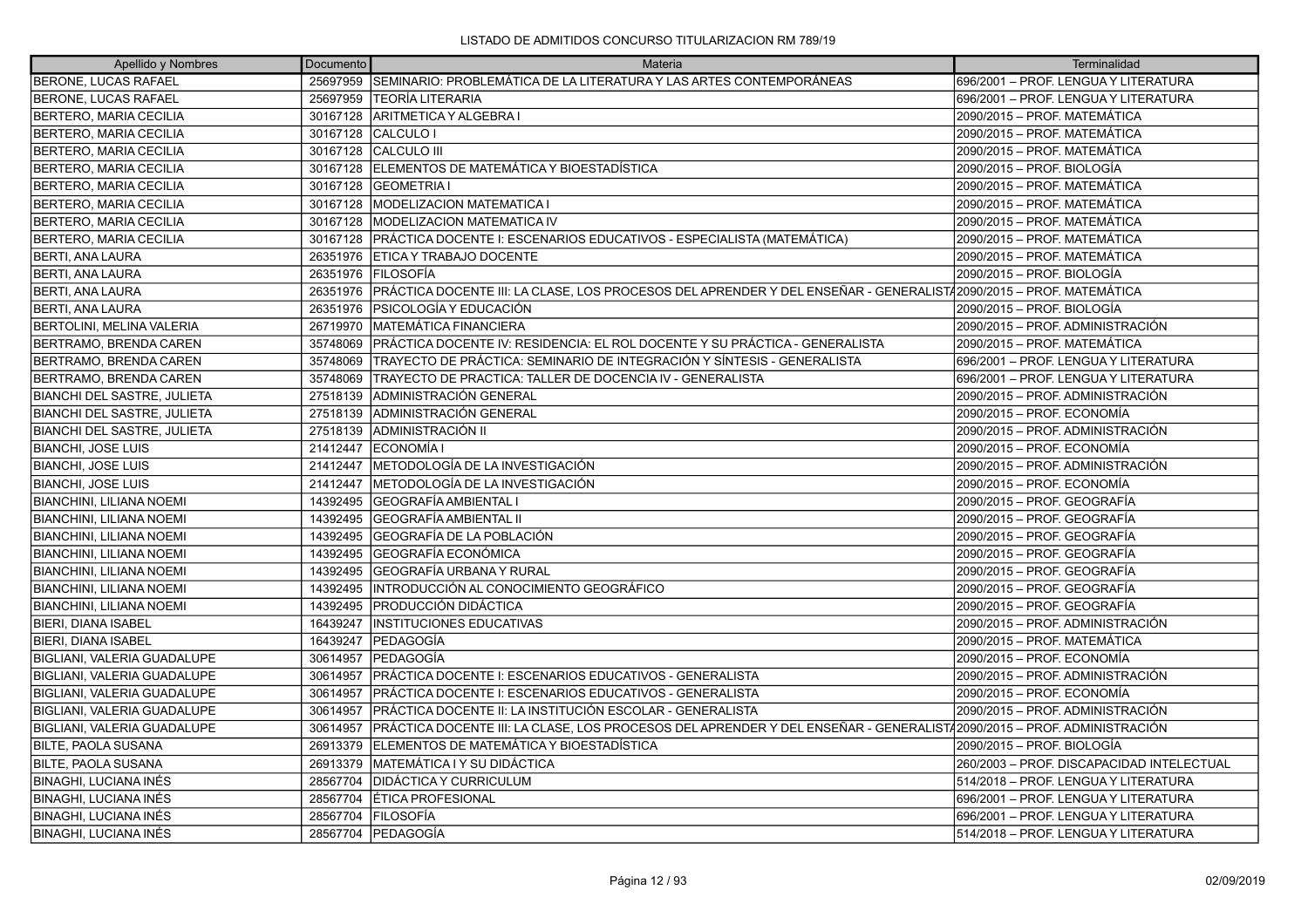| Apellido y Nombres                    | Documento | Materia                                                                                                                                       | Terminalidad                              |
|---------------------------------------|-----------|-----------------------------------------------------------------------------------------------------------------------------------------------|-------------------------------------------|
| <b>BINAGHI, LUCIANA INÉS</b>          |           | 28567704 PSICOLOGÍA Y EDUCACIÓN                                                                                                               | 514/2018 - PROF. LENGUA Y LITERATURA      |
| <b>BINAGHI, LUCIANA INÉS</b>          |           | 28567704   TRAYECTO DE PRÁCTICA: TALLER DE DOCENCIA III - GENERALISTA                                                                         | 696/2001 - PROF. LENGUA Y LITERATURA      |
| BIRARDO, CRISTINA INÉS                |           | 23760013 TALLER DE EXPRESIÓN I - EDUCACIÓN FÍSICA                                                                                             | 260/2003 - PROF. DISCAPACIDAD INTELECTUAL |
| <b>BITSCHIN, STELLA MARIS</b>         | 17876858  | DISEÑO Y ADECUACIÓN DEL CURRÍCULUM II - ESPECIALISTA (PROF. DE EDUC. ESP. EN DISCAPACIT  260/2003 – PROF. DISCAPACIDAD INTELECTUAL            |                                           |
| <b>BITSCHIN, STELLA MARIS</b>         | 17876858  | TRAYECTO DE PRÁCTICA: SEMINARIO DE INTEGRACIÓN Y SÍNTESIS - ESPECIALISTA (PROF. DE EDU <sup>1</sup> 260/2003 – PROF. DISCAPACIDAD INTELECTUAL |                                           |
| <b>BITSCHIN, STELLA MARIS</b>         | 17876858  | TRAYECTO DE PRÁCTICA: TALLER DE DOCENCIA III - ESPECIALISTA (PROF. DE EDUC. ESP. EN DISC                                                      | 260/2003 - PROF. DISCAPACIDAD INTELECTUAL |
| <b>BITSCHIN, STELLA MARIS</b>         | 17876858  | TRAYECTO DE PRÁCTICA: TALLER DE DOCENCIA IV - ESPECIALISTA (PROF. DE EDUC. ESP. EN DISC                                                       | 260/2003 - PROF. DISCAPACIDAD INTELECTUAL |
| BLANCATO, JEMIMA                      | 29620970  | TALLER DE EXPRESIÓN II - MÚSICA                                                                                                               | 260/2003 – PROF. SORDOS E HIPOACÚSICOS    |
| <b>BLANCHE, MARIA VICTORIA</b>        | 31021791  | ETICA Y TRABAJO DOCENTE                                                                                                                       | 2090/2015 – PROF. MATEMÁTICA              |
| <b>BLANCHE, MARIA VICTORIA</b>        | 31021791  | IFILOSOFÍA                                                                                                                                    | 696/2001 – PROF. LENGUA Y LITERATURA      |
| <b>BLANCHE, MARIA VICTORIA</b>        | 31021791  | <b>INSTITUCIONES EDUCATIVAS</b>                                                                                                               | 2090/2015 – PROF. MATEMÁTICA              |
| <b>BLANCHE, MARIA VICTORIA</b>        | 31021791  | <b>INSTITUCIONES EDUCATIVAS</b>                                                                                                               | 514/2018 - PROF. LENGUA Y LITERATURA      |
| <b>BLANCHE, MARIA VICTORIA</b>        | 31021791  | PEDAGOGÍA                                                                                                                                     | 2090/2015 – PROF. MATEMÁTICA              |
| <b>BLANCHE, MARIA VICTORIA</b>        | 31021791  | PRÁCTICA DOCENTE I: ESCENARIOS EDUCATIVOS - GENERALISTA                                                                                       | 2090/2015 – PROF. MATEMÁTICA              |
| <b>BLANCHE, MARIA VICTORIA</b>        | 31021791  | PRÁCTICA DOCENTE II: LA INSTITUCIÓN ESCOLAR - GENERALISTA                                                                                     | 514/2018 - PROF. LENGUA Y LITERATURA      |
| <b>BLANCHE, MARIA VICTORIA</b>        | 31021791  | PRÁCTICA DOCENTE IV: RESIDENCIA: EL ROL DOCENTE Y SU PRÁCTICA - GENERALISTA                                                                   | 2090/2015 – PROF. MATEMÁTICA              |
| BLANCHE, MARIA VICTORIA               | 31021791  | <b>PRACTICAS DE INVESTIGACIÓN</b>                                                                                                             | 2090/2015 – PROF. MATEMÁTICA              |
| <b>BLANCHE, MARIA VICTORIA</b>        | 31021791  | <b>PSICOLOGÍA Y EDUCACIÓN</b>                                                                                                                 | 514/2018 - PROF. LENGUA Y LITERATURA      |
| <b>BLANCHE, MARIA VICTORIA</b>        | 31021791  | TRAYECTO DE PRÁCTICA: TALLER DE DOCENCIA III - GENERALISTA                                                                                    | 696/2001 - PROF. LENGUA Y LITERATURA      |
| BLASQUIZ, MARCELA FABIANA             | 28087811  | MATEMÁTICA II Y SU DIDÁCTICA                                                                                                                  | 260/2003 – PROF. DISCAPACIDAD INTELECTUAL |
| <b>BOCASSI, ESTEBAN</b>               | 30173671  | ARITMETICA Y ALGEBRA IV                                                                                                                       | 2090/2015 - PROF. MATEMÁTICA              |
| <b>BOCASSI, ESTEBAN</b>               | 30173671  | CALCULO I                                                                                                                                     | 2090/2015 – PROF. MATEMÁTICA              |
| <b>BOCASSI, ESTEBAN</b>               | 30173671  | <b>DIDACTICA DE LA MATEMATICA I</b>                                                                                                           | 2090/2015 – PROF. MATEMÁTICA              |
| <b>BOCASSI, ESTEBAN</b>               | 30173671  | <b>DIDACTICA DE LA MATEMATICA II</b>                                                                                                          | 2090/2015 - PROF. MATEMÁTICA              |
| <b>BOCASSI, ESTEBAN</b>               | 30173671  | EPISTEMOLOGIA E HISTORIA DE LA MATEMATICA                                                                                                     | 2090/2015 – PROF. MATEMÁTICA              |
| <b>BOCASSI, ESTEBAN</b>               | 30173671  | IESTADISTICA Y PROBABILIDAD I                                                                                                                 | 2090/2015 – PROF. MATEMÁTICA              |
| <b>BOCASSI, ESTEBAN</b>               | 30173671  | <b>ESTADISTICA Y PROBABILIDAD II</b>                                                                                                          | 2090/2015 - PROF. MATEMÁTICA              |
| <b>BOCASSI, ESTEBAN</b>               | 30173671  | <b>MODELIZACION MATEMATICA IV</b>                                                                                                             | 2090/2015 - PROF. MATEMÁTICA              |
| BOCCARDO, SILVIA DEL CARMEN           | 17768679  | CALCULO I                                                                                                                                     | 2090/2015 – PROF. MATEMÁTICA              |
| BOCCARDO, SILVIA DEL CARMEN           | 17768679  | IELEMENTOS DE MATEMÁTICA Y BIOESTADÍSTICA                                                                                                     | 2090/2015 – PROF. BIOLOGÍA                |
| BOCCARDO, SILVIA DEL CARMEN           | 17768679  | EPISTEMOLOGIA E HISTORIA DE LA MATEMATICA                                                                                                     | 2090/2015 – PROF. MATEMÁTICA              |
| BOCCARDO, SILVIA DEL CARMEN           | 17768679  | <b>FÍSICA</b> I                                                                                                                               | 2090/2015 – PROF. MATEMÁTICA              |
| BOCCARDO, SILVIA DEL CARMEN           | 17768679  | <b>GEOMETRIA IV</b>                                                                                                                           | 2090/2015 - PROF. MATEMÁTICA              |
| BOCCARDO, SILVIA DEL CARMEN           | 17768679  | MODELIZACION MATEMATICA I                                                                                                                     | 2090/2015 – PROF. MATEMÁTICA              |
| BOCCARDO, SILVIA DEL CARMEN           | 17768679  | IMODELIZACION MATEMATICA III                                                                                                                  | 2090/2015 – PROF. MATEMÁTICA              |
| BOCCARDO, SILVIA DEL CARMEN           | 17768679  | PRÁCTICA DOCENTE I: ESCENARIOS EDUCATIVOS - ESPECIALISTA (MATEMÁTICA)                                                                         | 2090/2015 - PROF. MATEMÁTICA              |
| BOCCARDO, SILVIA DEL CARMEN           | 17768679  | PRÁCTICA DOCENTE III: LA CLASE, LOS PROCESOS DEL APRENDER Y DEL ENSEÑAR - ESPECIALIST∤2090/2015 – PROF. MATEMÁTICA                            |                                           |
| BOCCARDO, SILVIA DEL CARMEN           | 17768679  | PRÁCTICA DOCENTE IV: RESIDENCIA: EL ROL DOCENTE Y SU PRÁCTICA - ESPECIALISTA (MATEMÁTI 2090/2015 – PROF. MATEMÁTICA                           |                                           |
| <b>BOCCO, SILVANA MARINA</b>          | 16971879  | PSICOLOGÍA Y CULTURA DEL ALUMNO I                                                                                                             | 260/2003 - PROF. DISCAPACIDAD INTELECTUAL |
| <b>BOCOS CAVALIERI, PAULA VALERIA</b> | 26289770  | TALLER DE EXPRESIÓN I - PLÁSTICA                                                                                                              | 260/2003 - PROF. DISCAPACIDAD INTELECTUAL |
| <b>BODRERO, MARIA F</b>               | 16163727  | <b>IPEDAGOGÍA</b>                                                                                                                             | 2090/2015 – PROF. MATEMÁTICA              |
| <b>BODRERO, MARIA F</b>               | 16163727  | PRÁCTICA DOCENTE III: LA CLASE, LOS PROCESOS DEL APRENDER Y DEL ENSEÑAR - GENERALIST/2090/2015 – PROF. ECONOMÍA                               |                                           |
| BOGLIONE, FLAVIA LORENA               | 26649133  | BIOLOGÍA HUMANA Y SALUD I                                                                                                                     | 2090/2015 – PROF. BIOLOGÍA                |
| BOGLIONE, FLAVIA LORENA               |           | 26649133 BIOLOGÍA HUMANA Y SALUD II                                                                                                           | 2090/2015 – PROF. BIOLOGÍA                |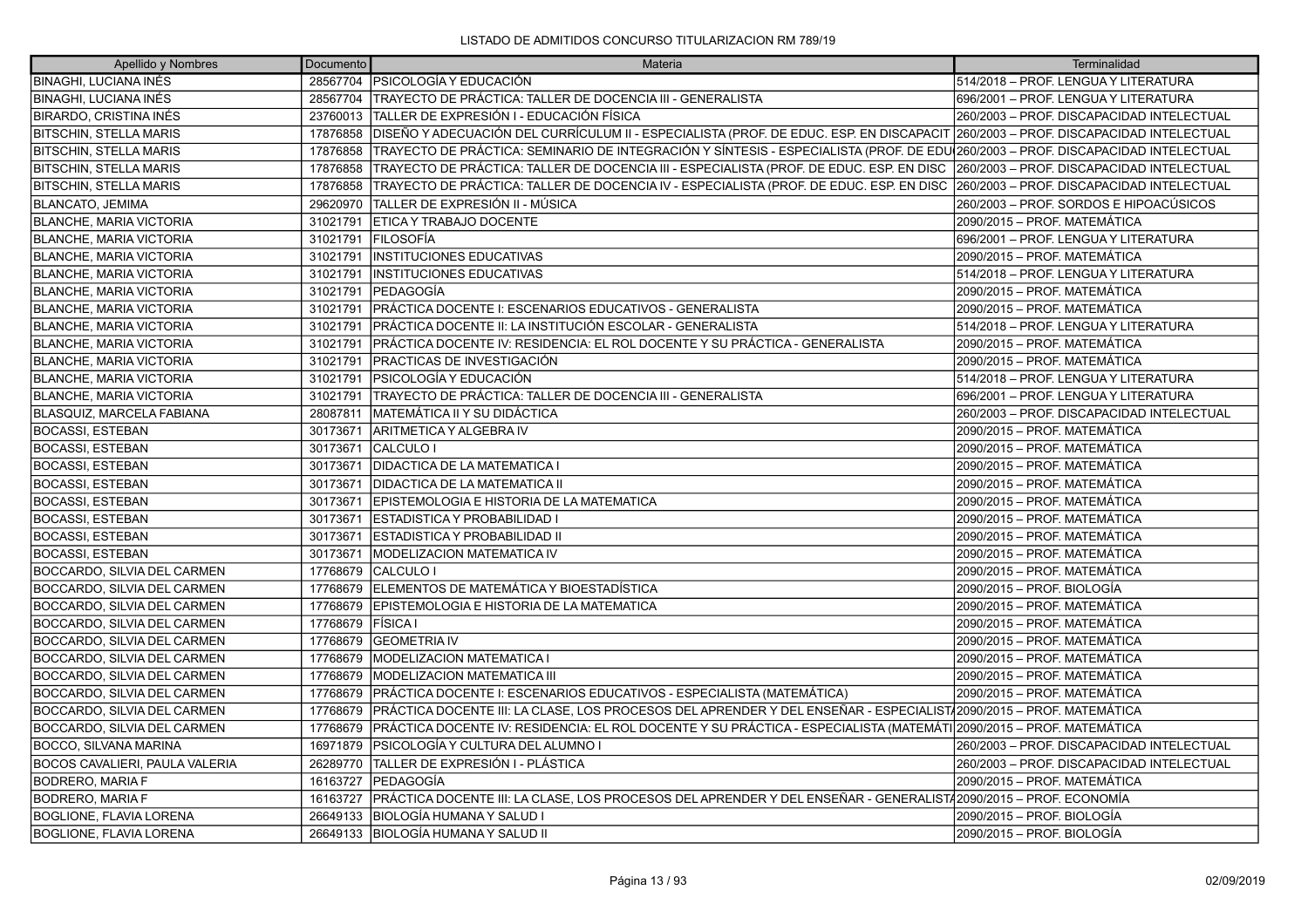| Apellido y Nombres                 | Documento          | <b>Materia</b>                                                              | Terminalidad                              |
|------------------------------------|--------------------|-----------------------------------------------------------------------------|-------------------------------------------|
| <b>BOGLIONE, FLAVIA LORENA</b>     |                    | 26649133 DIDÁCTICA DE LA BIOLOGIA II                                        | 2090/2015 – PROF. BIOLOGÍA                |
| <b>BOGLIONE, FLAVIA LORENA</b>     |                    | 26649133 GENÉTICA                                                           | 2090/2015 – PROF. BIOLOGÍA                |
| <b>BOGNER, MARIA ISABEL</b>        |                    | 30156708 CALCULO II                                                         | 2090/2015 - PROF. MATEMÁTICA              |
| <b>BOGNER, MARIA ISABEL</b>        | 30156708           | CIENCIA, TECNOLOGÍA Y SOCIEDAD Y EDUCACIÓN MATEMÁTICA                       | 2090/2015 – PROF. MATEMÁTICA              |
| <b>BOGNER, MARIA ISABEL</b>        | 30156708           | <b>IGEOMETRIA</b> I                                                         | 2090/2015 - PROF. MATEMÁTICA              |
| <b>BOIDI, MARIA LAURA</b>          |                    | 27180015 ARITMETICA Y ALGEBRA I                                             | 2090/2015 – PROF. MATEMÁTICA              |
| <b>BOIDI, MARIA LAURA</b>          | 27180015           | ARITMETICA Y ALGEBRA II                                                     | 2090/2015 – PROF. MATEMÁTICA              |
| <b>BOIDI, MARIA LAURA</b>          |                    | 27180015 ARITMETICA Y ALGEBRA III                                           | 2090/2015 - PROF. MATEMÁTICA              |
| <b>BOIDI, MARIA LAURA</b>          |                    | 27180015 CALCULO I                                                          | 2090/2015 – PROF. MATEMÁTICA              |
| <b>BOIDI, MARIA LAURA</b>          |                    | 27180015 CALCULO III                                                        | 2090/2015 – PROF. MATEMÁTICA              |
| <b>BOIDI, MARIA LAURA</b>          |                    | 27180015 ELEMENTOS DE MATEMÁTICA Y BIOESTADÍSTICA                           | 2090/2015 - PROF. BIOLOGÍA                |
| <b>BOIDI, MARIA LAURA</b>          |                    | 27180015 ESTADISTICA Y PROBABILIDAD I                                       | 2090/2015 - PROF. MATEMÁTICA              |
| <b>BOLCATTO, VIVIANA GRACIELA</b>  | 17932927           | IPROBLEMÁTICA DEL MUNDO CONTEMPORÁNEO                                       | 260/2003 – PROF. DISCAPACIDAD INTELECTUAL |
| <b>BOLONDI, MIGUEL ANGEL</b>       | 12222800           | ADMINISTRACIÓN GENERAL                                                      | 2090/2015 - PROF. ECONOMÍA                |
| <b>BOLONDI, MIGUEL ANGEL</b>       | 12222800           | <b>ADMINISTRACIÓN I</b>                                                     | 2090/2015 – PROF. ADMINISTRACIÓN          |
| <b>BOLONDI, MIGUEL ANGEL</b>       | 12222800           | ADMINISTRACIÓN III                                                          | 2090/2015 – PROF. ADMINISTRACIÓN          |
| <b>BOLONDI, MIGUEL ANGEL</b>       | 12222800           | ECONOMÍA I                                                                  | 2090/2015 - PROF. ECONOMÍA                |
| <b>BOLONDI. MIGUEL ANGEL</b>       | 12222800           | <b>IECONOMÍA II</b>                                                         | 2090/2015 – PROF. ECONOMÍA                |
| <b>BOLONDI, MIGUEL ANGEL</b>       | 12222800           | <b>ECONOMÍA III</b>                                                         | 2090/2015 – PROF. ECONOMÍA                |
| <b>BOLZAN, DIANA ANALIA</b>        |                    | 16531717 CIENCIA. TECNOLOGÍA Y SOCIEDAD Y EDUCACIÓN MATEMÁTICA              | 2090/2015 – PROF. MATEMÁTICA              |
| BOLZAN, DIANA ANALIA               |                    | 16531717 GEOMETRIA IV                                                       | 2090/2015 – PROF. MATEMÁTICA              |
| BONELLI, MARIANA ALEJANDRA         |                    | 24357547   PSICOLOGÍA SOCIAL                                                | 260/2003 - PROF. DISCAPACIDAD INTELECTUAL |
| BONELLI, MARIANA ALEJANDRA         | 24357547           | IPSICOLOGÍA Y CULTURA DEL ALUMNO I                                          | 260/2003 - PROF. SORDOS E HIPOACÚSICOS    |
| BONELLI, MARIANA ALEJANDRA         | 24357547           | <b>IPSICOPATOLOGÍA</b>                                                      | 260/2003 - PROF. DISCAPACIDAD INTELECTUAL |
| BONETTI CARENA, RAUL GUILLERMO     |                    | 22715449   DIDÁCTICA Y CURRICULUM                                           | 2090/2015 – PROF. BIOLOGÍA                |
| BONETTI CARENA, RAUL GUILLERMO     |                    | 22715449   PSICOLOGÍA Y EDUCACIÓN                                           | 2090/2015 – PROF. GEOGRAFÍA               |
| BONFANTI VALENTINI, MARTIN EUGENIO | 30099576           | <b>IDIDÁCTICA Y CURRICULUM</b>                                              | 2090/2015 – PROF. BIOLOGÍA                |
| BONFANTI VALENTINI, MARTIN EUGENIO | 30099576           | <b>DIDÁCTICA Y CURRICULUM</b>                                               | 2090/2015 – PROF. ADMINISTRACIÓN          |
| BONFANTI VALENTINI, MARTIN EUGENIO | 30099576           | ÉTICA PROFESIONAL                                                           | 260/2003 - PROF. DISCAPACIDAD INTELECTUAL |
| BONFANTI VALENTINI. MARTIN EUGENIO | 30099576           | IETICA Y TRABAJO DOCENTE                                                    | 2090/2015 – PROF. GEOGRAFÍA               |
| BONFANTI VALENTINI, MARTIN EUGENIO | 30099576           | FILOSOFÍA                                                                   | 2090/2015 – PROF. ADMINISTRACIÓN          |
| BONFANTI VALENTINI, MARTIN EUGENIO | 30099576           | IFILOSOFÍA                                                                  | 2090/2015 – PROF. GEOGRAFÍA               |
| BONFANTI VALENTINI, MARTIN EUGENIO | 30099576           | FORMACIÓN ÉTICA Y CIUDADANA Y SU DIDÁCTICA                                  | 260/2003 - PROF. DISCAPACIDAD INTELECTUAL |
| BONFANTI VALENTINI, MARTIN EUGENIO | 30099576           | PEDAGOGÍA                                                                   | 2090/2015 – PROF. BIOLOGÍA                |
| BONFANTI VALENTINI, MARTIN EUGENIO | 30099576           | PEDAGOGÍA                                                                   | 2090/2015 – PROF. ADMINISTRACIÓN          |
| BONFANTI VALENTINI, MARTIN EUGENIO | 30099576           | lPEDAGOGÍA                                                                  | 2090/2015 – PROF. GEOGRAFÍA               |
| BONFANTI VALENTINI, MARTIN EUGENIO | 30099576           | PRÁCTICA DOCENTE I: ESCENARIOS EDUCATIVOS - GENERALISTA                     | 2090/2015 – PROF. BIOLOGÍA                |
| BONFANTI VALENTINI, MARTIN EUGENIO | 30099576           | PRÁCTICA DOCENTE I: ESCENARIOS EDUCATIVOS - GENERALISTA                     | 2090/2015 – PROF. GEOGRAFÍA               |
| BONFANTI VALENTINI, MARTIN EUGENIO | 30099576           | PRÁCTICA DOCENTE II: LA INSTITUCIÓN ESCOLAR - GENERALISTA                   | 2090/2015 – PROF. ADMINISTRACIÓN          |
| BONFANTI VALENTINI, MARTIN EUGENIO | 30099576           | PRÁCTICA DOCENTE IV: RESIDENCIA: EL ROL DOCENTE Y SU PRÁCTICA - GENERALISTA | 2090/2015 - PROF. BIOLOGÍA                |
| BONFANTI VALENTINI, MARTIN EUGENIO | 30099576           | PSICOLOGÍA Y EDUCACIÓN                                                      | 2090/2015 – PROF. ADMINISTRACIÓN          |
| BONFANTI VALENTINI, MARTIN EUGENIO | 30099576           | PSICOLOGÍA Y EDUCACIÓN                                                      | 2090/2015 – PROF. GEOGRAFÍA               |
| BONFANTI VALENTINI, MARTIN EUGENIO | 30099576           | SUJETOS DE LA EDUCACION SECUNDARIA                                          | 2090/2015 - PROF. ADMINISTRACIÓN          |
| <b>BONINO, BETIANA</b>             | 26055930 QUÍMICA I |                                                                             | 2090/2015 – PROF. BIOLOGÍA                |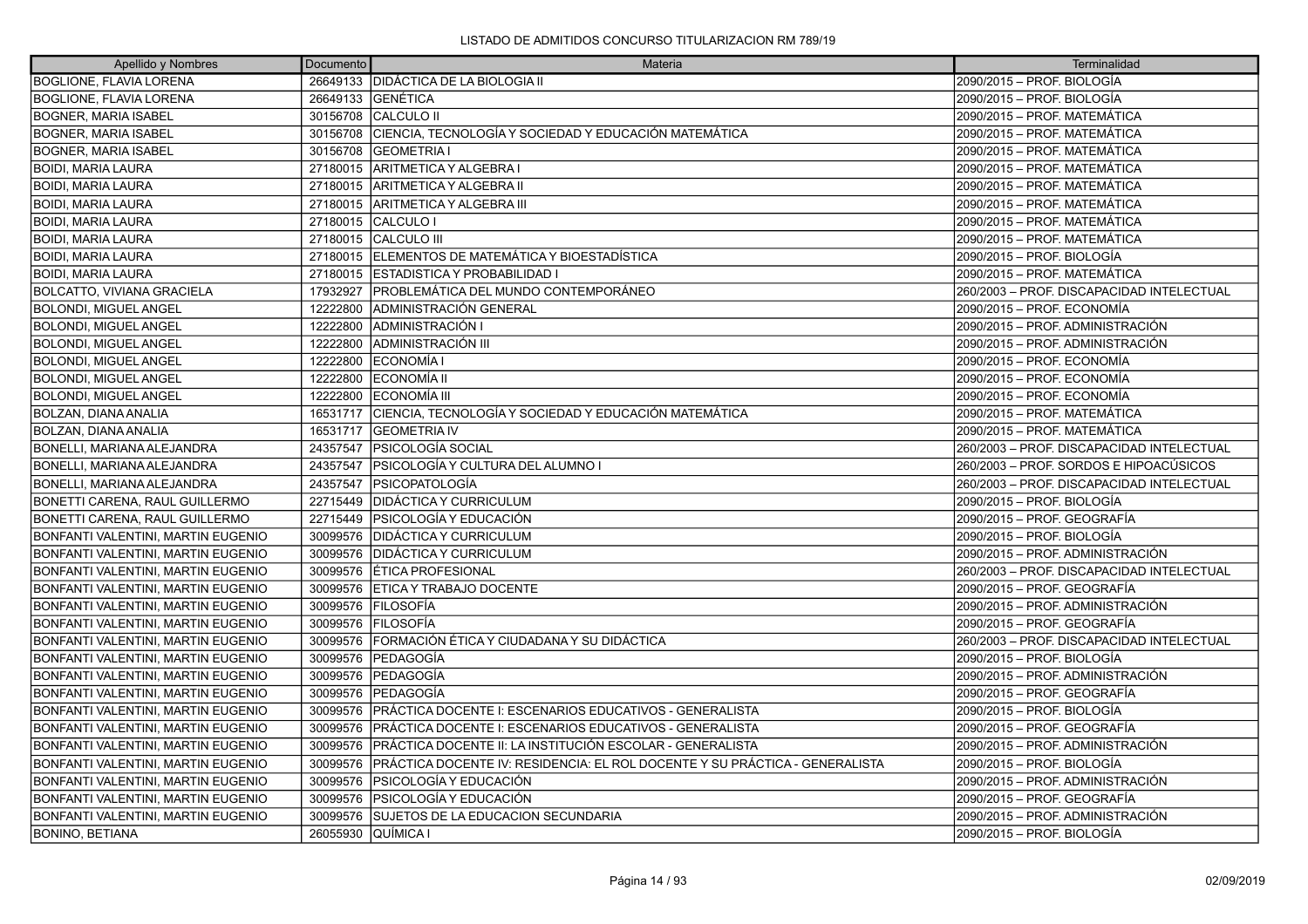| Apellido y Nombres                   | <b>Documento</b> | Materia                                                                                                               | Terminalidad                                 |
|--------------------------------------|------------------|-----------------------------------------------------------------------------------------------------------------------|----------------------------------------------|
| <b>BONINO, BETIANA</b>               | 26055930         | QUÍMICA II                                                                                                            | 2090/2015 – PROF. BIOLOGÍA                   |
| <b>BORDONE, SILVINA NOEMI</b>        | 20223801         | METODOLOGÍA DE LA INVESTIGACIÓN GEOGRÁFICA- GENERALISTA                                                               | 2090/2015 – PROF. GEOGRAFÍA                  |
| <b>BORDONE, SILVINA NOEMI</b>        | 20223801         | PRÁCTICA DOCENTE II: LA INSTITUCIÓN ESCOLAR - GENERALISTA                                                             | 2090/2015 - PROF. BIOLOGÍA                   |
| <b>BORDONE, SILVINA NOEMI</b>        | 20223801         | PRÁCTICA DOCENTE III: LA CLASE, LOS PROCESOS DEL APRENDER Y DEL ENSEÑAR - GENERALIST/2090/2015 – PROF. ADMINISTRACIÓN |                                              |
| BORDONE, SILVINA NOEMI               | 20223801         | SUJETOS DE LA EDUCACION SECUNDARIA                                                                                    | 2090/2015 - PROF. MATEMÁTICA                 |
| <b>BORDONE, SILVINA NOEMI</b>        | 20223801         | TRAYECTO DE PRÁCTICA: TALLER DE DOCENCIA III - GENERALISTA                                                            | 696/2001 - PROF. LENGUA Y LITERATURA         |
| <b>BORDOY, EXEQUIEL JOSE ANTONIO</b> | 31813500         | <b>IFILOSOFÍA</b>                                                                                                     | 2090/2015 – PROF. BIOLOGÍA                   |
| BORDOY, EXEQUIEL JOSE ANTONIO        | 31813500         | FORMACIÓN ÉTICA Y CIUDADANA Y SU DIDÁCTICA                                                                            | 260/2003 - PROF. DISCAPACIDAD INTELECTUAL    |
| BORDOY, EXEQUIEL JOSE ANTONIO        | 31813500         | FORMACIÓN ÉTICA Y CIUDADANA Y SU DIDÁCTICA                                                                            | 260/2003 – PROF. SORDOS E HIPOACÚSICOS       |
| <b>BORRAS, MARIANA MARCELA</b>       | 22961355         | TECNOLOGÍA Y SU DIDÁCTICA                                                                                             | 260/2003 - PROF. DISCAPACIDAD INTELECTUAL    |
| <b>BORRAS, MARIANA MARCELA</b>       | 22961355         | TECNOLOGÍA Y SU DIDÁCTICA                                                                                             | 260/2003 – PROF. SORDOS E HIPOACÚSICOS       |
| BORRAS, MARIANA MARCELA              | 22961355         | UCCV: CIENCIA, TECNOLOGÍA, SOCIEDAD Y AMBIENTE                                                                        | 2090/2015 - PROF. FÍSICA                     |
| BOSISIO, LUISA EUGENIA               | 23355155         | LECTURAS CRÍTICAS I                                                                                                   | 514/2018 - PROF. LENGUA Y LITERATURA         |
| BOSISIO, LUISA EUGENIA               | 23355155         | <b>JUCCV: MOVIMIENTOS ARTÍSTICOS Y PROYECTOS CULTURALES</b>                                                           | 514/2018 - PROF. LENGUA Y LITERATURA         |
| BOUMERA, ARACELI RAQUEL              | 28173083         | ÍHISTORIA ECONÓMICA                                                                                                   | 2090/2015 - PROF. ADMINISTRACIÓN             |
| <b>BOUMERA, ARACELI RAQUEL</b>       | 28173083         | <b>HISTORIA ECONÓMICA</b>                                                                                             | 2090/2015 – PROF. ECONOMÍA                   |
| <b>BOUMERA, ARACELI RAQUEL</b>       | 28173083         | UCCV: SOCIOLOGÍA                                                                                                      | 2090/2015 – PROF. ADMINISTRACIÓN             |
| <b>BOUMERA, ARACELI RAQUEL</b>       | 28173083         | luccv: socioLogía                                                                                                     | 2090/2015 – PROF. ECONOMÍA                   |
| BOUVIER, ROBERTO CESAR SEFERINO      | 17515944         | ADMINISTRACIÓN II                                                                                                     | 2090/2015 – PROF. ADMINISTRACIÓN             |
| BOUVIER, ROBERTO CESAR SEFERINO      | 17515944         | ADMINISTRACIÓN III                                                                                                    | 2090/2015 – PROF. ADMINISTRACIÓN             |
| BOUVIER, ROBERTO CESAR SEFERINO      | 17515944         | ADMINISTRACIÓN IV                                                                                                     | 2090/2015 – PROF. ADMINISTRACIÓN             |
| BOUVIER, ROBERTO CESAR SEFERINO      | 17515944         | SISTEMA DE INFORMACIÓN CONTABLE I                                                                                     | 2090/2015 – PROF. ADMINISTRACIÓN             |
| BOVE, JORGELINA MARIA                | 29060420         | <b>INSTITUCIONES EDUCATIVAS</b>                                                                                       | 2090/2015 – PROF. ADMINISTRACIÓN             |
| BOVE, JORGELINA MARIA                | 29060420         | lPEDAGOGÍA                                                                                                            | 2090/2015 - PROF. ADMINISTRACIÓN             |
| BOVO, EVELIN VANINA                  | 26407261         | DIDACTICA DE LA MATEMATICA I                                                                                          | 2090/2015 - PROF. MATEMÁTICA                 |
| <b>BOVO, EVELIN VANINA</b>           | 26407261         | PRÁCTICA DOCENTE I: ESCENARIOS EDUCATIVOS - ESPECIALISTA (MATEMÁTICA)                                                 | 2090/2015 – PROF. MATEMÁTICA                 |
| <b>BOZZA, MARLENE IVONE</b>          | 23418381         | MODELIZACION MATEMATICA I                                                                                             | 2090/2015 - PROF. MATEMÁTICA                 |
| <b>BOZZA, MARLENE IVONE</b>          | 23418381         | PRÁCTICA DOCENTE I: ESCENARIOS EDUCATIVOS - ESPECIALISTA (MATEMÁTICA)                                                 | 2090/2015 - PROF. MATEMÁTICA                 |
| BOZZA, MARLENE IVONE                 | 23418381         | PRÁCTICA DOCENTE IV: RESIDENCIA: EL ROL DOCENTE Y SU PRÁCTICA - ESPECIALISTA (MATEMÁTI 2090/2015 – PROF. MATEMÁTICA   |                                              |
| <b>BOZZA, VERONICA VANINA</b>        | 23983880         | IGENÉTICA                                                                                                             | 2090/2015 - PROF. BIOLOGÍA                   |
| <b>BOZZA, VERONICA VANINA</b>        | 23983880         | LABORATORIO DE CIENCIAS NATURALES                                                                                     | 2090/2015 – PROF. BIOLOGÍA                   |
| BOZZA, VERONICA VANINA               | 23983880         | QUÍMICA I                                                                                                             | 2090/2015 – PROF. BIOLOGÍA                   |
| <b>BOZZA, VERONICA VANINA</b>        | 23983880         | IQUÍMICA II                                                                                                           | 2090/2015 – PROF. BIOLOGÍA                   |
| <b>BRAGALENTI, DARIO JESUS</b>       | 34856552         | ADMINISTRACIÓN GENERAL                                                                                                | 2090/2015 – PROF. ADMINISTRACIÓN             |
| <b>BRANDA, CORINA INES</b>           | 22896087         | FUNDAMENTOS DE ECONOMÍA Y CIENCIAS POLÍTICAS                                                                          | 2090/2015 – PROF. GEOGRAFÍA                  |
| <b>BRAVI, LAURA</b>                  | 29351283         | <b> PEDAGOGÍA</b>                                                                                                     | 2090/2015 – PROF. BIOLOGÍA                   |
| BRAVI, LAURA                         | 29351283         | PEDAGOGÍA                                                                                                             | 2090/2015 – PROF. GEOGRAFÍA                  |
| <b>BRAVI, LAURA</b>                  | 29351283         | PEDAGOGÍA                                                                                                             | 260/2003 - PROF. DISCAPACIDAD INTELECTUAL    |
| <b>BREGUI, LORENA EDITH</b>          | 24987500         | <b>ÉTICA PROFESIONAL</b>                                                                                              | 260/2003 - PROF. CIEGOS Y DISMINUIDOS VISUAL |
| <b>BREGUI, LORENA EDITH</b>          | 24987500         | ÉTICA PROFESIONAL                                                                                                     | 260/2003 - PROF. DISCAPACIDAD INTELECTUAL    |
| <b>BREGUI, LORENA EDITH</b>          | 24987500         | ÉTICA PROFESIONAL                                                                                                     | 260/2003 – PROF. SORDOS E HIPOACÚSICOS       |
| <b>BREGUI, LORENA EDITH</b>          | 24987500         | ETICA Y TRABAJO DOCENTE                                                                                               | 2090/2015 – PROF. BIOLOGÍA                   |
| <b>BREGUI, LORENA EDITH</b>          | 24987500         | ETICA Y TRABAJO DOCENTE                                                                                               | 2090/2015 – PROF. GEOGRAFÍA                  |
| <b>BREGUI, LORENA EDITH</b>          |                  | 24987500 FILOSOFÍA                                                                                                    | 2090/2015 – PROF. BIOLOGÍA                   |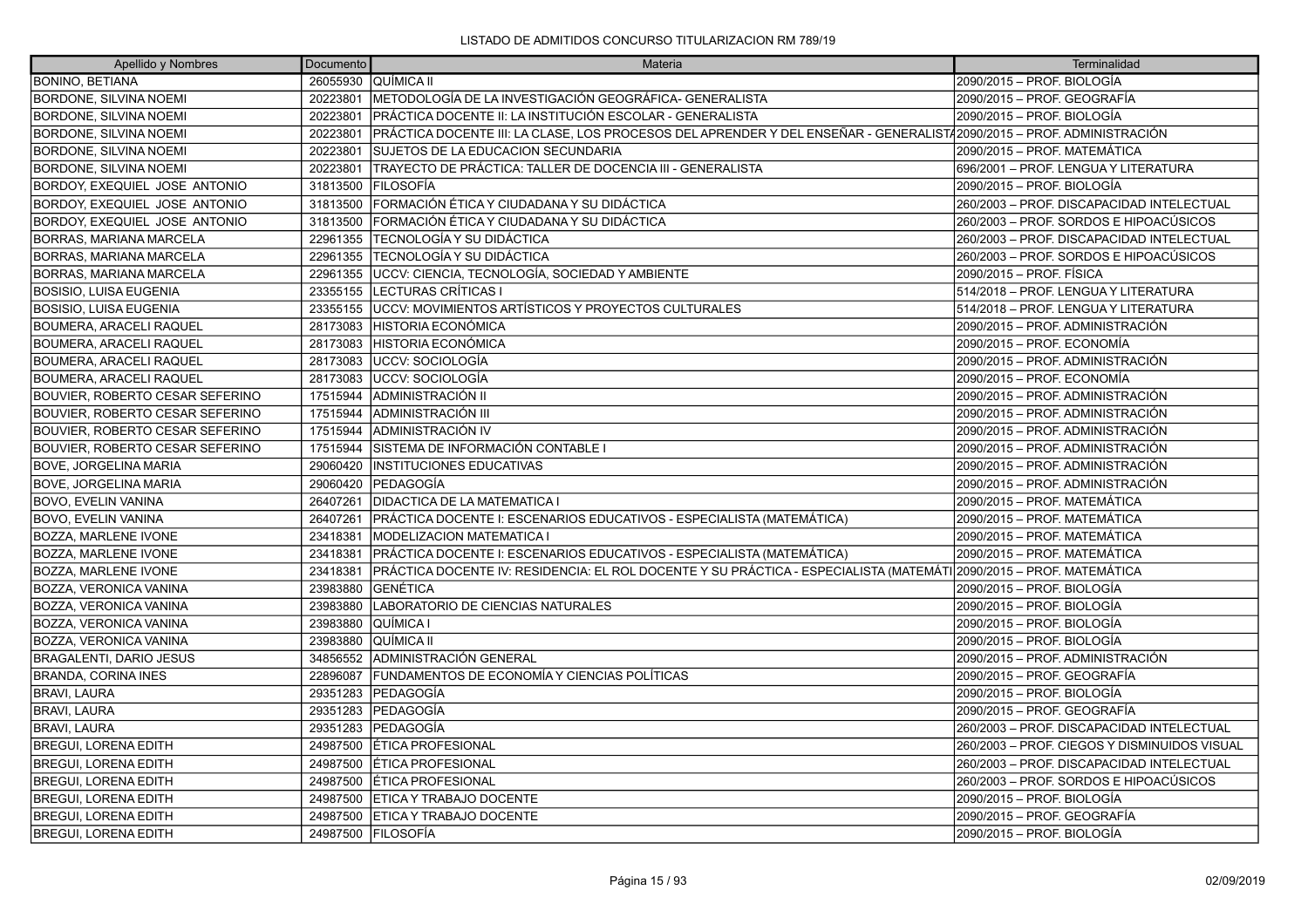| Apellido y Nombres                | Documento | Materia                                                                                                                | Terminalidad                                 |
|-----------------------------------|-----------|------------------------------------------------------------------------------------------------------------------------|----------------------------------------------|
| BREGUI, LORENA EDITH              |           | 24987500 FILOSOFÍA                                                                                                     | 260/2003 - PROF. CIEGOS Y DISMINUIDOS VISUAL |
| <b>BREGUI, LORENA EDITH</b>       |           | 24987500 FILOSOFÍA                                                                                                     | 260/2003 - PROF. DISCAPACIDAD INTELECTUAL    |
| <b>BREGUI, LORENA EDITH</b>       | 24987500  | <b>FILOSOFÍA</b>                                                                                                       | 260/2003 - PROF. SORDOS E HIPOACÚSICOS       |
| BRESSELLO, VIVIANA NOEMÍ          | 17661688  | IDIDÁCTICA DE LA ADMINISTRACIÓN I                                                                                      | 2090/2015 - PROF. ADMINISTRACIÓN             |
| <b>BRESSELLO, VIVIANA NOEMÍ</b>   | 17661688  | DIDÁCTICA DE LA ADMINISTRACIÓN II                                                                                      | 2090/2015 – PROF. ADMINISTRACIÓN             |
| <b>BRESSELLO, VIVIANA NOEMÍ</b>   | 17661688  | PRÁCTICA DOCENTE III: LA CLASE, LOS PROCESOS DEL APRENDER Y DEL ENSENAR - ESPECIALIST/2090/2015 – PROF. ADMINISTRACIÓN |                                              |
| BRESSELLO, VIVIANA NOEMÍ          | 17661688  | PRODUCCION DE RECURSOS DIDÁCTICOS I                                                                                    | 2090/2015 – PROF. ADMINISTRACIÓN             |
| <b>BRESSELLO, VIVIANA NOEMÍ</b>   | 17661688  | PRODUCCION DE RECURSOS DIDACTICOS II                                                                                   | 2090/2015 – PROF. ADMINISTRACIÓN             |
| BRITOS, SOLEDAD MARIA DEL MAR     | 24614474  | PRÁCTICA DOCENTE I: ESCENARIOS EDUCATIVOS - GENERALISTA                                                                | 2090/2015 - PROF. MATEMÁTICA                 |
| BRITOS, SOLEDAD MARIA DEL MAR     | 24614474  | PRÁCTICA DOCENTE IV: RESIDENCIA: EL ROL DOCENTE Y SU PRÁCTICA - GENERALISTA                                            | 2090/2015 - PROF. MATEMÁTICA                 |
| BRITOS, SOLEDAD MARIA DEL MAR     | 24614474  | TRAYECTO DE PRACTICA: TALLER DE DOCENCIA IV - GENERALISTA                                                              | 696/2001 - PROF. LENGUA Y LITERATURA         |
| <b>BRUCCINI, RENATA</b>           | 34745532  | DIDÁCTICA Y CURRICULUM                                                                                                 | 2090/2015 - PROF. BIOLOGÍA                   |
| <b>BRUCCINI, RENATA</b>           | 34745532  | DIDÁCTICA Y CURRICULUM                                                                                                 | 514/2018 - PROF. LENGUA Y LITERATURA         |
| <b>BRUCCINI, RENATA</b>           | 34745532  | IINSTITUCIONES EDUCATIVAS                                                                                              | 2090/2015 – PROF. BIOLOGÍA                   |
| <b>BRUCCINI, RENATA</b>           | 34745532  | <b>PEDAGOGÍA</b>                                                                                                       | 2090/2015 - PROF. BIOLOGÍA                   |
| <b>BRUCCINI, RENATA</b>           | 34745532  | PRÁCTICA DOCENTE I: ESCENARIOS EDUCATIVOS - GENERALISTA                                                                | 2090/2015 - PROF. MATEMÁTICA                 |
| <b>BRUCCINI, RENATA</b>           | 34745532  | PRÁCTICA DOCENTE II: LA INSTITUCIÓN ESCOLAR - GENERALISTA                                                              | 2090/2015 - PROF. BIOLOGÍA                   |
| <b>BRUCCINI, RENATA</b>           | 34745532  | PRÁCTICA DOCENTE III: LA CLASE, LOS PROCESOS DEL APRENDER Y DEL ENSEÑAR - GENERALIST/2090/2015 – PROF. MATEMÁTICA      |                                              |
| <b>BRUCCINI, RENATA</b>           | 34745532  | PRÁCTICA DOCENTE IV: RESIDENCIA: EL ROL DOCENTE Y SU PRÁCTICA - GENERALISTA                                            | 2090/2015 – PROF. BIOLOGÍA                   |
| <b>BRUCCINI, RENATA</b>           | 34745532  | PRACTICAS DE INVESTIGACIÓN                                                                                             | 2090/2015 - PROF. BIOLOGÍA                   |
| <b>BRUCCINI, RENATA</b>           | 34745532  | <b>PRACTICAS DE INVESTIGACIÓN</b>                                                                                      | 2090/2015 - PROF. MATEMÁTICA                 |
| <b>BRUCCINI, RENATA</b>           | 34745532  | TRAYECTO DE PRÁCTICA: TALLER DE DOCENCIA III - GENERALISTA                                                             | 696/2001 - PROF. LENGUA Y LITERATURA         |
| <b>BRUNAS, NATALIA VANESA</b>     | 31707224  | ESTADISTICA Y PROBABILIDAD I                                                                                           | 2090/2015 - PROF. MATEMÁTICA                 |
| <b>BRUSA, VIVIANA RAQUEL</b>      | 20674744  | IMETODOLOGÍA DE LA INVESTIGACIÓN                                                                                       | 2090/2015 - PROF. MATEMÁTICA                 |
| BRUSA, VIVIANA RAQUEL             | 20674744  | PRÁCTICA DOCENTE I: ESCENARIOS EDUCATIVOS - GENERALISTA                                                                | 2090/2015 - PROF. ADMINISTRACIÓN             |
| BRUSA, VIVIANA RAQUEL             | 20674744  | IPRÁCTICA DOCENTE II: LA INSTITUCIÓN ESCOLAR - GENERALISTA                                                             | 2090/2015 - PROF. MATEMÁTICA                 |
| <b>BRUSA, VIVIANA RAQUEL</b>      | 20674744  | PRÁCTICA DOCENTE III: LA CLASE, LOS PROCESOS DEL APRENDER Y DEL ENSEÑAR - GENERALIST/2090/2015 – PROF. ADMINISTRACIÓN  |                                              |
| BRUSA, VIVIANA RAQUEL             | 20674744  | SUJETOS DE LA EDUCACION SECUNDARIA                                                                                     | 2090/2015 – PROF. ADMINISTRACIÓN             |
| <b>BRUSELARIO, ANA SOFIA</b>      | 34085623  | LENGUA Y LITERATURA II Y SU DIDÁCTICA                                                                                  | 260/2003 - PROF. DISCAPACIDAD INTELECTUAL    |
| BRUSSA, GEORGINA ALEJANDRA        | 33548158  | ESTADÍSTICA APLICADA                                                                                                   | 2090/2015 – PROF. ADMINISTRACIÓN             |
| <b>BRUSSA, GEORGINA ALEJANDRA</b> | 33548158  | ESTADÍSTICA APLICADA                                                                                                   | 2090/2015 – PROF. ECONOMÍA                   |
| BRUSSA, GEORGINA ALEJANDRA        | 33548158  | PRÁCTICAS DE INVESTIGACIÓN - ESPECIALISTA MATEMÁTICA/ ESTADÍSTICA                                                      | 2090/2015 – PROF. ECONOMÍA                   |
| <b>BRUSSINI, MARIA ESTER</b>      | 16306807  | BIOLOGÍA HUMANA Y SALUD I                                                                                              | 2090/2015 – PROF. BIOLOGÍA                   |
| <b>BRUSSINI, MARIA ESTER</b>      | 16306807  | BIOLOGÍA, GENÉTICA Y NEUROENDOCRINA                                                                                    | 260/2003 - PROF. DISCAPACIDAD INTELECTUAL    |
| <b>BRUSSINI, MARIA ESTER</b>      | 16306807  | NEUROANATOMÍA Y FISIOLOGÍA                                                                                             | 260/2003 - PROF. CIEGOS Y DISMINUIDOS VISUAL |
| <b>BUCCI, DIANA ESTELA</b>        | 16227786  | TALLER DE EXPRESIÓN I - MÚSICA                                                                                         | 260/2003 - PROF. CIEGOS Y DISMINUIDOS VISUAL |
| BUCCI, DIANA ESTELA               | 16227786  | TALLER DE EXPRESIÓN II - MÚSICA                                                                                        | 260/2003 – PROF. SORDOS E HIPOACÚSICOS       |
| <b>BUCETA, MARIA BELEN</b>        | 31676758  | ADMINISTRACIÓN II                                                                                                      | 2090/2015 – PROF. ADMINISTRACIÓN             |
| <b>BUCETA, MARIA BELEN</b>        | 31676758  | DIDÁCTICA DE LA ADMINISTRACIÓN I                                                                                       | 2090/2015 - PROF. ADMINISTRACIÓN             |
| <b>BUCETA, MARIA BELEN</b>        | 31676758  | DIDÁCTICA DE LA ADMINISTRACIÓN II                                                                                      | 2090/2015 - PROF. ADMINISTRACIÓN             |
| <b>BUCETA, MARIA BELEN</b>        | 31676758  | ECONOMÍA I                                                                                                             | 2090/2015 – PROF. ECONOMÍA                   |
| <b>BUCETA, MARIA BELEN</b>        | 31676758  | <b>IECONOMÍA II</b>                                                                                                    | 2090/2015 - PROF. ECONOMÍA                   |
| <b>BUCETA, MARIA BELEN</b>        | 31676758  | PRÁCTICA DOCENTE I: ESCENARIOS EDUCATIVOS - ESPECIALISTA (ADMINISTRACIÓN)                                              | 2090/2015 – PROF. ADMINISTRACIÓN             |
| <b>BUCETA, MARIA BELEN</b>        | 31676758  | PRÁCTICA DOCENTE I: ESCENARIOS EDUCATIVOS - ESPECIALISTA (ECONOMÍA)                                                    | 2090/2015 – PROF. ECONOMÍA                   |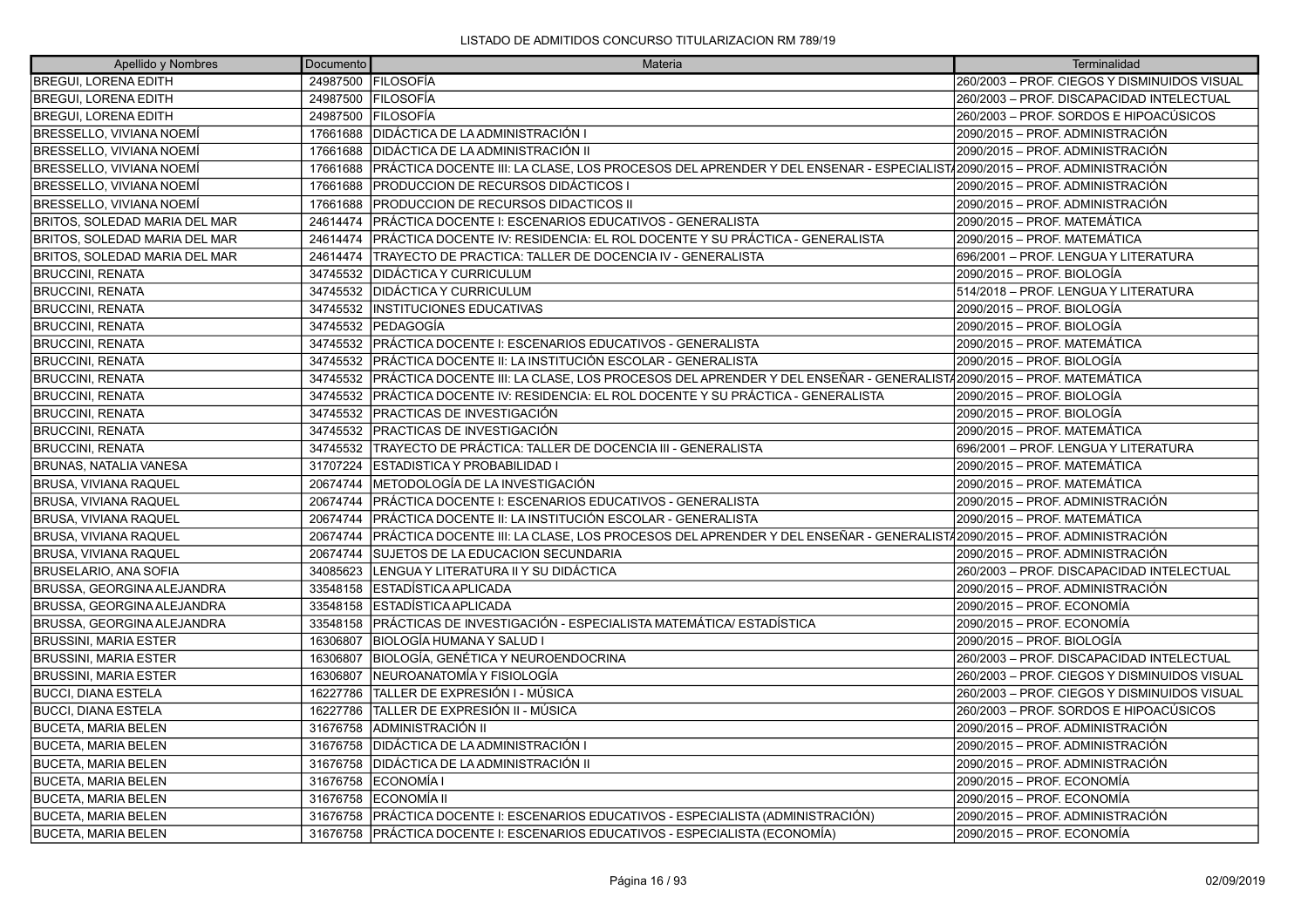| Apellido y Nombres               | Documento | Materia                                                                                                                           | Terminalidad                                 |
|----------------------------------|-----------|-----------------------------------------------------------------------------------------------------------------------------------|----------------------------------------------|
| <b>BUCETA, MARIA BELEN</b>       |           | 31676758 PRÁCTICA DOCENTE II: LA INSTITUCIÓN ESCOLAR - ESPECIALISTA (ECONOMÍA)                                                    | 2090/2015 - PROF. ECONOMÍA                   |
| <b>BUCETA, MARIA BELEN</b>       |           | 31676758 PRÁCTICA DOCENTE IV: RESIDENCIA: EL ROL DOCENTE Y SU PRÁCTICA - ESPECIALISTA (ADMINIST 2090/2015 – PROF. ADMINISTRACIÓN  |                                              |
| <b>BULGARELLA, ESTEBAN PABLO</b> | 23814011  | ELEMENTOS DE MATEMÁTICA Y BIOESTADÍSTICA                                                                                          | 2090/2015 - PROF. BIOLOGÍA                   |
| <b>BUSTOS, ROXANA MARIA</b>      | 17724791  | <b>PRODUCCION DE RECURSOS DIDÁCTICOS I</b>                                                                                        | 2090/2015 - PROF. ADMINISTRACIÓN             |
| <b>BUSTOS, ROXANA MARIA</b>      | 17724791  | PRODUCCION DE RECURSOS DIDACTICOS II                                                                                              | 2090/2015 - PROF. ECONOMÍA                   |
| CABALLERO, MARIANA MANUELA       | 17669324  | <b>DIDÁCTICA Y CURRICULUM</b>                                                                                                     | 2090/2015 - PROF. MATEMÁTICA                 |
| CABELLO, FRANCISCO ARIEL         | 27539446  | COMUNICACIÓN SOCIAL II                                                                                                            | 696/2001 - PROF. LENGUA Y LITERATURA         |
| CABELLO, FRANCISCO ARIEL         | 27539446  | DIDÁCTICA ESPECÍFICA                                                                                                              | 696/2001 - PROF. LENGUA Y LITERATURA         |
| CABELLO, FRANCISCO ARIEL         | 27539446  | HISTORIA DE LA LENGUA ESPAÑOLA                                                                                                    | 696/2001 - PROF. LENGUA Y LITERATURA         |
| CABELLO, FRANCISCO ARIEL         | 27539446  | LECTURAS CRÍTICAS I                                                                                                               | 514/2018 - PROF. LENGUA Y LITERATURA         |
| CABELLO, FRANCISCO ARIEL         | 27539446  | LENGUA Y LITERATURA I Y SU DIDÁCTICA                                                                                              | 260/2003 - PROF. DISCAPACIDAD INTELECTUAL    |
| CABELLO, FRANCISCO ARIEL         | 27539446  | LENGUA Y LITERATURA II Y SU DIDÁCTICA                                                                                             | 260/2003 - PROF. CIEGOS Y DISMINUIDOS VISUAL |
| CABELLO, FRANCISCO ARIEL         | 27539446  | <b>LITERATURAS ANTIGUAS</b>                                                                                                       | 514/2018 – PROF. LENGUA Y LITERATURA         |
| CABELLO, FRANCISCO ARIEL         | 27539446  | <b>JUCCV: MOVIMIENTOS ARTÍSTICOS Y PROYECTOS CULTURALES</b>                                                                       | 514/2018 – PROF. LENGUA Y LITERATURA         |
| CABIANCA, JAVIER MARCELO         |           | 25324073 EPISTEMOLOGÍA DE LAS CIENCIAS NATURALES                                                                                  | 2090/2015 - PROF. BIOLOGÍA                   |
| CABIANCA, JAVIER MARCELO         | 25324073  | IETICA Y TRABAJO DOCENTE                                                                                                          | 2090/2015 – PROF. GEOGRAFÍA                  |
| CABO, MARIA SOLEDAD              | 29582148  | LENGUA ESPAÑOLA I                                                                                                                 | 514/2018 - PROF. LENGUA Y LITERATURA         |
| CABO, MARIA SOLEDAD              | 29582148  | LITERATURA EUROPEA III                                                                                                            | 696/2001 - PROF. LENGUA Y LITERATURA         |
| CABO, MARIA SOLEDAD              | 29582148  | <b>LITERATURAS ANTIGUAS</b>                                                                                                       | 514/2018 - PROF. LENGUA Y LITERATURA         |
| CABO, MARIA SOLEDAD              | 29582148  | MODELOS TEÓRICOS LINGÜÍSTICOS                                                                                                     | 696/2001 - PROF. LENGUA Y LITERATURA         |
| CABRERA, ADRIANA DEL VALLE       |           | 25008205 CURRICULUM Y TRASTORNOS SEVEROS DEL DESARROLLO                                                                           | 260/2003 - PROF. DISCAPACIDAD INTELECTUAL    |
| CABRERA, ADRIANA DEL VALLE       | 25008205  | <b>DISCAPACIDADES MÚLTIPLES</b>                                                                                                   | 260/2003 - PROF. DISCAPACIDAD INTELECTUAL    |
| CABRERA, ADRIANA DEL VALLE       | 25008205  | DISEÑO Y ADECUACIÓN DEL CURRÍCULUM I - ESPECIALISTA (PROF. DE EDUC. ESP. EN DISCAPACITA 260/2003 - PROF. DISCAPACIDAD INTELECTUAL |                                              |
| CABRERA, ADRIANA DEL VALLE       | 25008205  | DISEÑO Y ADECUACIÓN DEL CURRÍCULUM II - ESPECIALISTA (PROF. DE EDUC. ESP. EN DISCAPACIT 260/2003 – PROF. DISCAPACIDAD INTELECTUAL |                                              |
| CABRERA, ADRIANA DEL VALLE       | 25008205  | EDUCACIÓN ESPECIAL                                                                                                                | 260/2003 - PROF. DISCAPACIDAD INTELECTUAL    |
| CABRERA, ADRIANA DEL VALLE       | 25008205  | INUEVAS TECNOLOGÍAS Y EDUCACIÓN ESPECIAL                                                                                          | 260/2003 - PROF. DISCAPACIDAD INTELECTUAL    |
| CABRERA, ADRIANA DEL VALLE       | 25008205  | TRAYECTO DE PRÁCTICA: SEMINARIO DE INTEGRACIÓN Y SÍNTESIS - ESPECIALISTA (PROF. DE EDU 260/2003 - PROF. DISCAPACIDAD INTELECTUAL  |                                              |
| CABRERA, ADRIANA DEL VALLE       | 25008205  | TRAYECTO DE PRÁCTICA: TALLER DE DOCENCIA III - ESPECIALISTA (PROF. DE EDUC. ESP. EN DISC                                          | 260/2003 - PROF. DISCAPACIDAD INTELECTUAL    |
| CABRERA, MILENA EVELIN           | 28581099  | <b>LITERATURAS ANTIGUAS</b>                                                                                                       | 514/2018 - PROF. LENGUA Y LITERATURA         |
| CABRERA, MILENA EVELIN           | 28581099  | PRÁCTICA DOCENTE I: ESCENARIOS EDUCATIVOS - ESPECIALISTA (LENGUA Y LITERATURA)                                                    | 514/2018 - PROF. LENGUA Y LITERATURA         |
| CACCIOLATTO, MARIA ELISA         | 31503568  | BIOLOGÍA HUMANA Y SALUD II                                                                                                        | 2090/2015 - PROF. BIOLOGÍA                   |
| CACCIOLATTO, MARIA ELISA         | 31503568  | <b>BIOLOGÍA I</b>                                                                                                                 | 2090/2015 - PROF. BIOLOGÍA                   |
| CACCIOLATTO, MARIA ELISA         | 31503568  | <b>ECOLOGIA</b>                                                                                                                   | 2090/2015 – PROF. BIOLOGÍA                   |
| CACERES, MARIA CRISTINA          | 17222542  | EDUCACIÓN SEXUAL INTEGRAL                                                                                                         | 2090/2015 – PROF. MATEMÁTICA                 |
| CACERES, MARIA CRISTINA          | 17222542  | HISTORIA Y POLITICA DE LA EDUCACION ARGENTINA                                                                                     | 2090/2015 - PROF. MATEMÁTICA                 |
| CACERES, MARIA CRISTINA          | 17222542  | <b>PEDAGOGÍA</b>                                                                                                                  | 2090/2015 - PROF. MATEMÁTICA                 |
| CACERES, MARIA CRISTINA          | 17222542  | PRÁCTICA DOCENTE I: ESCENARIOS EDUCATIVOS - GENERALISTA                                                                           | 2090/2015 - PROF. MATEMÁTICA                 |
| CACERES, MARIA CRISTINA          | 17222542  | PRÁCTICA DOCENTE III: LA CLASE, LOS PROCESOS DEL APRENDER Y DEL ENSEÑAR - GENERALIST42090/2015 – PROF. GEOGRAFÍA                  |                                              |
| CACERES, MARIA CRISTINA          | 17222542  | TRAYECTO DE PRACTICA: TALLER DE DOCENCIA IV - GENERALISTA                                                                         | 696/2001 – PROF. LENGUA Y LITERATURA         |
| CAHUE, MARIANA ISABEL            | 23049063  | <b>ESTADISTICA Y PROBABILIDAD I</b>                                                                                               | 2090/2015 - PROF. MATEMÁTICA                 |
| CAHUE, MARIANA ISABEL            | 23049063  | <b>GEOMETRIA IV</b>                                                                                                               | 2090/2015 - PROF. MATEMÁTICA                 |
| CAHUE, MARIANA ISABEL            | 23049063  | <b>MODELIZACION MATEMATICA IV</b>                                                                                                 | l2090/2015 – PROF. MATEMÁTICA                |
| CAINERO, GISELA PAOLA            | 33111899  | <b>ECONOMIA</b>                                                                                                                   | 2090/2015 – PROF. ADMINISTRACIÓN             |
| CAINERO, GISELA PAOLA            | 33111899  | <b>IECONOMÍA II</b>                                                                                                               | 2090/2015 - PROF. ECONOMÍA                   |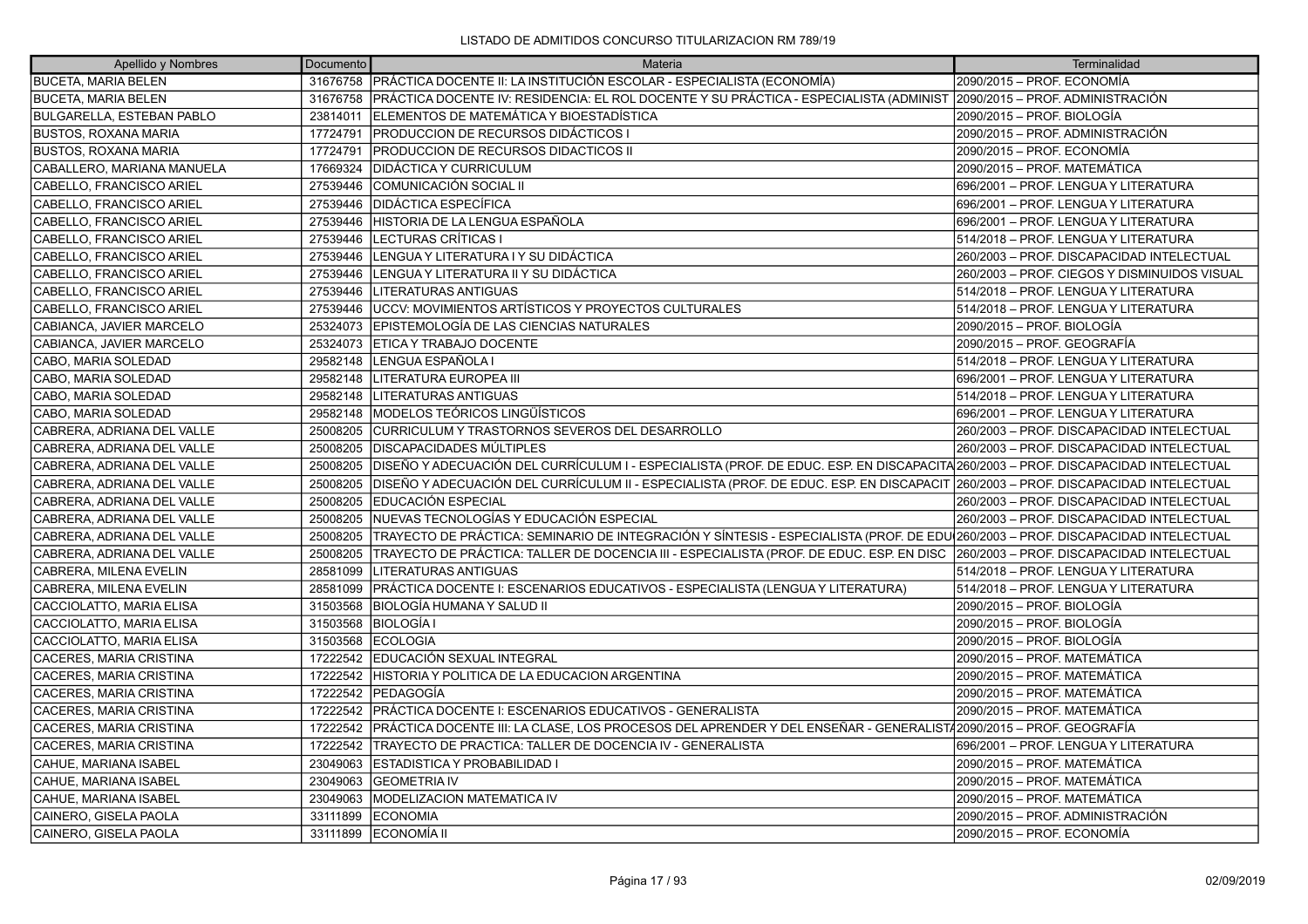| Apellido y Nombres             | Documento | Materia                                                                                                                            | Terminalidad                              |
|--------------------------------|-----------|------------------------------------------------------------------------------------------------------------------------------------|-------------------------------------------|
| CAINERO, GISELA PAOLA          | 33111899  | <b>LECONOMÍA III</b>                                                                                                               | 2090/2015 - PROF. ECONOMÍA                |
| CAINERO, GISELA PAOLA          | 33111899  | PRÁCTICA DOCENTE I: ESCENARIOS EDUCATIVOS - ESPECIALISTA (ECONOMÍA)                                                                | 2090/2015 - PROF. ECONOMÍA                |
| CAINERO, GISELA PAOLA          | 33111899  | PRÁCTICA DOCENTE II: LA INSTITUCIÓN ESCOLAR - ESPECIALISTA (ADMINISTRACIÓN)                                                        | 2090/2015 - PROF. ADMINISTRACIÓN          |
| CAINERO, GISELA PAOLA          | 33111899  | PRÁCTICA DOCENTE III: LA CLASE, LOS PROCESOS DEL APRENDER Y DEL ENSEÑAR - ESPECIALIST 2090/2015 – PROF. ECONOMÍA                   |                                           |
| CALLEJOS, INES GUADALUPE       | 21650521  | <b>ITINERARIO POR LA LITERATURA ARGENTINA I</b>                                                                                    | 514/2018 - PROF. LENGUA Y LITERATURA      |
| CALLEJOS, INES GUADALUPE       | 21650521  | ITINERARIO POR LA LITERATURA ARGENTINA II                                                                                          | 514/2018 – PROF. LENGUA Y LITERATURA      |
| CALLEJOS, INES GUADALUPE       | 21650521  | LENGUA ESPAÑOLA II                                                                                                                 | 514/2018 - PROF. LENGUA Y LITERATURA      |
| CALLEJOS, INES GUADALUPE       | 21650521  | LITERATURA EUROPEA III                                                                                                             | 696/2001 - PROF. LENGUA Y LITERATURA      |
| CALLEJOS, INES GUADALUPE       | 21650521  | <b>LITERATURAS ANTIGUAS</b>                                                                                                        | 514/2018 – PROF. LENGUA Y LITERATURA      |
| CALLEJOS, INES GUADALUPE       | 21650521  | lTEORÍA LITERARIA                                                                                                                  | 696/2001 - PROF. LENGUA Y LITERATURA      |
| CALLEJOS, INES GUADALUPE       | 21650521  | TRAYECTO DE PRÁCTICA: TALLER DE DOCENCIA III - ESPECIALISTA (PROF. DE LENGUA Y LITERATUR696/2001 – PROF. LENGUA Y LITERATURA       |                                           |
| CALLEJOS, INES GUADALUPE       | 21650521  | TRAYECTO DE PRÁCTICA: TALLER DE DOCENCIA IV - ESPECIALISTA (PROF. DE LENGUA Y LITERATUÑ696/2001 – PROF. LENGUA Y LITERATURA        |                                           |
| CAMARA, EDGARDO ROBERTO        | 22614400  | TALLER DE EXPRESIÓN I - EDUCACIÓN FÍSICA                                                                                           | 260/2003 - PROF. DISCAPACIDAD INTELECTUAL |
| CAMARA, EDGARDO ROBERTO        | 22614400  | TALLER DE EXPRESIÓN II - EDUCACIÓN FÍSICA                                                                                          | 260/2003 - PROF. DISCAPACIDAD INTELECTUAL |
| CAMPI, MARIA FLORENCIA         | 28074389  | <b>ECOLOGIA</b>                                                                                                                    | 2090/2015 - PROF. BIOLOGÍA                |
| CAMPI, MARIA FLORENCIA         | 28074389  | EDUCACIÓN AMBIENTAL                                                                                                                | 2090/2015 - PROF. BIOLOGÍA                |
| CAMPI, MARIA FLORENCIA         | 28074389  | PRÁCTICA DOCENTE I: ESCENARIOS EDUCATIVOS - ESPECIALISTA (BIOLOGÍA)                                                                | 2090/2015 - PROF. BIOLOGÍA                |
| CANE, CAROLINA VANESA          | 29845946  | PRÁCTICA DOCENTE I: ESCENARIOS EDUCATIVOS - GENERALISTA                                                                            | 514/2018 - PROF. LENGUA Y LITERATURA      |
| CANE, CAROLINA VANESA          | 29845946  | TRAYECTO DE PRACTICA: TALLER DE DOCENCIA IV - GENERALISTA                                                                          | 696/2001 - PROF. LENGUA Y LITERATURA      |
| CANO, MARIA FLORENCIA          | 22715105  | <b>ETICA PROFESIONAL</b>                                                                                                           | 260/2003 - PROF. DISCAPACIDAD INTELECTUAL |
| CANO, MARIA FLORENCIA          |           | 22715105 FILOSOFÍA                                                                                                                 | 260/2003 - PROF. DISCAPACIDAD INTELECTUAL |
| CANTEROS, MARIELA              | 25276216  | DIDÁCTICA DE LA GEOGRAFÍA I                                                                                                        | 2090/2015 - PROF. GEOGRAFÍA               |
| CANTEROS, MARIELA              | 25276216  | <b>IDIDÁCTICA DE LA GEOGRAFÍA II</b>                                                                                               | 2090/2015 - PROF. GEOGRAFÍA               |
| CANTEROS, MARIELA              | 25276216  | DIMENSIÓN GEOGRÁFICA DE LAS PROBLEMÁTICAS AMBIENTALES                                                                              | 2090/2015 – PROF. GEOGRAFÍA               |
| CANTEROS, MARIELA              | 25276216  | GEOGRAFÍA AMBIENTAL I                                                                                                              | 2090/2015 - PROF. GEOGRAFÍA               |
| CANTEROS, MARIELA              | 25276216  | GEOGRAFÍA AMBIENTAL II                                                                                                             | 2090/2015 – PROF. GEOGRAFÍA               |
| CANTEROS, MARIELA              | 25276216  | <b>PRODUCCIÓN DIDÁCTICA</b>                                                                                                        | 2090/2015 - PROF. GEOGRAFÍA               |
| CANTEROS, MARIELA              | 25276216  | TEORÍA DE LA GEOGRAFÍA                                                                                                             | 2090/2015 - PROF. GEOGRAFÍA               |
| CANTORA, ANA MARÍA             | 18096243  | <b>ETICA Y TRABAJO DOCENTE</b>                                                                                                     | 2090/2015 - PROF. BIOLOGÍA                |
| CAPELLO, SOLEDAD               | 26977243  | <b>BIOLOGIA</b>                                                                                                                    | 2090/2015 - PROF. FÍSICA                  |
| CAPELLO, SOLEDAD               | 26977243  | EDUCACIÓN SEXUAL INTEGRAL                                                                                                          | 2090/2015 - PROF. FÍSICA                  |
| CAPORALETTI, VERONICA GABRIELA | 27200422  | DIDÁCTICA Y CURRICULUM                                                                                                             | 2090/2015 - PROF. BIOLOGÍA                |
| CAPORALETTI, VERONICA GABRIELA | 27200422  | ETICA Y TRABAJO DOCENTE                                                                                                            | 2090/2015 - PROF. GEOGRAFÍA               |
| CAPORALETTI, VERONICA GABRIELA | 27200422  | <b>FILOSOFÍA</b>                                                                                                                   | 2090/2015 - PROF. ADMINISTRACIÓN          |
| CAPORALETTI, VERONICA GABRIELA | 27200422  | IPRÁCTICA DOCENTE II: LA INSTITUCIÓN ESCOLAR - GENERALISTA                                                                         | 2090/2015 - PROF. BIOLOGÍA                |
| CAPORALETTI, VERONICA GABRIELA | 27200422  | PRÁCTICA DOCENTE III: LA CLASE, LOS PROCESOS DEL APRENDER Y DEL ENSEÑAR - GENERALIST/2090/2015 – PROF. BIOLOGÍA                    |                                           |
| CAPORALETTI, VERONICA GABRIELA | 27200422  | SUJETOS DE LA EDUCACION SECUNDARIA                                                                                                 | 2090/2015 – PROF. ADMINISTRACIÓN          |
| CAPORALETTI, VERONICA GABRIELA | 27200422  | TRAYECTO DE PRÁCTICA: TALLER DE DOCENCIA I - GENERALISTA                                                                           | 260/2003 - PROF. DISCAPACIDAD INTELECTUAL |
| CAPRIOTTI, MARIANA ANDREA      | 22438583  | CURRICULUM Y TRASTORNOS SEVEROS DEL DESARROLLO                                                                                     | 260/2003 - PROF. DISCAPACIDAD INTELECTUAL |
| CAPRIOTTI, MARIANA ANDREA      | 22438583  | DISCAPACIDADES MÚLTIPLES                                                                                                           | 260/2003 - PROF. DISCAPACIDAD INTELECTUAL |
| CAPRIOTTI, MARIANA ANDREA      | 22438583  | DISEÑO Y ADECUACIÓN DEL CURRÍCULUM I - ESPECIALISTA (PROF. DE EDUC. ESP. EN DISCAPACITA 260/2003 - PROF. DISCAPACIDAD INTELECTUAL  |                                           |
| CAPRIOTTI, MARIANA ANDREA      | 22438583  | DISEÑO Y ADECUACIÓN DEL CURRÍCULUM II - ESPECIALISTA (PROF. DE EDUC. ESP. EN DISCAPACIT  260/2003 – PROF. DISCAPACIDAD INTELECTUAL |                                           |
| CAPRIOTTI, MARIANA ANDREA      | 22438583  | <b>EDUCACIÓN TEMPRANA</b>                                                                                                          | 260/2003 - PROF. DISCAPACIDAD INTELECTUAL |
| CAPRIOTTI. MARIANA ANDREA      |           | 22438583 PSICOMOTRICIDAD I                                                                                                         | 260/2003 - PROF. DISCAPACIDAD INTELECTUAL |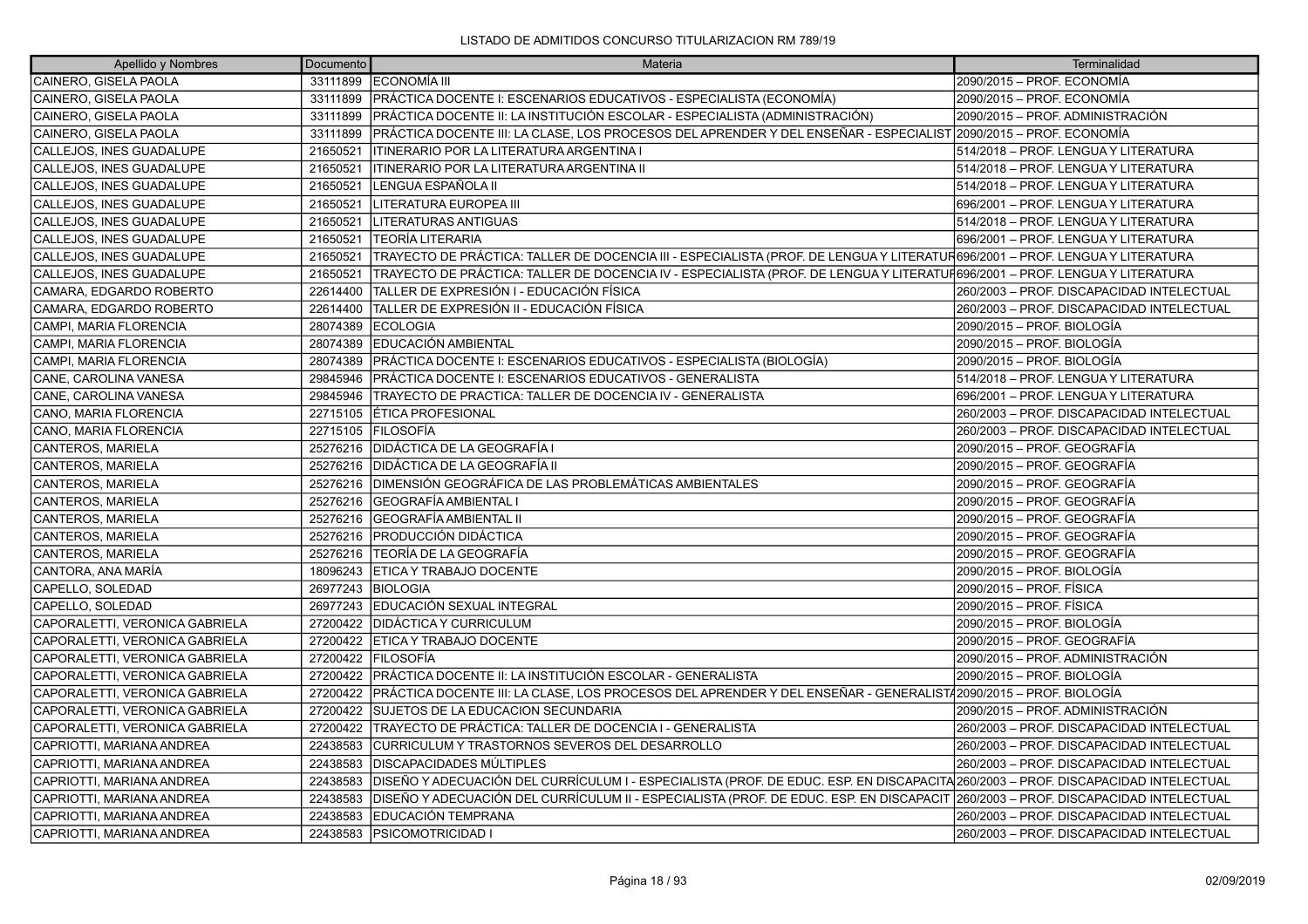| Apellido y Nombres        | Documento | Materia                                                                                                                            | Terminalidad                                 |
|---------------------------|-----------|------------------------------------------------------------------------------------------------------------------------------------|----------------------------------------------|
| CAPRIOTTI, MARIANA ANDREA |           | 22438583 SEMINARIO DE APRENDIZAJE Y DISCAPACIDAD INTELECTUAL                                                                       | 260/2003 - PROF. DISCAPACIDAD INTELECTUAL    |
| CAPRIOTTI, MARIANA ANDREA | 22438583  | TRAYECTO DE PRÁCTICA: TALLER DE DOCENCIA III - ESPECIALISTA (PROF. DE EDUC. ESP. EN DISC                                           | 260/2003 - PROF. DISCAPACIDAD INTELECTUAL    |
| CAPRIOTTI, MARIANA ANDREA | 22438583  | TRAYECTO DE PRÁCTICA: TALLER DE DOCENCIA IV - ESPECIALISTA (PROF. DE EDUC. ESP. EN DISC                                            | 260/2003 - PROF. DISCAPACIDAD INTELECTUAL    |
| CAPUTTO, ANALIA VERONICA  | 23645390  | DISEÑO Y ADECUACIÓN DEL CURRÍCULUM II - ESPECIALISTA (PROF. DE EDUC. ESP. EN DISCAPACIT  260/2003 – PROF. DISCAPACIDAD INTELECTUAL |                                              |
| CAPUTTO, ANALIA VERONICA  | 23645390  | DISEÑO Y ADECUACIÓN DEL CURRÍCULUM II - GENERALISTA                                                                                | 260/2003 - PROF. DISCAPACIDAD INTELECTUAL    |
| CAPUTTO, ANALIA VERONICA  | 23645390  | <b>IEDUCACIÓN ESPECIAL</b>                                                                                                         | 260/2003 - PROF. DISCAPACIDAD INTELECTUAL    |
| CAPUTTO, ANALIA VERONICA  | 23645390  | FORMACIÓN PROFESIONAL Y SU DIDÁCTICA                                                                                               | 260/2003 - PROF. DISCAPACIDAD INTELECTUAL    |
| CAPUTTO, ANALIA VERONICA  | 23645390  | TRAYECTO DE PRÁCTICA: SEMINARIO DE INTEGRACIÓN Y SÍNTESIS - GENERALISTA                                                            | 260/2003 - PROF. CIEGOS Y DISMINUIDOS VISUAL |
| CARAVARIO, VIVIANA MARIA  | 16022302  | EDUCACIÓN ESPECIAL                                                                                                                 | 260/2003 - PROF. DISCAPACIDAD INTELECTUAL    |
| CARAVARIO, VIVIANA MARIA  | 16022302  | <b>IPEDAGOGÍA</b>                                                                                                                  | 260/2003 - PROF. CIEGOS Y DISMINUIDOS VISUAL |
| CARAVARIO, VIVIANA MARIA  | 16022302  | <b>PSICOLOGÍA SOCIAL</b>                                                                                                           | 260/2003 - PROF. DISCAPACIDAD INTELECTUAL    |
| CARAVARIO, VIVIANA MARIA  | 16022302  | IPSICOLOGÍA Y CULTURA DEL ALUMNO I                                                                                                 | 260/2003 - PROF. DISCAPACIDAD INTELECTUAL    |
| CARAVARIO, VIVIANA MARIA  | 16022302  | PSICOLOGÍA Y EDUCACIÓN                                                                                                             | 2090/2015 - PROF. BIOLOGÍA                   |
| CARBONARI, MAURO ANDRES   |           | 30301917 PRÁCTICA DOCENTE I: ESCENARIOS EDUCATIVOS - GENERALISTA                                                                   | 2090/2015 - PROF. MATEMÁTICA                 |
| CARBONARI, MAURO ANDRES   |           | 30301917 PRÁCTICA DOCENTE IV: RESIDENCIA: EL ROL DOCENTE Y SU PRÁCTICA - GENERALISTA                                               | 2090/2015 - PROF. MATEMÁTICA                 |
| CARBONARI, SANDRA MARIELA | 17102239  | IADMINISTRACIÓN GENERAL                                                                                                            | 2090/2015 - PROF. ADMINISTRACIÓN             |
| CARBONARI, SANDRA MARIELA | 17102239  | ADMINISTRACIÓN IV                                                                                                                  | 2090/2015 - PROF. ADMINISTRACIÓN             |
| CARBONARI, SANDRA MARIELA | 17102239  | PRÁCTICAS DE INVESTIGACIÓN - ESPECIALISTA ADMINISTRACIÓN                                                                           | 2090/2015 - PROF. ADMINISTRACIÓN             |
| CARBONARI, SANDRA MARIELA | 17102239  | SISTEMA DE INFORMACIÓN CONTABLE I                                                                                                  | 2090/2015 - PROF. ADMINISTRACIÓN             |
| CARDOZO, RAQUEL GUADALUPE | 18198298  | EDUCACIÓN SEXUAL INTEGRAL                                                                                                          | 2090/2015 - PROF. BIOLOGÍA                   |
| CARDOZO, RAQUEL GUADALUPE | 18198298  | <b>IGENÉTICA</b>                                                                                                                   | 2090/2015 - PROF. BIOLOGÍA                   |
| CARDOZO, RAQUEL GUADALUPE | 18198298  | ILABORATORIO DE CIENCIAS NATURALES                                                                                                 | 2090/2015 - PROF. BIOLOGÍA                   |
| CARDOZO, RAQUEL GUADALUPE | 18198298  | PRÁCTICA DOCENTE II: LA INSTITUCIÓN ESCOLAR - ESPECIALISTA (BIOLOGÍA)                                                              | 2090/2015 - PROF. BIOLOGÍA                   |
| CARDOZO. RAQUEL GUADALUPE | 18198298  | luccv: PROYECTOS DE EXTENSIÓN                                                                                                      | 2090/2015 - PROF. BIOLOGÍA                   |
| CARDOZO, SERGIO ENRIQUE   | 30141071  | TALLER DE EXPRESIÓN II - MÚSICA                                                                                                    | 260/2003 - PROF. DISCAPACIDAD INTELECTUAL    |
| CARIGNANO, ILEANA ANDREA  | 25145975  | HISTORIA Y POLITICA DE LA EDUCACION ARGENTINA                                                                                      | 2090/2015 - PROF. BIOLOGÍA                   |
| CARLACHIANI, CAMILA MARÍA | 33382146  | PRÁCTICA DOCENTE III: LA CLASE, LOS PROCESOS DEL APRENDER Y DEL ENSEÑAR - GENERALIST/2090/2015 – PROF. ADMINISTRACIÓN              |                                              |
| CARLACHIANI, CAMILA MARÍA | 33382146  | TRAYECTO DE PRACTICA: TALLER DE DOCENCIA IV - GENERALISTA                                                                          | 696/2001 - PROF. LENGUA Y LITERATURA         |
| CARLINI, RENATA IVANA     | 26546737  | <b>HISTORIA ECONÓMICA</b>                                                                                                          | 2090/2015 - PROF. ADMINISTRACIÓN             |
| CARLINI, RENATA IVANA     | 26546737  | PRÁCTICA DOCENTE I: ESCENARIOS EDUCATIVOS - ESPECIALISTA (ADMINISTRACIÓN)                                                          | 2090/2015 - PROF. ADMINISTRACIÓN             |
| CARLINI, RENATA IVANA     | 26546737  | PRÁCTICA DOCENTE III: LA CLASE, LOS PROCESOS DEL APRENDER Y DEL ENSENAR - ESPECIALIST/2090/2015 – PROF. ADMINISTRACIÓN             |                                              |
| CARLINI, RENATA IVANA     | 26546737  | SISTEMA DE INFORMACIÓN CONTABLE III                                                                                                | 2090/2015 – PROF. ADMINISTRACIÓN             |
| CARNEIRO, MARIA LAURA     | 30701333  | TRAYECTO DE PRÁCTICA: TALLER DE DOCENCIA I - GENERALISTA                                                                           | 260/2003 - PROF. DISCAPACIDAD INTELECTUAL    |
| CARNEIRO, MARIA LAURA     | 30701333  | TRAYECTO DE PRÁCTICA: TALLER DE DOCENCIA III - GENERALISTA                                                                         | 260/2003 - PROF. DISCAPACIDAD INTELECTUAL    |
| CAROLLO, EMILCE LUCÍA     | 32895187  | PRÁCTICA DOCENTE III: LA CLASE, LOS PROCESOS DEL APRENDER Y DEL ENSEÑAR - GENERALISTA 2090/2015 - PROF. MATEMÁTICA                 |                                              |
| CAROLLO, EMILCE LUCÍA     | 32895187  | PRÁCTICA DOCENTE IV: RESIDENCIA: EL ROL DOCENTE Y SU PRÁCTICA - GENERALISTA                                                        | 2090/2015 - PROF. ADMINISTRACIÓN             |
| CAROLLO, EMILCE LUCÍA     | 32895187  | TRAYECTO DE PRÁCTICA: TALLER DE DOCENCIA III - GENERALISTA                                                                         | 260/2003 – PROF. SORDOS E HIPOACÚSICOS       |
| CARRERE, ADRIANA BEATRIZ  | 22342305  | DISEÑO Y ADECUACIÓN DEL CURRÍCULUM I - ESPECIALISTA (PROF. DE EDUC. ESP. EN DISCAPACITA 260/2003 - PROF. DISCAPACIDAD INTELECTUAL  |                                              |
| CARRERE, ADRIANA BEATRIZ  | 22342305  | EDUCACIÓN TEMPRANA                                                                                                                 | 260/2003 - PROF. DISCAPACIDAD INTELECTUAL    |
| CARRERE, ADRIANA BEATRIZ  | 22342305  | PSICOLOGÍA SOCIAL                                                                                                                  | 260/2003 - PROF. DISCAPACIDAD INTELECTUAL    |
| CARRERE, ADRIANA BEATRIZ  | 22342305  | TRASTORNOS DEL LENGUAJE Y LA COMUNICACIÓN                                                                                          | 260/2003 - PROF. DISCAPACIDAD INTELECTUAL    |
| CASALI, DANISA GABRIELA   | 34856581  | ADMINISTRACIÓN GENERAL                                                                                                             | 2090/2015 - PROF. ADMINISTRACIÓN             |
| CASALI, DANISA GABRIELA   | 34856581  | ADMINISTRACIÓN I                                                                                                                   | 2090/2015 – PROF. ADMINISTRACIÓN             |
| CASALI. DANISA GABRIELA   | 34856581  | <b>ADMINISTRACIÓN II</b>                                                                                                           | 2090/2015 – PROF. ADMINISTRACIÓN             |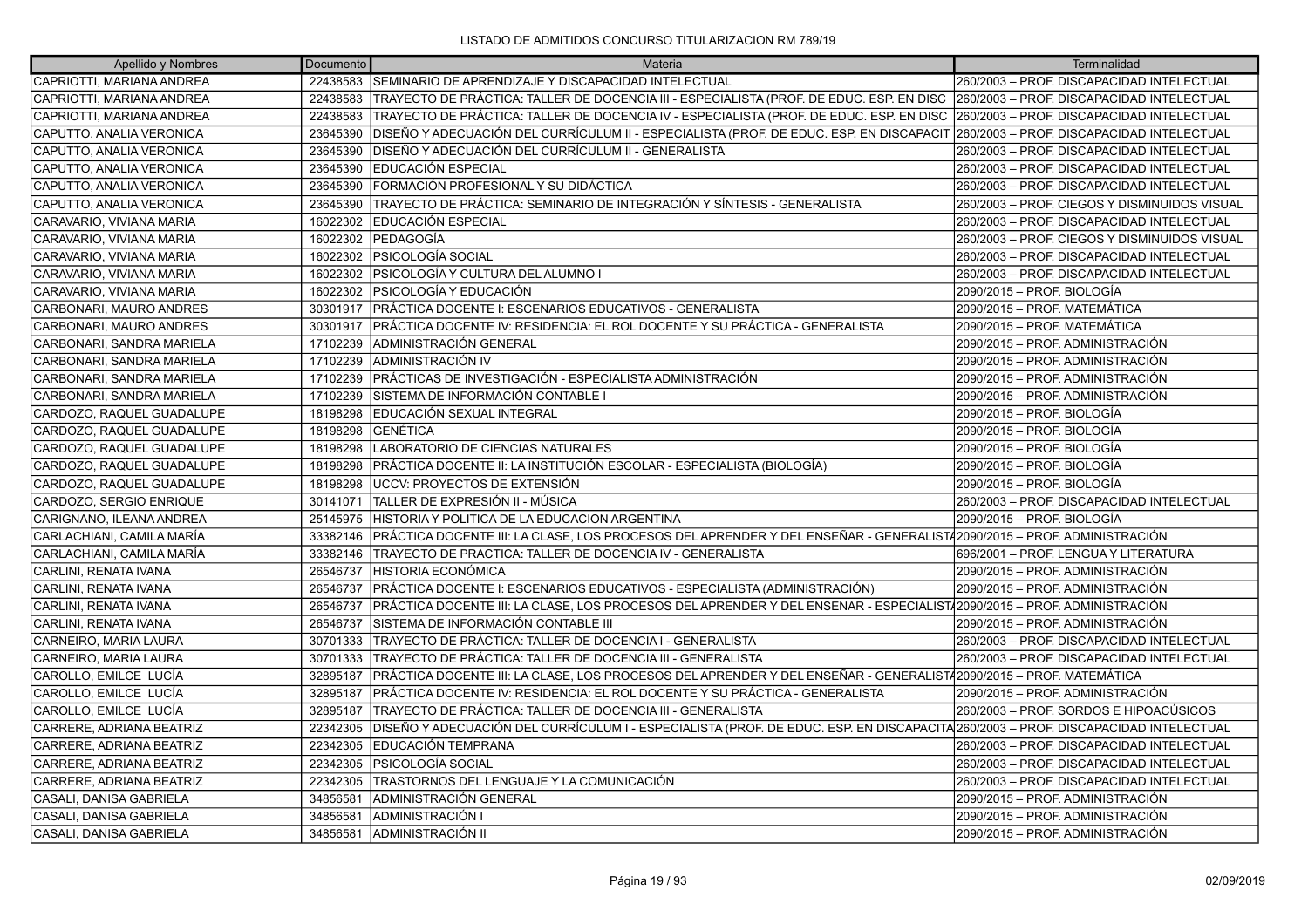| Apellido y Nombres          | Documento | Materia                                                                                                                      | Terminalidad                              |
|-----------------------------|-----------|------------------------------------------------------------------------------------------------------------------------------|-------------------------------------------|
| CASALI, DANISA GABRIELA     |           | 34856581   PRÁCTICA DOCENTE II: LA INSTITUCIÓN ESCOLAR - ESPECIALISTA (ADMINISTRACIÓN)                                       | 2090/2015 – PROF. ADMINISTRACIÓN          |
| CASALI, DANISA GABRIELA     | 34856581  | PRÁCTICA DOCENTE III: LA CLASE, LOS PROCESOS DEL APRENDER Y DEL ENSENAR - ESPECIALIST/2090/2015 - PROF. ADMINISTRACIÓN       |                                           |
| CASAS, ALEJANDRA GUADALUPE  |           | 23929944   PSICOLOGÍA Y CULTURA DEL ALUMNO II                                                                                | 260/2003 - PROF. DISCAPACIDAD INTELECTUAL |
| CASAS, ALEJANDRA GUADALUPE  | 23929944  | SEMINARIO DE APRENDIZAJE Y DISCAPACIDAD INTELECTUAL                                                                          | 260/2003 - PROF. DISCAPACIDAD INTELECTUAL |
| CASCO, MAURO CARLOS ANDRÉS  | 31627760  | <b>IINSTITUCIONES EDUCATIVAS</b>                                                                                             | 2090/2015 – PROF. BIOLOGÍA                |
| CASCO, MAURO CARLOS ANDRÉS  |           | 31627760 PRÁCTICA DOCENTE I: ESCENARIOS EDUCATIVOS - GENERALISTA                                                             | 2090/2015 – PROF. BIOLOGÍA                |
| CASCO, MAURO CARLOS ANDRÉS  | 31627760  | IPRÁCTICA DOCENTE II: LA INSTITUCIÓN ESCOLAR - GENERALISTA                                                                   | 2090/2015 – PROF. BIOLOGÍA                |
| CASIELLO, JUAN PABLO        | 16982218  | LECTURAS CRÍTICAS I                                                                                                          | 514/2018 - PROF. LENGUA Y LITERATURA      |
| CASIELLO, JUAN PABLO        |           | 16982218   LITERATURA LATINOAMERICANA                                                                                        | 696/2001 - PROF. LENGUA Y LITERATURA      |
| CASIELLO, JUAN PABLO        | 16982218  | TEORÍA LITERARIA                                                                                                             | 696/2001 - PROF. LENGUA Y LITERATURA      |
| CASSERA, PATRICIA           |           | 16445130 FUNDAMENTOS DE ECONOMÍA Y CIENCIAS POLÍTICAS                                                                        | 2090/2015 – PROF. GEOGRAFÍA               |
| CASTELNUOVO, JAVIER RICARDO |           | 26347960 GEOGRAFÍA ECONÓMICA                                                                                                 | 2090/2015 – PROF. ECONOMÍA                |
| CASTILLO, MARIA MACARENA    | 24701785  | LINGÜÍSTICA GENERAL                                                                                                          | 514/2018 - PROF. LENGUA Y LITERATURA      |
| CASTILLO, MARIA MACARENA    |           | 24701785   LITERATURAS ANTIGUAS                                                                                              | 514/2018 - PROF. LENGUA Y LITERATURA      |
| CASTILLO, MARIA MACARENA    |           | 24701785 MODELOS TEÓRICOS LINGÜÍSTICOS                                                                                       | 696/2001 - PROF. LENGUA Y LITERATURA      |
| CASTILLO, MARIA MACARENA    | 24701785  | TRAYECTO DE PRÁCTICA: TALLER DE DOCENCIA III - ESPECIALISTA (PROF. DE LENGUA Y LITERATUR696/2001 – PROF. LENGUA Y LITERATURA |                                           |
| CASTILLO, MARIA MACARENA    | 24701785  | TRAYECTO DE PRÁCTICA: TALLER DE DOCENCIA IV - ESPECIALISTA (PROF. DE LENGUA Y LITERATUF696/2001 – PROF. LENGUA Y LITERATURA  |                                           |
| CATOGGIO, MARIANA INES      | 30804097  | ARITMETICA Y ALGEBRA I                                                                                                       | 2090/2015 - PROF. MATEMÁTICA              |
| CATOGGIO, MARIANA INES      | 30804097  | IARITMETICA Y ALGEBRA III                                                                                                    | 2090/2015 – PROF. MATEMÁTICA              |
| CATOGGIO, MARIANA INES      | 30804097  | <b>GEOMETRIA I</b>                                                                                                           | 2090/2015 - PROF. MATEMÁTICA              |
| CATOGGIO, MARIANA INES      | 30804097  | <b>GEOMETRIA II</b>                                                                                                          | 2090/2015 - PROF. MATEMÁTICA              |
| CATOGGIO, MARIANA INES      | 30804097  | <b>GEOMETRIA IV</b>                                                                                                          | 2090/2015 – PROF. MATEMÁTICA              |
| CATOGGIO, MARIANA INES      | 30804097  | <b>MATEMATICA</b>                                                                                                            | 2090/2015 – PROF. ECONOMÍA                |
| CAVALLERO, MARÍA NAZARETH   | 26022909  | ADMINISTRACIÓN GENERAL                                                                                                       | 2090/2015 – PROF. ECONOMÍA                |
| CAVALLERO, MARÍA NAZARETH   | 26022909  | <b>DERECHOI</b>                                                                                                              | 2090/2015 – PROF. ECONOMÍA                |
| CAVALLERO, MARÍA NAZARETH   | 26022909  | <b>ECONOMÍA I</b>                                                                                                            | 2090/2015 - PROF. ECONOMÍA                |
| CAVALLERO, MARÍA NAZARETH   | 26022909  | PRÁCTICA DOCENTE IV: RESIDENCIA: EL ROL DOCENTE Y SU PRÁCTICA - ESPECIALISTA (ECONOMÍ/2090/2015 – PROF. ECONOMÍA             |                                           |
| CAVALLERO, MARÍA NAZARETH   | 26022909  | SISTEMA DE INFORMACIÓN CONTABLE I                                                                                            | 2090/2015 – PROF. ECONOMÍA                |
| CAVALLO, ANA MARIA          | 16830352  | CONSTRUCCIÓN DE CIUDADANÍA                                                                                                   | 2090/2015 – PROF. ADMINISTRACIÓN          |
| CAVALLO, ANA MARIA          | 16830352  | EDUCACIÓN SEXUAL INTEGRAL                                                                                                    | 2090/2015 – PROF. ECONOMÍA                |
| CAVALLO, ANA MARIA          | 16830352  | HISTORIA Y POLITICA DE LA EDUCACION ARGENTINA                                                                                | 2090/2015 – PROF. ADMINISTRACIÓN          |
| CAVALLO, ANA MARIA          | 16830352  | HISTORIA Y POLITICA DE LA EDUCACION ARGENTINA                                                                                | 2090/2015 – PROF. ECONOMÍA                |
| CAVALLO, ANA MARIA          | 16830352  | <b>IUCCV: SOCIOLOGÍA</b>                                                                                                     | 2090/2015 – PROF. ECONOMÍA                |
| CAVATORTA, PATRICIA NOEMI   | 29996506  | ARITMETICA Y ALGEBRA I                                                                                                       | 2090/2015 – PROF. MATEMÁTICA              |
| CAVATORTA, PATRICIA NOEMI   | 29996506  | CALCULO III                                                                                                                  | 2090/2015 – PROF. MATEMÁTICA              |
| CAVATORTA, PATRICIA NOEMI   | 29996506  | <b>GEOMETRIA II</b>                                                                                                          | 2090/2015 - PROF. MATEMÁTICA              |
| CAVATORTA, PATRICIA NOEMI   | 29996506  | <b>GEOMETRIA III</b>                                                                                                         | 2090/2015 – PROF. MATEMÁTICA              |
| CAVATORTA, PATRICIA NOEMI   | 29996506  | <b>GEOMETRIA IV</b>                                                                                                          | 2090/2015 – PROF. MATEMÁTICA              |
| CAVATORTA, PATRICIA NOEMI   |           | 29996506   MODELIZACION MATEMATICA I                                                                                         | 2090/2015 - PROF. MATEMÁTICA              |
| CEJAS, CINTIA VANINA        | 30156761  | <b>IMODELIZACION MATEMATICA II</b>                                                                                           | 2090/2015 – PROF. MATEMÁTICA              |
| CEJAS, SANDRA MARIEL        |           | 21416714 HISTORIA Y POLITICA DE LA EDUCACION ARGENTINA                                                                       | 2090/2015 – PROF. GEOGRAFÍA               |
| CEJAS, SANDRA MARIEL        |           | 21416714 PRÁCTICA DOCENTE I: ESCENARIOS EDUCATIVOS - GENERALISTA                                                             | 514/2018 - PROF. LENGUA Y LITERATURA      |
| CENA, MARCELO ALEJANDRO     | 29352702  | <b>JUCCV: HISTORIA MUNDIAL CONTEMPORÁNEA</b>                                                                                 | 2090/2015 – PROF. GEOGRAFÍA               |
| CENERELLI, MABEL ALICIA     |           | 16387798 ARITMETICA Y ALGEBRA I                                                                                              | 2090/2015 - PROF. MATEMÁTICA              |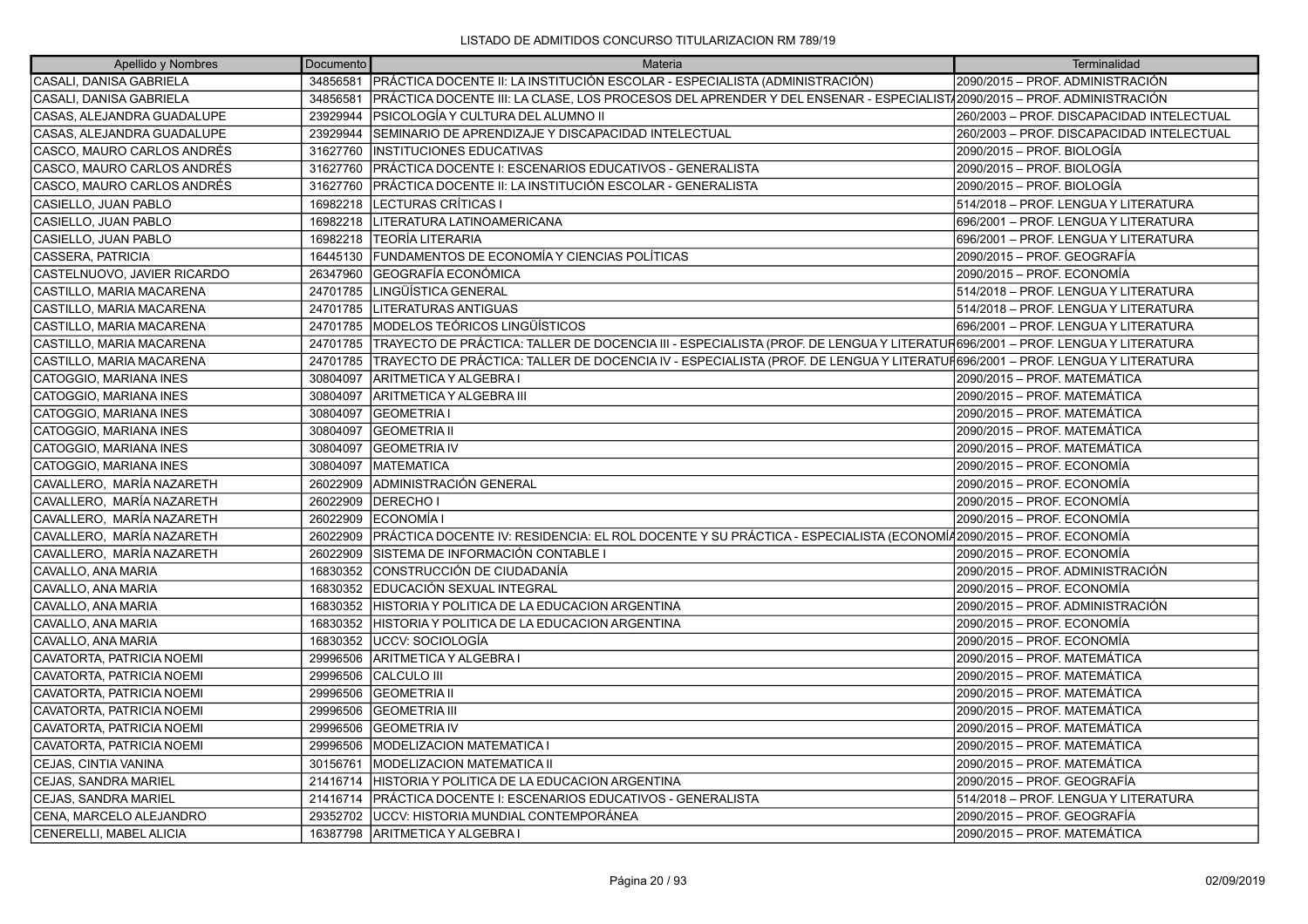| Apellido y Nombres                 | Documento | Materia                                                                                                                      | Terminalidad                              |
|------------------------------------|-----------|------------------------------------------------------------------------------------------------------------------------------|-------------------------------------------|
| <b>CENERELLI, MABEL ALICIA</b>     |           | 16387798 CALCULO I                                                                                                           | 2090/2015 – PROF. MATEMÁTICA              |
| CENERELLI, MABEL ALICIA            |           | 16387798   MODELIZACION MATEMATICA II                                                                                        | 2090/2015 - PROF. MATEMÁTICA              |
| CENERELLI, MABEL ALICIA            |           | 16387798 PRÁCTICA DOCENTE IV: RESIDENCIA: EL ROL DOCENTE Y SU PRÁCTICA - ESPECIALISTA (MATEMÁTI 2090/2015 – PROF. MATEMÁTICA |                                           |
| CENTURION, RENE HUMBERTO           | 16881323  | ITINERARIO POR LA LITERATURA ARGENTINA II                                                                                    | 514/2018 - PROF. LENGUA Y LITERATURA      |
| CENTURION, RENE HUMBERTO           | 16881323  | LITERATURA LATINOAMERICANA                                                                                                   | 696/2001 - PROF. LENGUA Y LITERATURA      |
| CENTURION, RENE HUMBERTO           | 16881323  | LITERATURAS MEDIEVALES Y RENACENTISTAS                                                                                       | 514/2018 - PROF. LENGUA Y LITERATURA      |
| CENTURION, SILVANA PAMELA          | 28217058  | <b>IDIDÁCTICA Y CURRICULUM</b>                                                                                               | 2090/2015 – PROF. MATEMÁTICA              |
| CENTURION, SILVANA PAMELA          | 28217058  | METODOLOGÍA DE LA INVESTIGACIÓN                                                                                              | 2090/2015 - PROF. FÍSICA                  |
| CENTURION, SILVANA PAMELA          | 28217058  | PRÁCTICA DOCENTE I: ESCENARIOS EDUCATIVOS - GENERALISTA                                                                      | 2090/2015 - PROF. MATEMÁTICA              |
| CERANA, GUILLERMO JULIO            | 31681785  | <b>IFILOSOFIA</b>                                                                                                            | 2090/2015 - PROF. BIOLOGÍA                |
| CERANA, GUILLERMO JULIO            |           | 31681785 FILOSOFÍA                                                                                                           | 2090/2015 - PROF. ADMINISTRACIÓN          |
| CERANA, GUILLERMO JULIO            | 31681785  | <b>UCCV: HISTORIA DE LAS CIENCIAS NATURALES</b>                                                                              | 2090/2015 - PROF. BIOLOGÍA                |
| CERAVOLO, FLAVIA BEATRIZ           | 23899867  | TALLER DE EXPRESIÓN I - PLÁSTICA                                                                                             | 260/2003 - PROF. DISCAPACIDAD INTELECTUAL |
| CERE, MARIA VIRGINIA               |           | 25519670   PRÁCTICA DOCENTE I: ESCENARIOS EDUCATIVOS - ESPECIALISTA (LENGUA Y LITERATURA)                                    | 514/2018 - PROF. LENGUA Y LITERATURA      |
| CERE, MARIA VIRGINIA               | 25519670  | PRÁCTICA DOCENTE II: LA INSTITUCIÓN ESCOLAR - ESPECIALISTA (LENGUA Y LITERATURA)                                             | 514/2018 – PROF. LENGUA Y LITERATURA      |
| <b>CERE, MARIA VIRGINIA</b>        | 25519670  | TRAYECTO DE PRÁCTICA: TALLER DE DOCENCIA III - ESPECIALISTA (PROF. DE LENGUA Y LITERATUR696/2001 – PROF. LENGUA Y LITERATURA |                                           |
| CERE, MARIA VIRGINIA               | 25519670  | TRAYECTO DE PRÁCTICA: TALLER DE DOCENCIA IV - ESPECIALISTA (PROF. DE LENGUA Y LITERATUF696/2001 – PROF. LENGUA Y LITERATURA  |                                           |
| CEROLI, DANIEL JOSE                | 14737301  | <b>ARITMETICA Y ALGEBRA II</b>                                                                                               | 2090/2015 – PROF. MATEMÁTICA              |
| CEROLI, DANIEL JOSE                | 14737301  | <b>CALCULO I</b>                                                                                                             | 2090/2015 – PROF. MATEMÁTICA              |
| CEROLI, DANIEL JOSE                | 14737301  | EPISTEMOLOGIA E HISTORIA DE LA MATEMATICA                                                                                    | 2090/2015 - PROF. MATEMÁTICA              |
| CEROLI, DANIEL JOSE                | 14737301  | <b>IESTADÍSTICA APLICADA</b>                                                                                                 | 2090/2015 - PROF. ECONOMÍA                |
| CEROLI, DANIEL JOSE                | 14737301  | <b>GEOMETRIA IV</b>                                                                                                          | 2090/2015 - PROF. MATEMÁTICA              |
| CEROLI, DANIEL JOSE                | 14737301  | <b>MODELIZACION MATEMATICA I</b>                                                                                             | 2090/2015 - PROF. MATEMÁTICA              |
| CEROLI, DANIEL JOSE                | 14737301  | <b>IMODELIZACION MATEMATICA IV</b>                                                                                           | 2090/2015 - PROF. MATEMÁTICA              |
| CERRI, MARISA A.                   | 14165935  | SUJETOS DE LA EDUCACION SECUNDARIA                                                                                           | 2090/2015 - PROF. MATEMÁTICA              |
| CERUTI, ANDREA VIVIANA             | 17661622  | PRÁCTICA DOCENTE I: ESCENARIOS EDUCATIVOS - GENERALISTA                                                                      | 2090/2015 - PROF. ECONOMÍA                |
| CERUTI, ANDREA VIVIANA             | 17661622  | PRÁCTICA DOCENTE II: LA INSTITUCIÓN ESCOLAR - GENERALISTA                                                                    | 2090/2015 - PROF. ECONOMÍA                |
| CERUTI, ANDREA VIVIANA             | 17661622  | PRÁCTICA DOCENTE III: LA CLASE, LOS PROCESOS DEL APRENDER Y DEL ENSEÑAR - GENERALIST/2090/2015 – PROF. ECONOMÍA              |                                           |
| CERUTI, ANDREA VIVIANA             | 17661622  | PRÁCTICA DOCENTE IV: RESIDENCIA: EL ROL DOCENTE Y SU PRÁCTICA - GENERALISTA                                                  | 2090/2015 - PROF. ECONOMÍA                |
| CERUTI, JULIA INES                 | 29690259  | <b>INSTITUCIONES EDUCATIVAS</b>                                                                                              | 514/2018 - PROF. LENGUA Y LITERATURA      |
| CERUTI, JULIA INES                 | 29690259  | METODOLOGÍA DE LA INVESTIGACIÓN GEOGRÁFICA- GENERALISTA                                                                      | 2090/2015 - PROF. GEOGRAFÍA               |
| CHAILLOU, MARIANA CELIA            | 24352173  | <b>PSICOLOGÍA Y EDUCACIÓN</b>                                                                                                | 2090/2015 - PROF. BIOLOGÍA                |
| CHAILLOU, MARIANA CELIA            | 24352173  | PSICOLOGÍA Y EDUCACIÓN                                                                                                       | 514/2018 - PROF. LENGUA Y LITERATURA      |
| CHALE, GLORIA BEATRIZ              | 17913741  | <b>PRACTICAS DE INVESTIGACIÓN</b>                                                                                            | 2090/2015 - PROF. MATEMÁTICA              |
| CHAMAREZ, MARIA FERNANDA           | 26697298  | <b>LECTURAS CRÍTICAS I</b>                                                                                                   | 514/2018 - PROF. LENGUA Y LITERATURA      |
| CHAMAREZ, MARIA FERNANDA           | 26697298  | LITERATURA ARGENTINA                                                                                                         | 696/2001 - PROF. LENGUA Y LITERATURA      |
| CHAMAREZ, MARIA FERNANDA           | 26697298  | <b>LITERATURAS ANTIGUAS</b>                                                                                                  | 514/2018 - PROF. LENGUA Y LITERATURA      |
| CHAMAREZ, MARIA FERNANDA           | 26697298  | MODELOS TEÓRICOS LINGÜÍSTICOS                                                                                                | 696/2001 - PROF. LENGUA Y LITERATURA      |
| CHAMAREZ, MARIA FERNANDA           | 26697298  | TEORÍA LITERARIA                                                                                                             | 696/2001 - PROF. LENGUA Y LITERATURA      |
| CHAMORRO, VERONICA INES            | 31818813  | <b>DIDÁCTICA Y CURRICULUM</b>                                                                                                | 514/2018 - PROF. LENGUA Y LITERATURA      |
| CHAMORRO, VERONICA INES            |           | 31818813 PRÁCTICA DOCENTE I: ESCENARIOS EDUCATIVOS - GENERALISTA                                                             | 514/2018 - PROF. LENGUA Y LITERATURA      |
| CHAMORRO, VERONICA INES            | 31818813  | <b>PSICOLOGÍA Y EDUCACIÓN</b>                                                                                                | 514/2018 - PROF. LENGUA Y LITERATURA      |
| CHAMORRO, VERONICA INES            | 31818813  | TRAYECTO DE PRÁCTICA: SEMINARIO DE INTEGRACIÓN Y SÍNTESIS - GENERALISTA                                                      | 696/2001 - PROF. LENGUA Y LITERATURA      |
| CHAMUDIS LEONOWIEC, CLAUDIA MARIEL |           | 22168562 COMUNICACIÓN SOCIAL II                                                                                              | 696/2001 - PROF. LENGUA Y LITERATURA      |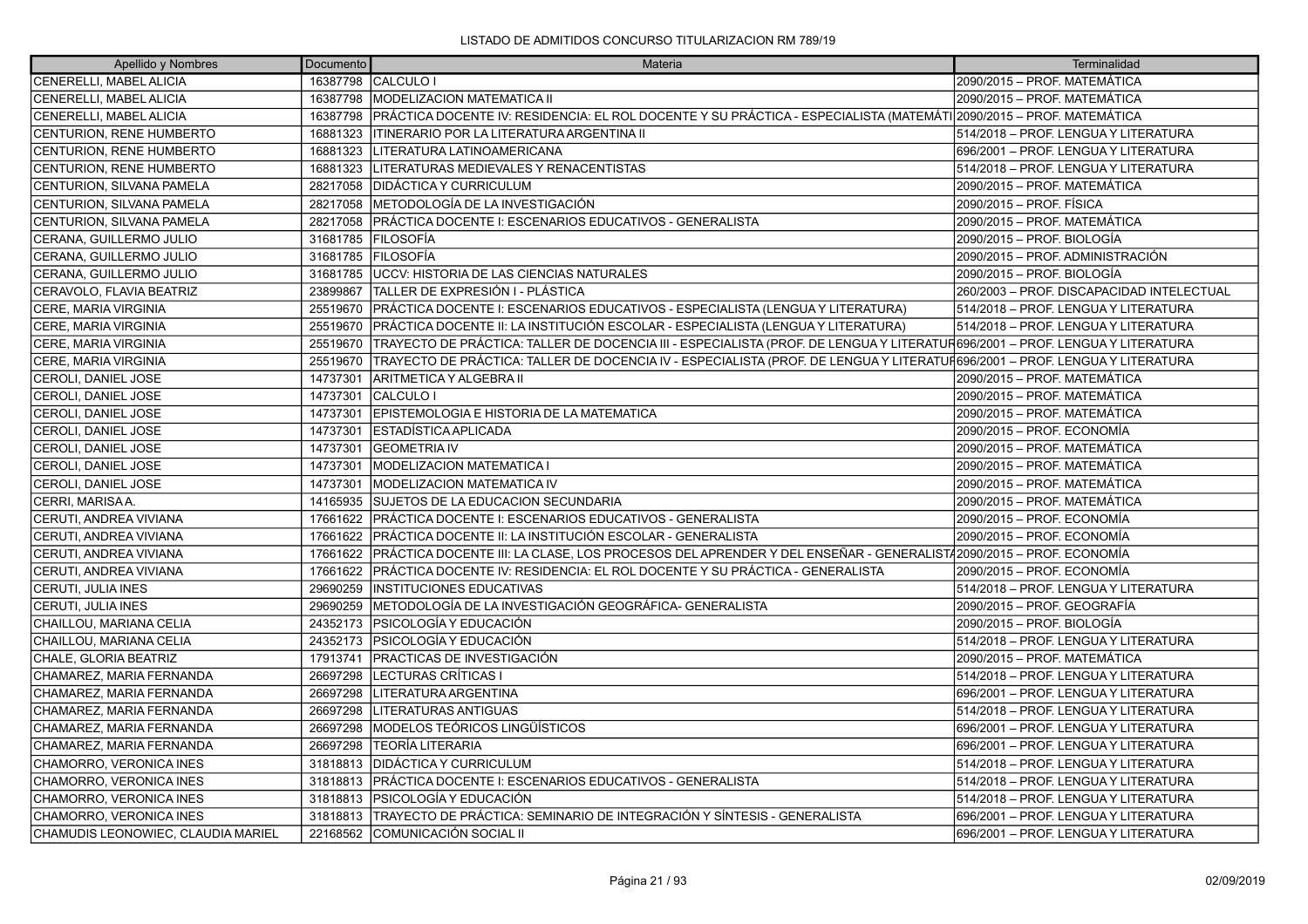| Apellido y Nombres                 | Documento | Materia                                                                                                                  | Terminalidad                              |
|------------------------------------|-----------|--------------------------------------------------------------------------------------------------------------------------|-------------------------------------------|
| CHAMUDIS LEONOWIEC, CLAUDIA MARIEL | 22168562  | LINGÜÍSTICA DEL TEXTO Y ANÁLISIS DEL DISCURSO                                                                            | 696/2001 - PROF. LENGUA Y LITERATURA      |
| CHAMUDIS LEONOWIEC, CLAUDIA MARIEL | 22168562  | LINGÜISTICA DEL TEXTO Y ANÁLISIS DEL DISCURSO I                                                                          | 514/2018 - PROF. LENGUA Y LITERATURA      |
| CHAMUDIS LEONOWIEC, CLAUDIA MARIEL | 22168562  | UCCV: MOVIMIENTOS ARTÍSTICOS Y PROYECTOS CULTURALES                                                                      | 514/2018 – PROF. LENGUA Y LITERATURA      |
| CHAPERO, MARIA VIRGINIA            | 23676093  | IESTADISTICA APLICADA                                                                                                    | 2090/2015 – PROF. ADMINISTRACIÓN          |
| CHAPERO, MARIA VIRGINIA            | 23676093  | <b>MATEMATICA</b>                                                                                                        | 2090/2015 - PROF. ADMINISTRACIÓN          |
| CHAUDERON, LILIANA ROSALIA         | 25326110  | ADMINISTRACIÓN GENERAL                                                                                                   | 2090/2015 - PROF. ADMINISTRACIÓN          |
| CHAUDERON, LILIANA ROSALIA         | 25326110  | ADMINISTRACIÓN GENERAL                                                                                                   | 2090/2015 - PROF. ECONOMÍA                |
| CHAUDERON, LILIANA ROSALIA         | 25326110  | ADMINISTRACIÓN I                                                                                                         | 2090/2015 - PROF. ADMINISTRACIÓN          |
| CHELINI, VERONICA SOLEDAD          | 26271044  | DIDÁCTICA DE LA ADMINISTRACIÓN I                                                                                         | 2090/2015 - PROF. ADMINISTRACIÓN          |
| CHELINI, VERONICA SOLEDAD          | 26271044  | PRÁCTICA DOCENTE IV: RESIDENCIA: EL ROL DOCENTE Y SU PRÁCTICA - ESPECIALISTA (ADMINIST  2090/2015 – PROF. ADMINISTRACIÓN |                                           |
| CHELINI, VERONICA SOLEDAD          | 26271044  | SISTEMA DE INFORMACIÓN CONTABLE I                                                                                        | 2090/2015 - PROF. ADMINISTRACIÓN          |
| CHEMEZ, SILVIA INES                | 16948446  | TALLER DE EXPRESIÓN I - PLÁSTICA                                                                                         | 260/2003 - PROF. DISCAPACIDAD INTELECTUAL |
| CHEMEZ, SILVIA INES                | 16948446  | TALLER DE EXPRESIÓN II - PLÁSTICA                                                                                        | 260/2003 - PROF. DISCAPACIDAD INTELECTUAL |
| CHENA, SOL                         | 25402667  | TALLER DE EXPRESIÓN II - MÚSICA                                                                                          | 260/2003 - PROF. DISCAPACIDAD INTELECTUAL |
| CHEREY, PAMELA SABRINA             | 29612573  | COMUNICACIÓN SOCIAL II                                                                                                   | 696/2001 - PROF. LENGUA Y LITERATURA      |
| CHEREY, PAMELA SABRINA             | 29612573  | HISTORIA DE LA LENGUA ESPAÑOLA                                                                                           | 696/2001 - PROF. LENGUA Y LITERATURA      |
| CHEREY, PAMELA SABRINA             | 29612573  | <b>ITINERARIO POR LA LITERATURA ARGENTINA II</b>                                                                         | 514/2018 - PROF. LENGUA Y LITERATURA      |
| CHEREY, PAMELA SABRINA             | 29612573  | LECTURAS CRÍTICAS I                                                                                                      | 514/2018 - PROF. LENGUA Y LITERATURA      |
| CHEREY, PAMELA SABRINA             | 29612573  | LENGUA ESPAÑOLA I                                                                                                        | 514/2018 - PROF. LENGUA Y LITERATURA      |
| CHEREY, PAMELA SABRINA             | 29612573  | LENGUA ESPAÑOLA II                                                                                                       | 514/2018 – PROF. LENGUA Y LITERATURA      |
| CHEREY, PAMELA SABRINA             | 29612573  | LINGÜÍSTICA DEL TEXTO Y ANÁLISIS DEL DISCURSO                                                                            | 696/2001 - PROF. LENGUA Y LITERATURA      |
| CHEREY, PAMELA SABRINA             | 29612573  | LINGÜISTICA DEL TEXTO Y ANÁLISIS DEL DISCURSO I                                                                          | 514/2018 – PROF. LENGUA Y LITERATURA      |
| CHEREY, PAMELA SABRINA             | 29612573  | LINGÜÍSTICA GENERAL                                                                                                      | 514/2018 – PROF. LENGUA Y LITERATURA      |
| CHEREY, PAMELA SABRINA             | 29612573  | LITERATURA ARGENTINA                                                                                                     | 696/2001 - PROF. LENGUA Y LITERATURA      |
| CHEREY, PAMELA SABRINA             | 29612573  | <b>LITERATURA EUROPEA III</b>                                                                                            | 696/2001 - PROF. LENGUA Y LITERATURA      |
| CHEREY, PAMELA SABRINA             | 29612573  | MODELOS TEÓRICOS LINGÜÍSTICOS                                                                                            | 696/2001 - PROF. LENGUA Y LITERATURA      |
| CHEREY, PAMELA SABRINA             | 29612573  | lTEORÍA LITERARIA                                                                                                        | 696/2001 - PROF. LENGUA Y LITERATURA      |
| CHIAPPERO, CARINA MARIA            | 25077003  | LENGUA ESPAÑOLA I                                                                                                        | 514/2018 – PROF. LENGUA Y LITERATURA      |
| CHIAPPERO, CARINA MARIA            | 25077003  | LINGÜISTICA DEL TEXTO Y ANÁLISIS DEL DISCURSO I                                                                          | 514/2018 – PROF. LENGUA Y LITERATURA      |
| CHIAPPERO, CARINA MARIA            | 25077003  | LINGÜÍSTICA GENERAL                                                                                                      | 514/2018 – PROF. LENGUA Y LITERATURA      |
| CHIAPPERO, CARINA MARIA            | 25077003  | UCCV: MOVIMIENTOS ARTÍSTICOS Y PROYECTOS CULTURALES                                                                      | 514/2018 - PROF. LENGUA Y LITERATURA      |
| CHIAVASSA, OSCAR ALBERTO           | 17714115  | HISTORIA Y POLITICA DE LA EDUCACION ARGENTINA                                                                            | 2090/2015 - PROF. BIOLOGÍA                |
| CHIAVASSA, OSCAR ALBERTO           | 17714115  | ÍHISTORIA Y POLITICA DE LA EDUCACION ARGENTINA                                                                           | 2090/2015 - PROF. GEOGRAFÍA               |
| CHIAVASSA, OSCAR ALBERTO           | 17714115  | HISTORIA Y POLITICA DE LA EDUCACION ARGENTINA                                                                            | 2090/2015 - PROF. MATEMÁTICA              |
| CHIAVASSA, OSCAR ALBERTO           | 17714115  | <b>INSTITUCIONES EDUCATIVAS</b>                                                                                          | 2090/2015 - PROF. BIOLOGÍA                |
| CHIAVASSA, OSCAR ALBERTO           | 17714115  | <b>INSTITUCIONES EDUCATIVAS</b>                                                                                          | 2090/2015 - PROF. GEOGRAFÍA               |
| CHIAVASSA, OSCAR ALBERTO           | 17714115  | <b>INSTITUCIONES EDUCATIVAS</b>                                                                                          | 2090/2015 - PROF. MATEMÁTICA              |
| CHIAVASSA, OSCAR ALBERTO           | 17714115  | <b>INSTITUCIONES EDUCATIVAS</b>                                                                                          | 514/2018 - PROF. LENGUA Y LITERATURA      |
| CHIURCHIU, PATRICIA L              | 21690762  | ADMINISTRACIÓN GENERAL                                                                                                   | 2090/2015 - PROF. ADMINISTRACIÓN          |
| CHIURCHIU, PATRICIA L              | 21690762  | DIDÁCTICA DE LA ADMINISTRACIÓN I                                                                                         | 2090/2015 - PROF. ADMINISTRACIÓN          |
| CHIURCHIU, PATRICIA L              |           | 21690762   PRÁCTICA DOCENTE II: LA INSTITUCIÓN ESCOLAR - ESPECIALISTA (ADMINISTRACIÓN)                                   | 2090/2015 - PROF. ADMINISTRACIÓN          |
| CHIURCHIU, PATRICIA L              | 21690762  | PRÁCTICA DOCENTE IV: RESIDENCIA: EL ROL DOCENTE Y SU PRÁCTICA - ESPECIALISTA (ADMINIST                                   | 2090/2015 - PROF. ADMINISTRACIÓN          |
| CHIURCHIU, PATRICIA L              | 21690762  | PRÁCTICAS DE INVESTIGACIÓN - ESPECIALISTA ADMINISTRACIÓN                                                                 | 2090/2015 - PROF. ADMINISTRACIÓN          |
| CHIURCHIU, PATRICIA L              |           | 21690762 ISISTEMA DE INFORMACIÓN CONTABLE II                                                                             | 2090/2015 – PROF. ADMINISTRACIÓN          |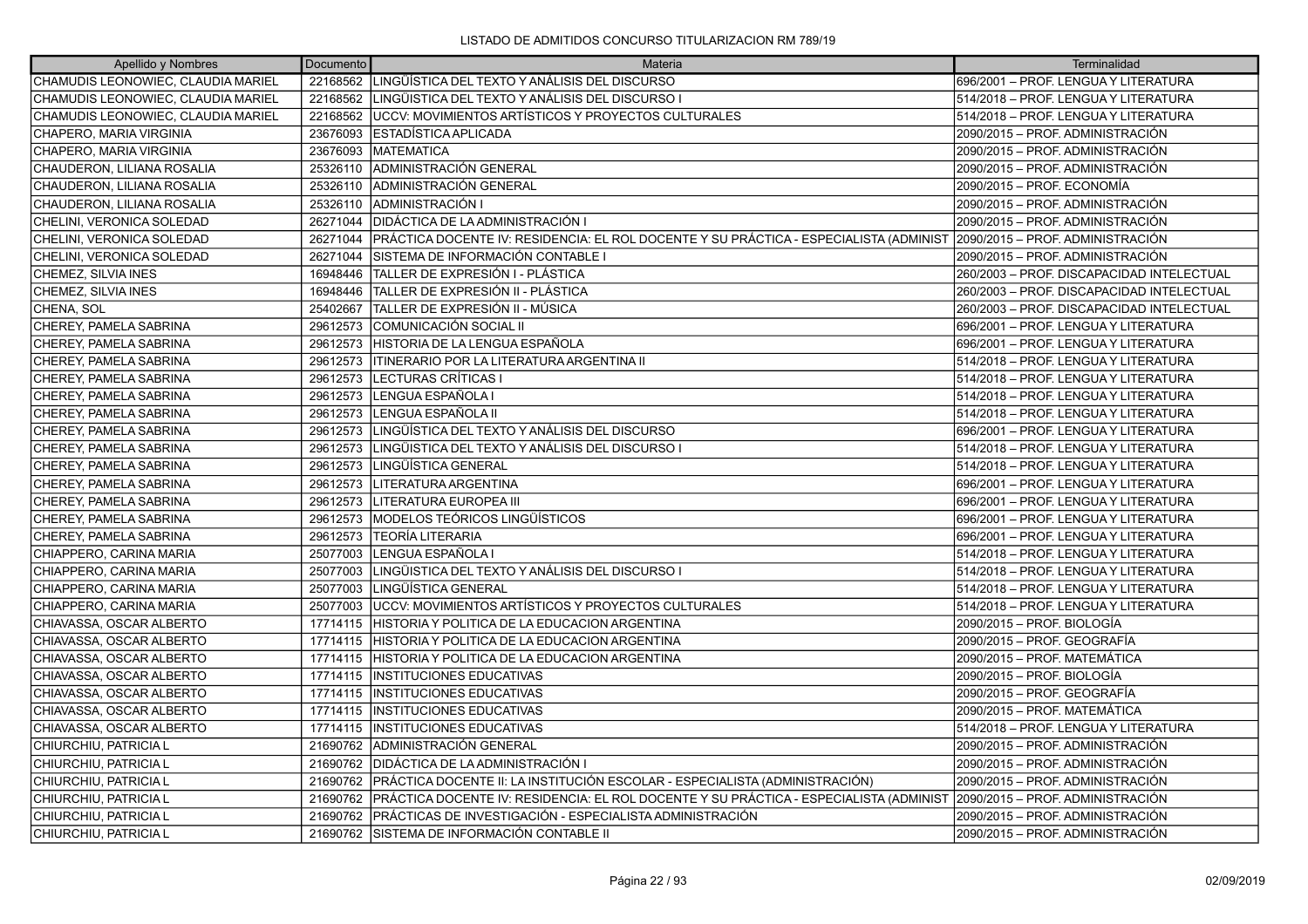| Apellido y Nombres                | Documento | Materia                                                                                                                      | Terminalidad                                 |
|-----------------------------------|-----------|------------------------------------------------------------------------------------------------------------------------------|----------------------------------------------|
| CHIURCHIU, PATRICIA L             |           | 21690762 SISTEMA DE INFORMACIÓN CONTABLE III                                                                                 | 2090/2015 - PROF. ADMINISTRACIÓN             |
| <b>CICCIOLI, VIRGINIA</b>         |           | 33364482 ESTADISTICA Y PROBABILIDAD II                                                                                       | 2090/2015 - PROF. MATEMÁTICA                 |
| CICCIOLI, VIRGINIA                |           | 33364482 GEOMETRIA II                                                                                                        | 2090/2015 – PROF. MATEMÁTICA                 |
| <b>CICCIOLI, VIRGINIA</b>         |           | 33364482 GEOMETRIA III                                                                                                       | 2090/2015 - PROF. MATEMÁTICA                 |
| CID, VIVIANA LAURA                | 24567063  | EPISTEMOLOGIA E HISTORIA DE LA MATEMATICA                                                                                    | 2090/2015 - PROF. MATEMÁTICA                 |
| CID, VIVIANA LAURA                | 24567063  | <b>FISICA</b> I                                                                                                              | 2090/2015 - PROF. MATEMÁTICA                 |
| CID, VIVIANA LAURA                | 24567063  | <b>FISICA II</b>                                                                                                             | 2090/2015 - PROF. MATEMÁTICA                 |
| CIMINARI, LUCIANA                 | 22236406  | <b>IDIDÁCTICA ESPECÍFICA</b>                                                                                                 | 696/2001 - PROF. LENGUA Y LITERATURA         |
| CIMINARI, LUCIANA                 | 22236406  | HISTORIA DE LA LENGUA ESPAÑOLA                                                                                               | 696/2001 – PROF. LENGUA Y LITERATURA         |
| CIMINARI, LUCIANA                 | 22236406  | LECTURAS CRÍTICAS I                                                                                                          | 514/2018 - PROF. LENGUA Y LITERATURA         |
| CIMINARI, LUCIANA                 | 22236406  | <b>PRODUCCION ORAL Y ESCRITA</b>                                                                                             | 514/2018 - PROF. LENGUA Y LITERATURA         |
| CIMINARI, LUCIANA                 | 22236406  | TRAYECTO DE PRÁCTICA: SEMINARIO DE INTEGRACIÓN Y SÍNTESIS - ESPECIALISTA (PROF. DE LEN 696/2001 – PROF. LENGUA Y LITERATURA  |                                              |
| CIMINARI, LUCIANA                 | 22236406  | TRAYECTO DE PRÁCTICA: TALLER DE DOCENCIA III - ESPECIALISTA (PROF. DE LENGUA Y LITERATUR696/2001 – PROF. LENGUA Y LITERATURA |                                              |
| CIMINARI, LUCIANA                 | 22236406  | TRAYECTO DE PRÁCTICA: TALLER DE DOCENCIA IV - ESPECIALISTA (PROF. DE LENGUA Y LITERATUF696/2001 – PROF. LENGUA Y LITERATURA  |                                              |
| CIMINARI, LUCIANA                 | 22236406  | IUCCV: MOVIMIENTOS ARTÍSTICOS Y PROYECTOS CULTURALES                                                                         | 514/2018 – PROF. LENGUA Y LITERATURA         |
| <b>CIPOLLETTI, MARIELA RAQUEL</b> | 20598482  | <b>DIDACTICA DE LA MATEMATICA I</b>                                                                                          | 2090/2015 - PROF. MATEMÁTICA                 |
| CIPOLLETTI, MARIELA RAQUEL        | 20598482  | MODELIZACION MATEMATICA IV                                                                                                   | 2090/2015 - PROF. MATEMÁTICA                 |
| CISAMOLO, SILVIA CARINA           | 21044549  | <b>IDIDÁCTICA Y CURRICULUM</b>                                                                                               | 2090/2015 – PROF. MATEMÁTICA                 |
| CISAMOLO, SILVIA CARINA           | 21044549  | <b>INSTITUCIONES EDUCATIVAS</b>                                                                                              | 2090/2015 - PROF. MATEMÁTICA                 |
| CISAMOLO, SILVIA CARINA           | 21044549  | <b>PEDAGOGÍA</b>                                                                                                             | 260/2003 - PROF. DISCAPACIDAD INTELECTUAL    |
| <b>CISAMOLO, SILVIA CARINA</b>    |           | 21044549 PEDAGOGÍA                                                                                                           | 514/2018 – PROF. LENGUA Y LITERATURA         |
| <b>CLARK, WALTER GABLE</b>        |           | 17514402 PSICOLOGÍA Y EDUCACIÓN                                                                                              | 2090/2015 - PROF. BIOLOGÍA                   |
| CLARK, WALTER GABLE               |           | 17514402 PSICOLOGÍA Y EDUCACIÓN                                                                                              | 2090/2015 - PROF. ADMINISTRACIÓN             |
| <b>CLARK. WALTER GABLE</b>        |           | 17514402 PSICOPATOLOGÍA                                                                                                      | 260/2003 – PROF. DISCAPACIDAD INTELECTUAL    |
| CLAUSEN, ELOISA RAQUEL            | 23484594  | ARITMETICA Y ALGEBRA IV                                                                                                      | 2090/2015 - PROF. MATEMÁTICA                 |
| CLAUSEN, ELOISA RAQUEL            | 23484594  | <b>CALCULO I</b>                                                                                                             | 2090/2015 - PROF. MATEMÁTICA                 |
| CLAUSEN, ELOISA RAQUEL            | 23484594  | <b>CALCULO II</b>                                                                                                            | 2090/2015 – PROF. MATEMÁTICA                 |
| CLAUSEN, ELOISA RAQUEL            | 23484594  | <b>CALCULO IV</b>                                                                                                            | 2090/2015 - PROF. MATEMÁTICA                 |
| COCCHIARELLA, HERNAN DARIO        | 25615850  | <b>IGEOMETRIA I</b>                                                                                                          | 2090/2015 - PROF. MATEMÁTICA                 |
| COCCHIARELLA, HERNAN DARIO        | 25615850  | LUCCV: PROYECTOS DE EXTENSIÓN                                                                                                | 2090/2015 - PROF. BIOLOGÍA                   |
| COCUCCIO, CECILIA LUCIA           | 25459368  | <b>ECOLOGIA</b>                                                                                                              | 2090/2015 - PROF. BIOLOGÍA                   |
| COCUCCIO, CECILIA LUCIA           | 25459368  | EDUCACIÓN AMBIENTAL                                                                                                          | 2090/2015 - PROF. BIOLOGÍA                   |
| COCUCCIO, CECILIA LUCIA           |           | 25459368 GENÉTICA                                                                                                            | 2090/2015 - PROF. BIOLOGÍA                   |
| COCUCCIO, CECILIA LUCIA           | 25459368  | IMETODOLOGÍA DE LA INVESTIGACIÓN                                                                                             | 2090/2015 - PROF. BIOLOGÍA                   |
| <b>COLLINS, GABRIEL NESTOR</b>    |           | 13728402 ETICA PROFESIONAL                                                                                                   | 260/2003 - PROF. DISCAPACIDAD INTELECTUAL    |
| <b>COLLINS, GABRIEL NESTOR</b>    |           | 13728402 FILOSOFÍA                                                                                                           | 2090/2015 - PROF. BIOLOGÍA                   |
| <b>COLLINS, GABRIEL NESTOR</b>    | 13728402  | <b>FILOSOFÍA</b>                                                                                                             | 2090/2015 - PROF. MATEMÁTICA                 |
| <b>COLLINS, GABRIEL NESTOR</b>    |           | 13728402 FILOSOFÍA                                                                                                           | 260/2003 - PROF. DISCAPACIDAD INTELECTUAL    |
| <b>COLLINS, GABRIEL NESTOR</b>    |           | 13728402 FILOSOFÍA                                                                                                           | 696/2001 - PROF. LENGUA Y LITERATURA         |
| <b>COLLINS, GABRIEL NESTOR</b>    |           | 13728402 FORMACIÓN ÉTICA Y CIUDADANA Y SU DIDÁCTICA                                                                          | 260/2003 - PROF. CIEGOS Y DISMINUIDOS VISUAL |
| COLOMBO, ANDREA ALEJANDRA         | 30995940  | <b>CALCULO II</b>                                                                                                            | 2090/2015 - PROF. MATEMÁTICA                 |
| COLOMBO, ANDREA ALEJANDRA         |           | 30995940 GEOMETRIA I                                                                                                         | 2090/2015 - PROF. MATEMÁTICA                 |
| COLOMBO. ANDREA ALEJANDRA         | 30995940  | <b>GEOMETRIA II</b>                                                                                                          | 2090/2015 - PROF. MATEMÁTICA                 |
| COLOMBO, ANDREA ALEJANDRA         |           | 30995940 PRÁCTICA DOCENTE I: ESCENARIOS EDUCATIVOS - ESPECIALISTA (MATEMÁTICA)                                               | 2090/2015 - PROF. MATEMÁTICA                 |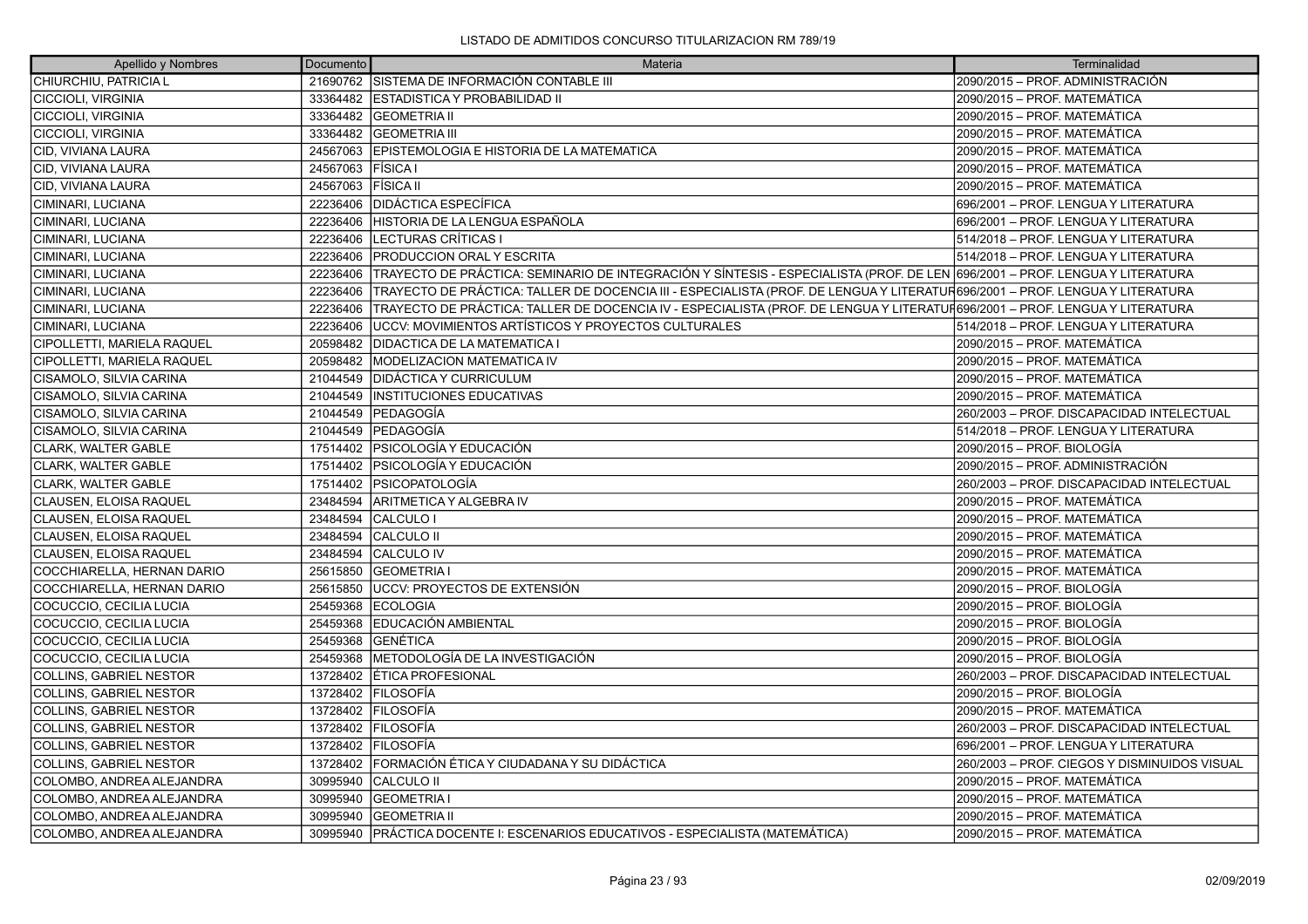| Apellido y Nombres                   | Documento | Materia                                                                                                                        | Terminalidad                                 |
|--------------------------------------|-----------|--------------------------------------------------------------------------------------------------------------------------------|----------------------------------------------|
| COLOMBO, ANDREA ALEJANDRA            |           | 30995940   PRACTICAS DE INVESTIGACIÓN                                                                                          | 2090/2015 – PROF. MATEMÁTICA                 |
| COLOMBO, ANDREA GUADALUPE            | 23695946  | ADMINISTRACIÓN GENERAL                                                                                                         | 2090/2015 - PROF. ADMINISTRACIÓN             |
| COLOMBO, ANDREA GUADALUPE            | 23695946  | <b>ADMINISTRACIÓN I</b>                                                                                                        | 2090/2015 – PROF. ADMINISTRACIÓN             |
| COLOMBO, FERNANDA TAMARA             | 24855272  | ADMINISTRACIÓN GENERAL                                                                                                         | 2090/2015 - PROF. ADMINISTRACIÓN             |
| COLOMBO, FERNANDA TAMARA             | 24855272  | ADMINISTRACIÓN GENERAL                                                                                                         | 2090/2015 - PROF. ECONOMÍA                   |
| COLOMBO, FERNANDA TAMARA             | 24855272  | <b>JADMINISTRACIÓN III</b>                                                                                                     | 2090/2015 - PROF. ADMINISTRACIÓN             |
| COLOMBO, FERNANDA TAMARA             | 24855272  | <b>IGESTION ORGANIZACIONAL</b>                                                                                                 | 2090/2015 – PROF. ADMINISTRACIÓN             |
| COLOMBO, FERNANDA TAMARA             |           | 24855272 PRÁCTICA DOCENTE III: LA CLASE, LOS PROCESOS DEL APRENDER Y DEL ENSEÑAR - ESPECIALIST 2090/2015 – PROF. ECONOMÍA      |                                              |
| COLOMBO, FERNANDA TAMARA             | 24855272  | ISISTEMA DE INFORMACIÓN CONTABLE I                                                                                             | 2090/2015 – PROF. ADMINISTRACIÓN             |
| COLOMBO, PATRICIA BEATRIZ            | 14729895  | EPISTEMOLOGÍA DE LAS CIENCIAS NATURALES                                                                                        | 2090/2015 - PROF. BIOLOGÍA                   |
| COLOMBO, PATRICIA BEATRIZ            | 14729895  | FORMACIÓN ÉTICA Y CIUDADANA Y SU DIDÁCTICA                                                                                     | 260/2003 - PROF. CIEGOS Y DISMINUIDOS VISUAL |
| COLOMBO, PATRICIA BEATRIZ            | 14729895  | ÍFORMACIÓN ÉTICA Y CIUDADANA Y SU DIDÁCTICA                                                                                    | 260/2003 - PROF. DISCAPACIDAD INTELECTUAL    |
| COLOMBO, PATRICIA BEATRIZ            | 14729895  | PRÁCTICA DOCENTE I: ESCENARIOS EDUCATIVOS - GENERALISTA                                                                        | 2090/2015 - PROF. BIOLOGÍA                   |
| COLOMBO, PATRICIA BEATRIZ            | 14729895  | PROBLEMÁTICA PSICOLÓGICA DEL DISCAPACITADO VISUAL                                                                              | 260/2003 - PROF. CIEGOS Y DISMINUIDOS VISUAL |
| COLOMBO, PATRICIA BEATRIZ            | 14729895  | IPSICOLOGÍA Y CULTURA DEL ALUMNO I                                                                                             | 260/2003 - PROF. CIEGOS Y DISMINUIDOS VISUAL |
| COLOMBO, PATRICIA BEATRIZ            | 14729895  | PSICOLOGÍA Y CULTURA DEL ALUMNO II                                                                                             | 260/2003 – PROF. SORDOS E HIPOACÚSICOS       |
| CONTEPOMI, GABRIELA LILIAN           | 14974812  | ICONSTRUCCIÓN DE CIUDADANÍA                                                                                                    | 2090/2015 - PROF. ADMINISTRACIÓN             |
| CONTEPOMI, GABRIELA LILIAN           |           | 14974812   DERECHO I                                                                                                           | 2090/2015 - PROF. ADMINISTRACIÓN             |
| CONTEPOMI, GABRIELA LILIAN           |           | 14974812   DERECHO II                                                                                                          | 2090/2015 - PROF. ADMINISTRACIÓN             |
| COPPARI, MARIELA LUISA               |           | 16837849   PRÁCTICA DOCENTE III: LA CLASE, LOS PROCESOS DEL APRENDER Y DEL ENSEÑAR - ESPECIALIST   2090/2015 - PROF. GEOGRAFÍA |                                              |
| CORBELLINI, SILVINA MONICA           | 22863031  | <b>ETICA Y TRABAJO DOCENTE</b>                                                                                                 | 2090/2015 – PROF. MATEMÁTICA                 |
| CORBELLINI, SILVINA MONICA           | 22863031  | <b>INSTITUCIONES EDUCATIVAS</b>                                                                                                | 2090/2015 - PROF. BIOLOGÍA                   |
| CORBELLINI, SILVINA MONICA           | 22863031  | IINSTITUCIONES EDUCATIVAS                                                                                                      | 2090/2015 - PROF. MATEMÁTICA                 |
| CORBELLINI, SILVINA MONICA           | 22863031  | IMETODOLOGÍA DE LA INVESTIGACIÓN                                                                                               | l2090/2015 – PROF. BIOLOGÍA                  |
| CORBELLINI, SILVINA MONICA           | 22863031  | METODOLOGÍA DE LA INVESTIGACIÓN                                                                                                | 2090/2015 - PROF. MATEMÁTICA                 |
| CORBELLINI, SILVINA MONICA           | 22863031  | PRÁCTICA DOCENTE I: ESCENARIOS EDUCATIVOS - GENERALISTA                                                                        | 2090/2015 - PROF. BIOLOGÍA                   |
| CORBELLINI, SILVINA MONICA           | 22863031  | PRÁCTICA DOCENTE I: ESCENARIOS EDUCATIVOS - GENERALISTA                                                                        | l2090/2015 – PROF. MATEMÁTICA                |
| CORBELLINI, SILVINA MONICA           | 22863031  | PRÁCTICA DOCENTE II: LA INSTITUCIÓN ESCOLAR - GENERALISTA                                                                      | 2090/2015 – PROF. BIOLOGÍA                   |
| CORBELLINI, SILVINA MONICA           | 22863031  | PRÁCTICA DOCENTE II: LA INSTITUCIÓN ESCOLAR - GENERALISTA                                                                      | 2090/2015 - PROF. MATEMÁTICA                 |
| CORBELLINI, SILVINA MONICA           | 22863031  | IPSICOLOGÍA Y EDUCACIÓN                                                                                                        | 2090/2015 – PROF. BIOLOGÍA                   |
| CORCHUELO DE LA PEÑA, AGNES ELIZABET | 24937219  | ADMINISTRACIÓN II                                                                                                              | 2090/2015 - PROF. ADMINISTRACIÓN             |
| CORCHUELO DE LA PEÑA, AGNES ELIZABET | 24937219  | <b>IPRÁCTICAS DE INVESTIGACIÓN - ESPECIALISTA ADMINISTRACIÓN</b>                                                               | 2090/2015 - PROF. ADMINISTRACIÓN             |
| CORDOBA, MARIA CELESTE               | 21427385  | IITINERARIO POR LA LITERATURA ARGENTINA I                                                                                      | 514/2018 – PROF. LENGUA Y LITERATURA         |
| CORDOBA, MARIA CELESTE               | 21427385  | LENGUA ESPAÑOLA II                                                                                                             | 514/2018 - PROF. LENGUA Y LITERATURA         |
| CORDOBA, MARIA CELESTE               | 21427385  | LITERATURA LATINOAMERICANA                                                                                                     | 696/2001 - PROF. LENGUA Y LITERATURA         |
| CORI. GABRIEL HORACIO                | 17768605  | ICONSTRUCCIÓN DE CIUDADANÍA                                                                                                    | 2090/2015 – PROF. ADMINISTRACIÓN             |
| CORI, GABRIEL HORACIO                | 17768605  | UCCV: SOCIOLOGÍA                                                                                                               | 2090/2015 - PROF. ADMINISTRACIÓN             |
| CORREA, DEBORA ROSA                  | 18338642  | <b>ADMINISTRACIÓN II</b>                                                                                                       | 2090/2015 - PROF. ADMINISTRACIÓN             |
| CORREA, MAURICIO H.                  | 24322553  | <b>HISTORIA ECONÓMICA</b>                                                                                                      | 2090/2015 – PROF. ADMINISTRACIÓN             |
| CORREA, VIVIANA INES                 | 14574217  | HISTORIA DE LA LENGUA ESPAÑOLA                                                                                                 | 696/2001 - PROF. LENGUA Y LITERATURA         |
| CORSINI, NOELIA ISABEL               | 31503695  | <b>IDIDÁCTICA Y CURRICULUM</b>                                                                                                 | 514/2018 - PROF. LENGUA Y LITERATURA         |
| CORSINI, NOELIA ISABEL               | 31503695  | <b>INSTITUCIONES EDUCATIVAS</b>                                                                                                | 514/2018 - PROF. LENGUA Y LITERATURA         |
| CORSINI, NOELIA ISABEL               | 31503695  | <b>IPEDAGOGÍA</b>                                                                                                              | 2090/2015 - PROF. ADMINISTRACIÓN             |
| <b>CORSINI. NOELIA ISABEL</b>        |           | 31503695 PRÁCTICA DOCENTE I: ESCENARIOS EDUCATIVOS - GENERALISTA                                                               | 2090/2015 - PROF. BIOLOGÍA                   |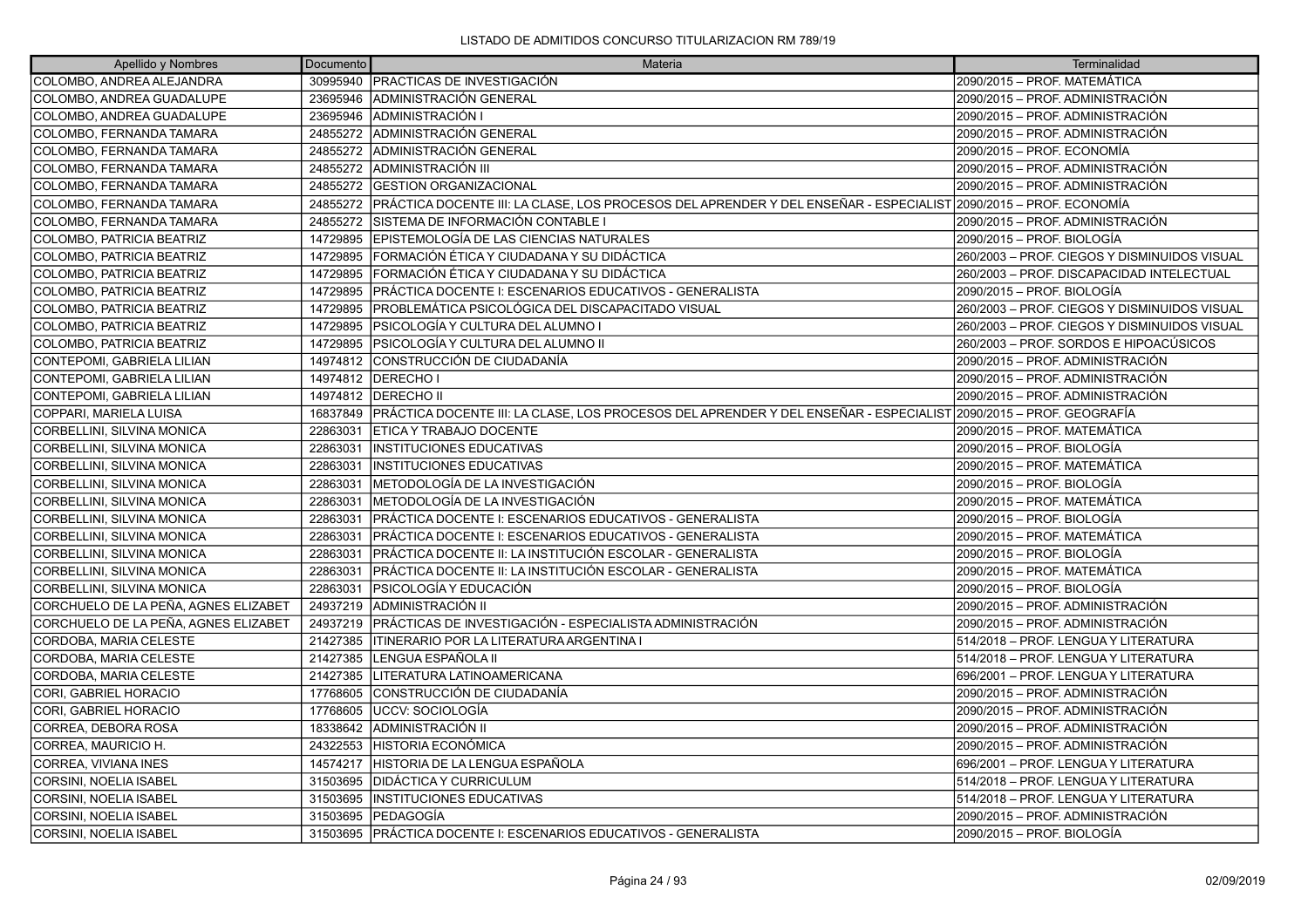| Apellido y Nombres             | Documento | Materia                                                                                                            | Terminalidad                              |
|--------------------------------|-----------|--------------------------------------------------------------------------------------------------------------------|-------------------------------------------|
| <b>CORSINI, NOELIA ISABEL</b>  | 31503695  | PRÁCTICA DOCENTE III: LA CLASE, LOS PROCESOS DEL APRENDER Y DEL ENSEÑAR - GENERALIST/2090/2015 – PROF. ECONOMÍA    |                                           |
| <b>CORSINI, NOELIA ISABEL</b>  | 31503695  | IPRÁCTICA DOCENTE IV: RESIDENCIA: EL ROL DOCENTE Y SU PRÁCTICA - GENERALISTA                                       | 2090/2015 – PROF. ADMINISTRACIÓN          |
| CORSINI, NOELIA ISABEL         | 31503695  | PRÁCTICA DOCENTE IV: RESIDENCIA: EL ROL DOCENTE Y SU PRÁCTICA - GENERALISTA                                        | 2090/2015 – PROF. MATEMÁTICA              |
| CORSINI, NOELIA ISABEL         | 31503695  | SUJETOS DE LA EDUCACION SECUNDARIA                                                                                 | 2090/2015 - PROF. ADMINISTRACIÓN          |
| CORTES, MARIO JAVIER           | 24201640  | <b>TECNOLOGÍA Y SU DIDÁCTICA</b>                                                                                   | 260/2003 - PROF. DISCAPACIDAD INTELECTUAL |
| <b>CORTS, LUCRECIA FABIANA</b> | 28859605  | PEDAGOGÍA                                                                                                          | 2090/2015 – PROF. ADMINISTRACIÓN          |
| CORTS, LUCRECIA FABIANA        | 28859605  | PEDAGOGÍA                                                                                                          | 2090/2015 - PROF. GEOGRAFÍA               |
| CORTS, LUCRECIA FABIANA        | 28859605  | PSICOLOGÍA Y EDUCACIÓN                                                                                             | 2090/2015 - PROF. BIOLOGÍA                |
| <b>CORTS, LUCRECIA FABIANA</b> | 28859605  | IPSICOLOGÍA Y EDUCACIÓN                                                                                            | 2090/2015 - PROF. ADMINISTRACIÓN          |
| CORTS, LUCRECIA FABIANA        | 28859605  | PSICOLOGÍA Y EDUCACIÓN                                                                                             | 2090/2015 - PROF. GEOGRAFÍA               |
| CORTS, PAOLA NATALIA           | 26913389  | EDUCACIÓN SEXUAL INTEGRAL                                                                                          | 2090/2015 - PROF. ADMINISTRACIÓN          |
| CORTS, PAOLA NATALIA           | 26913389  | <b>FILOSOFÍA</b>                                                                                                   | 2090/2015 – PROF. ADMINISTRACIÓN          |
| CORTS, PAOLA NATALIA           | 26913389  | METODOLOGÍA DE LA INVESTIGACIÓN                                                                                    | 2090/2015 - PROF. ADMINISTRACIÓN          |
| CORTS, PAOLA NATALIA           | 26913389  | PEDAGOGÍA                                                                                                          | 2090/2015 - PROF. ADMINISTRACIÓN          |
| CORTS, PAOLA NATALIA           | 26913389  | lPEDAGOGÍA                                                                                                         | 2090/2015 - PROF. GEOGRAFÍA               |
| <b>CORTS. PAOLA NATALIA</b>    | 26913389  | PRÁCTICA DOCENTE I: ESCENARIOS EDUCATIVOS - GENERALISTA                                                            | 2090/2015 - PROF. GEOGRAFÍA               |
| CORTS, PAOLA NATALIA           | 26913389  | <b>PSICOLOGÍA SOCIAL</b>                                                                                           | 260/2003 - PROF. DISCAPACIDAD INTELECTUAL |
| CORTS, PAOLA NATALIA           | 26913389  | IPSICOLOGÍA Y EDUCACIÓN                                                                                            | 2090/2015 - PROF. BIOLOGÍA                |
| CORTS, PAOLA NATALIA           | 26913389  | TEORÍA DEL CURRÍCULO Y DIDÁCTICA                                                                                   | 260/2003 - PROF. DISCAPACIDAD INTELECTUAL |
| CORTS, PAOLA NATALIA           | 26913389  | TRAYECTO DE PRÁCTICA: TALLER DE DOCENCIA II - GENERALISTA                                                          | 260/2003 - PROF. DISCAPACIDAD INTELECTUAL |
| COUGET, MARIA CECILIA          | 16817580  | CONSTRUCCIÓN DE CIUDADANÍA                                                                                         | 2090/2015 - PROF. ADMINISTRACIÓN          |
| <b>COUGET, MARIA CECILIA</b>   | 16817580  | <b>DERECHO II</b>                                                                                                  | 2090/2015 - PROF. ADMINISTRACIÓN          |
| COUTAZ, FEDERICO CARLOS        | 26064874  | COMUNICACIÓN SOCIAL II                                                                                             | 696/2001 - PROF. LENGUA Y LITERATURA      |
| COUTAZ, FEDERICO CARLOS        | 26064874  | IDIDÁCTICA ESPECÍFICA                                                                                              | 696/2001 – PROF. LENGUA Y LITERATURA      |
| COUTAZ, FEDERICO CARLOS        | 26064874  | TEORÍA LITERARIA                                                                                                   | 696/2001 - PROF. LENGUA Y LITERATURA      |
| COUTAZ, FEDERICO CARLOS        | 26064874  | UCCV: MOVIMIENTOS ARTÍSTICOS Y PROYECTOS CULTURALES                                                                | 514/2018 - PROF. LENGUA Y LITERATURA      |
| COVACEVICH, MARIA DOLORES      | 35641632  | PRÁCTICA DOCENTE I: ESCENARIOS EDUCATIVOS - GENERALISTA                                                            | 2090/2015 - PROF. BIOLOGÍA                |
| COVACEVICH, MARIA DOLORES      | 35641632  | PRÁCTICA DOCENTE I: ESCENARIOS EDUCATIVOS - GENERALISTA                                                            | 2090/2015 - PROF. ADMINISTRACIÓN          |
| CRAVERO, MARIELA BEATRIZ       | 22367557  | ÍÁLGEBRA Y GEOMETRÍA                                                                                               | 2090/2015 - PROF. FÍSICA                  |
| CRAVERO, MARIELA BEATRIZ       | 22367557  | ARITMETICA Y ALGEBRA I                                                                                             | 2090/2015 – PROF. MATEMÁTICA              |
| CRAVERO, MARIELA BEATRIZ       | 22367557  | IDIDACTICA DE LA MATEMATICA II                                                                                     | 2090/2015 - PROF. MATEMÁTICA              |
| CRAVERO, MARIELA BEATRIZ       | 22367557  | ESTADISTICA Y PROBABILIDAD I                                                                                       | 2090/2015 - PROF. MATEMÁTICA              |
| CRAVERO, MARIELA BEATRIZ       | 22367557  | <b>ESTADISTICA Y PROBABILIDAD II</b>                                                                               | 2090/2015 – PROF. MATEMÁTICA              |
| CRAVERO, MARIELA BEATRIZ       | 22367557  | <b>GEOMETRIA II</b>                                                                                                | 2090/2015 - PROF. MATEMÁTICA              |
| CRAVERO, MARIELA BEATRIZ       | 22367557  | <b>MODELIZACION MATEMATICA IV</b>                                                                                  | 2090/2015 - PROF. MATEMÁTICA              |
| CRAVERO, MARIELA BEATRIZ       | 22367557  | PRÁCTICA DOCENTE I: ESCENARIOS EDUCATIVOS - ESPECIALISTA (MATEMÁTICA)                                              | 2090/2015 – PROF. MATEMÁTICA              |
| CRAVERO, MARIELA BEATRIZ       | 22367557  | PRÁCTICA DOCENTE III: LA CLASE, LOS PROCESOS DEL APRENDER Y DEL ENSEÑAR - ESPECIALIST∤2090/2015 – PROF. MATEMÁTICA |                                           |
| CRAVERO, NATALIA MARIA         | 28419976  | AUDIOLOGÍA I                                                                                                       | 260/2003 – PROF. SORDOS E HIPOACÚSICOS    |
| CRAVERO, NATALIA MARIA         | 28419976  | AUDIOLOGÍA II                                                                                                      | 260/2003 – PROF. SORDOS E HIPOACÚSICOS    |
| CRAVERO, NATALIA MARIA         | 28419976  | ETIOPATOGENIA DE LOS SÍNDROMES AUDITIVOS                                                                           | 260/2003 – PROF. SORDOS E HIPOACÚSICOS    |
| CRAVERO, NATALIA MARIA         | 28419976  | FONOARTICULACIÓN I                                                                                                 | 260/2003 – PROF. SORDOS E HIPOACÚSICOS    |
| CRAVERO, NATALIA MARIA         | 28419976  | <b>IFONOARTICULACIÓN II</b>                                                                                        | 260/2003 - PROF. SORDOS E HIPOACÚSICOS    |
| CRAVERO, NATALIA MARIA         | 28419976  | TRASTORNOS DEL LENGUAJE Y LA COMUNICACIÓN                                                                          | 260/2003 – PROF. DISCAPACIDAD INTELECTUAL |
| <b>CRETTAZ. EDGARDO FABIO</b>  | 17964356  | ITRAYECTO DE PRÁCTICA: SEMINARIO DE INTEGRACIÓN Y SÍNTESIS - GENERALISTA                                           | 696/2001 - PROF. LENGUA Y LITERATURA      |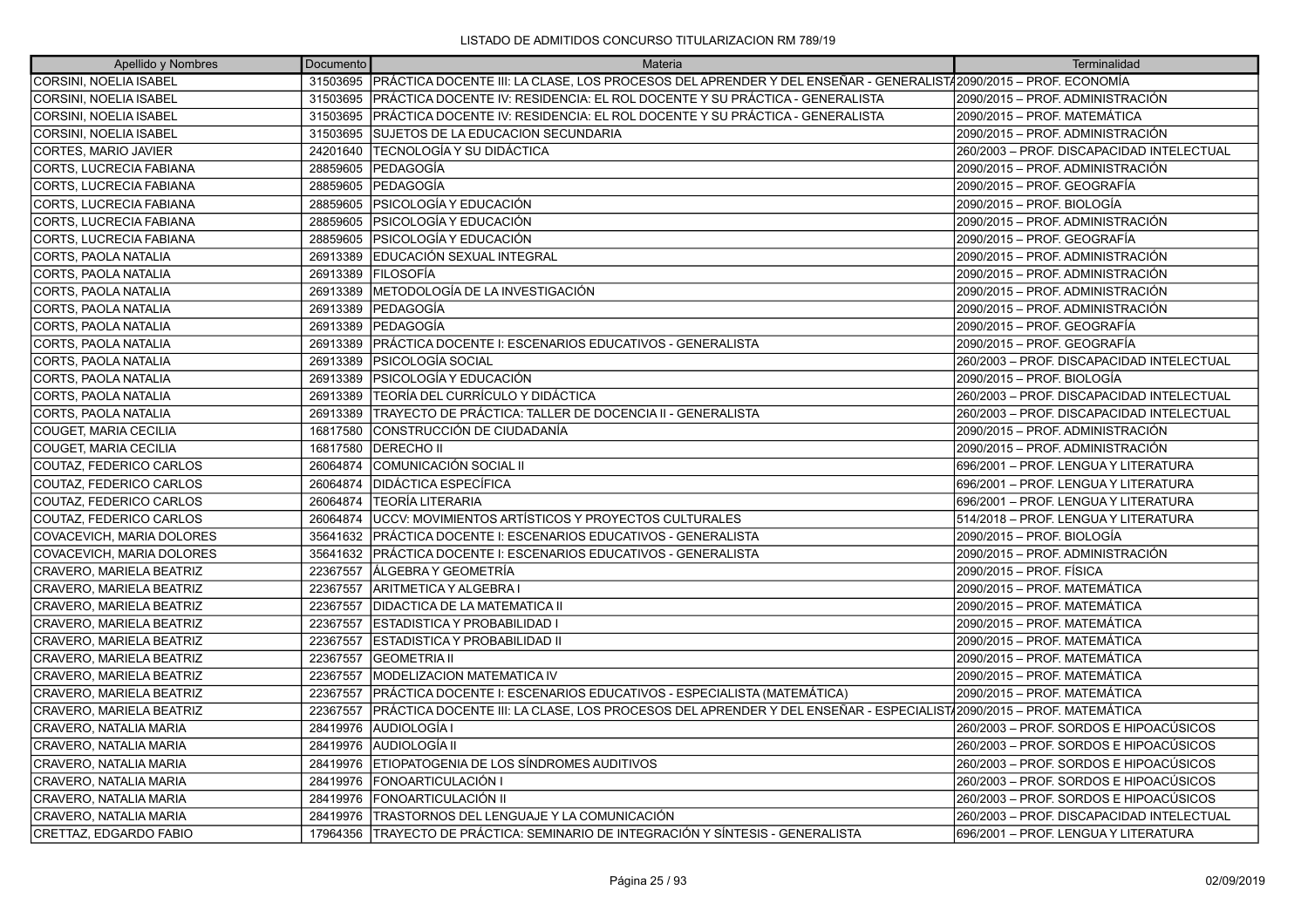| Apellido y Nombres            | Documento | Materia                                                                                                                           | Terminalidad                              |
|-------------------------------|-----------|-----------------------------------------------------------------------------------------------------------------------------------|-------------------------------------------|
| CRISTALDO, SANDRA NOEMI       |           | 21817672 ADMINISTRACIÓN GENERAL                                                                                                   | 2090/2015 - PROF. ADMINISTRACIÓN          |
| CRISTALDO, SANDRA NOEMI       |           | 21817672   PRÁCTICA DOCENTE I: ESCENARIOS EDUCATIVOS - ESPECIALISTA (ADMINISTRACIÓN)                                              | 2090/2015 - PROF. ADMINISTRACIÓN          |
| CRISTALDO, SANDRA NOEMI       |           | 21817672 PRÁCTICA DOCENTE II: LA INSTITUCIÓN ESCOLAR - ESPECIALISTA (ADMINISTRACIÓN)                                              | 2090/2015 - PROF. ADMINISTRACIÓN          |
| CRISTALDO, SANDRA NOEMI       |           | 21817672   PRÁCTICA IMPOSITIVA Y LABORAL                                                                                          | 2090/2015 - PROF. ADMINISTRACIÓN          |
| CRISTALDO, SANDRA NOEMI       | 21817672  | SISTEMA DE INFORMACIÓN CONTABLE I                                                                                                 | 2090/2015 - PROF. ADMINISTRACIÓN          |
| CRISTALLI, FERNANDO JOSE      | 16830061  | <b>LÉTICA PROFESIONAL</b>                                                                                                         | 696/2001 - PROF. LENGUA Y LITERATURA      |
| CRISTALLI, FERNANDO JOSE      | 16830061  | <b>FILOSOFÍA</b>                                                                                                                  | 696/2001 - PROF. LENGUA Y LITERATURA      |
| CUARANTA, VERONICA            | 25089644  | <b>DIDÁCTICA ESPECÍFICA</b>                                                                                                       | 696/2001 - PROF. LENGUA Y LITERATURA      |
| CUARANTA, VERONICA            | 25089644  | HISTORIA DE LA LENGUA ESPAÑOLA                                                                                                    | 696/2001 – PROF. LENGUA Y LITERATURA      |
| CUARANTA, VERONICA            | 25089644  | LENGUA ESPAÑOLA I                                                                                                                 | 514/2018 – PROF. LENGUA Y LITERATURA      |
| CUARANTA, VERONICA            | 25089644  | LINGÜÍSTICA DEL TEXTO Y ANÁLISIS DEL DISCURSO                                                                                     | 696/2001 - PROF. LENGUA Y LITERATURA      |
| CUARANTA, VERONICA            | 25089644  | LITERATURA EUROPEA III                                                                                                            | 696/2001 – PROF. LENGUA Y LITERATURA      |
| CUARANTA, VERONICA            | 25089644  | LITERATURAS MEDIEVALES Y RENACENTISTAS                                                                                            | 514/2018 – PROF. LENGUA Y LITERATURA      |
| CUARANTA, VERONICA            | 25089644  | TRAYECTO DE PRÁCTICA: TALLER DE DOCENCIA III - ESPECIALISTA (PROF. DE LENGUA Y LITERATUR696/2001 – PROF. LENGUA Y LITERATURA      |                                           |
| <b>CUARANTA, VERONICA</b>     | 25089644  | UCCV: MOVIMIENTOS ARTÍSTICOS Y PROYECTOS CULTURALES                                                                               | 514/2018 - PROF. LENGUA Y LITERATURA      |
| <b>CUCIT, MARIA LETICIA</b>   | 26513753  | PRÁCTICA DOCENTE I: ESCENARIOS EDUCATIVOS - GENERALISTA                                                                           | 2090/2015 - PROF. BIOLOGÍA                |
| <b>CUCIT, MARIA LETICIA</b>   |           | 26513753 PRÁCTICA DOCENTE II: LA INSTITUCIÓN ESCOLAR - GENERALISTA                                                                | 2090/2015 - PROF. GEOGRAFÍA               |
| CUELLO, FERNANDO EDGAR        |           | 13498912 BIOLOGIA II                                                                                                              | 2090/2015 – PROF. BIOLOGÍA                |
| CUELLO, FERNANDO EDGAR        |           | 13498912 BIOLOGIA IV                                                                                                              | 2090/2015 - PROF. BIOLOGÍA                |
| CUELLO, FERNANDO EDGAR        |           | 13498912 CIENCIAS DE LA TIERRA                                                                                                    | 2090/2015 - PROF. BIOLOGÍA                |
| CUELLO, FERNANDO EDGAR        |           | 13498912 ECOLOGIA                                                                                                                 | 2090/2015 – PROF. BIOLOGÍA                |
| CUELLO, FERNANDO EDGAR        |           | 13498912 EDUCACIÓN AMBIENTAL                                                                                                      | 2090/2015 - PROF. BIOLOGÍA                |
| CUELLO, FERNANDO EDGAR        |           | 13498912 EVOLUCIÓN                                                                                                                | 2090/2015 - PROF. BIOLOGÍA                |
| <b>CUELLO, FERNANDO EDGAR</b> |           | 13498912 METODOLOGÍA DE LA INVESTIGACIÓN                                                                                          | 2090/2015 – PROF. BIOLOGÍA                |
| CUELLO, FERNANDO EDGAR        |           | 13498912   PRACTICAS DE INVESTIGACIÓN                                                                                             | 2090/2015 - PROF. BIOLOGÍA                |
| CUENCA, NATALIA ELENA         |           | 27205137   PSICOLOGÍA Y EDUCACIÓN                                                                                                 | 2090/2015 - PROF. MATEMÁTICA              |
| <b>CUFRE, RODRIGO HERNAN</b>  | 25708000  | EPISTEMOLOGÍA DE LAS CIENCIAS NATURALES                                                                                           | 2090/2015 - PROF. BIOLOGÍA                |
| CUFRE, RODRIGO HERNAN         | 25708000  | <b>ETICA PROFESIONAL</b>                                                                                                          | 260/2003 - PROF. DISCAPACIDAD INTELECTUAL |
| CUFRE, RODRIGO HERNAN         | 25708000  | <b>ÉTICA PROFESIONAL</b>                                                                                                          | 696/2001 - PROF. LENGUA Y LITERATURA      |
| <b>CUFRE, RODRIGO HERNAN</b>  | 25708000  | <b>FILOSOFÍA</b>                                                                                                                  | 2090/2015 – PROF. BIOLOGÍA                |
| <b>CUFRE, RODRIGO HERNAN</b>  |           | 25708000 FILOSOFÍA                                                                                                                | 2090/2015 - PROF. ADMINISTRACIÓN          |
| CUFRE, RODRIGO HERNAN         |           | 25708000 FILOSOFÍA                                                                                                                | 260/2003 - PROF. DISCAPACIDAD INTELECTUAL |
| CUFRE, RODRIGO HERNAN         | 25708000  | FORMACIÓN ÉTICA Y CIUDADANA Y SU DIDÁCTICA                                                                                        | 260/2003 - PROF. DISCAPACIDAD INTELECTUAL |
| <b>CUFRE, RODRIGO HERNAN</b>  | 25708000  | <b>JUCCV: HISTORIA DE LAS CIENCIAS NATURALES</b>                                                                                  | 2090/2015 - PROF. BIOLOGÍA                |
| CULASSO, MARIO AGUSTIN        | 22423072  | TRAYECTO DE PRÁCTICA: TALLER DE DOCENCIA III - ESPECIALISTA (PROF. DE LENGUA Y LITERATUR696/2001 – PROF. LENGUA Y LITERATURA      |                                           |
| <b>CULASSO, MARIO AGUSTIN</b> | 22423072  | TRAYECTO DE PRÁCTICA: TALLER DE DOCENCIA IV - ESPECIALISTA (PROF. DE LENGUA Y LITERATUF696/2001 – PROF. LENGUA Y LITERATURA       |                                           |
| CULZONI LERTORA, LAURA HAIDE  | 23080672  | <b>DIDÁCTICA Y CURRICULUM</b>                                                                                                     | 514/2018 - PROF. LENGUA Y LITERATURA      |
| CULZONI, PAULA JOSEFA         | 18198381  | DISEÑO Y ADECUACIÓN DEL CURRÍCULUM II - ESPECIALISTA (PROF. DE EDUC. ESP. EN DISCAPACIT 260/2003 - PROF. DISCAPACIDAD INTELECTUAL |                                           |
| CULZONI, PAULA JOSEFA         | 18198381  | TRAYECTO DE PRÁCTICA: TALLER DE DOCENCIA III - ESPECIALISTA (PROF. DE EDUC. ESP. EN DISC                                          | 260/2003 - PROF. DISCAPACIDAD INTELECTUAL |
| CURTI, MARIA SILVANA          | 17955110  | TALLER DE EXPRESIÓN I - PLÁSTICA                                                                                                  | 260/2003 - PROF. DISCAPACIDAD INTELECTUAL |
| <b>CURTI, MARIA SILVANA</b>   | 17955110  | <b>TALLER DE EXPRESIÓN II - PLÁSTICA</b>                                                                                          | 260/2003 - PROF. DISCAPACIDAD INTELECTUAL |
| CUTRO, ANALIA                 | 26318915  | HISTORIA DE LA LENGUA ESPAÑOLA                                                                                                    | 696/2001 - PROF. LENGUA Y LITERATURA      |
| CUTRO, ANALIA                 | 26318915  | LECTURAS CRÍTICAS I                                                                                                               | 514/2018 - PROF. LENGUA Y LITERATURA      |
| CUTRO, ANALIA                 |           | 26318915 LENGUA ESPAÑOLA I                                                                                                        | 514/2018 – PROF. LENGUA Y LITERATURA      |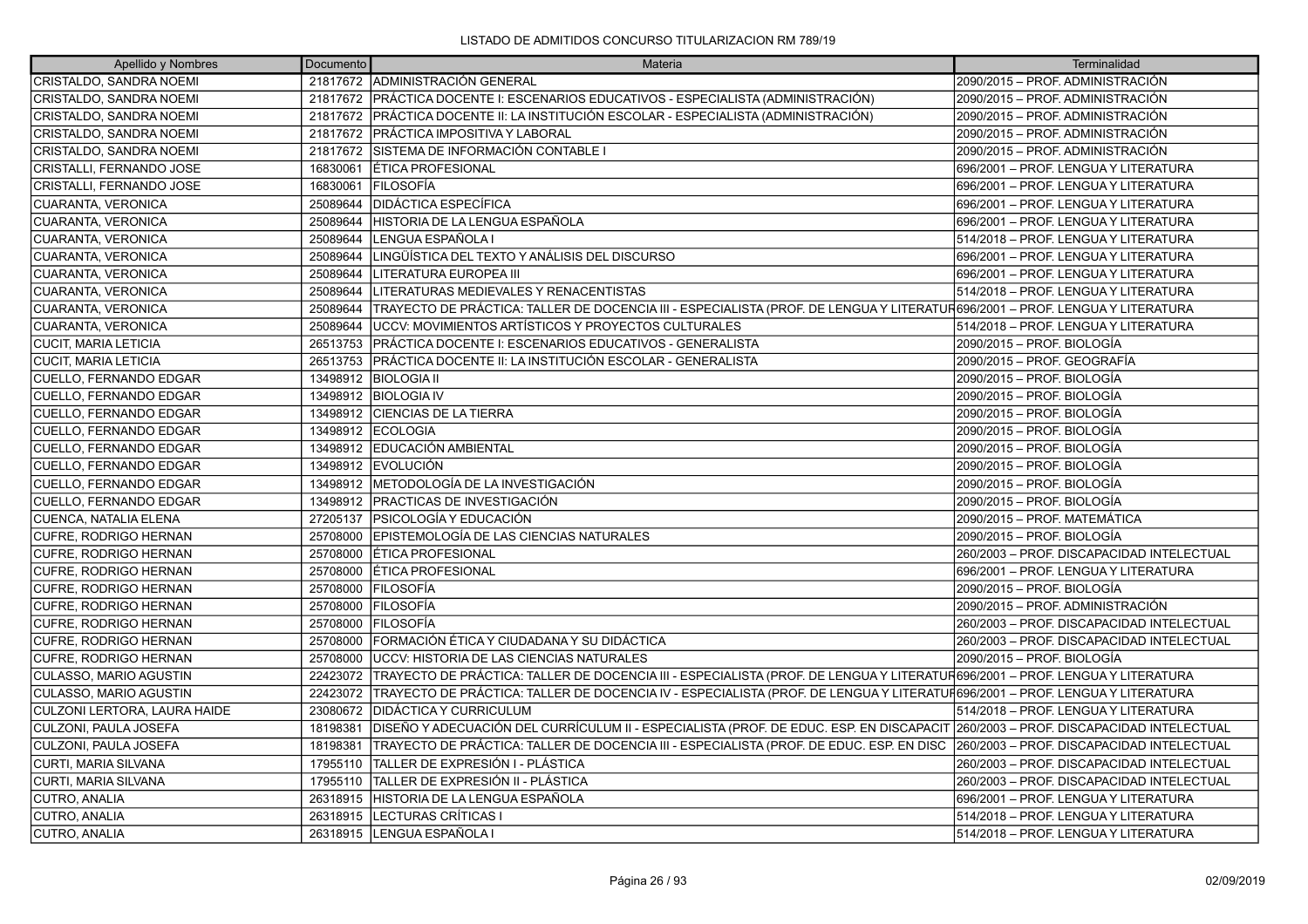| Apellido y Nombres                 | Documento | Materia                                                                                                                                     | Terminalidad                              |
|------------------------------------|-----------|---------------------------------------------------------------------------------------------------------------------------------------------|-------------------------------------------|
| CUTRO, ANALIA                      | 26318915  | LINGÜÍSTICA DEL TEXTO Y ANÁLISIS DEL DISCURSO                                                                                               | 696/2001 - PROF. LENGUA Y LITERATURA      |
| CUTRO, ANALIA                      | 26318915  | LINGÜÍSTICA GENERAL                                                                                                                         | 514/2018 - PROF. LENGUA Y LITERATURA      |
| CUTRO, ANALIA                      |           | 26318915 LITERATURA EUROPEA III                                                                                                             | 696/2001 - PROF. LENGUA Y LITERATURA      |
| ICUTRO. ANALIA                     | 26318915  | IMODELOS TEÓRICOS LINGÜÍSTICOS                                                                                                              | 1696/2001 – PROF. LENGUA Y LITERATURA     |
| CUTRO, ANALIA                      | 26318915  | SEMINARIO: PROBLEMÁTICA DE LA LITERATURA Y LAS ARTES CONTEMPORÁNEAS                                                                         | 696/2001 - PROF. LENGUA Y LITERATURA      |
| CUTRO, ANALIA                      | 26318915  | IUCCV: MOVIMIENTOS ARTÍSTICOS Y PROYECTOS CULTURALES                                                                                        | 514/2018 - PROF. LENGUA Y LITERATURA      |
| <b>CUZMICICH, CAROLINA GISELLA</b> | 23807297  | LENGUA Y LITERATURA I Y SU DIDÁCTICA                                                                                                        | 260/2003 - PROF. DISCAPACIDAD INTELECTUAL |
| <b>CUZMICICH, CAROLINA GISELLA</b> | 23807297  | LENGUA Y LITERATURA II Y SU DIDÁCTICA                                                                                                       | 260/2003 - PROF. DISCAPACIDAD INTELECTUAL |
| D ANGELO, PAOLA ANDREA             | 26289826  | GESTIÓN CURRICULAR I (GRAMÁTICA I Y SU DIDÁCTICA)                                                                                           | 260/2003 – PROF. SORDOS E HIPOACÚSICOS    |
| D'ASCANIO, PATRICIA M.             | 17054246  | <b>ECONOMIA</b>                                                                                                                             | 2090/2015 – PROF. ADMINISTRACIÓN          |
| D'ASCANIO, PATRICIA M.             | 17054246  | PRÁCTICA IMPOSITIVA Y LABORAL                                                                                                               | 2090/2015 – PROF. ADMINISTRACIÓN          |
| DA SILVA, MARÍA DE LOS ÁNGELES     | 30729652  | PRÁCTICA DOCENTE I: ESCENARIOS EDUCATIVOS - ESPECIALISTA (LENGUA Y LITERATURA)                                                              | 514/2018 - PROF. LENGUA Y LITERATURA      |
| DA SILVA, MARÍA DE LOS ÁNGELES     | 30729652  | PRÁCTICA DOCENTE II: LA INSTITUCIÓN ESCOLAR - ESPECIALISTA (LENGUA Y LITERATURA)                                                            | 514/2018 - PROF. LENGUA Y LITERATURA      |
| DA SILVA, MARÍA DE LOS ÁNGELES     | 30729652  | TRAYECTO DE PRÁCTICA: TALLER DE DOCENCIA III - ESPECIALISTA (PROF. DE LENGUA Y LITERATUR696/2001 – PROF. LENGUA Y LITERATURA                |                                           |
| DABIN, PEDRO R.                    | 17963645  | HISTORIA Y POLITICA DE LA EDUCACION ARGENTINA                                                                                               | 2090/2015 – PROF. BIOLOGÍA                |
| DAGOTTO, DELIA NORMA               | 16852023  | <b>EDUCACIÓN AMBIENTAL</b>                                                                                                                  | 2090/2015 – PROF. BIOLOGÍA                |
| DAHLQUIST, PAMELA SUSANA           | 28771102  | CIENCIA, TECNOLOGÍA Y SOCIEDAD Y EDUCACIÓN MATEMÁTICA                                                                                       | 2090/2015 - PROF. MATEMÁTICA              |
| DAHLQUIST, PAMELA SUSANA           | 28771102  | <b>ESTADISTICA Y PROBABILIDAD I</b>                                                                                                         | 2090/2015 – PROF. MATEMÁTICA              |
| DAHLQUIST, PAMELA SUSANA           | 28771102  | <b>GEOMETRIA I</b>                                                                                                                          | 2090/2015 – PROF. MATEMÁTICA              |
| DAHLQUIST, PAMELA SUSANA           | 28771102  | <b>GEOMETRIA II</b>                                                                                                                         | 2090/2015 - PROF. MATEMÁTICA              |
| DAHLQUIST, PAMELA SUSANA           | 28771102  | MATEMÁTICA I Y SU DIDÁCTICA                                                                                                                 | 260/2003 - PROF. DISCAPACIDAD INTELECTUAL |
| DAHLQUIST, PAMELA SUSANA           | 28771102  | PRACTICAS DE INVESTIGACIÓN                                                                                                                  | 2090/2015 – PROF. MATEMÁTICA              |
| DAIX, FABIAN ALEJANDRO             | 17514486  | CIENCIAS NATURALES Y SU DIDÁCTICA                                                                                                           | 260/2003 - PROF. DISCAPACIDAD INTELECTUAL |
| DAIX, FABIAN ALEJANDRO             | 17514486  | IEPISTEMOLOGÍA DE LAS CIENCIAS NATURALES                                                                                                    | 2090/2015 – PROF. BIOLOGÍA                |
| DAIX, FABIAN ALEJANDRO             | 17514486  | GENÉTICA                                                                                                                                    | 2090/2015 – PROF. BIOLOGÍA                |
| DAIX, FABIAN ALEJANDRO             | 17514486  | UCCV: PROYECTOS DE EXTENSIÓN                                                                                                                | 2090/2015 – PROF. BIOLOGÍA                |
| DALLAGLIO, MATIAS HUGO ALEJANDRO   | 25126590  | ADMINISTRACIÓN II                                                                                                                           | 2090/2015 - PROF. ADMINISTRACIÓN          |
| DALLAGLIO, MATIAS HUGO ALEJANDRO   | 25126590  | ADMINISTRACIÓN IV                                                                                                                           | 2090/2015 – PROF. ADMINISTRACIÓN          |
| DALLAGLIO, MATIAS HUGO ALEJANDRO   | 25126590  | SISTEMA DE INFORMACIÓN CONTABLE I                                                                                                           | 2090/2015 – PROF. ADMINISTRACIÓN          |
| DALMAZZO, JUAN PABLO               | 24066335  | ÍCIENCIAS SOCIALES Y SU DIDÁCTICA                                                                                                           | 260/2003 - PROF. DISCAPACIDAD INTELECTUAL |
| DALMAZZO, JUAN PABLO               | 24066335  | GEOGRAFÍA DE LOS ESPACIOS MUNDIALES I                                                                                                       | 2090/2015 – PROF. GEOGRAFÍA               |
| DALMAZZO, JUAN PABLO               | 24066335  | GEOGRAFÍA DE LOS ESPACIOS MUNDIALES II                                                                                                      | 2090/2015 - PROF. GEOGRAFÍA               |
| DALMAZZO, JUAN PABLO               | 24066335  | GEOGRAFÍA POLÍTICA                                                                                                                          | 2090/2015 – PROF. GEOGRAFÍA               |
| DALMAZZO, JUAN PABLO               | 24066335  | UCCV: HISTORIA MUNDIAL CONTEMPORÁNEA                                                                                                        | 2090/2015 – PROF. GEOGRAFÍA               |
| DE PAOLI, JULIETA                  | 28772041  | SEMINARIO DE HERRAMIENTAS INFORMÁTICAS PARA LA PERSONA SORDA                                                                                | 260/2003 – PROF. SORDOS E HIPOACÚSICOS    |
| DE PAOLI, JULIETA                  | 28772041  | TRAYECTO DE PRÁCTICA: SEMINARIO DE INTEGRACIÓN Y SÍNTESIS - ESPECIALISTA (PROF. DE EDU $\vert$ 260/2003 – PROF. SORDOS E HIPOACÚSICOS       |                                           |
| <b>DE PAOLI, JULIETA</b>           | 28772041  | TRAYECTO DE PRÁCTICA: TALLER DE DOCENCIA IV - ESPECIALISTA (PROF. DE EDUC. ESP. EN SORD 260/2003 – PROF. SORDOS E HIPOACÚSICOS              |                                           |
| DE LUCIA, MIRIAM DEL CARMEN        | 16585034  | PRÁCTICA DOCENTE IV: RESIDENCIA: EL ROL DOCENTE Y SU PRÁCTICA - GENERALISTA                                                                 | 2090/2015 - PROF. MATEMÁTICA              |
| DE MARCO, VIRGINIA ANALÍA          | 28199842  | CURRICULUM Y TRASTORNOS SEVEROS DEL DESARROLLO                                                                                              | 260/2003 - PROF. DISCAPACIDAD INTELECTUAL |
| DE MARCO, VIRGINIA ANALÍA          | 28199842  | <b>DISCAPACIDADES MÚLTIPLES</b>                                                                                                             | 260/2003 - PROF. DISCAPACIDAD INTELECTUAL |
| DE MARCO, VIRGINIA ANALÍA          | 28199842  | DISEÑO Y ADECUACIÓN DEL CURRÍCULUM I - ESPECIALISTA (PROF. DE EDUC. ESP. EN DISCAPACITA 260/2003 – PROF. DISCAPACIDAD INTELECTUAL           |                                           |
| DE MARCO, VIRGINIA ANALÍA          | 28199842  | EDUCACIÓN TEMPRANA                                                                                                                          | 260/2003 - PROF. DISCAPACIDAD INTELECTUAL |
| DE MARCO, VIRGINIA ANALÍA          | 28199842  | TRAYECTO DE PRÁCTICA: SEMINARIO DE INTEGRACIÓN Y SÍNTESIS - ESPECIALISTA (PROF. DE EDU 260/2003 – PROF. DISCAPACIDAD INTELECTUAL            |                                           |
| DE MARCO. VIRGINIA ANALÍA          |           | 28199842 TRAYECTO DE PRÁCTICA: TALLER DE DOCENCIA IV - ESPECIALISTA (PROF. DE EDUC. ESP. EN DISC  260/2003 – PROF. DISCAPACIDAD INTELECTUAL |                                           |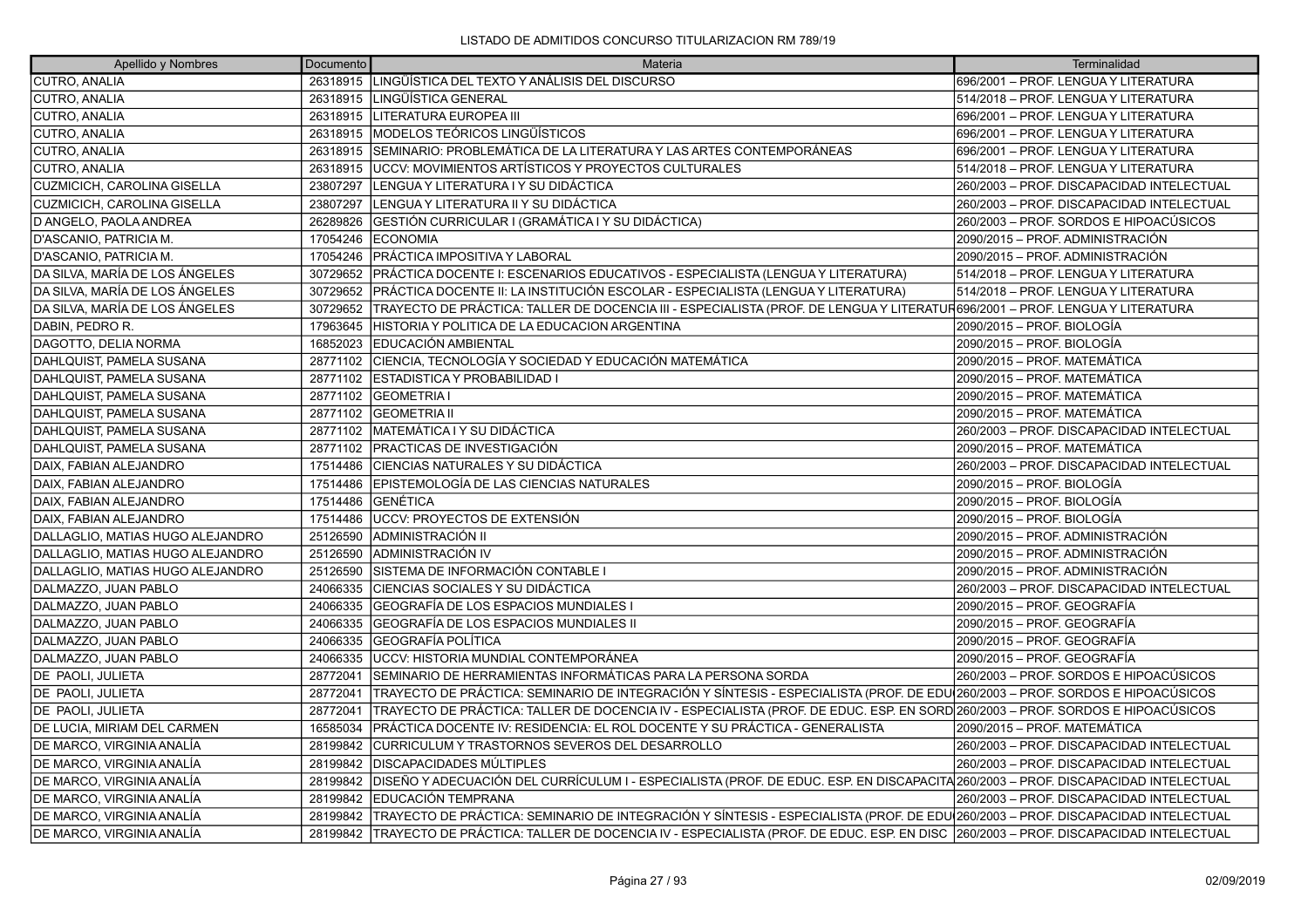| Apellido y Nombres                  | Documento | Materia                                                                                                                 | Terminalidad                              |
|-------------------------------------|-----------|-------------------------------------------------------------------------------------------------------------------------|-------------------------------------------|
| DE MIGUEL, SABRINA                  |           | 29658487  METODOLOGÍA DE LA INVESTIGACIÓN                                                                               | 2090/2015 – PROF. MATEMÁTICA              |
| DE MIGUEL, SABRINA                  | 29658487  | <b>PSICOLOGÍA Y EDUCACIÓN</b>                                                                                           | 514/2018 - PROF. LENGUA Y LITERATURA      |
| DE MIGUEL, SABRINA                  |           | 29658487 TRAYECTO DE PRÁCTICA: TALLER DE DOCENCIA I - GENERALISTA                                                       | 260/2003 - PROF. DISCAPACIDAD INTELECTUAL |
| DE ORELLANA, CECILIA DIANA          | 16817376  | DIDÁCTICA ESPECÍFICA                                                                                                    | 696/2001 - PROF. LENGUA Y LITERATURA      |
| DE ORELLANA, CECILIA DIANA          | 16817376  | LECTURAS CRÍTICAS I                                                                                                     | 514/2018 - PROF. LENGUA Y LITERATURA      |
| DE ORELLANA, CECILIA DIANA          | 16817376  | PRÁCTICA DOCENTE II: LA INSTITUCIÓN ESCOLAR - ESPECIALISTA (LENGUA Y LITERATURA)                                        | 514/2018 – PROF. LENGUA Y LITERATURA      |
| DE PEVERELLI, LIDIA VERONICA        | 21417144  | ARITMETICA Y ALGEBRA III                                                                                                | 2090/2015 – PROF. MATEMÁTICA              |
| DE PEVERELLI, LIDIA VERONICA        | 21417144  | <b>MODELIZACION MATEMATICA III</b>                                                                                      | 2090/2015 – PROF. MATEMÁTICA              |
| DE PEVERELLI, LIDIA VERONICA        | 21417144  | <b>MODELIZACION MATEMATICA IV</b>                                                                                       | 2090/2015 – PROF. MATEMÁTICA              |
| DE PEVERELLI, LIDIA VERONICA        | 21417144  | PRÁCTICA DOCENTE I: ESCENARIOS EDUCATIVOS - ESPECIALISTA (MATEMÁTICA)                                                   | 2090/2015 – PROF. MATEMÁTICA              |
| DE PEVERELLI, LIDIA VERONICA        | 21417144  | PRÁCTICA DOCENTE II: LA INSTITUCIÓN ESCOLAR - ESPECIALISTA (MATEMÁTICA)                                                 | 2090/2015 - PROF. MATEMÁTICA              |
| <b>DE PEVERELLI, LIDIA VERONICA</b> | 21417144  | PRÁCTICA DOCENTE IV: RESIDENCIA: EL ROL DOCENTE Y SU PRÁCTICA - ESPECIALISTA (MATEMÁTI 2090/2015 – PROF. MATEMÁTICA     |                                           |
| DE PEVERELLI, LIDIA VERONICA        | 21417144  | IPRACTICAS DE INVESTIGACIÓN                                                                                             | 2090/2015 – PROF. MATEMÁTICA              |
| DE SAN BENITO, MAURO GABRIEL        | 34772396  | DIDÁCTICA DE LA GEOGRAFÍA II                                                                                            | 2090/2015 – PROF. GEOGRAFÍA               |
| DE SAN BENITO, MAURO GABRIEL        | 34772396  | GEOGRAFÍA AMBIENTAL I                                                                                                   | 2090/2015 – PROF. GEOGRAFÍA               |
| DE SAN BENITO, MAURO GABRIEL        | 34772396  | GEOGRAFÍA AMBIENTAL II                                                                                                  | 2090/2015 – PROF. GEOGRAFÍA               |
| DE SAN BENITO, MAURO GABRIEL        | 34772396  | GEOGRAFÍA POLÍTICA                                                                                                      | 2090/2015 - PROF. GEOGRAFÍA               |
| DE SAN BENITO, MAURO GABRIEL        | 34772396  | IMETODOLOGÍA DE LA INVESTIGACIÓN GEOGRÁFICA- ESPECIALISTA GEOGRAFÍA                                                     | 2090/2015 – PROF. GEOGRAFÍA               |
| DE SANTIS, CECILIA LUCIANA          | 26343688  | CIENCIAS NATURALES Y SU DIDÁCTICA                                                                                       | 260/2003 - PROF. DISCAPACIDAD INTELECTUAL |
| DE SOUZA NUNEZ, CELSO DELFOR        |           | 23916120 FILOSOFÍA                                                                                                      | 2090/2015 – PROF. ADMINISTRACIÓN          |
| DEGANO, CECILIA                     |           | 28255652 BIOLOGÍA III                                                                                                   | 2090/2015 – PROF. BIOLOGÍA                |
| DEGANO, CECILIA                     |           | 28255652 DIDÁCTICA DE LA BIOLOGIA I                                                                                     | 2090/2015 – PROF. BIOLOGÍA                |
| DEGANO, CECILIA                     | 28255652  | <b>ECOLOGIA</b>                                                                                                         | 2090/2015 – PROF. BIOLOGÍA                |
| DEGANO, CECILIA                     | 28255652  | EDUCACIÓN SEXUAL INTEGRAL                                                                                               | 2090/2015 – PROF. MATEMÁTICA              |
| DEGANO, CECILIA                     |           | 28255652 ELEMENTOS DE MATEMÁTICA Y BIOESTADÍSTICA                                                                       | 2090/2015 – PROF. BIOLOGÍA                |
| DEGANO, CECILIA                     |           | 28255652 EVOLUCIÓN                                                                                                      | 2090/2015 – PROF. BIOLOGÍA                |
| <b>DEGANO, CECILIA</b>              | 28255652  | <b>IGENÉTICA</b>                                                                                                        | 2090/2015 – PROF. BIOLOGÍA                |
| DEGANO, CECILIA                     | 28255652  | PRÁCTICA DOCENTE II: LA INSTITUCIÓN ESCOLAR - ESPECIALISTA (BIOLOGÍA)                                                   | 2090/2015 – PROF. BIOLOGÍA                |
| DEGANO, CECILIA                     | 28255652  | UCCV: HISTORIA DE LAS CIENCIAS NATURALES                                                                                | 2090/2015 – PROF. BIOLOGÍA                |
| DEIBER, MARICEL ROSANA              | 23142507  | PRÁCTICA DOCENTE IV: RESIDENCIA: EL ROL DOCENTE Y SU PRÁCTICA - ESPECIALISTA (ADMINIST 2090/2015 – PROF. ADMINISTRACIÓN |                                           |
| DEL RIO, ANA BELEN                  | 29795916  | PRÁCTICA DOCENTE II: LA INSTITUCIÓN ESCOLAR - GENERALISTA                                                               | 2090/2015 – PROF. BIOLOGÍA                |
| DEL RIO, ANA BELEN                  |           | 29795916   PRACTICAS DE INVESTIGACIÓN                                                                                   | 2090/2015 – PROF. MATEMÁTICA              |
| DELGADO, ANGELICA SILVANA           | 28023268  | <b>DIDÁCTICA Y CURRICULUM</b>                                                                                           | 2090/2015 – PROF. BIOLOGÍA                |
| DELGADO, ANGELICA SILVANA           | 28023268  | HISTORIA Y POLITICA DE LA EDUCACION ARGENTINA                                                                           | 2090/2015 – PROF. GEOGRAFÍA               |
| DELGADO, ANGELICA SILVANA           | 28023268  | PEDAGOGÍA                                                                                                               | 2090/2015 - PROF. ADMINISTRACIÓN          |
| DELGADO, ANGELICA SILVANA           | 28023268  | PEDAGOGÍA                                                                                                               | 2090/2015 – PROF. GEOGRAFÍA               |
| DELGADO, HUMBERTO JAVIER            | 29875489  | EPISTEMOLOGÍA DE LAS CIENCIAS NATURALES                                                                                 | 2090/2015 – PROF. BIOLOGÍA                |
| DELGADO, HUMBERTO JAVIER            | 29875489  | ÉTICA PROFESIONAL                                                                                                       | 260/2003 - PROF. DISCAPACIDAD INTELECTUAL |
| DELGADO, HUMBERTO JAVIER            | 29875489  | ETICA Y TRABAJO DOCENTE                                                                                                 | 2090/2015 – PROF. GEOGRAFÍA               |
| DELGADO, HUMBERTO JAVIER            | 29875489  | <b>FILOSOFÍA</b>                                                                                                        | 2090/2015 - PROF. BIOLOGÍA                |
| DELGADO, HUMBERTO JAVIER            | 29875489  | <b>FILOSOFÍA</b>                                                                                                        | 2090/2015 – PROF. ADMINISTRACIÓN          |
| DELGADO, HUMBERTO JAVIER            | 29875489  | IFILOSOFÍA                                                                                                              | 2090/2015 - PROF. GEOGRAFÍA               |
| DELGADO, HUMBERTO JAVIER            | 29875489  | <b>FILOSOFÍA</b>                                                                                                        | 260/2003 - PROF. DISCAPACIDAD INTELECTUAL |
| DELGADO, HUMBERTO JAVIER            |           | 29875489 FORMACIÓN ÉTICA Y CIUDADANA Y SU DIDÁCTICA                                                                     | 260/2003 - PROF. DISCAPACIDAD INTELECTUAL |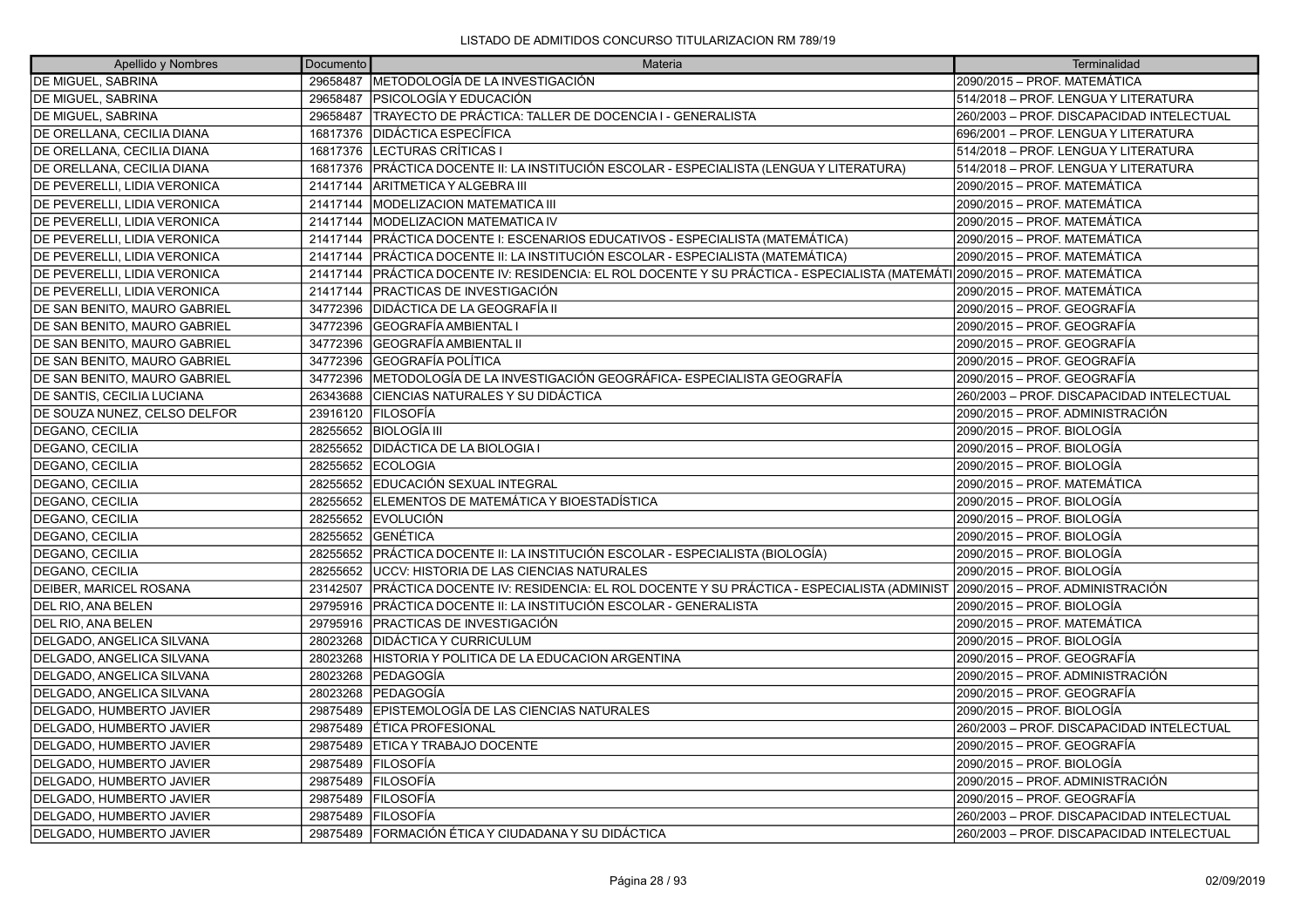| Apellido y Nombres            | Documento | Materia                                                                                                                            | Terminalidad                                 |
|-------------------------------|-----------|------------------------------------------------------------------------------------------------------------------------------------|----------------------------------------------|
| <b>DELGADO, MARIA CECILIA</b> | 28186290  | <b>PSICOMOTRICIDAD I</b>                                                                                                           | 260/2003 - PROF. DISCAPACIDAD INTELECTUAL    |
| DELGADO, MARIA CECILIA        | 28186290  | <b>IPSICOMOTRICIDAD II</b>                                                                                                         | 260/2003 - PROF. DISCAPACIDAD INTELECTUAL    |
| DELLA ROSA, MARIA ALEJANDRA   | 18452450  | PRÁCTICA DOCENTE I: ESCENARIOS EDUCATIVOS - GENERALISTA                                                                            | 2090/2015 – PROF. MATEMÁTICA                 |
| DELLA ROSA, MARIA ALEJANDRA   | 18452450  | IPSICOLOGÍA Y EDUCACIÓN                                                                                                            | 2090/2015 - PROF. BIOLOGÍA                   |
| DELMASCHIO, CLAUDIO RAMON     | 12133784  | LINGÜÍSTICA GENERAL                                                                                                                | 514/2018 - PROF. LENGUA Y LITERATURA         |
| DELMASCHIO, CLAUDIO RAMON     | 12133784  | SEMINARIO: PROBLEMÁTICA DE LA LITERATURA Y LAS ARTES CONTEMPORÁNEAS                                                                | 696/2001 - PROF. LENGUA Y LITERATURA         |
| DELMASCHIO, CLAUDIO RAMON     | 12133784  | TRAYECTO DE PRÁCTICA: SEMINARIO DE INTEGRACIÓN Y SÍNTESIS - ESPECIALISTA (PROF. DE LEN 696/2001 – PROF. LENGUA Y LITERATURA        |                                              |
| DELMASCHIO, CLAUDIO RAMON     | 12133784  | UCCV: MOVIMIENTOS ARTÍSTICOS Y PROYECTOS CULTURALES                                                                                | 514/2018 - PROF. LENGUA Y LITERATURA         |
| DEMARCHI, MALVINA             | 27854982  | HISTORIA DE LA LENGUA ESPAÑOLA                                                                                                     | 696/2001 - PROF. LENGUA Y LITERATURA         |
| <b>DEMARCHI, MALVINA</b>      | 27854982  | llatín                                                                                                                             | 514/2018 - PROF. LENGUA Y LITERATURA         |
| DEMARCHI, MALVINA             | 27854982  | LENGUA ESPAÑOLA I                                                                                                                  | 514/2018 - PROF. LENGUA Y LITERATURA         |
| DEMARCHI, MALVINA             | 27854982  | LENGUA ESPAÑOLA II                                                                                                                 | 514/2018 - PROF. LENGUA Y LITERATURA         |
| DEMARCHI, MALVINA             | 27854982  | LINGÜÍSTICA GENERAL                                                                                                                | 514/2018 - PROF. LENGUA Y LITERATURA         |
| DEMARCHI, MALVINA             | 27854982  | LITERATURA LATINOAMERICANA                                                                                                         | 696/2001 - PROF. LENGUA Y LITERATURA         |
| <b>DEMARCHI, MALVINA</b>      | 27854982  | <b>IMODELOS TEÓRICOS LINGÜÍSTICOS</b>                                                                                              | 696/2001 - PROF. LENGUA Y LITERATURA         |
| DEMARCHI, MALVINA             | 27854982  | <b>PRODUCCION ORAL Y ESCRITA</b>                                                                                                   | 514/2018 - PROF. LENGUA Y LITERATURA         |
| DEMARCHI, MONICA LAURA        | 14285642  | BIOLOGÍA, GENÉTICA Y NEUROENDOCRINA                                                                                                | 260/2003 - PROF. DISCAPACIDAD INTELECTUAL    |
| DEMARIA, INES CRISTINA        | 16267290  | LABORATORIO DE CIENCIAS NATURALES                                                                                                  | 2090/2015 - PROF. BIOLOGÍA                   |
| DEMARIA, INES CRISTINA        | 16267290  | QUÍMICA I                                                                                                                          | 2090/2015 – PROF. BIOLOGÍA                   |
| DEPAOLI, ELISA BEATRIZ        | 22178675  | CURRICULUM Y TRASTORNOS SEVEROS DEL DESARROLLO                                                                                     | 260/2003 - PROF. DISCAPACIDAD INTELECTUAL    |
| <b>DEPAOLI, ELISA BEATRIZ</b> | 22178675  | TRAYECTO DE PRÁCTICA: SEMINARIO DE INTEGRACIÓN Y SÍNTESIS - ESPECIALISTA (PROF. DE EDU 260/2003 - PROF. DISCAPACIDAD INTELECTUAL   |                                              |
| <b>DEPAOLI, ELISA BEATRIZ</b> | 22178675  | TRAYECTO DE PRÁCTICA: TALLER DE DOCENCIA IV - ESPECIALISTA (PROF. DE EDUC. ESP. EN DISC  260/2003 – PROF. DISCAPACIDAD INTELECTUAL |                                              |
| DEPOMPA, DIEGO MARTIN         | 25138878  | <b>ETICA Y TRABAJO DOCENTE</b>                                                                                                     | 2090/2015 - PROF. BIOLOGÍA                   |
| DEPOMPA, DIEGO MARTIN         | 25138878  | <b>FILOSOFÍA</b>                                                                                                                   | 2090/2015 - PROF. MATEMÁTICA                 |
| DI CAPUA, MARIEL CELINA       | 17387321  | <b>ETICA PROFESIONAL</b>                                                                                                           | 260/2003 - PROF. CIEGOS Y DISMINUIDOS VISUAL |
| DI CAPUA, MARIEL CELINA       | 17387321  | <b>FILOSOFÍA</b>                                                                                                                   | 2090/2015 - PROF. MATEMÁTICA                 |
| DI CAPUA. MARIEL CELINA       | 17387321  | <b>FILOSOFÍA</b>                                                                                                                   | 260/2003 - PROF. CIEGOS Y DISMINUIDOS VISUAL |
| DI LORENZO, GUSTAVO ROBERTO   | 17807326  | <b>FISICA</b> I                                                                                                                    | 2090/2015 - PROF. FÍSICA                     |
| DI LORENZO, GUSTAVO ROBERTO   | 17807326  | <b>FÍSICA II</b>                                                                                                                   | 2090/2015 - PROF. FÍSICA                     |
| DI LORENZO, GUSTAVO ROBERTO   | 17807326  | <b>MECÁNICA ANALÍTICA</b>                                                                                                          | 2090/2015 - PROF. FÍSICA                     |
| DI LORENZO, GUSTAVO ROBERTO   | 17807326  | <b>IMODELIZACION MATEMATICA IV</b>                                                                                                 | 2090/2015 - PROF. MATEMÁTICA                 |
| DI MARTINO, MARIA LAURA       | 30966024  | FILOSOFÍA                                                                                                                          | 2090/2015 - PROF. ADMINISTRACIÓN             |
| DI RITO, FLORENCIA ALDANA     | 33687029  | CALCULO <sub>I</sub>                                                                                                               | 2090/2015 - PROF. MATEMÁTICA                 |
| DI TOMASSO, NATALIA CAROLINA  | 30301906  | <b>PSICOMOTRICIDAD II</b>                                                                                                          | 260/2003 - PROF. DISCAPACIDAD INTELECTUAL    |
| DI TOMASSO, NATALIA CAROLINA  | 30301906  | TALLER DE EXPRESIÓN I - EDUCACIÓN FÍSICA                                                                                           | 260/2003 - PROF. DISCAPACIDAD INTELECTUAL    |
| DI TOMASSO, NATALIA CAROLINA  | 30301906  | ITALLER DE EXPRESIÓN II - EDUCACIÓN FÍSICA                                                                                         | 260/2003 - PROF. DISCAPACIDAD INTELECTUAL    |
| DIALE, MARCOS DARIO           | 24580740  | ADMINISTRACIÓN I                                                                                                                   | 2090/2015 – PROF. ADMINISTRACIÓN             |
| DIALE, MARCOS DARIO           | 24580740  | ADMINISTRACIÓN II                                                                                                                  | 2090/2015 – PROF. ADMINISTRACIÓN             |
| DIALE, MARCOS DARIO           | 24580740  | ADMINISTRACIÓN IV                                                                                                                  | 2090/2015 - PROF. ADMINISTRACIÓN             |
| DIALE, MARCOS DARIO           | 24580740  | PRÁCTICA IMPOSITIVA Y LABORAL                                                                                                      | 2090/2015 – PROF. ADMINISTRACIÓN             |
| DIALE, MARCOS DARIO           | 24580740  | SISTEMA DE INFORMACIÓN CONTABLE I                                                                                                  | 2090/2015 – PROF. ADMINISTRACIÓN             |
| DIALE, MARCOS DARIO           | 24580740  | SISTEMA DE INFORMACIÓN CONTABLE III                                                                                                | 2090/2015 - PROF. ADMINISTRACIÓN             |
| DIAZ, DIEGO MARTIN            | 22961370  | MODELIZACIÓN FÍSICO-MATEMÁTICA                                                                                                     | 2090/2015 - PROF. FÍSICA                     |
| IDIAZ. JULIETA CARINA         |           | 25859868 PRÁCTICA DOCENTE IV: RESIDENCIA: EL ROL DOCENTE Y SU PRÁCTICA - ESPECIALISTA (MATEMÁTI 2090/2015 – PROF. MATEMÁTICA       |                                              |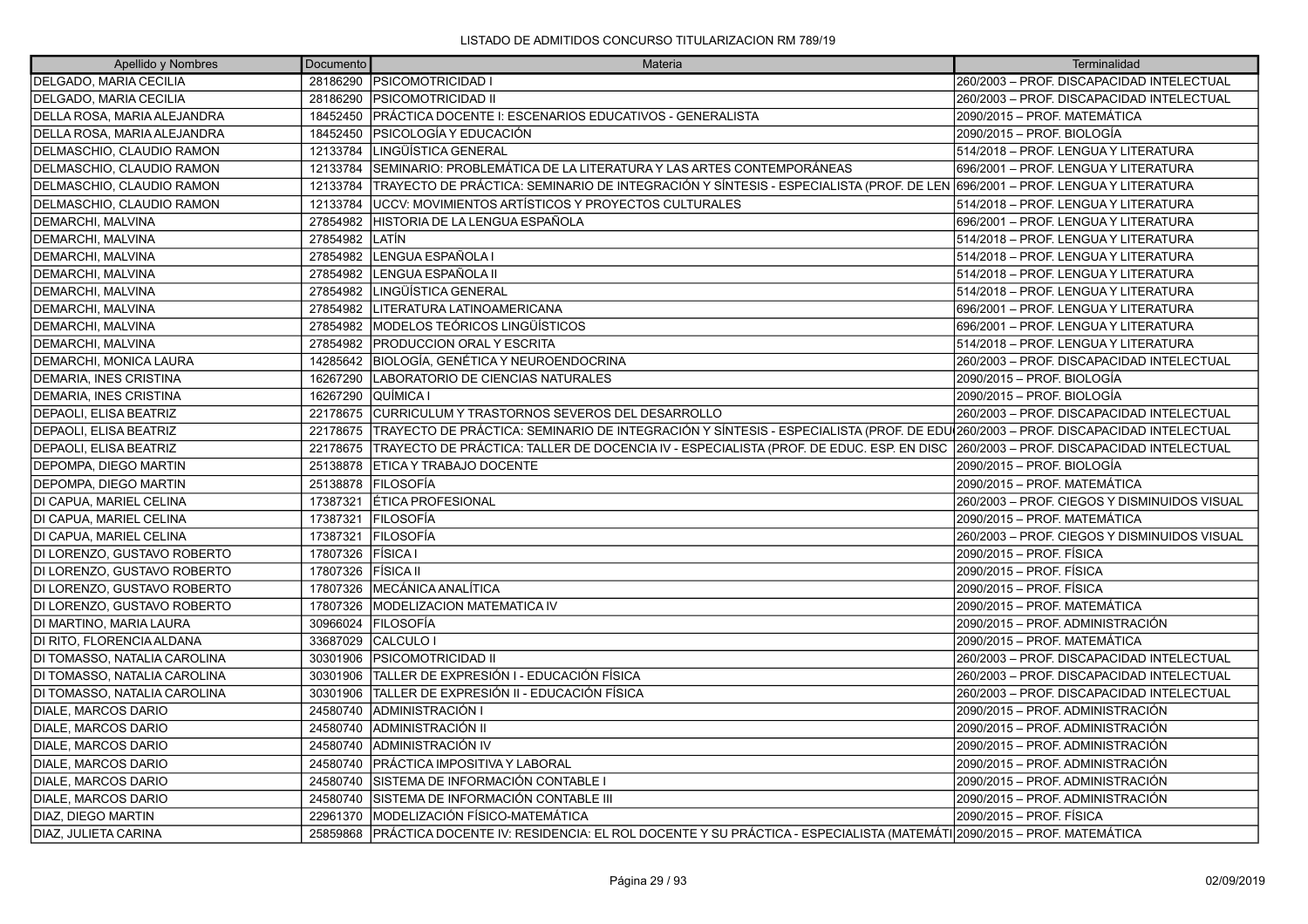| Apellido y Nombres          | Documento | Materia                                                                                | Terminalidad                                 |
|-----------------------------|-----------|----------------------------------------------------------------------------------------|----------------------------------------------|
| DIAZ, SILVINA LAURA         | 20409255  | IPROBLEMÁTICA PSICOLÓGICA DEL DISCAPACITADO VISUAL                                     | 260/2003 - PROF. CIEGOS Y DISMINUIDOS VISUAL |
| <b>DIEP, MARISA YAMILET</b> | 22283547  | <b>FISICA</b> I                                                                        | 2090/2015 - PROF. MATEMÁTICA                 |
| <b>DIEP, MARISA YAMILET</b> | 22283547  | <b>GEOMETRIA III</b>                                                                   | 2090/2015 - PROF. MATEMÁTICA                 |
| <b>DIEP, MARISA YAMILET</b> | 22283547  | <b>MODELIZACION MATEMATICA III</b>                                                     | 2090/2015 - PROF. MATEMÁTICA                 |
| DIEZ, MARIA ALEJANDRA       | 18144919  | METODOLOGÍA DE LA INVESTIGACIÓN                                                        | 260/2003 - PROF. CIEGOS Y DISMINUIDOS VISUAL |
| DIEZ, MARIA ALEJANDRA       | 18144919  | TRAYECTO DE PRÁCTICA: SEMINARIO DE INTEGRACIÓN Y SÍNTESIS - GENERALISTA                | 260/2003 – PROF. SORDOS E HIPOACÚSICOS       |
| DIRIE, GRICELDA NOEMI       | 21307842  | TRAYECTO DE PRÁCTICA: SEMINARIO DE INTEGRACIÓN Y SÍNTESIS - GENERALISTA                | 260/2003 - PROF. CIEGOS Y DISMINUIDOS VISUAL |
| DIRIE, GRICELDA NOEMI       | 21307842  | TRAYECTO DE PRÁCTICA: TALLER DE DOCENCIA I - GENERALISTA                               | 260/2003 - PROF. SORDOS E HIPOACÚSICOS       |
| DIRIE, GRICELDA NOEMI       | 21307842  | TRAYECTO DE PRACTICA: TALLER DE DOCENCIA IV - GENERALISTA                              | 260/2003 - PROF. CIEGOS Y DISMINUIDOS VISUAL |
| DOBLER, MARIA DEL HUERTO    | 27762337  | HISTORIA Y POLITICA DE LA EDUCACION ARGENTINA                                          | 2090/2015 – PROF. MATEMÁTICA                 |
| DOBLER, MARIA DEL HUERTO    | 27762337  | PEDAGOGÍA                                                                              | 2090/2015 - PROF. MATEMÁTICA                 |
| DOBLER, MARIA DEL HUERTO    | 27762337  | lPEDAGOGÍA                                                                             | 514/2018 - PROF. LENGUA Y LITERATURA         |
| DOBLER, MARIA DEL HUERTO    | 27762337  | PRÁCTICA DOCENTE I: ESCENARIOS EDUCATIVOS - GENERALISTA                                | 2090/2015 – PROF. MATEMÁTICA                 |
| DOBLER, MARIA DEL HUERTO    | 27762337  | PRÁCTICA DOCENTE II: LA INSTITUCIÓN ESCOLAR - GENERALISTA                              | 2090/2015 - PROF. MATEMÁTICA                 |
| DOLZANI, EVANGELINA SOLEDAD | 26244178  | ADMINISTRACIÓN GENERAL                                                                 | 2090/2015 - PROF. ADMINISTRACIÓN             |
| DOLZANI, EVANGELINA SOLEDAD | 26244178  | <b>ADMINISTRACIÓN I</b>                                                                | 2090/2015 – PROF. ADMINISTRACIÓN             |
| DOLZANI, EVANGELINA SOLEDAD | 26244178  | <b>DIDÁCTICA DE LA ADMINISTRACIÓN II</b>                                               | 2090/2015 - PROF. ADMINISTRACIÓN             |
| DOLZANI, EVANGELINA SOLEDAD | 26244178  | <b>ECONOMIA</b>                                                                        | 2090/2015 - PROF. ADMINISTRACIÓN             |
| DOLZANI, EVANGELINA SOLEDAD | 26244178  | <b>IGESTION ORGANIZACIONAL</b>                                                         | 2090/2015 - PROF. ADMINISTRACIÓN             |
| DOLZANI, EVANGELINA SOLEDAD | 26244178  | <b>HISTORIA ECONÓMICA</b>                                                              | 2090/2015 - PROF. ADMINISTRACIÓN             |
| DOLZANI, EVANGELINA SOLEDAD | 26244178  | PRÁCTICA DOCENTE IV: RESIDENCIA: EL ROL DOCENTE Y SU PRÁCTICA - ESPECIALISTA (ADMINIST | 2090/2015 - PROF. ADMINISTRACIÓN             |
| DOLZANI, EVANGELINA SOLEDAD | 26244178  | <b>PRÁCTICA IMPOSITIVA Y LABORAL</b>                                                   | 2090/2015 - PROF. ADMINISTRACIÓN             |
| DOMINGUEZ, LIBERTAD         | 31706889  | <b>IDIDÁCTICA Y CURRICULUM</b>                                                         | 2090/2015 - PROF. BIOLOGÍA                   |
| DOMINGUEZ, LIBERTAD         | 31706889  | <b>DIDÁCTICA Y CURRICULUM</b>                                                          | 2090/2015 - PROF. GEOGRAFÍA                  |
| DOMINGUEZ, LIBERTAD         | 31706889  | PEDAGOGÍA                                                                              | 2090/2015 - PROF. GEOGRAFÍA                  |
| DOMINGUEZ, LIBERTAD         | 31706889  | PRÁCTICA DOCENTE I: ESCENARIOS EDUCATIVOS - GENERALISTA                                | 2090/2015 – PROF. BIOLOGÍA                   |
| DOMINGUEZ, LIBERTAD         | 31706889  | PRÁCTICA DOCENTE II: LA INSTITUCIÓN ESCOLAR - GENERALISTA                              | 2090/2015 - PROF. BIOLOGÍA                   |
| DOMINGUEZ, LIBERTAD         | 31706889  | PSICOLOGÍA SOCIAL                                                                      | 260/2003 - PROF. DISCAPACIDAD INTELECTUAL    |
| DOMINGUEZ, LIBERTAD         | 31706889  | PSICOLOGÍA Y EDUCACIÓN                                                                 | 2090/2015 – PROF. BIOLOGÍA                   |
| DOMINGUEZ, LIBERTAD         | 31706889  | TEORÍA DEL CURRÍCULO Y DIDÁCTICA                                                       | 260/2003 - PROF. DISCAPACIDAD INTELECTUAL    |
| DRAGOTTA, LEANDRO ANDRES    | 30285818  | MUNDO NATURAL, SOCIAL Y TECNOLÓGICO: CIENCIAS SOCIALES I Y SU DIDÁCTICA                | 260/2003 – PROF. CIEGOS Y DISMINUIDOS VISUAL |
| DREHER, ELIANA SOLEDAD      | 29520429  | ITINERARIO POR LA LITERATURA ARGENTINA I                                               | 514/2018 - PROF. LENGUA Y LITERATURA         |
| DREHER, ELIANA SOLEDAD      | 29520429  | LITERATURA ARGENTINA                                                                   | 696/2001 - PROF. LENGUA Y LITERATURA         |
| DREHER, ELIANA SOLEDAD      | 29520429  | LITERATURA EUROPEA III                                                                 | 696/2001 - PROF. LENGUA Y LITERATURA         |
| DREHER, ELIANA SOLEDAD      | 29520429  | SEMINARIO: PROBLEMÁTICA DE LA LITERATURA Y LAS ARTES CONTEMPORÁNEAS                    | 696/2001 - PROF. LENGUA Y LITERATURA         |
| DUARTE, NESTOR CEFERINO     | 17114200  | LENGUA Y LITERATURA I Y SU DIDÁCTICA                                                   | 260/2003 - PROF. DISCAPACIDAD INTELECTUAL    |
| DUARTE, OSVALDO MIGUEL      | 22065662  | ESTADISTICA Y PROBABILIDAD I                                                           | 2090/2015 - PROF. MATEMÁTICA                 |
| DUARTE, OSVALDO MIGUEL      | 22065662  | <b>GEOMETRIA II</b>                                                                    | 2090/2015 – PROF. MATEMÁTICA                 |
| DUARTE, OSVALDO MIGUEL      | 22065662  | PRÁCTICA DOCENTE I: ESCENARIOS EDUCATIVOS - ESPECIALISTA (MATEMÁTICA)                  | 2090/2015 - PROF. MATEMÁTICA                 |
| DUARTE, OSVALDO MIGUEL      | 22065662  | PRÁCTICA DOCENTE II: LA INSTITUCIÓN ESCOLAR - ESPECIALISTA (MATEMÁTICA)                | 2090/2015 – PROF. MATEMÁTICA                 |
| DUNSTER, JORGE              | 14729943  | IARITMETICA Y ALGEBRA III                                                              | 2090/2015 – PROF. MATEMÁTICA                 |
| DUNSTER, JORGE              | 14729943  | ESTADISTICA Y PROBABILIDAD II                                                          | 2090/2015 - PROF. MATEMÁTICA                 |
| DURANDO, VIRGINIA           | 29349675  | BIOLOGÍA I                                                                             | 2090/2015 – PROF. BIOLOGÍA                   |
| DURANDO, VIRGINIA           |           | 29349675   BIOLOGIA II                                                                 | 2090/2015 - PROF. BIOLOGÍA                   |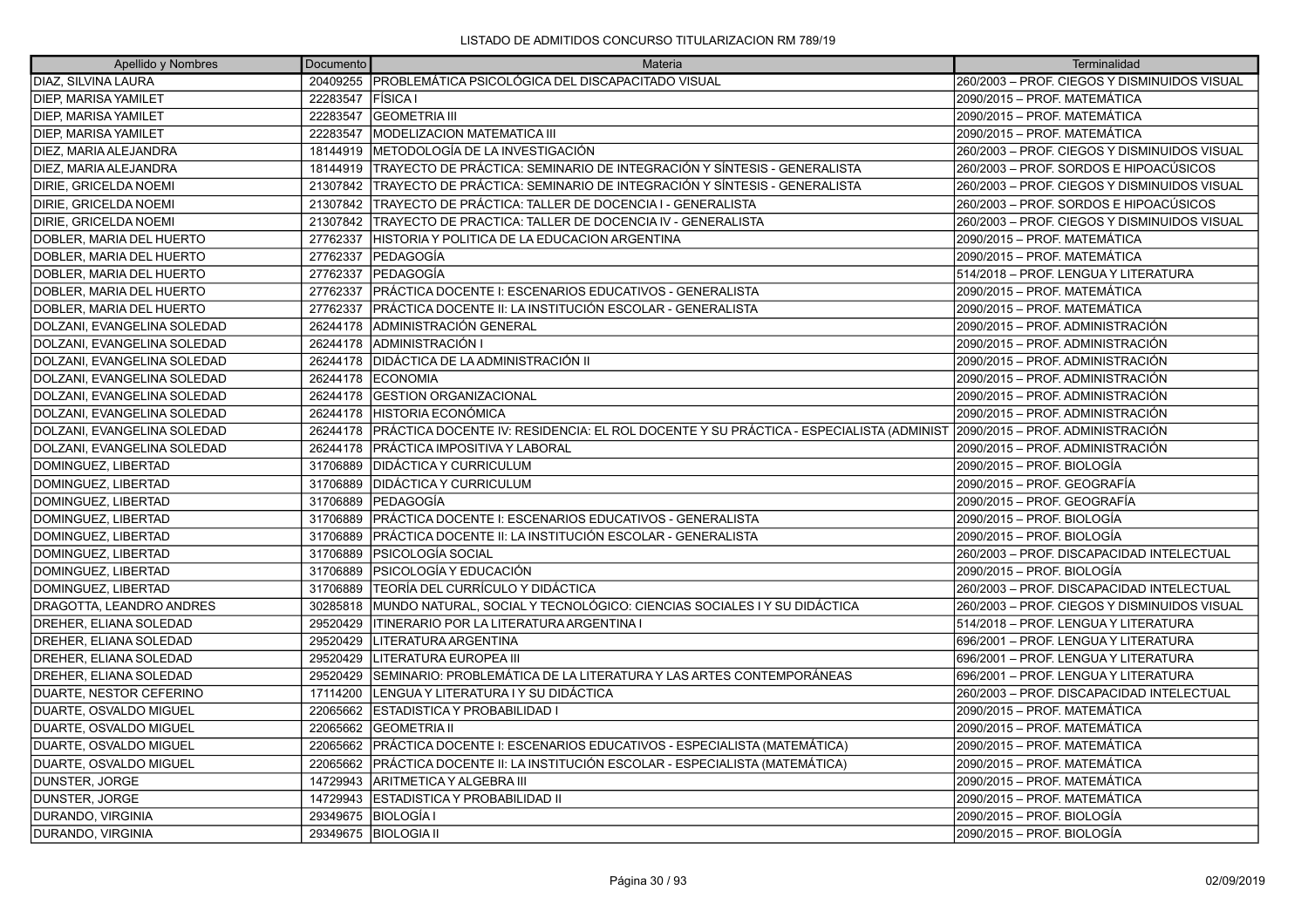| Apellido y Nombres           | <b>Documento</b> | Materia                                                                                                                      | Terminalidad                                 |
|------------------------------|------------------|------------------------------------------------------------------------------------------------------------------------------|----------------------------------------------|
| DURANDO, VIRGINIA            |                  | 29349675   BIOLOGÍA III                                                                                                      | 2090/2015 - PROF. BIOLOGÍA                   |
| DURANDO, VIRGINIA            | 29349675         | <b>ECOLOGIA</b>                                                                                                              | 2090/2015 – PROF. BIOLOGÍA                   |
| DURANDO, VIRGINIA            |                  | 29349675 EVOLUCIÓN                                                                                                           | 2090/2015 – PROF. BIOLOGÍA                   |
| DURANDO, VIRGINIA            | 29349675         | PRÁCTICA DOCENTE I: ESCENARIOS EDUCATIVOS - ESPECIALISTA (BIOLOGÍA)                                                          | 2090/2015 - PROF. BIOLOGÍA                   |
| DURI, LISANDRO               | 26066628         | <b>IMECÁNICA ANALÍTICA</b>                                                                                                   | 2090/2015 - PROF. FÍSICA                     |
| ECHEVERRIA, EMILIA ARACELI   | 26870675         | COMUNICACIÓN SOCIAL II                                                                                                       | 696/2001 - PROF. LENGUA Y LITERATURA         |
| ECHEVERRIA, EMILIA ARACELI   | 26870675         | LINGÜÍSTICA GENERAL                                                                                                          | 514/2018 - PROF. LENGUA Y LITERATURA         |
| ECHEVERRIA, EMILIA ARACELI   | 26870675         | LITERATURA EUROPEA III                                                                                                       | 696/2001 - PROF. LENGUA Y LITERATURA         |
| ECHEVERRIA, EMILIA ARACELI   | 26870675         | <b>PRODUCCION ORAL Y ESCRITA</b>                                                                                             | 514/2018 - PROF. LENGUA Y LITERATURA         |
| ECHEVERRIA, EMILIA ARACELI   | 26870675         | TRAYECTO DE PRÁCTICA: TALLER DE DOCENCIA III - ESPECIALISTA (PROF. DE LENGUA Y LITERATUR696/2001 – PROF. LENGUA Y LITERATURA |                                              |
| ECHEVERRIA, EMILIA ARACELI   | 26870675         | TRAYECTO DE PRÁCTICA: TALLER DE DOCENCIA IV - ESPECIALISTA (PROF. DE LENGUA Y LITERATUFÍ696/2001 – PROF. LENGUA Y LITERATURA |                                              |
| ECHEVERRIA, MARIA ALEJANDRA  | 16647897         | CIENCIAS SOCIALES Y SU DIDÁCTICA                                                                                             | 260/2003 - PROF. DISCAPACIDAD INTELECTUAL    |
| ELIZALDE CARRILLO, VERONICA  | 26232545         | TALLER DE EXPRESIÓN I - MÚSICA                                                                                               | 260/2003 - PROF. DISCAPACIDAD INTELECTUAL    |
| ELIZALDE CARRILLO, VERONICA  | 26232545         | TALLER DE EXPRESIÓN II - MÚSICA                                                                                              | 260/2003 - PROF. DISCAPACIDAD INTELECTUAL    |
| ELIZALDE CARRILLO, VERONICA  | 26232545         | TALLER DE EXPRESIÓN II - MÚSICA                                                                                              | 260/2003 – PROF. SORDOS E HIPOACÚSICOS       |
| ELIZONDO, ELSA CRISTINA      | 13917862         | <b>IDIDÁCTICA ESPECÍFICA</b>                                                                                                 | 1696/2001 – PROF. LENGUA Y LITERATURA        |
| ELIZONDO, ELSA CRISTINA      | 13917862         | TRAYECTO DE PRÁCTICA: TALLER DE DOCENCIA III - ESPECIALISTA (PROF. DE LENGUA Y LITERATUR696/2001 – PROF. LENGUA Y LITERATURA |                                              |
| EMMANUELE, DANIELA BEATRIZ   | 18546412         | <b>EDUCACIÓN SEXUAL INTEGRAL</b>                                                                                             | 2090/2015 - PROF. BIOLOGÍA                   |
| EMMANUELE, DANIELA BEATRIZ   | 18546412         | EDUCACIÓN SEXUAL INTEGRAL                                                                                                    | 2090/2015 - PROF. FÍSICA                     |
| EMMANUELE, DANIELA BEATRIZ   | 18546412         | EDUCACIÓN SEXUAL INTEGRAL                                                                                                    | 2090/2015 - PROF. MATEMÁTICA                 |
| EMMANUELE, DANIELA BEATRIZ   | 18546412         | ELEMENTOS DE MATEMÁTICA Y BIOESTADÍSTICA                                                                                     | 2090/2015 - PROF. BIOLOGÍA                   |
| EMMANUELE, DANIELA BEATRIZ   | 18546412         | ESTADISTICA Y PROBABILIDAD II                                                                                                | 2090/2015 - PROF. MATEMÁTICA                 |
| EMMANUELE, DANIELA BEATRIZ   | 18546412         | <b>FISICA</b> I                                                                                                              | 2090/2015 - PROF. MATEMÁTICA                 |
| EMMANUELE, DANIELA BEATRIZ   | 18546412         | <b>GEOMETRIA III</b>                                                                                                         | 2090/2015 – PROF. MATEMÁTICA                 |
| EMMANUELE, DANIELA BEATRIZ   | 18546412         | <b>GEOMETRIA IV</b>                                                                                                          | 2090/2015 - PROF. MATEMÁTICA                 |
| EMMANUELE, DANIELA BEATRIZ   | 18546412         | <b>PSICOLOGÍA Y CULTURA DEL ALUMNO II</b>                                                                                    | 260/2003 - PROF. CIEGOS Y DISMINUIDOS VISUAL |
| ENCALADO, EVANGELINA RAQUEL  | 28308893         | ORGANIZACIÓN Y GESTIÓN INSTITUCIONAL                                                                                         | 260/2003 - PROF. DISCAPACIDAD INTELECTUAL    |
| ENCALADO, EVANGELINA RAQUEL  | 28308893         | POLÍTICA E HISTORIA EDUCATIVA ARGENTINA                                                                                      | 260/2003 - PROF. DISCAPACIDAD INTELECTUAL    |
| ENCALADO, EVANGELINA RAQUEL  | 28308893         | <b>ITEORÍA DEL CURRÍCULO Y DIDÁCTICA</b>                                                                                     | 260/2003 – PROF. SORDOS E HIPOACÚSICOS       |
| ENCINA, KARINA BEATRIZ       | 24540452         | <b>DIDÁCTICA DE LA ADMINISTRACIÓN I</b>                                                                                      | 2090/2015 - PROF. ADMINISTRACIÓN             |
| ENCINA, KARINA BEATRIZ       | 24540452         | <b>DIDÁCTICA DE LA ECONOMÍA I</b>                                                                                            | 2090/2015 - PROF. ECONOMÍA                   |
| ENCINA, KARINA BEATRIZ       | 24540452         | SISTEMA DE INFORMACIÓN CONTABLE II                                                                                           | 2090/2015 - PROF. ADMINISTRACIÓN             |
| ENCINA, KARINA BEATRIZ       | 24540452         | <b>LUCCV: COMUNICACION SOCIAL</b>                                                                                            | 2090/2015 – PROF. ADMINISTRACIÓN             |
| ENGEL, MARIANA ANALIA        | 23434111         | <b>DIDÁCTICA Y CURRICULUM</b>                                                                                                | 2090/2015 - PROF. GEOGRAFÍA                  |
| ENGEL, MARIANA ANALIA        | 23434111         | <b>IEDUCACIÓN SEXUAL INTEGRAL</b>                                                                                            | 2090/2015 – PROF. GEOGRAFÍA                  |
| ENGEL, MARIANA ANALIA        | 23434111         | <b>ETICA PROFESIONAL</b>                                                                                                     | 260/2003 - PROF. DISCAPACIDAD INTELECTUAL    |
| <b>ENGEL, MARIANA ANALIA</b> | 23434111         | <b>ETICA Y TRABAJO DOCENTE</b>                                                                                               | 2090/2015 - PROF. GEOGRAFÍA                  |
| ENGEL, MARIANA ANALIA        | 23434111         | <b>FILOSOFÍA</b>                                                                                                             | 260/2003 - PROF. DISCAPACIDAD INTELECTUAL    |
| ENGEL, MARIANA ANALIA        | 23434111         | FORMACIÓN ÉTICA Y CIUDADANA Y SU DIDÁCTICA                                                                                   | 260/2003 - PROF. DISCAPACIDAD INTELECTUAL    |
| ENGEL, MARIANA ANALIA        | 23434111         | LENGUA Y LITERATURA I Y SU DIDÁCTICA                                                                                         | 260/2003 - PROF. DISCAPACIDAD INTELECTUAL    |
| ENGEL, MARIANA ANALIA        | 23434111         | LENGUA Y LITERATURA II Y SU DIDÁCTICA                                                                                        | 260/2003 - PROF. DISCAPACIDAD INTELECTUAL    |
| ENGEL, MARIANA ANALIA        | 23434111         | METODOLOGÍA DE LA INVESTIGACIÓN                                                                                              | 2090/2015 – PROF. ADMINISTRACIÓN             |
| ENGEL, MARIANA ANALIA        | 23434111         | ORGANIZACIÓN Y GESTIÓN INSTITUCIONAL                                                                                         | 260/2003 - PROF. DISCAPACIDAD INTELECTUAL    |
| ENGEL, MARIANA ANALIA        | 23434111         | <b>IPEDAGOGÍA</b>                                                                                                            | 2090/2015 – PROF. ADMINISTRACIÓN             |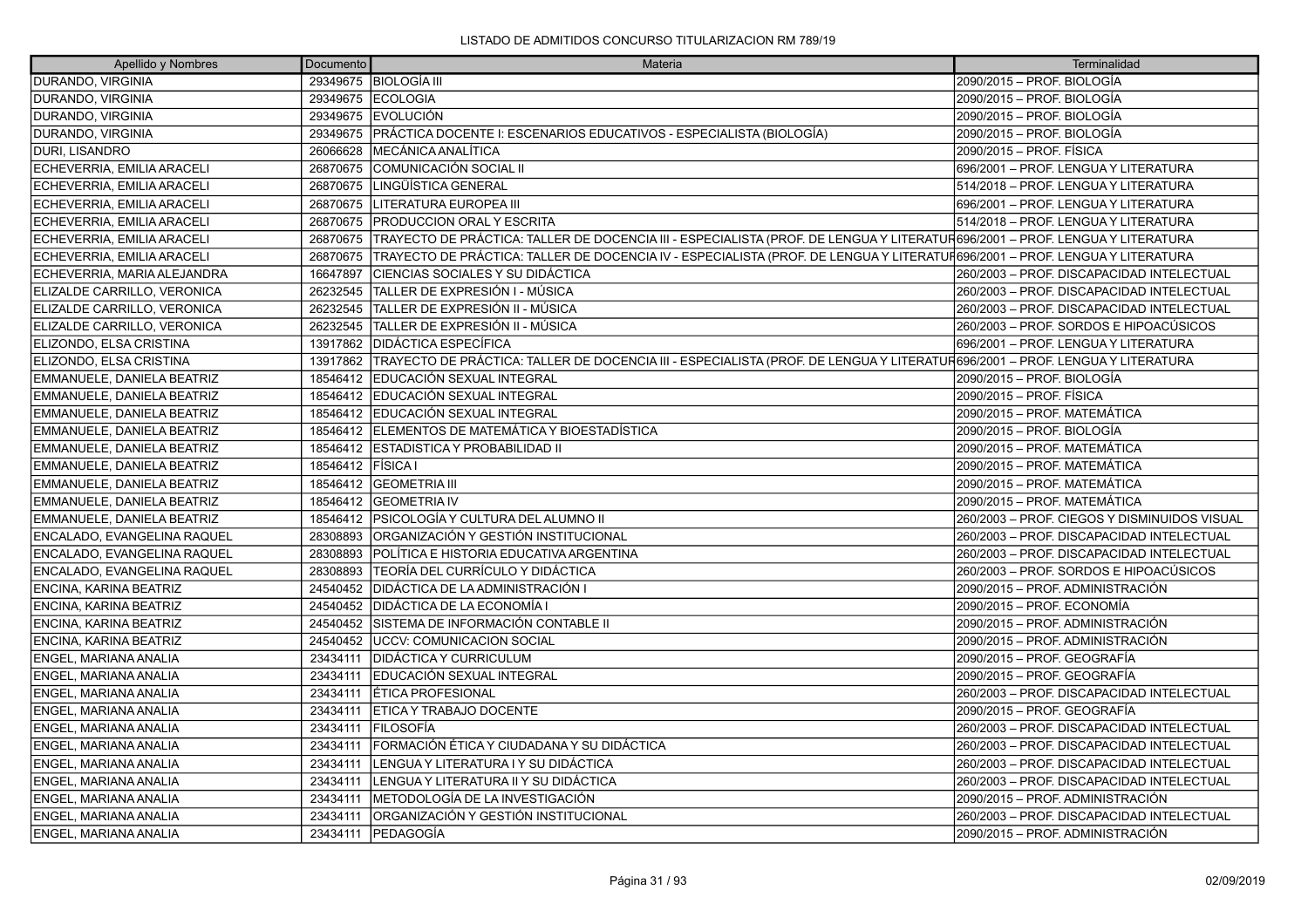| Apellido y Nombres              | Documento | Materia                                                                                                               | Terminalidad                              |
|---------------------------------|-----------|-----------------------------------------------------------------------------------------------------------------------|-------------------------------------------|
| <b>ENGEL, MARIANA ANALIA</b>    | 23434111  | <b>IPEDAGOGÍA</b>                                                                                                     | 2090/2015 - PROF. GEOGRAFÍA               |
| ENGEL, MARIANA ANALIA           | 23434111  | POLÍTICA E HISTORIA EDUCATIVA ARGENTINA                                                                               | 260/2003 - PROF. DISCAPACIDAD INTELECTUAL |
| ENGEL, MARIANA ANALIA           | 23434111  | PRÁCTICA DOCENTE I: ESCENARIOS EDUCATIVOS - GENERALISTA                                                               | 2090/2015 - PROF. BIOLOGÍA                |
| ENGEL, MARIANA ANALIA           | 23434111  | PRÁCTICA DOCENTE I: ESCENARIOS EDUCATIVOS - GENERALISTA                                                               | 2090/2015 - PROF. GEOGRAFÍA               |
| ENGEL, MARIANA ANALIA           | 23434111  | PRÁCTICA DOCENTE III: LA CLASE, LOS PROCESOS DEL APRENDER Y DEL ENSEÑAR - GENERALIST/2090/2015 – PROF. ADMINISTRACIÓN |                                           |
| ENGEL, MARIANA ANALIA           | 23434111  | PRÁCTICA DOCENTE IV: RESIDENCIA: EL ROL DOCENTE Y SU PRÁCTICA - GENERALISTA                                           | 2090/2015 - PROF. ADMINISTRACIÓN          |
| ENGEL, MARIANA ANALIA           | 23434111  | PSICOLOGÍA Y CULTURA DEL ALUMNO II                                                                                    | 260/2003 - PROF. DISCAPACIDAD INTELECTUAL |
| ENGEL, MARIANA ANALIA           | 23434111  | TEORÍA DEL CURRÍCULO Y DIDÁCTICA                                                                                      | 260/2003 - PROF. DISCAPACIDAD INTELECTUAL |
| ENGEL, MARIANA ANALIA           | 23434111  | TRAYECTO DE PRÁCTICA: SEMINARIO DE INTEGRACIÓN Y SÍNTESIS - GENERALISTA                                               | 260/2003 - PROF. DISCAPACIDAD INTELECTUAL |
| ENGEL, MARIANA ANALIA           | 23434111  | TRAYECTO DE PRÁCTICA: TALLER DE DOCENCIA II - GENERALISTA                                                             | 260/2003 - PROF. DISCAPACIDAD INTELECTUAL |
| ENGLER, VALERIA CRISTINA        | 24447360  | <b>PEDAGOGÍA</b>                                                                                                      | 2090/2015 – PROF. ECONOMÍA                |
| ENGLER, VALERIA CRISTINA        | 24447360  | PRÁCTICA DOCENTE II: LA INSTITUCIÓN ESCOLAR - GENERALISTA                                                             | 2090/2015 - PROF. ADMINISTRACIÓN          |
| <b>ENGLER, VALERIA CRISTINA</b> | 24447360  | PRÁCTICA DOCENTE III: LA CLASE, LOS PROCESOS DEL APRENDER Y DEL ENSEÑAR - GENERALIST/2090/2015 – PROF. ADMINISTRACIÓN |                                           |
| ENGLER, VALERIA CRISTINA        | 24447360  | PSICOLOGÍA Y EDUCACIÓN                                                                                                | 2090/2015 – PROF. ADMINISTRACIÓN          |
| <b>ENGLER, VALERIA CRISTINA</b> | 24447360  | PSICOLOGÍA Y EDUCACIÓN                                                                                                | 2090/2015 - PROF. ECONOMÍA                |
| <b>ENRIQUEZ, ESTER BEATRIZ</b>  | 17357370  | PRÁCTICA DOCENTE II: LA INSTITUCIÓN ESCOLAR - GENERALISTA                                                             | 2090/2015 – PROF. ADMINISTRACIÓN          |
| ERNST, ALEJANDRA MARINA         | 24719666  | ADMINISTRACIÓN II                                                                                                     | 2090/2015 - PROF. ADMINISTRACIÓN          |
| ERNST, ALEJANDRA MARINA         | 24719666  | ADMINISTRACIÓN III                                                                                                    | 2090/2015 - PROF. ADMINISTRACIÓN          |
| ERNST, ALEJANDRA MARINA         | 24719666  | SISTEMA DE INFORMACIÓN CONTABLE I                                                                                     | 2090/2015 – PROF. ADMINISTRACIÓN          |
| ESCHER, JUAN PABLO DOMINGO      | 29641706  | <b>BIOLOGIA</b>                                                                                                       | 2090/2015 - PROF. FÍSICA                  |
| ESPINOSA, PAULA ELVIRA          | 23105059  | CURRÍCULUM Y DÉFICIT MOTOR                                                                                            | 260/2003 - PROF. DISCAPACIDAD INTELECTUAL |
| ESPINOSA, PAULA ELVIRA          | 23105059  | <b>PEDAGOGÍA</b>                                                                                                      | 514/2018 - PROF. LENGUA Y LITERATURA      |
| ESPINOSA, PAULA ELVIRA          | 23105059  | PSICOMOTRICIDAD II                                                                                                    | 260/2003 - PROF. DISCAPACIDAD INTELECTUAL |
| ESPINOSA, PAULA ELVIRA          | 23105059  | TRAYECTO DE PRÁCTICA: TALLER DE DOCENCIA III - GENERALISTA                                                            | 696/2001 - PROF. LENGUA Y LITERATURA      |
| <b>ESPRU, FIORELA</b>           | 32621125  | HISTORIA Y POLITICA DE LA EDUCACION ARGENTINA                                                                         | 2090/2015 – PROF. ECONOMÍA                |
| <b>ESPRU, FIORELA</b>           | 32621125  | <b>INSTITUCIONES EDUCATIVAS</b>                                                                                       | 2090/2015 - PROF. ECONOMÍA                |
| <b>ESPRU, FIORELA</b>           | 32621125  | PRÁCTICA DOCENTE III: LA CLASE, LOS PROCESOS DEL APRENDER Y DEL ENSEÑAR - GENERALIST/2090/2015 – PROF. ADMINISTRACIÓN |                                           |
| ESTEVE, NANCY VIVIANA           | 23956338  | <b>BIOLOGIA</b>                                                                                                       | 2090/2015 - PROF. FÍSICA                  |
| ESTEVE, NANCY VIVIANA           | 23956338  | <b>BIOLOGIA IV</b>                                                                                                    | 2090/2015 – PROF. BIOLOGÍA                |
| ESTEVE, NANCY VIVIANA           | 23956338  | DIDÁCTICA DE LA BIOLOGIA I                                                                                            | 2090/2015 – PROF. BIOLOGÍA                |
| ESTEVE, NANCY VIVIANA           | 23956338  | EDUCACIÓN SEXUAL INTEGRAL                                                                                             | 2090/2015 – PROF. FÍSICA                  |
| <b>ESTEVE, NANCY VIVIANA</b>    | 23956338  | EDUCACIÓN SEXUAL INTEGRAL                                                                                             | 2090/2015 - PROF. MATEMÁTICA              |
| ESTEVE, NANCY VIVIANA           | 23956338  | PRÁCTICA DOCENTE II: LA INSTITUCIÓN ESCOLAR - ESPECIALISTA (BIOLOGÍA)                                                 | 2090/2015 - PROF. BIOLOGÍA                |
| ESTEVE, NANCY VIVIANA           | 23956338  | PRÁCTICA DOCENTE III: LA CLASE, LOS PROCESOS DEL APRENDER Y DEL ENSEÑAR - ESPECIALIST/2090/2015 - PROF. BIOLOGÍA      |                                           |
| ESTEVE, NANCY VIVIANA           | 23956338  | UCCV: PROYECTOS DE EXTENSIÓN                                                                                          | 2090/2015 – PROF. BIOLOGÍA                |
| ESTRADA, MARCELO CLAUDIO        | 23184091  | CIENCIAS NATURALES Y SU DIDÁCTICA                                                                                     | 260/2003 - PROF. DISCAPACIDAD INTELECTUAL |
| <b>FABRES, ANA LAURA</b>        | 34526221  | ELEMENTOS DE MATEMÁTICA Y BIOESTADÍSTICA                                                                              | 2090/2015 – PROF. BIOLOGÍA                |
| FACCENDINI, FRANCO              | 26912411  | ÉTICA PROFESIONAL                                                                                                     | 260/2003 - PROF. DISCAPACIDAD INTELECTUAL |
| FACCENDINI, FRANCO              | 26912411  | <b>FILOSOFÍA</b>                                                                                                      | 2090/2015 – PROF. GEOGRAFÍA               |
| FACCENDINI, FRANCO              | 26912411  | FILOSOFÍA                                                                                                             | 2090/2015 – PROF. MATEMÁTICA              |
| FACCENDINI, FRANCO              | 26912411  | <b>IFILOSOFÍA</b>                                                                                                     | 260/2003 - PROF. DISCAPACIDAD INTELECTUAL |
| FACCENDINI, FRANCO              | 26912411  | FORMACIÓN ÉTICA Y CIUDADANA Y SU DIDÁCTICA                                                                            | 260/2003 - PROF. SORDOS E HIPOACÚSICOS    |
| FACCIOLI, JOANA BELEN           | 31627625  | ESPACIO DE DEFINICIÓN INSTITUCIONAL                                                                                   | 696/2001 - PROF. LENGUA Y LITERATURA      |
| FACCIOLI, JOANA BELEN           | 31627625  | LINGÜÍSTICA GENERAL                                                                                                   | 514/2018 - PROF. LENGUA Y LITERATURA      |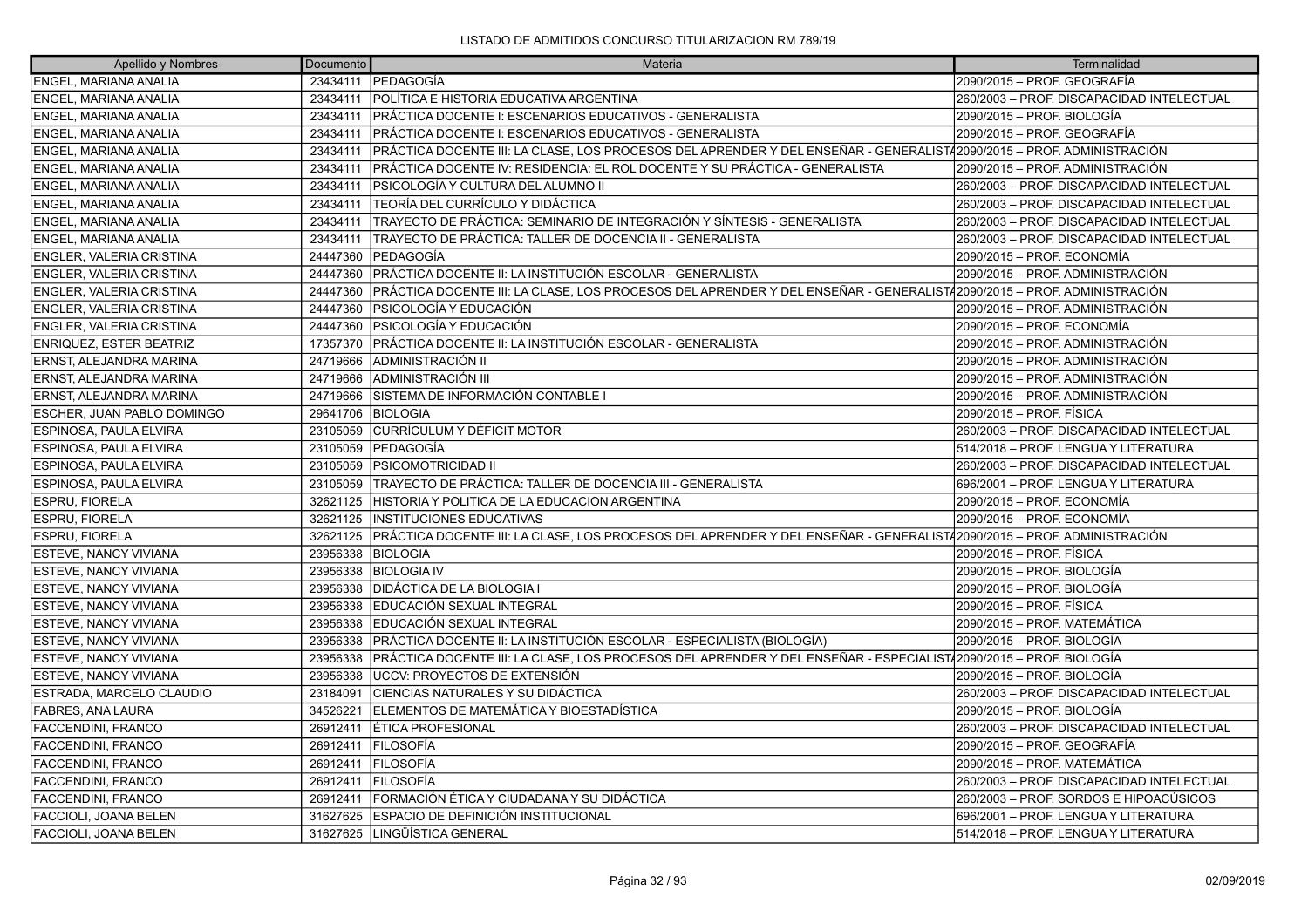| Apellido y Nombres                                         | Documento | Materia                                                                                                          | Terminalidad                              |
|------------------------------------------------------------|-----------|------------------------------------------------------------------------------------------------------------------|-------------------------------------------|
| FACCIOLI, JOANA BELEN                                      |           | 31627625   LITERATURA EUROPEA III                                                                                | 696/2001 - PROF. LENGUA Y LITERATURA      |
| FACCIOLI, JOANA BELEN                                      |           | 31627625   PRODUCCION ORAL Y ESCRITA                                                                             | 514/2018 - PROF. LENGUA Y LITERATURA      |
| FACCIOLI, JOANA BELEN                                      |           | 31627625 UCCV: MOVIMIENTOS ARTÍSTICOS Y PROYECTOS CULTURALES                                                     | 514/2018 - PROF. LENGUA Y LITERATURA      |
| <b>FACCIOTTI. MARIA CAROLINA</b>                           | 28242106  | <b>CIENCIAS SOCIALES Y SU DIDÁCTICA</b>                                                                          | 260/2003 – PROF. DISCAPACIDAD INTELECTUAL |
| FAES, PATRICIA SOLEDAD                                     | 30693064  | <b>DIDÁCTICA Y CURRICULUM</b>                                                                                    | 2090/2015 – PROF. BIOLOGÍA                |
| <b>FAES, PATRICIA SOLEDAD</b>                              |           | 30693064 DIDÁCTICA Y CURRICULUM                                                                                  | 514/2018 - PROF. LENGUA Y LITERATURA      |
| <b>FAES, PATRICIA SOLEDAD</b>                              | 30693064  | PSICOLOGÍA Y EDUCACIÓN                                                                                           | 2090/2015 – PROF. BIOLOGÍA                |
| FALCONIER, LILIANA GUADALUPE                               |           | 18278963 DIDÁCTICA DE LA ADMINISTRACIÓN I                                                                        | 2090/2015 – PROF. ADMINISTRACIÓN          |
| FALCONIER, LILIANA GUADALUPE                               |           | 18278963 DIDÁCTICA DE LA ADMINISTRACIÓN II                                                                       | 2090/2015 – PROF. ADMINISTRACIÓN          |
| FALCONIER, LILIANA GUADALUPE                               | 18278963  | PRÁCTICA DOCENTE II: LA INSTITUCIÓN ESCOLAR - ESPECIALISTA (ADMINISTRACIÓN)                                      | 2090/2015 – PROF. ADMINISTRACIÓN          |
| FALCOV, NADIA HEBE                                         | 27891369  | PRÁCTICA DOCENTE I: ESCENARIOS EDUCATIVOS - GENERALISTA                                                          | 2090/2015 – PROF. ADMINISTRACIÓN          |
| FANTASIA, MARIA SILVANA                                    | 23062863  | <b>IDIDÁCTICA Y CURRICULUM</b>                                                                                   | 2090/2015 – PROF. ADMINISTRACIÓN          |
| FANTASIA, MARIA SILVANA                                    | 23062863  | ÉTICA PROFESIONAL                                                                                                | 260/2003 – PROF. DISCAPACIDAD INTELECTUAL |
| FANTASIA, MARIA SILVANA                                    | 23062863  | <b>ETICA Y TRABAJO DOCENTE</b>                                                                                   | 2090/2015 – PROF. GEOGRAFÍA               |
| FANTASIA, MARIA SILVANA                                    | 23062863  | <b>FILOSOFÍA</b>                                                                                                 | 260/2003 - PROF. DISCAPACIDAD INTELECTUAL |
| FANTASIA, MARIA SILVANA                                    | 23062863  | ORGANIZACIÓN Y GESTIÓN INSTITUCIONAL                                                                             | 260/2003 – PROF. DISCAPACIDAD INTELECTUAL |
| FANTASIA, MARIA SILVANA                                    | 23062863  | <b>IPEDAGOGÍA</b>                                                                                                | 260/2003 – PROF. DISCAPACIDAD INTELECTUAL |
| FANTASIA, MARIA SILVANA                                    |           | 23062863 POLÍTICA E HISTORIA EDUCATIVA ARGENTINA                                                                 | 260/2003 – PROF. DISCAPACIDAD INTELECTUAL |
| FANTASIA, MARIA SILVANA                                    | 23062863  | PRÁCTICA DOCENTE I: ESCENARIOS EDUCATIVOS - GENERALISTA                                                          | 2090/2015 – PROF. GEOGRAFÍA               |
| FANTASIA, MARIA SILVANA                                    | 23062863  | <b>TEORÍA DEL CURRÍCULO Y DIDÁCTICA</b>                                                                          | 260/2003 – PROF. DISCAPACIDAD INTELECTUAL |
| FANTASIA, YANINA NATALIA                                   |           | 27481408   DIDÁCTICA Y CURRICULUM                                                                                | 2090/2015 – PROF. FÍSICA                  |
| FANTASIA, YANINA NATALIA                                   | 27481408  | <b>DIDÁCTICA Y CURRICULUM</b>                                                                                    | 514/2018 - PROF. LENGUA Y LITERATURA      |
| <b>FANTO, CARLOS ARIEL</b>                                 | 14704816  | EDUCACIÓN ESPECIAL                                                                                               | 260/2003 – PROF. DISCAPACIDAD INTELECTUAL |
| <b>FANTO, CARLOS ARIEL</b>                                 |           | 14704816 PEDAGOGÍA                                                                                               | 2090/2015 - PROF. BIOLOGÍA                |
| <b>FANTO, CARLOS ARIEL</b>                                 | 14704816  | <b>IPSICOPATOLOGÍA</b>                                                                                           | 260/2003 – PROF. DISCAPACIDAD INTELECTUAL |
| FANTO, CARLOS ARIEL                                        |           | 14704816 SEMINARIO DE APRENDIZAJE Y DISCAPACIDAD INTELECTUAL                                                     | 260/2003 - PROF. DISCAPACIDAD INTELECTUAL |
| FANTO, CARLOS ARIEL                                        |           | 14704816 SUJETOS DE LA EDUCACION SECUNDARIA                                                                      | 2090/2015 - PROF. BIOLOGÍA                |
| <b>FARIAS, DANIELA ELISABET</b>                            | 33283729  | FORMACIÓN ÉTICA Y CIUDADANA Y SU DIDÁCTICA                                                                       | 260/2003 – PROF. DISCAPACIDAD INTELECTUAL |
| <b>FARIAS, DANIELA ELISABET</b>                            | 33283729  | TEORÍA DEL CURRÍCULO Y DIDÁCTICA                                                                                 | 260/2003 - PROF. DISCAPACIDAD INTELECTUAL |
| <b>FARIAS, DANIELA ELISABET</b>                            | 33283729  | ITRAYECTO DE PRÁCTICA: TALLER DE DOCENCIA III - GENERALISTA                                                      | 260/2003 - PROF. DISCAPACIDAD INTELECTUAL |
| <b>FARIAS, DIEGO MARTIN</b>                                | 30351107  | ELEMENTOS DE MATEMÁTICA Y BIOESTADÍSTICA                                                                         | 2090/2015 – PROF. BIOLOGÍA                |
| FATTORE, NATALIA MARINE                                    |           | 23983943   PEDAGOGÍA                                                                                             | 2090/2015 - PROF. MATEMÁTICA              |
| FATTORE. NATALIA MARINE                                    |           | 23983943 PEDAGOGÍA                                                                                               | 514/2018 - PROF. LENGUA Y LITERATURA      |
| FAVIT, CLAUDIA ELENA                                       | 24898265  | <b>FILOSOFÍA</b>                                                                                                 | 2090/2015 - PROF. MATEMÁTICA              |
| FAVIT, CLAUDIA ELENA                                       |           | 24898265 SUJETOS DE LA EDUCACION SECUNDARIA                                                                      | 2090/2015 - PROF. MATEMÁTICA              |
| FEDELE, NATALIA ROCIO                                      | 31516002  | PRÁCTICA DOCENTE III: LA CLASE, LOS PROCESOS DEL APRENDER Y DEL ENSEÑAR - ESPECIALIST√2090/2015 – PROF. BIOLOGÍA |                                           |
| FELICI, MARIANA PAOLA                                      | 24944209  | DIDÁCTICA Y CURRICULUM                                                                                           | 2090/2015 – PROF. GEOGRAFÍA               |
| FELICI, MARIANA PAOLA                                      |           | 24944209 PEDAGOGÍA                                                                                               | 2090/2015 – PROF. ADMINISTRACIÓN          |
| FELICI, MARIANA PAOLA                                      | 24944209  | PEDAGOGÍA                                                                                                        | 2090/2015 – PROF. GEOGRAFÍA               |
| FELICI, MARIANA PAOLA                                      | 24944209  | PRÁCTICA DOCENTE I: ESCENARIOS EDUCATIVOS - GENERALISTA                                                          | 2090/2015 – PROF. BIOLOGÍA                |
| FELMAN, MARIANO GASTON                                     | 21011816  | COMUNICACIÓN SOCIAL II                                                                                           | 696/2001 – PROF. LENGUA Y LITERATURA      |
| FERNANDEZ DI MATTEO, GABRIELA ALEJANDE 20826702            |           | <b>ARITMETICA Y ALGEBRA IV</b>                                                                                   | 2090/2015 - PROF. MATEMÁTICA              |
| FERNANDEZ DI MATTEO, GABRIELA ALEJANDR                     | 20826702  | <b>CALCULO III</b>                                                                                               | 2090/2015 – PROF. MATEMÁTICA              |
| FERNANDEZ DI MATTEO, GABRIELA ALEJANDF 20826702 CALCULO IV |           |                                                                                                                  | 2090/2015 – PROF. MATEMÁTICA              |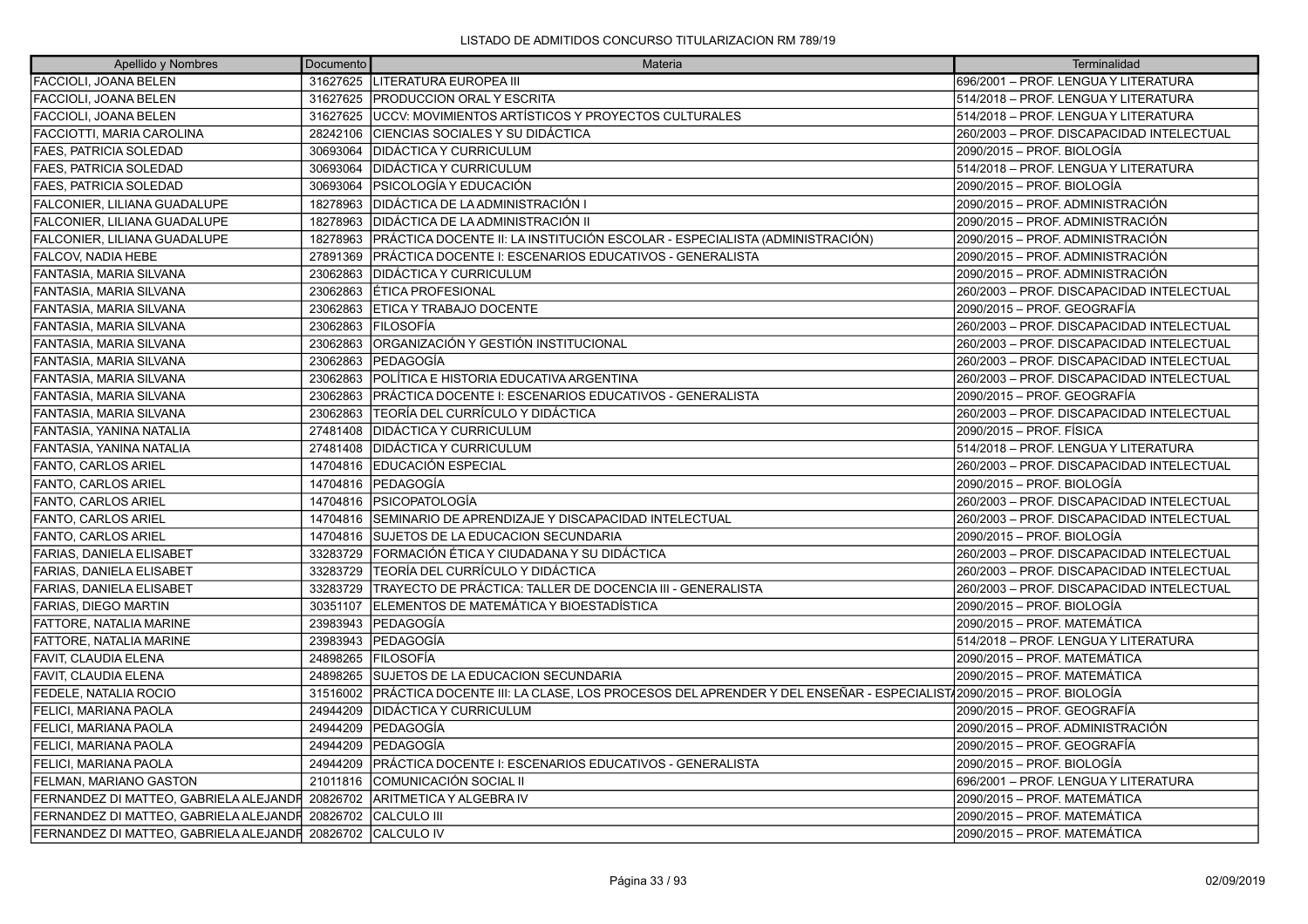| Apellido y Nombres           | Documento | Materia                                                                                                                               | Terminalidad                              |
|------------------------------|-----------|---------------------------------------------------------------------------------------------------------------------------------------|-------------------------------------------|
| FERNANDEZ, ANDREA SOLEDAD    | 29350406  | <b>DIDÁCTICA ESPECÍFICA</b>                                                                                                           | 696/2001 - PROF. LENGUA Y LITERATURA      |
| FERNANDEZ. ANDREA SOLEDAD    | 29350406  | GESTIÓN CURRICULAR I (GRAMÁTICA I Y SU DIDÁCTICA)                                                                                     | 260/2003 - PROF. SORDOS E HIPOACÚSICOS    |
| FERNANDEZ, ANDREA SOLEDAD    | 29350406  | LITERATURA EUROPEA III                                                                                                                | 696/2001 - PROF. LENGUA Y LITERATURA      |
| FERNANDEZ, ANDREA SOLEDAD    | 29350406  | LITERATURAS ANTIGUAS                                                                                                                  | 514/2018 - PROF. LENGUA Y LITERATURA      |
| FERNANDEZ, ANDREA SOLEDAD    | 29350406  | SEMINARIO: PROBLEMÁTICA DE LA LITERATURA Y LAS ARTES CONTEMPORÁNEAS                                                                   | 696/2001 - PROF. LENGUA Y LITERATURA      |
| FERNANDEZ, ANDREA SOLEDAD    | 29350406  | <b>ITEORÍA LITERARIA</b>                                                                                                              | 696/2001 - PROF. LENGUA Y LITERATURA      |
| FERNANDEZ. ANDREA SOLEDAD    | 29350406  | TRAYECTO DE PRÁCTICA: TALLER DE DOCENCIA III - ESPECIALISTA (PROF. DE LENGUA Y LITERATUR696/2001 – PROF. LENGUA Y LITERATURA          |                                           |
| FERNANDEZ, CARLOS ALBERTO    | 28415459  | <b>GEOMETRIA III</b>                                                                                                                  | 2090/2015 – PROF. MATEMÁTICA              |
| FERNANDEZ, CARLOS ALBERTO    | 28415459  | <b>MODELIZACION MATEMATICA I</b>                                                                                                      | 2090/2015 - PROF. MATEMÁTICA              |
| FERNANDEZ, CARLOS ALBERTO    | 28415459  | <b>MODELIZACION MATEMATICA III</b>                                                                                                    | 2090/2015 - PROF. MATEMÁTICA              |
| FERNANDEZ, FRANCISCO MANUEL  | 23467262  | QUÍMICA II                                                                                                                            | 2090/2015 - PROF. BIOLOGÍA                |
| FERNANDEZ, GUSTAVO DANIEL    | 31535955  | <b>GEOGRAFÍA AMBIENTAL</b>                                                                                                            | 2090/2015 - PROF. GEOGRAFÍA               |
| FERNANDEZ, GUSTAVO DANIEL    | 31535955  | GEOGRAFÍA AMBIENTAL II                                                                                                                | 2090/2015 – PROF. GEOGRAFÍA               |
| FERNANDEZ, GUSTAVO DANIEL    | 31535955  | <b>GEOGRAFÍA ARGENTINA I</b>                                                                                                          | 2090/2015 - PROF. GEOGRAFÍA               |
| FERNANDEZ, GUSTAVO DANIEL    | 31535955  | <b>GEOGRAFÍA DE AMÉRICA</b>                                                                                                           | 2090/2015 - PROF. GEOGRAFÍA               |
| FERNANDEZ, GUSTAVO DANIEL    | 31535955  | IGEOGRAFÍA ECONÓMICA                                                                                                                  | 2090/2015 – PROF. GEOGRAFÍA               |
| FERNANDEZ, GUSTAVO DANIEL    | 31535955  | <b>GEOGRAFÍA URBANA Y RURAL</b>                                                                                                       | 2090/2015 - PROF. GEOGRAFÍA               |
| FERNANDEZ. GUSTAVO DANIEL    | 31535955  | lTEORÍA DE LA GEOGRAFÍA                                                                                                               | 2090/2015 - PROF. GEOGRAFÍA               |
| FERNANDEZ, MARIA DE LA PAZ   | 27198792  | LINGÜÍSTICA GENERAL                                                                                                                   | 514/2018 - PROF. LENGUA Y LITERATURA      |
| FERNANDEZ, MARIA DE LA PAZ   | 27198792  | LITERATURAS ANTIGUAS                                                                                                                  | 514/2018 - PROF. LENGUA Y LITERATURA      |
| FERNANDEZ, MARIA DE LA PAZ   | 27198792  | LITERATURAS MEDIEVALES Y RENACENTISTAS                                                                                                | 514/2018 - PROF. LENGUA Y LITERATURA      |
| FERNANDEZ, MARIA DE LA PAZ   | 27198792  | <b>MODELOS TEÓRICOS LINGÜÍSTICOS</b>                                                                                                  | 696/2001 - PROF. LENGUA Y LITERATURA      |
| FERNANDEZ, MARIA DE LA PAZ   | 27198792  | <b>TEORÍA LITERARIA</b>                                                                                                               | 696/2001 - PROF. LENGUA Y LITERATURA      |
| FERNANDEZ. MARIA DE LA PAZ   | 27198792  | TRAYECTO DE PRÁCTICA: TALLER DE DOCENCIA III - ESPECIALISTA (PROF. DE LENGUA Y LITERATUR696/2001 – PROF. LENGUA Y LITERATURA          |                                           |
| FERRARI, VERONICA PAOLA      | 29562063  | TRAYECTO DE PRÁCTICA: TALLER DE DOCENCIA IV - ESPECIALISTA (PROF. DE LENGUA Y LITERATUF696/2001 – PROF. LENGUA Y LITERATURA           |                                           |
| FERRARO, SONIA VIVIANA       | 17213258  | LENGUA ESPAÑOLA II                                                                                                                    | 514/2018 - PROF. LENGUA Y LITERATURA      |
| FERRERO, ROSA IRMA MARGARITA | 25329052  | <b>JUCCV: SOCIOLOGÍA</b>                                                                                                              | 2090/2015 - PROF. ADMINISTRACIÓN          |
| FERREYRA, MARIA FLORENCIA    | 28157843  | FORMACIÓN PROFESIONAL Y SU DIDÁCTICA                                                                                                  | 260/2003 - PROF. DISCAPACIDAD INTELECTUAL |
| FERREYRA, MARIA FLORENCIA    | 28157843  | TRAYECTO DE PRÁCTICA: TALLER DE DOCENCIA II - ESPECIALISTA (PROF.DE EDUC. ESP. EN CIEGO\$260/2003 – PROF. CIEGOS Y DISMINUIDOS VISUAL |                                           |
| FERREYRA, MARIA FLORENCIA    | 28157843  | TRAYECTO DE PRÁCTICA: TALLER DE DOCENCIA IV - ESPECIALISTA (PROF.DE EDUC. ESP. EN CIEGO/260/2003 – PROF. CIEGOS Y DISMINUIDOS VISUAL  |                                           |
| FERREYRA, MARIA JOSE         | 33562941  | CONSTRUCCIÓN DE CIUDADANÍA                                                                                                            | 2090/2015 - PROF. ADMINISTRACIÓN          |
| FERREYRA, MARIA JOSE         | 33562941  | <b>IDIDÁCTICA Y CURRICULUM</b>                                                                                                        | 2090/2015 - PROF. ADMINISTRACIÓN          |
| FERREYRA, MARIA JOSE         | 33562941  | <b>ETICA Y TRABAJO DOCENTE</b>                                                                                                        | 2090/2015 - PROF. ADMINISTRACIÓN          |
| FERREYRA, MARIA JOSE         | 33562941  | <b>FILOSOFÍA</b>                                                                                                                      | 2090/2015 - PROF. ADMINISTRACIÓN          |
| FERREYRA, MARIA JOSE         | 33562941  | METODOLOGÍA DE LA INVESTIGACIÓN                                                                                                       | 2090/2015 – PROF. ADMINISTRACIÓN          |
| FERREYRA, MARIA JOSE         | 33562941  | PEDAGOGÍA                                                                                                                             | 2090/2015 - PROF. ADMINISTRACIÓN          |
| FERREYRA, MARIA JOSE         | 33562941  | PRÁCTICA DOCENTE I: ESCENARIOS EDUCATIVOS - GENERALISTA                                                                               | 2090/2015 - PROF. ADMINISTRACIÓN          |
| FERREYRA, MARIA JOSE         | 33562941  | PRÁCTICA DOCENTE II: LA INSTITUCIÓN ESCOLAR - GENERALISTA                                                                             | 2090/2015 - PROF. ADMINISTRACIÓN          |
| FERREYRA, MARIA JOSE         | 33562941  | PRÁCTICA DOCENTE III: LA CLASE, LOS PROCESOS DEL APRENDER Y DEL ENSEÑAR - GENERALISTÁ2090/2015 – PROF. ADMINISTRACIÓN                 |                                           |
| FERREYRA, MARIA JOSE         | 33562941  | PRÁCTICA DOCENTE IV: RESIDENCIA: EL ROL DOCENTE Y SU PRÁCTICA - GENERALISTA                                                           | 2090/2015 - PROF. ADMINISTRACIÓN          |
| FERREYRA, MARIA JOSE         | 33562941  | IPSICOLOGÍA Y EDUCACIÓN                                                                                                               | 2090/2015 - PROF. ADMINISTRACIÓN          |
| FERREYRA, MARIANA ANDREA     | 25326181  | HISTORIA Y POLITICA DE LA EDUCACION ARGENTINA                                                                                         | 2090/2015 – PROF. ADMINISTRACIÓN          |
| FERREYRA, MARIANA ANDREA     | 25326181  | PEDAGOGÍA                                                                                                                             | 2090/2015 – PROF. ECONOMÍA                |
| FERRITO, VIVIANA MARCELA     | 20173681  | <b>IDIDACTICA DE LA MATEMATICA I</b>                                                                                                  | 2090/2015 - PROF. MATEMÁTICA              |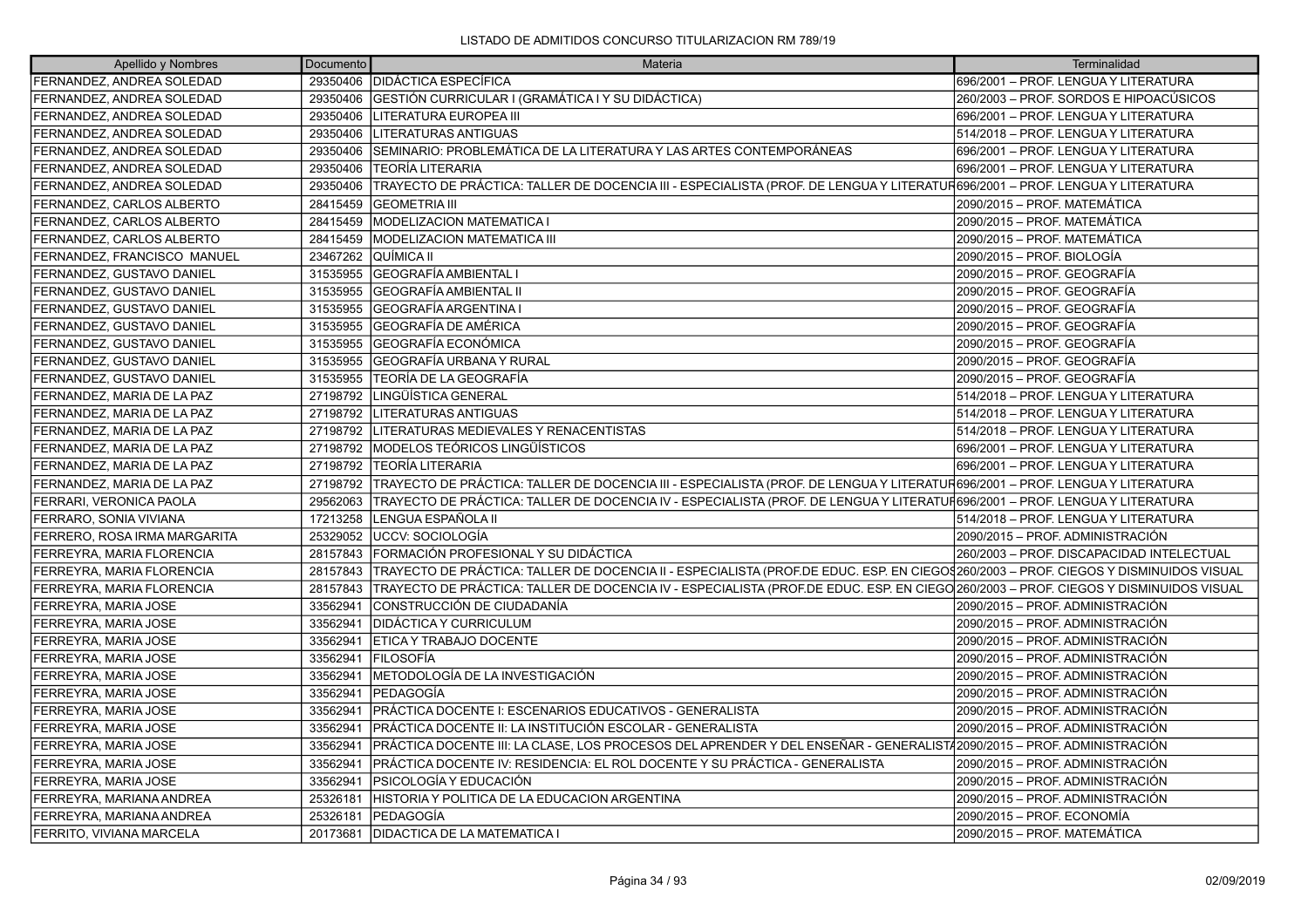| Apellido y Nombres               | Documento | Materia                                                                                                            | Terminalidad                              |
|----------------------------------|-----------|--------------------------------------------------------------------------------------------------------------------|-------------------------------------------|
| FERRITO, VIVIANA MARCELA         |           | 20173681   DIDACTICA DE LA MATEMATICA II                                                                           | 2090/2015 – PROF. MATEMÁTICA              |
| FERRITO, VIVIANA MARCELA         | 20173681  | <b>MODELIZACION MATEMATICA IV</b>                                                                                  | 2090/2015 – PROF. MATEMÁTICA              |
| <b>FIELE, RICARDO LUIS</b>       | 27044528  | <b>IFÍSICA</b> I                                                                                                   | 2090/2015 – PROF. MATEMÁTICA              |
| <b>FIELE, RICARDO LUIS</b>       | 27044528  | PRÁCTICA DOCENTE III: LA CLASE, LOS PROCESOS DEL APRENDER Y DEL ENSEÑAR - ESPECIALIST√2090/2015 – PROF. MATEMÁTICA |                                           |
| <b>FIELE, RICARDO LUIS</b>       | 27044528  | PRÁCTICAS DE INVESTIGACIÓN - ESPECIALISTA MATEMÁTICA/ ESTADÍSTICA                                                  | 2090/2015 – PROF. ADMINISTRACIÓN          |
| <b>FIGUEROA, EDGARDO GABRIEL</b> | 31536949  | <b>IFILOSOFÍA</b>                                                                                                  | 1696/2001 – PROF. LENGUA Y LITERATURA     |
| <b>FIGUEROA, EDGARDO GABRIEL</b> | 31536949  | llatín                                                                                                             | 1514/2018 – PROF. LENGUA Y LITERATURA     |
| FILIPPI, HORACIO J               | 24859268  | ECONOMÍA I                                                                                                         | 2090/2015 – PROF. ECONOMÍA                |
| FILIPPI, HORACIO J               | 24859268  | IECONOMÍA II                                                                                                       | 2090/2015 – PROF. ECONOMÍA                |
| FILIPPI, HORACIO J               | 24859268  | ECONOMÍA SOCIAL Y SOSTENIBLE                                                                                       | 2090/2015 – PROF. ECONOMÍA                |
| FILIPPI, HORACIO J               | 24859268  | FINANZAS PÚBLICAS                                                                                                  | 2090/2015 – PROF. ECONOMÍA                |
| FILIPPI, HORACIO J               | 24859268  | PRÁCTICA DOCENTE I: ESCENARIOS EDUCATIVOS - ESPECIALISTA (ADMINISTRACIÓN)                                          | 2090/2015 – PROF. ADMINISTRACIÓN          |
| FILIPPI, HORACIO J               | 24859268  | PRÁCTICA DOCENTE I: ESCENARIOS EDUCATIVOS - ESPECIALISTA (ECONOMÍA)                                                | 2090/2015 – PROF. ECONOMÍA                |
| FILIPPI, HORACIO J               | 24859268  | PRÁCTICA DOCENTE II: LA INSTITUCIÓN ESCOLAR - ESPECIALISTA (ADMINISTRACIÓN)                                        | 2090/2015 – PROF. ADMINISTRACIÓN          |
| FILIPPI, HORACIO J               | 24859268  | PRÁCTICA DOCENTE IV: RESIDENCIA: EL ROL DOCENTE Y SU PRÁCTICA - ESPECIALISTA (ECONOMÍ42090/2015 – PROF. ECONOMÍA   |                                           |
| FILOTRANI, ANDREA SILVANA        | 25810345  | EPISTEMOLOGÍA DE LAS CIENCIAS NATURALES                                                                            | 2090/2015 – PROF. BIOLOGÍA                |
| <b>FINOQUETTO, GUILLERMO</b>     | 21962134  | ETICA Y TRABAJO DOCENTE                                                                                            | 2090/2015 – PROF. FÍSICA                  |
| FINOQUETTO, GUILLERMO            | 21962134  | <b>FILOSOFÍA</b>                                                                                                   | 2090/2015 – PROF. FÍSICA                  |
| <b>FINOQUETTO, GUILLERMO</b>     | 21962134  | <b>FILOSOFÍA</b>                                                                                                   | 2090/2015 – PROF. MATEMÁTICA              |
| FINOQUETTO, GUILLERMO            | 21962134  | <b>IFILOSOFÍA</b>                                                                                                  | 696/2001 – PROF. LENGUA Y LITERATURA      |
| FINOQUETTO, GUILLERMO            | 21962134  | <b>PSICOLOGÍA Y EDUCACIÓN</b>                                                                                      | 2090/2015 – PROF. MATEMÁTICA              |
| FINOS, GABRIELA SUSANA           | 21417567  | PRÁCTICA DOCENTE II: LA INSTITUCIÓN ESCOLAR - GENERALISTA                                                          | 2090/2015 – PROF. ADMINISTRACIÓN          |
| FIORE, EVANGELINA ROSANA         | 23959394  | <b>BIOLOGÍA I</b>                                                                                                  | 2090/2015 – PROF. BIOLOGÍA                |
| FIORE, EVANGELINA ROSANA         | 23959394  | <b>BIOLOGIA II</b>                                                                                                 | 2090/2015 – PROF. BIOLOGÍA                |
| <b>FIORE, EVANGELINA ROSANA</b>  | 23959394  | EPISTEMOLOGÍA DE LAS CIENCIAS NATURALES                                                                            | 2090/2015 – PROF. BIOLOGÍA                |
| FIORE, EVANGELINA ROSANA         | 23959394  | METODOLOGÍA DE LA INVESTIGACIÓN                                                                                    | 2090/2015 – PROF. BIOLOGÍA                |
| FIORE, EVANGELINA ROSANA         | 23959394  | TALLER DE MODELIZACIÓN Y RECURSOS DIDÁCTICOS EN BIOLOGÍA                                                           | 2090/2015 – PROF. BIOLOGÍA                |
| FLORENSA, VERONICA VANESA        | 30190120  | PRÁCTICA DOCENTE II: LA INSTITUCIÓN ESCOLAR - ESPECIALISTA (ECONOMÍA)                                              | 2090/2015 - PROF. ECONOMÍA                |
| FLOTRON, VIVIANA MARISA          | 16932248  | PRÁCTICA DOCENTE II: LA INSTITUCIÓN ESCOLAR - ESPECIALISTA (BIOLOGÍA)                                              | 2090/2015 – PROF. BIOLOGÍA                |
| FOGAR, CARINA SOLEDAD            | 25469630  | ITEORÍA DEL CURRÍCULO Y DIDÁCTICA                                                                                  | 260/2003 - PROF. DISCAPACIDAD INTELECTUAL |
| FOGAR, CARINA SOLEDAD            | 25469630  | TRAYECTO DE PRÁCTICA: TALLER DE DOCENCIA I - GENERALISTA                                                           | 260/2003 - PROF. DISCAPACIDAD INTELECTUAL |
| FOGAR, CARINA SOLEDAD            | 25469630  | TRAYECTO DE PRACTICA: TALLER DE DOCENCIA IV - GENERALISTA                                                          | 260/2003 - PROF. DISCAPACIDAD INTELECTUAL |
| FONTANA, CLAUDIA MARIA           | 21420459  | IARITMETICA Y ALGEBRA III                                                                                          | 2090/2015 – PROF. MATEMÁTICA              |
| FONTANA, CLAUDIA MARIA           | 21420459  | ESTADISTICA Y PROBABILIDAD I                                                                                       | 2090/2015 – PROF. MATEMÁTICA              |
| FONTANA, CLAUDIA MARIA           | 21420459  | ESTADISTICA Y PROBABILIDAD II                                                                                      | 2090/2015 - PROF. MATEMÁTICA              |
| FONTANINI, GASTON                | 27038927  | IADMINISTRACIÓN IV                                                                                                 | 2090/2015 – PROF. ADMINISTRACIÓN          |
| <b>FONTANINI, GASTON</b>         | 27038927  | PRÁCTICA IMPOSITIVA Y LABORAL                                                                                      | 2090/2015 – PROF. ADMINISTRACIÓN          |
| FORESI, MARIA FERNANDA           | 17228605  | IPRÁCTICA DOCENTE II: LA INSTITUCIÓN ESCOLAR - GENERALISTA                                                         | 2090/2015 – PROF. MATEMÁTICA              |
| FORMICA, FRANCO                  | 21578950  | <b>ESTADISTICA Y PROBABILIDAD I</b>                                                                                | 2090/2015 – PROF. MATEMÁTICA              |
| <b>FORTE, MARIELA DEL PILAR</b>  | 18515271  | <b> PEDAGOGÍA</b>                                                                                                  | 2090/2015 – PROF. MATEMÁTICA              |
| FORTE, MARIELA DEL PILAR         | 18515271  | <b>SUJETOS DE LA EDUCACION SECUNDARIA</b>                                                                          | 2090/2015 – PROF. BIOLOGÍA                |
| FOURTY, ANDREA LAURA             | 17825770  | <b>CALCULO IV</b>                                                                                                  | 2090/2015 – PROF. MATEMÁTICA              |
| FOURTY, ANDREA LAURA             | 17825770  | <b>FÍSICA III</b>                                                                                                  | 2090/2015 – PROF. FÍSICA                  |
| <b>FRANCHINO, SILVINA LAURA</b>  |           | 16227342 PSICOLOGÍA Y EDUCACIÓN                                                                                    | 2090/2015 – PROF. MATEMÁTICA              |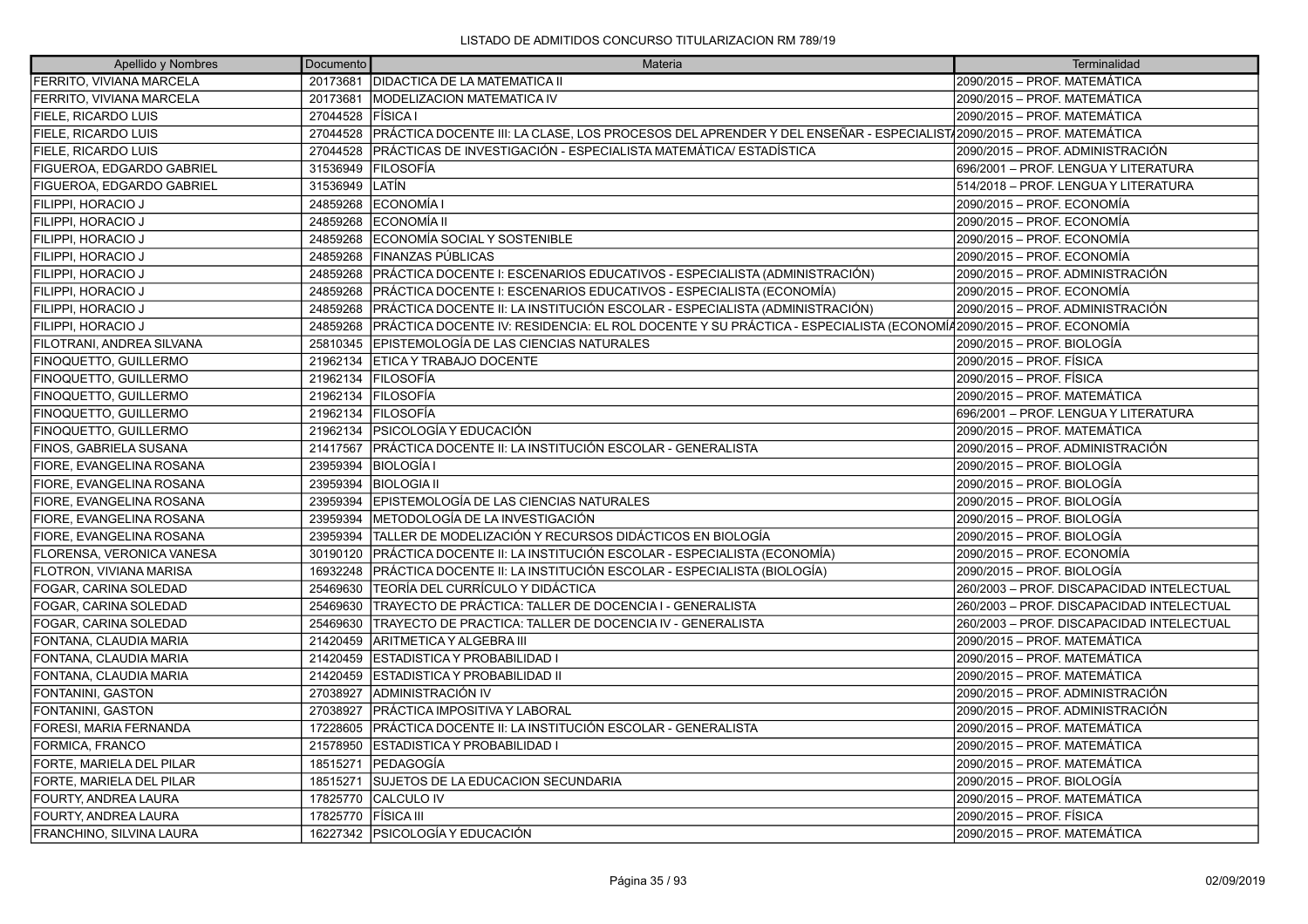| Apellido y Nombres               | Documento | Materia                                                                                                               | Terminalidad                                 |
|----------------------------------|-----------|-----------------------------------------------------------------------------------------------------------------------|----------------------------------------------|
| FRANCHINO, SILVINA LAURA         |           | 16227342   PSICOLOGÍA Y EDUCACIÓN                                                                                     | 514/2018 - PROF. LENGUA Y LITERATURA         |
| FRANCHINO, SILVINA LAURA         |           | 16227342 SUJETOS DE LA EDUCACION SECUNDARIA                                                                           | 2090/2015 – PROF. FÍSICA                     |
| FRANCHINO, SILVINA LAURA         |           | 16227342 SUJETOS DE LA EDUCACION SECUNDARIA                                                                           | 2090/2015 - PROF. MATEMÁTICA                 |
| FRANICHEVICH, DANIELA BELEN      | 31384550  | lPEDAGOGÍA                                                                                                            | 2090/2015 - PROF. MATEMÁTICA                 |
| FRANICHEVICH, DANIELA BELEN      | 31384550  | PRÁCTICA DOCENTE I: ESCENARIOS EDUCATIVOS - GENERALISTA                                                               | 2090/2015 - PROF. MATEMÁTICA                 |
| FRANICHEVICH, DANIELA BELEN      | 31384550  | PRÁCTICA DOCENTE III: LA CLASE, LOS PROCESOS DEL APRENDER Y DEL ENSEÑAR - GENERALIST/2090/2015 – PROF. MATEMÁTICA     |                                              |
| FRANICHEVICH, DANIELA BELEN      | 31384550  | PRÁCTICA DOCENTE IV: RESIDENCIA: EL ROL DOCENTE Y SU PRÁCTICA - GENERALISTA                                           | 2090/2015 – PROF. MATEMÁTICA                 |
| FREDIANI, MARCELA ALEJANDRA      | 22555435  | DIDÁCTICA DE LA ECONOMÍA I                                                                                            | 2090/2015 – PROF. ECONOMÍA                   |
| FREDIANI, MARCELA ALEJANDRA      | 22555435  | SISTEMA DE INFORMACIÓN CONTABLE I                                                                                     | 2090/2015 - PROF. ADMINISTRACIÓN             |
| FREDIANI, MARCELA ALEJANDRA      | 22555435  | SISTEMA DE INFORMACIÓN CONTABLE II                                                                                    | 2090/2015 – PROF. ADMINISTRACIÓN             |
| FREDIANI, MARCELA ALEJANDRA      | 22555435  | SISTEMA DE INFORMACIÓN CONTABLE III                                                                                   | 2090/2015 – PROF. ADMINISTRACIÓN             |
| FREYRE, MAGALI LUCRECIA          | 29722934  | ADAPTACIONES CURRICULARES II: MATEMÁTICA I Y SU DIDÁCTICA                                                             | 260/2003 - PROF. CIEGOS Y DISMINUIDOS VISUAL |
| FREYRE, MAGALI LUCRECIA          | 29722934  | MATEMÁTICA I Y SU DIDÁCTICA                                                                                           | 260/2003 – PROF. SORDOS E HIPOACÚSICOS       |
| FREYRE, MAGALI LUCRECIA          | 29722934  | IMATEMÁTICA II Y SU DIDÁCTICA                                                                                         | 260/2003 – PROF. SORDOS E HIPOACÚSICOS       |
| FRITSCHI, GUILLERMINA            | 30916881  | METODOLOGÍA DE LA INVESTIGACIÓN                                                                                       | 2090/2015 - PROF. FÍSICA                     |
| FRITSCHI, GUILLERMINA            | 30916881  | METODOLOGÍA DE LA INVESTIGACIÓN                                                                                       | 2090/2015 – PROF. MATEMÁTICA                 |
| FRITSCHI, GUILLERMINA            | 30916881  | PEDAGOGÍA                                                                                                             | 2090/2015 – PROF. FÍSICA                     |
| FRITSCHI, GUILLERMINA            | 30916881  | PEDAGOGÍA                                                                                                             | 2090/2015 - PROF. MATEMÁTICA                 |
| FRITSCHI, GUILLERMINA            | 30916881  | PRÁCTICA DOCENTE III: LA CLASE, LOS PROCESOS DEL APRENDER Y DEL ENSEÑAR - GENERALIST/2090/2015 – PROF. BIOLOGÍA       |                                              |
| FRITSCHI, GUILLERMINA            | 30916881  | PRÁCTICA DOCENTE III: LA CLASE, LOS PROCESOS DEL APRENDER Y DEL ENSEÑAR - GENERALIST/2090/2015 – PROF. ADMINISTRACIÓN |                                              |
| FRITSCHI, GUILLERMINA            | 30916881  | PRÁCTICA DOCENTE III: LA CLASE, LOS PROCESOS DEL APRENDER Y DEL ENSEÑAR - GENERALIST/2090/2015 – PROF. FÍSICA         |                                              |
| FRITSCHI, GUILLERMINA            | 30916881  | PRÁCTICA DOCENTE IV: RESIDENCIA: EL ROL DOCENTE Y SU PRÁCTICA - GENERALISTA                                           | 2090/2015 – PROF. BIOLOGÍA                   |
| FRITSCHI, GUILLERMINA            | 30916881  | TRAYECTO DE PRÁCTICA: SEMINARIO DE INTEGRACIÓN Y SÍNTESIS - GENERALISTA                                               | 696/2001 - PROF. LENGUA Y LITERATURA         |
| FRITSCHI, GUILLERMINA            | 30916881  | TRAYECTO DE PRÁCTICA: TALLER DE DOCENCIA III - GENERALISTA                                                            | 696/2001 - PROF. LENGUA Y LITERATURA         |
| FRITSCHI, GUILLERMINA            | 30916881  | TRAYECTO DE PRACTICA: TALLER DE DOCENCIA IV - GENERALISTA                                                             | 696/2001 – PROF. LENGUA Y LITERATURA         |
| FRITTEGOTTO, GUILLERMO ADEMAR    | 16630231  | UCCV: SOCIOLOGÍA                                                                                                      | 2090/2015 – PROF. ECONOMÍA                   |
| <b>FUERTES, ANALIA MARCELA</b>   | 30399469  | <b>DIDÁCTICA Y CURRICULUM</b>                                                                                         | 2090/2015 - PROF. MATEMÁTICA                 |
| <b>FUERTES, ANALIA MARCELA</b>   | 30399469  | EDUCACIÓN SEXUAL INTEGRAL                                                                                             | 2090/2015 – PROF. BIOLOGÍA                   |
| <b>FUERTES, ANALIA MARCELA</b>   | 30399469  | <b>IPEDAGOGÍA</b>                                                                                                     | 2090/2015 - PROF. MATEMÁTICA                 |
| <b>FUERTES, ANALIA MARCELA</b>   | 30399469  | PRÁCTICA DOCENTE II: LA INSTITUCIÓN ESCOLAR - GENERALISTA                                                             | 2090/2015 - PROF. BIOLOGÍA                   |
| <b>FUERTES, ANALIA MARCELA</b>   | 30399469  | PRÁCTICA DOCENTE III: LA CLASE, LOS PROCESOS DEL APRENDER Y DEL ENSEÑAR - GENERALIST/2090/2015 – PROF. MATEMÁTICA     |                                              |
| FUERTES, ANALIA MARCELA          | 30399469  | PRÁCTICA DOCENTE IV: RESIDENCIA: EL ROL DOCENTE Y SU PRÁCTICA - GENERALISTA                                           | 2090/2015 – PROF. BIOLOGÍA                   |
| FUNES, ANALIA ISABEL             | 16337233  | <b>DERECHOI</b>                                                                                                       | 2090/2015 - PROF. ADMINISTRACIÓN             |
| <b>GABRIELLI, ROMINA PAULA</b>   | 29795700  | HISTORIA Y POLITICA DE LA EDUCACION ARGENTINA                                                                         | 2090/2015 – PROF. BIOLOGÍA                   |
| <b>GABRIELLI, ROMINA PAULA</b>   | 29795700  | PRÁCTICA DOCENTE IV: RESIDENCIA: EL ROL DOCENTE Y SU PRÁCTICA - GENERALISTA                                           | 2090/2015 – PROF. MATEMÁTICA                 |
| <b>GAIDO, JUAN PABLO</b>         | 29834008  | <b>UCCV: COMUNICACION SOCIAL</b>                                                                                      | 2090/2015 – PROF. ECONOMÍA                   |
| GAITAN, DIEGO JAVIER             | 32228767  | MATEMÁTICA I Y SU DIDÁCTICA                                                                                           | 260/2003 - PROF. DISCAPACIDAD INTELECTUAL    |
| GAITAN, DIEGO JAVIER             | 32228767  | MATEMÁTICA II Y SU DIDÁCTICA                                                                                          | 260/2003 - PROF. DISCAPACIDAD INTELECTUAL    |
| GALARZA, GISELA GUADALUPE        | 31023015  | <b>ECOLOGIA</b>                                                                                                       | 2090/2015 – PROF. BIOLOGÍA                   |
| GALARZA, GISELA GUADALUPE        | 31023015  | <b>EVOLUCIÓN</b>                                                                                                      | 2090/2015 – PROF. BIOLOGÍA                   |
| GALARZA, GISELA GUADALUPE        | 31023015  | <b>GENÉTICA</b>                                                                                                       | 2090/2015 – PROF. BIOLOGÍA                   |
| GALARZA, GISELA GUADALUPE        | 31023015  | LABORATORIO DE CIENCIAS NATURALES                                                                                     | 2090/2015 - PROF. BIOLOGÍA                   |
| GALARZA, GISELA GUADALUPE        | 31023015  | PRÁCTICA DOCENTE IV: RESIDENCIA: EL ROL DOCENTE Y SU PRÁCTICA - ESPECIALISTA (BIOLOGÍA) 2090/2015 – PROF. BIOLOGÍA    |                                              |
| <b>GALARZA. GISELA GUADALUPE</b> |           | 31023015 QUÍMICA I                                                                                                    | 2090/2015 – PROF. BIOLOGÍA                   |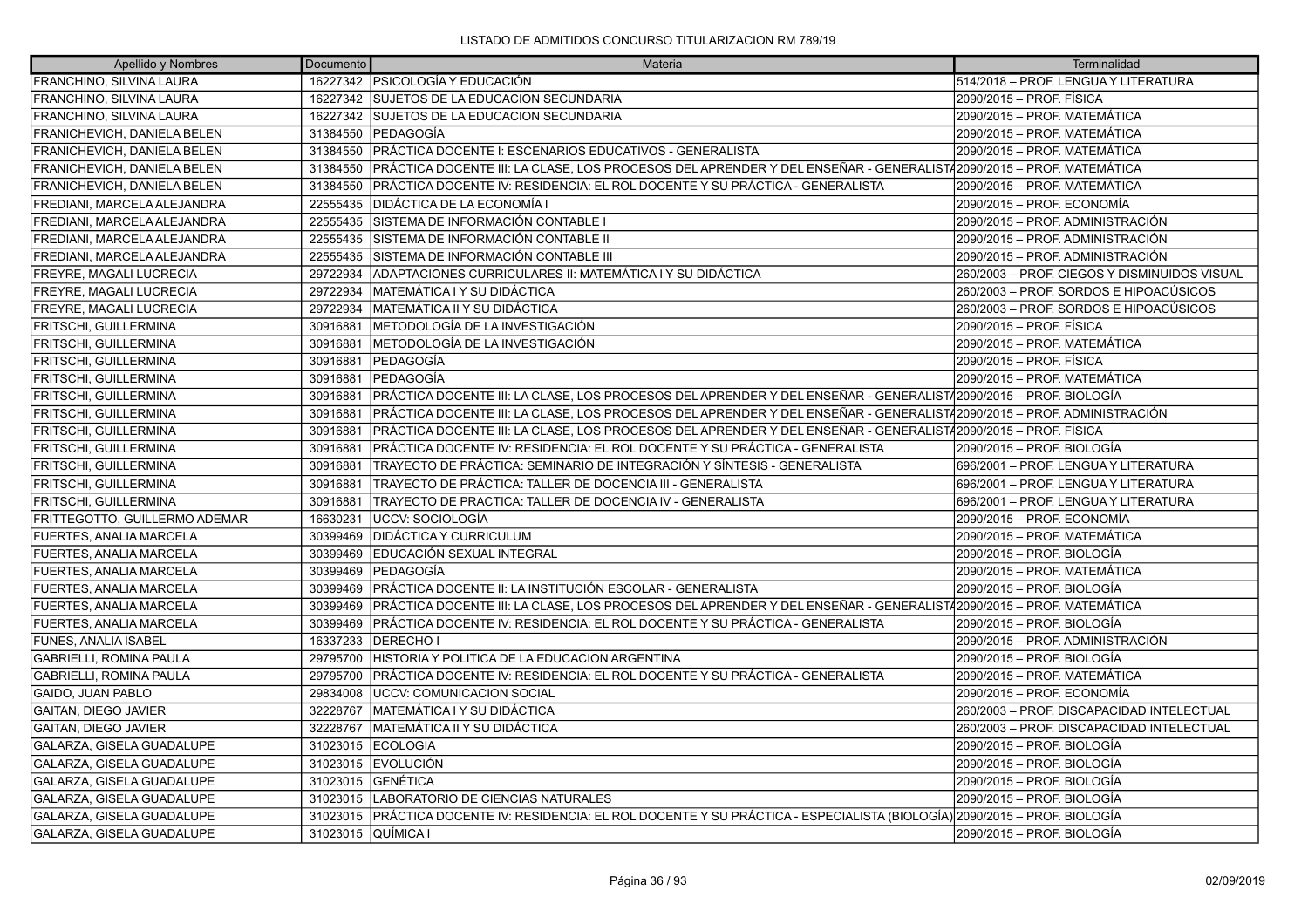| Apellido y Nombres            | <b>Documento</b> | Materia                                                                                                                     | Terminalidad                                 |
|-------------------------------|------------------|-----------------------------------------------------------------------------------------------------------------------------|----------------------------------------------|
| GALARZA, GISELA GUADALUPE     |                  | 31023015 QUÍMICA II                                                                                                         | 2090/2015 - PROF. BIOLOGÍA                   |
| <b>GALLARDO, JUDIT</b>        |                  | 18432874   LENGUA Y LITERATURA II Y SU DIDÁCTICA                                                                            | 260/2003 - PROF. DISCAPACIDAD INTELECTUAL    |
| GALLEGO, FABIAN RUBEN         |                  | 28274616 TALLER DE EXPRESIÓN II - EDUCACIÓN FÍSICA                                                                          | 260/2003 - PROF. DISCAPACIDAD INTELECTUAL    |
| <b>GALLO, EVA VERONICA</b>    | 23281718         | <b>IDIDÁCTICA Y CURRICULUM</b>                                                                                              | 2090/2015 - PROF. MATEMÁTICA                 |
| <b>GALLO, EVA VERONICA</b>    |                  | 23281718   PEDAGOGÍA                                                                                                        | 260/2003 - PROF. DISCAPACIDAD INTELECTUAL    |
| <b>GALLO, EVA VERONICA</b>    |                  | 23281718 TRAYECTO DE PRÁCTICA: TALLER DE DOCENCIA III - GENERALISTA                                                         | 260/2003 - PROF. DISCAPACIDAD INTELECTUAL    |
| <b>GALLO, GABRIELA LORENA</b> | 32153157         | CALCULO I                                                                                                                   | 2090/2015 - PROF. MATEMÁTICA                 |
| <b>GALLO, GABRIELA LORENA</b> |                  | 32153157 GEOMETRIA I                                                                                                        | 2090/2015 - PROF. MATEMÁTICA                 |
| GALLO, GABRIELA LORENA        |                  | 32153157 GEOMETRIA III                                                                                                      | 2090/2015 - PROF. MATEMÁTICA                 |
| GALLO, GABRIELA LORENA        | 32153157         | <b>MODELIZACION MATEMATICA I</b>                                                                                            | 2090/2015 - PROF. MATEMÁTICA                 |
| GALLO, GABRIELA LORENA        | 32153157         | <b>MODELIZACION MATEMATICA IV</b>                                                                                           | 2090/2015 - PROF. MATEMÁTICA                 |
| GALLO, GABRIELA LORENA        | 32153157         | PRÁCTICA DOCENTE I: ESCENARIOS EDUCATIVOS - ESPECIALISTA (MATEMÁTICA)                                                       | 2090/2015 - PROF. MATEMÁTICA                 |
| GALLO, MARCELA FERNANDA       | 18555052         | COMUNICACIÓN SOCIAL II                                                                                                      | 696/2001 - PROF. LENGUA Y LITERATURA         |
| GALLO, MARCELA FERNANDA       |                  | 18555052 HISTORIA DE LA LENGUA ESPAÑOLA                                                                                     | 696/2001 - PROF. LENGUA Y LITERATURA         |
| GALLO, MARCELA FERNANDA       |                  | 18555052   ITINERARIO POR LA LITERATURA ARGENTINA I                                                                         | 514/2018 – PROF. LENGUA Y LITERATURA         |
| GALLO, MARCELA FERNANDA       | 18555052         | LENGUA Y LITERATURA I Y SU DIDÁCTICA                                                                                        | 260/2003 - PROF. DISCAPACIDAD INTELECTUAL    |
| GALLO, MARCELA FERNANDA       | 18555052         | LINGÜÍSTICA DEL TEXTO Y ANÁLISIS DEL DISCURSO                                                                               | 696/2001 - PROF. LENGUA Y LITERATURA         |
| GALLO, MARCELA FERNANDA       | 18555052         | LITERATURA ARGENTINA                                                                                                        | 696/2001 - PROF. LENGUA Y LITERATURA         |
| GALLO, MARCELA FERNANDA       | 18555052         | LITERATURA EUROPEA III                                                                                                      | 696/2001 - PROF. LENGUA Y LITERATURA         |
| GALLO, MARCELA FERNANDA       |                  | 18555052   LITERATURAS MEDIEVALES Y RENACENTISTAS                                                                           | 514/2018 - PROF. LENGUA Y LITERATURA         |
| GALLO, MARCELA FERNANDA       |                  | 18555052 PRÁCTICA DOCENTE I: ESCENARIOS EDUCATIVOS - ESPECIALISTA (LENGUA Y LITERATURA)                                     | 514/2018 – PROF. LENGUA Y LITERATURA         |
| GALLO, MARCELA FERNANDA       | 18555052         | <b>PRODUCCION ORAL Y ESCRITA</b>                                                                                            | 514/2018 - PROF. LENGUA Y LITERATURA         |
| <b>GALLO, NATALIA ANDREA</b>  | 24232560         | EDUCACIÓN TEMPRANA                                                                                                          | 260/2003 - PROF. DISCAPACIDAD INTELECTUAL    |
| <b>GALLO, NATALIA ANDREA</b>  | 24232560         | PSICOMOTRICIDAD                                                                                                             | 260/2003 - PROF. CIEGOS Y DISMINUIDOS VISUAL |
| <b>GALLO, NATALIA ANDREA</b>  | 24232560         | <b>PSICOMOTRICIDAD</b>                                                                                                      | 260/2003 - PROF. DISCAPACIDAD INTELECTUAL    |
| <b>GALLO, NATALIA ANDREA</b>  | 24232560         | <b>PSICOMOTRICIDAD II</b>                                                                                                   | 260/2003 - PROF. DISCAPACIDAD INTELECTUAL    |
| <b>GALLO, SONIA NOEMI</b>     | 16573311         | <b>MODELIZACION MATEMATICA I</b>                                                                                            | 2090/2015 - PROF. MATEMÁTICA                 |
| <b>GAMARRA, SILVIA ESTER</b>  | 20808323         | COMUNICACIÓN SOCIAL II                                                                                                      | 696/2001 - PROF. LENGUA Y LITERATURA         |
| <b>GAMARRA, SILVIA ESTER</b>  | 20808323         | <b>DIDÁCTICA ESPECÍFICA</b>                                                                                                 | 696/2001 - PROF. LENGUA Y LITERATURA         |
| <b>GAMARRA, SILVIA ESTER</b>  | 20808323         | <b>ILATÍN</b>                                                                                                               | 514/2018 – PROF. LENGUA Y LITERATURA         |
| <b>GAMARRA, SILVIA ESTER</b>  | 20808323         | LECTURAS CRÍTICAS I                                                                                                         | 514/2018 – PROF. LENGUA Y LITERATURA         |
| <b>GAMARRA, SILVIA ESTER</b>  | 20808323         | LITERATURA ARGENTINA                                                                                                        | 696/2001 - PROF. LENGUA Y LITERATURA         |
| <b>GAMARRA, SILVIA ESTER</b>  | 20808323         | LITERATURAS MEDIEVALES Y RENACENTISTAS                                                                                      | 514/2018 - PROF. LENGUA Y LITERATURA         |
| <b>GAMARRA, SILVIA ESTER</b>  | 20808323         | SEMINARIO: PROBLEMÁTICA DE LA LITERATURA Y LAS ARTES CONTEMPORÁNEAS                                                         | 696/2001 - PROF. LENGUA Y LITERATURA         |
| <b>GAMARRA, SILVIA ESTER</b>  | 20808323         | TRAYECTO DE PRÁCTICA: SEMINARIO DE INTEGRACIÓN Y SÍNTESIS - ESPECIALISTA (PROF. DE LEN 696/2001 – PROF. LENGUA Y LITERATURA |                                              |
| GAMARRA, SILVIA ESTER         | 20808323         | TRAYECTO DE PRÁCTICA: TALLER DE DOCENCIA IV - ESPECIALISTA (PROF. DE LENGUA Y LITERATUF696/2001 – PROF. LENGUA Y LITERATURA |                                              |
| GAMBINI, LORENA SABRINA       | 22194904         | CIENCIA, TECNOLOGÍA Y SOCIEDAD Y EDUCACIÓN MATEMÁTICA                                                                       | 2090/2015 - PROF. MATEMÁTICA                 |
| GAMBINI, LORENA SABRINA       | 22194904         | <b>DIDACTICA DE LA MATEMATICA I</b>                                                                                         | 2090/2015 - PROF. MATEMÁTICA                 |
| GAMBINI, LORENA SABRINA       | 22194904         | ESTADISTICA Y PROBABILIDAD II                                                                                               | 2090/2015 - PROF. MATEMÁTICA                 |
| GANGLI, LUCIANA MARIA         | 24475205         | TALLER DE EXPRESIÓN I - EDUCACIÓN FÍSICA                                                                                    | 260/2003 - PROF. CIEGOS Y DISMINUIDOS VISUAL |
| GANGLI, LUCIANA MARIA         | 24475205         | TALLER DE EXPRESIÓN I - EDUCACIÓN FÍSICA                                                                                    | 260/2003 - PROF. DISCAPACIDAD INTELECTUAL    |
| <b>GANGLI, LUCIANA MARIA</b>  | 24475205         | TALLER DE EXPRESIÓN II - EDUCACIÓN FÍSICA                                                                                   | 260/2003 - PROF. CIEGOS Y DISMINUIDOS VISUAL |
| <b>GANGLI, LUCIANA MARIA</b>  | 24475205         | TALLER DE EXPRESIÓN II - EDUCACIÓN FÍSICA                                                                                   | 260/2003 - PROF. DISCAPACIDAD INTELECTUAL    |
| <b>GANGLI, LUCIANA MARIA</b>  | 24475205         | TALLER DE EXPRESIÓN II - EDUCACIÓN FÍSICA                                                                                   | 260/2003 - PROF. SORDOS E HIPOACÚSICOS       |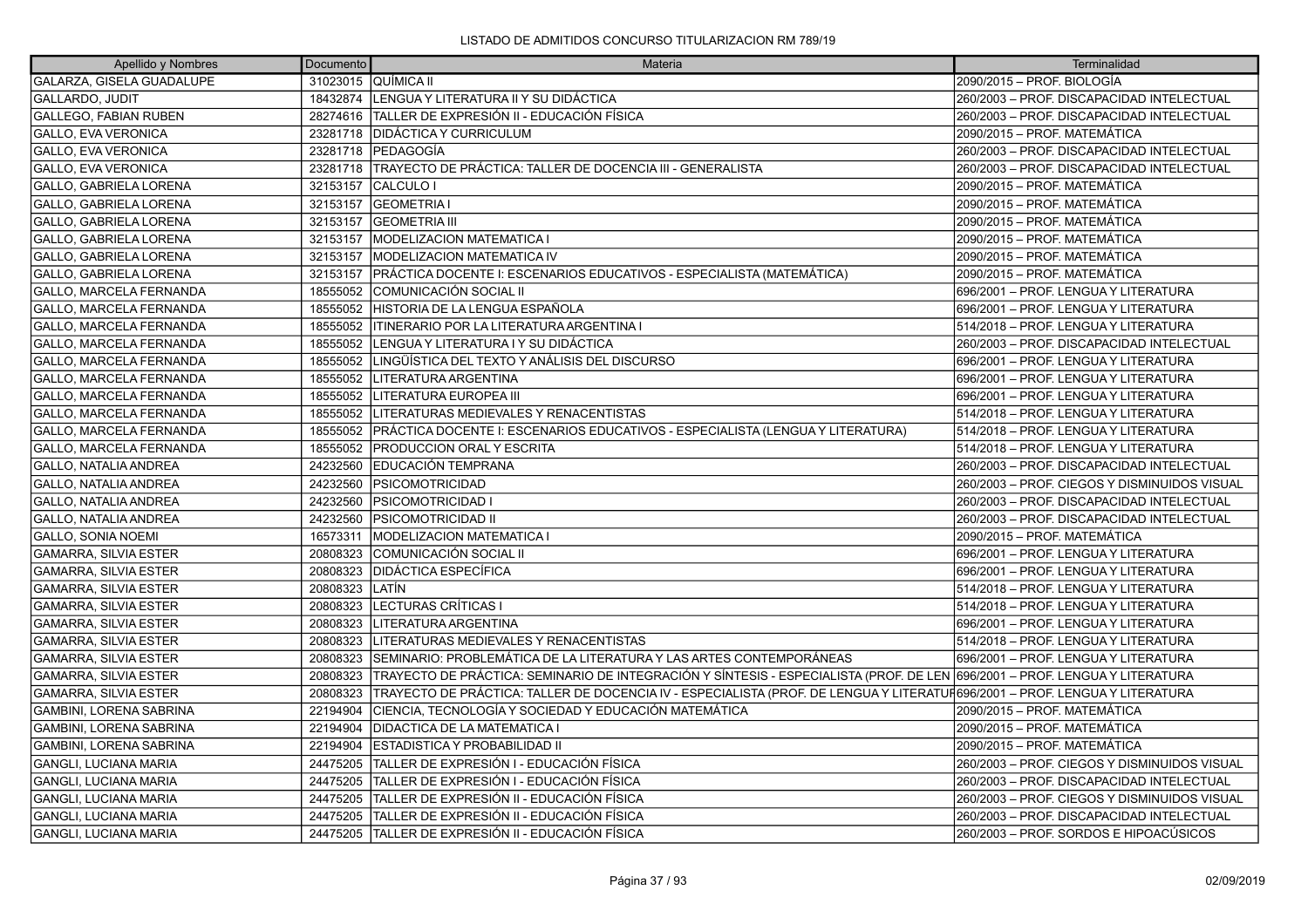| Apellido y Nombres                | Documento | Materia                                                                                                                     | Terminalidad                                 |
|-----------------------------------|-----------|-----------------------------------------------------------------------------------------------------------------------------|----------------------------------------------|
| GARAU, EZEQUIEL DIEGO             | 29048350  | <b>DIDÁCTICA ESPECÍFICA I</b>                                                                                               | 2090/2015 - PROF. FÍSICA                     |
| <b>GARAU, EZEQUIEL DIEGO</b>      | 29048350  | <b>DIDÁCTICA ESPECÍFICA II</b>                                                                                              | 2090/2015 – PROF. FÍSICA                     |
| GARAU, EZEQUIEL DIEGO             | 29048350  | <b>FÍSICA III</b>                                                                                                           | 2090/2015 - PROF. FÍSICA                     |
| GARAU, EZEQUIEL DIEGO             | 29048350  | PRÁCTICA DOCENTE I: ESCENARIOS EDUCATIVOS - ESPECIALISTA (FÍSICA)                                                           | 2090/2015 – PROF. FÍSICA                     |
| <b>GARAU, EZEQUIEL DIEGO</b>      | 29048350  | PRÁCTICA DOCENTE IV: RESIDENCIA: EL ROL DOCENTE Y SU PRÁCTICA - ESPECIALISTA (FÍSICA)                                       | 2090/2015 - PROF. FÍSICA                     |
| GARCIA, ANA CLARA                 | 31302729  | <b>ETICA PROFESIONAL</b>                                                                                                    | 696/2001 - PROF. LENGUA Y LITERATURA         |
| <b>GARCIA, ANA CLARA</b>          | 31302729  | <b>IFILOSOFÍA</b>                                                                                                           | 2090/2015 – PROF. BIOLOGÍA                   |
| <b>GARCIA, ANA CLARA</b>          | 31302729  | <b>FILOSOFÍA</b>                                                                                                            | 2090/2015 - PROF. GEOGRAFÍA                  |
| <b>GARCIA, ANA CLARA</b>          | 31302729  | <b>FILOSOFÍA</b>                                                                                                            | 2090/2015 - PROF. MATEMÁTICA                 |
| GARCIA, CARINA BEATRIZ            | 23402302  | ÍTALLER DE EXPRESIÓN I - PLÁSTICA                                                                                           | 260/2003 - PROF. CIEGOS Y DISMINUIDOS VISUAL |
| GARCIA, CARINA BEATRIZ            | 23402302  | TALLER DE EXPRESIÓN I - PLÁSTICA                                                                                            | 260/2003 - PROF. DISCAPACIDAD INTELECTUAL    |
| <b>GARCIA, GEORGINA ISABEL</b>    | 11723024  | LINGÜÍSTICA DEL TEXTO Y ANÁLISIS DEL DISCURSO                                                                               | 696/2001 - PROF. LENGUA Y LITERATURA         |
| <b>GARCIA, GEORGINA ISABEL</b>    | 11723024  | LINGÜÍSTICA GENERAL                                                                                                         | 514/2018 - PROF. LENGUA Y LITERATURA         |
| <b>GARCIA, GEORGINA ISABEL</b>    | 11723024  | LITERATURA ARGENTINA                                                                                                        | 696/2001 - PROF. LENGUA Y LITERATURA         |
| <b>GARCIA, GEORGINA ISABEL</b>    | 11723024  | LITERATURA LATINOAMERICANA                                                                                                  | 696/2001 - PROF. LENGUA Y LITERATURA         |
| <b>GARCIA, GEORGINA ISABEL</b>    | 11723024  | SEMINARIO: PROBLEMÁTICA DE LA LITERATURA Y LAS ARTES CONTEMPORÁNEAS                                                         | 696/2001 - PROF. LENGUA Y LITERATURA         |
| <b>GARCIA, GEORGINA ISABEL</b>    | 11723024  | TRAYECTO DE PRÁCTICA: SEMINARIO DE INTEGRACIÓN Y SÍNTESIS - ESPECIALISTA (PROF. DE LEN 696/2001 – PROF. LENGUA Y LITERATURA |                                              |
| <b>GARCIA, GEORGINA ISABEL</b>    | 11723024  | TRAYECTO DE PRÁCTICA: TALLER DE DOCENCIA IV - ESPECIALISTA (PROF. DE LENGUA Y LITERATUF696/2001 – PROF. LENGUA Y LITERATURA |                                              |
| <b>GARCIA, LUCRECIA</b>           | 33128629  | PSICOLOGÍA SOCIAL                                                                                                           | 260/2003 - PROF. DISCAPACIDAD INTELECTUAL    |
| <b>GARCIA, LUCRECIA</b>           | 33128629  | PSICOLOGÍA Y CULTURA DEL ALUMNO I                                                                                           | 260/2003 - PROF. DISCAPACIDAD INTELECTUAL    |
| <b>GARCIA, LUCRECIA</b>           | 33128629  | PSICOLOGÍA Y CULTURA DEL ALUMNO II                                                                                          | 260/2003 - PROF. DISCAPACIDAD INTELECTUAL    |
| <b>GARCIA, LUCRECIA</b>           | 33128629  | <b>PSICOPATOLOGÍA</b>                                                                                                       | 260/2003 - PROF. DISCAPACIDAD INTELECTUAL    |
| <b>GARCIA, LUCRECIA</b>           | 33128629  | TRASTORNOS DEL LENGUAJE Y LA COMUNICACIÓN                                                                                   | 260/2003 - PROF. DISCAPACIDAD INTELECTUAL    |
| <b>GARCIA, NATALIA ANDREA</b>     | 22384175  | PSICOLOGÍA Y CULTURA DEL ALUMNO II                                                                                          | 260/2003 - PROF. DISCAPACIDAD INTELECTUAL    |
| <b>GARCIA, NATALIA ANDREA</b>     | 22384175  | <b>PSICOLOGÍA Y EDUCACIÓN</b>                                                                                               | 2090/2015 – PROF. ADMINISTRACIÓN             |
| <b>GARCIA, NATALIA ANDREA</b>     | 22384175  | <b>PSICOLOGÍA Y EDUCACIÓN</b>                                                                                               | 2090/2015 – PROF. MATEMÁTICA                 |
| <b>GARCIA, NATALIA ANDREA</b>     | 22384175  | SEMINARIO DE APRENDIZAJE Y DISCAPACIDAD INTELECTUAL                                                                         | 260/2003 - PROF. DISCAPACIDAD INTELECTUAL    |
| GARETA, LUCIANO PEDRO             | 22305596  | <b>JUCCV: INTRODUCCIÓN AL LENGUAJE CIENTÍFICO</b>                                                                           | 2090/2015 - PROF. FÍSICA                     |
| GARETTO, SEBASTIAN ALBERTO        | 32060057  | BIOLOGÍA HUMANA Y SALUD I                                                                                                   | 2090/2015 – PROF. BIOLOGÍA                   |
| <b>GARETTO, SEBASTIAN ALBERTO</b> | 32060057  | <b>BIOLOGÍA I</b>                                                                                                           | 2090/2015 – PROF. BIOLOGÍA                   |
| GARETTO, SEBASTIAN ALBERTO        | 32060057  | <b>BIOLOGIA IV</b>                                                                                                          | 2090/2015 – PROF. BIOLOGÍA                   |
| GARETTO, SEBASTIAN ALBERTO        | 32060057  | BIOLOGÍA, GENÉTICA Y NEUROENDOCRINA                                                                                         | 260/2003 - PROF. DISCAPACIDAD INTELECTUAL    |
| GARETTO, SEBASTIAN ALBERTO        | 32060057  | <b>ECOLOGIA</b>                                                                                                             | 2090/2015 – PROF. BIOLOGÍA                   |
| GARETTO, SEBASTIAN ALBERTO        | 32060057  | <b>EVOLUCIÓN</b>                                                                                                            | 2090/2015 – PROF. BIOLOGÍA                   |
| GARETTO, SEBASTIAN ALBERTO        | 32060057  | <b>IGENÉTICA</b>                                                                                                            | 2090/2015 – PROF. BIOLOGÍA                   |
| GARNICA, VANESA GISELA            | 31243875  | <b>ESTADISTICA Y PROBABILIDAD I</b>                                                                                         | 2090/2015 - PROF. MATEMÁTICA                 |
| GARNICA, VANESA GISELA            | 31243875  | <b>MODELIZACION MATEMATICA III</b>                                                                                          | 2090/2015 - PROF. MATEMÁTICA                 |
| GARNICA, VANESA GISELA            | 31243875  | PRÁCTICA DOCENTE II: LA INSTITUCIÓN ESCOLAR - ESPECIALISTA (MATEMÁTICA)                                                     | 2090/2015 - PROF. MATEMÁTICA                 |
| GARZA, DANIEL                     | 30966372  | <b>CIENCIAS DE LA TIERRA</b>                                                                                                | 2090/2015 – PROF. BIOLOGÍA                   |
| GARZA, DANIEL                     | 30966372  | DIDÁCTICA DE LA GEOGRAFÍA II                                                                                                | 2090/2015 – PROF. GEOGRAFÍA                  |
| <b>GARZA, DANIEL</b>              | 30966372  | GEOGRAFÍA AMBIENTAL I                                                                                                       | 2090/2015 – PROF. GEOGRAFÍA                  |
| <b>GARZA, DANIEL</b>              | 30966372  | GEOGRAFÍA ARGENTINA I                                                                                                       | 2090/2015 – PROF. GEOGRAFÍA                  |
| GARZA, DANIEL                     | 30966372  | GEOGRAFÍA DE AMÉRICA                                                                                                        | 2090/2015 – PROF. GEOGRAFÍA                  |
| <b>GARZA, DANIEL</b>              | 30966372  | <b>IGEOGRAFÍA DE LOS ESPACIOS MUNDIALES I</b>                                                                               | 2090/2015 – PROF. GEOGRAFÍA                  |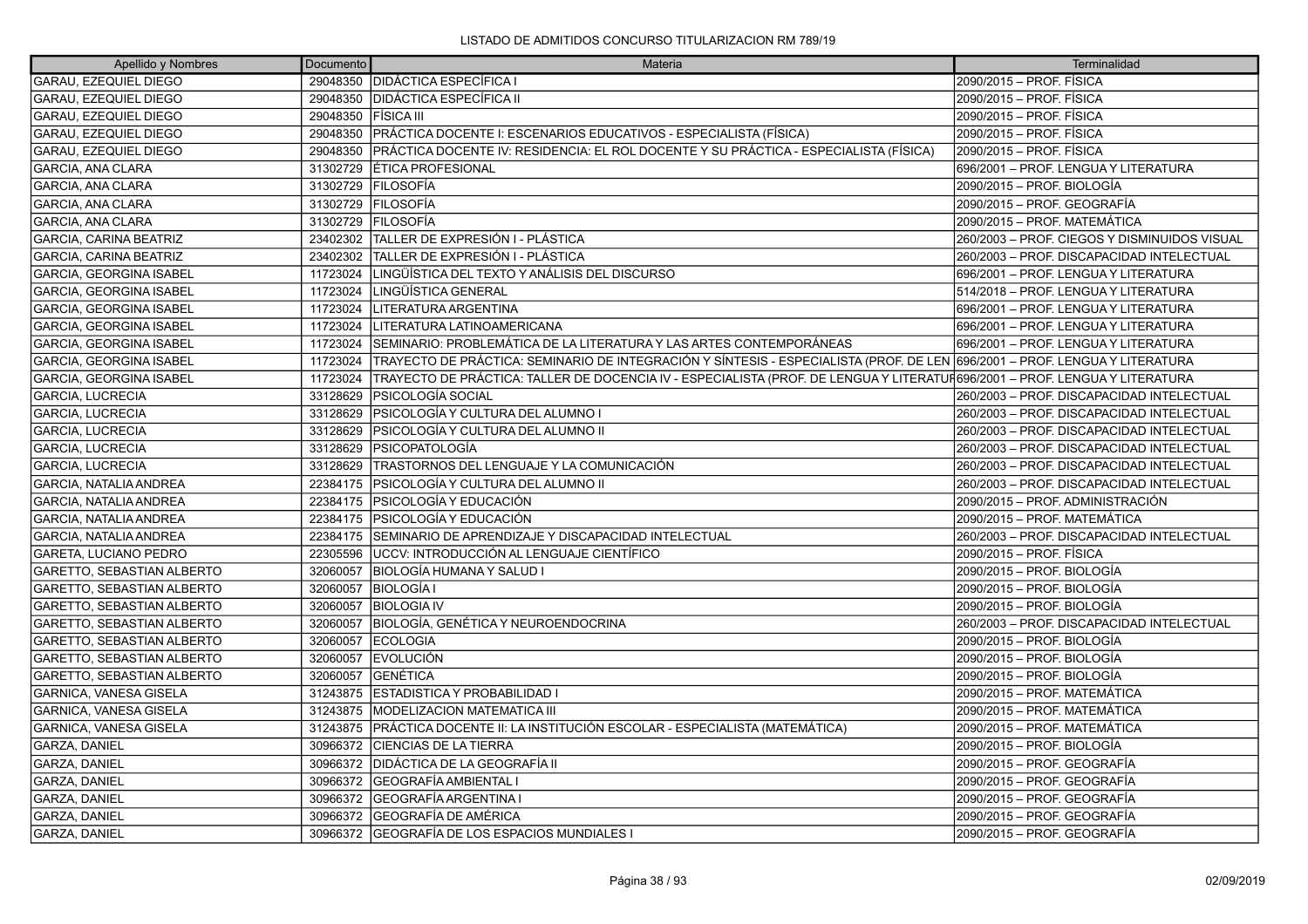| Apellido y Nombres               | Documento | Materia                                                                                                           | Terminalidad                              |
|----------------------------------|-----------|-------------------------------------------------------------------------------------------------------------------|-------------------------------------------|
| <b>GARZA, DANIEL</b>             |           | 30966372 GEOGRAFÍA DE LOS ESPACIOS MUNDIALES II                                                                   | 2090/2015 – PROF. GEOGRAFÍA               |
| GARZA, DANIEL                    |           | 30966372 GEOGRAFÍA ECONÓMICA                                                                                      | 2090/2015 – PROF. GEOGRAFÍA               |
| <b>GARZA, DANIEL</b>             |           | 30966372 GEOGRAFÍA POLÍTICA                                                                                       | 2090/2015 – PROF. GEOGRAFÍA               |
| GARZA, DANIEL                    | 30966372  | GEOGRAFÍA URBANA Y RURAL                                                                                          | 2090/2015 – PROF. GEOGRAFÍA               |
| GARZA, DANIEL                    |           | 30966372   PRÁCTICA DOCENTE I: ESCENARIOS EDUCATIVOS - ESPECIALISTA (GEOGRAFÍA)                                   | 2090/2015 – PROF. GEOGRAFÍA               |
| <b>GARZA, DANIEL</b>             | 30966372  | PRÁCTICA DOCENTE II: LA INSTITUCIÓN ESCOLAR - ESPECIALISTA (GEOGRAFÍA)                                            | 2090/2015 – PROF. GEOGRAFÍA               |
| GARZA, DANIEL                    | 30966372  | PRÁCTICA DOCENTE III: LA CLASE, LOS PROCESOS DEL APRENDER Y DEL ENSEÑAR - ESPECIALIST 2090/2015 – PROF. GEOGRAFÍA |                                           |
| GASPARONI, GRACIELA BEATRIZ      | 12525632  | <b>INSTITUCIONES EDUCATIVAS</b>                                                                                   | 514/2018 - PROF. LENGUA Y LITERATURA      |
| GASPARONI, GRACIELA BEATRIZ      | 12525632  | PRÁCTICA DOCENTE II: LA INSTITUCIÓN ESCOLAR - GENERALISTA                                                         | 514/2018 - PROF. LENGUA Y LITERATURA      |
| GASPARONI, GRACIELA BEATRIZ      | 12525632  | PRÁCTICA DOCENTE III: LA CLASE, LOS PROCESOS DEL APRENDER Y DEL ENSEÑAR - GENERALIST/2090/2015 – PROF. MATEMÁTICA |                                           |
| GASTALDI, VANINA MARIA DE LUJAN  | 27510181  | IBIOLOGÍA HUMANA Y SALUD I                                                                                        | 2090/2015 – PROF. BIOLOGÍA                |
| GASTALDI, VANINA MARIA DE LUJAN  | 27510181  | <b>BIOLOGIA II</b>                                                                                                | 2090/2015 – PROF. BIOLOGÍA                |
| GASTALDI, VANINA MARIA DE LUJAN  | 27510181  | CIENCIAS NATURALES Y SU DIDÁCTICA                                                                                 | 260/2003 – PROF. DISCAPACIDAD INTELECTUAL |
| GASTALDI, VANINA MARIA DE LUJAN  | 27510181  | <b>DISFUNCIONES NEUROGENÉTICAS</b>                                                                                | 260/2003 - PROF. DISCAPACIDAD INTELECTUAL |
| GASTALDI, VANINA MARIA DE LUJAN  | 27510181  | <b>ECOLOGIA</b>                                                                                                   | 2090/2015 – PROF. BIOLOGÍA                |
| GASTALDI, VANINA MARIA DE LUJAN  | 27510181  | EDUCACIÓN AMBIENTAL                                                                                               | 2090/2015 – PROF. BIOLOGÍA                |
| GASTALDI, VANINA MARIA DE LUJAN  | 27510181  | LABORATORIO DE CIENCIAS NATURALES                                                                                 | 2090/2015 – PROF. BIOLOGÍA                |
| GASTALDI, VANINA MARIA DE LUJAN  | 27510181  | PRÁCTICA DOCENTE II: LA INSTITUCIÓN ESCOLAR - ESPECIALISTA (BIOLOGÍA)                                             | 2090/2015 – PROF. BIOLOGÍA                |
| GASTALDI, VANINA MARIA DE LUJAN  | 27510181  | PRACTICAS DE INVESTIGACIÓN                                                                                        | 2090/2015 – PROF. BIOLOGÍA                |
| GASTALDI, VANINA MARIA DE LUJAN  | 27510181  | TALLER DE MODELIZACIÓN Y RECURSOS DIDÁCTICOS EN BIOLOGÍA                                                          | 2090/2015 – PROF. BIOLOGÍA                |
| GATTARELLI, CLAUDIO HUGO ALBERTO |           | 23264149 EDUCACIÓN AMBIENTAL                                                                                      | 2090/2015 – PROF. BIOLOGÍA                |
| <b>GATTI, MARIA LAURA</b>        | 33128585  | <b>ÉTICA PROFESIONAL</b>                                                                                          | 260/2003 – PROF. DISCAPACIDAD INTELECTUAL |
| <b>GATTI, MARIA LAURA</b>        | 33128585  | IFILOSOFÍA                                                                                                        | 260/2003 – PROF. DISCAPACIDAD INTELECTUAL |
| GATTI, MARIA LAURA               | 33128585  | IFORMACIÓN ÉTICA Y CIUDADANA Y SU DIDÁCTICA                                                                       | 260/2003 - PROF. DISCAPACIDAD INTELECTUAL |
| GAVASSA, MARISA ISABEL           | 23484595  | ARITMETICA Y ALGEBRA I                                                                                            | 2090/2015 – PROF. MATEMÁTICA              |
| GAVASSA, MARISA ISABEL           | 23484595  | <b>BIOFÍSICA</b>                                                                                                  | 2090/2015 – PROF. BIOLOGÍA                |
| GAVASSA, MARISA ISABEL           | 23484595  | CALCULO I                                                                                                         | 2090/2015 - PROF. MATEMÁTICA              |
| GAVASSA, MARISA ISABEL           | 23484595  | CIENCIA, TECNOLOGÍA Y SOCIEDAD Y EDUCACIÓN MATEMÁTICA                                                             | 2090/2015 - PROF. MATEMÁTICA              |
| GAVASSA, MARISA ISABEL           | 23484595  | ESTADISTICA Y PROBABILIDAD                                                                                        | 2090/2015 – PROF. MATEMÁTICA              |
| GAVASSA, MARISA ISABEL           | 23484595  | <b>ESTADISTICA Y PROBABILIDAD II</b>                                                                              | 2090/2015 - PROF. MATEMÁTICA              |
| GELVEZ, CARLOS ALBERTO           | 16036383  | CIENCIAS SOCIALES Y SU DIDÁCTICA                                                                                  | 260/2003 - PROF. DISCAPACIDAD INTELECTUAL |
| GELVEZ, CARLOS ALBERTO           | 16036383  | <b>UCCV: COMUNICACION SOCIAL</b>                                                                                  | 2090/2015 – PROF. ADMINISTRACIÓN          |
| GELVEZ, CARLOS ALBERTO           | 16036383  | UCCV: SOCIOLOGÍA                                                                                                  | 2090/2015 – PROF. ADMINISTRACIÓN          |
| GENERO, MARIA ALEJANDRINA        | 29720454  | ADMINISTRACIÓN GENERAL                                                                                            | 2090/2015 – PROF. ECONOMÍA                |
| GENERO, MARIA ALEJANDRINA        | 29720454  | IADMINISTRACIÓN II                                                                                                | 2090/2015 – PROF. ADMINISTRACIÓN          |
| GENERO, MARIA ALEJANDRINA        | 29720454  | SISTEMA DE INFORMACIÓN CONTABLE I                                                                                 | 2090/2015 - PROF. ADMINISTRACIÓN          |
| GENERO, MARIA ALEJANDRINA        | 29720454  | SISTEMA DE INFORMACIÓN CONTABLE I                                                                                 | 2090/2015 – PROF. ECONOMÍA                |
| <b>GEROMETTA, ANA AIDE</b>       | 13037509  | EPISTEMOLOGIA E HISTORIA DE LA MATEMATICA                                                                         | 2090/2015 – PROF. MATEMÁTICA              |
| <b>GEROMETTA, ANA AIDE</b>       | 13037509  | <b>IESTADISTICA Y PROBABILIDAD I</b>                                                                              | 2090/2015 - PROF. MATEMÁTICA              |
| <b>GEROMETTA, ANA AIDE</b>       | 13037509  | PRÁCTICAS DE INVESTIGACIÓN - ESPECIALISTA MATEMÁTICA/ ESTADÍSTICA                                                 | 2090/2015 – PROF. ECONOMÍA                |
| <b>GETTO, ANTONELA</b>           | 31386478  | <b>DIDÁCTICA Y CURRICULUM</b>                                                                                     | 2090/2015 – PROF. BIOLOGÍA                |
| <b>GETTO, ANTONELA</b>           | 31386478  | PSICOLOGÍA Y EDUCACIÓN                                                                                            | 2090/2015 - PROF. BIOLOGÍA                |
| GIACINTI, CLAUDIA FABIANA        | 20141664  | <b>PEDAGOGÍA</b>                                                                                                  | 2090/2015 – PROF. GEOGRAFÍA               |
| <b>GIACOMELLI, NATALIA</b>       |           | 30623080 PSICOLOGÍA Y EDUCACIÓN                                                                                   | 2090/2015 – PROF. BIOLOGÍA                |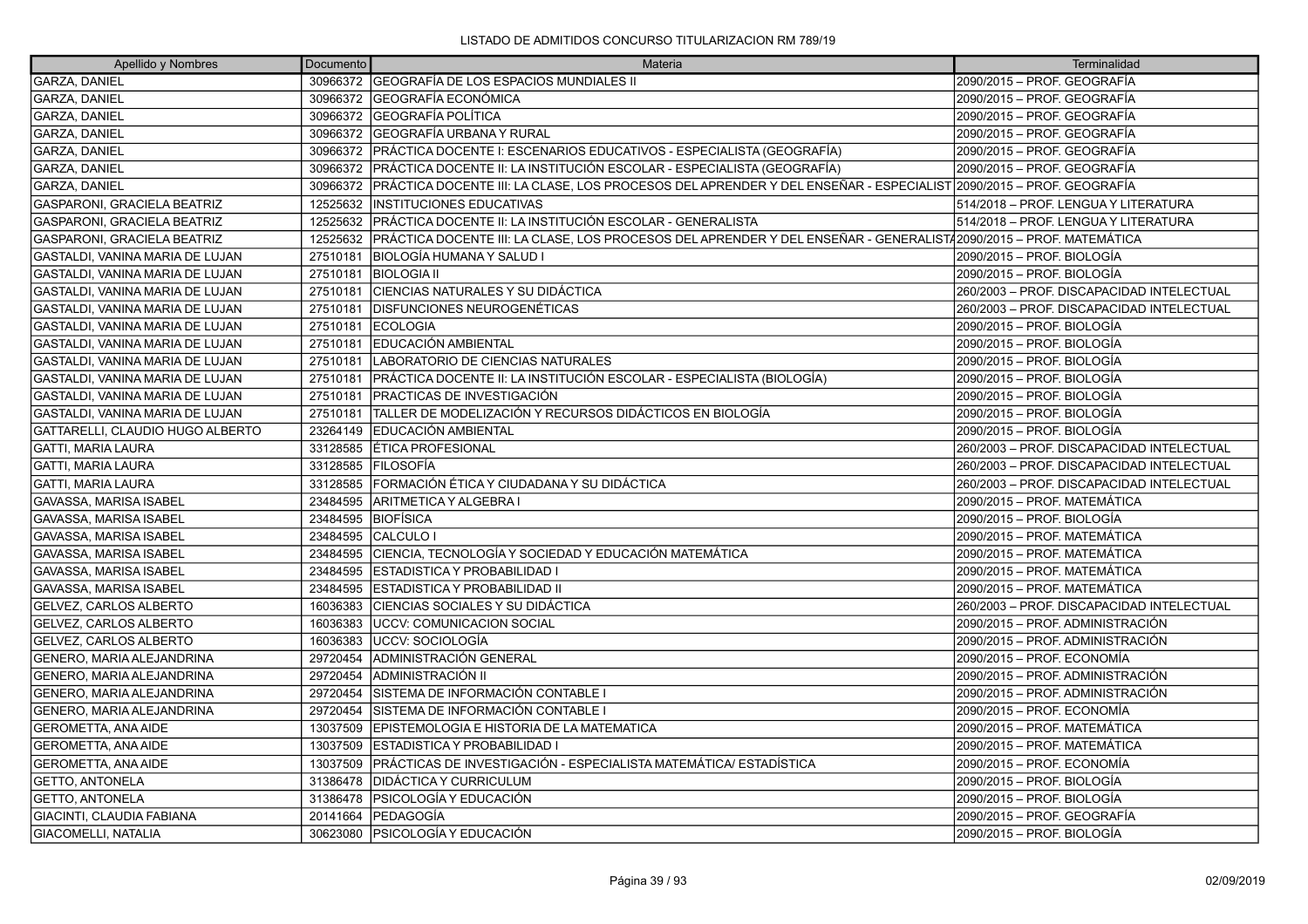| Apellido y Nombres              | Documento | Materia                                                                                                                      | Terminalidad                              |
|---------------------------------|-----------|------------------------------------------------------------------------------------------------------------------------------|-------------------------------------------|
| GIAGNORIO, CLAUDIA MABEL        |           | 17514511 BIOFÍSICA                                                                                                           | 2090/2015 - PROF. BIOLOGÍA                |
| GIAGNORIO, CLAUDIA MABEL        |           | 17514511 ELEMENTOS DE MATEMÁTICA Y BIOESTADÍSTICA                                                                            | 2090/2015 - PROF. BIOLOGÍA                |
| GIAGNORIO, CLAUDIA MABEL        | 17514511  | <b>IMATEMATICA</b>                                                                                                           | 2090/2015 – PROF. ADMINISTRACIÓN          |
| GIAGNORIO, CLAUDIA MABEL        | 17514511  | <b>MATEMÁTICA II Y SU DIDÁCTICA</b>                                                                                          | 260/2003 - PROF. DISCAPACIDAD INTELECTUAL |
| GIAGNORIO, CLAUDIA MABEL        | 17514511  | PRÁCTICAS DE INVESTIGACIÓN - ESPECIALISTA MATEMÁTICA/ ESTADÍSTICA                                                            | 2090/2015 - PROF. ADMINISTRACIÓN          |
| GIAMPAOLI, DANIEL ERNESTO JESUS | 20666871  | DIMENSIÓN GEOGRÁFICA DE LAS PROBLEMÁTICAS AMBIENTALES                                                                        | 2090/2015 – PROF. GEOGRAFÍA               |
| GIAMPAOLI, DANIEL ERNESTO JESUS | 20666871  | GEOGRAFÍA DE LOS ESPACIOS MUNDIALES I                                                                                        | 2090/2015 - PROF. GEOGRAFÍA               |
| GIAMPAOLI, DANIEL ERNESTO JESUS | 20666871  | TECNOLOGÍA Y SU DIDÁCTICA                                                                                                    | 260/2003 - PROF. DISCAPACIDAD INTELECTUAL |
| GIAMPAOLI, PAOLA NATALIA        | 29032213  | <b>DIDÁCTICA Y CURRICULUM</b>                                                                                                | 2090/2015 – PROF. MATEMÁTICA              |
| GIAMPAOLI, PAOLA NATALIA        | 29032213  | <b>ETICA Y TRABAJO DOCENTE</b>                                                                                               | 2090/2015 - PROF. ECONOMÍA                |
| GIAMPAOLI, PAOLA NATALIA        | 29032213  | <b>INSTITUCIONES EDUCATIVAS</b>                                                                                              | 2090/2015 - PROF. BIOLOGÍA                |
| GIAMPAOLI, PAOLA NATALIA        | 29032213  | IMETODOLOGÍA DE LA INVESTIGACIÓN                                                                                             | 2090/2015 - PROF. ADMINISTRACIÓN          |
| GIAMPAOLI, PAOLA NATALIA        | 29032213  | <b>PEDAGOGÍA</b>                                                                                                             | 514/2018 - PROF. LENGUA Y LITERATURA      |
| GIAMPAOLI, PAOLA NATALIA        |           | 29032213   PRÁCTICA DOCENTE I: ESCENARIOS EDUCATIVOS - GENERALISTA                                                           | 2090/2015 - PROF. BIOLOGÍA                |
| GIAMPAOLI, PAOLA NATALIA        | 29032213  | <b>PRÁCTICA DOCENTE I: ESCENARIOS EDUCATIVOS - GENERALISTA</b>                                                               | 2090/2015 – PROF. MATEMÁTICA              |
| GIAMPAOLI, PAOLA NATALIA        | 29032213  | PRÁCTICA DOCENTE II: LA INSTITUCIÓN ESCOLAR - GENERALISTA                                                                    | 2090/2015 - PROF. BIOLOGÍA                |
| GIAMPAOLI, PAOLA NATALIA        | 29032213  | IPRÁCTICA DOCENTE IV: RESIDENCIA: EL ROL DOCENTE Y SU PRÁCTICA - GENERALISTA                                                 | 2090/2015 - PROF. BIOLOGÍA                |
| GIAMPAOLI, PAOLA NATALIA        | 29032213  | PRÁCTICA DOCENTE IV: RESIDENCIA: EL ROL DOCENTE Y SU PRÁCTICA - GENERALISTA                                                  | 2090/2015 - PROF. MATEMÁTICA              |
| GIAMPAOLI, PAOLA NATALIA        | 29032213  | TRAYECTO DE PRACTICA: TALLER DE DOCENCIA IV - GENERALISTA                                                                    | 696/2001 - PROF. LENGUA Y LITERATURA      |
| GIAMPAOLI, SEBASTIAN ANDRÉS     | 32098350  | <b>ETICA Y TRABAJO DOCENTE</b>                                                                                               | 2090/2015 - PROF. GEOGRAFÍA               |
| GIAMPAOLI, SEBASTIAN ANDRÉS     | 32098350  | <b>FILOSOFÍA</b>                                                                                                             | 2090/2015 – PROF. BIOLOGÍA                |
| GIAMPAOLI, SEBASTIAN ANDRÉS     | 32098350  | FILOSOFÍA                                                                                                                    | 2090/2015 - PROF. GEOGRAFÍA               |
| GIAMPAOLI, SEBASTIAN ANDRÉS     | 32098350  | FILOSOFÍA                                                                                                                    | 260/2003 - PROF. DISCAPACIDAD INTELECTUAL |
| <b>GIAY. PAOLA VANESA</b>       | 25904090  | <b>BIOLOGÍA I</b>                                                                                                            | 2090/2015 – PROF. BIOLOGÍA                |
| GIAY, PAOLA VANESA              | 25904090  | <b>CIENCIAS DE LA TIERRA</b>                                                                                                 | 2090/2015 - PROF. BIOLOGÍA                |
| <b>GIAY, PAOLA VANESA</b>       | 25904090  | PRÁCTICA DOCENTE I: ESCENARIOS EDUCATIVOS - ESPECIALISTA (BIOLOGÍA)                                                          | 2090/2015 - PROF. BIOLOGÍA                |
| GIGLI, MELINA MARIA DE LUJAN    | 24859159  | COMUNICACIÓN SOCIAL II                                                                                                       | 696/2001 - PROF. LENGUA Y LITERATURA      |
| GIGLI, MELINA MARIA DE LUJAN    | 24859159  | HISTORIA DE LA LENGUA ESPAÑOLA                                                                                               | 696/2001 - PROF. LENGUA Y LITERATURA      |
| GIGLI, MELINA MARIA DE LUJAN    | 24859159  | LECTURAS CRÍTICAS I                                                                                                          | 514/2018 - PROF. LENGUA Y LITERATURA      |
| GIGLI, MELINA MARIA DE LUJAN    | 24859159  | LENGUA ESPAÑOLA II                                                                                                           | 514/2018 - PROF. LENGUA Y LITERATURA      |
| GIGLI, MELINA MARIA DE LUJAN    | 24859159  | LINGÜÍSTICA DEL TEXTO Y ANÁLISIS DEL DISCURSO                                                                                | 696/2001 - PROF. LENGUA Y LITERATURA      |
| GIGLI, MELINA MARIA DE LUJAN    | 24859159  | LITERATURA LATINOAMERICANA                                                                                                   | 696/2001 - PROF. LENGUA Y LITERATURA      |
| GIGLI, MELINA MARIA DE LUJAN    | 24859159  | TRAYECTO DE PRÁCTICA: TALLER DE DOCENCIA III - ESPECIALISTA (PROF. DE LENGUA Y LITERATUR696/2001 – PROF. LENGUA Y LITERATURA |                                           |
| GIL, LILIANA MARIEL             | 17567643  | BIOLOGÍA HUMANA Y SALUD I                                                                                                    | 2090/2015 - PROF. BIOLOGÍA                |
| İGIL. LILIANA MARIEL            | 17567643  | <b>BIOLOGÍA I</b>                                                                                                            | 2090/2015 – PROF. BIOLOGÍA                |
| GIL, LILIANA MARIEL             | 17567643  | <b>BIOLOGIA IV</b>                                                                                                           | 2090/2015 - PROF. BIOLOGÍA                |
| GIL, LILIANA MARIEL             | 17567643  | <b>CIENCIAS DE LA TIERRA</b>                                                                                                 | 2090/2015 - PROF. BIOLOGÍA                |
| <b>GIL, LILIANA MARIEL</b>      | 17567643  | EDUCACIÓN SEXUAL INTEGRAL                                                                                                    | 2090/2015 - PROF. BIOLOGÍA                |
| GIL, LILIANA MARIEL             | 17567643  | <b>EVOLUCIÓN</b>                                                                                                             | 2090/2015 – PROF. BIOLOGÍA                |
| <b>GIL, LILIANA MARIEL</b>      | 17567643  | PRÁCTICA DOCENTE IV: RESIDENCIA: EL ROL DOCENTE Y SU PRÁCTICA - ESPECIALISTA (BIOLOGÍA) 2090/2015 – PROF. BIOLOGÍA           |                                           |
| GIL, LILIANA MARIEL             | 17567643  | <b>QUÍMICA I</b>                                                                                                             | 2090/2015 - PROF. BIOLOGÍA                |
| <b>GIL, LILIANA MARIEL</b>      | 17567643  | UCCV: HISTORIA DE LAS CIENCIAS NATURALES                                                                                     | 2090/2015 - PROF. BIOLOGÍA                |
| GIMENEZ, ROMINA ALEJANDRA       | 28069946  | <b>ETICA Y TRABAJO DOCENTE</b>                                                                                               | 2090/2015 - PROF. MATEMÁTICA              |
| GIMENEZ, ROMINA ALEJANDRA       | 28069946  | <b>PEDAGOGÍA</b>                                                                                                             | 2090/2015 – PROF. BIOLOGÍA                |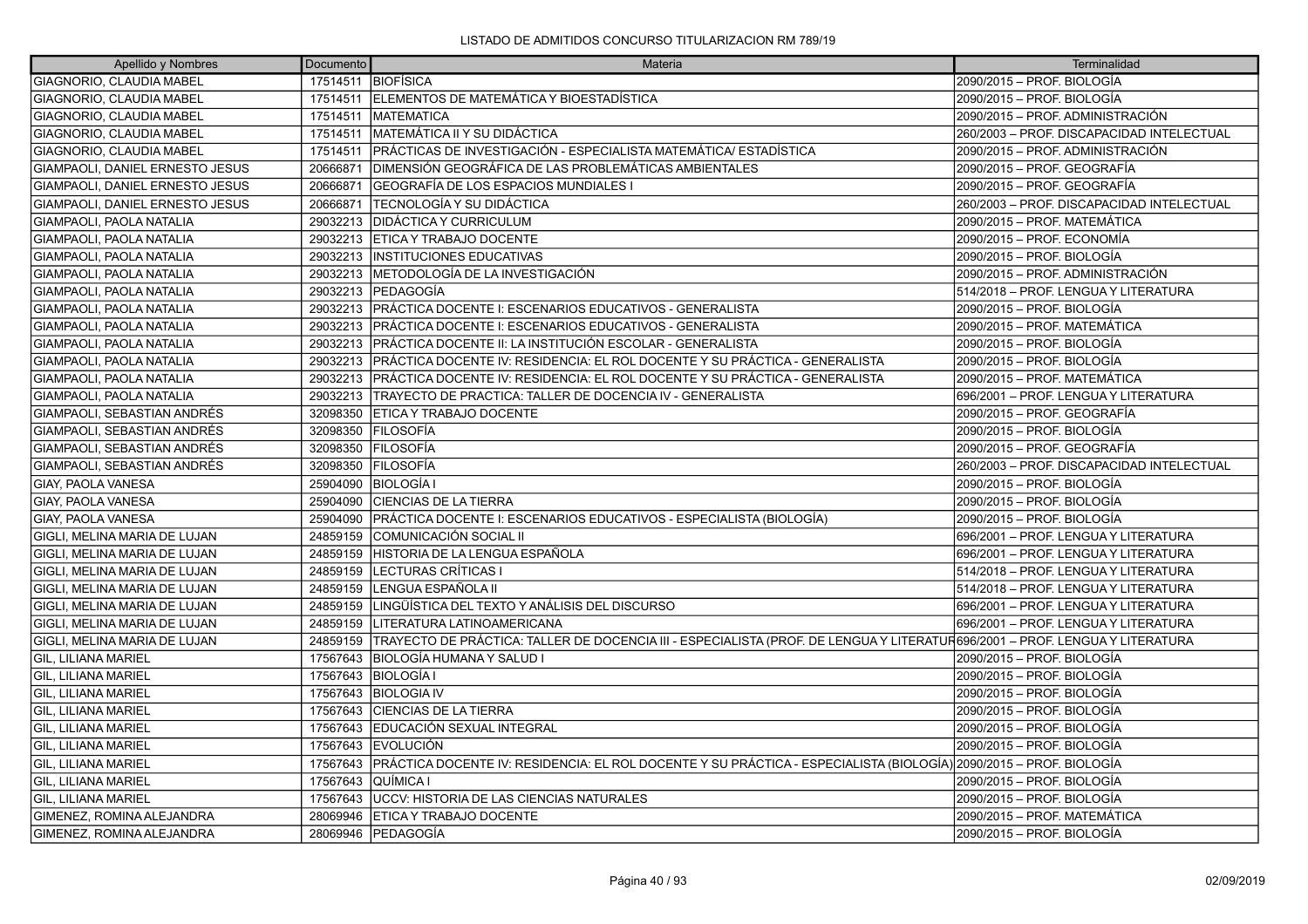| Apellido y Nombres               | Documento | Materia                                                                                                            | Terminalidad                                 |
|----------------------------------|-----------|--------------------------------------------------------------------------------------------------------------------|----------------------------------------------|
| GIMENEZ, ROMINA ALEJANDRA        |           | 28069946 PEDAGOGIA                                                                                                 | 2090/2015 – PROF. MATEMÁTICA                 |
| GIMENEZ, ROMINA ALEJANDRA        |           | 28069946 PRÁCTICA DOCENTE IV: RESIDENCIA: EL ROL DOCENTE Y SU PRÁCTICA - GENERALISTA                               | 2090/2015 – PROF. BIOLOGÍA                   |
| GIMENEZ, ROMINA ALEJANDRA        |           | 28069946 PSICOLOGÍA Y EDUCACIÓN                                                                                    | 514/2018 - PROF. LENGUA Y LITERATURA         |
| GIMENEZ, SABINA MAGDALENA        | 30532122  | ARITMETICA Y ALGEBRA I                                                                                             | 2090/2015 - PROF. MATEMÁTICA                 |
| GIMENEZ, SABINA MAGDALENA        | 30532122  | CALCULO I                                                                                                          | 2090/2015 – PROF. MATEMÁTICA                 |
| GIMENEZ, SABINA MAGDALENA        | 30532122  | <b>CALCULO III</b>                                                                                                 | 2090/2015 – PROF. MATEMÁTICA                 |
| GIMENEZ, SABINA MAGDALENA        | 30532122  | IDIDACTICA DE LA MATEMATICA II                                                                                     | 2090/2015 – PROF. MATEMÁTICA                 |
| GIMENEZ, SABINA MAGDALENA        | 30532122  | PRÁCTICA DOCENTE III: LA CLASE, LOS PROCESOS DEL APRENDER Y DEL ENSEÑAR - ESPECIALIST∤2090/2015 – PROF. MATEMÁTICA |                                              |
| GINESSI, SILVINA INES            | 18341289  | HISTORIA Y POLITICA DE LA EDUCACION ARGENTINA                                                                      | 2090/2015 – PROF. ECONOMÍA                   |
| GIORDANO, MARIA LAURA            | 29562164  | ADMINISTRACIÓN I                                                                                                   | 2090/2015 – PROF. ADMINISTRACIÓN             |
| GIORDANO, MARIA LAURA            | 29562164  | DIDÁCTICA DE LA ADMINISTRACIÓN I                                                                                   | 2090/2015 – PROF. ADMINISTRACIÓN             |
| GIOVANETTI, ALBERTO              | 18479811  | <b>IDIDÁCTICA Y CURRICULUM</b>                                                                                     | 2090/2015 - PROF. GEOGRAFÍA                  |
| <b>GIOVANETTI, ALBERTO</b>       | 18479811  | FILOSOFÍA                                                                                                          | 2090/2015 – PROF. ADMINISTRACIÓN             |
| GIOVANNONI, NATALIA GISELA       | 26603424  | TEORÍA DEL CURRÍCULO Y DIDÁCTICA                                                                                   | 260/2003 – PROF. DISCAPACIDAD INTELECTUAL    |
| GIOVANNONI, NATALIA GISELA       | 26603424  | TRAYECTO DE PRÁCTICA: SEMINARIO DE INTEGRACIÓN Y SÍNTESIS - GENERALISTA                                            | 696/2001 - PROF. LENGUA Y LITERATURA         |
| GIOVANNONI, NATALIA GISELA       | 26603424  | TRAYECTO DE PRÁCTICA: TALLER DE DOCENCIA I - GENERALISTA                                                           | 260/2003 - PROF. CIEGOS Y DISMINUIDOS VISUAL |
| GIOVANNONI, NATALIA GISELA       | 26603424  | TRAYECTO DE PRÁCTICA: TALLER DE DOCENCIA I - GENERALISTA                                                           | 260/2003 – PROF. DISCAPACIDAD INTELECTUAL    |
| GIROTTI, JULIANA                 | 27891092  | IDIDÁCTICA Y CURRICULUM                                                                                            | 2090/2015 - PROF. MATEMÁTICA                 |
| <b>GIROTTI, JULIANA</b>          | 27891092  | <b>INSTITUCIONES EDUCATIVAS</b>                                                                                    | 2090/2015 - PROF. MATEMÁTICA                 |
| GIROTTI, JULIANA                 | 27891092  | <b> PEDAGOGÍA</b>                                                                                                  | 2090/2015 – PROF. MATEMÁTICA                 |
| <b>GIROTTI, JULIANA</b>          | 27891092  | PRÁCTICA DOCENTE I: ESCENARIOS EDUCATIVOS - GENERALISTA                                                            | 2090/2015 – PROF. BIOLOGÍA                   |
| GIROTTI, JULIANA                 | 27891092  | PRÁCTICA DOCENTE II: LA INSTITUCIÓN ESCOLAR - GENERALISTA                                                          | 2090/2015 – PROF. BIOLOGÍA                   |
| GIROTTI, JULIANA                 | 27891092  | PRÁCTICA DOCENTE III: LA CLASE, LOS PROCESOS DEL APRENDER Y DEL ENSEÑAR - GENERALIST/2090/2015 – PROF. BIOLOGÍA    |                                              |
| GIUBERGIA, CLAUDIA CRISTINA      | 20195206  | LABORATORIO DE CIENCIAS NATURALES                                                                                  | 2090/2015 - PROF. BIOLOGÍA                   |
| GIUBERGIA, CLAUDIA CRISTINA      | 20195206  | QUÍMICA I                                                                                                          | 2090/2015 – PROF. BIOLOGÍA                   |
| GIUBERGIA, CLAUDIA CRISTINA      | 20195206  | lQUÍMICA II                                                                                                        | 2090/2015 – PROF. BIOLOGÍA                   |
| <b>GLORIO, PAOLA ROMINA</b>      | 29528558  | ILENGUA Y LITERATURA I Y SU DIDÁCTICA                                                                              | 260/2003 - PROF. DISCAPACIDAD INTELECTUAL    |
| <b>GLORIO, PAOLA ROMINA</b>      | 29528558  | <b>PRODUCCION ORAL Y ESCRITA</b>                                                                                   | 514/2018 - PROF. LENGUA Y LITERATURA         |
| <b>GLORIOSO, MERCEDES</b>        | 29048624  | PRÁCTICA DOCENTE IV: RESIDENCIA: EL ROL DOCENTE Y SU PRÁCTICA - GENERALISTA                                        | 2090/2015 – PROF. BIOLOGÍA                   |
| <b>GLORIOSO, MERCEDES</b>        | 29048624  | ITRAYECTO DE PRACTICA: TALLER DE DOCENCIA IV - GENERALISTA                                                         | 260/2003 – PROF. SORDOS E HIPOACÚSICOS       |
| GOICOECHEA, JOSE HUGO            | 16163770  | <b>HISTORIA ECONÓMICA</b>                                                                                          | 2090/2015 - PROF. ECONOMÍA                   |
| GOLDY, MARIA ALEJANDRA GUADALUPE | 20139751  | FINANZAS PÚBLICAS                                                                                                  | 2090/2015 – PROF. ECONOMÍA                   |
| GOLDY. MARIA ALEJANDRA GUADALUPE | 20139751  | ÍSISTEMA DE INFORMACIÓN CONTABLE II                                                                                | 2090/2015 – PROF. ADMINISTRACIÓN             |
| <b>GOLOSETTI, OMAR FELIPE</b>    | 20320077  | ADMINISTRACIÓN I                                                                                                   | 2090/2015 – PROF. ADMINISTRACIÓN             |
| <b>GOLOSETTI, OMAR FELIPE</b>    | 20320077  | ÍSISTEMA DE INFORMACIÓN CONTABLE I                                                                                 | 2090/2015 – PROF. ADMINISTRACIÓN             |
| GOLOSETTI, OMAR FELIPE           | 20320077  | SISTEMA DE INFORMACIÓN CONTABLE I                                                                                  | 2090/2015 – PROF. ECONOMÍA                   |
| <b>GOMEZ, BARBARA</b>            | 28533117  | <b>IPEDAGOGÍA</b>                                                                                                  | 2090/2015 – PROF. GEOGRAFÍA                  |
| GOMEZ, BARBARA                   | 28533117  | PRÁCTICA DOCENTE I: ESCENARIOS EDUCATIVOS - GENERALISTA                                                            | 2090/2015 – PROF. BIOLOGÍA                   |
| GOMEZ, BARBARA                   | 28533117  | PRÁCTICA DOCENTE I: ESCENARIOS EDUCATIVOS - GENERALISTA                                                            | 2090/2015 – PROF. GEOGRAFÍA                  |
| GOMEZ, BARBARA                   | 28533117  | PROBLEMÁTICA DEL MUNDO CONTEMPORÁNEO                                                                               | 260/2003 - PROF. DISCAPACIDAD INTELECTUAL    |
| GOMEZ, BARBARA                   | 28533117  | IPSICOLOGÍA Y EDUCACIÓN                                                                                            | 2090/2015 – PROF. ADMINISTRACIÓN             |
| GOMEZ, BARBARA                   | 28533117  | IPSICOLOGÍA Y EDUCACIÓN                                                                                            | 2090/2015 – PROF. GEOGRAFÍA                  |
| GOMEZ, BARBARA                   | 28533117  | TRAYECTO DE PRÁCTICA: TALLER DE DOCENCIA III - GENERALISTA                                                         | 260/2003 – PROF. DISCAPACIDAD INTELECTUAL    |
| <b>GOMEZ. ESTELA CARMEN</b>      | 23665964  | IEDUCACIÓN SEXUAL INTEGRAL                                                                                         | 2090/2015 – PROF. GEOGRAFÍA                  |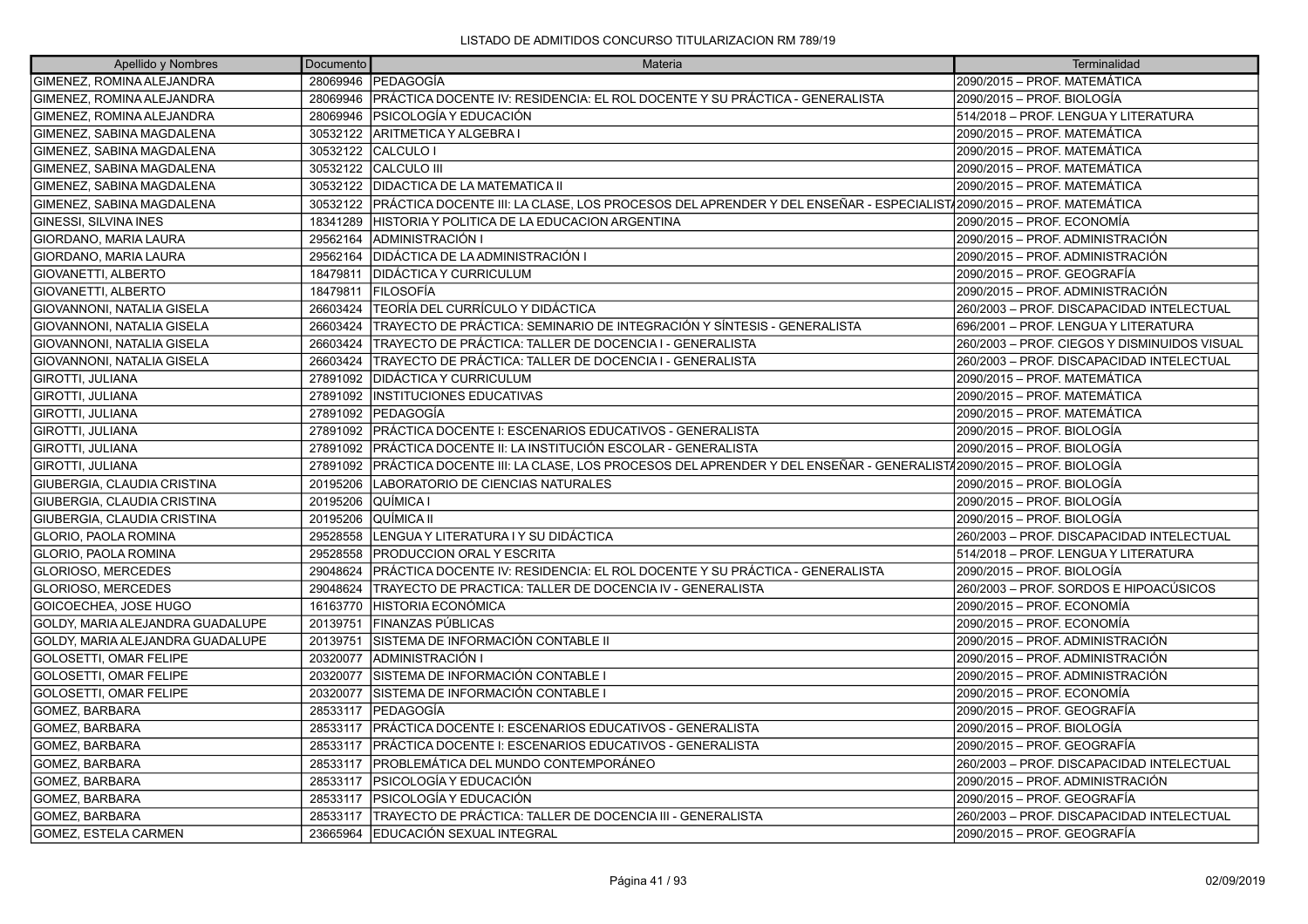| Apellido y Nombres            | Documento          | Materia                                                                                                            | Terminalidad                              |
|-------------------------------|--------------------|--------------------------------------------------------------------------------------------------------------------|-------------------------------------------|
| GOMEZ, MARIA DEL ROSARIO      | 21868907           | <b>CURRÍCULUM Y DÉFICIT MOTOR</b>                                                                                  | 260/2003 - PROF. DISCAPACIDAD INTELECTUAL |
| GOMEZ, MARIA DEL ROSARIO      | 21868907           | CURRICULUM Y TRASTORNOS SEVEROS DEL DESARROLLO                                                                     | 260/2003 - PROF. DISCAPACIDAD INTELECTUAL |
| <b>GOMEZ, MARIA GRACIELA</b>  | 17869818           | CONSTRUCCIÓN DE CIUDADANÍA                                                                                         | 2090/2015 - PROF. ECONOMÍA                |
| GOMEZ, MARIA GRACIELA         | 17869818           | <b>ECONOMÍA III</b>                                                                                                | 2090/2015 - PROF. ECONOMÍA                |
| <b>GOMEZ, MARIA GRACIELA</b>  | 17869818           | EDUCACIÓN SEXUAL INTEGRAL                                                                                          | 2090/2015 – PROF. ECONOMÍA                |
| GOMEZ, MARIANA VALERIA        | 26152594           | ÍÉTICA PROFESIONAL                                                                                                 | 260/2003 – PROF. SORDOS E HIPOACÚSICOS    |
| <b>GOMEZ, MARIANA VALERIA</b> | 26152594           | <b>FILOSOFÍA</b>                                                                                                   | 260/2003 – PROF. SORDOS E HIPOACÚSICOS    |
| GOMEZ, MARIANA VALERIA        | 26152594           | FORMACIÓN ÉTICA Y CIUDADANA Y SU DIDÁCTICA                                                                         | 260/2003 – PROF. SORDOS E HIPOACÚSICOS    |
| <b>GOMEZ, MARTHA SUSANA</b>   | 21342435           | DIMENSIÓN GEOGRÁFICA DE LAS PROBLEMÁTICAS AMBIENTALES                                                              | 2090/2015 – PROF. GEOGRAFÍA               |
| <b>GOMEZ, MARTHA SUSANA</b>   | 21342435           | <b>GEOGRAFÍA AMBIENTAL II</b>                                                                                      | 2090/2015 - PROF. GEOGRAFÍA               |
| GOMEZ, MARTHA SUSANA          | 21342435           | GEOGRAFÍA ARGENTINA II                                                                                             | 2090/2015 - PROF. GEOGRAFÍA               |
| <b>GOMEZ, MARTHA SUSANA</b>   | 21342435           | <b>GEOGRAFÍA ECONÓMICA</b>                                                                                         | 2090/2015 – PROF. ECONOMÍA                |
| GOMEZ, MARTHA SUSANA          | 21342435           | PRÁCTICA DOCENTE III: LA CLASE. LOS PROCESOS DEL APRENDER Y DEL ENSEÑAR - ESPECIALIST 2090/2015 – PROF. GEOGRAFÍA  |                                           |
| GOMEZ, MARTHA SUSANA          | 21342435           | TEORÍA DE LA GEOGRAFÍA                                                                                             | 2090/2015 – PROF. GEOGRAFÍA               |
| GOMEZ, MARTHA SUSANA          | 21342435           | <b>UCCV: HISTORIA DE LAS CIENCIAS NATURALES</b>                                                                    | 2090/2015 - PROF. BIOLOGÍA                |
| <b>GOMEZ, MIGUEL ANGEL</b>    | 23915864           | ETICA Y TRABAJO DOCENTE                                                                                            | 2090/2015 - PROF. ADMINISTRACIÓN          |
| GOMEZ, MIGUEL ANGEL           | 23915864           | <b>INSTITUCIONES EDUCATIVAS</b>                                                                                    | 2090/2015 – PROF. ADMINISTRACIÓN          |
| <b>GOMEZ. MIGUEL ANGEL</b>    | 23915864           | PEDAGOGÍA                                                                                                          | 2090/2015 - PROF. ADMINISTRACIÓN          |
| <b>GOMEZ, MIGUEL ANGEL</b>    | 23915864           | PRÁCTICA DOCENTE I: ESCENARIOS EDUCATIVOS - GENERALISTA                                                            | 2090/2015 – PROF. ADMINISTRACIÓN          |
| <b>GOMEZ, MIGUEL ANGEL</b>    | 23915864           | PRÁCTICA DOCENTE II: LA INSTITUCIÓN ESCOLAR - GENERALISTA                                                          | 2090/2015 – PROF. ADMINISTRACIÓN          |
| <b>GOMEZ. MIGUEL ANGEL</b>    | 23915864           | PSICOLOGÍA Y EDUCACIÓN                                                                                             | 2090/2015 - PROF. ADMINISTRACIÓN          |
| <b>GOMEZ, MIGUEL ANGEL</b>    | 23915864           | UCCV: SOCIOLOGÍA                                                                                                   | 2090/2015 – PROF. ADMINISTRACIÓN          |
| GOMEZ, VIVIANA BEATRIZ        | 17729122           | DIDÁCTICA DE LA GEOGRAFÍA II                                                                                       | 2090/2015 - PROF. GEOGRAFÍA               |
| GOMEZ, VIVIANA BEATRIZ        | 17729122           | <b>GEOGRAFÍA ECONÓMICA</b>                                                                                         | 2090/2015 - PROF. GEOGRAFÍA               |
| GONZALEZ, CLAUDIA SUSANA      | 16982390           | ÁLGEBRA Y GEOMETRÍA                                                                                                | 2090/2015 - PROF. FÍSICA                  |
| GONZALEZ, CLAUDIA SUSANA      | 16982390           | PRACTICAS DE INVESTIGACIÓN                                                                                         | 2090/2015 - PROF. FÍSICA                  |
| GONZALEZ, CLAUDIA SUSANA      | 16982390           | PRACTICAS DE INVESTIGACIÓN                                                                                         | 2090/2015 - PROF. MATEMÁTICA              |
| GONZALEZ, DARIO ALBERTO       | 23215012           | <b>FÍSICA</b> I                                                                                                    | 2090/2015 - PROF. FÍSICA                  |
| GONZALEZ, DARIO ALBERTO       | 23215012 FÍSICA II |                                                                                                                    | 2090/2015 - PROF. FÍSICA                  |
| GONZALEZ, DARIO ALBERTO       | 23215012           | <b>FÍSICA IV</b>                                                                                                   | 2090/2015 - PROF. FÍSICA                  |
| GONZALEZ, DARIO ALBERTO       | 23215012           | IMECÁNICA ANALÍTICA                                                                                                | 2090/2015 – PROF. FÍSICA                  |
| GONZALEZ, ELSA NILDA          |                    | 17758124 EDUCACIÓN SEXUAL INTEGRAL                                                                                 | 2090/2015 - PROF. ADMINISTRACIÓN          |
| GONZALEZ, ELSA NILDA          | 17758124           | EDUCACIÓN SEXUAL INTEGRAL                                                                                          | 2090/2015 - PROF. MATEMÁTICA              |
| GONZALEZ, MARIA FERNANDA      | 28133011           | BIOLOGÍA I                                                                                                         | 2090/2015 – PROF. BIOLOGÍA                |
| GONZALEZ, MARIA FERNANDA      | 28133011           | CIENCIAS NATURALES Y SU DIDÁCTICA                                                                                  | 260/2003 - PROF. DISCAPACIDAD INTELECTUAL |
| GONZALEZ, MARIA FERNANDA      | 28133011           | <b>IECOLOGIA</b>                                                                                                   | 2090/2015 – PROF. BIOLOGÍA                |
| GONZALEZ, MARIA FERNANDA      | 28133011           | <b>IEVOLUCIÓN</b>                                                                                                  | 2090/2015 – PROF. BIOLOGÍA                |
| GONZALEZ, MARIA FERNANDA      | 28133011           | LABORATORIO DE CIENCIAS NATURALES                                                                                  | 2090/2015 - PROF. BIOLOGÍA                |
| GONZALEZ, MARIA FERNANDA      | 28133011           | PRÁCTICA DOCENTE III: LA CLASE, LOS PROCESOS DEL APRENDER Y DEL ENSEÑAR - ESPECIALIST√2090/2015 – PROF. BIOLOGÍA   |                                           |
| GONZALEZ, MARIA FERNANDA      | 28133011           | PRÁCTICA DOCENTE IV: RESIDENCIA: EL ROL DOCENTE Y SU PRÁCTICA - ESPECIALISTA (BIOLOGÍA) 2090/2015 – PROF. BIOLOGÍA |                                           |
| GONZALEZ, MARIA FERNANDA      | 28133011           | TRAYECTO DE PRÁCTICA: TALLER DE DOCENCIA IV - ESPECIALISTA (PROF. DE BIOLOGÍA)                                     | 696/2001 - PROF. BIOLOGÍA                 |
| GOYOCHEA, MARA LUDMILA        | 31585028           | <b>FILOSOFÍA</b>                                                                                                   | 2090/2015 - PROF. BIOLOGÍA                |
| GOYOCHEA, MARA LUDMILA        | 31585028           | METODOLOGÍA DE LA INVESTIGACIÓN                                                                                    | 2090/2015 – PROF. BIOLOGÍA                |
| GOYOCHEA, MARA LUDMILA        |                    | 31585028 PSICOLOGÍA Y EDUCACIÓN                                                                                    | 2090/2015 - PROF. BIOLOGÍA                |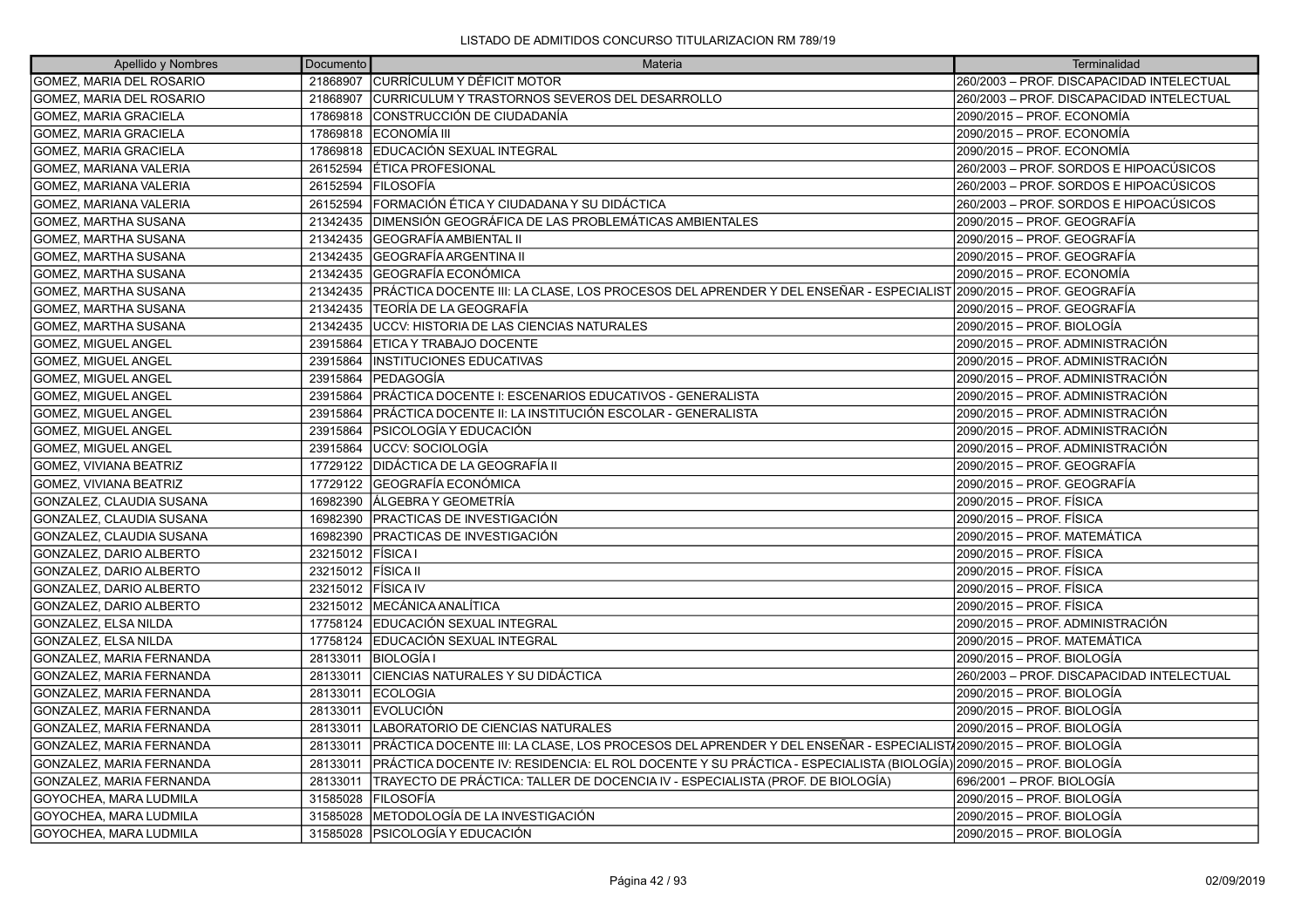| Apellido y Nombres                   | Documento | Materia                                                                                                                                      | Terminalidad                                 |
|--------------------------------------|-----------|----------------------------------------------------------------------------------------------------------------------------------------------|----------------------------------------------|
| <b>GOYOCHEA, MARA LUDMILA</b>        | 31585028  | SUJETOS DE LA EDUCACION SECUNDARIA                                                                                                           | 2090/2015 - PROF. BIOLOGÍA                   |
| <b>GRASSINI, MARIA SILVINA</b>       | 18094276  | <b>IMODELIZACION MATEMATICA III</b>                                                                                                          | 2090/2015 – PROF. MATEMÁTICA                 |
| GRASSO, ALEJANDRA ANALIA             | 22498904  | <b>ADMINISTRACIÓN III</b>                                                                                                                    | 2090/2015 – PROF. ADMINISTRACIÓN             |
| GRASSO, ALEJANDRA ANALIA             | 22498904  | HISTORIA ECONÓMICA                                                                                                                           | 2090/2015 - PROF. ADMINISTRACIÓN             |
| GRASSO, ALEJANDRA ANALIA             | 22498904  | PRÁCTICA DOCENTE II: LA INSTITUCIÓN ESCOLAR - ESPECIALISTA (ECONOMÍA)                                                                        | 2090/2015 - PROF. ECONOMÍA                   |
| GRASSO, ALEJANDRA ANALIA             | 22498904  | SISTEMA DE INFORMACIÓN CONTABLE I                                                                                                            | 2090/2015 – PROF. ECONOMÍA                   |
| GRASSO, ALEJANDRA ANALIA             | 22498904  | SISTEMA DE INFORMACIÓN CONTABLE III                                                                                                          | 2090/2015 - PROF. ADMINISTRACIÓN             |
| <b>GRECO, MARIA LAURA</b>            | 17096287  | BIOLOGÍA HUMANA Y SALUD I                                                                                                                    | 2090/2015 - PROF. BIOLOGÍA                   |
| <b>GRECO, MARIA LAURA</b>            | 17096287  | IGENÉTICA                                                                                                                                    | 2090/2015 – PROF. BIOLOGÍA                   |
| <b>GRECO, MARIA LAURA</b>            | 17096287  | LABORATORIO DE CIENCIAS NATURALES                                                                                                            | 2090/2015 - PROF. BIOLOGÍA                   |
| <b>GRECO, MARIA LAURA</b>            | 17096287  | QUÍMICA I                                                                                                                                    | 2090/2015 - PROF. BIOLOGÍA                   |
| <b>GRECO, PATRICIA DEL CARMEN</b>    | 14729687  | PSICOLOGÍA SOCIAL                                                                                                                            | 260/2003 - PROF. DISCAPACIDAD INTELECTUAL    |
| <b>GRECO, PATRICIA DEL CARMEN</b>    | 14729687  | IPSICOLOGÍA Y EDUCACIÓN                                                                                                                      | 2090/2015 – PROF. BIOLOGÍA                   |
| <b>GRECO, PATRICIA DEL CARMEN</b>    | 14729687  | <b>SUJETOS DE LA EDUCACION SECUNDARIA</b>                                                                                                    | 2090/2015 - PROF. GEOGRAFÍA                  |
| <b>GRENON, MABEL BEATRIZ</b>         | 14714408  | <b>DERECHO I</b>                                                                                                                             | 2090/2015 – PROF. ECONOMÍA                   |
| <b>GRENON, MABEL BEATRIZ</b>         | 14714408  | DERECHO II                                                                                                                                   | 2090/2015 - PROF. ADMINISTRACIÓN             |
| <b>GRENON, MABEL BEATRIZ</b>         | 14714408  | <b>DERECHO II</b>                                                                                                                            | 2090/2015 - PROF. ECONOMÍA                   |
| <b>GRETTER, ALEJANDRA ELBA</b>       | 28202818  | <b>ECOLOGIA</b>                                                                                                                              | l2090/2015 – PROF. BIOLOGÍA                  |
| <b>GRETTER, ALEJANDRA ELBA</b>       |           | 28202818 PRÁCTICA DOCENTE I: ESCENARIOS EDUCATIVOS - ESPECIALISTA (BIOLOGÍA)                                                                 | 2090/2015 - PROF. BIOLOGÍA                   |
| <b>GRETTER, ALEJANDRA ELBA</b>       | 28202818  | IUCCV: HISTORIA DE LAS CIENCIAS NATURALES                                                                                                    | 2090/2015 - PROF. BIOLOGÍA                   |
| <b>GRETTER, MARÍA CINDI</b>          | 34507640  | ESTADİSTICA APLICADA                                                                                                                         | 2090/2015 – PROF. ECONOMÍA                   |
| <b>GRIGOLEIT, NORA JOSEFA CARMEN</b> | 14019137  | <b>ETICA PROFESIONAL</b>                                                                                                                     | 260/2003 - PROF. DISCAPACIDAD INTELECTUAL    |
| GRIGOLEIT, NORA JOSEFA CARMEN        | 14019137  | <b>LÉTICA PROFESIONAL</b>                                                                                                                    | 260/2003 – PROF. SORDOS E HIPOACÚSICOS       |
| GRIGOLEIT, NORA JOSEFA CARMEN        | 14019137  | IFILOSOFÍA                                                                                                                                   | l2090/2015 – PROF. GEOGRAFÍA                 |
| GRIGOLEIT, NORA JOSEFA CARMEN        | 14019137  | <b>FILOSOFÍA</b>                                                                                                                             | 260/2003 - PROF. DISCAPACIDAD INTELECTUAL    |
| GRIGOLEIT, NORA JOSEFA CARMEN        | 14019137  | <b>FILOSOFÍA</b>                                                                                                                             | 260/2003 - PROF. SORDOS E HIPOACÚSICOS       |
| GRIGOLEIT, NORA JOSEFA CARMEN        | 14019137  | IFORMACIÓN ÉTICA Y CIUDADANA Y SU DIDÁCTICA                                                                                                  | 260/2003 – PROF. CIEGOS Y DISMINUIDOS VISUAL |
| <b>GUEMES, SILVIA MARINA</b>         | 23895919  | DISEÑO Y ADECUACIÓN DEL CURRÍCULUM I - ESPECIALISTA (PROF. DE EDUC. ESP. EN DISCAPACITA 260/2003 – PROF. DISCAPACIDAD INTELECTUAL            |                                              |
| <b>GUEMES, SILVIA MARINA</b>         | 23895919  | DISEÑO Y ADECUACIÓN DEL CURRÍCULUM II - ESPECIALISTA (PROF. DE EDUC. ESP. EN DISCAPACIT 260/2003 – PROF. DISCAPACIDAD INTELECTUAL            |                                              |
| <b>GUEMES, SILVIA MARINA</b>         | 23895919  | TRAYECTO DE PRÁCTICA: SEMINARIO DE INTEGRACIÓN Y SÍNTESIS - ESPECIALISTA (PROF. DE EDU 260/2003 - PROF. DISCAPACIDAD INTELECTUAL             |                                              |
| <b>GUEMES, SILVIA MARINA</b>         |           | 23895919  TRAYECTO DE PRÁCTICA: TALLER DE DOCENCIA IV - ESPECIALISTA (PROF. DE EDUC. ESP. EN DISC  260/2003 – PROF. DISCAPACIDAD INTELECTUAL |                                              |
| <b>GUERRA, MARISA SOLEDAD</b>        | 26152662  | TRAYECTO DE PRÁCTICA: TALLER DE DOCENCIA III - ESPECIALISTA (PROF.DE EDUC. ESP. EN CIEGO 260/2003 – PROF. CIEGOS Y DISMINUIDOS VISUAL        |                                              |
| <b>GUIDOLIN, MARIA LAURA</b>         | 26349340  | ARITMETICA Y ALGEBRA IV                                                                                                                      | 2090/2015 – PROF. MATEMÁTICA                 |
| <b>GUIDOLIN, MARIA LAURA</b>         | 26349340  | CALCULO I                                                                                                                                    | 2090/2015 – PROF. MATEMÁTICA                 |
| GUIDOLIN, MARIA LAURA                | 26349340  | CALCULO III                                                                                                                                  | 2090/2015 - PROF. MATEMÁTICA                 |
| <b>GUIDOLIN, MARIA LAURA</b>         | 26349340  | <b>DIDACTICA DE LA MATEMATICA I</b>                                                                                                          | 2090/2015 – PROF. MATEMÁTICA                 |
| GUIDOLIN, MARIA LAURA                | 26349340  | <b>DIDACTICA DE LA MATEMATICA II</b>                                                                                                         | 2090/2015 - PROF. MATEMÁTICA                 |
| GUIDOLIN, MARIA LAURA                | 26349340  | EPISTEMOLOGIA E HISTORIA DE LA MATEMATICA                                                                                                    | 2090/2015 - PROF. MATEMÁTICA                 |
| <b>GUIDOLIN, MARIA LAURA</b>         | 26349340  | ESTADISTICA Y PROBABILIDAD I                                                                                                                 | 2090/2015 – PROF. MATEMÁTICA                 |
| <b>GUIDOLIN, MARIA LAURA</b>         | 26349340  | <b>ESTADISTICA Y PROBABILIDAD II</b>                                                                                                         | 2090/2015 – PROF. MATEMÁTICA                 |
| <b>GUIDOLIN, MARIA LAURA</b>         | 26349340  | MODELIZACION MATEMATICA IV                                                                                                                   | 2090/2015 - PROF. MATEMÁTICA                 |
| GUIDOLIN, MARIA LAURA                | 26349340  | PRÁCTICA DOCENTE I: ESCENARIOS EDUCATIVOS - ESPECIALISTA (MATEMÁTICA)                                                                        | 2090/2015 – PROF. MATEMÁTICA                 |
| <b>GUTIERREZ, ANA BELEN</b>          | 33312154  | ESPACIO DE DEFINICIÓN INSTITUCIONAL                                                                                                          | 696/2001 - PROF. LENGUA Y LITERATURA         |
| <b>GUTIERREZ, ANA BELEN</b>          |           | 33312154 ETICA Y TRABAJO DOCENTE                                                                                                             | 2090/2015 – PROF. MATEMÁTICA                 |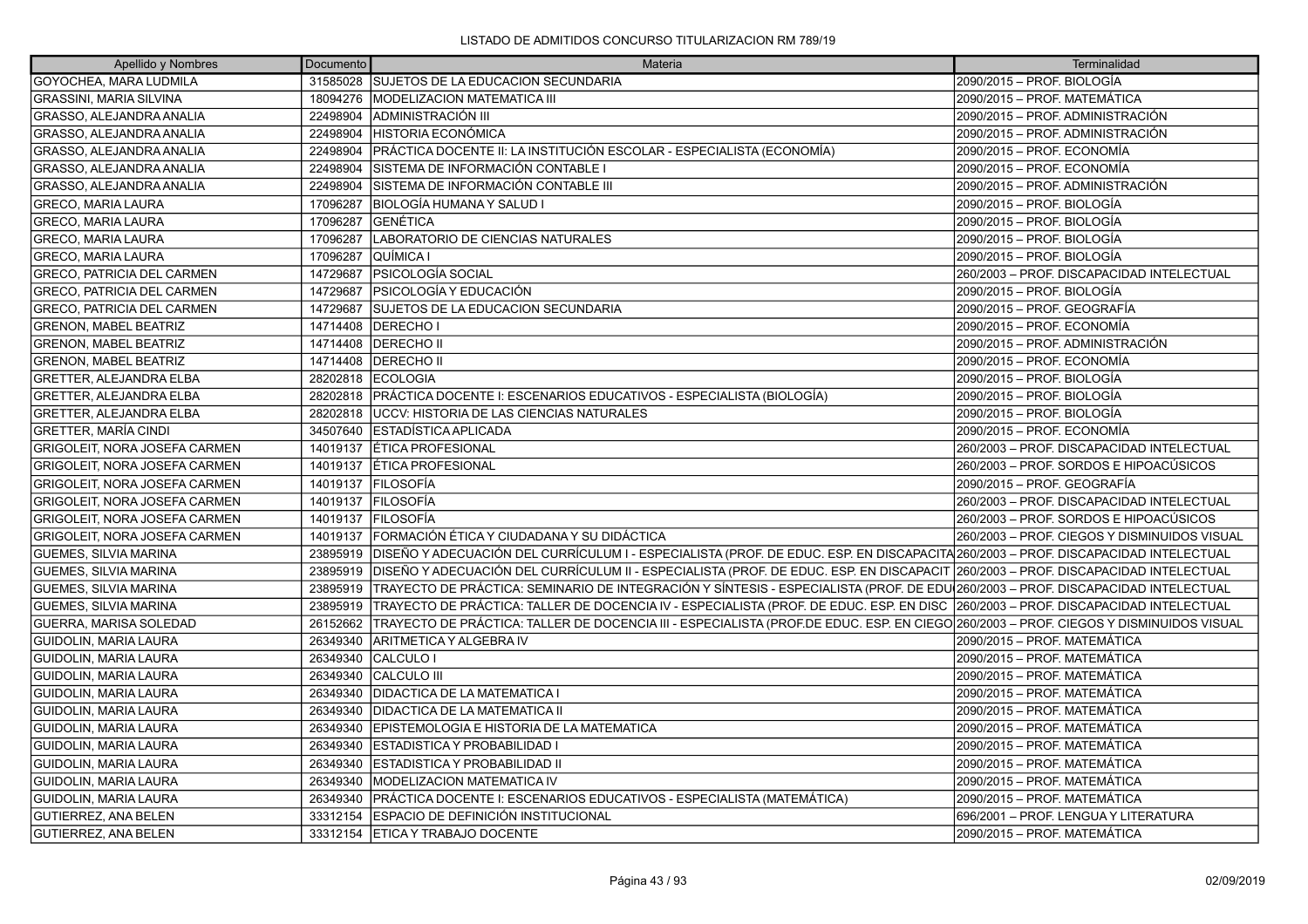| Apellido y Nombres              | Documento | Materia                                                                                                          | Terminalidad                              |
|---------------------------------|-----------|------------------------------------------------------------------------------------------------------------------|-------------------------------------------|
| <b>GUTIERREZ, ANA BELEN</b>     |           | 33312154 FILOSOFÍA                                                                                               | 2090/2015 - PROF. BIOLOGÍA                |
| GUTIERREZ, ANA BELEN            |           | 33312154 FILOSOFÍA                                                                                               | 696/2001 - PROF. LENGUA Y LITERATURA      |
| GUTIERREZ. MAGALI               |           | 29923669 FILOSOFÍA                                                                                               | 2090/2015 - PROF. ADMINISTRACIÓN          |
| GUTIERREZ. MARCELA ANA          | 17799701  | <b>BIOLOGÍA HUMANA Y SALUD I</b>                                                                                 | 2090/2015 - PROF. BIOLOGÍA                |
| GUTIERREZ, MARCELA ANA          | 17799701  | BIOLOGÍA HUMANA Y SALUD II                                                                                       | 2090/2015 - PROF. BIOLOGÍA                |
| GUTIERREZ. MARCELA ANA          | 17799701  | <b>BIOLOGÍA I</b>                                                                                                | 2090/2015 - PROF. BIOLOGÍA                |
| GUTIERREZ, MARCELA ANA          | 17799701  | <b>BIOLOGIA II</b>                                                                                               | 2090/2015 - PROF. BIOLOGÍA                |
| GUTIERREZ, MARCELA ANA          | 17799701  | <b>CIENCIAS DE LA TIERRA</b>                                                                                     | 2090/2015 - PROF. BIOLOGÍA                |
| GUTIERREZ. MARCELA ANA          | 17799701  | <b>ECOLOGIA</b>                                                                                                  | 2090/2015 - PROF. BIOLOGÍA                |
| GUTIERREZ, MARCELA ANA          | 17799701  | EPISTEMOLOGÍA DE LAS CIENCIAS NATURALES                                                                          | 2090/2015 - PROF. BIOLOGÍA                |
| GUTIERREZ, MARCELA ANA          | 17799701  | <b>EVOLUCIÓN</b>                                                                                                 | 2090/2015 - PROF. BIOLOGÍA                |
| GUTIERREZ. MARCELA ANA          | 17799701  | TALLER DE MODELIZACIÓN Y RECURSOS DIDÁCTICOS EN BIOLOGÍA                                                         | 2090/2015 - PROF. BIOLOGÍA                |
| GUZMAN, DANIEL ALEJANDRO        | 20195512  | GEOGRAFÍA ARGENTINA II                                                                                           | 2090/2015 - PROF. GEOGRAFÍA               |
| GUZMAN, DANIEL ALEJANDRO        | 20195512  | INTRODUCCIÓN AL CONOCIMIENTO GEOGRÁFICO                                                                          | 2090/2015 – PROF. GEOGRAFÍA               |
| <b>GUZMAN, DANIEL ALEJANDRO</b> | 20195512  | <b>PRODUCCIÓN DIDÁCTICA</b>                                                                                      | 2090/2015 - PROF. GEOGRAFÍA               |
| GUZMAN, DANIEL ALEJANDRO        | 20195512  | TEORÍA DE LA GEOGRAFÍA                                                                                           | 2090/2015 - PROF. GEOGRAFÍA               |
| <b>GUZMAN, MARIA VICTORIA</b>   | 27638305  | BIOLOGÍA HUMANA Y SALUD II                                                                                       | 2090/2015 - PROF. BIOLOGÍA                |
| GUZMAN, MARIA VICTORIA          | 27638305  | <b>BIOLOGIA II</b>                                                                                               | 2090/2015 - PROF. BIOLOGÍA                |
| <b>GUZMAN, MARIA VICTORIA</b>   | 27638305  | EDUCACIÓN SEXUAL INTEGRAL                                                                                        | 2090/2015 - PROF. BIOLOGÍA                |
| GUZMAN, NATALIA ELENA RITA      | 23645879  | <b>INSTITUCIONES EDUCATIVAS</b>                                                                                  | 2090/2015 - PROF. MATEMÁTICA              |
| GUZMAROLI, URIEL ALEJANDRO      | 26349456  | BIOLOGÍA HUMANA Y SALUD I                                                                                        | 2090/2015 - PROF. BIOLOGÍA                |
| GUZMAROLI, URIEL ALEJANDRO      | 26349456  | <b>BIOLOGÍA I</b>                                                                                                | 2090/2015 - PROF. BIOLOGÍA                |
| GUZMAROLI, URIEL ALEJANDRO      | 26349456  | <b>BIOLOGIA II</b>                                                                                               | 2090/2015 - PROF. BIOLOGÍA                |
| GUZMAROLI, URIEL ALEJANDRO      | 26349456  | <b>CIENCIAS DE LA TIERRA</b>                                                                                     | 2090/2015 – PROF. BIOLOGÍA                |
| GUZMAROLI, URIEL ALEJANDRO      | 26349456  | <b>IDISFUNCIONES NEUROGENÉTICAS</b>                                                                              | 260/2003 - PROF. DISCAPACIDAD INTELECTUAL |
| GUZMAROLI, URIEL ALEJANDRO      | 26349456  | PRÁCTICA DOCENTE III: LA CLASE, LOS PROCESOS DEL APRENDER Y DEL ENSEÑAR - ESPECIALIST/2090/2015 – PROF. BIOLOGÍA |                                           |
| GUZMAROLI, URIEL ALEJANDRO      | 26349456  | <b>PRACTICAS DE INVESTIGACIÓN</b>                                                                                | 2090/2015 – PROF. BIOLOGÍA                |
| GUZMAROLI, URIEL ALEJANDRO      | 26349456  | QUİMICA I                                                                                                        | 2090/2015 - PROF. BIOLOGÍA                |
| GUZMAROLI, URIEL ALEJANDRO      | 26349456  | QUÍMICA II                                                                                                       | 2090/2015 - PROF. BIOLOGÍA                |
| GUZMAROLI, URIEL ALEJANDRO      | 26349456  | TALLER DE MODELIZACIÓN Y RECURSOS DIDÁCTICOS EN BIOLOGÍA                                                         | 2090/2015 – PROF. BIOLOGÍA                |
| HADAD, DANIELA NORMA            | 22280367  | <b>GEOMETRIA IV</b>                                                                                              | 2090/2015 - PROF. MATEMÁTICA              |
| HANSEN, NORMA HEVEL             | 20732200  | PEDAGOGÍA                                                                                                        | 2090/2015 - PROF. BIOLOGÍA                |
| HANSEN, NORMA HEVEL             | 20732200  | <b>IPEDAGOGÍA</b>                                                                                                | 514/2018 - PROF. LENGUA Y LITERATURA      |
| HANSEN, NORMA HEVEL             | 20732200  | PRÁCTICA DOCENTE I: ESCENARIOS EDUCATIVOS - GENERALISTA                                                          | 514/2018 - PROF. LENGUA Y LITERATURA      |
| HANSEN, NORMA HEVEL             | 20732200  | PRÁCTICA DOCENTE II: LA INSTITUCIÓN ESCOLAR - GENERALISTA                                                        | 514/2018 - PROF. LENGUA Y LITERATURA      |
| HANSEN, NORMA HEVEL             | 20732200  | PSICOLOGÍA Y EDUCACIÓN                                                                                           | 2090/2015 - PROF. GEOGRAFÍA               |
| HEIN, MARIA LAURA               | 21641318  | <b>PEDAGOGÍA</b>                                                                                                 | 2090/2015 - PROF. BIOLOGÍA                |
| HEIN, MARIA LAURA               | 21641318  | <b>TEORÍA DEL CURRÍCULO Y DIDÁCTICA</b>                                                                          | 260/2003 - PROF. DISCAPACIDAD INTELECTUAL |
| HEIN, MARIA LAURA               | 21641318  | <b>TEORÍA DEL CURRÍCULO Y DIDÁCTICA</b>                                                                          | 260/2003 - PROF. SORDOS E HIPOACÚSICOS    |
| HERNAN, ANDREA ELISABET         | 29584432  | <b>DIDÁCTICA Y CURRICULUM</b>                                                                                    | 2090/2015 - PROF. BIOLOGÍA                |
| HERNAN, ANDREA ELISABET         | 29584432  | HISTORIA Y POLITICA DE LA EDUCACION ARGENTINA                                                                    | 2090/2015 – PROF. BIOLOGÍA                |
| HERNAN, ANDREA ELISABET         | 29584432  | <b>INSTITUCIONES EDUCATIVAS</b>                                                                                  | 2090/2015 - PROF. BIOLOGÍA                |
| HERNAN, ANDREA ELISABET         | 29584432  | <b>PEDAGOGÍA</b>                                                                                                 | 2090/2015 – PROF. BIOLOGÍA                |
| HERNAN, ANDREA ELISABET         |           | 29584432 PRÁCTICA DOCENTE II: LA INSTITUCIÓN ESCOLAR - GENERALISTA                                               | 2090/2015 - PROF. BIOLOGÍA                |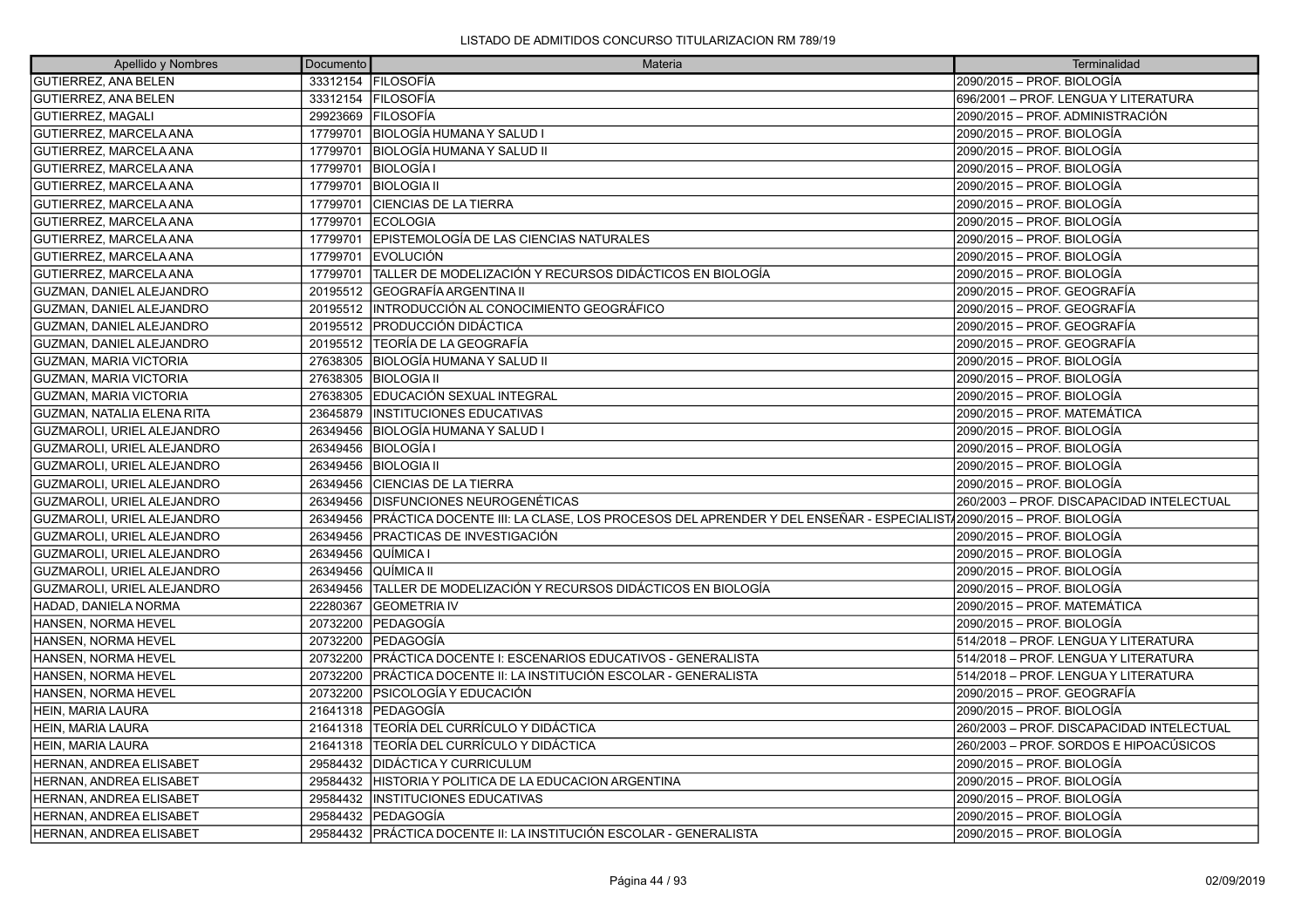| Apellido y Nombres               | Documento | Materia                                                                                                                      | Terminalidad                         |
|----------------------------------|-----------|------------------------------------------------------------------------------------------------------------------------------|--------------------------------------|
| <b>HERNAN, ANDREA ELISABET</b>   | 29584432  | PRÁCTICA DOCENTE IV: RESIDENCIA: EL ROL DOCENTE Y SU PRÁCTICA - GENERALISTA                                                  | 2090/2015 - PROF. BIOLOGÍA           |
| HERNAN, MARIA BELEN              | 33322407  | ESTUDIOS GEOGRÁFICOS DEL ORDENAMIENTO TERRITORIAL                                                                            | 2090/2015 - PROF. GEOGRAFÍA          |
| HERNAN, MARIA BELEN              | 33322407  | <b>IGEOGRAFÍA ARGENTINA I</b>                                                                                                | 2090/2015 - PROF. GEOGRAFÍA          |
| HERNAN, MARIA BELEN              | 33322407  | GEOGRAFÍA ARGENTINA II                                                                                                       | 2090/2015 - PROF. GEOGRAFÍA          |
| HERNAN, MARIA BELEN              | 33322407  | GEOGRAFÍA DE AMÉRICA                                                                                                         | 2090/2015 - PROF. GEOGRAFÍA          |
| HERNAN, MARIA BELEN              | 33322407  | GEOGRAFÍA POLÍTICA                                                                                                           | 2090/2015 - PROF. GEOGRAFÍA          |
| HERNAN, MARIA BELEN              | 33322407  | INTRODUCCIÓN AL CONOCIMIENTO GEOGRÁFICO                                                                                      | 2090/2015 – PROF. GEOGRAFÍA          |
| HERNAN, MARIA BELEN              | 33322407  | INVESTIGACIÓN GEOGRÁFICA EN TERRITORIO LOCAL- ESPECIALISTA                                                                   | 2090/2015 - PROF. GEOGRAFÍA          |
| HERNAN, MARIA BELEN              | 33322407  | METODOLOGÍA DE LA INVESTIGACIÓN GEOGRÁFICA- ESPECIALISTA GEOGRAFÍA                                                           | 2090/2015 - PROF. GEOGRAFÍA          |
| HERNANDEZ, MARIA JULIA           | 29634498  | HISTORIA DE LA LENGUA ESPAÑOLA                                                                                               | 696/2001 - PROF. LENGUA Y LITERATURA |
| HERNANDEZ, MARIA JULIA           | 29634498  | LITERATURA LATINOAMERICANA                                                                                                   | 696/2001 - PROF. LENGUA Y LITERATURA |
| HERNANDEZ, MARIA JULIA           | 29634498  | <b>IMODELOS TEÓRICOS LINGÜÍSTICOS</b>                                                                                        | 696/2001 - PROF. LENGUA Y LITERATURA |
| HERNANDEZ, MARIA JULIA           | 29634498  | TRAYECTO DE PRÁCTICA: TALLER DE DOCENCIA III - ESPECIALISTA (PROF. DE LENGUA Y LITERATUR696/2001 – PROF. LENGUA Y LITERATURA |                                      |
| HERNANDEZ, RAFAEL                | 20192726  | <b>HISTORIA ECONÓMICA</b>                                                                                                    | 2090/2015 - PROF. ADMINISTRACIÓN     |
| HIDALGO, SILVANA NOEMI           | 30405425  | <b>GESTION ORGANIZACIONAL</b>                                                                                                | 2090/2015 - PROF. ADMINISTRACIÓN     |
| HILDBRAND, ESTELA VERONICA       | 28928574  | HISTORIA Y POLITICA DE LA EDUCACION ARGENTINA                                                                                | 2090/2015 - PROF. BIOLOGÍA           |
| HILDBRAND, ESTELA VERONICA       | 28928574  | IPEDAGOGÍA                                                                                                                   | 514/2018 - PROF. LENGUA Y LITERATURA |
| HILDBRAND, ESTELA VERONICA       | 28928574  | PRÁCTICA DOCENTE I: ESCENARIOS EDUCATIVOS - GENERALISTA                                                                      | 514/2018 - PROF. LENGUA Y LITERATURA |
| HILDBRAND, ESTELA VERONICA       | 28928574  | IPRÁCTICA DOCENTE II: LA INSTITUCIÓN ESCOLAR - GENERALISTA                                                                   | 514/2018 - PROF. LENGUA Y LITERATURA |
| HILDBRAND, ESTELA VERONICA       | 28928574  | SUJETOS DE LA EDUCACION SECUNDARIA                                                                                           | 2090/2015 - PROF. BIOLOGÍA           |
| HILDBRAND, ESTELA VERONICA       | 28928574  | TRAYECTO DE PRÁCTICA: TALLER DE DOCENCIA III - GENERALISTA                                                                   | 696/2001 - PROF. LENGUA Y LITERATURA |
| HILDBRAND, ESTELA VERONICA       | 28928574  | TRAYECTO DE PRACTICA: TALLER DE DOCENCIA IV - GENERALISTA                                                                    | 696/2001 - PROF. LENGUA Y LITERATURA |
| <b>HISCHIER, LORENA</b>          | 34466367  | BIOLOGÍA I                                                                                                                   | 2090/2015 - PROF. BIOLOGÍA           |
| HISCHIER, LORENA                 | 34466367  | DIDÁCTICA DE LA BIOLOGIA II                                                                                                  | 2090/2015 - PROF. BIOLOGÍA           |
| <b>HISCHIER, LORENA</b>          | 34466367  | <b>ECOLOGIA</b>                                                                                                              | 2090/2015 - PROF. BIOLOGÍA           |
| <b>HISCHIER, LORENA</b>          | 34466367  | <b>EDUCACIÓN AMBIENTAL</b>                                                                                                   | 2090/2015 – PROF. BIOLOGÍA           |
| HISCHIER, LORENA                 | 34466367  | <b>IEVOLUCIÓN</b>                                                                                                            | 2090/2015 - PROF. BIOLOGÍA           |
| <b>HISCHIER, LORENA</b>          | 34466367  | IGENÉTICA                                                                                                                    | 2090/2015 - PROF. BIOLOGÍA           |
| <b>HISCHIER, LORENA</b>          | 34466367  | LABORATORIO DE CIENCIAS NATURALES                                                                                            | 2090/2015 - PROF. BIOLOGÍA           |
| <b>HISCHIER, LORENA</b>          | 34466367  | PRÁCTICA DOCENTE I: ESCENARIOS EDUCATIVOS - ESPECIALISTA (BIOLOGÍA)                                                          | 2090/2015 - PROF. BIOLOGÍA           |
| <b>HISCHIER, LORENA</b>          | 34466367  | PRÁCTICA DOCENTE II: LA INSTITUCIÓN ESCOLAR - ESPECIALISTA (BIOLOGÍA)                                                        | 2090/2015 – PROF. BIOLOGÍA           |
| HISCHIER, LORENA                 | 34466367  | PRÁCTICA DOCENTE IV: RESIDENCIA: EL ROL DOCENTE Y SU PRÁCTICA - ESPECIALISTA (BIOLOGÍA) 2090/2015 – PROF. BIOLOGÍA           |                                      |
| HOFFMANN, MARISABEL NANCI        | 20254216  | ICOMUNICACIÓN SOCIAL II                                                                                                      | 696/2001 - PROF. LENGUA Y LITERATURA |
| HOFFMANN, MARISABEL NANCI        | 20254216  | <b>LATIN</b>                                                                                                                 | 514/2018 - PROF. LENGUA Y LITERATURA |
| HOFFMANN, MARISABEL NANCI        | 20254216  | <b>ILECTURAS CRÍTICAS I</b>                                                                                                  | 514/2018 - PROF. LENGUA Y LITERATURA |
| <b>HOFFMANN, MARISABEL NANCI</b> | 20254216  | LENGUA ESPAÑOLA I                                                                                                            | 514/2018 - PROF. LENGUA Y LITERATURA |
| <b>HOFFMANN, MARISABEL NANCI</b> | 20254216  | LINGÜISTICA DEL TEXTO Y ANÁLISIS DEL DISCURSO I                                                                              | 514/2018 - PROF. LENGUA Y LITERATURA |
| HOFFMANN, MARISABEL NANCI        | 20254216  | PRÁCTICA DOCENTE I: ESCENARIOS EDUCATIVOS - ESPECIALISTA (LENGUA Y LITERATURA)                                               | 514/2018 - PROF. LENGUA Y LITERATURA |
| HOMS, CARLA VICTORIA             | 28525255  | PRÁCTICA DOCENTE I: ESCENARIOS EDUCATIVOS - GENERALISTA                                                                      | 2090/2015 – PROF. MATEMÁTICA         |
| HOMS, CARLA VICTORIA             | 28525255  | PRÁCTICA DOCENTE II: LA INSTITUCIÓN ESCOLAR - GENERALISTA                                                                    | 2090/2015 - PROF. ECONOMÍA           |
| HOMS, CARLA VICTORIA             | 28525255  | PRÁCTICA DOCENTE II: LA INSTITUCIÓN ESCOLAR - GENERALISTA                                                                    | 2090/2015 - PROF. MATEMÁTICA         |
| HOMS, CARLA VICTORIA             | 28525255  | PRÁCTICA DOCENTE III: LA CLASE, LOS PROCESOS DEL APRENDER Y DEL ENSEÑAR - GENERALIST/2090/2015 – PROF. ECONOMÍA              |                                      |
| HUERTA, TERESA ALICIA GUADALUPE  | 11723402  | BIOLOGÍA HUMANA Y SALUD II                                                                                                   | 2090/2015 – PROF. BIOLOGÍA           |
| HUERTA. TERESA ALICIA GUADALUPE  | 11723402  | <b>CIENCIAS DE LA TIERRA</b>                                                                                                 | 2090/2015 – PROF. BIOLOGÍA           |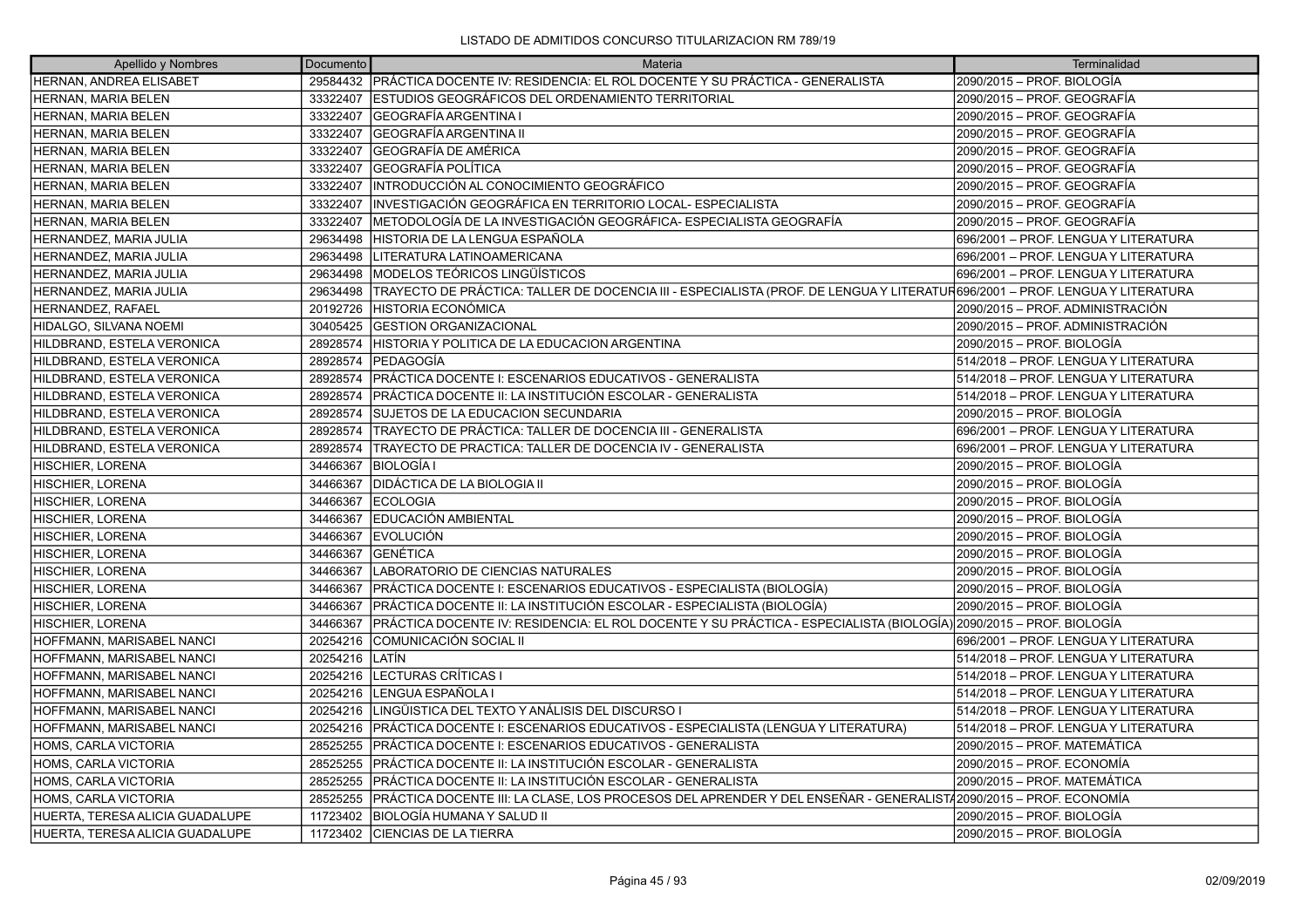| Apellido y Nombres                      | Documento | Materia                                                                                                            | Terminalidad                              |
|-----------------------------------------|-----------|--------------------------------------------------------------------------------------------------------------------|-------------------------------------------|
| HUERTA, TERESA ALICIA GUADALUPE         |           | 11723402 CIENCIAS NATURALES Y SU DIDÁCTICA                                                                         | 260/2003 – PROF. SORDOS E HIPOACÚSICOS    |
| HUERTA, TERESA ALICIA GUADALUPE         |           | 11723402 ECOLOGIA                                                                                                  | 2090/2015 - PROF. BIOLOGÍA                |
| HUERTA, TERESA ALICIA GUADALUPE         | 11723402  | METODOLOGÍA DE LA INVESTIGACIÓN                                                                                    | 2090/2015 - PROF. BIOLOGÍA                |
| HUERTA, TERESA ALICIA GUADALUPE         | 11723402  | TALLER DE MODELIZACIÓN Y RECURSOS DIDÁCTICOS EN BIOLOGÍA                                                           | 2090/2015 - PROF. BIOLOGÍA                |
| HUISMAN, MARGARITA MARIA DE LOURDES     | 23184447  | TECNOLOGÍA Y SU DIDÁCTICA                                                                                          | 260/2003 - PROF. DISCAPACIDAD INTELECTUAL |
| HUISMAN. MARGARITA MARIA DE LOURDES     | 23184447  | TECNOLOGÍA Y SU DIDÁCTICA                                                                                          | 260/2003 - PROF. SORDOS E HIPOACÚSICOS    |
| HURANI, CINTIA AILÉN                    | 37407601  | ARITMETICA Y ALGEBRA I                                                                                             | 2090/2015 - PROF. MATEMÁTICA              |
| <b>IANNI, TAMARA NATALIA</b>            | 24883412  | <b>GESTION ORGANIZACIONAL</b>                                                                                      | 2090/2015 – PROF. ADMINISTRACIÓN          |
| IANNI, TAMARA NATALIA                   | 24883412  | SISTEMA DE INFORMACIÓN CONTABLE II                                                                                 | 2090/2015 - PROF. ADMINISTRACIÓN          |
| <b>IANNI, TAMARA NATALIA</b>            | 24883412  | SISTEMA DE INFORMACIÓN CONTABLE III                                                                                | 2090/2015 - PROF. ADMINISTRACIÓN          |
| IBARRA, MARIA ALEJANDRA                 | 14974809  | <b>MODELIZACION MATEMATICA I</b>                                                                                   | 2090/2015 – PROF. MATEMÁTICA              |
| IBARRA, MARIA ALEJANDRA                 | 14974809  | IMODELIZACION MATEMATICA III                                                                                       | 2090/2015 - PROF. MATEMÁTICA              |
| IMPERIALE, MARCELA BEATRIZ              | 17705263  | ICONSTRUCCIÓN DE CIUDADANÍA                                                                                        | 2090/2015 - PROF. ADMINISTRACIÓN          |
| IMPERIALE, MARCELA BEATRIZ              | 17705263  | ETICA Y TRABAJO DOCENTE                                                                                            | 2090/2015 – PROF. ADMINISTRACIÓN          |
| <b>IMPERIALE, MARCELA BEATRIZ</b>       | 17705263  | ETICA Y TRABAJO DOCENTE                                                                                            | 2090/2015 – PROF. ECONOMÍA                |
| IMPERIALE, MARCELA BEATRIZ              | 17705263  | IMETODOLOGÍA DE LA INVESTIGACIÓN                                                                                   | 2090/2015 - PROF. ECONOMÍA                |
| IMPERIALE, MARCELA BEATRIZ              | 17705263  | PRÁCTICA DOCENTE I: ESCENARIOS EDUCATIVOS - GENERALISTA                                                            | 2090/2015 – PROF. ECONOMÍA                |
| <b>INCHAURRAGA, VICTOR</b>              | 12110267  | IDIDACTICA DE LA MATEMATICA II                                                                                     | 2090/2015 – PROF. MATEMÁTICA              |
| <b>INCHAURRAGA, VICTOR</b>              | 12110267  | FÍSICA I                                                                                                           | 2090/2015 - PROF. MATEMÁTICA              |
| <b>INCHAUSPE, LAURA MARIA</b>           | 22168110  | <b>IEDUCACIÓN SEXUAL INTEGRAL</b>                                                                                  | 2090/2015 - PROF. ADMINISTRACIÓN          |
| <b>INGARAMO ZEBALLOS, FABIANA MARIA</b> | 23429674  | <b>ARITMETICA Y ALGEBRA IV</b>                                                                                     | 2090/2015 – PROF. MATEMÁTICA              |
| INGARAMO ZEBALLOS, FABIANA MARIA        | 23429674  | <b>CALCULO IV</b>                                                                                                  | 2090/2015 - PROF. MATEMÁTICA              |
| INGARAMO ZEBALLOS, FABIANA MARIA        | 23429674  | <b>IGEOMETRIA III</b>                                                                                              | 2090/2015 - PROF. MATEMÁTICA              |
| INGARAMO ZEBALLOS, FABIANA MARIA        | 23429674  | IMATEMÁTICA I Y SU DIDÁCTICA                                                                                       | 260/2003 - PROF. DISCAPACIDAD INTELECTUAL |
| INGARAMO ZEBALLOS, FABIANA MARIA        | 23429674  | PRÁCTICA DOCENTE I: ESCENARIOS EDUCATIVOS - ESPECIALISTA (MATEMÁTICA)                                              | 2090/2015 - PROF. MATEMÁTICA              |
| INGARAMO ZEBALLOS, FABIANA MARIA        | 23429674  | PRÁCTICA DOCENTE III: LA CLASE, LOS PROCESOS DEL APRENDER Y DEL ENSEÑAR - ESPECIALIST√2090/2015 – PROF. MATEMÁTICA |                                           |
| INGARAMO, DANIELA MABEL                 | 23321167  | IPRÁCTICA DOCENTE I: ESCENARIOS EDUCATIVOS - GENERALISTA                                                           | 2090/2015 - PROF. FÍSICA                  |
| INGARAMO, DANIELA MABEL                 | 23321167  | TRAYECTO DE PRÁCTICA: TALLER DE DOCENCIA III - GENERALISTA                                                         | 696/2001 - PROF. LENGUA Y LITERATURA      |
| INGARAMO, DANIELA MABEL                 | 23321167  | TRAYECTO DE PRACTICA: TALLER DE DOCENCIA IV - GENERALISTA                                                          | 696/2001 - PROF. LENGUA Y LITERATURA      |
| INSAUSTI, MARIA FERNANDA                | 30685336  | PRÁCTICA DOCENTE I: ESCENARIOS EDUCATIVOS - GENERALISTA                                                            | 514/2018 - PROF. LENGUA Y LITERATURA      |
| <b>INSAUSTI, MARIA FERNANDA</b>         | 30685336  | PRÁCTICA DOCENTE II: LA INSTITUCIÓN ESCOLAR - GENERALISTA                                                          | 514/2018 - PROF. LENGUA Y LITERATURA      |
| <b>IRUSTA, ANDREA FERNANDA</b>          | 27864417  | <b>DIDÁCTICA Y CURRICULUM</b>                                                                                      | 2090/2015 – PROF. ADMINISTRACIÓN          |
| <b>IRUSTA, ANDREA FERNANDA</b>          | 27864417  | EDUCACIÓN SEXUAL INTEGRAL                                                                                          | 2090/2015 - PROF. GEOGRAFÍA               |
| <b>IRUSTA, ANDREA FERNANDA</b>          | 27864417  | ETICA Y TRABAJO DOCENTE                                                                                            | 2090/2015 - PROF. ADMINISTRACIÓN          |
| <b>IRUSTA, ANDREA FERNANDA</b>          | 27864417  | METODOLOGÍA DE LA INVESTIGACIÓN                                                                                    | 2090/2015 – PROF. ADMINISTRACIÓN          |
| <b>IRUSTA, ANDREA FERNANDA</b>          | 27864417  | ORGANIZACIÓN Y GESTIÓN INSTITUCIONAL                                                                               | 260/2003 - PROF. DISCAPACIDAD INTELECTUAL |
| <b>IRUSTA, ANDREA FERNANDA</b>          | 27864417  | POLÍTICA E HISTORIA EDUCATIVA ARGENTINA                                                                            | 260/2003 - PROF. DISCAPACIDAD INTELECTUAL |
| <b>IRUSTA, ANDREA FERNANDA</b>          | 27864417  | PRÁCTICA DOCENTE I: ESCENARIOS EDUCATIVOS - GENERALISTA                                                            | 2090/2015 – PROF. BIOLOGÍA                |
| IRUSTA, ANDREA FERNANDA                 | 27864417  | PRÁCTICA DOCENTE I: ESCENARIOS EDUCATIVOS - GENERALISTA                                                            | 2090/2015 - PROF. ADMINISTRACIÓN          |
| <b>IRUSTA, ANDREA FERNANDA</b>          | 27864417  | PRÁCTICA DOCENTE I: ESCENARIOS EDUCATIVOS - GENERALISTA                                                            | 2090/2015 - PROF. GEOGRAFÍA               |
| <b>IRUSTA, ANDREA FERNANDA</b>          | 27864417  | PRÁCTICA DOCENTE II: LA INSTITUCIÓN ESCOLAR - GENERALISTA                                                          | 2090/2015 - PROF. BIOLOGÍA                |
| <b>IRUSTA, ANDREA FERNANDA</b>          | 27864417  | TRAYECTO DE PRÁCTICA: SEMINARIO DE INTEGRACIÓN Y SÍNTESIS - GENERALISTA                                            | 260/2003 - PROF. DISCAPACIDAD INTELECTUAL |
| <b>IRUSTA, ANDREA FERNANDA</b>          | 27864417  | TRAYECTO DE PRÁCTICA: TALLER DE DOCENCIA I - GENERALISTA                                                           | 260/2003 - PROF. DISCAPACIDAD INTELECTUAL |
| <b>IRUSTA, ANDREA FERNANDA</b>          |           | 27864417 TRAYECTO DE PRÁCTICA: TALLER DE DOCENCIA II - GENERALISTA                                                 | 260/2003 - PROF. DISCAPACIDAD INTELECTUAL |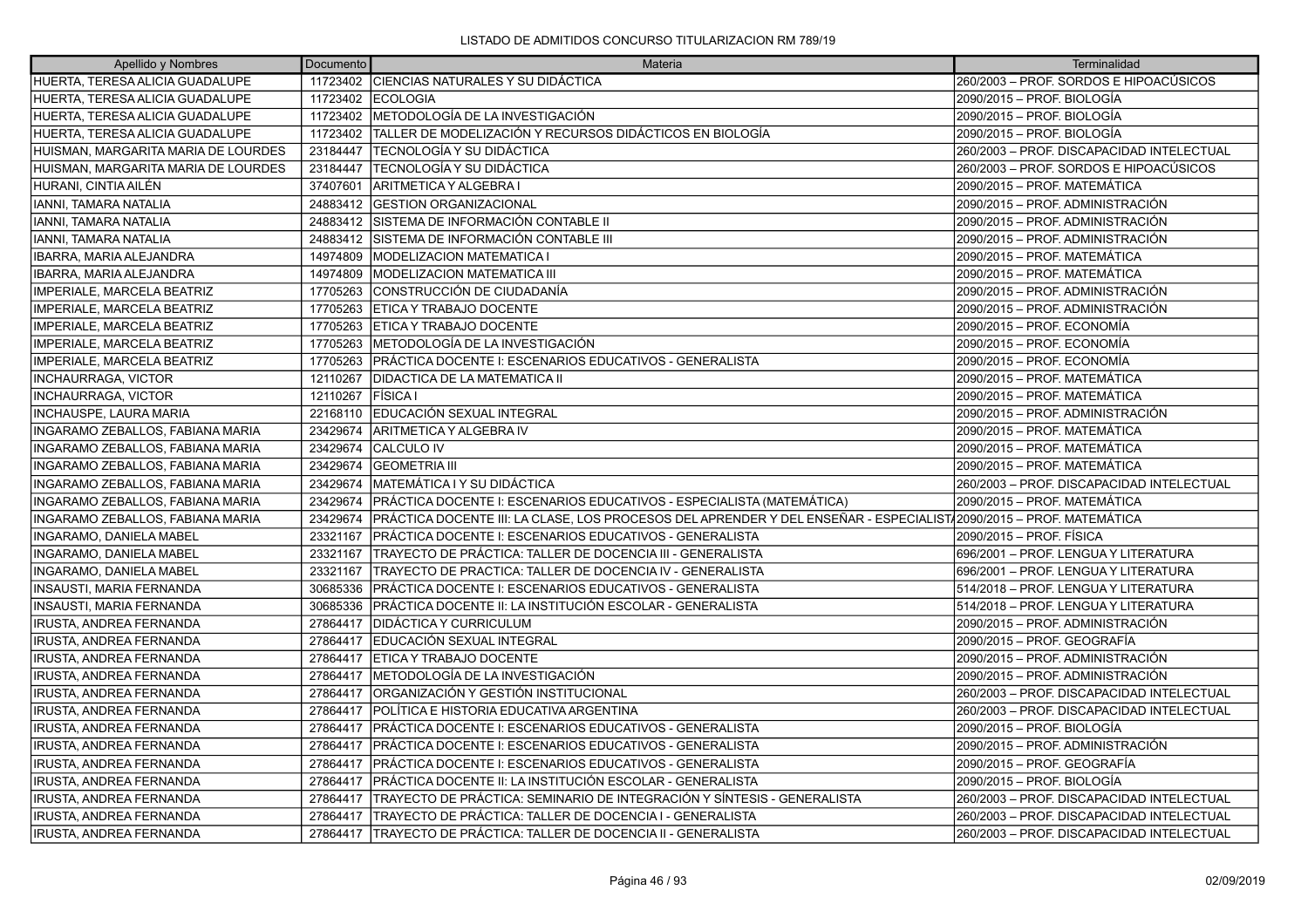| Apellido y Nombres             | Documento | Materia                                                                                                            | Terminalidad                              |
|--------------------------------|-----------|--------------------------------------------------------------------------------------------------------------------|-------------------------------------------|
| <b>IRUSTA, ANDREA FERNANDA</b> |           | 27864417 TRAYECTO DE PRÁCTICA: TALLER DE DOCENCIA III - GENERALISTA                                                | 260/2003 - PROF. DISCAPACIDAD INTELECTUAL |
| IRUSTA, ANDREA FERNANDA        | 27864417  | TRAYECTO DE PRACTICA: TALLER DE DOCENCIA IV - GENERALISTA                                                          | 260/2003 - PROF. DISCAPACIDAD INTELECTUAL |
| <b>ISERN, VIRGINIA ANABEL</b>  |           | 16815523 ARITMETICA Y ALGEBRA I                                                                                    | 2090/2015 - PROF. MATEMÁTICA              |
| <b>ISERN, VIRGINIA ANABEL</b>  | 16815523  | ARITMETICA Y ALGEBRA III                                                                                           | 2090/2015 - PROF. MATEMÁTICA              |
| <b>ISERN, VIRGINIA ANABEL</b>  | 16815523  | CALCULO II                                                                                                         | 2090/2015 - PROF. MATEMÁTICA              |
| <b>ISERN, VIRGINIA ANABEL</b>  | 16815523  | PRÁCTICA DOCENTE III: LA CLASE, LOS PROCESOS DEL APRENDER Y DEL ENSEÑAR - ESPECIALIST√2090/2015 – PROF. MATEMÁTICA |                                           |
| <b>ISPANI, MARIA GUADALUPE</b> | 29032240  | COMUNICACIÓN SOCIAL II                                                                                             | 696/2001 - PROF. LENGUA Y LITERATURA      |
| ISPANI, MARIA GUADALUPE        | 29032240  | LINGÜÍSTICA DEL TEXTO Y ANÁLISIS DEL DISCURSO                                                                      | 696/2001 - PROF. LENGUA Y LITERATURA      |
| <b>ISPANI, MARIA GUADALUPE</b> | 29032240  | LINGÜISTICA DEL TEXTO Y ANÁLISIS DEL DISCURSO I                                                                    | 514/2018 - PROF. LENGUA Y LITERATURA      |
| ISPANI, MARIA GUADALUPE        | 29032240  | LITERATURA EUROPEA III                                                                                             | 696/2001 - PROF. LENGUA Y LITERATURA      |
| ISPANI, MARIA GUADALUPE        | 29032240  | LITERATURA LATINOAMERICANA                                                                                         | 696/2001 - PROF. LENGUA Y LITERATURA      |
| <b>SPANI, MARIA GUADALUPE</b>  | 29032240  | LITERATURAS ANTIGUAS                                                                                               | 514/2018 - PROF. LENGUA Y LITERATURA      |
| <b>SPANI, MARIA GUADALUPE</b>  | 29032240  | <b>TEORÍA LITERARIA</b>                                                                                            | 696/2001 - PROF. LENGUA Y LITERATURA      |
| ISPANI, MARIA GUADALUPE        | 29032240  | UCCV: MOVIMIENTOS ARTÍSTICOS Y PROYECTOS CULTURALES                                                                | 514/2018 – PROF. LENGUA Y LITERATURA      |
| <b>IWANOW, VERA</b>            | 26388884  | PRÁCTICA DOCENTE III: LA CLASE, LOS PROCESOS DEL APRENDER Y DEL ENSEÑAR - GENERALIST/2090/2015 – PROF. MATEMÁTICA  |                                           |
| <b>IWANOW, VERA</b>            | 26388884  | PRÁCTICA DOCENTE IV: RESIDENCIA: EL ROL DOCENTE Y SU PRÁCTICA - GENERALISTA                                        | 2090/2015 – PROF. MATEMÁTICA              |
| JACOBI, ALICIA SUSANA          | 18007762  | <b>PRODUCCION DE RECURSOS DIDÁCTICOS I</b>                                                                         | 2090/2015 - PROF. ADMINISTRACIÓN          |
| JACOBI, ALICIA SUSANA          | 18007762  | <b>PRODUCCION DE RECURSOS DIDACTICOS II</b>                                                                        | 2090/2015 – PROF. ADMINISTRACIÓN          |
| JACOBI, ALICIA SUSANA          | 18007762  | PRODUCCION DE RECURSOS DIDACTICOS II                                                                               | 2090/2015 - PROF. ECONOMÍA                |
| JAIME, MARISA SILVINA          | 17728034  | <b>DERECHOI</b>                                                                                                    | 2090/2015 - PROF. ADMINISTRACIÓN          |
| JAIME, MARISA SILVINA          | 17728034  | <b>DERECHOI</b>                                                                                                    | 2090/2015 - PROF. ECONOMÍA                |
| JAIME, MARISA SILVINA          | 17728034  | <b>DERECHO II</b>                                                                                                  | 2090/2015 - PROF. ADMINISTRACIÓN          |
| JARA, PAOLA FERNANDA           | 23926803  | PEDAGOGÍA                                                                                                          | 260/2003 - PROF. DISCAPACIDAD INTELECTUAL |
| JOFFRE, SANDRA VERONICA        | 21536973  | <b>DIDÁCTICA Y CURRICULUM</b>                                                                                      | 2090/2015 – PROF. BIOLOGÍA                |
| JOFFRE, SANDRA VERONICA        | 21536973  | PRÁCTICA DOCENTE III: LA CLASE, LOS PROCESOS DEL APRENDER Y DEL ENSEÑAR - GENERALIST/2090/2015 – PROF. BIOLOGÍA    |                                           |
| JOSE, MARIA GABRIELA           | 18341327  | <b>ECOLOGIA</b>                                                                                                    | 2090/2015 - PROF. BIOLOGÍA                |
| JOSE, MARIA GABRIELA           | 18341327  | PRÁCTICA DOCENTE I: ESCENARIOS EDUCATIVOS - ESPECIALISTA (BIOLOGÍA)                                                | 2090/2015 - PROF. BIOLOGÍA                |
| JOTINSKY, GABRIELA             | 29311414  | DIDÁCTICA Y CURRICULUM                                                                                             | 2090/2015 - PROF. BIOLOGÍA                |
| JOTINSKY, GABRIELA             | 29311414  | <b>DIDÁCTICA Y CURRICULUM</b>                                                                                      | 2090/2015 - PROF. ECONOMÍA                |
| JOTINSKY, GABRIELA             | 29311414  | <b>DIDÁCTICA Y CURRICULUM</b>                                                                                      | 514/2018 - PROF. LENGUA Y LITERATURA      |
| JOTINSKY, GABRIELA             | 29311414  | <b>INSTITUCIONES EDUCATIVAS</b>                                                                                    | 2090/2015 - PROF. BIOLOGÍA                |
| JOTINSKY, GABRIELA             | 29311414  | <b>INSTITUCIONES EDUCATIVAS</b>                                                                                    | 2090/2015 - PROF. ECONOMÍA                |
| JOTINSKY, GABRIELA             | 29311414  | <b>PEDAGOGÍA</b>                                                                                                   | 2090/2015 - PROF. BIOLOGÍA                |
| JOTINSKY, GABRIELA             | 29311414  | PEDAGOGİA                                                                                                          | 2090/2015 - PROF. ECONOMÍA                |
| JOTINSKY, GABRIELA             | 29311414  | PRÁCTICA DOCENTE II: LA INSTITUCIÓN ESCOLAR - GENERALISTA                                                          | 2090/2015 - PROF. ECONOMÍA                |
| JOTINSKY, GABRIELA             | 29311414  | PRÁCTICA DOCENTE II: LA INSTITUCIÓN ESCOLAR - GENERALISTA                                                          | 2090/2015 - PROF. MATEMÁTICA              |
| JOTINSKY, GABRIELA             | 29311414  | PRÁCTICA DOCENTE II: LA INSTITUCIÓN ESCOLAR - GENERALISTA                                                          | 514/2018 - PROF. LENGUA Y LITERATURA      |
| JOTINSKY, GABRIELA             | 29311414  | IPSICOLOGÍA Y EDUCACIÓN                                                                                            | 514/2018 – PROF. LENGUA Y LITERATURA      |
| JOTINSKY, GABRIELA             | 29311414  | TRAYECTO DE PRÁCTICA: TALLER DE DOCENCIA III - GENERALISTA                                                         | 696/2001 - PROF. LENGUA Y LITERATURA      |
| JOTINSKY, GABRIELA             | 29311414  | TRAYECTO DE PRACTICA: TALLER DE DOCENCIA IV - GENERALISTA                                                          | 696/2001 - PROF. LENGUA Y LITERATURA      |
| JOUVE, LAURA ELENA             | 22218807  | MATEMÁTICA I Y SU DIDÁCTICA                                                                                        | 260/2003 - PROF. SORDOS E HIPOACÚSICOS    |
| KEES, MARIANA                  | 33491724  | UCCV: COMUNICACION SOCIAL                                                                                          | 2090/2015 - PROF. ADMINISTRACIÓN          |
| KELLER, ELENA                  | 28133215  | TALLER DE EXPRESIÓN II - PLÁSTICA                                                                                  | 260/2003 - PROF. DISCAPACIDAD INTELECTUAL |
| KOLKER PEREZ, ERICA PAMELA     | 22054667  | CIENCIAS SOCIALES Y SU DIDÁCTICA                                                                                   | 260/2003 - PROF. DISCAPACIDAD INTELECTUAL |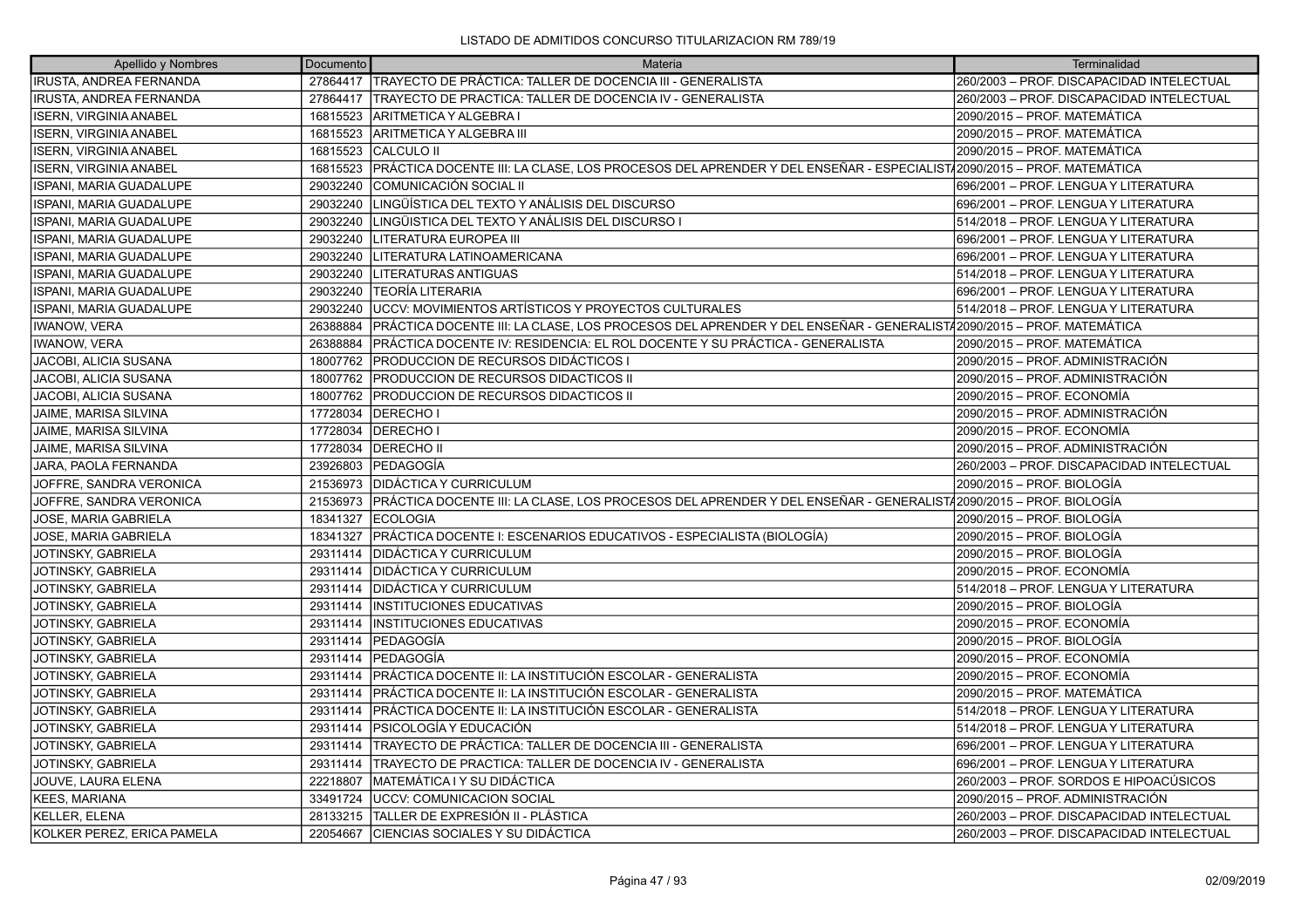| Apellido y Nombres           | Documento | Materia                                                                                                               | Terminalidad                                 |
|------------------------------|-----------|-----------------------------------------------------------------------------------------------------------------------|----------------------------------------------|
| KOLKER PEREZ, ERICA PAMELA   | 22054667  | <b>PROBLEMÁTICA DEL MUNDO CONTEMPORÁNEO</b>                                                                           | 260/2003 - PROF. DISCAPACIDAD INTELECTUAL    |
| KOLKER PEREZ, ERICA PAMELA   | 22054667  | <b>JUCCV: HISTORIA MUNDIAL CONTEMPORANEA</b>                                                                          | 2090/2015 - PROF. GEOGRAFÍA                  |
| KOLODZINSKI, JORGELINA INES  | 20141976  | <b>DIDÁCTICA Y CURRICULUM</b>                                                                                         | 2090/2015 - PROF. ECONOMÍA                   |
| KOLODZINSKI, JORGELINA INES  | 20141976  | <b>IDIDÁCTICA Y CURRICULUM</b>                                                                                        | 2090/2015 - PROF. MATEMÁTICA                 |
| KOLODZINSKI, JORGELINA INES  | 20141976  | PRÁCTICA DOCENTE III: LA CLASE, LOS PROCESOS DEL APRENDER Y DEL ENSEÑAR - GENERALIST/2090/2015 – PROF. ADMINISTRACIÓN |                                              |
| KOLODZINSKI, JORGELINA INES  | 20141976  | PRÁCTICA DOCENTE III: LA CLASE, LOS PROCESOS DEL APRENDER Y DEL ENSEÑAR - GENERALIST42090/2015 - PROF. ECONOMÍA       |                                              |
| KOVALSKY, NATALIA ESTER      | 26389648  | TEORÍA DEL CURRÍCULO Y DIDÁCTICA                                                                                      | 260/2003 – PROF. DISCAPACIDAD INTELECTUAL    |
| KOZORIZ, NAIR TAMARA         | 22230755  | <b>INSTITUCIONES EDUCATIVAS</b>                                                                                       | 2090/2015 - PROF. BIOLOGÍA                   |
| KOZORIZ, NAIR TAMARA         | 22230755  | PRÁCTICA DOCENTE III: LA CLASE, LOS PROCESOS DEL APRENDER Y DEL ENSEÑAR - GENERALIST/2090/2015 – PROF. BIOLOGÍA       |                                              |
| KOZORIZ, NAIR TAMARA         | 22230755  | PRACTICAS DE INVESTIGACIÓN                                                                                            | 2090/2015 - PROF. BIOLOGÍA                   |
| KUBIK, ALINA MARIA DE LUJAN  | 32488721  | <b>DIDÁCTICA Y CURRICULUM</b>                                                                                         | 2090/2015 - PROF. BIOLOGÍA                   |
| KUBIK, ALINA MARIA DE LUJAN  | 32488721  | <b>DIDÁCTICA Y CURRICULUM</b>                                                                                         | 2090/2015 - PROF. MATEMÁTICA                 |
| KUBIK, ALINA MARIA DE LUJAN  | 32488721  | PEDAGOGÍA                                                                                                             | 514/2018 - PROF. LENGUA Y LITERATURA         |
| KUBIK, ALINA MARIA DE LUJAN  | 32488721  | PRÁCTICA DOCENTE II: LA INSTITUCIÓN ESCOLAR - GENERALISTA                                                             | 2090/2015 - PROF. MATEMÁTICA                 |
| KUPAR, JUAN PEDRO GABRIEL    | 25648572  | <b>GENÉTICA</b>                                                                                                       | 2090/2015 - PROF. BIOLOGÍA                   |
| KUPAR, JUAN PEDRO GABRIEL    | 25648572  | UCCV: HISTORIA DE LAS CIENCIAS NATURALES                                                                              | 2090/2015 - PROF. BIOLOGÍA                   |
| KUSSIANOVICH, VERONICA RITA  | 20638103  | PROBLEMÁTICA PSICOLÓGICA DEL DISCAPACITADO VISUAL                                                                     | 260/2003 - PROF. CIEGOS Y DISMINUIDOS VISUAL |
| KUSSIANOVICH, VERONICA RITA  | 20638103  | PSICOLOGÍA SOCIAL                                                                                                     | 260/2003 - PROF. DISCAPACIDAD INTELECTUAL    |
| LABORANTI, MARIA INES        | 12944415  | <b>ITINERARIO POR LA LITERATURA ARGENTINA I</b>                                                                       | 514/2018 - PROF. LENGUA Y LITERATURA         |
| LABORANTI, MARIA INES        | 12944415  | <b>ITINERARIO POR LA LITERATURA ARGENTINA II</b>                                                                      | 514/2018 - PROF. LENGUA Y LITERATURA         |
| <b>LABORANTI, MARIA INES</b> | 12944415  | LITERATURA ARGENTINA                                                                                                  | 696/2001 - PROF. LENGUA Y LITERATURA         |
| LABORANTI, MARIA INES        | 12944415  | <b>TEORÍA LITERARIA</b>                                                                                               | 696/2001 - PROF. LENGUA Y LITERATURA         |
| LACROIX, ANDREA MILAGROS     | 29054338  | EDUCACIÓN AMBIENTAL                                                                                                   | 2090/2015 - PROF. BIOLOGÍA                   |
| LACROIX, ANDREA MILAGROS     | 29054338  | LABORATORIO DE CIENCIAS NATURALES                                                                                     | 2090/2015 - PROF. BIOLOGÍA                   |
| LACROIX, ANDREA MILAGROS     | 29054338  | TALLER DE MODELIZACIÓN Y RECURSOS DIDÁCTICOS EN BIOLOGÍA                                                              | 2090/2015 – PROF. BIOLOGÍA                   |
| LAIS, YANINA IRENE           | 28450642  | IPSICOLOGÍA Y EDUCACIÓN                                                                                               | 2090/2015 - PROF. BIOLOGÍA                   |
| LAIS, YANINA IRENE           | 28450642  | <b>PSICOLOGÍA Y EDUCACIÓN</b>                                                                                         | 2090/2015 - PROF. ADMINISTRACIÓN             |
| LAIS, YANINA IRENE           | 28450642  | <b>PSICOLOGÍA Y EDUCACIÓN</b>                                                                                         | 2090/2015 - PROF. MATEMÁTICA                 |
| LAIS, YANINA IRENE           | 28450642  | IPSICOLOGÍA Y EDUCACIÓN                                                                                               | 514/2018 - PROF. LENGUA Y LITERATURA         |
| LAMBERTUCCI, MARIA VICTORIA  | 22663290  | GEOGRAFÍA AMBIENTAL I                                                                                                 | 2090/2015 - PROF. GEOGRAFÍA                  |
| LAMBERTUCCI, MARIA VICTORIA  | 22663290  | GEOGRAFÍA AMBIENTAL II                                                                                                | 2090/2015 - PROF. GEOGRAFÍA                  |
| LAMBERTUCCI, MARIA VICTORIA  | 22663290  | GEOGRAFÍA DE LA POBLACIÓN                                                                                             | 2090/2015 - PROF. GEOGRAFÍA                  |
| LAMBERTUCCI, MARIA VICTORIA  | 22663290  | INTRODUCCIÓN AL CONOCIMIENTO GEOGRÁFICO                                                                               | 2090/2015 – PROF. GEOGRAFÍA                  |
| LAMPERT, ADRIANA ANGELA      | 22413681  | BIOLOGÍA HUMANA Y SALUD II                                                                                            | 2090/2015 - PROF. BIOLOGÍA                   |
| LAMPERT, ADRIANA ANGELA      | 22413681  | <b>BIOLOGÍA I</b>                                                                                                     | 2090/2015 - PROF. BIOLOGÍA                   |
| LAMPERT, ADRIANA ANGELA      | 22413681  | <b>BIOLOGIA II</b>                                                                                                    | 2090/2015 – PROF. BIOLOGÍA                   |
| LAMPERT, ADRIANA ANGELA      | 22413681  | <b>BIOLOGIA IV</b>                                                                                                    | 2090/2015 - PROF. BIOLOGÍA                   |
| LAMPERT, ADRIANA ANGELA      | 22413681  | <b>ICIENCIAS DE LA TIERRA</b>                                                                                         | 2090/2015 - PROF. BIOLOGÍA                   |
| LAMPERT, ADRIANA ANGELA      | 22413681  | <b>DIDÁCTICA DE LA BIOLOGIA II</b>                                                                                    | 2090/2015 – PROF. BIOLOGÍA                   |
| LAMPERT, ADRIANA ANGELA      | 22413681  | <b>ECOLOGIA</b>                                                                                                       | 2090/2015 – PROF. BIOLOGÍA                   |
| LAMPERT, ADRIANA ANGELA      | 22413681  | EPISTEMOLOGÍA DE LAS CIENCIAS NATURALES                                                                               | 2090/2015 – PROF. BIOLOGÍA                   |
| LAMPERT, ADRIANA ANGELA      | 22413681  | <b>IEVOLUCIÓN</b>                                                                                                     | 2090/2015 - PROF. BIOLOGÍA                   |
| LAMPERT, ADRIANA ANGELA      | 22413681  | PRÁCTICA DOCENTE I: ESCENARIOS EDUCATIVOS - ESPECIALISTA (BIOLOGÍA)                                                   | 2090/2015 – PROF. BIOLOGÍA                   |
| LANAS, HUGO JULIAN           | 14260780  | <b>CALCULO</b>                                                                                                        | 2090/2015 - PROF. MATEMÁTICA                 |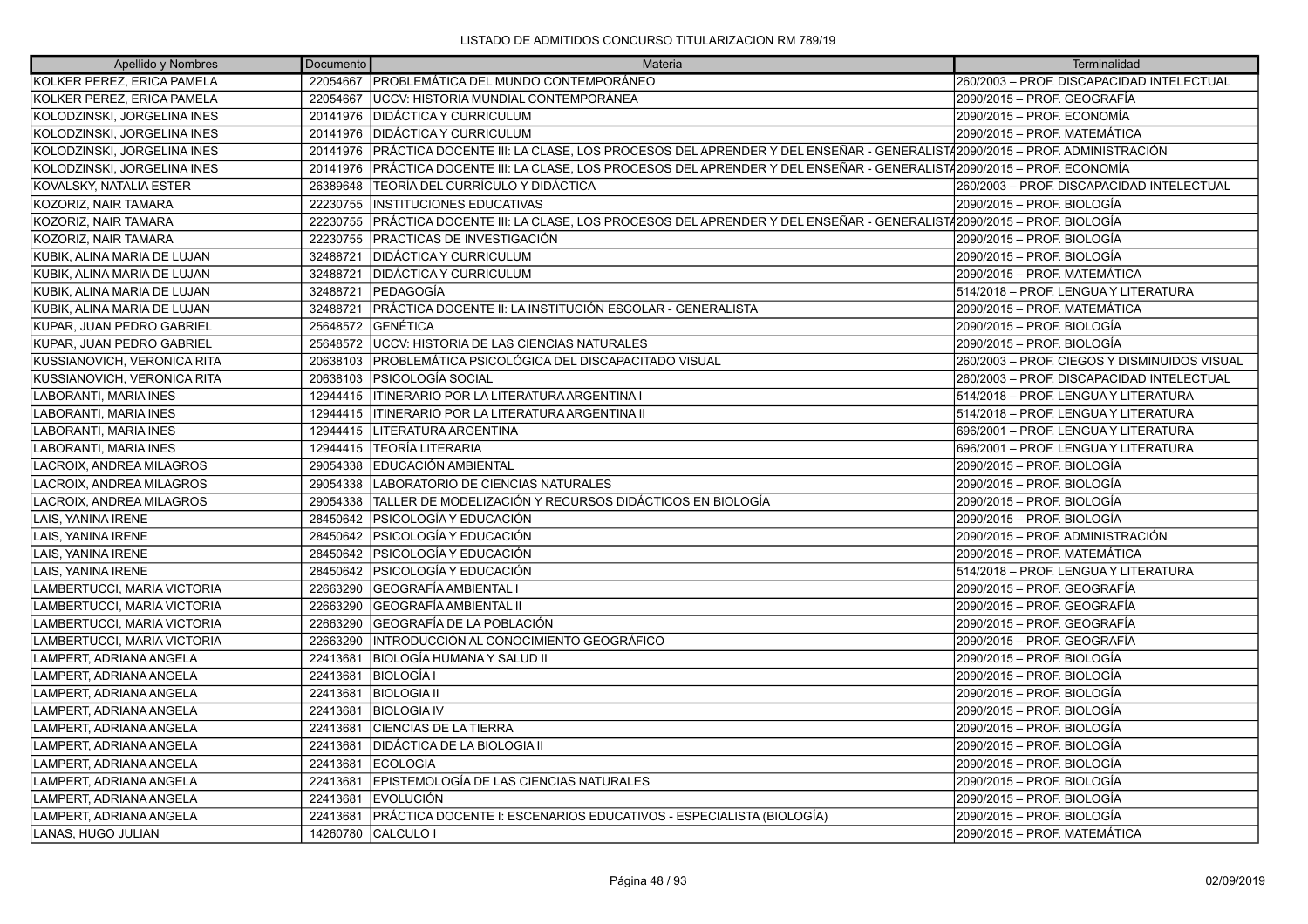| Apellido y Nombres        | Documento          | Materia                                                                                                               | Terminalidad                                 |
|---------------------------|--------------------|-----------------------------------------------------------------------------------------------------------------------|----------------------------------------------|
| LANAS, HUGO JULIAN        | 14260780           | CIENCIA, TECNOLOGÍA Y SOCIEDAD Y EDUCACIÓN MATEMÁTICA                                                                 | 2090/2015 - PROF. MATEMÁTICA                 |
| LANAS, HUGO JULIAN        | 14260780           | <b>DIDACTICA DE LA MATEMATICA II</b>                                                                                  | 2090/2015 - PROF. MATEMÁTICA                 |
| LANAS, HUGO JULIAN        | 14260780           | <b>FISICA I</b>                                                                                                       | 2090/2015 - PROF. MATEMÁTICA                 |
| LANAS, HUGO JULIAN        | 14260780           | <b>FÍSICA II</b>                                                                                                      | 2090/2015 - PROF. MATEMÁTICA                 |
| LANAS, HUGO JULIAN        | 14260780           | <b>MODELIZACION MATEMATICA II</b>                                                                                     | 2090/2015 - PROF. MATEMÁTICA                 |
| LANAS, HUGO JULIAN        | 14260780           | <b>MODELIZACION MATEMATICA III</b>                                                                                    | 2090/2015 - PROF. MATEMÁTICA                 |
| LANG, PABLO               | 31699743           | ÍTALLER DE EXPRESIÓN I - MÚSICA                                                                                       | 260/2003 - PROF. CIEGOS Y DISMINUIDOS VISUAL |
| LANG, PABLO               | 31699743           | TALLER DE EXPRESIÓN I - MÚSICA                                                                                        | 260/2003 - PROF. DISCAPACIDAD INTELECTUAL    |
| LANG, PABLO               | 31699743           | TALLER DE EXPRESIÓN II - MÚSICA                                                                                       | 260/2003 - PROF. DISCAPACIDAD INTELECTUAL    |
| LANG, PABLO               | 31699743           | TALLER DE EXPRESIÓN II - MÚSICA                                                                                       | 260/2003 – PROF. SORDOS E HIPOACÚSICOS       |
| LANGSAM, MARIANA MABEL    | 22517079           | SISTEMA DE INFORMACIÓN CONTABLE III                                                                                   | 2090/2015 – PROF. ADMINISTRACIÓN             |
| LASCA, MARIA VANESA       | 30701816           | SISTEMA DE INFORMACIÓN CONTABLE I                                                                                     | 2090/2015 - PROF. ECONOMÍA                   |
| LASPINA, CECILIA ADRIANA  | 30554502           | ARITMETICA Y ALGEBRA I                                                                                                | 2090/2015 - PROF. MATEMÁTICA                 |
| LASPINA, CECILIA ADRIANA  |                    | 30554502   DIDACTICA DE LA MATEMATICA I                                                                               | 2090/2015 – PROF. MATEMÁTICA                 |
| LASPINA, CECILIA ADRIANA  |                    | 30554502 GEOMETRIA I                                                                                                  | 2090/2015 – PROF. MATEMÁTICA                 |
| LASPINA, CECILIA ADRIANA  | 30554502           | <b>GEOMETRIA II</b>                                                                                                   | 2090/2015 - PROF. MATEMÁTICA                 |
| LASPINA, CECILIA ADRIANA  | 30554502           | <b>MATEMÁTICA I Y SU DIDÁCTICA</b>                                                                                    | 260/2003 - PROF. DISCAPACIDAD INTELECTUAL    |
| LASPINA, CECILIA ADRIANA  |                    | 30554502   MATEMÁTICA II Y SU DIDÁCTICA                                                                               | 260/2003 - PROF. CIEGOS Y DISMINUIDOS VISUAL |
| LASPINA, CECILIA ADRIANA  | 30554502           | <b>IMATEMÁTICA II Y SU DIDÁCTICA</b>                                                                                  | 260/2003 - PROF. DISCAPACIDAD INTELECTUAL    |
| LASPINA, CECILIA ADRIANA  |                    | 30554502 MODELIZACION MATEMATICA IV                                                                                   | 2090/2015 - PROF. MATEMÁTICA                 |
| LASPINA, CECILIA ADRIANA  |                    | 30554502 PRÁCTICA DOCENTE II: LA INSTITUCIÓN ESCOLAR - ESPECIALISTA (MATEMÁTICA)                                      | 2090/2015 - PROF. MATEMÁTICA                 |
| LASTRE, RICARDO FRANCISCO |                    | 16682464 ECONOMÍA ARGENTINA LATINOAMERICANA E INTERNACIONAL                                                           | 2090/2015 - PROF. ECONOMÍA                   |
| LASTRE, RICARDO FRANCISCO | 16682464           | <b>IECONOMÍA I</b>                                                                                                    | 2090/2015 - PROF. ECONOMÍA                   |
| LASTRE, RICARDO FRANCISCO | 16682464           | ECONOMÍA III                                                                                                          | 2090/2015 - PROF. ECONOMÍA                   |
| LAURENTI, VERONICA RAQUEL | 25840019           | <b>MATEMÁTICA I Y SU DIDÁCTICA</b>                                                                                    | 260/2003 - PROF. DISCAPACIDAD INTELECTUAL    |
| LAVIN, MIGUEL ANGEL       |                    | 17234429   DERECHO I                                                                                                  | 2090/2015 - PROF. ECONOMÍA                   |
| LEDERHOS, MARICEL ANA     |                    | 32930096 ETICA Y TRABAJO DOCENTE                                                                                      | 2090/2015 - PROF. ECONOMÍA                   |
| LEDERHOS, MARICEL ANA     | 32930096           | HISTORIA Y POLITICA DE LA EDUCACION ARGENTINA                                                                         | 2090/2015 - PROF. ECONOMÍA                   |
| LEDERHOS, MARICEL ANA     | 32930096           | IINSTITUCIONES EDUCATIVAS                                                                                             | 2090/2015 - PROF. ECONOMÍA                   |
| LEDERHOS, MARICEL ANA     | 32930096           | PRÁCTICA DOCENTE I: ESCENARIOS EDUCATIVOS - GENERALISTA                                                               | 2090/2015 – PROF. ADMINISTRACIÓN             |
| LEDERHOS, MARICEL ANA     | 32930096           | PRÁCTICA DOCENTE I: ESCENARIOS EDUCATIVOS - GENERALISTA                                                               | 2090/2015 - PROF. ECONOMÍA                   |
| LEDERHOS, MARICEL ANA     |                    | 32930096 PRÁCTICA DOCENTE II: LA INSTITUCIÓN ESCOLAR - GENERALISTA                                                    | 2090/2015 – PROF. ADMINISTRACIÓN             |
| LEDERHOS, MARICEL ANA     | 32930096           | PRÁCTICA DOCENTE III: LA CLASE, LOS PROCESOS DEL APRENDER Y DEL ENSEÑAR - GENERALIST/2090/2015 - PROF. ADMINISTRACIÓN |                                              |
| LEDERHOS, MARICEL ANA     | 32930096           | PRÁCTICA DOCENTE III: LA CLASE, LOS PROCESOS DEL APRENDER Y DEL ENSEÑAR - GENERALIST42090/2015 – PROF. ECONOMÍA       |                                              |
| LEDERHOS, MARICEL ANA     | 32930096           | PSICOLOGÍA Y EDUCACIÓN                                                                                                | 2090/2015 - PROF. ADMINISTRACIÓN             |
| LEDERHOS, MARICEL ANA     | 32930096           | <b>PSICOLOGÍA Y EDUCACIÓN</b>                                                                                         | 2090/2015 - PROF. ECONOMÍA                   |
| LEI, ROSANA MABEL         | 17504854           | EDUCACIÓN ESPECIAL                                                                                                    | 260/2003 - PROF. DISCAPACIDAD INTELECTUAL    |
| LEIVA, ANALIA SOLEDAD     |                    | 29487056 MATEMÁTICA II Y SU DIDÁCTICA                                                                                 | 260/2003 - PROF. DISCAPACIDAD INTELECTUAL    |
| LEME, MARIA ALEJANDRA     |                    | 25831893   DERECHO II                                                                                                 | 2090/2015 - PROF. ADMINISTRACIÓN             |
| LEME, MARIA ALEJANDRA     |                    | 25831893 PRÁCTICA DOCENTE I: ESCENARIOS EDUCATIVOS - ESPECIALISTA (ADMINISTRACIÓN)                                    | 2090/2015 - PROF. ADMINISTRACIÓN             |
| LEME, MARIA ALEJANDRA     | 25831893           | SISTEMA DE INFORMACIÓN CONTABLE I                                                                                     | 2090/2015 - PROF. ADMINISTRACIÓN             |
| LEME, MARIA ALEJANDRA     | 25831893           | SISTEMA DE INFORMACIÓN CONTABLE II                                                                                    | 2090/2015 - PROF. ADMINISTRACIÓN             |
| LENCINA, ANALIA MERCEDES  | 20229605           | ARITMETICA Y ALGEBRA II                                                                                               | 2090/2015 - PROF. MATEMÁTICA                 |
| LENCINA, ANALIA MERCEDES  | 20229605 BIOFÍSICA |                                                                                                                       | 2090/2015 - PROF. BIOLOGÍA                   |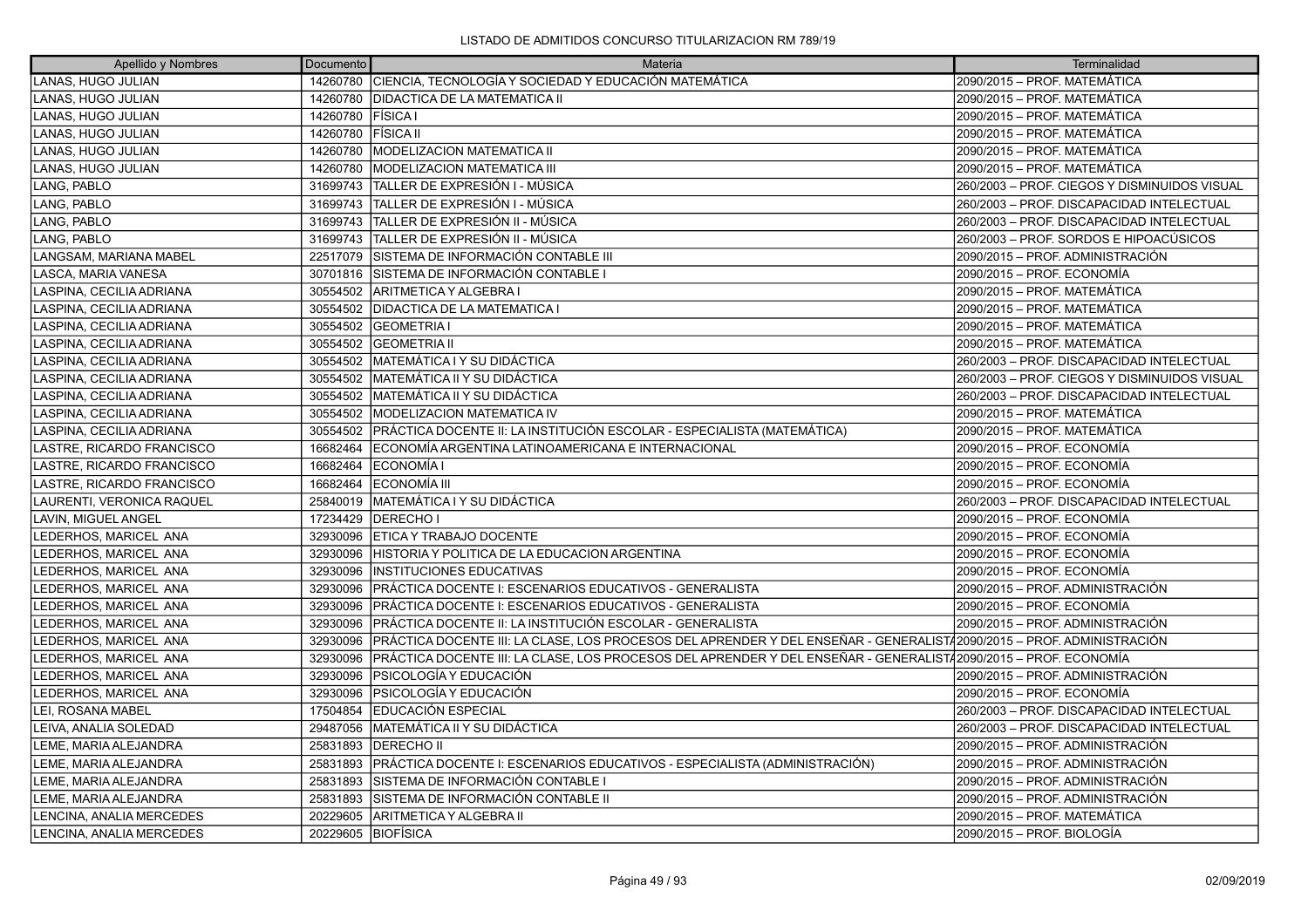| Apellido y Nombres                 | Documento | Materia                                                                                                                      | Terminalidad                                 |
|------------------------------------|-----------|------------------------------------------------------------------------------------------------------------------------------|----------------------------------------------|
| LENCINA, ANALIA MERCEDES           |           | 20229605 CALCULO IV                                                                                                          | 2090/2015 – PROF. MATEMÁTICA                 |
| LENCINA, ANALIA MERCEDES           |           | 20229605 ESTADISTICA Y PROBABILIDAD I                                                                                        | 2090/2015 - PROF. MATEMÁTICA                 |
| LENCINA, ANALIA MERCEDES           | 20229605  | <b>IESTADISTICA Y PROBABILIDAD II</b>                                                                                        | 2090/2015 - PROF. MATEMÁTICA                 |
| LENCINA, ANALIA MERCEDES           | 20229605  | FÍSICA I                                                                                                                     | 2090/2015 - PROF. MATEMÁTICA                 |
| LENCINA, ANALIA MERCEDES           | 20229605  | <b>FÍSICA II</b>                                                                                                             | 2090/2015 - PROF. MATEMÁTICA                 |
| LENCINA, ANALIA MERCEDES           | 20229605  | <b>GEOMETRIA III</b>                                                                                                         | 2090/2015 - PROF. MATEMÁTICA                 |
| LENCINA, ANALIA MERCEDES           | 20229605  | <b>GEOMETRIA IV</b>                                                                                                          | 2090/2015 - PROF. MATEMÁTICA                 |
| LEONE, NORMA ISABEL                |           | 18538155 EDUCACIÓN SEXUAL INTEGRAL                                                                                           | 2090/2015 - PROF. GEOGRAFÍA                  |
| LEONE, NORMA ISABEL                | 18538155  | PSICOLOGÍA Y EDUCACIÓN                                                                                                       | 2090/2015 - PROF. ADMINISTRACIÓN             |
| LEONE, NORMA ISABEL                | 18538155  | IPSICOLOGÍA Y EDUCACIÓN                                                                                                      | 2090/2015 – PROF. GEOGRAFÍA                  |
| LEONE, NORMA ISABEL                |           | 18538155 SUJETOS DE LA EDUCACION SECUNDARIA                                                                                  | 2090/2015 - PROF. BIOLOGÍA                   |
| LEONE, NORMA ISABEL                | 18538155  | <b>SUJETOS DE LA EDUCACION SECUNDARIA</b>                                                                                    | 2090/2015 - PROF. ADMINISTRACIÓN             |
| LEONE, NORMA ISABEL                | 18538155  | TEORÍA DEL CURRÍCULO Y DIDÁCTICA                                                                                             | 260/2003 - PROF. DISCAPACIDAD INTELECTUAL    |
| LEURINO, SILVANA SOLEDAD           | 30438405  | <b>DIDÁCTICA Y CURRICULUM</b>                                                                                                | 2090/2015 – PROF. GEOGRAFÍA                  |
| LEURINO, SILVANA SOLEDAD           | 30438405  | <b>DIDÁCTICA Y CURRICULUM</b>                                                                                                | 2090/2015 - PROF. MATEMÁTICA                 |
| LEVRAND, MARIA ALEJANDRA GUADALUPE | 24525837  | DIDÁCTICA Y CURRICULUM                                                                                                       | 2090/2015 - PROF. ADMINISTRACIÓN             |
| EVRAND, MARIA ALEJANDRA GUADALUPE. | 24525837  | PRÁCTICA DOCENTE II: LA INSTITUCIÓN ESCOLAR - GENERALISTA                                                                    | 2090/2015 - PROF. ADMINISTRACIÓN             |
| LEVRAND, MARIA ALEJANDRA GUADALUPE | 24525837  | PRÁCTICA DOCENTE IV: RESIDENCIA: EL ROL DOCENTE Y SU PRÁCTICA - GENERALISTA                                                  | 2090/2015 – PROF. BIOLOGÍA                   |
| LEVRAND, MARIA ALEJANDRA GUADALUPE | 24525837  | PRÁCTICA DOCENTE IV: RESIDENCIA: EL ROL DOCENTE Y SU PRÁCTICA - GENERALISTA                                                  | 2090/2015 – PROF. ADMINISTRACIÓN             |
| EVRAND, MARIA ALEJANDRA GUADALUPE. | 24525837  | PSICOLOGÍA Y EDUCACIÓN                                                                                                       | 2090/2015 - PROF. BIOLOGÍA                   |
| LEZCANO, ANALIA BEATRIZ            | 28335937  | <b>BIOLOGIA II</b>                                                                                                           | 2090/2015 – PROF. BIOLOGÍA                   |
| LEZCANO, ANALIA BEATRIZ            | 28335937  | <b>EDUCACIÓN AMBIENTAL</b>                                                                                                   | 2090/2015 - PROF. BIOLOGÍA                   |
| <b>EZCANO, ANALIA BEATRIZ</b>      | 28335937  | IGENÉTICA                                                                                                                    | 2090/2015 - PROF. BIOLOGÍA                   |
| LEZCANO, ANALIA BEATRIZ            | 28335937  | UCCV: HISTORIA DE LAS CIENCIAS NATURALES                                                                                     | 2090/2015 – PROF. BIOLOGÍA                   |
| LIMIDO, MARCOS FELIPE SAMUEL       | 29584474  | <b>BIOLOGIA II</b>                                                                                                           | 2090/2015 - PROF. BIOLOGÍA                   |
| LIMIDO, MARCOS FELIPE SAMUEL       | 29584474  | <b>IEVOLUCIÓN</b>                                                                                                            | 2090/2015 - PROF. BIOLOGÍA                   |
| LINCH, BENITO RUBEN                | 26398446  | TALLER DE EXPRESIÓN I - EDUCACIÓN FÍSICA                                                                                     | 260/2003 - PROF. DISCAPACIDAD INTELECTUAL    |
| LINCH, BENITO RUBEN                | 26398446  | TALLER DE EXPRESIÓN II - EDUCACIÓN FÍSICA                                                                                    | 260/2003 - PROF. DISCAPACIDAD INTELECTUAL    |
| LOBOS, JUAN MATIAS                 | 26409347  | ORGANIZACIÓN Y GESTIÓN INSTITUCIONAL                                                                                         | 260/2003 - PROF. CIEGOS Y DISMINUIDOS VISUAL |
| LOBOS, JUAN MATIAS                 | 26409347  | <b>IPEDAGOGÍA</b>                                                                                                            | 514/2018 – PROF. LENGUA Y LITERATURA         |
| LOBOS, JUAN MATIAS                 | 26409347  | POLÍTICA E HISTORIA EDUCATIVA ARGENTINA                                                                                      | 260/2003 - PROF. CIEGOS Y DISMINUIDOS VISUAL |
| LOBOS, JUAN MATIAS                 | 26409347  | PRÁCTICA DOCENTE I: ESCENARIOS EDUCATIVOS - GENERALISTA                                                                      | 2090/2015 - PROF. FÍSICA                     |
| LOBOS, JUAN MATIAS                 | 26409347  | PRÁCTICA DOCENTE I: ESCENARIOS EDUCATIVOS - GENERALISTA                                                                      | 1514/2018 – PROF. LENGUA Y LITERATURA        |
| LONG, MARIA LAURA                  | 31021747  | <b>DIDÁCTICA ESPECÍFICA</b>                                                                                                  | 696/2001 - PROF. LENGUA Y LITERATURA         |
| <b>LONG, MARIA LAURA</b>           | 31021747  | ÍHISTORIA DE LA LENGUA ESPAÑOLA                                                                                              | 696/2001 - PROF. LENGUA Y LITERATURA         |
| LONG, MARIA LAURA                  | 31021747  | ILATÍN                                                                                                                       | 514/2018 - PROF. LENGUA Y LITERATURA         |
| LONG, MARIA LAURA                  | 31021747  | LITERATURA EUROPEA III                                                                                                       | 696/2001 - PROF. LENGUA Y LITERATURA         |
| LONG, MARIA LAURA                  | 31021747  | LITERATURA LATINOAMERICANA                                                                                                   | 696/2001 - PROF. LENGUA Y LITERATURA         |
| LONG, MARIA LAURA                  | 31021747  | SEMINARIO: PROBLEMÁTICA DE LA LITERATURA Y LAS ARTES CONTEMPORÁNEAS                                                          | 696/2001 – PROF. LENGUA Y LITERATURA         |
| LONG, MARIA LAURA                  | 31021747  | TRAYECTO DE PRACTICA: TALLER DE DOCENCIA III - ESPECIALISTA (PROF. DE LENGUA Y LITERATUR696/2001 – PROF. LENGUA Y LITERATURA |                                              |
| LONG, MARIA LAURA                  | 31021747  | TRAYECTO DE PRÁCTICA: TALLER DE DOCENCIA IV - ESPECIALISTA (PROF. DE LENGUA Y LITERATUFÍ696/2001 – PROF. LENGUA Y LITERATURA |                                              |
| LOPEZ DE HEREDIA, VALENTINA        | 22889724  | PRÁCTICA DOCENTE IV: RESIDENCIA: EL ROL DOCENTE Y SU PRÁCTICA - GENERALISTA                                                  | 2090/2015 – PROF. BIOLOGÍA                   |
| LOPEZ, ANDRES GASTON               | 35031918  | EDUCACIÓN SEXUAL INTEGRAL                                                                                                    | 2090/2015 - PROF. BIOLOGÍA                   |
| LOPEZ. ANDRES GASTON               | 35031918  | <b>IGEOGRAFÍA AMBIENTAL I</b>                                                                                                | 2090/2015 - PROF. GEOGRAFÍA                  |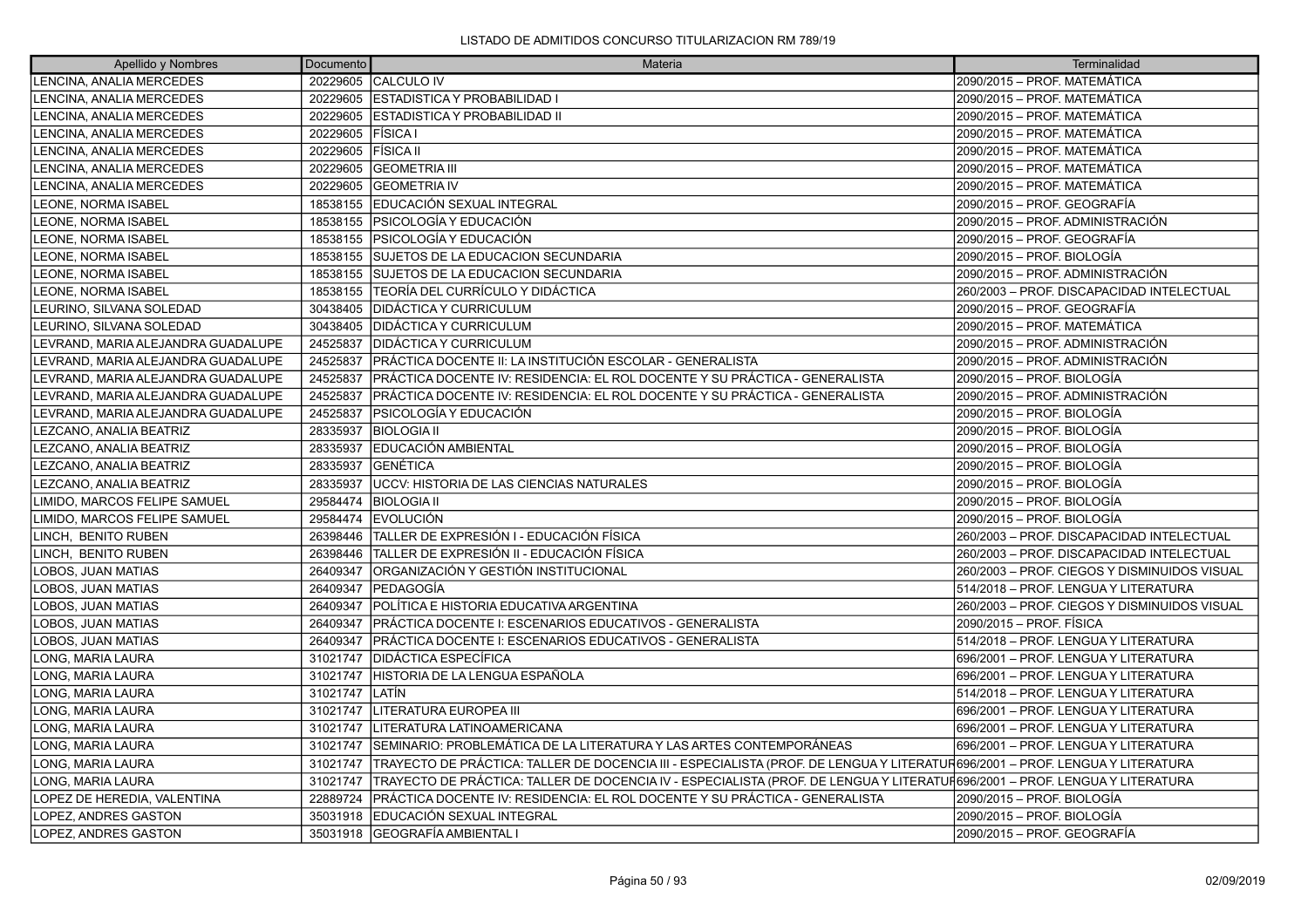| Apellido y Nombres           | Documento | Materia                                                                                                                  | Terminalidad                                 |
|------------------------------|-----------|--------------------------------------------------------------------------------------------------------------------------|----------------------------------------------|
| LOPEZ, ANDRES GASTON         | 35031918  | <b>GEOGRAFÍA AMBIENTAL II</b>                                                                                            | 2090/2015 - PROF. GEOGRAFÍA                  |
| <b>LOPEZ. ANDRES GASTON</b>  | 35031918  | <b>GEOGRAFÍA ARGENTINA I</b>                                                                                             | 2090/2015 - PROF. GEOGRAFÍA                  |
| LOPEZ, ANDRES GASTON         | 35031918  | GEOGRAFÍA DE AMÉRICA                                                                                                     | 2090/2015 - PROF. GEOGRAFÍA                  |
| LOPEZ, ANDRES GASTON         | 35031918  | GEOGRAFÍA DE LA POBLACIÓN                                                                                                | 2090/2015 - PROF. GEOGRAFÍA                  |
| LOPEZ, ANDRES GASTON         | 35031918  | GEOGRAFÍA DE LOS ESPACIOS MUNDIALES II                                                                                   | 2090/2015 – PROF. GEOGRAFÍA                  |
| LOPEZ, ANDRES GASTON         | 35031918  | GEOGRAFÍA ECONÓMICA                                                                                                      | 2090/2015 - PROF. GEOGRAFÍA                  |
| LOPEZ, ANDRES GASTON         | 35031918  | <b>GEOGRAFÍA POLÍTICA</b>                                                                                                | 2090/2015 - PROF. GEOGRAFÍA                  |
| LOPEZ, ANDRES GASTON         | 35031918  | GEOGRAFÍA URBANA Y RURAL                                                                                                 | 2090/2015 – PROF. GEOGRAFÍA                  |
| LOPEZ, ANDRES GASTON         | 35031918  | PRÁCTICA DOCENTE I: ESCENARIOS EDUCATIVOS - ESPECIALISTA (GEOGRAFÍA)                                                     | 2090/2015 - PROF. GEOGRAFÍA                  |
| LOPEZ, ANDRES GASTON         | 35031918  | PRODUCCIÓN DIDÁCTICA                                                                                                     | 2090/2015 - PROF. GEOGRAFÍA                  |
| LOPEZ, ANDRES GASTON         | 35031918  | lTEORÍA DE LA GEOGRAFÍA                                                                                                  | 2090/2015 – PROF. GEOGRAFÍA                  |
| LOPEZ, ARIEL GERARDO         | 20971180  | <b>UCCV: COMUNICACION SOCIAL</b>                                                                                         | 2090/2015 - PROF. ADMINISTRACIÓN             |
| LOPEZ, LILIANA VICTORIA      | 24479107  | ADMINISTRACIÓN II                                                                                                        | 2090/2015 - PROF. ADMINISTRACIÓN             |
| LOPEZ, LILIANA VICTORIA      | 24479107  | <b>ECONOMIA</b>                                                                                                          | 2090/2015 - PROF. ADMINISTRACIÓN             |
| LORENZINI, GUSTAVO ANTONIO   | 20192605  | ADMINISTRACIÓN GENERAL                                                                                                   | 2090/2015 - PROF. ADMINISTRACIÓN             |
| LORENZINI, GUSTAVO ANTONIO   | 20192605  | PRÁCTICAS DE INVESTIGACIÓN - ESPECIALISTA ADMINISTRACIÓN                                                                 | 2090/2015 - PROF. ADMINISTRACIÓN             |
| LORENZINI, GUSTAVO ANTONIO   | 20192605  | ÍSISTEMA DE INFORMACIÓN CONTABLE II                                                                                      | 2090/2015 - PROF. ADMINISTRACIÓN             |
| LORENZINI, ROBERTO OSCAR     | 17201824  | IBIOLOGIA IV                                                                                                             | 2090/2015 - PROF. BIOLOGÍA                   |
| LOSANO, ANDREA GABRIELA      | 20584387  | ELEMENTOS DE MATEMÁTICA Y BIOESTADÍSTICA                                                                                 | 2090/2015 - PROF. BIOLOGÍA                   |
| LOZA, LUCRECIA SOLEDAD       | 31905495  | ORGANIZACIÓN Y GESTIÓN INSTITUCIONAL                                                                                     | 260/2003 - PROF. DISCAPACIDAD INTELECTUAL    |
| LOZA, LUCRECIA SOLEDAD       | 31905495  | POLÍTICA E HISTORIA EDUCATIVA ARGENTINA                                                                                  | 260/2003 - PROF. DISCAPACIDAD INTELECTUAL    |
| LOZA, LUCRECIA SOLEDAD       | 31905495  | PRÁCTICA DOCENTE I: ESCENARIOS EDUCATIVOS - GENERALISTA                                                                  | 2090/2015 - PROF. BIOLOGÍA                   |
| LOZA. LUCRECIA SOLEDAD       | 31905495  | TRAYECTO DE PRÁCTICA: TALLER DE DOCENCIA I - GENERALISTA                                                                 | 260/2003 - PROF. DISCAPACIDAD INTELECTUAL    |
| LOZANO, GISELA XIMENA        | 28101650  | BIOLOGÍA HUMANA Y SALUD II                                                                                               | 2090/2015 - PROF. BIOLOGÍA                   |
| LOZANO, GISELA XIMENA        | 28101650  | <b>BIOLOGIA II</b>                                                                                                       | 2090/2015 - PROF. BIOLOGÍA                   |
| LOZANO, GISELA XIMENA        | 28101650  | <b>BIOLOGÍA III</b>                                                                                                      | 2090/2015 - PROF. BIOLOGÍA                   |
| LOZANO, GISELA XIMENA        | 28101650  | <b>DIDÁCTICA DE LA BIOLOGIA I</b>                                                                                        | 2090/2015 - PROF. BIOLOGÍA                   |
| LOZANO, GISELA XIMENA        | 28101650  | DIDÁCTICA DE LA BIOLOGIA II                                                                                              | 2090/2015 - PROF. BIOLOGÍA                   |
| LOZANO, GISELA XIMENA        | 28101650  | <b>ECOLOGIA</b>                                                                                                          | 2090/2015 – PROF. BIOLOGÍA                   |
| LOZANO, GISELA XIMENA        | 28101650  | <b>EVOLUCIÓN</b>                                                                                                         | 2090/2015 - PROF. BIOLOGÍA                   |
| LOZANO, GISELA XIMENA        | 28101650  | PRÁCTICA DOCENTE I: ESCENARIOS EDUCATIVOS - ESPECIALISTA (BIOLOGÍA)                                                      | 2090/2015 - PROF. BIOLOGÍA                   |
| LOZANO, GISELA XIMENA        | 28101650  | UCCV: HISTORIA DE LAS CIENCIAS NATURALES                                                                                 | 2090/2015 - PROF. BIOLOGÍA                   |
| LOZANO, MARIA DEL LUJAN      | 14729197  | GEOGRAFÍA ARGENTINA II                                                                                                   | 2090/2015 - PROF. GEOGRAFÍA                  |
| LOZANO, MARIA DEL LUJAN      | 14729197  | GEOGRAFÍA POLÍTICA                                                                                                       | 2090/2015 - PROF. GEOGRAFÍA                  |
| LOZANO, MARIA DEL LUJAN      | 14729197  | METODOLOGÍA DE LA INVESTIGACIÓN GEOGRÁFICA- ESPECIALISTA GEOGRAFÍA                                                       | 2090/2015 – PROF. GEOGRAFÍA                  |
| LOZANO, MARIA DEL LUJAN      | 14729197  | PRÁCTICA DOCENTE I: ESCENARIOS EDUCATIVOS - ESPECIALISTA (GEOGRAFÍA)                                                     | 2090/2015 - PROF. GEOGRAFÍA                  |
| LUCERO SOLA, CARLOS FERNANDO | 25546691  | SEMINARIO DE HERRAMIENTAS INFORMÁTICAS PARA LA PERSONA SORDA                                                             | 260/2003 – PROF. SORDOS E HIPOACÚSICOS       |
| LUCERO, JOSE ROLANDO         | 17514477  | <b>INSTITUCIONES EDUCATIVAS</b>                                                                                          | 2090/2015 – PROF. ADMINISTRACIÓN             |
| LUDUEÑA, ALEJANDRA ANDREA    | 22206443  | ADMINISTRACIÓN II                                                                                                        | 2090/2015 - PROF. ADMINISTRACIÓN             |
| LUDUEÑA, ALEJANDRA ANDREA    | 22206443  | PRÁCTICA DOCENTE III: LA CLASE, LOS PROCESOS DEL APRENDER Y DEL ENSENAR - ESPECIALIST/2090/2015 – PROF. ADMINISTRACIÓN   |                                              |
| LUDUEÑA, ALEJANDRA ANDREA    | 22206443  | PRÁCTICA DOCENTE IV: RESIDENCIA: EL ROL DOCENTE Y SU PRÁCTICA - ESPECIALISTA (ADMINIST  2090/2015 – PROF. ADMINISTRACIÓN |                                              |
| LUENGO, MARIA SOLEDAD        | 29690417  | PSICOLOGÍA Y CULTURA DEL ALUMNO II                                                                                       | 260/2003 - PROF. CIEGOS Y DISMINUIDOS VISUAL |
| LUENGO, MARIA SOLEDAD        | 29690417  | PSICOLOGÍA Y EDUCACIÓN                                                                                                   | 2090/2015 – PROF. BIOLOGÍA                   |
| LUNA, MARIA JOSE             | 26925317  | <b>IPSICOLOGÍA Y EDUCACIÓN</b>                                                                                           | 2090/2015 - PROF. ECONOMÍA                   |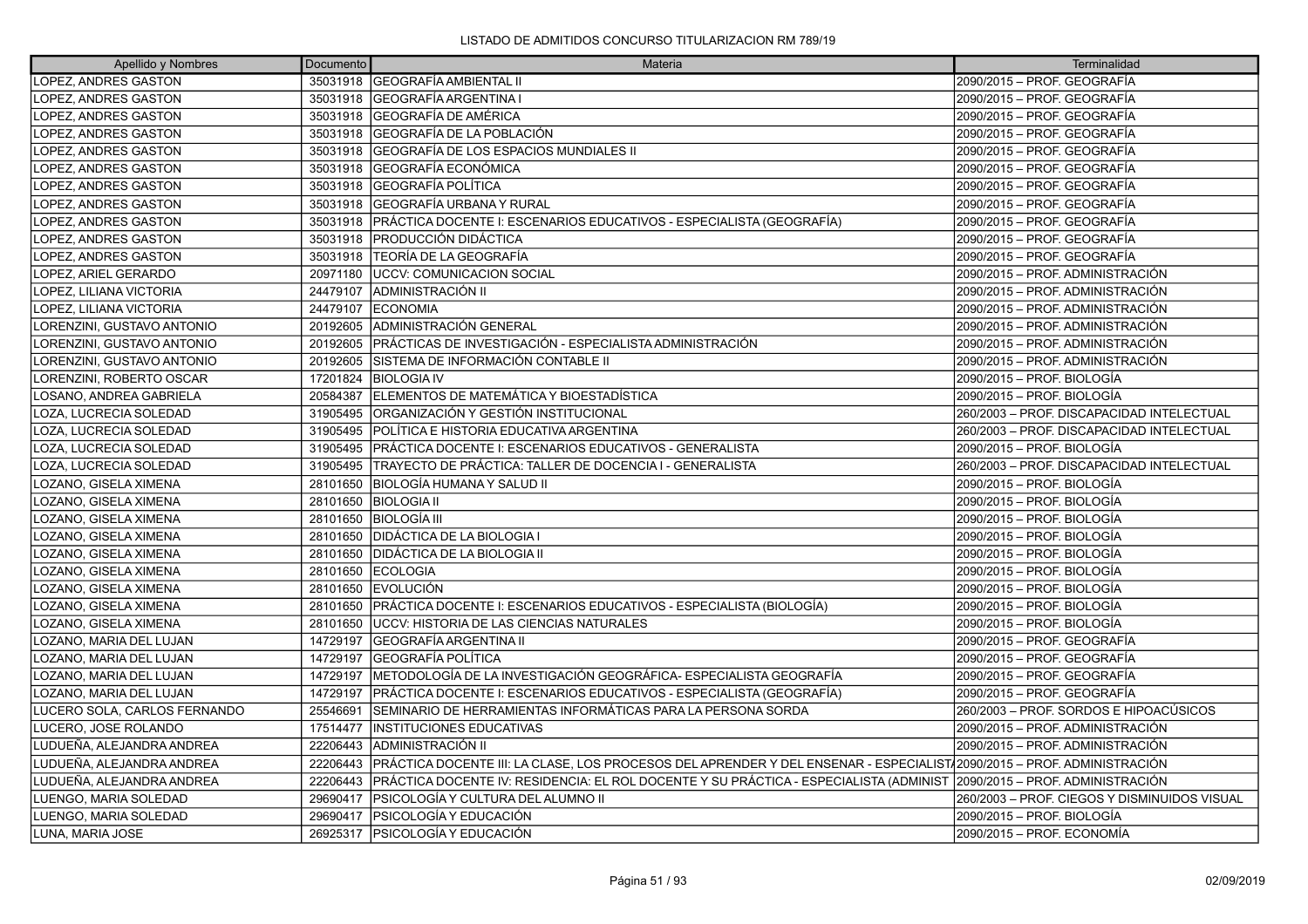| Apellido y Nombres             | Documento | Materia                                                                                                                      | Terminalidad                                 |
|--------------------------------|-----------|------------------------------------------------------------------------------------------------------------------------------|----------------------------------------------|
| LUNA, MARIA JOSE               | 26925317  | IPSICOLOGÍA Y EDUCACIÓN                                                                                                      | 514/2018 - PROF. LENGUA Y LITERATURA         |
| LURASCHI, MARIA DE LOS ANGELES | 20141904  | <b>PEDAGOGÍA</b>                                                                                                             | 2090/2015 – PROF. BIOLOGÍA                   |
| LURASCHI, MARIA DE LOS ANGELES |           | 20141904   PSICOLOGÍA Y CULTURA DEL ALUMNO                                                                                   | 696/2001 - PROF. LENGUA Y LITERATURA         |
| LUVINO, MARIA CELESTE          | 26757335  | DIDÁCTICA DE LA ECONOMÍA I                                                                                                   | 2090/2015 – PROF. ECONOMÍA                   |
| LUVINO, MARIA CELESTE          | 26757335  | DIDÁCTICA DE LA ECONOMÍA II                                                                                                  | 2090/2015 – PROF. ECONOMÍA                   |
| LUVINO, MARIA CELESTE          | 26757335  | <b>IECONOMIA</b>                                                                                                             | 2090/2015 - PROF. ADMINISTRACIÓN             |
| LUVINO, MARIA CELESTE          | 26757335  | ECONOMÍA II                                                                                                                  | 2090/2015 – PROF. ECONOMÍA                   |
| LUVINO, MARIA CELESTE          | 26757335  | PRÁCTICA DOCENTE I: ESCENARIOS EDUCATIVOS - ESPECIALISTA (ECONOMÍA)                                                          | 2090/2015 – PROF. ECONOMÍA                   |
| LUZARDO, VIRGINIA ELISABET     | 28764050  | DIDÁCTICA Y CURRICULUM                                                                                                       | 2090/2015 – PROF. ADMINISTRACIÓN             |
| MACHUCA, FACUNDO GERMAN        | 29351933  | COMUNICACIÓN SOCIAL II                                                                                                       | 696/2001 – PROF. LENGUA Y LITERATURA         |
| MACHUCA, FACUNDO GERMAN        | 29351933  | <b>DIDÁCTICA ESPECÍFICA</b>                                                                                                  | 696/2001 - PROF. LENGUA Y LITERATURA         |
| MACHUCA, FACUNDO GERMAN        | 29351933  | ESPACIO DE DEFINICIÓN INSTITUCIONAL                                                                                          | 696/2001 - PROF. LENGUA Y LITERATURA         |
| MACHUCA, FACUNDO GERMAN        | 29351933  | LINGÜÍSTICA DEL TEXTO Y ANÁLISIS DEL DISCURSO                                                                                | 696/2001 - PROF. LENGUA Y LITERATURA         |
| MACHUCA, FACUNDO GERMAN        | 29351933  | LINGÜÍSTICA GENERAL                                                                                                          | 514/2018 - PROF. LENGUA Y LITERATURA         |
| MACHUCA, FACUNDO GERMAN        | 29351933  | LITERATURA LATINOAMERICANA                                                                                                   | 696/2001 - PROF. LENGUA Y LITERATURA         |
| MACHUCA, FACUNDO GERMAN        | 29351933  | MODELOS TEÓRICOS LINGÜÍSTICOS                                                                                                | 696/2001 - PROF. LENGUA Y LITERATURA         |
| MACHUCA, FACUNDO GERMAN        | 29351933  | TRAYECTO DE PRÁCTICA: TALLER DE DOCENCIA III - ESPECIALISTA (PROF. DE LENGUA Y LITERATUR696/2001 – PROF. LENGUA Y LITERATURA |                                              |
| MACHUCA, FACUNDO GERMAN        | 29351933  | IUCCV: COMUNICACION SOCIAL                                                                                                   | 2090/2015 – PROF. ADMINISTRACIÓN             |
| MACHUCA, FACUNDO GERMAN        | 29351933  | UCCV: MOVIMIENTOS ARTÍSTICOS Y PROYECTOS CULTURALES                                                                          | 514/2018 - PROF. LENGUA Y LITERATURA         |
| MADUSSI, SILVIA V              | 24425630  | GESTIÓN CURRICULAR I (GRAMÁTICA I Y SU DIDÁCTICA)                                                                            | 260/2003 – PROF. SORDOS E HIPOACÚSICOS       |
| MADUSSI, SILVIA V              | 24425630  | LENGUA Y LITERATURA I Y SU DIDÁCTICA                                                                                         | 260/2003 - PROF. DISCAPACIDAD INTELECTUAL    |
| MADUSSI, SILVIA V              | 24425630  | LENGUA Y LITERATURA I Y SU DIDÁCTICA                                                                                         | 260/2003 – PROF. SORDOS E HIPOACÚSICOS       |
| MADUSSI, SILVIA V              | 24425630  | LENGUA Y LITERATURA II Y SU DIDÁCTICA                                                                                        | 260/2003 – PROF. CIEGOS Y DISMINUIDOS VISUAL |
| MADUSSI, SILVIA V              | 24425630  | LENGUA Y LITERATURA II Y SU DIDÁCTICA                                                                                        | 260/2003 - PROF. DISCAPACIDAD INTELECTUAL    |
| MADUSSI, SILVIA V              | 24425630  | LENGUA Y LITERATURA II Y SU DIDÁCTICA                                                                                        | 260/2003 – PROF. SORDOS E HIPOACÚSICOS       |
| MADUSSI, SILVIA V              | 24425630  | PSICOLINGUÍSTICA                                                                                                             | 260/2003 – PROF. SORDOS E HIPOACÚSICOS       |
| MAENZA, ROSA RITA              | 17079606  | <b>DIDACTICA DE LA MATEMATICA II</b>                                                                                         | 2090/2015 - PROF. MATEMÁTICA                 |
| MAENZA, ROSA RITA              | 17079606  | MATEMÁTICA II Y SU DIDÁCTICA                                                                                                 | 260/2003 - PROF. DISCAPACIDAD INTELECTUAL    |
| MAFFEI, JUAN MANUEL            | 35291156  | <b>ANÁLISIS MATEMÁTICO I</b>                                                                                                 | 2090/2015 – PROF. FÍSICA                     |
| MAFFEI, JUAN MANUEL            | 35291156  | ICALCULO I                                                                                                                   | 2090/2015 - PROF. MATEMÁTICA                 |
| MAFFEI, JUAN MANUEL            | 35291156  | <b>CALCULO II</b>                                                                                                            | 2090/2015 - PROF. MATEMÁTICA                 |
| MAFFEI, JUAN MANUEL            | 35291156  | <b>IMATEMATICA</b>                                                                                                           | 2090/2015 – PROF. ECONOMÍA                   |
| MAGALLANES, LUCIANA SARA       | 27481396  | EPISTEMOLOGÍA DE LAS CIENCIAS NATURALES                                                                                      | 2090/2015 – PROF. BIOLOGÍA                   |
| MAGALLANES, LUCIANA SARA       | 27481396  | ETICA Y TRABAJO DOCENTE                                                                                                      | 2090/2015 – PROF. BIOLOGÍA                   |
| MAGALLANES, LUCIANA SARA       | 27481396  | <b>FILOSOFÍA</b>                                                                                                             | 2090/2015 – PROF. BIOLOGÍA                   |
| MAGALLANES, LUCIANA SARA       | 27481396  | FILOSOFÍA                                                                                                                    | 696/2001 - PROF. LENGUA Y LITERATURA         |
| <b>MAGGIONI, MARIA NIEVES</b>  | 28334663  | ESTADÍSTICA APLICADA                                                                                                         | 2090/2015 – PROF. ADMINISTRACIÓN             |
| MAGGIONI, MARIA NIEVES         | 28334663  | MATEMÁTICA II Y SU DIDÁCTICA                                                                                                 | 260/2003 - PROF. DISCAPACIDAD INTELECTUAL    |
| MAGLIONE, SONIA ELISABET       | 26002681  | BIOFÍSICA                                                                                                                    | 2090/2015 – PROF. BIOLOGÍA                   |
| MAGLIONE, SONIA ELISABET       | 26002681  | CALCULO I                                                                                                                    | 2090/2015 – PROF. MATEMÁTICA                 |
| MAGLIONE, SONIA ELISABET       | 26002681  | FÍSICA I                                                                                                                     | 2090/2015 – PROF. MATEMÁTICA                 |
| MAGLIONE, SONIA ELISABET       | 26002681  | <b>FÍSICA II</b>                                                                                                             | 2090/2015 – PROF. MATEMÁTICA                 |
| MAGLIONE, SONIA ELISABET       | 26002681  | <b>GEOMETRIA III</b>                                                                                                         | 2090/2015 – PROF. MATEMÁTICA                 |
| MAGLIONE, SONIA ELISABET       | 26002681  | IMODELIZACION MATEMATICA IV                                                                                                  | 2090/2015 - PROF. MATEMÁTICA                 |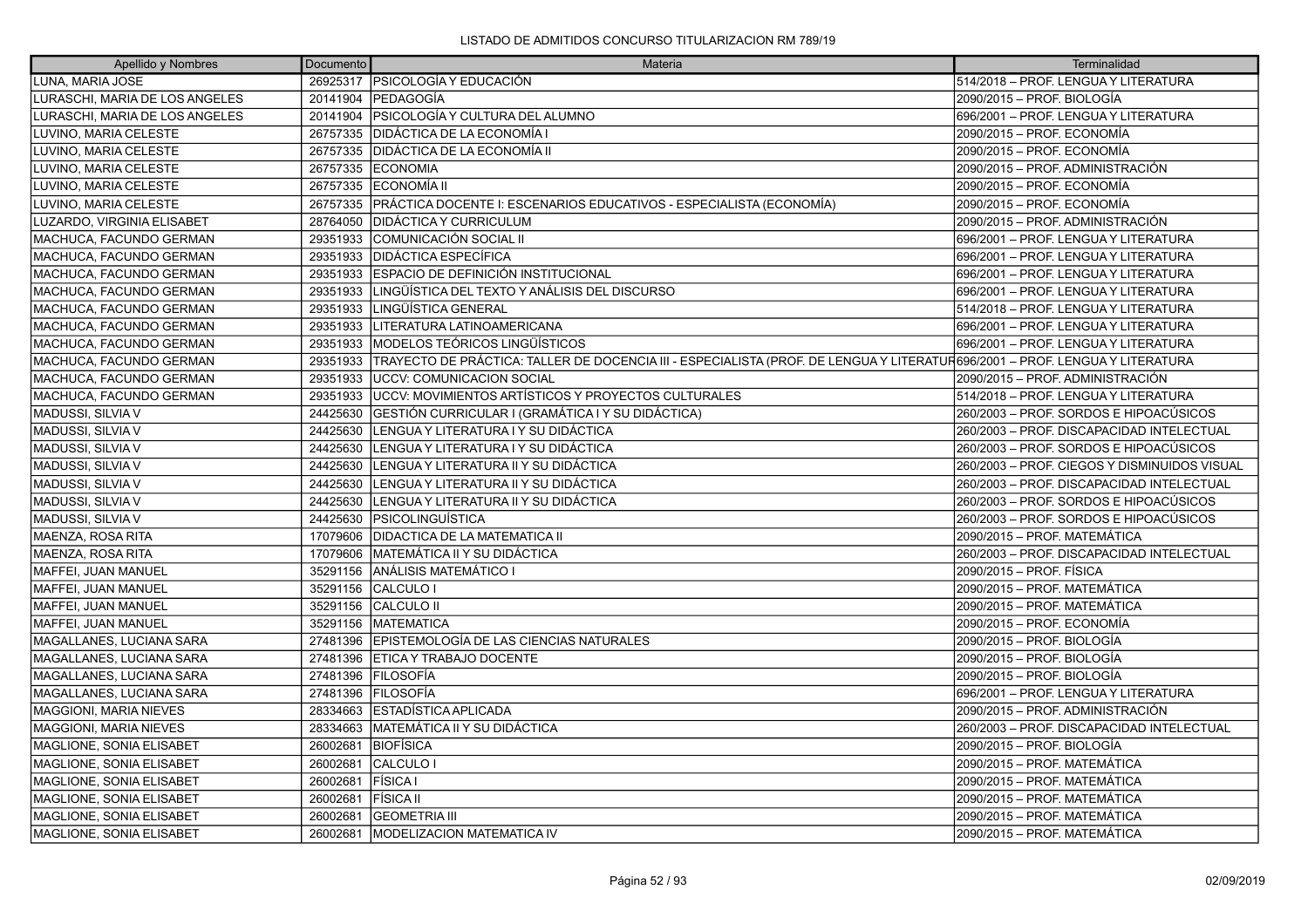| Apellido y Nombres              | Documento | Materia                                                                                                                                  | Terminalidad                              |
|---------------------------------|-----------|------------------------------------------------------------------------------------------------------------------------------------------|-------------------------------------------|
| MAIDANA, EMANUEL WALTER HORACIO | 26002601  | ARITMETICA Y ALGEBRA I                                                                                                                   | 2090/2015 – PROF. MATEMÁTICA              |
| MAIDANA, EMANUEL WALTER HORACIO | 26002601  | ARITMETICA Y ALGEBRA II                                                                                                                  | 2090/2015 – PROF. MATEMÁTICA              |
| MAIDANA, EMANUEL WALTER HORACIO | 26002601  | CIENCIA, TECNOLOGÍA Y SOCIEDAD Y EDUCACIÓN MATEMÁTICA                                                                                    | 2090/2015 - PROF. MATEMÁTICA              |
| MAIDANA, EMANUEL WALTER HORACIO | 26002601  | <b>ESTADISTICA Y PROBABILIDAD I</b>                                                                                                      | 2090/2015 - PROF. MATEMÁTICA              |
| MAIDANA, EMANUEL WALTER HORACIO | 26002601  | <b>GEOMETRIA II</b>                                                                                                                      | 2090/2015 – PROF. MATEMÁTICA              |
| MAIDANA, EMANUEL WALTER HORACIO | 26002601  | <b>MODELIZACION MATEMATICA I</b>                                                                                                         | 2090/2015 - PROF. MATEMÁTICA              |
| MAIDANA, EMANUEL WALTER HORACIO | 26002601  | PRÁCTICA DOCENTE I: ESCENARIOS EDUCATIVOS - ESPECIALISTA (MATEMÁTICA)                                                                    | 2090/2015 – PROF. MATEMÁTICA              |
| MAIDANA, ROMINA CARINA          | 28017309  | TALLER DE EXPRESIÓN I - MÚSICA                                                                                                           | 260/2003 - PROF. DISCAPACIDAD INTELECTUAL |
| MAIDANA, ROMINA CARINA          | 28017309  | TALLER DE EXPRESIÓN II - MÚSICA                                                                                                          | 260/2003 - PROF. DISCAPACIDAD INTELECTUAL |
| MAILHOU, MELINA                 | 24327321  | <b>IFILOSOFÍA</b>                                                                                                                        | 2090/2015 – PROF. BIOLOGÍA                |
| MAINA, MARIA BEATRIZ            | 18312887  | DISEÑO Y ADECUACIÓN DEL CURRÍCULUM I - ESPECIALISTA (PROF. DE EDUC. ESP. EN DISCAPACITA 260/2003 – PROF. DISCAPACIDAD INTELECTUAL        |                                           |
| MAINA, MARIA BEATRIZ            | 18312887  | NUEVAS TECNOLOGÍAS Y EDUCACIÓN ESPECIAL                                                                                                  | 260/2003 - PROF. DISCAPACIDAD INTELECTUAL |
| MAJUL, MELINA DANIELA           | 28134835  | PRÁCTICA DOCENTE IV: RESIDENCIA: EL ROL DOCENTE Y SU PRÁCTICA - GENERALISTA                                                              | 2090/2015 – PROF. ADMINISTRACIÓN          |
| MALDONADO, IVANA DANIELA        | 27889742  | <b>ECOLOGIA</b>                                                                                                                          | 2090/2015 – PROF. BIOLOGÍA                |
| MALDONADO, IVANA DANIELA        | 27889742  | QUÍMICA I                                                                                                                                | 2090/2015 – PROF. BIOLOGÍA                |
| MALDONADO, SILVINA EDITH        | 23394334  | <b>INSTITUCIONES EDUCATIVAS</b>                                                                                                          | 2090/2015 – PROF. ADMINISTRACIÓN          |
| MALDONADO, SILVINA EDITH        | 23394334  | PRÁCTICA DOCENTE II: LA INSTITUCIÓN ESCOLAR - GENERALISTA                                                                                | 2090/2015 – PROF. ADMINISTRACIÓN          |
| MALDONADO, VALERIA SOLEDAD      | 23726875  | lPEDAGOGÍA                                                                                                                               | 2090/2015 - PROF. ECONOMÍA                |
| MALETTI, CLARISA CLAUDIA RAMONA | 18043201  | DIDÁCTICA DE LA ADMINISTRACIÓN II                                                                                                        | 2090/2015 – PROF. ADMINISTRACIÓN          |
| MAMANI, ARIEL HERNAN            | 23928806  | TALLER DE EXPRESIÓN I - MÚSICA                                                                                                           | 260/2003 - PROF. DISCAPACIDAD INTELECTUAL |
| MAMANI, ARIEL HERNAN            | 23928806  | ÍTALLER DE EXPRESIÓN II - MÚSICA                                                                                                         | 260/2003 - PROF. DISCAPACIDAD INTELECTUAL |
| MAMANI, ARIEL HERNAN            | 23928806  | UCCV: HISTORIA MUNDIAL CONTEMPORÁNEA                                                                                                     | 2090/2015 - PROF. GEOGRAFÍA               |
| MANA, CECILIA                   | 27461604  | METODOLOGÍA DE LA INVESTIGACIÓN                                                                                                          | 2090/2015 – PROF. ADMINISTRACIÓN          |
| MANA, CECILIA                   | 27461604  | METODOLOGÍA DE LA INVESTIGACIÓN                                                                                                          | 2090/2015 – PROF. ECONOMÍA                |
| MANA, CECILIA                   | 27461604  | PRÁCTICAS DE INVESTIGACIÓN - ESPECIALISTA ADMINISTRACIÓN                                                                                 | 2090/2015 – PROF. ADMINISTRACIÓN          |
| MANA, CECILIA                   | 27461604  | PRÁCTICAS DE INVESTIGACIÓN - ESPECIALISTA ECONOMÍA                                                                                       | 2090/2015 – PROF. ECONOMÍA                |
| MANCINELLI, LYDA GUADALUPE      | 26551744  | ARITMETICA Y ALGEBRA I                                                                                                                   | 2090/2015 - PROF. MATEMÁTICA              |
| MANCINELLI, LYDA GUADALUPE      | 26551744  | BIOFÍSICA                                                                                                                                | 2090/2015 – PROF. BIOLOGÍA                |
| MANCINELLI, LYDA GUADALUPE      | 26551744  | FÍSICA I                                                                                                                                 | 2090/2015 – PROF. MATEMÁTICA              |
| MANCINELLI, LYDA GUADALUPE      | 26551744  | PRÁCTICA DOCENTE II: LA INSTITUCIÓN ESCOLAR - ESPECIALISTA (MATEMÁTICA)                                                                  | 2090/2015 - PROF. MATEMÁTICA              |
| MANCINELLI, LYDA GUADALUPE      | 26551744  | PRÁCTICA DOCENTE III: LA CLASE, LOS PROCESOS DEL APRENDER Y DEL ENSEÑAR - ESPECIALIST/2090/2015 - PROF. MATEMÁTICA                       |                                           |
| MANCINELLI, LYDA GUADALUPE      | 26551744  | PRÁCTICA DOCENTE IV: RESIDENCIA: EL ROL DOCENTE Y SU PRÁCTICA - ESPECIALISTA (MATEMÁTI 2090/2015 – PROF. MATEMÁTICA                      |                                           |
| MANDOLINI, GRACIELA ESTER       | 16337323  | EDUCACIÓN AMBIENTAL                                                                                                                      | 2090/2015 - PROF. BIOLOGÍA                |
| MANDOLINI, GRACIELA ESTER       | 16337323  | METODOLOGÍA DE LA INVESTIGACIÓN                                                                                                          | 2090/2015 – PROF. BIOLOGÍA                |
| MANDOLINI, GRACIELA ESTER       | 16337323  | UCCV: PROYECTOS DE EXTENSIÓN                                                                                                             | 2090/2015 – PROF. BIOLOGÍA                |
| MANERA AUDERO, PABLO ATILIO     | 23801177  | PSICOLOGÍA SOCIAL                                                                                                                        | 260/2003 - PROF. DISCAPACIDAD INTELECTUAL |
| MANERA AUDERO, PABLO ATILIO     | 23801177  | PSICOLOGÍA Y CULTURA DEL ALUMNO II                                                                                                       | 260/2003 - PROF. DISCAPACIDAD INTELECTUAL |
| MANERA SOLSONA, CLAUDIA ANDREA  | 21012067  | LATÍN                                                                                                                                    | 514/2018 - PROF. LENGUA Y LITERATURA      |
| MANERA SOLSONA, CLAUDIA ANDREA  | 21012067  | LENGUA ESPAÑOLA II                                                                                                                       | 514/2018 - PROF. LENGUA Y LITERATURA      |
| MANERA SOLSONA, CLAUDIA ANDREA  | 21012067  | LINGÜÍSTICA DEL TEXTO Y ANÁLISIS DEL DISCURSO                                                                                            | 696/2001 - PROF. LENGUA Y LITERATURA      |
| MANERA SOLSONA, CLAUDIA ANDREA  | 21012067  | LITERATURA EUROPEA III                                                                                                                   | 696/2001 - PROF. LENGUA Y LITERATURA      |
| MANGINI, CECILIA VERONICA       | 23112161  | DISEÑO Y ADECUACIÓN DEL CURRÍCULUM II - ESPECIALISTA (PROF. DE EDUC. ESP. EN DISCAPACIT  260/2003 – PROF. DISCAPACIDAD INTELECTUAL       |                                           |
| MANGINI, CECILIA VERONICA       | 23112161  | FORMACIÓN PROFESIONAL Y SU DIDÁCTICA                                                                                                     | 260/2003 - PROF. DISCAPACIDAD INTELECTUAL |
| MANGINI, CECILIA VERONICA       | 23112161  | TRAYECTO DE PRÁCTICA: SEMINARIO DE INTEGRACIÓN Y SÍNTESIS - ESPECIALISTA (PROF. DE EDU $\vert$ 260/2003 – PROF. DISCAPACIDAD INTELECTUAL |                                           |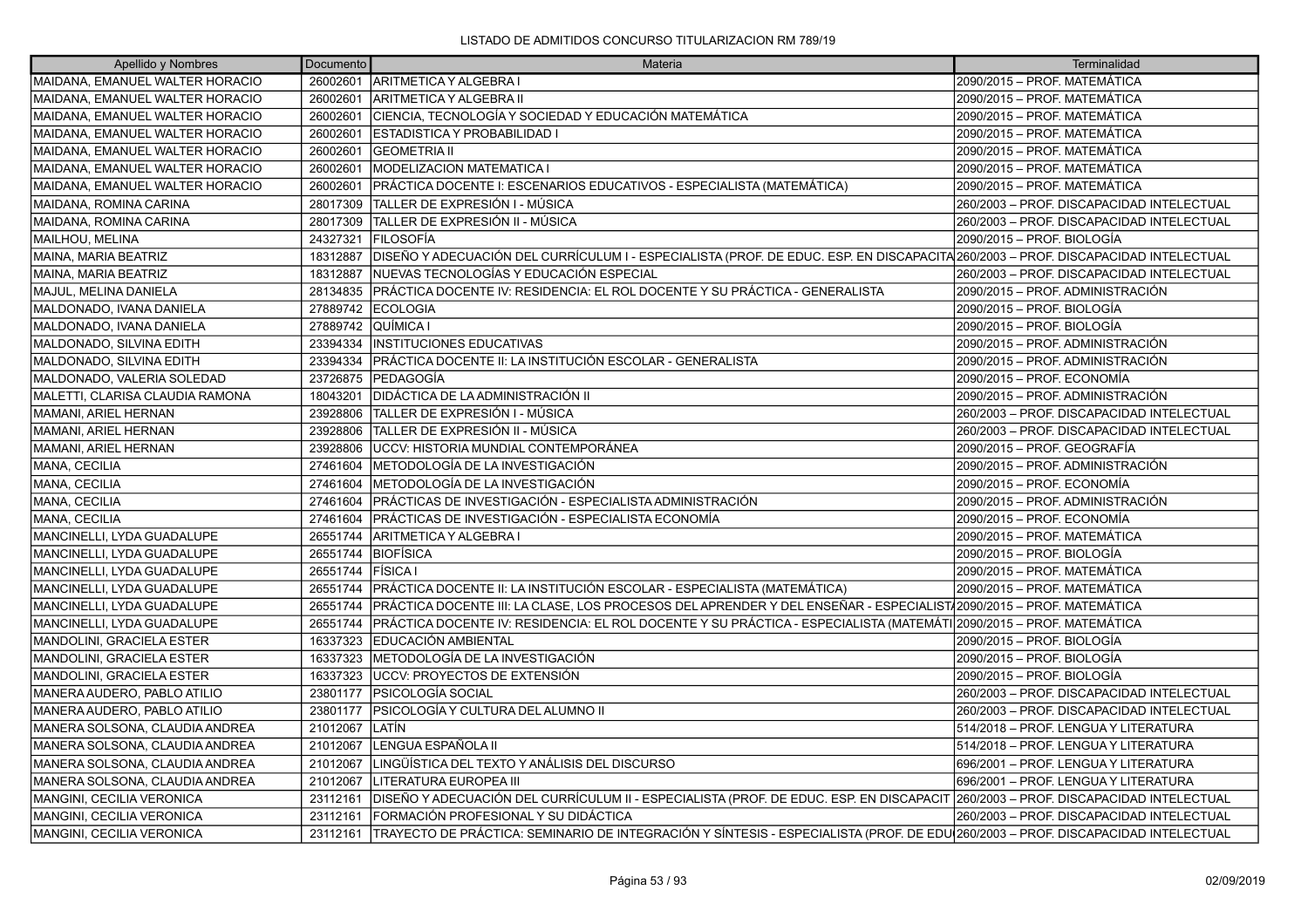| Apellido y Nombres             | Documento | Materia                                                                                                                                       | Terminalidad                              |
|--------------------------------|-----------|-----------------------------------------------------------------------------------------------------------------------------------------------|-------------------------------------------|
| MANGINI, CECILIA VERONICA      |           | 23112161  TRAYECTO DE PRÁCTICA: TALLER DE DOCENCIA III - ESPECIALISTA (PROF. DE EDUC. ESP. EN DISC  260/2003 – PROF. DISCAPACIDAD INTELECTUAL |                                           |
| MANGINI, CECILIA VERONICA      | 23112161  | TRAYECTO DE PRÁCTICA: TALLER DE DOCENCIA IV - ESPECIALISTA (PROF. DE EDUC. ESP. EN DISC                                                       | 260/2003 - PROF. DISCAPACIDAD INTELECTUAL |
| MANSILLA, CARINA ROXANA        | 30190102  | IMATEMÁTICA II Y SU DIDÁCTICA                                                                                                                 | 260/2003 - PROF. DISCAPACIDAD INTELECTUAL |
| MANSILLA, PATRICIA GUADALUPE   | 17612618  | ADMINISTRACIÓN GENERAL                                                                                                                        | 2090/2015 – PROF. ECONOMÍA                |
| MANSILLA, PATRICIA GUADALUPE   | 17612618  | ADMINISTRACIÓN III                                                                                                                            | 2090/2015 – PROF. ADMINISTRACIÓN          |
| MARAGNO, NIDIA CRISTINA        | 16398373  | QUÍMICA II                                                                                                                                    | 2090/2015 - PROF. FÍSICA                  |
| MARANI, MARÍA CLAUDIA          | 17190442  | GESTIÓN CURRICULAR II: DIDÁCTICA DE LA EDUCACIÓN ESPECIAL E INTEGRACIÓN II                                                                    | 260/2003 – PROF. SORDOS E HIPOACÚSICOS    |
| MARANI, MARÍA CLAUDIA          | 17190442  | ISEMINARIO DE HERRAMIENTAS INFORMÁTICAS PARA LA PERSONA SORDA                                                                                 | 260/2003 - PROF. SORDOS E HIPOACÚSICOS    |
| MARANI, MARÍA CLAUDIA          | 17190442  | TRAYECTO DE PRÁCTICA: TALLER DE DOCENCIA II - ESPECIALISTA (PROF. DE EDUC. ESP. SORDOS #260/2003 – PROF. SORDOS E HIPOACÚSICOS                |                                           |
| MARANI, MARÍA CLAUDIA          |           | 17190442 TRAYECTO DE PRÁCTICA: TALLER DE DOCENCIA III - ESPECIALISTA (PROF. DE EDUC. ESP. EN SORD 260/2003 – PROF. SORDOS E HIPOACÚSICOS      |                                           |
| MARANI, MARÍA CLAUDIA          |           | 17190442 TRAYECTO DE PRÁCTICA: TALLER DE DOCENCIA IV - ESPECIALISTA (PROF. DE EDUC. ESP. EN SORD 260/2003 - PROF. SORDOS E HIPOACÚSICOS       |                                           |
| MARCHETTI, PATRICIA MIRNA      | 16227807  | PRÁCTICA DOCENTE I: ESCENARIOS EDUCATIVOS - ESPECIALISTA (BIOLOGÍA)                                                                           | 2090/2015 - PROF. BIOLOGÍA                |
| MAREGA, VIVIANA MARIA JOSEFINA | 17964372  | <b>IDIDÁCTICA Y CURRICULUM</b>                                                                                                                | 2090/2015 - PROF. BIOLOGÍA                |
| MAREGA, VIVIANA MARIA JOSEFINA |           | 17964372 ETICA PROFESIONAL                                                                                                                    | 696/2001 - PROF. LENGUA Y LITERATURA      |
| MAREGA, VIVIANA MARIA JOSEFINA |           | 17964372 ETICA Y TRABAJO DOCENTE                                                                                                              | 2090/2015 - PROF. BIOLOGÍA                |
| MAREGA, VIVIANA MARIA JOSEFINA |           | 17964372 ETICA Y TRABAJO DOCENTE                                                                                                              | 2090/2015 - PROF. ADMINISTRACIÓN          |
| MAREGA, VIVIANA MARIA JOSEFINA |           | 17964372 FILOSOFÍA                                                                                                                            | 2090/2015 - PROF. ADMINISTRACIÓN          |
| MAREGA, VIVIANA MARIA JOSEFINA |           | 17964372 FILOSOFÍA                                                                                                                            | 2090/2015 - PROF. GEOGRAFÍA               |
| MAREGA, VIVIANA MARIA JOSEFINA |           | 17964372 PEDAGOGÍA                                                                                                                            | 2090/2015 - PROF. BIOLOGÍA                |
| MAREGA, VIVIANA MARIA JOSEFINA |           | 17964372 PEDAGOGÍA                                                                                                                            | 2090/2015 - PROF. ADMINISTRACIÓN          |
| MAREGA, VIVIANA MARIA JOSEFINA |           | 17964372   PSICOLOGÍA Y EDUCACIÓN                                                                                                             | 2090/2015 - PROF. ADMINISTRACIÓN          |
| MAREGA, VIVIANA MARIA JOSEFINA |           | 17964372 PSICOLOGÍA Y EDUCACIÓN                                                                                                               | 2090/2015 – PROF. GEOGRAFÍA               |
| MAREGA, VIVIANA MARIA JOSEFINA | 17964372  | <b>PSICOLOGÍA Y EDUCACIÓN</b>                                                                                                                 | 2090/2015 - PROF. MATEMÁTICA              |
| MARELLI, MARIA SILVANA         | 23621498  | ARITMETICA Y ALGEBRA III                                                                                                                      | 2090/2015 - PROF. MATEMÁTICA              |
| MARELLI, MARIA SILVANA         | 23621498  | CALCULO I                                                                                                                                     | 2090/2015 - PROF. MATEMÁTICA              |
| MARELLI, MARIA SILVANA         | 23621498  | <b>CALCULO II</b>                                                                                                                             | 2090/2015 - PROF. MATEMÁTICA              |
| MARELLI, MARIA SILVANA         | 23621498  | <b>ESTADISTICA Y PROBABILIDAD</b>                                                                                                             | 2090/2015 - PROF. MATEMÁTICA              |
| MARELLI, MARIA SILVANA         | 23621498  | <b>GEOMETRIA IV</b>                                                                                                                           | 2090/2015 - PROF. MATEMÁTICA              |
| MARELLI, MARIA SILVANA         | 23621498  | MODELIZACION MATEMATICA III                                                                                                                   | 2090/2015 - PROF. MATEMÁTICA              |
| <b>MARELLI, MARIA SILVANA</b>  | 23621498  | <b>MODELIZACION MATEMATICA IV</b>                                                                                                             | 2090/2015 - PROF. MATEMÁTICA              |
| MARENGO, MARIA LAURA           | 28572832  | <b>PEDAGOGÍA</b>                                                                                                                              | 2090/2015 - PROF. MATEMÁTICA              |
| MARENONI, ANALIA RAQUEL        | 29287266  | ESTADÍSTICA APLICADA                                                                                                                          | 2090/2015 - PROF. ADMINISTRACIÓN          |
| MARENONI, ANALIA RAQUEL        | 29287266  | ESTADÍSTICA APLICADA                                                                                                                          | 2090/2015 - PROF. ECONOMÍA                |
| MARENONI, ANALIA RAQUEL        | 29287266  | <b>MATEMATICA</b>                                                                                                                             | 2090/2015 - PROF. ADMINISTRACIÓN          |
| MARENONI, ANALIA RAQUEL        | 29287266  | MATEMATICA                                                                                                                                    | 2090/2015 – PROF. ECONOMÍA                |
| MARIANO, CECILIA VIVIANA       | 24214704  | DIDÁCTICA Y CURRICULUM                                                                                                                        | 2090/2015 – PROF. BIOLOGÍA                |
| MARIANO, CECILIA VIVIANA       | 24214704  | PRÁCTICA DOCENTE II: LA INSTITUCIÓN ESCOLAR - GENERALISTA                                                                                     | 2090/2015 - PROF. BIOLOGÍA                |
| MARIANO, CECILIA VIVIANA       | 24214704  | PRÁCTICA DOCENTE III: LA CLASE, LOS PROCESOS DEL APRENDER Y DEL ENSEÑAR - GENERALIST/2090/2015 – PROF. BIOLOGÍA                               |                                           |
| MARIANO, CECILIA VIVIANA       | 24214704  | PRÁCTICA DOCENTE IV: RESIDENCIA: EL ROL DOCENTE Y SU PRÁCTICA - GENERALISTA                                                                   | 2090/2015 – PROF. BIOLOGÍA                |
| MARIANO, CECILIA VIVIANA       | 24214704  | PRACTICAS DE INVESTIGACIÓN                                                                                                                    | 2090/2015 - PROF. BIOLOGÍA                |
| MARIANO, CECILIA VIVIANA       | 24214704  | TRAYECTO DE PRÁCTICA: TALLER DE DOCENCIA III - GENERALISTA                                                                                    | 696/2001 - PROF. LENGUA Y LITERATURA      |
| MARIANO, CECILIA VIVIANA       | 24214704  | TRAYECTO DE PRACTICA: TALLER DE DOCENCIA IV - GENERALISTA                                                                                     | 696/2001 - PROF. LENGUA Y LITERATURA      |
| MARINELLI, MARIA CECILIA       | 26538374  | <b>FÍSICA IV</b>                                                                                                                              | 2090/2015 - PROF. FÍSICA                  |
| MARINELLI, SILVIA LILIANA      | 18423621  | DISEÑO Y ADECUACIÓN DEL CURRÍCULUM I - ESPECIALISTA (PROF. DE EDUC. ESP. EN DISCAPACITA 260/2003 – PROF. DISCAPACIDAD INTELECTUAL             |                                           |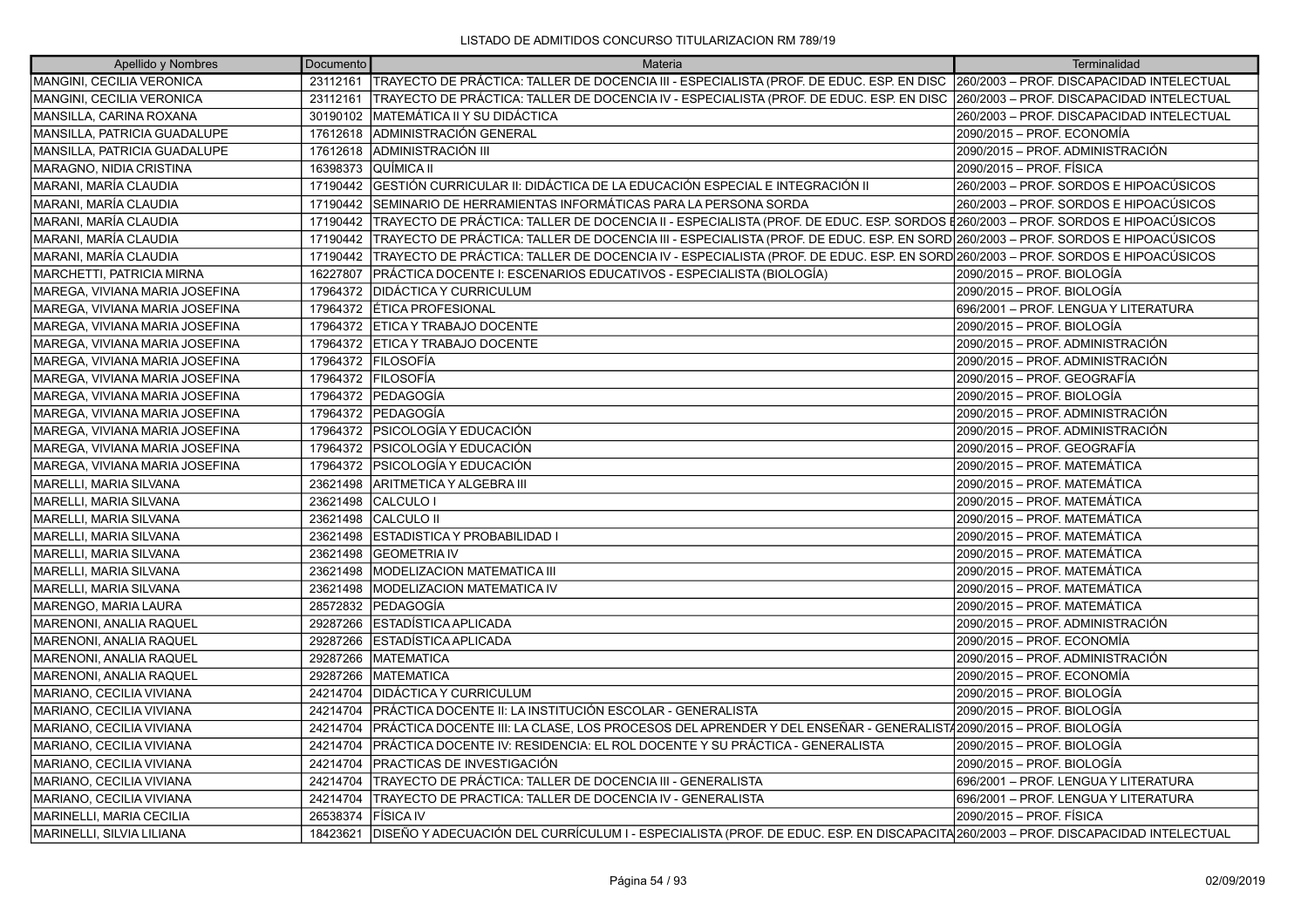| Apellido y Nombres                  | Documento          | Materia                                                                                                                           | Terminalidad                              |
|-------------------------------------|--------------------|-----------------------------------------------------------------------------------------------------------------------------------|-------------------------------------------|
| MARINELLI, SILVIA LILIANA           | 18423621           | DISEÑO Y ADECUACIÓN DEL CURRÍCULUM II - ESPECIALISTA (PROF. DE EDUC. ESP. EN DISCAPACIT 260/2003 - PROF. DISCAPACIDAD INTELECTUAL |                                           |
| MARINELLI, SILVIA LILIANA           | 18423621           | <b>IEDUCACIÓN ESPECIAL</b>                                                                                                        | 260/2003 - PROF. DISCAPACIDAD INTELECTUAL |
| MARINELLI, SILVIA LILIANA           | 18423621           | <b>IEDUCACIÓN TEMPRANA</b>                                                                                                        | 260/2003 - PROF. DISCAPACIDAD INTELECTUAL |
| MARINELLI, SILVIA LILIANA           | 18423621           | FORMACIÓN PROFESIONAL Y SU DIDÁCTICA                                                                                              | 260/2003 - PROF. DISCAPACIDAD INTELECTUAL |
| MARINELLI, SILVIA LILIANA           | 18423621           | <b>PSICOMOTRICIDAD I</b>                                                                                                          | 260/2003 - PROF. DISCAPACIDAD INTELECTUAL |
| MARINELLI, SILVIA LILIANA           | 18423621           | IPSICOMOTRICIDAD II                                                                                                               | 260/2003 - PROF. DISCAPACIDAD INTELECTUAL |
| MARINELLI, SILVIA LILIANA           | 18423621           | TRAYECTO DE PRÁCTICA: TALLER DE DOCENCIA IV - ESPECIALISTA (PROF. DE EDUC. ESP. EN DISC                                           | 260/2003 - PROF. DISCAPACIDAD INTELECTUAL |
| <b>MARINI, MARIA PAULA</b>          | 22258945           | <b>DIDÁCTICA Y CURRICULUM</b>                                                                                                     | 514/2018 - PROF. LENGUA Y LITERATURA      |
| MARINI, MARIA PAULA                 | 22258945           | METODOLOGÍA DE LA INVESTIGACIÓN                                                                                                   | 2090/2015 - PROF. MATEMÁTICA              |
| MARINI, MARIA PAULA                 | 22258945           | <b>PEDAGOGÍA</b>                                                                                                                  | 2090/2015 - PROF. FÍSICA                  |
| MARINOZZI, NESTOR DARIO             | 16814110           | ARITMETICA Y ALGEBRA II                                                                                                           | 2090/2015 - PROF. MATEMÁTICA              |
| MARINOZZI, NESTOR DARIO             | 16814110           | <b>FÍSICA I</b>                                                                                                                   | 2090/2015 – PROF. MATEMÁTICA              |
| MARINOZZI, NESTOR DARIO             | 16814110           | METODOLOGÍA DE LA INVESTIGACIÓN                                                                                                   | 2090/2015 - PROF. MATEMÁTICA              |
| MARINOZZI, NESTOR DARIO             | 16814110           | MODELIZACION MATEMATICA III                                                                                                       | 2090/2015 - PROF. MATEMÁTICA              |
| MARINOZZI, NESTOR DARIO             | 16814110           | PRÁCTICA DOCENTE II: LA INSTITUCIÓN ESCOLAR - ESPECIALISTA (MATEMÁTICA)                                                           | 2090/2015 – PROF. MATEMÁTICA              |
| MARIONI, PATRICIA CLAUDIA           | 17024819           | CALCULO I                                                                                                                         | 2090/2015 - PROF. MATEMÁTICA              |
| MARIONI, PATRICIA CLAUDIA           | 17024819           | <b>DIDACTICA DE LA MATEMATICA I</b>                                                                                               | 2090/2015 - PROF. MATEMÁTICA              |
| MARIONI, PATRICIA CLAUDIA           | 17024819           | <b>ESTADISTICA Y PROBABILIDAD I</b>                                                                                               | 2090/2015 – PROF. MATEMÁTICA              |
| MARIONI, PATRICIA CLAUDIA           | 17024819           | <b>FISICA</b> I                                                                                                                   | 2090/2015 – PROF. MATEMÁTICA              |
| MARIONI, PATRICIA CLAUDIA           | 17024819 FÍSICA II |                                                                                                                                   | 2090/2015 - PROF. MATEMÁTICA              |
| MARIONI, PATRICIA CLAUDIA           | 17024819           | MODELIZACION MATEMATICA I                                                                                                         | 2090/2015 - PROF. MATEMÁTICA              |
| MARIONI, PATRICIA CLAUDIA           | 17024819           | <b>MODELIZACION MATEMATICA II</b>                                                                                                 | 2090/2015 - PROF. MATEMÁTICA              |
| MARIONI, PATRICIA CLAUDIA           | 17024819           | MODELIZACION MATEMATICA III                                                                                                       | 2090/2015 - PROF. MATEMÁTICA              |
| MARIONI, PATRICIA CLAUDIA           | 17024819           | <b>MODELIZACION MATEMATICA IV</b>                                                                                                 | 2090/2015 – PROF. MATEMÁTICA              |
| MARRONE, PATRICIA EVA               | 18401316           | IPRÁCTICA DOCENTE II: LA INSTITUCIÓN ESCOLAR - GENERALISTA                                                                        | 2090/2015 - PROF. MATEMÁTICA              |
| MARTIN, FLAVIA INÉS                 | 24332670           | ADMINISTRACIÓN II                                                                                                                 | 2090/2015 - PROF. ADMINISTRACIÓN          |
| MARTIN, FLAVIA INÉS                 | 24332670           | <b>DIDÁCTICA DE LA ADMINISTRACIÓN I</b>                                                                                           | 2090/2015 - PROF. ADMINISTRACIÓN          |
| MARTIN, JULIAN                      | 28525037           | SISTEMA DE INFORMACIÓN CONTABLE III                                                                                               | 2090/2015 – PROF. ADMINISTRACIÓN          |
| MARTINELLI, VALERIA MARIA DEL LUJAN | 30757282           | HISTORIA Y POLITICA DE LA EDUCACION ARGENTINA                                                                                     | 2090/2015 - PROF. MATEMÁTICA              |
| MARTINELLI, VALERIA MARIA DEL LUJAN | 30757282           | PEDAGOGÍA                                                                                                                         | 2090/2015 – PROF. MATEMÁTICA              |
| MARTINELLI, VALERIA MARIA DEL LUJAN | 30757282           | PRÁCTICA DOCENTE III: LA CLASE, LOS PROCESOS DEL APRENDER Y DEL ENSEÑAR - GENERALIST/2090/2015 – PROF. MATEMÁTICA                 |                                           |
| MARTINET, CARINA GUADALUPE          | 24349935           | <b>CIENCIAS DE LA TIERRA</b>                                                                                                      | 2090/2015 - PROF. BIOLOGÍA                |
| MARTINET, CARINA GUADALUPE          | 24349935           | EDUCACIÓN SEXUAL INTEGRAL                                                                                                         | 2090/2015 - PROF. BIOLOGÍA                |
| MARTINET, CARINA GUADALUPE          | 24349935           | <b>EVOLUCIÓN</b>                                                                                                                  | 2090/2015 – PROF. BIOLOGÍA                |
| MARTINEZ FERNANDEZ, PAMELA LUCILA   | 23899974           | ÁLGEBRA Y GEOMETRÍA                                                                                                               | 2090/2015 - PROF. FÍSICA                  |
| MARTINEZ FERNANDEZ, PAMELA LUCILA   | 23899974           | <b>IMATEMATICA</b>                                                                                                                | 2090/2015 – PROF. ADMINISTRACIÓN          |
| MARTINEZ, JUAN                      | 21619257           | ADMINISTRACIÓN GENERAL                                                                                                            | 2090/2015 – PROF. ECONOMÍA                |
| MARTINEZ, JUAN                      | 21619257           | ADMINISTRACIÓN III                                                                                                                | 2090/2015 – PROF. ADMINISTRACIÓN          |
| MARTINEZ, JUAN                      | 21619257           | ADMINISTRACIÓN IV                                                                                                                 | 2090/2015 - PROF. ADMINISTRACIÓN          |
| MARTINEZ, JUAN                      | 21619257           | <b>ECONOMIA</b>                                                                                                                   | 2090/2015 – PROF. ADMINISTRACIÓN          |
| MARTINEZ, JUAN                      | 21619257           | <b>IECONOMÍA II</b>                                                                                                               | 2090/2015 – PROF. ECONOMÍA                |
| MARTINEZ, JUAN                      | 21619257           | ECONOMÍA SOCIAL Y SOSTENIBLE                                                                                                      | 2090/2015 – PROF. ECONOMÍA                |
| MARTINEZ, JUAN                      | 21619257           | <b>IGESTION ORGANIZACIONAL</b>                                                                                                    | 2090/2015 – PROF. ADMINISTRACIÓN          |
| MARTINEZ, JUAN                      | 21619257           | PRÁCTICA DOCENTE II: LA INSTITUCIÓN ESCOLAR - ESPECIALISTA (ADMINISTRACIÓN)                                                       | 2090/2015 – PROF. ADMINISTRACIÓN          |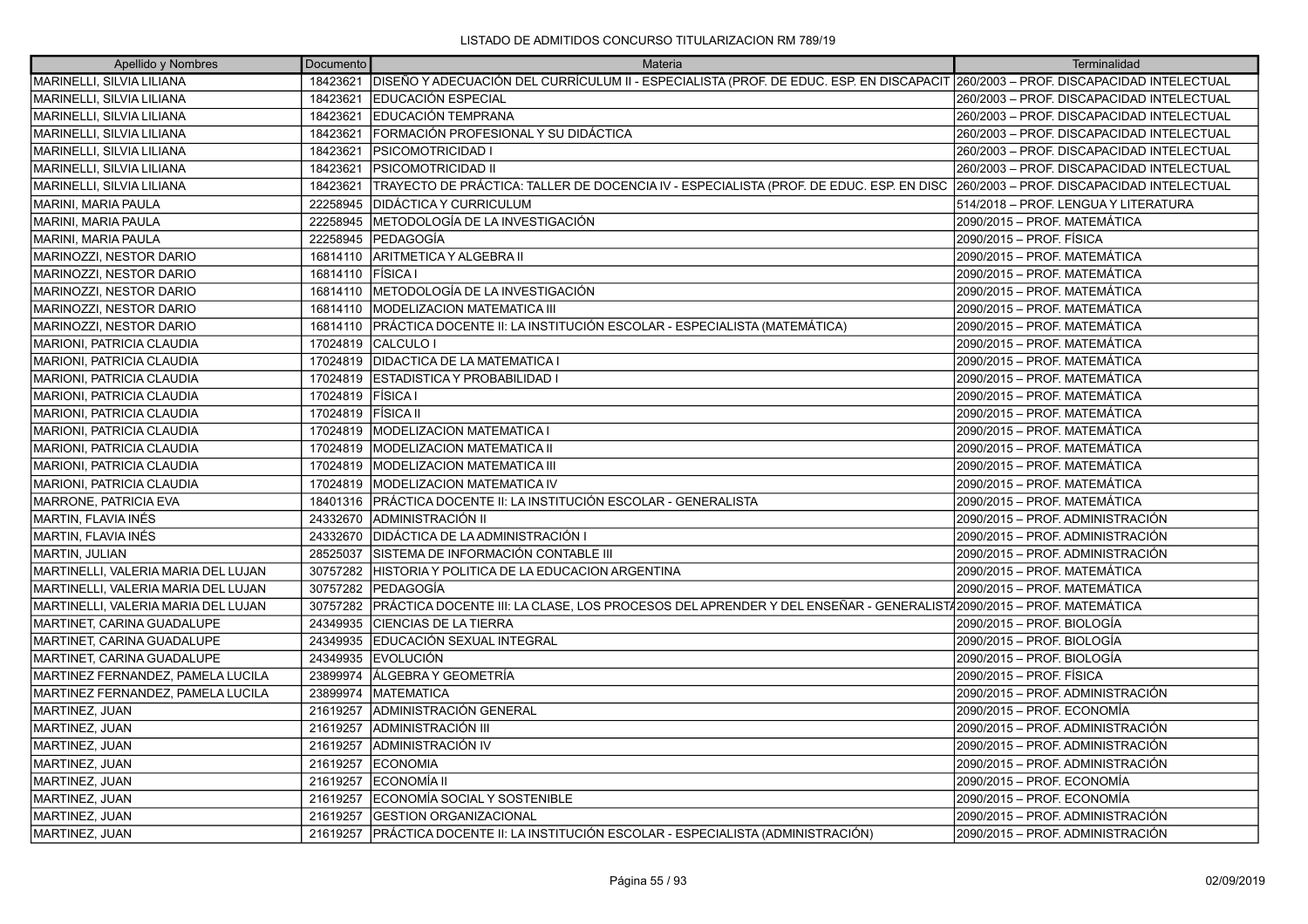| Apellido y Nombres              | Documento | Materia                                                                                                                | Terminalidad                                 |
|---------------------------------|-----------|------------------------------------------------------------------------------------------------------------------------|----------------------------------------------|
| MARTINEZ, MARIA SOLEDAD         | 25877766  | ADMINISTRACIÓN III                                                                                                     | 2090/2015 – PROF. ADMINISTRACIÓN             |
| MARTINEZ, MARIA SOLEDAD         | 25877766  | IADMINISTRACIÓN IV                                                                                                     | 2090/2015 – PROF. ADMINISTRACIÓN             |
| MARTINEZ, MARIA SOLEDAD         | 25877766  | <b>ECONOMIA</b>                                                                                                        | 2090/2015 – PROF. ADMINISTRACIÓN             |
| MARTINEZ, MARIA SOLEDAD         | 25877766  | PRÁCTICA DOCENTE III: LA CLASE, LOS PROCESOS DEL APRENDER Y DEL ENSENAR - ESPECIALIST/2090/2015 – PROF. ADMINISTRACIÓN |                                              |
| MARTINEZ, MARIELA ALEJANDRA     | 23394991  | <b>INSTITUCIONES EDUCATIVAS</b>                                                                                        | 2090/2015 – PROF. MATEMÁTICA                 |
| MARTINEZ, MARIELA ALEJANDRA     | 23394991  | <b>INSTITUCIONES EDUCATIVAS</b>                                                                                        | 514/2018 - PROF. LENGUA Y LITERATURA         |
| MARTINEZ, MAURO GERMAN          | 28416118  | ÍBIOLOGÍA III                                                                                                          | 2090/2015 – PROF. BIOLOGÍA                   |
| MARTINEZ, MAURO GERMAN          | 28416118  | EDUCACIÓN AMBIENTAL                                                                                                    | 2090/2015 – PROF. BIOLOGÍA                   |
| MARTINEZ, MAURO GERMAN          | 28416118  | IGENÉTICA                                                                                                              | 2090/2015 – PROF. BIOLOGÍA                   |
| MARTINEZ, MAURO GERMAN          | 28416118  | PRÁCTICA DOCENTE I: ESCENARIOS EDUCATIVOS - ESPECIALISTA (BIOLOGÍA)                                                    | 2090/2015 – PROF. BIOLOGÍA                   |
| MARTINEZ, VIVIANA VERONICA      | 25088621  | ORGANIZACIÓN Y GESTIÓN INSTITUCIONAL                                                                                   | 260/2003 - PROF. DISCAPACIDAD INTELECTUAL    |
| MARTINEZ, VIVIANA VERONICA      | 25088621  | POLÍTICA E HISTORIA EDUCATIVA ARGENTINA                                                                                | 260/2003 – PROF. DISCAPACIDAD INTELECTUAL    |
| MARTINEZ, VIVIANA VERONICA      | 25088621  | PRÁCTICA DOCENTE I: ESCENARIOS EDUCATIVOS - GENERALISTA                                                                | 2090/2015 – PROF. BIOLOGÍA                   |
| MARTINEZ, VIVIANA VERONICA      | 25088621  | PRÁCTICA DOCENTE IV: RESIDENCIA: EL ROL DOCENTE Y SU PRÁCTICA - GENERALISTA                                            | 2090/2015 – PROF. BIOLOGÍA                   |
| MARTINEZ, VIVIANA VERONICA      | 25088621  | PSICOLOGÍA Y EDUCACIÓN                                                                                                 | 2090/2015 – PROF. ADMINISTRACIÓN             |
| MARTINEZ, VIVIANA VERONICA      | 25088621  | PSICOLOGÍA Y EDUCACIÓN                                                                                                 | 2090/2015 – PROF. GEOGRAFÍA                  |
| MARTINEZ, VIVIANA VERONICA      | 25088621  | SUJETOS DE LA EDUCACION SECUNDARIA                                                                                     | 2090/2015 – PROF. ADMINISTRACIÓN             |
| MARTINEZ, VIVIANA VERONICA      | 25088621  | TRAYECTO DE PRÁCTICA: TALLER DE DOCENCIA II - GENERALISTA                                                              | 260/2003 - PROF. DISCAPACIDAD INTELECTUAL    |
| MARTINEZ, ZULMA ALEJANDRA       | 20658488  | DIMENSIÓN GEOGRÁFICA DE LAS PROBLEMÁTICAS AMBIENTALES                                                                  | 2090/2015 – PROF. GEOGRAFÍA                  |
| MARTINEZ, ZULMA ALEJANDRA       | 20658488  | ESTUDIOS GEOGRÁFICOS DEL ORDENAMIENTO TERRITORIAL                                                                      | 2090/2015 – PROF. GEOGRAFÍA                  |
| MARTINEZ, ZULMA ALEJANDRA       | 20658488  | PRÁCTICA DOCENTE I: ESCENARIOS EDUCATIVOS - ESPECIALISTA (GEOGRAFÍA)                                                   | 2090/2015 – PROF. GEOGRAFÍA                  |
| MARTINI, MAURO FRANCISCO        | 27493672  | EPISTEMOLOGÍA DE LAS CIENCIAS NATURALES                                                                                | 2090/2015 – PROF. BIOLOGÍA                   |
| MARTINI, MAURO FRANCISCO        | 27493672  | EPISTEMOLOGIA E HISTORIA DE LA MATEMATICA                                                                              | 2090/2015 – PROF. MATEMÁTICA                 |
| MARTINI, MAURO FRANCISCO        | 27493672  | <b>ÍÉTICA PROFESIONAL</b>                                                                                              | 696/2001 - PROF. LENGUA Y LITERATURA         |
| MARTINI, MAURO FRANCISCO        | 27493672  | ETICA Y TRABAJO DOCENTE                                                                                                | 2090/2015 – PROF. BIOLOGÍA                   |
| <b>MARTINI, MAURO FRANCISCO</b> |           | 27493672 ETICA Y TRABAJO DOCENTE                                                                                       | 2090/2015 – PROF. ECONOMÍA                   |
| MARTINI, MAURO FRANCISCO        | 27493672  | ETICA Y TRABAJO DOCENTE                                                                                                | 2090/2015 - PROF. MATEMÁTICA                 |
| MARTINI, MAURO FRANCISCO        | 27493672  | <b>FILOSOFÍA</b>                                                                                                       | 2090/2015 – PROF. BIOLOGÍA                   |
| MARTINI, MAURO FRANCISCO        |           | 27493672 FILOSOFÍA                                                                                                     | 2090/2015 – PROF. ECONOMÍA                   |
| MARTINI, MAURO FRANCISCO        | 27493672  | <b>FILOSOFÍA</b>                                                                                                       | 2090/2015 - PROF. MATEMÁTICA                 |
| MARTINI, MAURO FRANCISCO        | 27493672  | <b>IFILOSOFÍA</b>                                                                                                      | 696/2001 – PROF. LENGUA Y LITERATURA         |
| MARTOGLIA, VIRGINIA SOLEDAD     | 30071008  | LECTURAS CRÍTICAS I                                                                                                    | 514/2018 - PROF. LENGUA Y LITERATURA         |
| MARTOGLIA, VIRGINIA SOLEDAD     | 30071008  | LINGÜÍSTICA DEL TEXTO Y ANÁLISIS DEL DISCURSO                                                                          | 696/2001 - PROF. LENGUA Y LITERATURA         |
| MARTOGLIA, VIRGINIA SOLEDAD     | 30071008  | LINGÜISTICA DEL TEXTO Y ANÁLISIS DEL DISCURSO I                                                                        | 514/2018 – PROF. LENGUA Y LITERATURA         |
| MARTOGLIA, VIRGINIA SOLEDAD     | 30071008  | LITERATURA ARGENTINA                                                                                                   | 696/2001 - PROF. LENGUA Y LITERATURA         |
| MARTOGLIA, VIRGINIA SOLEDAD     | 30071008  | TEORÍA LITERARIA                                                                                                       | 696/2001 - PROF. LENGUA Y LITERATURA         |
| MARTOGLIA, VIRGINIA SOLEDAD     | 30071008  | UCCV: MOVIMIENTOS ARTÍSTICOS Y PROYECTOS CULTURALES                                                                    | 514/2018 - PROF. LENGUA Y LITERATURA         |
| MARZI, JORGELINA GABRIELA       | 21689279  | ESTIMULACIÓN TEMPRANA                                                                                                  | 260/2003 - PROF. CIEGOS Y DISMINUIDOS VISUAL |
| <b>MAS, MARIA VIRGINIA</b>      | 29339242  | BIOLOGÍA HUMANA Y SALUD I                                                                                              | 2090/2015 – PROF. BIOLOGÍA                   |
| MAS, MARIA VIRGINIA             | 29339242  | <b>BIOLOGIA IV</b>                                                                                                     | 2090/2015 – PROF. BIOLOGÍA                   |
| <b>MAS, MARIA VIRGINIA</b>      | 29339242  | <b>EVOLUCIÓN</b>                                                                                                       | 2090/2015 – PROF. BIOLOGÍA                   |
| <b>MASSIN, VALERIA MAGALÍ</b>   | 28722275  | HISTORIA DE LA LENGUA ESPAÑOLA                                                                                         | 696/2001 - PROF. LENGUA Y LITERATURA         |
| MASSIN, VALERIA MAGALI          | 28722275  | ITINERARIO POR LA LITERATURA ARGENTINA I                                                                               | 514/2018 – PROF. LENGUA Y LITERATURA         |
| MASSIN. VALERIA MAGALÍ          | 28722275  | <b>ITINERARIO POR LA LITERATURA ARGENTINA II</b>                                                                       | 514/2018 - PROF. LENGUA Y LITERATURA         |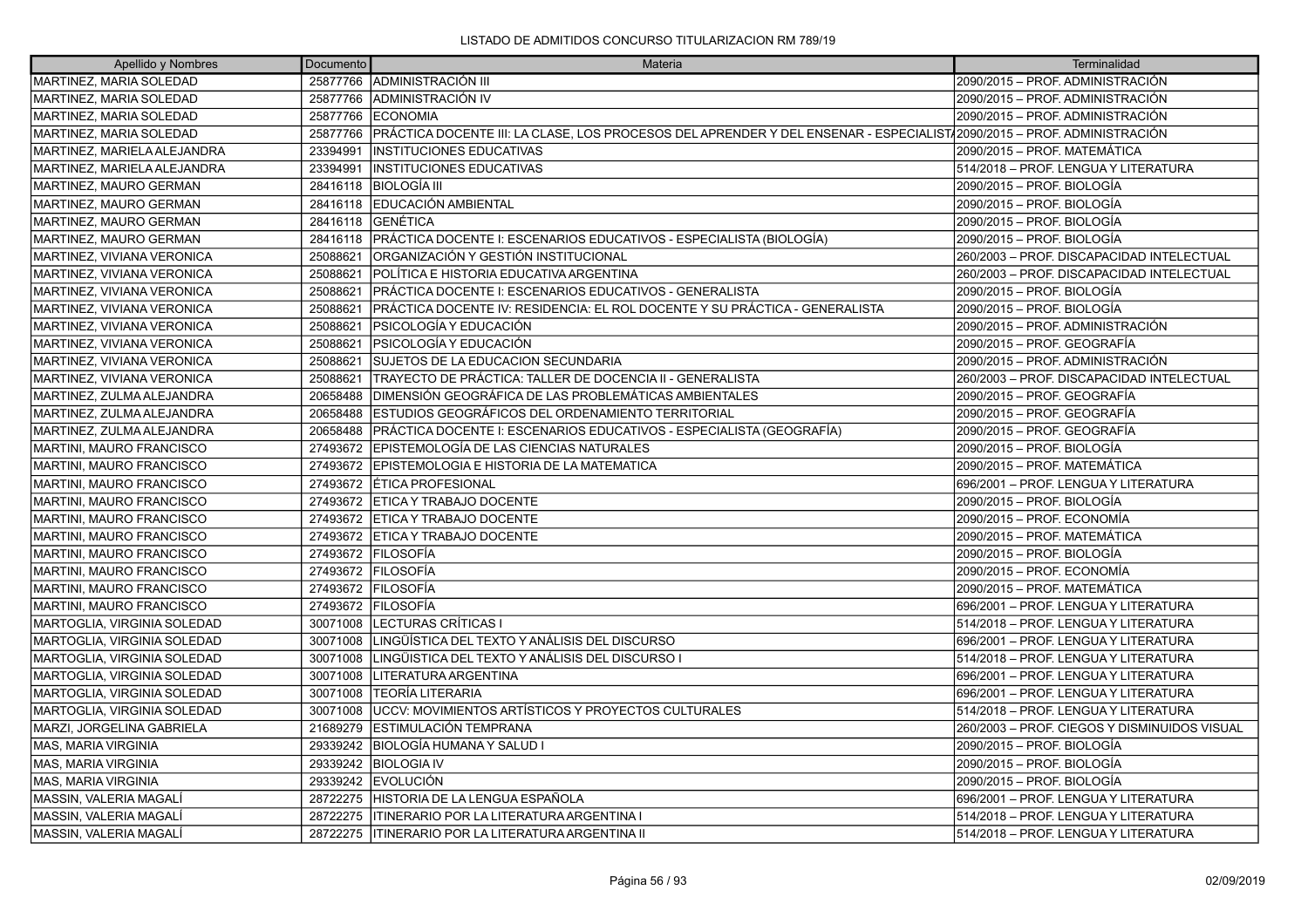| Apellido y Nombres                               | Documento | Materia                                                                                                                  | Terminalidad                                 |
|--------------------------------------------------|-----------|--------------------------------------------------------------------------------------------------------------------------|----------------------------------------------|
| MASSIN, VALERIA MAGALÍ                           |           | 28722275 LINGÜÍSTICA DEL TEXTO Y ANÁLISIS DEL DISCURSO                                                                   | 696/2001 - PROF. LENGUA Y LITERATURA         |
| MASSIN, VALERIA MAGALI                           | 28722275  | LINGÜISTICA DEL TEXTO Y ANÁLISIS DEL DISCURSO I                                                                          | 514/2018 - PROF. LENGUA Y LITERATURA         |
| <b>MASSIN, VALERIA MAGALÍ</b>                    |           | 28722275   LITERATURA LATINOAMERICANA                                                                                    | 696/2001 - PROF. LENGUA Y LITERATURA         |
| MASSIN, VALERIA MAGALÍ                           | 28722275  | LITERATURAS ANTIGUAS                                                                                                     | 514/2018 - PROF. LENGUA Y LITERATURA         |
| MASSIN, VALERIA MAGALÍ                           | 28722275  | MODELOS TEÓRICOS LINGÜÍSTICOS                                                                                            | 696/2001 - PROF. LENGUA Y LITERATURA         |
| MATTEI, NATALIA ROMINA                           | 25750892  | <b>ADMINISTRACIÓN I</b>                                                                                                  | 2090/2015 - PROF. ADMINISTRACIÓN             |
| MATTEI, NATALIA ROMINA                           | 25750892  | SISTEMA DE INFORMACIÓN CONTABLE I                                                                                        | 2090/2015 - PROF. ADMINISTRACIÓN             |
| <b>MATTEI, NATALIA ROMINA</b>                    | 25750892  | SISTEMA DE INFORMACIÓN CONTABLE II                                                                                       | 2090/2015 – PROF. ADMINISTRACIÓN             |
| MATTEI, NATALIA ROMINA                           | 25750892  | SISTEMA DE INFORMACIÓN CONTABLE III                                                                                      | 2090/2015 - PROF. ADMINISTRACIÓN             |
| MATTILLER, OSCAR ALBERTO                         | 14714483  | CONSTRUCCIÓN DE CIUDADANÍA                                                                                               | 2090/2015 - PROF. ECONOMÍA                   |
| MATTILLER, OSCAR ALBERTO                         | 14714483  | UCCV: SOCIOLOGÍA                                                                                                         | 2090/2015 - PROF. ADMINISTRACIÓN             |
| MATTILLER, OSCAR ALBERTO                         | 14714483  | <b>JUCCV: SOCIOLOGÍA</b>                                                                                                 | 2090/2015 - PROF. ECONOMÍA                   |
| MAUTI, ANDREA VIVIANA                            | 18144734  | TEORÍA DEL CURRÍCULO Y DIDÁCTICA                                                                                         | 260/2003 - PROF. DISCAPACIDAD INTELECTUAL    |
| MAUTI, ANDREA VIVIANA                            | 18144734  | TRAYECTO DE PRÁCTICA: TALLER DE DOCENCIA I - GENERALISTA                                                                 | 260/2003 - PROF. CIEGOS Y DISMINUIDOS VISUAL |
| MAUTI, ANDREA VIVIANA                            | 18144734  | ITRAYECTO DE PRÁCTICA: TALLER DE DOCENCIA I - GENERALISTA                                                                | 260/2003 - PROF. DISCAPACIDAD INTELECTUAL    |
| MAZZAGLIA, VALERIA MARIANA                       | 28395044  | TRAYECTO DE PRÁCTICA: TALLER DE DOCENCIA III - GENERALISTA                                                               | 696/2001 - PROF. LENGUA Y LITERATURA         |
| MAZZUCCHI, MARIA CANDELARIA                      | 30562095  | PSICOLOGÍA Y EDUCACIÓN                                                                                                   | 2090/2015 – PROF. BIOLOGÍA                   |
| MEDEI, MARIA LAURA                               | 25852101  | <b>IMETODOLOGÍA DE LA INVESTIGACIÓN</b>                                                                                  | 2090/2015 - PROF. ADMINISTRACIÓN             |
| MEDEI, MARIA LAURA                               | 25852101  | PRÁCTICA DOCENTE III: LA CLASE, LOS PROCESOS DEL APRENDER Y DEL ENSEÑAR - GENERALIST∕ 2090/2015 – PROF. ADMINISTRACIÓN   |                                              |
| MEDINA, DANIELA MARÍA CRUZ                       | 28335989  | MATEMÁTICA FINANCIERA                                                                                                    | 2090/2015 – PROF. ADMINISTRACIÓN             |
| MEDINA. DANIELA MARÍA CRUZ                       | 28335989  | IPRODUCCION DE RECURSOS DIDÁCTICOS I                                                                                     | 2090/2015 - PROF. ECONOMÍA                   |
| MEDINA, DANIELA MARÍA CRUZ                       | 28335989  | SISTEMA DE INFORMACIÓN CONTABLE I                                                                                        | 2090/2015 - PROF. ADMINISTRACIÓN             |
| MEDINA, HECTOR DARIO                             | 25916167  | <b>CALCULO II</b>                                                                                                        | 2090/2015 - PROF. MATEMÁTICA                 |
| MEDINA, HECTOR DARIO                             |           | 25916167 ELEMENTOS DE MATEMÁTICA Y BIOESTADÍSTICA                                                                        | 2090/2015 - PROF. BIOLOGÍA                   |
| MEDINA, HECTOR DARIO                             | 25916167  | MATEMÁTICA II Y SU DIDÁCTICA                                                                                             | 260/2003 - PROF. DISCAPACIDAD INTELECTUAL    |
| MEDINA, HECTOR DARIO                             | 25916167  | PRÁCTICA DOCENTE III: LA CLASE, LOS PROCESOS DEL APRENDER Y DEL ENSEÑAR - ESPECIALIST√2090/2015 – PROF. MATEMÁTICA       |                                              |
| MEI, VALERIA LIA                                 | 21651370  | <b>INSTITUCIONES EDUCATIVAS</b>                                                                                          | 2090/2015 - PROF. MATEMÁTICA                 |
| MELLANO, ANALIA JOSEFINA DE LOS ANGELES 13476482 |           | DIDÁCTICA Y CURRICULUM                                                                                                   | 2090/2015 - PROF. BIOLOGÍA                   |
| MELLANO, ANALIA JOSEFINA DE LOS ANGELES 13476482 |           | <b>DIDÁCTICA Y CURRICULUM</b>                                                                                            | 2090/2015 - PROF. ADMINISTRACIÓN             |
| MELLANO, ANALIA JOSEFINA DE LOS ANGELES          | 13476482  | POLÍTICA E HISTORIA EDUCATIVA ARGENTINA                                                                                  | 260/2003 - PROF. DISCAPACIDAD INTELECTUAL    |
| MELLANO, ANALIA JOSEFINA DE LOS ANGELES          | 13476482  | PRÁCTICA DOCENTE I: ESCENARIOS EDUCATIVOS - GENERALISTA                                                                  | 2090/2015 – PROF. MATEMÁTICA                 |
| MELLANO, ANALIA JOSEFINA DE LOS ANGELES          |           | 13476482   PRÁCTICA DOCENTE III: LA CLASE, LOS PROCESOS DEL APRENDER Y DEL ENSEÑAR - GENERALIST/2090/2015 - PROF. FÍSICA |                                              |
| MELLANO, ANALIA JOSEFINA DE LOS ANGELES          | 13476482  | PRÁCTICA DOCENTE III: LA CLASE, LOS PROCESOS DEL APRENDER Y DEL ENSEÑAR - GENERALISTÁ2090/2015 – PROF. MATEMÁTICA        |                                              |
| MENA, GUSTAVO EMANUEL                            | 28341676  | EPISTEMOLOGÍA DE LAS CIENCIAS NATURALES                                                                                  | 2090/2015 - PROF. BIOLOGÍA                   |
| MENA, GUSTAVO EMANUEL                            | 28341676  | <b>FILOSOFIA</b>                                                                                                         | 2090/2015 – PROF. GEOGRAFÍA                  |
| MENA, GUSTAVO EMANUEL                            | 28341676  | <b>IPSICOPATOLOGÍA</b>                                                                                                   | 260/2003 - PROF. DISCAPACIDAD INTELECTUAL    |
| MENDEZ LOPEZ, RENZO JOSE                         | 30707251  | HISTORIA ECONÓMICA                                                                                                       | 2090/2015 - PROF. ADMINISTRACIÓN             |
| MENDOZA, NADIA                                   | 30671263  | ADMINISTRACIÓN GENERAL                                                                                                   | 2090/2015 – PROF. ADMINISTRACIÓN             |
| MENDOZA, NADIA                                   | 30671263  | ADMINISTRACIÓN GENERAL                                                                                                   | 2090/2015 - PROF. ECONOMÍA                   |
| MENDOZA, NADIA                                   | 30671263  | <b>ECONOMIA</b>                                                                                                          | 2090/2015 - PROF. ADMINISTRACIÓN             |
| MENDOZA, NADIA                                   | 30671263  | PRÁCTICA DOCENTE IV: RESIDENCIA: EL ROL DOCENTE Y SU PRÁCTICA - ESPECIALISTA (ECONOMÍ42090/2015 – PROF. ECONOMÍA         |                                              |
| MENDOZA, OMAR CEFERINO                           | 18619145  | <b> PEDAGOGÍA</b>                                                                                                        | 2090/2015 - PROF. ADMINISTRACIÓN             |
| MENDOZA, OMAR CEFERINO                           | 18619145  | PRÁCTICA DOCENTE III: LA CLASE, LOS PROCESOS DEL APRENDER Y DEL ENSEÑAR - GENERALIST/2090/2015 – PROF. ADMINISTRACIÓN    |                                              |
| <b>MENGO, CARINA GUADALUPE</b>                   |           | 21942136 CIENCIA, TECNOLOGÍA Y SOCIEDAD Y EDUCACIÓN MATEMÁTICA                                                           | 2090/2015 – PROF. MATEMÁTICA                 |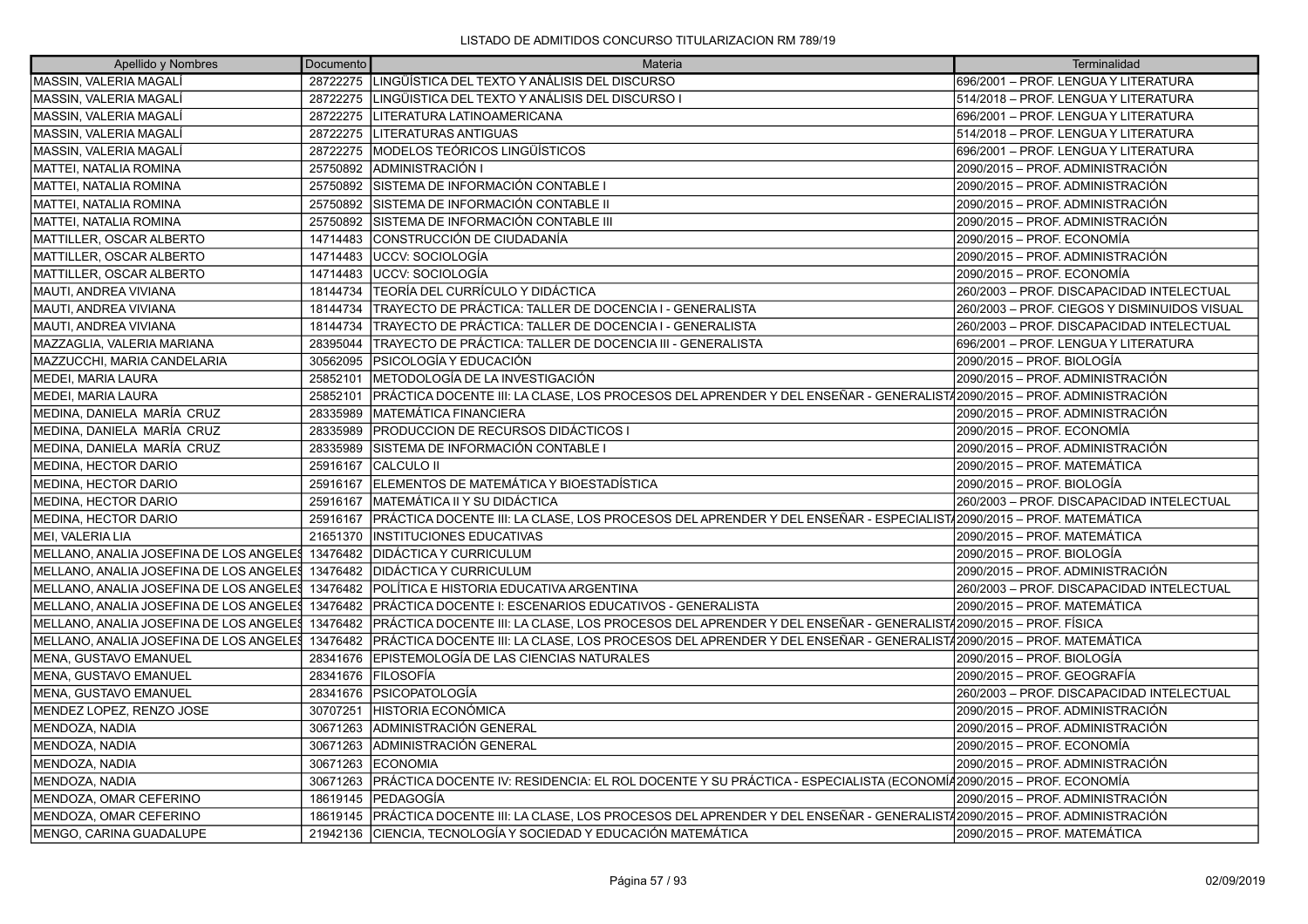| Apellido y Nombres                   | Documento | Materia                                                                                                                           | Terminalidad                                 |
|--------------------------------------|-----------|-----------------------------------------------------------------------------------------------------------------------------------|----------------------------------------------|
| MENGO, CARINA GUADALUPE              |           | 21942136 METODOLOGÍA DE LA INVESTIGACIÓN                                                                                          | 2090/2015 - PROF. MATEMÁTICA                 |
| MERAYO, VERONICA FILOMENA            | 22391299  | ORGANIZACIÓN Y GESTIÓN INSTITUCIONAL                                                                                              | 260/2003 - PROF. DISCAPACIDAD INTELECTUAL    |
| MERAYO, VERONICA FILOMENA            | 22391299  | POLÍTICA E HISTORIA EDUCATIVA ARGENTINA                                                                                           | 260/2003 - PROF. DISCAPACIDAD INTELECTUAL    |
| MERCADO, DIEGO ADOLFO                | 27348577  | TALLER DE EXPRESIÓN I - EDUCACIÓN FÍSICA                                                                                          | 260/2003 - PROF. DISCAPACIDAD INTELECTUAL    |
| MERCADO, DIEGO ADOLFO                | 27348577  | TALLER DE EXPRESIÓN II - EDUCACIÓN FÍSICA                                                                                         | 260/2003 - PROF. DISCAPACIDAD INTELECTUAL    |
| MERLINI, LAURA VERONICA              | 21491214  | ESPACIO DE DEFINICIÓN INSTITUCIONAL                                                                                               | 696/2001 - PROF. LENGUA Y LITERATURA         |
| MEYER VANZETTI, MARIA EUGENIA        | 20667294  | ITINERARIO POR LA LITERATURA ARGENTINA II                                                                                         | 514/2018 - PROF. LENGUA Y LITERATURA         |
| MICHELON, SANDRA M                   | 20141742  | CONSTRUCCIÓN DE CIUDADANÍA                                                                                                        | 2090/2015 - PROF. ADMINISTRACIÓN             |
| MICHELOUD, PATRICIA ALEJANDRA        | 24601703  | PRÁCTICA DOCENTE III: LA CLASE, LOS PROCESOS DEL APRENDER Y DEL ENSEÑAR - GENERALIST/2090/2015 – PROF. BIOLOGÍA                   |                                              |
| MICHELOUD, PATRICIA ALEJANDRA        | 24601703  | TRAYECTO DE PRÁCTICA: TALLER DE DOCENCIA III - GENERALISTA                                                                        | 260/2003 - PROF. CIEGOS Y DISMINUIDOS VISUAL |
| MIERES, CINTIA ALEJANDRA             | 32089281  | PSICOLOGÍA SOCIAL                                                                                                                 | 260/2003 - PROF. DISCAPACIDAD INTELECTUAL    |
| MIERES, CINTIA ALEJANDRA             | 32089281  | PSICOLOGÍA Y CULTURA DEL ALUMNO I                                                                                                 | 260/2003 - PROF. DISCAPACIDAD INTELECTUAL    |
| MIERES, CINTIA ALEJANDRA             | 32089281  | <b>PSICOPATOLOGÍA</b>                                                                                                             | 260/2003 - PROF. DISCAPACIDAD INTELECTUAL    |
| MILANO, GLENDA LUCÍA MARÍA DE LOS MI | 24264997  | DISEÑO Y ADECUACIÓN DEL CURRÍCULUM I - ESPECIALISTA (PROF. DE EDUC. ESP. EN DISCAPACITA 260/2003 – PROF. DISCAPACIDAD INTELECTUAL |                                              |
| MILANO, GLENDA LUCÍA MARÍA DE LOS MI | 24264997  | EDUCACIÓN ESPECIAL                                                                                                                | 260/2003 - PROF. DISCAPACIDAD INTELECTUAL    |
| MILANO, GLENDA LUCÍA MARÍA DE LOS MI | 24264997  | PSICOLOGÍA Y CULTURA DEL ALUMNO I                                                                                                 | 260/2003 - PROF. CIEGOS Y DISMINUIDOS VISUAL |
| MILANO, GLENDA LUCÍA MARÍA DE LOS MI | 24264997  | PSICOLOGÍA Y CULTURA DEL ALUMNO I                                                                                                 | 260/2003 - PROF. SORDOS E HIPOACÚSICOS       |
| MILANO, GLENDA LUCÍA MARÍA DE LOS MI | 24264997  | PSICOLOGÍA Y CULTURA DEL ALUMNO II                                                                                                | 260/2003 – PROF. SORDOS E HIPOACÚSICOS       |
| MITRI, ERNESTO EUGENIO               | 12452379  | FINANZAS PÚBLICAS                                                                                                                 | 2090/2015 - PROF. ECONOMÍA                   |
| MITRI, ERNESTO EUGENIO               | 12452379  | <b>GESTION ORGANIZACIONAL</b>                                                                                                     | 2090/2015 - PROF. ADMINISTRACIÓN             |
| MITRI, ERNESTO EUGENIO               | 12452379  | PRÁCTICA IMPOSITIVA Y LABORAL                                                                                                     | 2090/2015 – PROF. ADMINISTRACIÓN             |
| MITRI, ERNESTO EUGENIO               | 12452379  | SISTEMA DE INFORMACIÓN CONTABLE II                                                                                                | 2090/2015 - PROF. ADMINISTRACIÓN             |
| MITRI, ERNESTO EUGENIO               | 12452379  | SISTEMA DE INFORMACIÓN CONTABLE III                                                                                               | 2090/2015 - PROF. ADMINISTRACIÓN             |
| MOCCHI, EVELIN LORIANA               | 27862586  | LATÍN                                                                                                                             | 514/2018 - PROF. LENGUA Y LITERATURA         |
| MOCCHI, EVELIN LORIANA               | 27862586  | LECTURAS CRÍTICAS I                                                                                                               | 514/2018 - PROF. LENGUA Y LITERATURA         |
| MOCCHI, EVELIN LORIANA               | 27862586  | LENGUA ESPAÑOLA I                                                                                                                 | 514/2018 - PROF. LENGUA Y LITERATURA         |
| MOCCHI, EVELIN LORIANA               | 27862586  | LENGUA ESPAÑOLA II                                                                                                                | 514/2018 - PROF. LENGUA Y LITERATURA         |
| MOCCHI, EVELIN LORIANA               | 27862586  | LINGÜÍSTICA DEL TEXTO Y ANÁLISIS DEL DISCURSO                                                                                     | 696/2001 - PROF. LENGUA Y LITERATURA         |
| MOCCHI, EVELIN LORIANA               | 27862586  | LINGÜÍSTICA GENERAL                                                                                                               | 514/2018 - PROF. LENGUA Y LITERATURA         |
| MOCCHI, EVELIN LORIANA               | 27862586  | LITERATURA EUROPEA III                                                                                                            | 696/2001 – PROF. LENGUA Y LITERATURA         |
| MOCCHI, EVELIN LORIANA               | 27862586  | LITERATURA LATINOAMERICANA                                                                                                        | 696/2001 - PROF. LENGUA Y LITERATURA         |
| MOCCHI, EVELIN LORIANA               | 27862586  | TRAYECTO DE PRÁCTICA: TALLER DE DOCENCIA IV - ESPECIALISTA (PROF. DE LENGUA Y LITERATUF696/2001 – PROF. LENGUA Y LITERATURA       |                                              |
| MOLINA, TERESITA DEL CARMEN          | 22787876  | MATEMÁTICA FINANCIERA                                                                                                             | 2090/2015 - PROF. ADMINISTRACIÓN             |
| MOLINA, TERESITA DEL CARMEN          | 22787876  | PRÁCTICA DOCENTE I: ESCENARIOS EDUCATIVOS - ESPECIALISTA (ADMINISTRACIÓN)                                                         | 2090/2015 - PROF. ADMINISTRACIÓN             |
| MOLINA, TERESITA DEL CARMEN          | 22787876  | PRODUCCION DE RECURSOS DIDÁCTICOS I                                                                                               | 2090/2015 - PROF. ADMINISTRACIÓN             |
| MOLINERO, CLAUDIA ANDREA             | 21817803  | <b>FILOSOFÍA</b>                                                                                                                  | 696/2001 - PROF. LENGUA Y LITERATURA         |
| MOLINERO, CLAUDIA ANDREA             | 21817803  | PEDAGOGÍA                                                                                                                         | 514/2018 – PROF. LENGUA Y LITERATURA         |
| MOLINERO, CLAUDIA ANDREA             | 21817803  | IPRÁCTICA DOCENTE I: ESCENARIOS EDUCATIVOS - GENERALISTA                                                                          | 514/2018 – PROF. LENGUA Y LITERATURA         |
| MOLINERO, CLAUDIA ANDREA             | 21817803  | PRÁCTICA DOCENTE II: LA INSTITUCIÓN ESCOLAR - GENERALISTA                                                                         | 514/2018 - PROF. LENGUA Y LITERATURA         |
| MOLINERO, CLAUDIA ANDREA             | 21817803  | PSICOLOGÍA Y EDUCACIÓN                                                                                                            | 514/2018 - PROF. LENGUA Y LITERATURA         |
| MOLINERO, CLAUDIA ANDREA             | 21817803  | TRAYECTO DE PRÁCTICA: TALLER DE DOCENCIA III - GENERALISTA                                                                        | 696/2001 – PROF. LENGUA Y LITERATURA         |
| MOLINERO, CLAUDIA ANDREA             | 21817803  | TRAYECTO DE PRACTICA: TALLER DE DOCENCIA IV - GENERALISTA                                                                         | 696/2001 - PROF. LENGUA Y LITERATURA         |
| MONACHESI, VERONICA ISABEL           | 27750102  | <b>PSICOLOGÍA SOCIAL</b>                                                                                                          | 260/2003 - PROF. DISCAPACIDAD INTELECTUAL    |
| MONACHESI, VERONICA ISABEL           |           | 27750102 PSICOLOGÍA Y CULTURA DEL ALUMNO I                                                                                        | 260/2003 - PROF. DISCAPACIDAD INTELECTUAL    |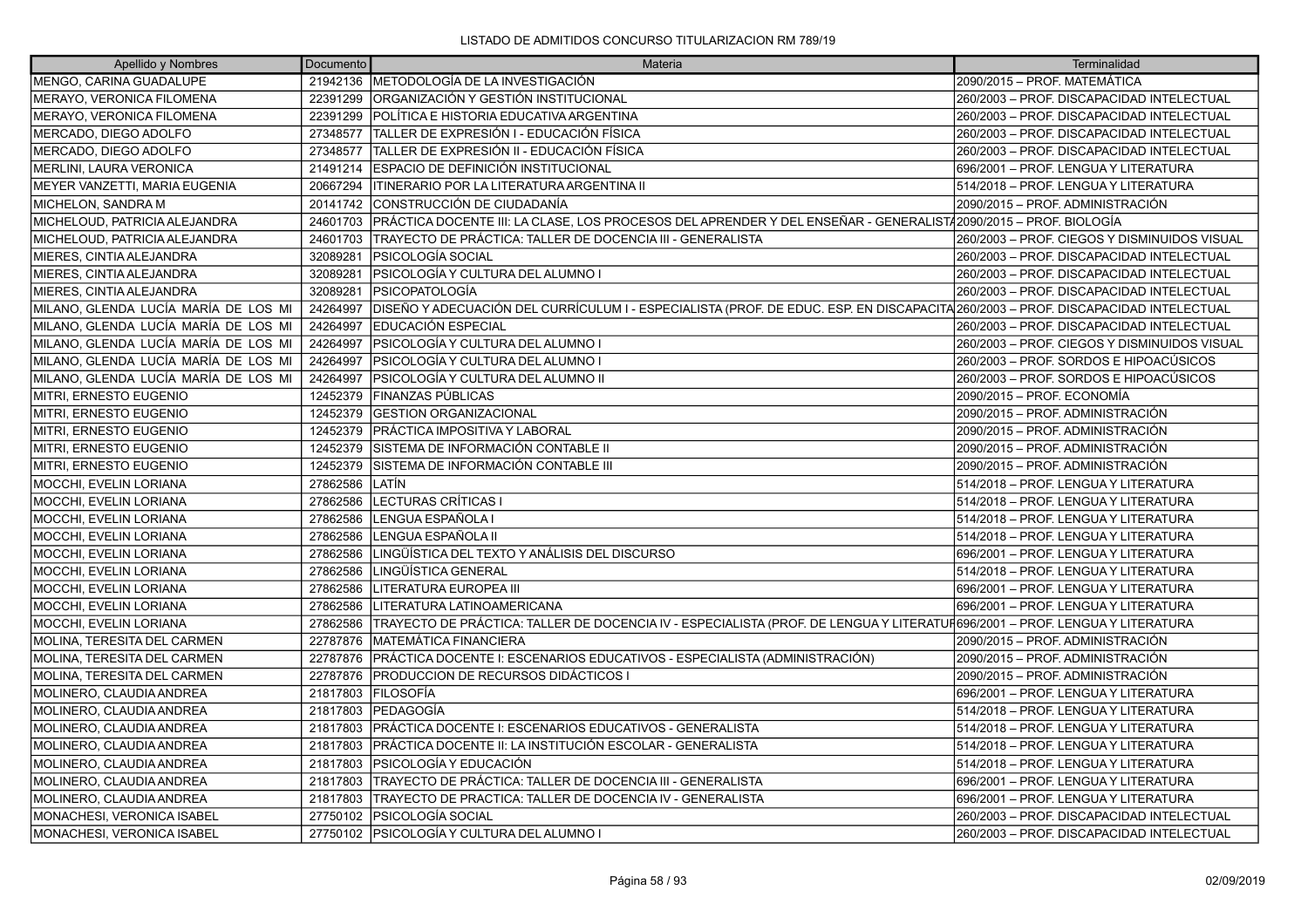| Apellido y Nombres                | Documento | Materia                                                                                                           | Terminalidad                              |
|-----------------------------------|-----------|-------------------------------------------------------------------------------------------------------------------|-------------------------------------------|
| <b>MONACHESI, VERONICA ISABEL</b> |           | 27750102 PSICOLOGÍA Y EDUCACIÓN                                                                                   | 2090/2015 – PROF. BIOLOGÍA                |
| MONACHESI, VERONICA ISABEL        | 27750102  | <b>PSICOLOGÍA Y EDUCACIÓN</b>                                                                                     | 2090/2015 – PROF. ADMINISTRACIÓN          |
| MONACHESI, VERONICA ISABEL        | 27750102  | <i><b>IPSICOPATOLOGÍA</b></i>                                                                                     | 260/2003 - PROF. DISCAPACIDAD INTELECTUAL |
| MONJES, GABRIELA SILVINA          | 23651144  | DIDÁCTICA Y CURRICULUM                                                                                            | 2090/2015 – PROF. ADMINISTRACIÓN          |
| MONSERRAT, CARINA GABRIELA        | 21721665  | PRÁCTICA DOCENTE III: LA CLASE, LOS PROCESOS DEL APRENDER Y DEL ENSEÑAR - GENERALIST/2090/2015 – PROF. MATEMÁTICA |                                           |
| MONSERRAT, MARIA MERCEDES         | 27637233  | HISTORIA Y POLITICA DE LA EDUCACION ARGENTINA                                                                     | 2090/2015 – PROF. BIOLOGÍA                |
| <b>MONSERRAT, MARIA MERCEDES</b>  | 27637233  | HISTORIA Y POLITICA DE LA EDUCACION ARGENTINA                                                                     | 2090/2015 – PROF. MATEMÁTICA              |
| <b>MONSERRAT, MARIA MERCEDES</b>  | 27637233  | <b>PEDAGOGÍA</b>                                                                                                  | 2090/2015 – PROF. ADMINISTRACIÓN          |
| MONTEMAGGIORE, ADRIANA MARTA      | 16227268  | LENGUA ESPAÑOLA I                                                                                                 | 514/2018 - PROF. LENGUA Y LITERATURA      |
| MONTEMAGGIORE, ADRIANA MARTA      | 16227268  | LINGÜÍSTICA GENERAL                                                                                               | 514/2018 - PROF. LENGUA Y LITERATURA      |
| MONTENEGRO, FABIANA GUADALUPE     | 20319343  | CALCULO I                                                                                                         | 2090/2015 - PROF. MATEMÁTICA              |
| MONTENEGRO. FABIANA GUADALUPE     | 20319343  | ICALCULO II                                                                                                       | 2090/2015 - PROF. MATEMÁTICA              |
| MONTENEGRO, RUBEN DARIO           | 20480476  | <b>MODELIZACION MATEMATICA II</b>                                                                                 | 2090/2015 - PROF. MATEMÁTICA              |
| <b>MONTENEGRO, TERESITA MARIA</b> | 18040375  | <b>INSTITUCIONES EDUCATIVAS</b>                                                                                   | 514/2018 - PROF. LENGUA Y LITERATURA      |
| MONTENEGRO, TERESITA MARIA        | 18040375  | PRÁCTICA DOCENTE II: LA INSTITUCIÓN ESCOLAR - GENERALISTA                                                         | 514/2018 - PROF. LENGUA Y LITERATURA      |
| MONTENEGRO, TERESITA MARIA        | 18040375  | TRAYECTO DE PRÁCTICA: SEMINARIO DE INTEGRACIÓN Y SÍNTESIS - GENERALISTA                                           | 696/2001 - PROF. LENGUA Y LITERATURA      |
| MONTERO, MERCEDES                 | 25171543  | İMODELOS TEÓRICOS LINGÜÍSTICOS                                                                                    | 696/2001 - PROF. LENGUA Y LITERATURA      |
| MONTERO, MERCEDES                 | 25171543  | lTEORÍA LITERARIA                                                                                                 | 696/2001 - PROF. LENGUA Y LITERATURA      |
| MONTERUBBIANO, MARCELA LUCIA      | 17013560  | IBIOLOGÍA I                                                                                                       | 2090/2015 – PROF. BIOLOGÍA                |
| MONTERUBBIANO, MARCELA LUCIA      | 17013560  | EDUCACIÓN SEXUAL INTEGRAL                                                                                         | 2090/2015 – PROF. MATEMÁTICA              |
| MONTERUBBIANO, MARCELA LUCIA      | 17013560  | LABORATORIO DE CIENCIAS NATURALES                                                                                 | 2090/2015 - PROF. BIOLOGÍA                |
| MONTERUBBIANO, MARCELA LUCIA      | 17013560  | QUÍMICA I                                                                                                         | 2090/2015 – PROF. BIOLOGÍA                |
| MONTINI, MARIA LUZ                | 34045624  | PSICOLOGÍA Y EDUCACIÓN                                                                                            | 514/2018 - PROF. LENGUA Y LITERATURA      |
| MONTINI, MARIA LUZ                | 34045624  | SUJETOS DE LA EDUCACION SECUNDARIA                                                                                | 2090/2015 - PROF. MATEMÁTICA              |
| MONZON, CINTIA BELEN              | 29896983  | CALCULO I                                                                                                         | 2090/2015 - PROF. MATEMÁTICA              |
| <b>MOOR, MARIA EUGENIA</b>        | 23228106  | <b>DIDÁCTICA Y CURRICULUM</b>                                                                                     | 2090/2015 – PROF. FÍSICA                  |
| MORALES, CRISTIAN MAURICIO        | 27442097  | CALCULO III                                                                                                       | 2090/2015 - PROF. MATEMÁTICA              |
| MORALES, CRISTIAN MAURICIO        | 27442097  | ESTADÍSTICA APLICADA                                                                                              | 2090/2015 – PROF. ADMINISTRACIÓN          |
| MORALES, CRISTIAN MAURICIO        | 27442097  | <b>MATEMÁTICA FINANCIERA</b>                                                                                      | 2090/2015 – PROF. ADMINISTRACIÓN          |
| MORALES, CRISTIAN MAURICIO        | 27442097  | IPRÁCTICAS DE INVESTIGACIÓN - ESPECIALISTA MATEMÁTICA/ ESTADÍSTICA                                                | 2090/2015 – PROF. ADMINISTRACIÓN          |
| MORBELLI, ESTEFANIA LAURA         | 29930308  | BIOLOGÍA I                                                                                                        | 2090/2015 – PROF. BIOLOGÍA                |
| MORBELLI, ESTEFANIA LAURA         | 29930308  | <b>ECOLOGIA</b>                                                                                                   | 2090/2015 – PROF. BIOLOGÍA                |
| MORBELLI, ESTEFANIA LAURA         | 29930308  | QUÍMICA I                                                                                                         | 2090/2015 - PROF. BIOLOGÍA                |
| MORBELLI, ESTEFANIA LAURA         | 29930308  | QUÍMICA II                                                                                                        | 2090/2015 – PROF. BIOLOGÍA                |
| MORELLI, NORMA B                  | 20269292  | IBIOFÍSICA                                                                                                        | 2090/2015 – PROF. BIOLOGÍA                |
| MORELLI, NORMA B                  | 20269292  | BIOLOGÍA HUMANA Y SALUD I                                                                                         | 2090/2015 – PROF. BIOLOGÍA                |
| MORELLI, NORMA B                  | 20269292  | <b>BIOLOGÍA I</b>                                                                                                 | 2090/2015 – PROF. BIOLOGÍA                |
| <b>MORELLI, NORMA B</b>           | 20269292  | <b>BIOLOGIA II</b>                                                                                                | 2090/2015 – PROF. BIOLOGÍA                |
| MORELLI, NORMA B                  | 20269292  | <b>BIOLOGIA IV</b>                                                                                                | 2090/2015 – PROF. BIOLOGÍA                |
| MORELLI, NORMA B                  | 20269292  | DIDÁCTICA DE LA BIOLOGIA II                                                                                       | 2090/2015 – PROF. BIOLOGÍA                |
| <b>MORELLI, NORMA B</b>           | 20269292  | IEDUCACIÓN SEXUAL INTEGRAL                                                                                        | 2090/2015 - PROF. MATEMÁTICA              |
| MORELLI, NORMA B                  | 20269292  | <b>IEPISTEMOLOGÍA DE LAS CIENCIAS NATURALES</b>                                                                   | 2090/2015 – PROF. BIOLOGÍA                |
| MORELLI, NORMA B                  | 20269292  | <b>EVOLUCIÓN</b>                                                                                                  | 2090/2015 – PROF. BIOLOGÍA                |
| MORELLI, NORMA B                  |           | 20269292 GENÉTICA                                                                                                 | 2090/2015 – PROF. BIOLOGÍA                |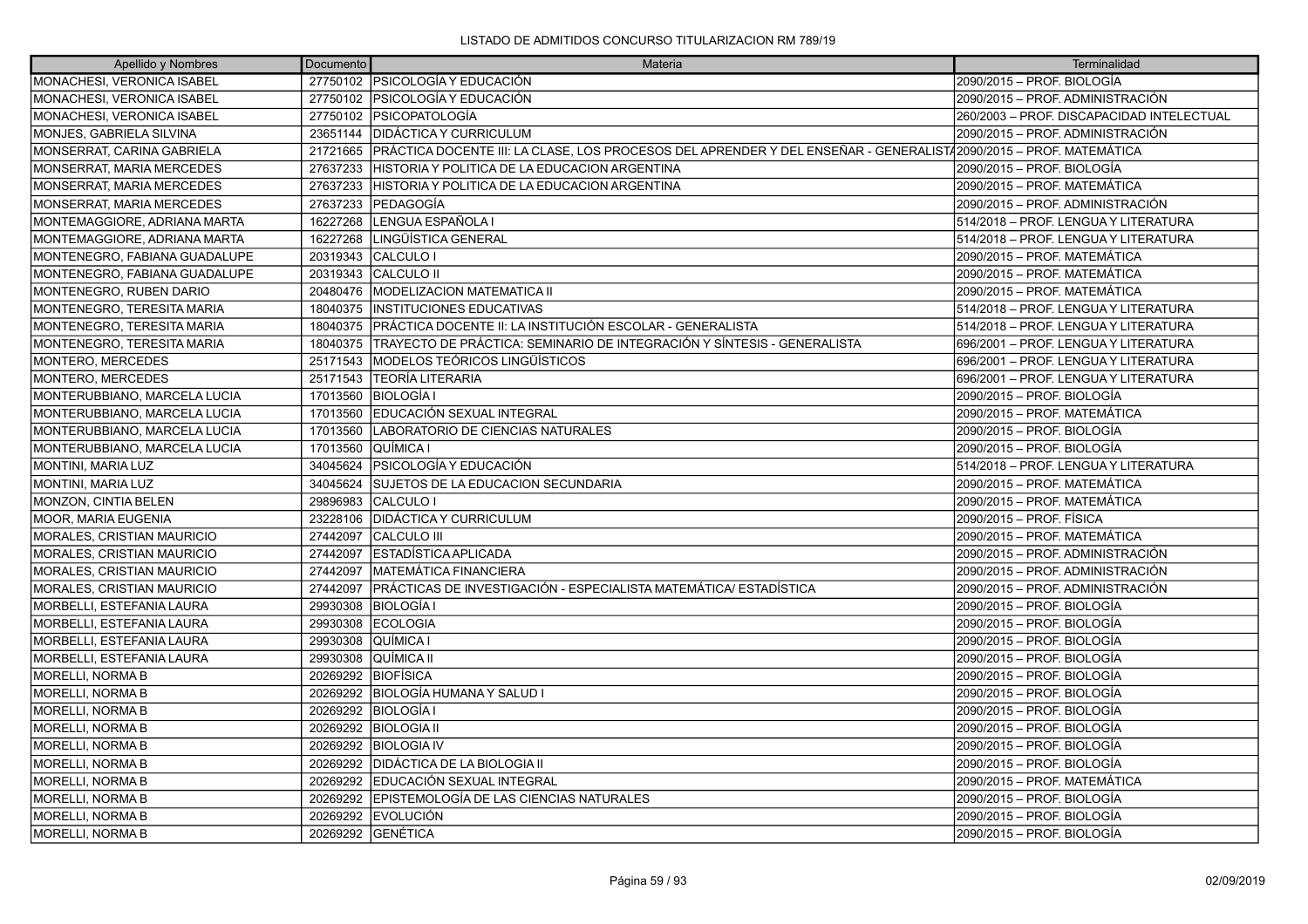| Apellido y Nombres              | Documento | Materia                                                                                                            | Terminalidad                              |
|---------------------------------|-----------|--------------------------------------------------------------------------------------------------------------------|-------------------------------------------|
| <b>MORELLI, NORMA B</b>         |           | 20269292   PRÁCTICA DOCENTE I: ESCENARIOS EDUCATIVOS - ESPECIALISTA (BIOLOGÍA)                                     | 2090/2015 – PROF. BIOLOGÍA                |
| <b>MORELLI, NORMA B</b>         | 20269292  | PRÁCTICA DOCENTE II: LA INSTITUCIÓN ESCOLAR - ESPECIALISTA (BIOLOGÍA)                                              | 2090/2015 - PROF. BIOLOGÍA                |
| MORELLI, NORMA B                | 20269292  | PRÁCTICA DOCENTE III: LA CLASE, LOS PROCESOS DEL APRENDER Y DEL ENSEÑAR - ESPECIALIST (2090/2015 – PROF. BIOLOGÍA  |                                           |
| MORELLI, NORMA B                | 20269292  | PRÁCTICA DOCENTE IV: RESIDENCIA: EL ROL DOCENTE Y SU PRÁCTICA - ESPECIALISTA (BIOLOGÍA) 2090/2015 – PROF. BIOLOGÍA |                                           |
| <b>MORELLI, NORMA B</b>         | 20269292  | QUÍMICA I                                                                                                          | 2090/2015 – PROF. BIOLOGÍA                |
| <b>MORELLI, NORMA B</b>         | 20269292  | QUÍMICA II                                                                                                         | 2090/2015 – PROF. BIOLOGÍA                |
| <b>MORELLI, NORMA B</b>         | 20269292  | UCCV: HISTORIA DE LAS CIENCIAS NATURALES                                                                           | 2090/2015 – PROF. BIOLOGÍA                |
| MORELLO, MARIANA RAQUEL         | 27047761  | EDUCACIÓN SEXUAL INTEGRAL                                                                                          | 2090/2015 – PROF. GEOGRAFÍA               |
| <b>MORI, ROSALIA LAURA</b>      | 21528979  | HISTORIA Y POLITICA DE LA EDUCACION ARGENTINA                                                                      | 2090/2015 - PROF. FÍSICA                  |
| <b>MORI, ROSALIA LAURA</b>      | 21528979  | IINSTITUCIONES EDUCATIVAS                                                                                          | 2090/2015 - PROF. FÍSICA                  |
| <b>MORI, ROSALIA LAURA</b>      | 21528979  | <b>INSTITUCIONES EDUCATIVAS</b>                                                                                    | 2090/2015 - PROF. MATEMÁTICA              |
| <b>MORI, ROSALIA LAURA</b>      | 21528979  | IMETODOLOGÍA DE LA INVESTIGACIÓN GEOGRÁFICA- GENERALISTA                                                           | 2090/2015 – PROF. GEOGRAFÍA               |
| <b>MORRESI, MARIA DEL VALLE</b> | 14681402  | ANÁLISIS MATEMÁTICO I                                                                                              | 2090/2015 – PROF. FÍSICA                  |
| MUCHUT, DANIELA ALEJANDRA       | 28584510  | ITINERARIO POR LA LITERATURA ARGENTINA I                                                                           | 514/2018 - PROF. LENGUA Y LITERATURA      |
| MUCHUT, DANIELA ALEJANDRA       | 28584510  | ITINERARIO POR LA LITERATURA ARGENTINA II                                                                          | 514/2018 - PROF. LENGUA Y LITERATURA      |
| MUCHUT, DANIELA ALEJANDRA       | 28584510  | LECTURAS CRÍTICAS I                                                                                                | 514/2018 - PROF. LENGUA Y LITERATURA      |
| MUCHUT, DANIELA ALEJANDRA       | 28584510  | LITERATURA ARGENTINA                                                                                               | 696/2001 - PROF. LENGUA Y LITERATURA      |
| MUGA, ROSA SANDRA               | 31229399  | BIOLOGÍA, GENÉTICA Y NEUROENDOCRINA                                                                                | 260/2003 - PROF. DISCAPACIDAD INTELECTUAL |
| MUGA, ROSA SANDRA               | 31229399  | <b>DISFUNCIONES NEUROGENÉTICAS</b>                                                                                 | 260/2003 - PROF. DISCAPACIDAD INTELECTUAL |
| MULLER, JOSE ROGELIO            | 18491002  | CIENCIAS SOCIALES Y SU DIDÁCTICA                                                                                   | 260/2003 - PROF. DISCAPACIDAD INTELECTUAL |
| <b>MULLOR, MATIAS EMILIANO</b>  | 25126501  | COMUNICACIÓN SOCIAL II                                                                                             | 696/2001 - PROF. LENGUA Y LITERATURA      |
| <b>MULLOR, MATIAS EMILIANO</b>  | 25126501  | <b>UCCV: COMUNICACION SOCIAL</b>                                                                                   | 2090/2015 - PROF. ADMINISTRACIÓN          |
| MUÑOZ GARCIA, LIDIA GISELA      | 31272810  | <b>IETICA Y TRABAJO DOCENTE</b>                                                                                    | 2090/2015 - PROF. MATEMÁTICA              |
| MUÑOZ GARCIA, LIDIA GISELA      | 31272810  | HISTORIA Y POLITICA DE LA EDUCACION ARGENTINA                                                                      | 2090/2015 - PROF. BIOLOGÍA                |
| MUÑOZ GARCIA, LIDIA GISELA      | 31272810  | <b>INSTITUCIONES EDUCATIVAS</b>                                                                                    | 2090/2015 – PROF. BIOLOGÍA                |
| MUÑOZ GARCIA, LIDIA GISELA      | 31272810  | ORGANIZACIÓN Y GESTIÓN INSTITUCIONAL                                                                               | 260/2003 – PROF. SORDOS E HIPOACÚSICOS    |
| MUÑOZ GARCIA, LIDIA GISELA      | 31272810  | POLÍTICA E HISTORIA EDUCATIVA ARGENTINA                                                                            | 260/2003 – PROF. SORDOS E HIPOACÚSICOS    |
| MUÑOZ GARCIA, LIDIA GISELA      | 31272810  | PRÁCTICA DOCENTE II: LA INSTITUCIÓN ESCOLAR - GENERALISTA                                                          | 514/2018 - PROF. LENGUA Y LITERATURA      |
| MUÑOZ GARCIA, LIDIA GISELA      | 31272810  | PSICOLOGÍA Y EDUCACIÓN                                                                                             | 514/2018 - PROF. LENGUA Y LITERATURA      |
| MURGIA, JULIO ANDRES            | 23398370  | DIMENSIÓN GEOGRÁFICA DE LAS PROBLEMÁTICAS AMBIENTALES                                                              | 2090/2015 – PROF. GEOGRAFÍA               |
| MURGIA, JULIO ANDRES            | 23398370  | GEOGRAFÍA ARGENTINA II                                                                                             | 2090/2015 – PROF. GEOGRAFÍA               |
| MURGIA, JULIO ANDRES            | 23398370  | GEOGRAFÍA DE AMÉRICA                                                                                               | 2090/2015 – PROF. GEOGRAFÍA               |
| MURIALDO, MARIELA ALEJANDRA     | 29079519  | PSICOLOGÍA Y EDUCACIÓN                                                                                             | 2090/2015 - PROF. ECONOMÍA                |
| MURIEL, VANESA NATALIA          | 30112202  | ESTADÍSTICA APLICADA                                                                                               | 2090/2015 – PROF. ECONOMÍA                |
| MURIEL, VANESA NATALIA          | 30112202  | IGEOMETRIA II                                                                                                      | 2090/2015 - PROF. MATEMÁTICA              |
| MUSIN, ALCIDES DAVID            | 27093479  | HISTORIA Y POLITICA DE LA EDUCACION ARGENTINA                                                                      | 2090/2015 – PROF. ADMINISTRACIÓN          |
| MUSIN, ALCIDES DAVID            | 27093479  | HISTORIA Y POLITICA DE LA EDUCACION ARGENTINA                                                                      | 2090/2015 – PROF. MATEMÁTICA              |
| MUSIN, ALCIDES DAVID            | 27093479  | <b>INSTITUCIONES EDUCATIVAS</b>                                                                                    | 2090/2015 – PROF. ADMINISTRACIÓN          |
| MUSIN, ALCIDES DAVID            | 27093479  | <b>INSTITUCIONES EDUCATIVAS</b>                                                                                    | 2090/2015 - PROF. MATEMÁTICA              |
| MUSSO, SILVIA BEATRIZ           | 21416887  | BIOLOGÍA I                                                                                                         | 2090/2015 – PROF. BIOLOGÍA                |
| MUSSO, SILVIA BEATRIZ           | 21416887  | <b>BIOLOGIA II</b>                                                                                                 | 2090/2015 – PROF. BIOLOGÍA                |
| MUSSO, SILVIA BEATRIZ           | 21416887  | <b>BIOLOGIA IV</b>                                                                                                 | 2090/2015 – PROF. BIOLOGÍA                |
| MUSSO, SILVIA BEATRIZ           | 21416887  | <b>EVOLUCIÓN</b>                                                                                                   | 2090/2015 – PROF. BIOLOGÍA                |
| MUSSO. SILVIA BEATRIZ           | 21416887  | LABORATORIO DE CIENCIAS NATURALES                                                                                  | 2090/2015 – PROF. BIOLOGÍA                |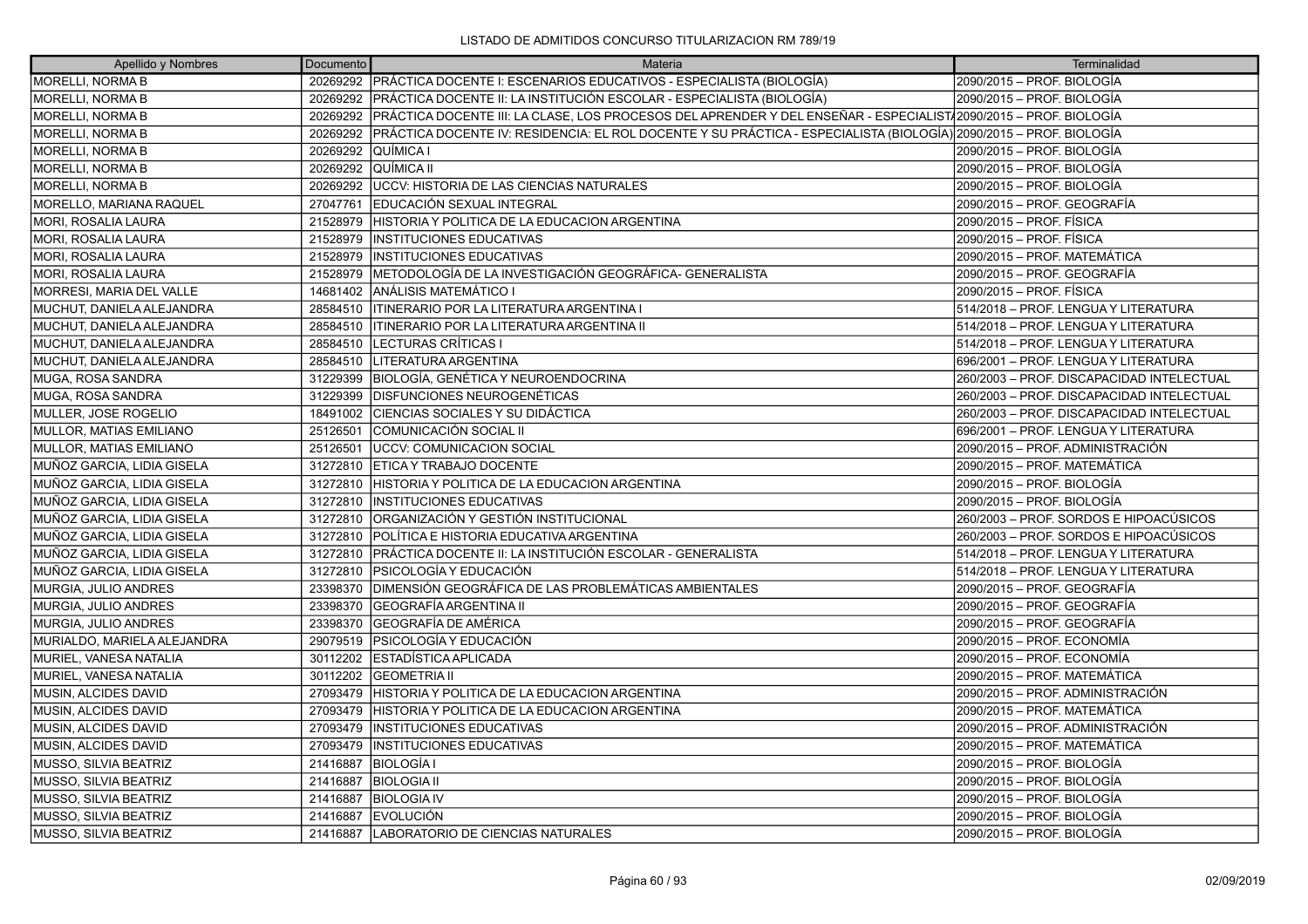| Apellido y Nombres         | Documento | Materia                                                                                                                             | Terminalidad                              |
|----------------------------|-----------|-------------------------------------------------------------------------------------------------------------------------------------|-------------------------------------------|
| MUSSO, SILVIA BEATRIZ      | 21416887  | TALLER DE MODELIZACIÓN Y RECURSOS DIDÁCTICOS EN BIOLOGÍA                                                                            | 2090/2015 – PROF. BIOLOGÍA                |
| NADAL, ADRIANA BEATRIZ     | 17102471  | ÍCIENCIAS SOCIALES Y SU DIDÁCTICA                                                                                                   | 260/2003 - PROF. DISCAPACIDAD INTELECTUAL |
| NADAL, ADRIANA BEATRIZ     | 17102471  | DISEÑO Y ADECUACIÓN DEL CURRÍCULUM I - ESPECIALISTA (PROF. DE EDUC. ESP. EN DISCAPACITA 260/2003 - PROF. DISCAPACIDAD INTELECTUAL   |                                           |
| NADAL, ADRIANA BEATRIZ     | 17102471  | DISEÑO Y ADECUACIÓN DEL CURRÍCULUM II - ESPECIALISTA (PROF. DE EDUC. ESP. EN DISCAPACIT 260/2003 - PROF. DISCAPACIDAD INTELECTUAL   |                                           |
| NADAL, ADRIANA BEATRIZ     | 17102471  | EDUCACIÓN ESPECIAL                                                                                                                  | 260/2003 - PROF. DISCAPACIDAD INTELECTUAL |
| NADAL, ADRIANA BEATRIZ     | 17102471  | SEMINARIO DE APRENDIZAJE Y DISCAPACIDAD INTELECTUAL                                                                                 | 260/2003 - PROF. DISCAPACIDAD INTELECTUAL |
| NADAL, ADRIANA BEATRIZ     | 17102471  | TRAYECTO DE PRÁCTICA: SEMINARIO DE INTEGRACIÓN Y SÍNTESIS - ESPECIALISTA (PROF. DE EDU 260/2003 – PROF. DISCAPACIDAD INTELECTUAL    |                                           |
| NADAL, ADRIANA BEATRIZ     | 17102471  | TRAYECTO DE PRÁCTICA: TALLER DE DOCENCIA III - ESPECIALISTA (PROF. DE EDUC. ESP. EN DISC  260/2003 – PROF. DISCAPACIDAD INTELECTUAL |                                           |
| NADAL, ADRIANA BEATRIZ     | 17102471  | TRAYECTO DE PRÁCTICA: TALLER DE DOCENCIA IV - ESPECIALISTA (PROF. DE EDUC. ESP. EN DISC  260/2003 – PROF. DISCAPACIDAD INTELECTUAL  |                                           |
| NAGEL, CLAUDIA PAOLA       | 24254222  | ESTADÍSTICA APLICADA                                                                                                                | 2090/2015 – PROF. ADMINISTRACIÓN          |
| NAGEL, CLAUDIA PAOLA       | 24254222  | ESTADÍSTICA APLICADA                                                                                                                | 2090/2015 - PROF. ECONOMÍA                |
| NAGEL, CLAUDIA PAOLA       | 24254222  | MATEMATICA                                                                                                                          | 2090/2015 - PROF. ADMINISTRACIÓN          |
| NAGEL, CLAUDIA PAOLA       | 24254222  | MATEMÁTICA FINANCIERA                                                                                                               | 2090/2015 – PROF. ADMINISTRACIÓN          |
| NAGEL, CLAUDIA PAOLA       | 24254222  | PRÁCTICAS DE INVESTIGACIÓN - ESPECIALISTA MATEMÁTICA/ ESTADÍSTICA                                                                   | 2090/2015 - PROF. ECONOMÍA                |
| NARDIELLO, SEBASTIAN       | 29806767  | ESTADÍSTICA APLICADA                                                                                                                | 2090/2015 - PROF. ADMINISTRACIÓN          |
| NARDIELLO, SEBASTIAN       | 29806767  | ESTADISTICA Y PROBABILIDAD I                                                                                                        | 2090/2015 – PROF. MATEMÁTICA              |
| NASIMBERA, ROSANA GRISELDA | 29095156  | DIDÁCTICA Y CURRICULUM                                                                                                              | 2090/2015 - PROF. ECONOMÍA                |
| NAVARRO, PAULA CECILIA     | 24309117  | İLENGUA ESPAÑOLA II                                                                                                                 | 514/2018 - PROF. LENGUA Y LITERATURA      |
| NAVARRO, PAULA CECILIA     | 24309117  | LINGÜÍSTICA DEL TEXTO Y ANÁLISIS DEL DISCURSO                                                                                       | 696/2001 - PROF. LENGUA Y LITERATURA      |
| NAVARRO, PAULA CECILIA     | 24309117  | LINGÜISTICA DEL TEXTO Y ANÁLISIS DEL DISCURSO I                                                                                     | 514/2018 - PROF. LENGUA Y LITERATURA      |
| NAVARRO, PAULA CECILIA     | 24309117  | <b>PRODUCCION ORAL Y ESCRITA</b>                                                                                                    | 514/2018 - PROF. LENGUA Y LITERATURA      |
| <b>NEFFEN, MARIA INES</b>  | 17101595  | DIDÁCTICA DE LA BIOLOGIA II                                                                                                         | 2090/2015 – PROF. BIOLOGÍA                |
| <b>NEFFEN, MARIA INES</b>  | 17101595  | <b>ECOLOGIA</b>                                                                                                                     | 2090/2015 - PROF. BIOLOGÍA                |
| NEGRO. PERLA SUSANA        | 14683406  | BIOLOGÍA HUMANA Y SALUD II                                                                                                          | 2090/2015 – PROF. BIOLOGÍA                |
| NEPOTE, RAUL OMAR          | 16628727  | BIOLOGÍA HUMANA Y SALUD I                                                                                                           | 2090/2015 – PROF. BIOLOGÍA                |
| NEPOTE, RAUL OMAR          | 16628727  | <b>BIOLOGÍA I</b>                                                                                                                   | 2090/2015 - PROF. BIOLOGÍA                |
| NEPOTE, RAUL OMAR          | 16628727  | BIOLOGÍA, GENÉTICA Y NEUROENDOCRINA                                                                                                 | 260/2003 - PROF. DISCAPACIDAD INTELECTUAL |
| NEPOTE, RAUL OMAR          | 16628727  | CIENCIAS NATURALES Y SU DIDÁCTICA                                                                                                   | 260/2003 - PROF. DISCAPACIDAD INTELECTUAL |
| NEPOTE, RAUL OMAR          | 16628727  | DIDÁCTICA DE LA BIOLOGIA II                                                                                                         | 2090/2015 - PROF. BIOLOGÍA                |
| NEPOTE, RAUL OMAR          | 16628727  | EDUCACIÓN SEXUAL INTEGRAL                                                                                                           | 2090/2015 – PROF. BIOLOGÍA                |
| NEPOTE, RAUL OMAR          | 16628727  | EPISTEMOLOGÍA DE LAS CIENCIAS NATURALES                                                                                             | 2090/2015 - PROF. BIOLOGÍA                |
| NEPOTE, RAUL OMAR          | 16628727  | PRÁCTICA DOCENTE I: ESCENARIOS EDUCATIVOS - ESPECIALISTA (BIOLOGÍA)                                                                 | 2090/2015 - PROF. BIOLOGÍA                |
| NEPOTE, RAUL OMAR          | 16628727  | IPRÁCTICA DOCENTE IV: RESIDENCIA: EL ROL DOCENTE Y SU PRÁCTICA - GENERALISTA                                                        | 2090/2015 – PROF. BIOLOGÍA                |
| NESOSSI, GABRIELA SILVIA   | 18437463  | LATÍN                                                                                                                               | 514/2018 - PROF. LENGUA Y LITERATURA      |
| NESOSSI, GABRIELA SILVIA   | 18437463  | <b>PRODUCCION ORAL Y ESCRITA</b>                                                                                                    | 514/2018 - PROF. LENGUA Y LITERATURA      |
| NEUKIRCHEN, MARIA NATALIA  | 23162890  | <b>GEOMETRIA II</b>                                                                                                                 | 2090/2015 – PROF. MATEMÁTICA              |
| NEUKIRCHEN, VANESA         | 30302000  | PRÁCTICA DOCENTE I: ESCENARIOS EDUCATIVOS - GENERALISTA                                                                             | 2090/2015 – PROF. BIOLOGÍA                |
| NICHEA, MARÍA LAURA        | 32331649  | BIOLOGÍA HUMANA Y SALUD I                                                                                                           | 2090/2015 – PROF. BIOLOGÍA                |
| NICHEA, MARÍA LAURA        | 32331649  | <b>BIOLOGIA II</b>                                                                                                                  | 2090/2015 – PROF. BIOLOGÍA                |
| NICHEA, MARÍA LAURA        | 32331649  | DIDÁCTICA DE LA BIOLOGIA II                                                                                                         | 2090/2015 - PROF. BIOLOGÍA                |
| NICHEA, MARÍA LAURA        | 32331649  | EDUCACIÓN AMBIENTAL                                                                                                                 | 2090/2015 – PROF. BIOLOGÍA                |
| NICHEA, MARÍA LAURA        | 32331649  | EDUCACIÓN SEXUAL INTEGRAL                                                                                                           | 2090/2015 – PROF. BIOLOGÍA                |
| NICHEA, MARÍA LAURA        | 32331649  | LABORATORIO DE CIENCIAS NATURALES                                                                                                   | 2090/2015 - PROF. BIOLOGÍA                |
| NICHEA. MARÍA LAURA        | 32331649  | PRÁCTICA DOCENTE III: LA CLASE. LOS PROCESOS DEL APRENDER Y DEL ENSEÑAR - ESPECIALIST/2090/2015 – PROF. BIOLOGÍA                    |                                           |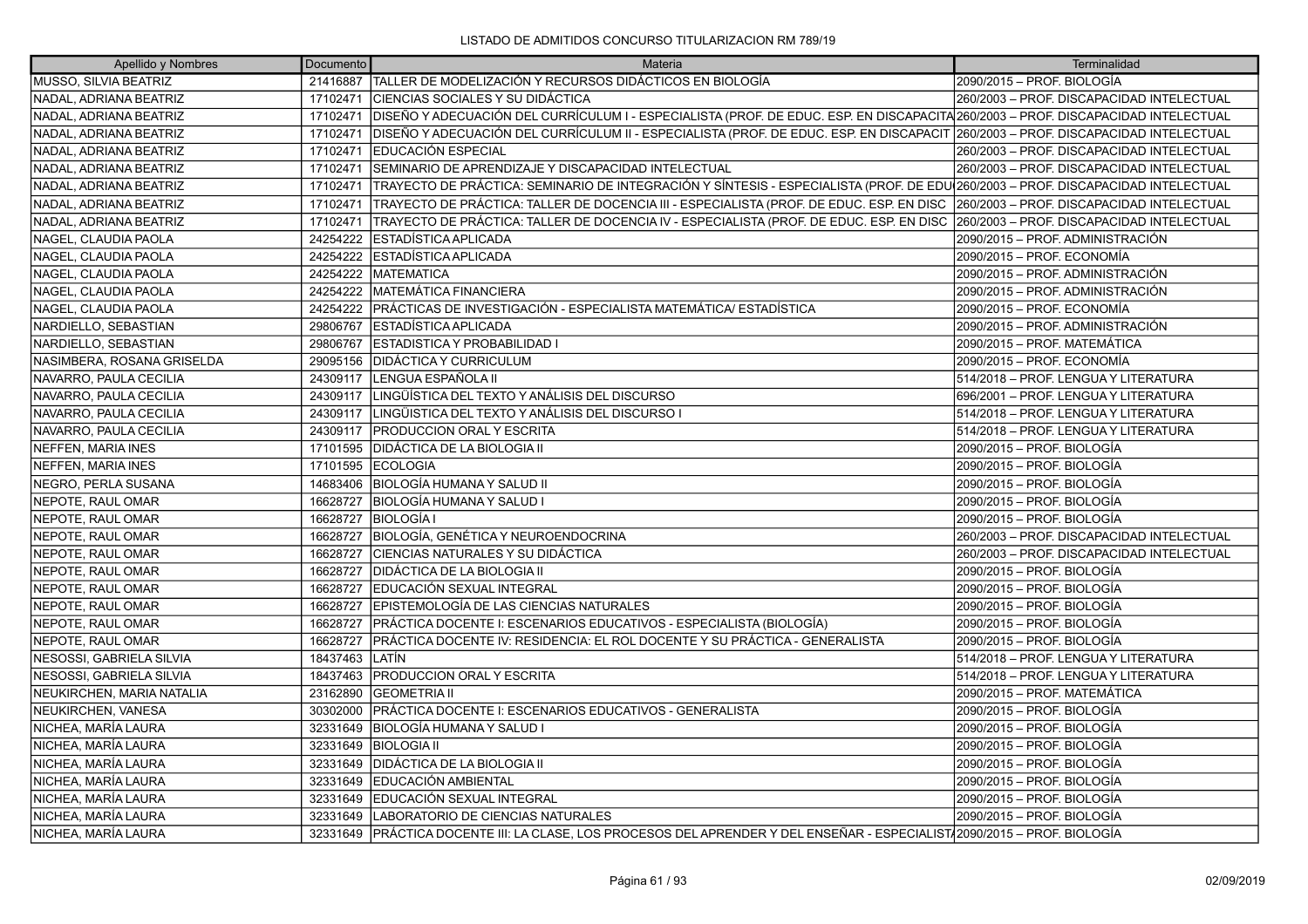| Apellido y Nombres            | Documento | Materia                                                                                                                           | Terminalidad                                 |
|-------------------------------|-----------|-----------------------------------------------------------------------------------------------------------------------------------|----------------------------------------------|
| NICOLAU, LUIS ALBERTO         |           | 14274993 METODOLOGÍA DE LA INVESTIGACIÓN GEOGRÁFICA- ESPECIALISTA GEOGRAFÍA                                                       | 2090/2015 - PROF. GEOGRAFÍA                  |
| NINI, DAIANA AYELEN           |           | 36586979   PRÁCTICA DOCENTE I: ESCENARIOS EDUCATIVOS - GENERALISTA                                                                | 2090/2015 - PROF. BIOLOGÍA                   |
| NINI, DAIANA AYELEN           |           | 36586979 PSICOLOGÍA Y EDUCACIÓN                                                                                                   | 2090/2015 – PROF. BIOLOGÍA                   |
| NISTAL, ISABEL DEL CARMEN     | 18439952  | TALLER DE EXPRESIÓN I - PLÁSTICA                                                                                                  | 260/2003 - PROF. DISCAPACIDAD INTELECTUAL    |
| NISTAL, ISABEL DEL CARMEN     | 18439952  | TALLER DE EXPRESIÓN II - PLÁSTICA                                                                                                 | 260/2003 - PROF. CIEGOS Y DISMINUIDOS VISUAL |
| NOCIONI, MARIA EUGENIA        | 26450024  | ÍORGANIZACIÓN Y GESTIÓN INSTITUCIONAL                                                                                             | 260/2003 – PROF. CIEGOS Y DISMINUIDOS VISUAL |
| NOCIONI, MARIA EUGENIA        | 26450024  | PEDAGOGÍA                                                                                                                         | 2090/2015 – PROF. BIOLOGÍA                   |
| NOCIONI, MARIA EUGENIA        | 26450024  | POLÍTICA E HISTORIA EDUCATIVA ARGENTINA                                                                                           | 260/2003 - PROF. CIEGOS Y DISMINUIDOS VISUAL |
| NOCIONI, MARIA EUGENIA        | 26450024  | PRÁCTICA DOCENTE I: ESCENARIOS EDUCATIVOS - GENERALISTA                                                                           | 2090/2015 – PROF. BIOLOGÍA                   |
| NOCIONI, MARIA EUGENIA        | 26450024  | TRAYECTO DE PRÁCTICA: SEMINARIO DE INTEGRACIÓN Y SÍNTESIS - GENERALISTA                                                           | 260/2003 - PROF. CIEGOS Y DISMINUIDOS VISUAL |
| NOCIONI, MARIA EUGENIA        | 26450024  | TRAYECTO DE PRACTICA: TALLER DE DOCENCIA IV - GENERALISTA                                                                         | 260/2003 - PROF. CIEGOS Y DISMINUIDOS VISUAL |
| NOGUES, GABRIELA ARACELI      | 12527835  | ÉTICA PROFESIONAL                                                                                                                 | 696/2001 - PROF. LENGUA Y LITERATURA         |
| NOGUES, GABRIELA ARACELI      | 12527835  | ETICA Y TRABAJO DOCENTE                                                                                                           | 2090/2015 - PROF. FÍSICA                     |
| NOGUES, GABRIELA ARACELI      | 12527835  | <b>ETICA Y TRABAJO DOCENTE</b>                                                                                                    | 2090/2015 - PROF. MATEMÁTICA                 |
| NOGUES, GABRIELA ARACELI      | 12527835  | <b>FILOSOFÍA</b>                                                                                                                  | 2090/2015 – PROF. MATEMÁTICA                 |
| NOGUES, GABRIELA ARACELI      | 12527835  | <b>IFILOSOFÍA</b>                                                                                                                 | 696/2001 - PROF. LENGUA Y LITERATURA         |
| NUÑEZ, SILVANA DEL VALLE      |           | 24097410 PRÁCTICA DOCENTE III: LA CLASE, LOS PROCESOS DEL APRENDER Y DEL ENSEÑAR - GENERALIST/2090/2015 – PROF. GEOGRAFÍA         |                                              |
| NUÑEZ, VANESA ANGELINA        |           | 28146915 DIDÁCTICA Y CURRICULUM                                                                                                   | 514/2018 - PROF. LENGUA Y LITERATURA         |
| NUÑEZ, VANESA ANGELINA        | 28146915  | <b>IPEDAGOGÍA</b>                                                                                                                 | 260/2003 – PROF. DISCAPACIDAD INTELECTUAL    |
| NUÑEZ, VANESA ANGELINA        |           | 28146915 PRÁCTICA DOCENTE II: LA INSTITUCIÓN ESCOLAR - GENERALISTA                                                                | 2090/2015 – PROF. ECONOMÍA                   |
| NUÑEZ, VANESA ANGELINA        |           | 28146915 PRÁCTICA DOCENTE III: LA CLASE, LOS PROCESOS DEL APRENDER Y DEL ENSEÑAR - GENERALISTA2090/2015 – PROF. BIOLOGÍA          |                                              |
| OCAÑO, EFRAIN MARIA           | 28157899  | UCCV: HISTORIA DE LAS CIENCIAS NATURALES                                                                                          | 2090/2015 – PROF. BIOLOGÍA                   |
| OCHOGAVIA, GABRIELA ROXANA    | 23215497  | IADMINISTRACIÓN GENERAL                                                                                                           | 2090/2015 – PROF. ECONOMÍA                   |
| OCHOGAVIA, GABRIELA ROXANA    | 23215497  | DIDÁCTICA DE LA ADMINISTRACIÓN I                                                                                                  | 2090/2015 - PROF. ADMINISTRACIÓN             |
| OCHOGAVIA, GABRIELA ROXANA    | 23215497  | <b>DIDÁCTICA DE LA ADMINISTRACIÓN II</b>                                                                                          | 2090/2015 – PROF. ADMINISTRACIÓN             |
| OCHOGAVIA, GABRIELA ROXANA    | 23215497  | <b>DIDÁCTICA DE LA ECONOMÍA I</b>                                                                                                 | 2090/2015 - PROF. ECONOMÍA                   |
| OCHOGAVIA, GABRIELA ROXANA    | 23215497  | <b>DIDÁCTICA DE LA ECONOMÍA II</b>                                                                                                | 2090/2015 – PROF. ECONOMÍA                   |
| OCHOGAVIA, GABRIELA ROXANA    | 23215497  | PRÁCTICA DOCENTE I: ESCENARIOS EDUCATIVOS - ESPECIALISTA (ECONOMÍA)                                                               | 2090/2015 – PROF. ECONOMÍA                   |
| OCHOGAVIA, GABRIELA ROXANA    | 23215497  | PRÁCTICA DOCENTE II: LA INSTITUCIÓN ESCOLAR - ESPECIALISTA (ADMINISTRACIÓN)                                                       | 2090/2015 – PROF. ADMINISTRACIÓN             |
| OCHOGAVIA, GABRIELA ROXANA    | 23215497  | PRÁCTICA DOCENTE III: LA CLASE, LOS PROCESOS DEL APRENDER Y DEL ENSEÑAR - ESPECIALIST 2090/2015 – PROF. ECONOMÍA                  |                                              |
| OCHOGAVIA, GABRIELA ROXANA    | 23215497  | PRÁCTICA DOCENTE IV: RESIDENCIA: EL ROL DOCENTE Y SU PRÁCTICA - ESPECIALISTA (ADMINIST ∣2090/2015 – PROF. ADMINISTRACIÓN          |                                              |
| OCKSTAT, WALDEMAR HERNAN      | 26610533  | CONSTRUCCIÓN DE CIUDADANÍA                                                                                                        | 2090/2015 - PROF. ADMINISTRACIÓN             |
| OCKSTAT, WALDEMAR HERNAN      | 26610533  | CONSTRUCCIÓN DE CIUDADANÍA                                                                                                        | 2090/2015 – PROF. ECONOMÍA                   |
| OCKSTAT, WALDEMAR HERNAN      | 26610533  | IDERECHO I                                                                                                                        | 2090/2015 – PROF. ADMINISTRACIÓN             |
| OCKSTAT, WALDEMAR HERNAN      | 26610533  | UCCV: SOCIOLOGÍA                                                                                                                  | 2090/2015 - PROF. ADMINISTRACIÓN             |
| OCKSTAT, WALDEMAR HERNAN      | 26610533  | luccv: socioLogía                                                                                                                 | 2090/2015 – PROF. ECONOMÍA                   |
| OGGERO, FABIANA DEL LUJAN     | 16795489  | PRÁCTICA DOCENTE I: ESCENARIOS EDUCATIVOS - GENERALISTA                                                                           | 2090/2015 – PROF. BIOLOGÍA                   |
| OGGERO, NANCI LAURA           | 24048220  | PRÁCTICA DOCENTE I: ESCENARIOS EDUCATIVOS - ESPECIALISTA (ADMINISTRACIÓN)                                                         | 2090/2015 - PROF. ADMINISTRACIÓN             |
| OGGERO, NANCI LAURA           | 24048220  | PRÁCTICA DOCENTE II: LA INSTITUCIÓN ESCOLAR - ESPECIALISTA (ADMINISTRACIÓN)                                                       | 2090/2015 – PROF. ADMINISTRACIÓN             |
| OGLIETTI, ROMINA PAOLA        | 25975593  | DISEÑO Y ADECUACIÓN DEL CURRÍCULUM I - ESPECIALISTA (PROF. DE EDUC. ESP. EN DISCAPACITA 260/2003 – PROF. DISCAPACIDAD INTELECTUAL |                                              |
| OGLIETTI, ROMINA PAOLA        | 25975593  | EDUCACIÓN TEMPRANA                                                                                                                | 260/2003 - PROF. DISCAPACIDAD INTELECTUAL    |
| OGLIETTI, ROMINA PAOLA        | 25975593  | FORMACIÓN PROFESIONAL Y SU DIDÁCTICA                                                                                              | 260/2003 - PROF. DISCAPACIDAD INTELECTUAL    |
| OGLIETTI, ROMINA PAOLA        | 25975593  | NUEVAS TECNOLOGÍAS Y EDUCACIÓN ESPECIAL                                                                                           | 260/2003 - PROF. DISCAPACIDAD INTELECTUAL    |
| <b>OGLIETTI, ROMINA PAOLA</b> |           | 25975593 PSICOMOTRICIDAD I                                                                                                        | 260/2003 - PROF. DISCAPACIDAD INTELECTUAL    |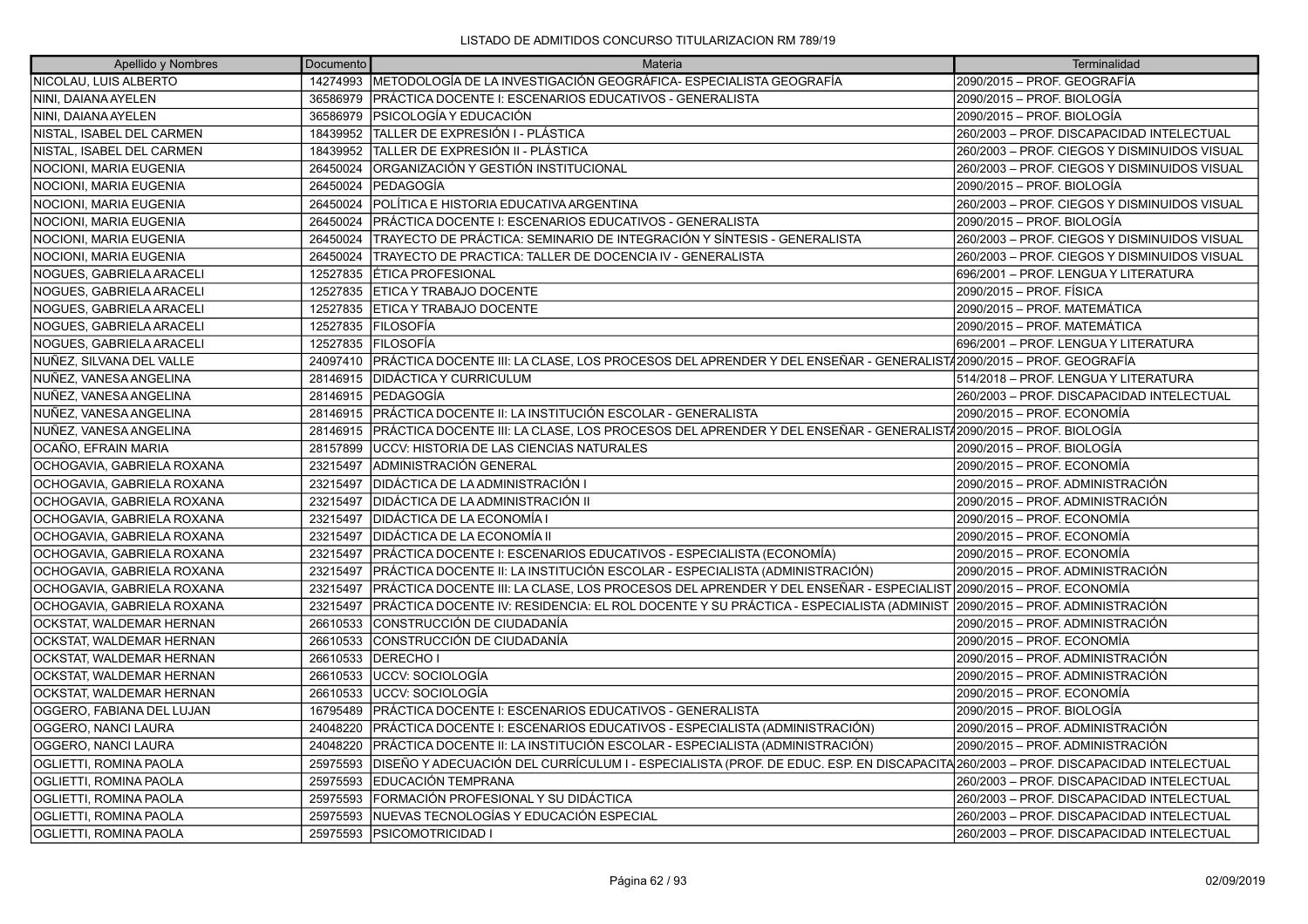| Apellido y Nombres             | Documento | Materia                                                                                 | Terminalidad                              |
|--------------------------------|-----------|-----------------------------------------------------------------------------------------|-------------------------------------------|
| <b>OGLIETTI, ROMINA PAOLA</b>  | 25975593  | <b>TECNOLOGÍA Y SU DIDÁCTICA</b>                                                        | 260/2003 - PROF. DISCAPACIDAD INTELECTUAL |
| <b>OJEDA, NIDIA ESTELA</b>     | 16827718  | EDUCACIÓN ESPECIAL                                                                      | 260/2003 - PROF. DISCAPACIDAD INTELECTUAL |
| <b>OJEDA, NIDIA ESTELA</b>     |           | 16827718 EDUCACIÓN TEMPRANA                                                             | 260/2003 - PROF. DISCAPACIDAD INTELECTUAL |
| <b>OJEDA, NIDIA ESTELA</b>     | 16827718  | <b>PSICOMOTRICIDAD I</b>                                                                | 260/2003 - PROF. DISCAPACIDAD INTELECTUAL |
| <b>OJEDA, NIDIA ESTELA</b>     | 16827718  | <b>PSICOMOTRICIDAD II</b>                                                               | 260/2003 - PROF. DISCAPACIDAD INTELECTUAL |
| <b>OJEDA, NIDIA ESTELA</b>     | 16827718  | TRAYECTO DE PRÁCTICA: TALLER DE DOCENCIA IV - ESPECIALISTA (PROF. DE EDUC. ESP. EN DISC | 260/2003 - PROF. DISCAPACIDAD INTELECTUAL |
| OLGUIN, MARINA ANDREA          | 31384710  | ADMINISTRACIÓN GENERAL                                                                  | 2090/2015 - PROF. ADMINISTRACIÓN          |
| OLGUIN, MARINA ANDREA          | 31384710  | ADMINISTRACIÓN IV                                                                       | 2090/2015 - PROF. ADMINISTRACIÓN          |
| OLGUIN, MARINA ANDREA          | 31384710  | <b>ECONOMIA</b>                                                                         | 2090/2015 - PROF. ADMINISTRACIÓN          |
| OLGUIN, MARINA ANDREA          | 31384710  | <b>GESTION ORGANIZACIONAL</b>                                                           | 2090/2015 - PROF. ADMINISTRACIÓN          |
| OLGUIN, MARINA ANDREA          | 31384710  | PRÁCTICA DOCENTE II: LA INSTITUCIÓN ESCOLAR - ESPECIALISTA (ADMINISTRACIÓN)             | 2090/2015 - PROF. ADMINISTRACIÓN          |
| OLGUIN, MARINA ANDREA          | 31384710  | <b>IPRÁCTICA IMPOSITIVA Y LABORAL</b>                                                   | 2090/2015 - PROF. ADMINISTRACIÓN          |
| OLGUIN, MARINA ANDREA          | 31384710  | IPRÁCTICAS DE INVESTIGACIÓN - ESPECIALISTA ADMINISTRACIÓN                               | 2090/2015 - PROF. ADMINISTRACIÓN          |
| <b>OLGUIN, MARINA ANDREA</b>   | 31384710  | SISTEMA DE INFORMACIÓN CONTABLE II                                                      | 2090/2015 - PROF. ADMINISTRACIÓN          |
| OLIVA, MARGARITA ISABEL        |           | 30305849 BIOLOGÍA, GENÉTICA Y NEUROENDOCRINA                                            | 260/2003 - PROF. DISCAPACIDAD INTELECTUAL |
| <b>OLIVA. MARGARITA ISABEL</b> | 30305849  | ÍCIENCIAS NATURALES Y SU DIDÁCTICA                                                      | 260/2003 - PROF. DISCAPACIDAD INTELECTUAL |
| <b>OLIVA, MARGARITA ISABEL</b> | 30305849  | <b>DISFUNCIONES NEUROGENÉTICAS</b>                                                      | 260/2003 - PROF. DISCAPACIDAD INTELECTUAL |
| <b>OLIVARES, RUBEN ANDRES</b>  | 21044654  | BIOLOGÍA, GENÉTICA Y NEUROENDOCRINA                                                     | 260/2003 - PROF. DISCAPACIDAD INTELECTUAL |
| <b>OLIVARES, RUBEN ANDRES</b>  | 21044654  | <b>DISFUNCIONES NEUROGENÉTICAS</b>                                                      | 260/2003 - PROF. DISCAPACIDAD INTELECTUAL |
| <b>OLIVARES, RUBEN ANDRES</b>  | 21044654  | ETIOPATOGENIA DE LOS SÍNDROMES AUDITIVOS                                                | 260/2003 - PROF. SORDOS E HIPOACÚSICOS    |
| OLIVERA, DANA SELENE           | 26596495  | <b>PRODUCCION ORAL Y ESCRITA</b>                                                        | 514/2018 - PROF. LENGUA Y LITERATURA      |
| <b>OLIVIERI, MARIA PAULA</b>   | 23171505  | <b>PEDAGOGÍA</b>                                                                        | 2090/2015 – PROF. BIOLOGÍA                |
| OLLOCCO, YOCONDA BELÉN         | 36189932  | <b>ETICA Y TRABAJO DOCENTE</b>                                                          | 2090/2015 - PROF. ADMINISTRACIÓN          |
| OLLOCCO, YOCONDA BELÉN         | 36189932  | <b>INSTITUCIONES EDUCATIVAS</b>                                                         | 2090/2015 - PROF. ECONOMÍA                |
| OLLOCCO, YOCONDA BELÉN         | 36189932  | PEDAGOGÍA                                                                               | 2090/2015 – PROF. ADMINISTRACIÓN          |
| OLLOCCO, YOCONDA BELÉN         | 36189932  | <b>IPEDAGOGÍA</b>                                                                       | 2090/2015 - PROF. ECONOMÍA                |
| OLLOCCO, YOCONDA BELÉN         |           | 36189932   PRÁCTICA DOCENTE I: ESCENARIOS EDUCATIVOS - GENERALISTA                      | 2090/2015 - PROF. ADMINISTRACIÓN          |
| OLLOCCO, YOCONDA BELÉN         | 36189932  | PRÁCTICA DOCENTE I: ESCENARIOS EDUCATIVOS - GENERALISTA                                 | 2090/2015 - PROF. ECONOMÍA                |
| OLLOCCO, YOCONDA BELÉN         | 36189932  | PRÁCTICA DOCENTE IV: RESIDENCIA: EL ROL DOCENTE Y SU PRÁCTICA - GENERALISTA             | 2090/2015 - PROF. ADMINISTRACIÓN          |
| OLLOCCO, YOCONDA BELÉN         | 36189932  | <b>IPSICOLOGÍA Y EDUCACIÓN</b>                                                          | 2090/2015 - PROF. ECONOMÍA                |
| OLLOCCO. YOCONDA BELÉN         | 36189932  | SUJETOS DE LA EDUCACION SECUNDARIA                                                      | 2090/2015 – PROF. ADMINISTRACIÓN          |
| OLLOCCO, YOCONDA BELÉN         | 36189932  | <b>JUCCV: SOCIOLOGÍA</b>                                                                | 2090/2015 - PROF. ADMINISTRACIÓN          |
| OLLOCCO, YOCONDA BELÉN         | 36189932  | <b>JUCCV: SOCIOLOGÍA</b>                                                                | 2090/2015 - PROF. ECONOMÍA                |
| <b>OLMOS, MARIA EUGENIA</b>    | 24863369  | <b>PROBLEMÁTICA DEL MUNDO CONTEMPORÁNEO</b>                                             | 260/2003 - PROF. DISCAPACIDAD INTELECTUAL |
| ORMEÑO, ANALIA DEL VALLE       | 23497396  | <b>BIOLOGÍA I</b>                                                                       | 2090/2015 - PROF. BIOLOGÍA                |
| ORMEÑO, ANALIA DEL VALLE       | 23497396  | BIOLOGÍA, GENÉTICA Y NEUROENDOCRINA                                                     | 260/2003 - PROF. DISCAPACIDAD INTELECTUAL |
| ORREGO, CRISTINA GLADIS        | 21097772  | PRÁCTICA DOCENTE II: LA INSTITUCIÓN ESCOLAR - GENERALISTA                               | 514/2018 - PROF. LENGUA Y LITERATURA      |
| ORREGO, CRISTINA GLADIS        | 21097772  | TRAYECTO DE PRACTICA: TALLER DE DOCENCIA IV - GENERALISTA                               | 696/2001 - PROF. LENGUA Y LITERATURA      |
| ORTIZ, MARIO RAUL              | 16793678  | FILOSOFÍA                                                                               | 2090/2015 - PROF. MATEMÁTICA              |
| <b>OSELLA, JULIA HELENA</b>    | 27698771  | <b>IPEDAGOGÍA</b>                                                                       | 514/2018 - PROF. LENGUA Y LITERATURA      |
| OSELLA, JULIA HELENA           | 27698771  | PRÁCTICA DOCENTE I: ESCENARIOS EDUCATIVOS - GENERALISTA                                 | 514/2018 - PROF. LENGUA Y LITERATURA      |
| OSSA, AGOSTINA                 | 28734342  | <b>BIOLOGIA IV</b>                                                                      | 2090/2015 - PROF. BIOLOGÍA                |
| OSSA, AGOSTINA                 | 28734342  | <b>GENÉTICA</b>                                                                         | 2090/2015 – PROF. BIOLOGÍA                |
| OSSA, AGOSTINA                 |           | 28734342 PRÁCTICA DOCENTE I: ESCENARIOS EDUCATIVOS - ESPECIALISTA (BIOLOGÍA)            | 2090/2015 - PROF. BIOLOGÍA                |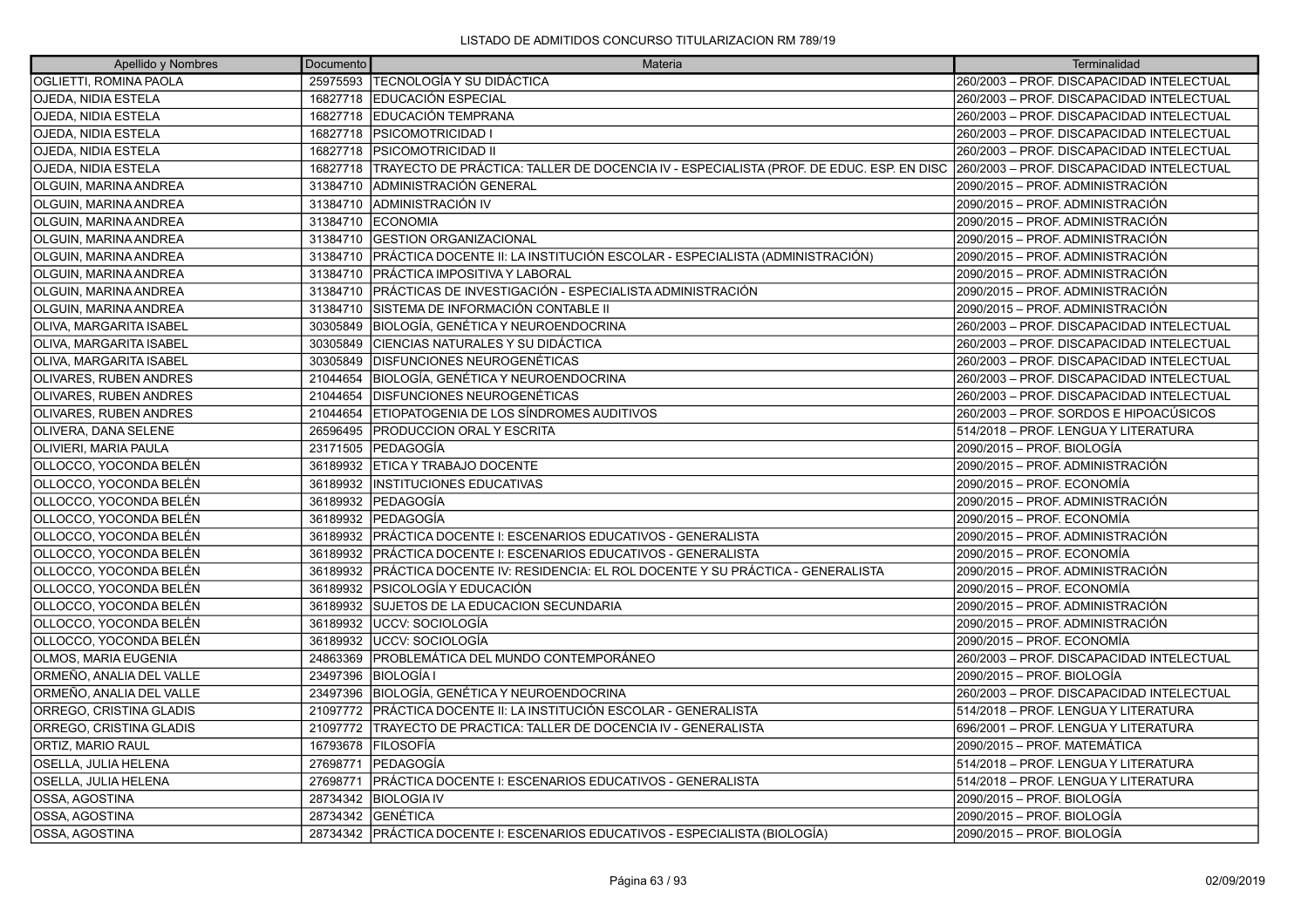| Apellido y Nombres          | Documento | Materia                                                                                                                     | Terminalidad                                 |
|-----------------------------|-----------|-----------------------------------------------------------------------------------------------------------------------------|----------------------------------------------|
| OSSA, AGOSTINA              |           | 28734342 PRÁCTICA DOCENTE IV: RESIDENCIA: EL ROL DOCENTE Y SU PRÁCTICA - ESPECIALISTA (BIOLOGÍA) 2090/2015 – PROF. BIOLOGÍA |                                              |
| OSSA, AGOSTINA              | 28734342  | <b>JUCCV: HISTORIA DE LAS CIENCIAS NATURALES</b>                                                                            | 2090/2015 – PROF. BIOLOGÍA                   |
| OVIEDO, ALEJANDRA VERONICA  | 26788103  | <b>JADMINISTRACIÓN III</b>                                                                                                  | 2090/2015 – PROF. ADMINISTRACIÓN             |
| OVIEDO, ALEJANDRA VERONICA  | 26788103  | FINANZAS PÚBLICAS                                                                                                           | 2090/2015 – PROF. ECONOMÍA                   |
| OVIEDO, ALEJANDRA VERONICA  | 26788103  | SISTEMA DE INFORMACIÓN CONTABLE I                                                                                           | 2090/2015 – PROF. ECONOMÍA                   |
| OVIEDO, ALEJANDRA VERONICA  | 26788103  | SISTEMA DE INFORMACIÓN CONTABLE III                                                                                         | 2090/2015 – PROF. ADMINISTRACIÓN             |
| PACCIORETTI, GABRIEL LUIS   | 20674310  | <b>FILOSOFÍA</b>                                                                                                            | 2090/2015 - PROF. MATEMÁTICA                 |
| PACE, IVANA FERNANDA        | 24344920  | PRÁCTICA DOCENTE IV: RESIDENCIA: EL ROL DOCENTE Y SU PRÁCTICA - ESPECIALISTA (ECONOMÍ42090/2015 – PROF. ECONOMÍA            |                                              |
| PACE, IVANA FERNANDA        | 24344920  | PRÁCTICAS DE INVESTIGACIÓN - ESPECIALISTA ECONOMÍA                                                                          | 2090/2015 – PROF. ECONOMÍA                   |
| <b>PACENTI, CECILIA</b>     | 29901797  | PEDAGOGÍA                                                                                                                   | 2090/2015 - PROF. MATEMÁTICA                 |
| PACENTI, CECILIA            | 29901797  | PRÁCTICA DOCENTE II: LA INSTITUCIÓN ESCOLAR - GENERALISTA                                                                   | 2090/2015 - PROF. MATEMÁTICA                 |
| PACENTI, CECILIA            | 29901797  | PRÁCTICA DOCENTE III: LA CLASE, LOS PROCESOS DEL APRENDER Y DEL ENSEÑAR - GENERALISTA 2090/2015 - PROF. MATEMÁTICA          |                                              |
| PACENTI, CECILIA            | 29901797  | TRAYECTO DE PRACTICA: TALLER DE DOCENCIA IV - GENERALISTA                                                                   | 696/2001 - PROF. LENGUA Y LITERATURA         |
| PACIFICO, ANDREA MARIA      | 14623101  | EPISTEMOLOGÍA DE LAS CIENCIAS NATURALES                                                                                     | 2090/2015 – PROF. BIOLOGÍA                   |
| PACIFICO, ANDREA MARIA      | 14623101  | <b>ÉTICA PROFESIONAL</b>                                                                                                    | 260/2003 – PROF. SORDOS E HIPOACÚSICOS       |
| PACIFICO, ANDREA MARIA      | 14623101  | <b>FILOSOFÍA</b>                                                                                                            | 2090/2015 - PROF. BIOLOGÍA                   |
| PACIFICO, ANDREA MARIA      | 14623101  | <b>FILOSOFÍA</b>                                                                                                            | 260/2003 – PROF. SORDOS E HIPOACÚSICOS       |
| PACIFICO, ANDREA MARIA      | 14623101  | ÍFORMACIÓN ÉTICA Y CIUDADANA Y SU DIDÁCTICA                                                                                 | 260/2003 - PROF. CIEGOS Y DISMINUIDOS VISUAL |
| PACIFICO, ANDREA MARIA      | 14623101  | FORMACIÓN ÉTICA Y CIUDADANA Y SU DIDÁCTICA                                                                                  | 260/2003 - PROF. DISCAPACIDAD INTELECTUAL    |
| PACIFICO, ANDREA MARIA      | 14623101  | FORMACIÓN ÉTICA Y CIUDADANA Y SU DIDÁCTICA                                                                                  | 260/2003 – PROF. SORDOS E HIPOACÚSICOS       |
| PAGANO, FERNANDO GUILLERMO  | 92294292  | <b>ECOLOGIA</b>                                                                                                             | 2090/2015 – PROF. BIOLOGÍA                   |
| PAGLIARO, MARTIN MIGUEL     | 23760793  | <b>GEOMETRIA I</b>                                                                                                          | 2090/2015 – PROF. MATEMÁTICA                 |
| PAIDUJ, MARIA DELIA         | 27620941  | TEORÍA DE LA GEOGRAFÍA                                                                                                      | 2090/2015 – PROF. GEOGRAFÍA                  |
| PAIDUJ, SANDRA ESTELA MARIS | 22526361  | CONSTRUCCIÓN DE CIUDADANÍA                                                                                                  | 2090/2015 – PROF. ECONOMÍA                   |
| PAIDUJ, SANDRA ESTELA MARIS | 22526361  | <b>DERECHOI</b>                                                                                                             | 2090/2015 – PROF. ECONOMÍA                   |
| PAIDUJ, SANDRA ESTELA MARIS | 22526361  | <b>DERECHO II</b>                                                                                                           | 2090/2015 – PROF. ADMINISTRACIÓN             |
| PAIRETTI, JESICA NEREA      | 34118933  | CALCULO IV                                                                                                                  | 2090/2015 - PROF. MATEMÁTICA                 |
| PAIRETTI, JESICA NEREA      | 34118933  | EPISTEMOLOGIA E HISTORIA DE LA MATEMATICA                                                                                   | 2090/2015 – PROF. MATEMÁTICA                 |
| PAIRETTI, JESICA NEREA      | 34118933  | <b>MATEMATICA</b>                                                                                                           | 2090/2015 – PROF. ECONOMÍA                   |
| PALACIOS, MARIA G           | 20245279  | <b>ECONOMIA</b>                                                                                                             | 2090/2015 – PROF. ADMINISTRACIÓN             |
| PALANDRI, JOSE MARIA        | 20239420  | IASTROFÍSICA Y GEOFÍSICA                                                                                                    | 2090/2015 - PROF. FÍSICA                     |
| PALANDRI, JOSE MARIA        | 20239420  | PRÁCTICA DOCENTE I: ESCENARIOS EDUCATIVOS - ESPECIALISTA (FÍSICA)                                                           | 2090/2015 – PROF. FÍSICA                     |
| PALAZZESI, LUCIANA MARCELA  | 26850014  | IDIDÁCTICA Y CURRICULUM                                                                                                     | 2090/2015 – PROF. BIOLOGÍA                   |
| PALAZZESI, LUCIANA MARCELA  | 26850014  | HISTORIA Y POLITICA DE LA EDUCACION ARGENTINA                                                                               | 2090/2015 – PROF. ADMINISTRACIÓN             |
| PALAZZESI, LUCIANA MARCELA  | 26850014  | <b> PEDAGOGÍA</b>                                                                                                           | 2090/2015 - PROF. MATEMÁTICA                 |
| PALAZZESI, LUCIANA MARCELA  | 26850014  | PRÁCTICA DOCENTE III: LA CLASE, LOS PROCESOS DEL APRENDER Y DEL ENSEÑAR - GENERALIST/2090/2015 – PROF. ADMINISTRACIÓN       |                                              |
| PALAZZESI, LUCIANA MARCELA  | 26850014  | PRÁCTICA DOCENTE IV: RESIDENCIA: EL ROL DOCENTE Y SU PRÁCTICA - GENERALISTA                                                 | 2090/2015 – PROF. BIOLOGÍA                   |
| PALAZZESI, LUCIANA MARCELA  | 26850014  | PSICOLOGÍA Y EDUCACIÓN                                                                                                      | 2090/2015 – PROF. BIOLOGÍA                   |
| PALAZZESI, LUCIANA MARCELA  | 26850014  | PSICOLOGÍA Y EDUCACIÓN                                                                                                      | 2090/2015 - PROF. MATEMÁTICA                 |
| PALAZZO, RODOLFO BERNARDO   | 25209764  | HISTORIA Y POLITICA DE LA EDUCACION ARGENTINA                                                                               | 2090/2015 – PROF. MATEMÁTICA                 |
| PALAZZO, RODOLFO BERNARDO   | 25209764  | <b>INSTITUCIONES EDUCATIVAS</b>                                                                                             | 2090/2015 – PROF. MATEMÁTICA                 |
| PALAZZO, RODOLFO BERNARDO   | 25209764  | ORGANIZACIÓN Y GESTIÓN INSTITUCIONAL                                                                                        | 260/2003 - PROF. DISCAPACIDAD INTELECTUAL    |
| PALAZZO, RODOLFO BERNARDO   | 25209764  | <b>PEDAGOGÍA</b>                                                                                                            | 2090/2015 – PROF. BIOLOGÍA                   |
| PALAZZO, RODOLFO BERNARDO   | 25209764  | POLÍTICA E HISTORIA EDUCATIVA ARGENTINA                                                                                     | 260/2003 – PROF. DISCAPACIDAD INTELECTUAL    |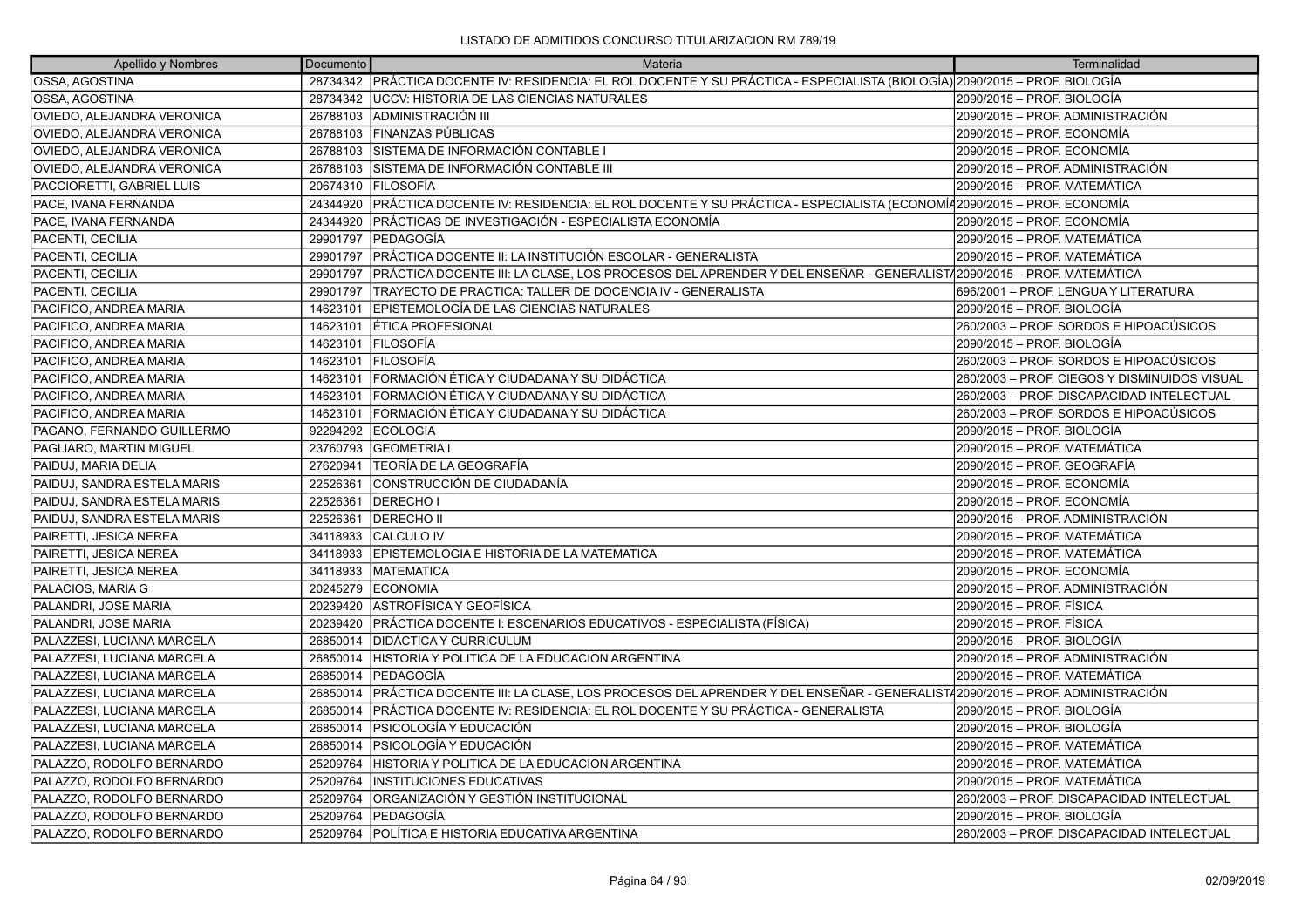| Apellido y Nombres            | Documento          | Materia                                                                                                          | Terminalidad                              |
|-------------------------------|--------------------|------------------------------------------------------------------------------------------------------------------|-------------------------------------------|
| PALAZZO, RODOLFO BERNARDO     |                    | 25209764 TRAYECTO DE PRÁCTICA: SEMINARIO DE INTEGRACIÓN Y SÍNTESIS - GENERALISTA                                 | 696/2001 - PROF. BIOLOGÍA                 |
| PALAZZO, RODOLFO BERNARDO     | 25209764           | TRAYECTO DE PRACTICA: TALLER DE DOCENCIA IV - GENERALISTA                                                        | 696/2001 - PROF. BIOLOGÍA                 |
| PALET, CELINA BEATRIZ         | 25834722           | <b>IBIOLOGÍA HUMANA Y SALUD I</b>                                                                                | 2090/2015 - PROF. BIOLOGÍA                |
| PALET, CELINA BEATRIZ         | 25834722           | <b>CIENCIAS DE LA TIERRA</b>                                                                                     | 2090/2015 - PROF. BIOLOGÍA                |
| PALOMBARINI, NATALIA CAROLINA | 26652790           | TALLER DE EXPRESIÓN I - PLÁSTICA                                                                                 | 260/2003 - PROF. DISCAPACIDAD INTELECTUAL |
| PALOMBARINI, NATALIA CAROLINA | 26652790           | ÍTALLER DE EXPRESIÓN II - PLÁSTICA                                                                               | 260/2003 - PROF. DISCAPACIDAD INTELECTUAL |
| PANOZZO, MARIA ILEANA         | 13377780           | <b>FÍSICA</b> I                                                                                                  | 2090/2015 – PROF. MATEMÁTICA              |
| PANOZZO, MARIA ILEANA         | 13377780           | <b>QUÍMICA I</b>                                                                                                 | 2090/2015 - PROF. BIOLOGÍA                |
| PARES, NORA ADRIANA           | 13692706           | <b>PRODUCCION ORAL Y ESCRITA</b>                                                                                 | 514/2018 – PROF. LENGUA Y LITERATURA      |
| PARISI, JUAN ANDRES           | 29221371           | <b>INSTITUCIONES EDUCATIVAS</b>                                                                                  | 2090/2015 - PROF. MATEMÁTICA              |
| PARISI, JUAN ANDRES           | 29221371           | METODOLOGÍA DE LA INVESTIGACIÓN                                                                                  | 2090/2015 - PROF. FÍSICA                  |
| PARISI, JUAN ANDRES           | 29221371           | <b>IPEDAGOGÍA</b>                                                                                                | 514/2018 - PROF. LENGUA Y LITERATURA      |
| PARISI, JUAN ANDRES           | 29221371           | PRÁCTICA DOCENTE I: ESCENARIOS EDUCATIVOS - GENERALISTA                                                          | 2090/2015 - PROF. MATEMÁTICA              |
| PARISI, JUAN ANDRES           | 29221371           | PRÁCTICA DOCENTE IV: RESIDENCIA: EL ROL DOCENTE Y SU PRÁCTICA - GENERALISTA                                      | 2090/2015 - PROF. MATEMÁTICA              |
| PARISI, JUAN ANDRES           | 29221371           | TRAYECTO DE PRÁCTICA: TALLER DE DOCENCIA III - GENERALISTA                                                       | 696/2001 – PROF. LENGUA Y LITERATURA      |
| PARISI, JUAN ANDRES           | 29221371           | TRAYECTO DE PRACTICA: TALLER DE DOCENCIA IV - GENERALISTA                                                        | 696/2001 - PROF. LENGUA Y LITERATURA      |
| PART, PAULINO MANUEL          | 26697470           | <b>DIDÁCTICA Y CURRICULUM</b>                                                                                    | 2090/2015 - PROF. ECONOMÍA                |
| PART. PAULINO MANUEL          | 26697470           | <b>IPEDAGOGÍA</b>                                                                                                | 2090/2015 - PROF. ADMINISTRACIÓN          |
| PART, PAULINO MANUEL          | 26697470           | <b>PEDAGOGÍA</b>                                                                                                 | 260/2003 - PROF. DISCAPACIDAD INTELECTUAL |
| PART, PAULINO MANUEL          | 26697470           | <b>SUJETOS DE LA EDUCACION SECUNDARIA</b>                                                                        | 2090/2015 - PROF. ADMINISTRACIÓN          |
| PART, PAULINO MANUEL          | 26697470           | <b>TEORÍA DEL CURRÍCULO Y DIDÁCTICA</b>                                                                          | 260/2003 - PROF. DISCAPACIDAD INTELECTUAL |
| PASCHERO, BETIANA ALEJANDRA   | 26349345           | <b>DIDACTICA DE LA MATEMATICA I</b>                                                                              | 2090/2015 - PROF. MATEMÁTICA              |
| PASCHERO, BETIANA ALEJANDRA   | 26349345           | <b>DIDACTICA DE LA MATEMATICA II</b>                                                                             | 2090/2015 - PROF. MATEMÁTICA              |
| PASCHERO, BETIANA ALEJANDRA   | 26349345           | ESTADISTICA Y PROBABILIDAD II                                                                                    | 2090/2015 – PROF. MATEMÁTICA              |
| PASCHERO, BETIANA ALEJANDRA   | 26349345           | <b>MATEMATICA</b>                                                                                                | 2090/2015 - PROF. ADMINISTRACIÓN          |
| PASCHERO, BETIANA ALEJANDRA   | 26349345           | MATEMÁTICA I Y SU DIDÁCTICA                                                                                      | 260/2003 - PROF. DISCAPACIDAD INTELECTUAL |
| PASCHERO, BETIANA ALEJANDRA   | 26349345           | <b>IMATEMÁTICA II Y SU DIDÁCTICA</b>                                                                             | 260/2003 - PROF. DISCAPACIDAD INTELECTUAL |
| PASCUTTI, MARIA DE LUJAN RITA | 29818655           | <b>PEDAGOGÍA</b>                                                                                                 | 260/2003 - PROF. DISCAPACIDAD INTELECTUAL |
| PASCUTTI, MARIA DE LUJAN RITA | 29818655           | PRÁCTICA DOCENTE I: ESCENARIOS EDUCATIVOS - GENERALISTA                                                          | 2090/2015 - PROF. ADMINISTRACIÓN          |
| PASCUTTI, MARIA DE LUJAN RITA | 29818655           | <b>SUJETOS DE LA EDUCACION SECUNDARIA</b>                                                                        | 2090/2015 - PROF. ADMINISTRACIÓN          |
| PASQUINI, ELSA ALICIA         | 17690896           | ADMINISTRACIÓN I                                                                                                 | 2090/2015 - PROF. ADMINISTRACIÓN          |
| PASQUINI, ELSA ALICIA         | 17690896           | <b>DIDÁCTICA DE LA ADMINISTRACIÓN II</b>                                                                         | 2090/2015 - PROF. ADMINISTRACIÓN          |
| PASQUINI, ELSA ALICIA         | 17690896           | <b>ECONOMIA</b>                                                                                                  | 2090/2015 - PROF. ADMINISTRACIÓN          |
| PASQUINI, ELSA ALICIA         | 17690896           | SISTEMA DE INFORMACIÓN CONTABLE I                                                                                | 2090/2015 - PROF. ADMINISTRACIÓN          |
| PAULOSKI, MARIA CECILI        | 22704052           | <b>IDIDÁCTICA Y CURRICULUM</b>                                                                                   | 2090/2015 - PROF. GEOGRAFÍA               |
| PAULOSKI, MARIA CECILI        | 22704052           | PRÁCTICA DOCENTE III: LA CLASE, LOS PROCESOS DEL APRENDER Y DEL ENSEÑAR - GENERALIST42090/2015 – PROF. GEOGRAFÍA |                                           |
| PECORO, JULIANA MARIA         | 22787439           | <b>DERECHO II</b>                                                                                                | 2090/2015 - PROF. ADMINISTRACIÓN          |
| PEIRONE, AILEN NEREA          | 33639518           | ETICA Y TRABAJO DOCENTE                                                                                          | 2090/2015 – PROF. BIOLOGÍA                |
| PEIRONE, AILEN NEREA          | 33639518           | POLÍTICA E HISTORIA EDUCATIVA ARGENTINA                                                                          | 260/2003 - PROF. DISCAPACIDAD INTELECTUAL |
| PEIRONE, AILEN NEREA          | 33639518           | ITRAYECTO DE PRÁCTICA: SEMINARIO DE INTEGRACIÓN Y SÍNTESIS - GENERALISTA                                         | 696/2001 - PROF. LENGUA Y LITERATURA      |
| PEIRONE, AILEN NEREA          | 33639518           | TRAYECTO DE PRÁCTICA: TALLER DE DOCENCIA III - GENERALISTA                                                       | 260/2003 - PROF. DISCAPACIDAD INTELECTUAL |
| PENSATO, LEONARDO             | 14426562           | DIDÁCTICA DE LA BIOLOGIA II                                                                                      | 2090/2015 - PROF. BIOLOGÍA                |
| PENSATO, LEONARDO             | 14426562           | PRÁCTICA DOCENTE II: LA INSTITUCIÓN ESCOLAR - ESPECIALISTA (BIOLOGÍA)                                            | 2090/2015 - PROF. BIOLOGÍA                |
| PENSATO, LEONARDO             | 14426562 QUÍMICA I |                                                                                                                  | 2090/2015 - PROF. FÍSICA                  |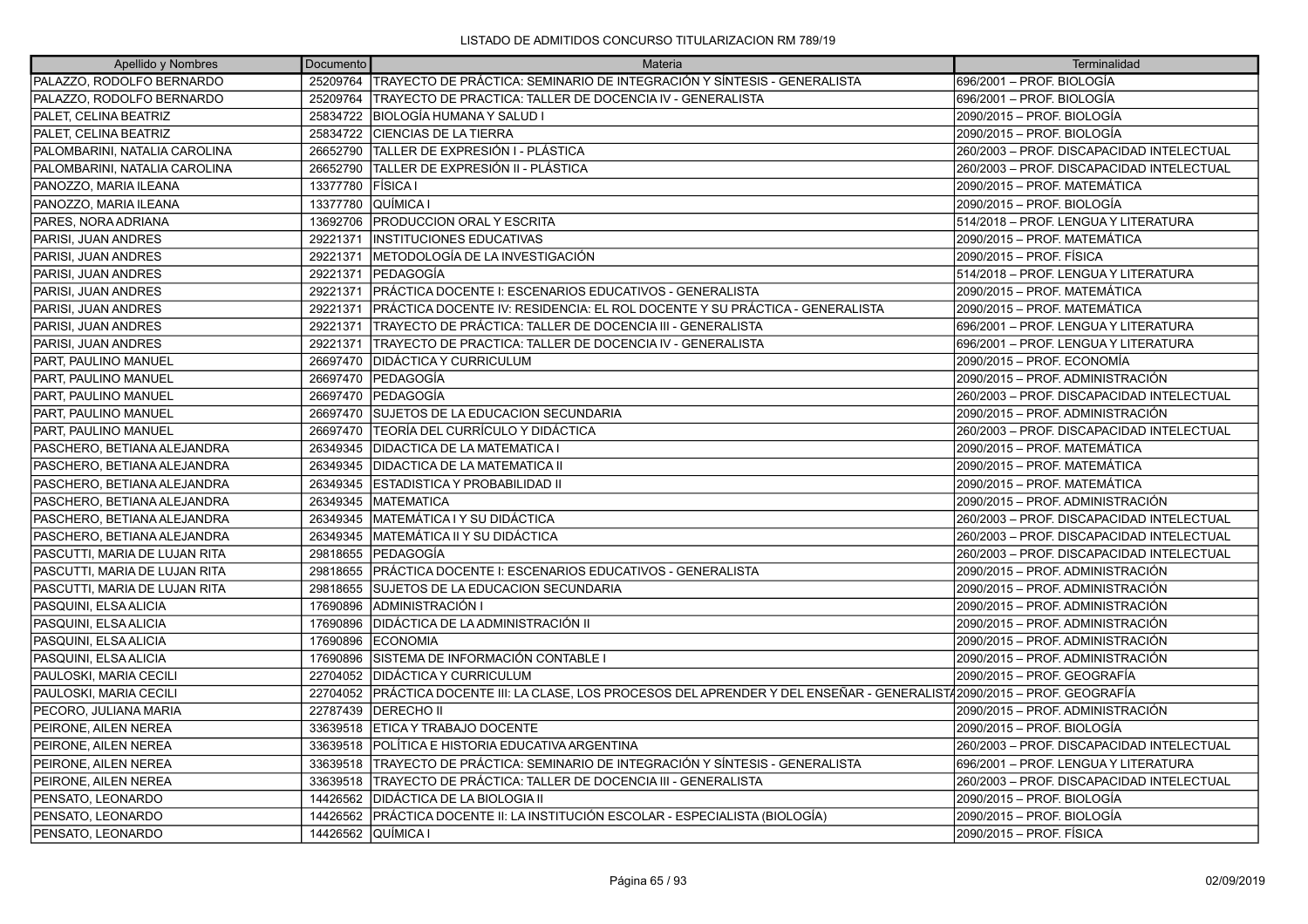| Apellido y Nombres              | Documento | Materia                                                                                                       | Terminalidad                                 |
|---------------------------------|-----------|---------------------------------------------------------------------------------------------------------------|----------------------------------------------|
| PENSATO, LEONARDO               |           | 14426562 QUÍMICA II                                                                                           | 2090/2015 - PROF. BIOLOGÍA                   |
| PENSATO, LEONARDO               |           | 14426562 QUÍMICA II                                                                                           | 2090/2015 - PROF. FÍSICA                     |
| PENSATO, LEONARDO               | 14426562  | TALLER DE MODELIZACIÓN Y RECURSOS DIDÁCTICOS EN BIOLOGÍA                                                      | 2090/2015 - PROF. BIOLOGÍA                   |
| PENSATO, LEONARDO               | 14426562  | <b>UCCV: PROYECTOS DE EXTENSIÓN</b>                                                                           | 2090/2015 - PROF. BIOLOGÍA                   |
| PEÑA, LIA LORENA                | 25279969  | <b>PSICOMOTRICIDAD I</b>                                                                                      | 260/2003 - PROF. DISCAPACIDAD INTELECTUAL    |
| PERALTA, LUCIANA                | 17234427  | PSICOLOGÍA Y EDUCACIÓN                                                                                        | 2090/2015 - PROF. FÍSICA                     |
| PERALTA, LUCIANA                | 17234427  | PSICOLOGÍA Y EDUCACIÓN                                                                                        | 514/2018 - PROF. LENGUA Y LITERATURA         |
| PERALTA, LUCIANA                | 17234427  | SUJETOS DE LA EDUCACION SECUNDARIA                                                                            | 2090/2015 - PROF. FÍSICA                     |
| PEREIRO, EMILIO LEONARDO        | 25505457  | TALLER DE EXPRESIÓN I - EDUCACIÓN FÍSICA                                                                      | 260/2003 - PROF. CIEGOS Y DISMINUIDOS VISUAL |
| PERELLO, MARICRUZ               | 29930457  | <b>BIOLOGÍA I</b>                                                                                             | 2090/2015 - PROF. BIOLOGÍA                   |
| PERELLO, MARICRUZ               | 29930457  | <b>BIOLOGIA II</b>                                                                                            | 2090/2015 - PROF. BIOLOGÍA                   |
| PERELLO, MARICRUZ               | 29930457  | <b>BIOLOGÍA III</b>                                                                                           | 2090/2015 - PROF. BIOLOGÍA                   |
| PERELLO, MARICRUZ               | 29930457  | <b>CIENCIAS DE LA TIERRA</b>                                                                                  | 2090/2015 - PROF. BIOLOGÍA                   |
| PERELLO, MARICRUZ               | 29930457  | <b>EVOLUCIÓN</b>                                                                                              | 2090/2015 - PROF. BIOLOGÍA                   |
| PERELLO, MARICRUZ               | 29930457  | <b>QUÍMICA I</b>                                                                                              | 2090/2015 - PROF. BIOLOGÍA                   |
| PERELLO, MARICRUZ               | 29930457  | TALLER DE MODELIZACIÓN Y RECURSOS DIDÁCTICOS EN BIOLOGÍA                                                      | 2090/2015 - PROF. BIOLOGÍA                   |
| PERESON, VALERIA VICTORIA       | 25369996  | <b>ESTADÍSTICA APLICADA</b>                                                                                   | 2090/2015 - PROF. ADMINISTRACIÓN             |
| PERESON, VALERIA VICTORIA       | 25369996  | ESTADÍSTICA APLICADA                                                                                          | 2090/2015 - PROF. ECONOMÍA                   |
| PERESON, VALERIA VICTORIA       | 25369996  | <b>MATEMATICA</b>                                                                                             | 2090/2015 - PROF. ADMINISTRACIÓN             |
| PERESON, VALERIA VICTORIA       | 25369996  | <b>MATEMATICA</b>                                                                                             | 2090/2015 - PROF. ECONOMÍA                   |
| PEREYRA, MIGUEL JOSE            | 21817253  | PRÁCTICA DOCENTE III: LA CLASE, LOS PROCESOS DEL APRENDER Y DEL ENSEÑAR - GENERALIST/2090/2015 – PROF. FÍSICA |                                              |
| PEREZ STRACCINI, MARIANA NOELIA | 32251398  | LÁLGEBRA Y GEOMETRÍA                                                                                          | 2090/2015 - PROF. FÍSICA                     |
| PEREZ STRACCINI, MARIANA NOELIA | 32251398  | ARITMETICA Y ALGEBRA III                                                                                      | 2090/2015 - PROF. MATEMÁTICA                 |
| PEREZ STRACCINI, MARIANA NOELIA |           | 32251398 CALCULO II                                                                                           | 2090/2015 - PROF. MATEMÁTICA                 |
| PEREZ STRACCINI, MARIANA NOELIA | 32251398  | <b>CALCULO III</b>                                                                                            | 2090/2015 - PROF. MATEMÁTICA                 |
| PEREZ STRACCINI, MARIANA NOELIA | 32251398  | <b>GEOMETRIA I</b>                                                                                            | 2090/2015 - PROF. MATEMÁTICA                 |
| PEREZ VASQUEZ, EDISON ENRIQUE   |           | 94090796   UCCV: PENSAMIENTO SOCIO-ANTROPOLÓGICO                                                              | 2090/2015 - PROF. GEOGRAFÍA                  |
| PEREZ VASQUEZ, EDISON ENRIQUE   | 94090796  | luccv: socioLogía                                                                                             | 2090/2015 – PROF. ADMINISTRACIÓN             |
| PEREZ, CECILIA VERONICA         |           | 29818573 BIOLOGÍA III                                                                                         | 2090/2015 - PROF. BIOLOGÍA                   |
| PEREZ, CECILIA VERONICA         | 29818573  | EDUCACIÓN SEXUAL INTEGRAL                                                                                     | 2090/2015 - PROF. BIOLOGÍA                   |
| PEREZ. CECILIA VERONICA         | 29818573  | IMETODOLOGÍA DE LA INVESTIGACIÓN                                                                              | 2090/2015 - PROF. BIOLOGÍA                   |
| PEREZ, ELFIO SEBASTIAN          | 35772339  | <b>CALCULO II</b>                                                                                             | 2090/2015 - PROF. MATEMÁTICA                 |
| PEREZ, ELFIO SEBASTIAN          |           | 35772339   DIDACTICA DE LA MATEMATICA I                                                                       | 2090/2015 - PROF. MATEMÁTICA                 |
| PEREZ. ELFIO SEBASTIAN          | 35772339  | IEPISTEMOLOGIA E HISTORIA DE LA MATEMATICA                                                                    | 2090/2015 - PROF. MATEMÁTICA                 |
| PEREZ, ELFIO SEBASTIAN          | 35772339  | <b>ESTADISTICA Y PROBABILIDAD II</b>                                                                          | 2090/2015 - PROF. MATEMÁTICA                 |
| PEREZ, ELFIO SEBASTIAN          | 35772339  | <b>GEOMETRIA</b>                                                                                              | 2090/2015 - PROF. MATEMÁTICA                 |
| PEREZ. ELFIO SEBASTIAN          | 35772339  | <b>GEOMETRIA II</b>                                                                                           | 2090/2015 - PROF. MATEMÁTICA                 |
| PEREZ, ELFIO SEBASTIAN          | 35772339  | <b>GEOMETRIA III</b>                                                                                          | 2090/2015 - PROF. MATEMÁTICA                 |
| PEREZ, ELFIO SEBASTIAN          | 35772339  | <b>IMATEMATICA</b>                                                                                            | 2090/2015 - PROF. ADMINISTRACIÓN             |
| PEREZ, ELFIO SEBASTIAN          | 35772339  | IMODELIZACION MATEMATICA II                                                                                   | 2090/2015 - PROF. MATEMÁTICA                 |
| PEREZ, ELFIO SEBASTIAN          | 35772339  | <b>MODELIZACION MATEMATICA IV</b>                                                                             | 2090/2015 - PROF. MATEMÁTICA                 |
| PEREZ, SOLEDAD LIZ              | 25975605  | <b>EDUCACIÓN TEMPRANA</b>                                                                                     | 260/2003 - PROF. DISCAPACIDAD INTELECTUAL    |
| PEREZ, SOLEDAD LIZ              | 25975605  | IPSICOLOGÍA SOCIAL                                                                                            | 260/2003 - PROF. DISCAPACIDAD INTELECTUAL    |
| PEREZ, SOLEDAD LIZ              |           | 25975605   PSICOLOGÍA Y CULTURA DEL ALUMNO II                                                                 | 260/2003 - PROF. DISCAPACIDAD INTELECTUAL    |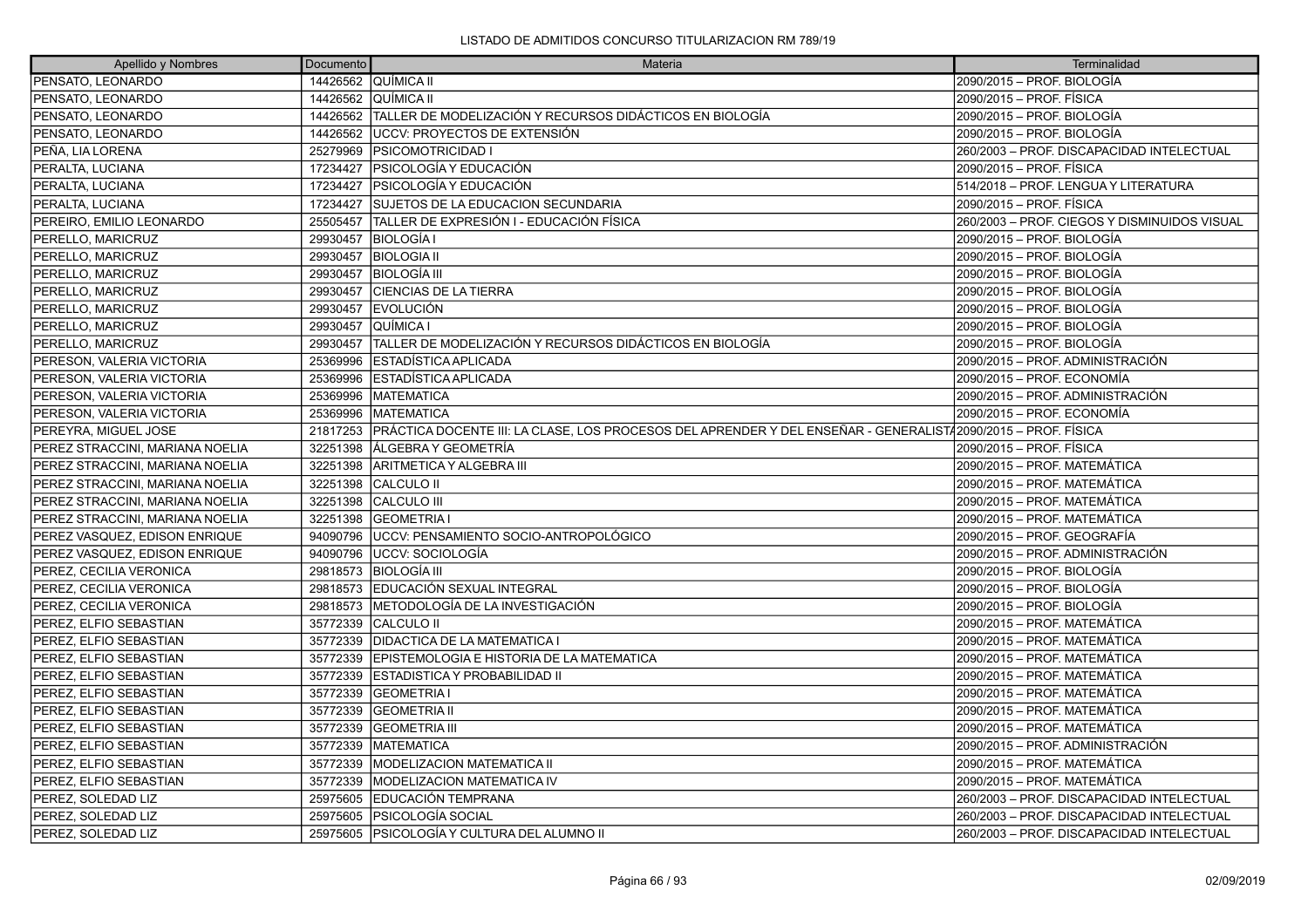| Apellido y Nombres          | Documento | Materia                                                                                                                                    | Terminalidad                                 |
|-----------------------------|-----------|--------------------------------------------------------------------------------------------------------------------------------------------|----------------------------------------------|
| PEREZ, SOLEDAD LIZ          |           | 25975605   PSICOMOTRICIDAD I                                                                                                               | 260/2003 - PROF. DISCAPACIDAD INTELECTUAL    |
| PEREZ, SOLEDAD LIZ          |           | 25975605 PSICOPATOLOGÍA                                                                                                                    | 260/2003 - PROF. DISCAPACIDAD INTELECTUAL    |
| PERIN, NATALIA INES         |           | 24214818   DIDÁCTICA Y CURRICULUM                                                                                                          | 2090/2015 – PROF. ADMINISTRACIÓN             |
| PERIN, NATALIA INES         | 24214818  | ORGANIZACIÓN Y GESTIÓN INSTITUCIONAL                                                                                                       | 260/2003 - PROF. SORDOS E HIPOACÚSICOS       |
| PERIN, NATALIA INES         | 24214818  | <b>IPEDAGOGÍA</b>                                                                                                                          | 260/2003 - PROF. CIEGOS Y DISMINUIDOS VISUAL |
| PERIN, NATALIA INES         | 24214818  | POLÍTICA E HISTORIA EDUCATIVA ARGENTINA                                                                                                    | 260/2003 – PROF. SORDOS E HIPOACÚSICOS       |
| PERIN, NATALIA INES         | 24214818  | PRÁCTICA DOCENTE IV: RESIDENCIA: EL ROL DOCENTE Y SU PRÁCTICA - GENERALISTA                                                                | 2090/2015 – PROF. BIOLOGÍA                   |
| PERINO, JAVIER MARCELO      | 17344141  | <b>BIOLOGÍA I</b>                                                                                                                          | 2090/2015 – PROF. BIOLOGÍA                   |
| PERINO, JAVIER MARCELO      | 17344141  | <b>CENCIAS NATURALES Y SU DIDÁCTICA</b>                                                                                                    | 260/2003 - PROF. DISCAPACIDAD INTELECTUAL    |
| PERONE, LAURA ROSANA        | 18418677  | <b>PEDAGOGIA</b>                                                                                                                           | 514/2018 - PROF. LENGUA Y LITERATURA         |
| PERREN, CLAUDIA LILIANA G   | 16303754  | ESPACIO DE DEFINICIÓN INSTITUCIONAL                                                                                                        | 696/2001 - PROF. LENGUA Y LITERATURA         |
| PERREN, MARIANELA           | 28331857  | <b>ÉTICA PROFESIONAL</b>                                                                                                                   | 260/2003 - PROF. DISCAPACIDAD INTELECTUAL    |
| PERREN, MARIANELA           | 28331857  | <b>FILOSOFÍA</b>                                                                                                                           | 260/2003 - PROF. DISCAPACIDAD INTELECTUAL    |
| PERREN, MARIANELA           | 28331857  | IPROBLEMÁTICA DEL MUNDO CONTEMPORÁNEO                                                                                                      | 260/2003 - PROF. DISCAPACIDAD INTELECTUAL    |
| PERREN, MARIANELA           | 28331857  | PSICOLOGÍA Y CULTURA DEL ALUMNO II                                                                                                         | 260/2003 - PROF. DISCAPACIDAD INTELECTUAL    |
| PERREN, MARIANELA           | 28331857  | SEMINARIO DE INVESTIGACIÓN EDUCATIVA                                                                                                       | 260/2003 - PROF. DISCAPACIDAD INTELECTUAL    |
| PERREN, MARIANELA           | 28331857  | TRAYECTO DE PRÁCTICA: SEMINARIO DE INTEGRACIÓN Y SÍNTESIS - GENERALISTA                                                                    | 260/2003 - PROF. DISCAPACIDAD INTELECTUAL    |
| PERREN, MARIANELA           | 28331857  | TRAYECTO DE PRÁCTICA: TALLER DE DOCENCIA I - GENERALISTA                                                                                   | 260/2003 - PROF. DISCAPACIDAD INTELECTUAL    |
| PERREN, MARIANELA           | 28331857  | TRAYECTO DE PRÁCTICA: TALLER DE DOCENCIA III - GENERALISTA                                                                                 | 260/2003 - PROF. DISCAPACIDAD INTELECTUAL    |
| PERRIN, EMILIANO IVÁN       | 33283664  | <b>ÉTICA PROFESIONAL</b>                                                                                                                   | 696/2001 - PROF. LENGUA Y LITERATURA         |
| PERRIN, EMILIANO IVÁN       | 33283664  | <b>ETICA Y TRABAJO DOCENTE</b>                                                                                                             | 2090/2015 – PROF. BIOLOGÍA                   |
| PERRIN, EMILIANO IVÁN       | 33283664  | <b>FILOSOFÍA</b>                                                                                                                           | 2090/2015 – PROF. BIOLOGÍA                   |
| PERRIN, EMILIANO IVÁN       | 33283664  | <b>FILOSOFÍA</b>                                                                                                                           | 2090/2015 – PROF. MATEMÁTICA                 |
| PERRIN, EMILIANO IVÁN       | 33283664  | <b>IFILOSOFÍA</b>                                                                                                                          | 260/2003 - PROF. DISCAPACIDAD INTELECTUAL    |
| PERSOGLIA, MARIA JOSE       | 28779384  | TRAYECTO DE PRÁCTICA: TALLER DE DOCENCIA III - GENERALISTA                                                                                 | 696/2001 – PROF. LENGUA Y LITERATURA         |
| PERTIÑEZ. MARINA DEL CARMEN | 24141781  | ALUMNOS DISCAPACITADOS VISUALES CON PATOLOGÍAS ASOCIADAS                                                                                   | 260/2003 - PROF. CIEGOS Y DISMINUIDOS VISUAL |
| PERTIÑEZ, MARINA DEL CARMEN | 24141781  | EDUCACIÓN ESPECIAL                                                                                                                         | 260/2003 - PROF. CIEGOS Y DISMINUIDOS VISUAL |
| PERTIÑEZ, MARINA DEL CARMEN | 24141781  | TRAYECTO DE PRÁCTICA: SEMINARIO DE INTEGRACIÓN Y SÍNTESIS - ESPECIALISTA (PROF.DE EDU $\rm 1$ 200/2003 – PROF. CIEGOS Y DISMINUIDOS VISUAL |                                              |
| PERTUSATI. JAVIER ANGEL     | 28759621  | IBIOLOGÍA HUMANA Y SALUD I                                                                                                                 | 2090/2015 – PROF. BIOLOGÍA                   |
| PERTUSATI, JAVIER ANGEL     | 28759621  | <b>BIOLOGÍA I</b>                                                                                                                          | 2090/2015 – PROF. BIOLOGÍA                   |
| PERTUSATI, JAVIER ANGEL     | 28759621  | EDUCACIÓN AMBIENTAL                                                                                                                        | 2090/2015 – PROF. BIOLOGÍA                   |
| PERTUSATI, JAVIER ANGEL     | 28759621  | <b>GENÉTICA</b>                                                                                                                            | 2090/2015 – PROF. BIOLOGÍA                   |
| PERTUSATI, JAVIER ANGEL     | 28759621  | PRÁCTICA DOCENTE III: LA CLASE, LOS PROCESOS DEL APRENDER Y DEL ENSEÑAR - ESPECIALIST√2090/2015 – PROF. BIOLOGÍA                           |                                              |
| PERTUSATI, JAVIER ANGEL     | 28759621  | PRÁCTICA DOCENTE IV: RESIDENCIA: EL ROL DOCENTE Y SU PRÁCTICA - ESPECIALISTA (BIOLOGÍA) 2090/2015 – PROF. BIOLOGÍA                         |                                              |
| PETRACCA, GISELLA           | 23242007  | <b>INSTITUCIONES EDUCATIVAS</b>                                                                                                            | 2090/2015 – PROF. ADMINISTRACIÓN             |
| PETRACCA, GISELLA           | 23242007  | <b>IPEDAGOGÍA</b>                                                                                                                          | 2090/2015 - PROF. MATEMÁTICA                 |
| PETRILLO, MARIA CRISTINA    | 13392422  | BIOLOGÍA HUMANA Y SALUD I                                                                                                                  | 2090/2015 – PROF. BIOLOGÍA                   |
| PETRILLO, MARIA CRISTINA    | 13392422  | <b>BIOLOGIA II</b>                                                                                                                         | 2090/2015 – PROF. BIOLOGÍA                   |
| PETRILLO, MARIA CRISTINA    | 13392422  | <b>EDUCACIÓN AMBIENTAL</b>                                                                                                                 | 2090/2015 – PROF. BIOLOGÍA                   |
| PETRILLO, MARIA CRISTINA    | 13392422  | PRÁCTICA DOCENTE III: LA CLASE, LOS PROCESOS DEL APRENDER Y DEL ENSEÑAR - ESPECIALIST√2090/2015 – PROF. BIOLOGÍA                           |                                              |
| PETRILLO, MARIA CRISTINA    | 13392422  | PRÁCTICA DOCENTE IV: RESIDENCIA: EL ROL DOCENTE Y SU PRÁCTICA - ESPECIALISTA (BIOLOGÍA) 2090/2015 – PROF. BIOLOGÍA                         |                                              |
| PETROLI, MARIA ROSA         | 23582614  | ADMINISTRACIÓN GENERAL                                                                                                                     | 2090/2015 - PROF. ADMINISTRACIÓN             |
| PETROLI, MARIA ROSA         | 23582614  | ADMINISTRACIÓN I                                                                                                                           | 2090/2015 – PROF. ADMINISTRACIÓN             |
| PETROLI. MARIA ROSA         | 23582614  | <b>IGESTION ORGANIZACIONAL</b>                                                                                                             | 2090/2015 – PROF. ADMINISTRACIÓN             |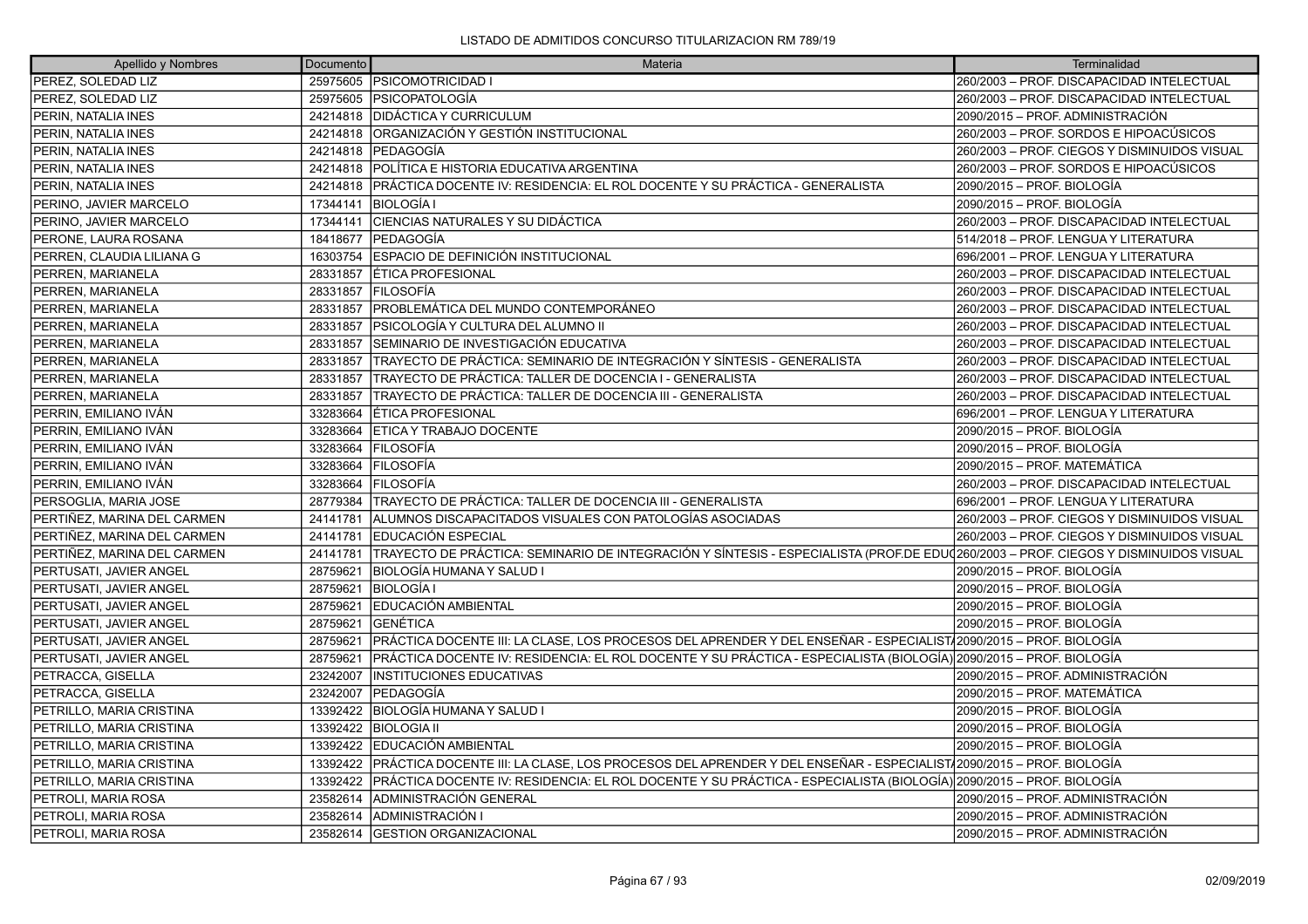| Apellido y Nombres            | Documento | Materia                                                                                                            | Terminalidad                                 |
|-------------------------------|-----------|--------------------------------------------------------------------------------------------------------------------|----------------------------------------------|
| PETROLI, MARIA ROSA           |           | 23582614   PRÁCTICA IMPOSITIVA Y LABORAL                                                                           | 2090/2015 - PROF. ADMINISTRACIÓN             |
| PETROLI, MARIA ROSA           |           | 23582614 PRODUCCION DE RECURSOS DIDÁCTICOS I                                                                       | 2090/2015 - PROF. ADMINISTRACIÓN             |
| PETROLI, MARIA ROSA           |           | 23582614 PRODUCCION DE RECURSOS DIDACTICOS II                                                                      | 2090/2015 - PROF. ADMINISTRACIÓN             |
| PETROLI, MARIA ROSA           | 23582614  | SISTEMA DE INFORMACIÓN CONTABLE I                                                                                  | 2090/2015 - PROF. ADMINISTRACIÓN             |
| PETROLI, MARIA ROSA           | 23582614  | SISTEMA DE INFORMACIÓN CONTABLE II                                                                                 | 2090/2015 - PROF. ADMINISTRACIÓN             |
| PETROLI, MARIA ROSA           | 23582614  | SISTEMA DE INFORMACIÓN CONTABLE III                                                                                | 2090/2015 - PROF. ADMINISTRACIÓN             |
| PETRONI, CELINA MARIELA       | 26716595  | CIENCIA, TECNOLOGÍA Y SOCIEDAD Y EDUCACIÓN MATEMÁTICA                                                              | 2090/2015 – PROF. MATEMÁTICA                 |
| PETROSELLI, ESTEBAN MARIO     | 28022804  | EPISTEMOLOGÍA DE LAS CIENCIAS NATURALES                                                                            | 2090/2015 - PROF. BIOLOGÍA                   |
| PETROSELLI, ESTEBAN MARIO     | 28022804  | <b>IETICA Y TRABAJO DOCENTE</b>                                                                                    | 2090/2015 - PROF. BIOLOGÍA                   |
| PETROSELLI, ESTEBAN MARIO     | 28022804  | <b>FILOSOFÍA</b>                                                                                                   | 2090/2015 - PROF. BIOLOGÍA                   |
| PETROSELLI, ESTEBAN MARIO     | 28022804  | <b>FILOSOFÍA</b>                                                                                                   | 696/2001 - PROF. LENGUA Y LITERATURA         |
| PETROSELLI, ESTEBAN MARIO     | 28022804  | FORMACIÓN ÉTICA Y CIUDADANA Y SU DIDÁCTICA                                                                         | 260/2003 - PROF. CIEGOS Y DISMINUIDOS VISUAL |
| PETROSELLI, ESTEBAN MARIO     | 28022804  | UCCV: HISTORIA DE LAS CIENCIAS NATURALES                                                                           | 2090/2015 - PROF. BIOLOGÍA                   |
| PEZZUTTI, CRISTINA            | 25959375  | TALLER DE EXPRESIÓN I - EDUCACIÓN FÍSICA                                                                           | 260/2003 - PROF. DISCAPACIDAD INTELECTUAL    |
| PEZZUTTI, CRISTINA            | 25959375  | TALLER DE EXPRESIÓN II - EDUCACIÓN FÍSICA                                                                          | 260/2003 - PROF. DISCAPACIDAD INTELECTUAL    |
| PICCIRILLO, JACQUELINE NORA   | 17252878  | PSICOLOGÍA SOCIAL                                                                                                  | 260/2003 - PROF. DISCAPACIDAD INTELECTUAL    |
| PICCIRILLO, JACQUELINE NORA   | 17252878  | PSICOLOGÍA Y CULTURA DEL ALUMNO I                                                                                  | 260/2003 - PROF. CIEGOS Y DISMINUIDOS VISUAL |
| PICCIRILLO, JACQUELINE NORA   | 17252878  | PSICOLOGÍA Y CULTURA DEL ALUMNO I                                                                                  | 260/2003 - PROF. DISCAPACIDAD INTELECTUAL    |
| PICCIRILLO, JACQUELINE NORA   | 17252878  | PSICOLOGÍA Y CULTURA DEL ALUMNO I                                                                                  | 260/2003 – PROF. SORDOS E HIPOACÚSICOS       |
| PICCIRILLO, JACQUELINE NORA   | 17252878  | PSICOLOGÍA Y CULTURA DEL ALUMNO II                                                                                 | 260/2003 - PROF. CIEGOS Y DISMINUIDOS VISUAL |
| PICCIRILLO, JACQUELINE NORA   | 17252878  | <b>PSICOLOGÍA Y EDUCACIÓN</b>                                                                                      | 2090/2015 – PROF. BIOLOGÍA                   |
| PICCIRILLO, JACQUELINE NORA   | 17252878  | PSICOLOGÍA Y EDUCACIÓN                                                                                             | 2090/2015 – PROF. MATEMÁTICA                 |
| PICCIRILLO, JACQUELINE NORA   | 17252878  | <b>PSICOPATOLOGÍA</b>                                                                                              | 260/2003 - PROF. DISCAPACIDAD INTELECTUAL    |
| PICCOLO, MARTA ADELA CRISTINA | 25126763  | PRÁCTICA DOCENTE III: LA CLASE, LOS PROCESOS DEL APRENDER Y DEL ENSEÑAR - ESPECIALIST/2090/2015 – PROF. BIOLOGÍA   |                                              |
| PICCOLO, MARTA ADELA CRISTINA | 25126763  | PRÁCTICA DOCENTE IV: RESIDENCIA: EL ROL DOCENTE Y SU PRÁCTICA - ESPECIALISTA (BIOLOGÍA) 2090/2015 – PROF. BIOLOGÍA |                                              |
| PIEROTTI, MARIA FLORENCIA     | 34302075  | <b>DIDÁCTICA Y CURRICULUM</b>                                                                                      | 2090/2015 - PROF. MATEMÁTICA                 |
| PIEROTTI, MARIA FLORENCIA     |           | 34302075 PEDAGOGÍA                                                                                                 | 2090/2015 – PROF. BIOLOGÍA                   |
| PIEROTTI, MARIA FLORENCIA     | 34302075  | PSICOLOGÍA Y EDUCACIÓN                                                                                             | 2090/2015 – PROF. MATEMÁTICA                 |
| PIEROTTI, MARIA FLORENCIA     | 34302075  | TRAYECTO DE PRÁCTICA: SEMINARIO DE INTEGRACIÓN Y SÍNTESIS - GENERALISTA                                            | 696/2001 - PROF. LENGUA Y LITERATURA         |
| PIERUCCI, VERONICA BEATRIZ    | 16547421  | METODOLOGÍA DE LA INVESTIGACIÓN                                                                                    | 2090/2015 - PROF. MATEMÁTICA                 |
| PIERUCCI, VERONICA BEATRIZ    | 16547421  | PSICOLOGÍA Y EDUCACIÓN                                                                                             | 2090/2015 - PROF. ECONOMÍA                   |
| PIERUCCI, VERONICA BEATRIZ    | 16547421  | PSICOLOGÍA Y EDUCACIÓN                                                                                             | 2090/2015 – PROF. MATEMÁTICA                 |
| PIETRONI, MARTINA             | 33218635  | <b>DIDÁCTICA Y CURRICULUM</b>                                                                                      | 2090/2015 – PROF. BIOLOGÍA                   |
| PIETRONI, MARTINA             | 33218635  | DIDÁCTICA Y CURRICULUM                                                                                             | 2090/2015 - PROF. FÍSICA                     |
| PIGHIN, MARIA VERONICA        | 29149534  | PSICOLOGÍA Y EDUCACIÓN                                                                                             | 514/2018 - PROF. LENGUA Y LITERATURA         |
| PIGHIN, MARIA VERONICA        | 29149534  | TRAYECTO DE PRÁCTICA: TALLER DE DOCENCIA III - GENERALISTA                                                         | 696/2001 – PROF. LENGUA Y LITERATURA         |
| PIGHIN, MARIA VERONICA        | 29149534  | TRAYECTO DE PRACTICA: TALLER DE DOCENCIA IV - GENERALISTA                                                          | 696/2001 - PROF. LENGUA Y LITERATURA         |
| PIGHIN, VERONICA PATRICIA     | 20952018  | METODOLOGÍA DE LA INVESTIGACIÓN                                                                                    | 260/2003 - PROF. CIEGOS Y DISMINUIDOS VISUAL |
| PIGHIN, VERONICA PATRICIA     | 20952018  | PRÁCTICA DOCENTE II: LA INSTITUCIÓN ESCOLAR - GENERALISTA                                                          | 2090/2015 - PROF. BIOLOGÍA                   |
| PIGHIN, VERONICA PATRICIA     | 20952018  | TRAYECTO DE PRÁCTICA: SEMINARIO DE INTEGRACIÓN Y SÍNTESIS - GENERALISTA                                            | 260/2003 - PROF. CIEGOS Y DISMINUIDOS VISUAL |
| PIGHIN, WALTER LIONEL         | 24971564  | <b>HISTORIA ECONÓMICA</b>                                                                                          | 2090/2015 - PROF. ADMINISTRACIÓN             |
| PINTON, VERONICA ANDREA       | 18074746  | ADAPTACIONES CURRICULARES I: BRAILLE I                                                                             | 260/2003 - PROF. CIEGOS Y DISMINUIDOS VISUAL |
| PINTON, VERONICA ANDREA       | 18074746  | ALUMNOS DISCAPACITADOS VISUALES CON PATOLOGÍAS ASOCIADAS                                                           | 260/2003 - PROF. CIEGOS Y DISMINUIDOS VISUAL |
| PINTON, VERONICA ANDREA       |           | 18074746 TRAYECTO CURRICULAR ESPECÍFICO I: DIDÁCTICA ESPECIAL I                                                    | 260/2003 - PROF. CIEGOS Y DISMINUIDOS VISUAL |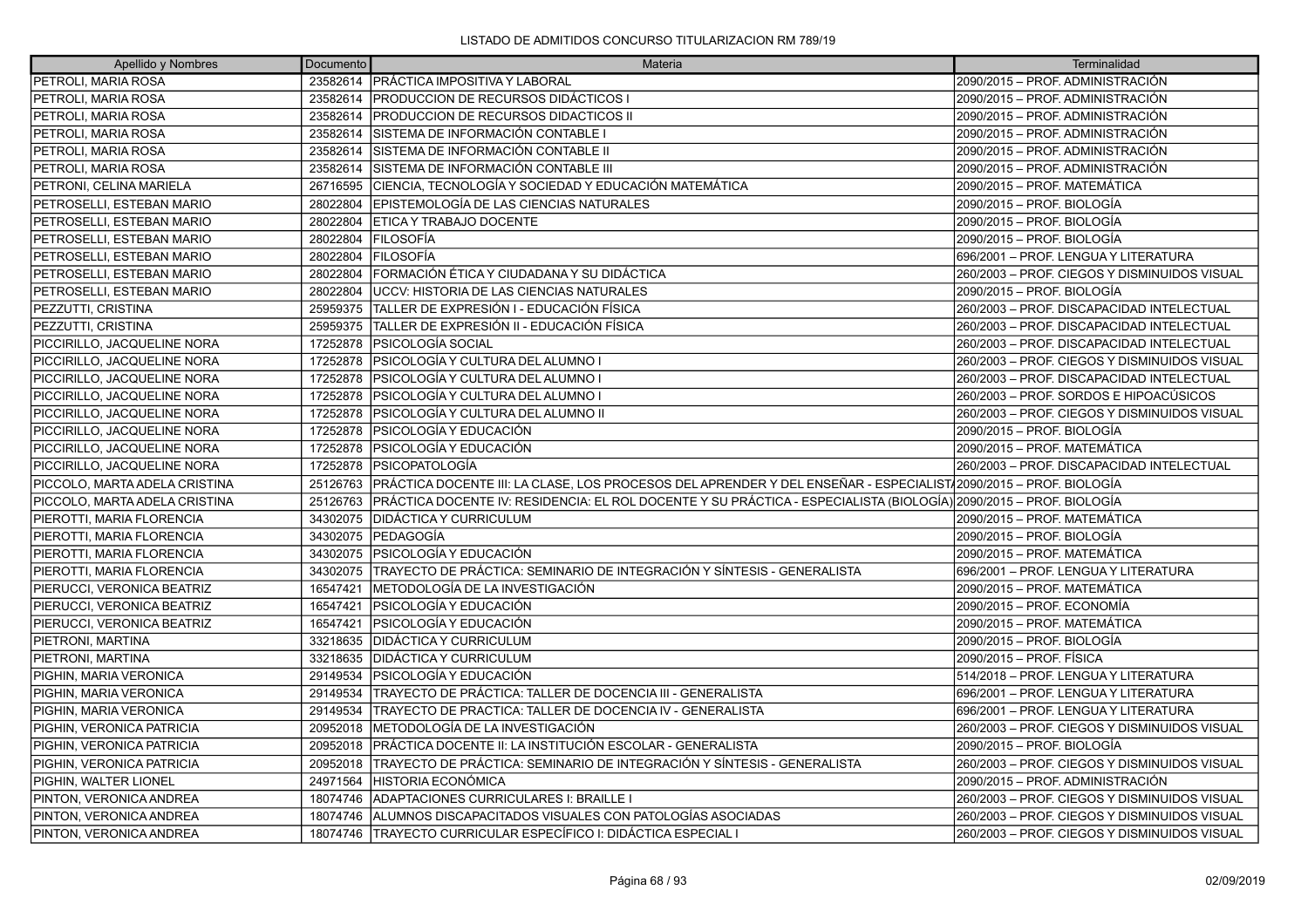| Apellido y Nombres           | Documento         | <b>Materia</b>                                                                                                                                   | Terminalidad                                 |
|------------------------------|-------------------|--------------------------------------------------------------------------------------------------------------------------------------------------|----------------------------------------------|
| PINTON, VERONICA ANDREA      | 18074746          | TRAYECTO CURRICULAR ESPECÍFICO II: REHABILITACIÓN                                                                                                | 260/2003 - PROF. CIEGOS Y DISMINUIDOS VISUAL |
| PINTON, VERONICA ANDREA      | 18074746          | TRAYECTO DE PRÁCTICA: TALLER DE DOCENCIA II - ESPECIALISTA (PROF.DE EDUC. ESP. EN CIEGO\$260/2003 – PROF. CIEGOS Y DISMINUIDOS VISUAL            |                                              |
| PINTON, VERONICA ANDREA      |                   | 18074746   TRAYECTO DE PRÁCTICA: TALLER DE DOCENCIA III - ESPECIALISTA (PROF.DE EDUC. ESP. EN CIEGO 260/2003 – PROF. CIEGOS Y DISMINUIDOS VISUAL |                                              |
| PINTON, VERONICA ANDREA      | 18074746          | TRAYECTO DE PRÁCTICA: TALLER DE DOCENCIA IV - ESPECIALISTA (PROF.DE EDUC. ESP. EN CIEGO 260/2003 - PROF. CIEGOS Y DISMINUIDOS VISUAL             |                                              |
| PIOVANO, MARCELA             | 17850728          | <b>BIOLOGIA II</b>                                                                                                                               | 2090/2015 - PROF. BIOLOGÍA                   |
| PIOVANO, MARCELA             | 17850728          | CIENCIAS NATURALES Y SU DIDÁCTICA                                                                                                                | 260/2003 - PROF. DISCAPACIDAD INTELECTUAL    |
| PISANIELLO, CARINA RITA      | 21510372          | <b>CALCULO I</b>                                                                                                                                 | 2090/2015 - PROF. MATEMÁTICA                 |
| PISANIELLO, CARINA RITA      |                   | 21510372 CALCULO III                                                                                                                             | 2090/2015 - PROF. MATEMÁTICA                 |
| PISANIELLO, CARINA RITA      |                   | 21510372   DIDACTICA DE LA MATEMATICA I                                                                                                          | 2090/2015 - PROF. MATEMÁTICA                 |
| PISANIELLO, CARINA RITA      |                   | 21510372   DIDACTICA DE LA MATEMATICA II                                                                                                         | 2090/2015 - PROF. MATEMÁTICA                 |
| PISANIELLO, CARINA RITA      |                   | 21510372 ELEMENTOS DE MATEMÁTICA Y BIOESTADÍSTICA                                                                                                | 2090/2015 - PROF. BIOLOGÍA                   |
| PISANIELLO, CARINA RITA      |                   | 21510372 ESTADISTICA Y PROBABILIDAD I                                                                                                            | 2090/2015 - PROF. MATEMÁTICA                 |
| PISANIELLO, CARINA RITA      | 21510372 FÍSICA I |                                                                                                                                                  | 2090/2015 - PROF. MATEMÁTICA                 |
| PISANIELLO, CARINA RITA      |                   | 21510372 MODELIZACION MATEMATICA IV                                                                                                              | 2090/2015 - PROF. MATEMÁTICA                 |
| PITTARO, JUDITH PATRICIA     |                   | 16088006 ARITMETICA Y ALGEBRA III                                                                                                                | 2090/2015 - PROF. MATEMÁTICA                 |
| PIVETTA, VERONICA ROSANA     | 21810412          | <b>IDIDÁCTICA Y CURRICULUM</b>                                                                                                                   | 2090/2015 - PROF. BIOLOGÍA                   |
| PIVETTA, VERONICA ROSANA     |                   | 21810412 PRÁCTICA DOCENTE IV: RESIDENCIA: EL ROL DOCENTE Y SU PRÁCTICA - GENERALISTA                                                             | 2090/2015 - PROF. BIOLOGÍA                   |
| PIVETTA, VERONICA ROSANA     |                   | 21810412 PRACTICAS DE INVESTIGACIÓN                                                                                                              | 2090/2015 - PROF. BIOLOGÍA                   |
| PIVIDORI, DANIELA RUT        | 21423167          | IPSICOLOGÍA Y EDUCACIÓN                                                                                                                          | 2090/2015 - PROF. ADMINISTRACIÓN             |
| PIVIDORI, JUAN IGNACIO       | 16944000          | ADMINISTRACIÓN IV                                                                                                                                | 2090/2015 - PROF. ADMINISTRACIÓN             |
| PLUCHINO, MARIA LAURA        | 22131935          | <b>IDIDÁCTICA Y CURRICULUM</b>                                                                                                                   | 2090/2015 - PROF. BIOLOGÍA                   |
| PLUCHINO, MARIA LAURA        | 22131935          | HISTORIA Y POLITICA DE LA EDUCACION ARGENTINA                                                                                                    | 2090/2015 - PROF. BIOLOGÍA                   |
| PLUCHINO, MARIA LAURA        | 22131935          | HISTORIA Y POLITICA DE LA EDUCACION ARGENTINA                                                                                                    | 2090/2015 - PROF. MATEMÁTICA                 |
| PLUCHINO, MARIA LAURA        | 22131935          | <b>IPEDAGOGÍA</b>                                                                                                                                | 2090/2015 – PROF. BIOLOGÍA                   |
| PLUCHINO, MARIA LAURA        | 22131935          | PRÁCTICA DOCENTE III: LA CLASE. LOS PROCESOS DEL APRENDER Y DEL ENSEÑAR - GENERALIST/2090/2015 – PROF. BIOLOGÍA                                  |                                              |
| PLUCHINO, MARIA LAURA        | 22131935          | PRÁCTICA DOCENTE III: LA CLASE, LOS PROCESOS DEL APRENDER Y DEL ENSEÑAR - GENERALIST/2090/2015 – PROF. MATEMÁTICA                                |                                              |
| PLUCHINO, MARIA LAURA        | 22131935          | <b>SUJETOS DE LA EDUCACION SECUNDARIA</b>                                                                                                        | 2090/2015 – PROF. BIOLOGÍA                   |
| POENITZ. PAULA BEATRIZ       | 17462347          | ILENGUA Y LITERATURA I Y SU DIDÁCTICA                                                                                                            | 260/2003 - PROF. DISCAPACIDAD INTELECTUAL    |
| POLETTI, MARIA MARTA         | 20978073          | HISTORIA Y POLITICA DE LA EDUCACION ARGENTINA                                                                                                    | 2090/2015 - PROF. BIOLOGÍA                   |
| POLETTI, MARIA MARTA         | 20978073          | <b>IPEDAGOGÍA</b>                                                                                                                                | 2090/2015 – PROF. BIOLOGÍA                   |
| POLETTI, MARIA MARTA         | 20978073          | PRÁCTICA DOCENTE II: LA INSTITUCIÓN ESCOLAR - GENERALISTA                                                                                        | 514/2018 - PROF. LENGUA Y LITERATURA         |
| POLETTI, MARIA MARTA         | 20978073          | TRAYECTO DE PRÁCTICA: TALLER DE DOCENCIA III - GENERALISTA                                                                                       | 696/2001 - PROF. LENGUA Y LITERATURA         |
| POLETTI, MERCEDES            | 27620628          | TRAYECTO DE PRÁCTICA: TALLER DE DOCENCIA II - GENERALISTA                                                                                        | 260/2003 - PROF. DISCAPACIDAD INTELECTUAL    |
| POLETTI, MERCEDES            | 27620628          | TRAYECTO DE PRÁCTICA: TALLER DE DOCENCIA III - GENERALISTA                                                                                       | 260/2003 - PROF. DISCAPACIDAD INTELECTUAL    |
| POLITANO, HERNAN RAUL        | 29007527          | IFILOSOFÍA                                                                                                                                       | 2090/2015 - PROF. MATEMÁTICA                 |
| POLITANO, HERNAN RAUL        | 29007527          | FORMACIÓN ÉTICA Y CIUDADANA Y SU DIDÁCTICA                                                                                                       | 260/2003 - PROF. DISCAPACIDAD INTELECTUAL    |
| POLITANO, HERNAN RAUL        | 29007527          | UCCV: HISTORIA DE LAS CIENCIAS NATURALES                                                                                                         | 2090/2015 - PROF. BIOLOGÍA                   |
| PONCE, NORBERTO MIGUEL ANGEL | 16867382          | <b>ÁLGEBRA Y GEOMETRÍA</b>                                                                                                                       | 2090/2015 - PROF. FÍSICA                     |
| PONCE, NORBERTO MIGUEL ANGEL | 16867382          | <b>ANÁLISIS MATEMÁTICO II</b>                                                                                                                    | 2090/2015 - PROF. FÍSICA                     |
| PONCE, NORBERTO MIGUEL ANGEL | 16867382          | ARITMETICA Y ALGEBRA I                                                                                                                           | 2090/2015 - PROF. MATEMÁTICA                 |
| PONCE, NORBERTO MIGUEL ANGEL | 16867382          | CALCULO I                                                                                                                                        | 2090/2015 - PROF. MATEMÁTICA                 |
| PONCE, NORBERTO MIGUEL ANGEL | 16867382          | <b>IMODELIZACION MATEMATICA I</b>                                                                                                                | 2090/2015 - PROF. MATEMÁTICA                 |
| PONS, LORENA INES            | 23991132          | <b>PSICOLOGÍA Y CULTURA DEL ALUMNO II</b>                                                                                                        | 260/2003 - PROF. DISCAPACIDAD INTELECTUAL    |
| PONTARELLI. DIEGO NICOLAS    |                   | 27461623 DIDÁCTICA Y CURRICULUM                                                                                                                  | 2090/2015 - PROF. BIOLOGÍA                   |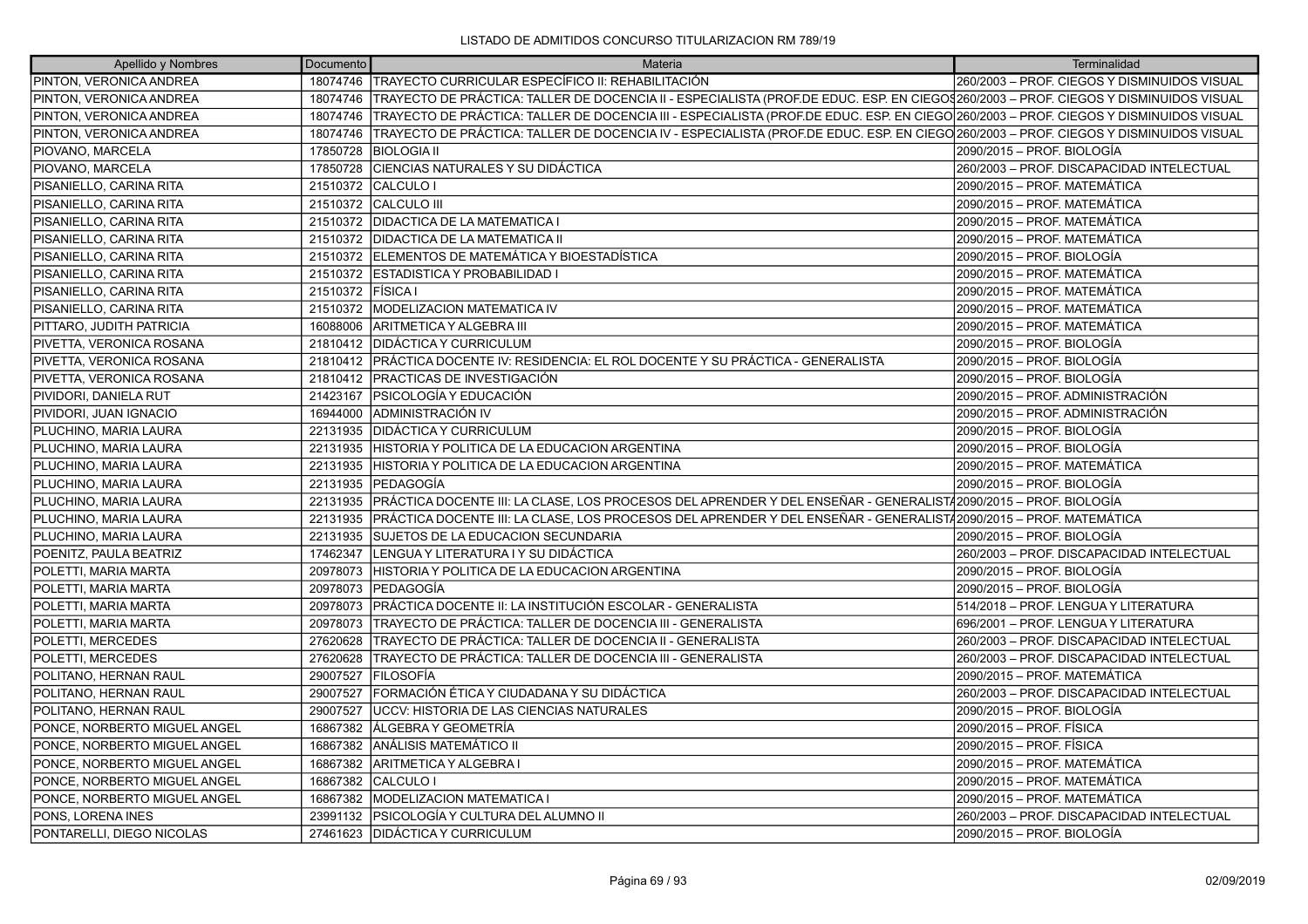| Apellido y Nombres                  | Documento | Materia                                                                                                                      | Terminalidad                                 |
|-------------------------------------|-----------|------------------------------------------------------------------------------------------------------------------------------|----------------------------------------------|
| PONTARELLI, DIEGO NICOLAS           |           | 27461623 INSTITUCIONES EDUCATIVAS                                                                                            | 2090/2015 – PROF. BIOLOGÍA                   |
| PONTARELLI. DIEGO NICOLAS           |           | 27461623 IINSTITUCIONES EDUCATIVAS                                                                                           | 514/2018 - PROF. LENGUA Y LITERATURA         |
| PONTARELLI, DIEGO NICOLAS           |           | 27461623 PRÁCTICA DOCENTE I: ESCENARIOS EDUCATIVOS - GENERALISTA                                                             | 2090/2015 – PROF. BIOLOGÍA                   |
| PONTARELLI, DIEGO NICOLAS           |           | 27461623 SUJETOS DE LA EDUCACION SECUNDARIA                                                                                  | 2090/2015 – PROF. BIOLOGÍA                   |
| PONTARELLI, DIEGO NICOLAS           | 27461623  | TEORÍA DEL CURRÍCULO Y DIDÁCTICA                                                                                             | 260/2003 - PROF. DISCAPACIDAD INTELECTUAL    |
| POZZOLI, CRISTIAN EDUARDO           |           | 26160155 ETICA PROFESIONAL                                                                                                   | 260/2003 - PROF. SORDOS E HIPOACÚSICOS       |
| POZZOLI, CRISTIAN EDUARDO           |           | 26160155 FILOSOFÍA                                                                                                           | 2090/2015 - PROF. FÍSICA                     |
| POZZOLI, CRISTIAN EDUARDO           |           | 26160155 FILOSOFÍA                                                                                                           | 260/2003 - PROF. SORDOS E HIPOACÚSICOS       |
| POZZOLI, CRISTIAN EDUARDO           |           | 26160155 FORMACIÓN ÉTICA Y CIUDADANA Y SU DIDÁCTICA                                                                          | 260/2003 - PROF. CIEGOS Y DISMINUIDOS VISUAL |
| POZZOLI, CRISTIAN EDUARDO           | 26160155  | FORMACIÓN ÉTICA Y CIUDADANA Y SU DIDÁCTICA                                                                                   | 260/2003 - PROF. SORDOS E HIPOACÚSICOS       |
| PRADOLINI, BETIANA MARIA DEL CARMEN |           | 32960915 CALCULO III                                                                                                         | 2090/2015 - PROF. MATEMÁTICA                 |
| PRADOLINI, BETIANA MARIA DEL CARMEN |           | 32960915 CALCULO IV                                                                                                          | 2090/2015 – PROF. MATEMÁTICA                 |
| PRADOLINI, BETIANA MARIA DEL CARMEN | 32960915  | <b>IDIDACTICA DE LA MATEMATICA II</b>                                                                                        | 2090/2015 - PROF. MATEMÁTICA                 |
| PRADOLINI, BETIANA MARIA DEL CARMEN |           | 32960915 ESTADISTICA Y PROBABILIDAD II                                                                                       | 2090/2015 - PROF. MATEMÁTICA                 |
| PRADOLINI, BETIANA MARIA DEL CARMEN |           | 32960915 GEOMETRIA I                                                                                                         | 2090/2015 – PROF. MATEMÁTICA                 |
| PRADOLINI. BETIANA MARIA DEL CARMEN | 32960915  | <b>IGEOMETRIA II</b>                                                                                                         | 2090/2015 - PROF. MATEMÁTICA                 |
| PRADOLINI, BETIANA MARIA DEL CARMEN |           | 32960915 GEOMETRIA III                                                                                                       | 2090/2015 - PROF. MATEMÁTICA                 |
| PRADOLINI, BETIANA MARIA DEL CARMEN |           | 32960915 GEOMETRIA IV                                                                                                        | 2090/2015 – PROF. MATEMÁTICA                 |
| PRADOLINI, BETIANA MARIA DEL CARMEN | 32960915  | <b>MODELIZACION MATEMATICA II</b>                                                                                            | 2090/2015 - PROF. MATEMÁTICA                 |
| PRADOLINI, BETIANA MARIA DEL CARMEN |           | 32960915   MODELIZACION MATEMATICA III                                                                                       | 2090/2015 - PROF. MATEMÁTICA                 |
| PRADOLINI, BETIANA MARIA DEL CARMEN |           | 32960915   MODELIZACION MATEMATICA IV                                                                                        | 2090/2015 – PROF. MATEMÁTICA                 |
| PREZ, MARÍA BELÉN                   | 32908621  | <b>IEDUCACIÓN AMBIENTAL</b>                                                                                                  | 2090/2015 - PROF. BIOLOGÍA                   |
| PREZ, MARÍA BELÉN                   | 32908621  | METODOLOGÍA DE LA INVESTIGACIÓN GEOGRÁFICA- ESPECIALISTA GEOGRAFÍA                                                           | 2090/2015 - PROF. GEOGRAFÍA                  |
| PUCCI, ERICA BEATRIZ                | 24748849  | <b>IDIDÁCTICA ESPECÍFICA</b>                                                                                                 | 696/2001 - PROF. LENGUA Y LITERATURA         |
| PUCCI, ERICA BEATRIZ                | 24748849  | HISTORIA DE LA LENGUA ESPAÑOLA                                                                                               | 696/2001 - PROF. LENGUA Y LITERATURA         |
| PUCCI, ERICA BEATRIZ                | 24748849  | TEORÍA LITERARIA                                                                                                             | 696/2001 - PROF. LENGUA Y LITERATURA         |
| PUCCI, ERICA BEATRIZ                | 24748849  | TRAYECTO DE PRÁCTICA: TALLER DE DOCENCIA III - ESPECIALISTA (PROF. DE LENGUA Y LITERATUR696/2001 – PROF. LENGUA Y LITERATURA |                                              |
| PULEN, MARIA SOLEDAD                | 28684347  | TECNOLOGÍA Y SU DIDÁCTICA                                                                                                    | 260/2003 - PROF. DISCAPACIDAD INTELECTUAL    |
| PULEN, MARIA SOLEDAD                | 28684347  | ITECNOLOGÍA Y SU DIDÁCTICA                                                                                                   | 260/2003 - PROF. SORDOS E HIPOACÚSICOS       |
| PULIDO, EVELIN RITA                 | 29370124  | <b>PEDAGOGÍA</b>                                                                                                             | 260/2003 - PROF. SORDOS E HIPOACÚSICOS       |
| PUTERO, AYELEN GUADALUPE            | 33363642  | lPEDAGOGÍA                                                                                                                   | 2090/2015 - PROF. MATEMÁTICA                 |
| PUTERO, AYELEN GUADALUPE            |           | 33363642   PRÁCTICA DOCENTE I: ESCENARIOS EDUCATIVOS - GENERALISTA                                                           | 2090/2015 - PROF. ECONOMÍA                   |
| PUTERO, AYELEN GUADALUPE            |           | 33363642 PRÁCTICA DOCENTE I: ESCENARIOS EDUCATIVOS - GENERALISTA                                                             | 2090/2015 – PROF. MATEMÁTICA                 |
| PUTERO, AYELEN GUADALUPE            | 33363642  | PRÁCTICA DOCENTE I: ESCENARIOS EDUCATIVOS - GENERALISTA                                                                      | 514/2018 - PROF. LENGUA Y LITERATURA         |
| PUTERO, AYELEN GUADALUPE            | 33363642  | PRÁCTICA DOCENTE II: LA INSTITUCIÓN ESCOLAR - GENERALISTA                                                                    | 2090/2015 - PROF. ECONOMÍA                   |
| PUTERO, AYELEN GUADALUPE            |           | 33363642 PRÁCTICA DOCENTE III: LA CLASE, LOS PROCESOS DEL APRENDER Y DEL ENSEÑAR - GENERALIST/2090/2015 – PROF. BIOLOGÍA     |                                              |
| PUYO, MARIA VERONICA                | 28881120  | <b>PRÁCTICA IMPOSITIVA Y LABORAL</b>                                                                                         | 2090/2015 - PROF. ADMINISTRACIÓN             |
| QUATTROCCHIO, NATALIA               |           | 24574240   DERECHO I                                                                                                         | 2090/2015 - PROF. ADMINISTRACIÓN             |
| <b>QUATTROCCHIO, NATALIA</b>        |           | 24574240   DERECHO I                                                                                                         | 2090/2015 – PROF. ECONOMÍA                   |
| QUATTROCCHIO, NATALIA               |           | 24574240   DERECHO II                                                                                                        | 2090/2015 - PROF. ADMINISTRACIÓN             |
| QUEROL, CLAUDIO MARCELO             |           | 24720816   DIDÁCTICA Y CURRICULUM                                                                                            | 514/2018 - PROF. LENGUA Y LITERATURA         |
| QUEROL, CLAUDIO MARCELO             |           | 24720816 PRÁCTICA DOCENTE III: LA CLASE, LOS PROCESOS DEL APRENDER Y DEL ENSEÑAR - GENERALIST42090/2015 – PROF. FÍSICA       |                                              |
| QUEROL, CLAUDIO MARCELO             | 24720816  | <b>TRAYECTO DE PRÁCTICA: TALLER DE DOCENCIA III - GENERALISTA</b>                                                            | 696/2001 - PROF. LENGUA Y LITERATURA         |
| QUIROGA. EDUARDO RUBÉN              |           | 36012171 PEDAGOGÍA                                                                                                           | 260/2003 - PROF. DISCAPACIDAD INTELECTUAL    |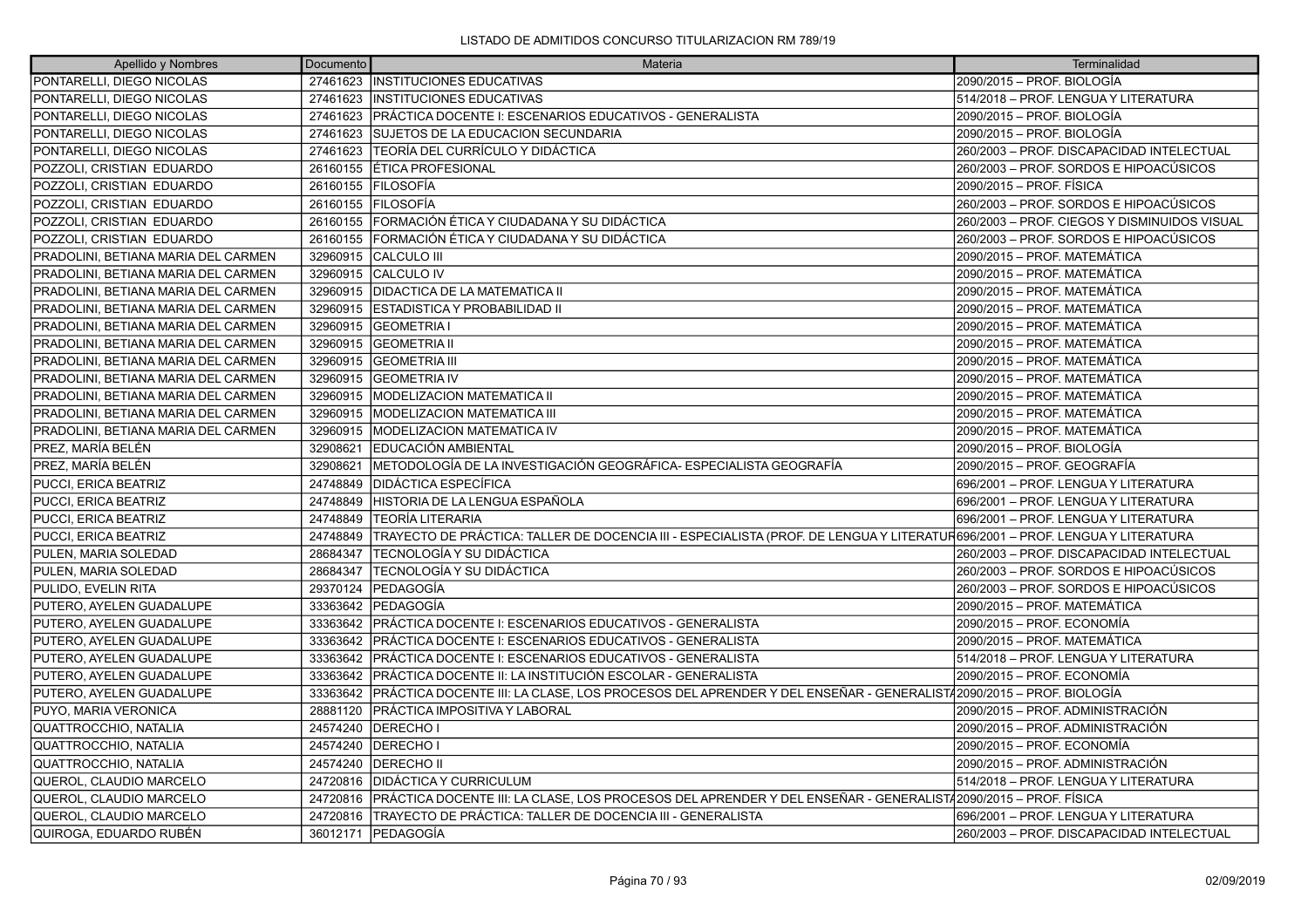| Apellido y Nombres           | Documento | Materia                                                                                                                     | Terminalidad                                 |
|------------------------------|-----------|-----------------------------------------------------------------------------------------------------------------------------|----------------------------------------------|
| QUIROGA, EDUARDO RUBÉN       |           | 36012171   PSICOLOGÍA Y CULTURA DEL ALUMNO I                                                                                | 260/2003 - PROF. DISCAPACIDAD INTELECTUAL    |
| QUIROGA, EDUARDO RUBÉN       |           | 36012171 TEORÍA DEL CURRÍCULO Y DIDÁCTICA                                                                                   | 260/2003 - PROF. DISCAPACIDAD INTELECTUAL    |
| QUIROGA, EDUARDO RUBÉN       | 36012171  | TRAYECTO DE PRÁCTICA: TALLER DE DOCENCIA I - GENERALISTA                                                                    | 260/2003 - PROF. DISCAPACIDAD INTELECTUAL    |
| QUIROGA, EDUARDO RUBÉN       | 36012171  | TRAYECTO DE PRÁCTICA: TALLER DE DOCENCIA II - GENERALISTA                                                                   | 260/2003 - PROF. DISCAPACIDAD INTELECTUAL    |
| QUIROGA, MARISA CLAUDIA      | 16852451  | <b>CALCULO II</b>                                                                                                           | 2090/2015 - PROF. MATEMÁTICA                 |
| QUIROGA, MARISA CLAUDIA      | 16852451  | <b>CALCULO III</b>                                                                                                          | 2090/2015 - PROF. MATEMÁTICA                 |
| QUIROGA, MARISA CLAUDIA      | 16852451  | <b>GEOMETRIA I</b>                                                                                                          | 2090/2015 – PROF. MATEMÁTICA                 |
| QUIROGA, MARISA CLAUDIA      | 16852451  | <b>GEOMETRIA IV</b>                                                                                                         | 2090/2015 - PROF. MATEMÁTICA                 |
| QUIROGA, MARISA CLAUDIA      | 16852451  | <b>IMODELIZACION MATEMATICA IV</b>                                                                                          | 2090/2015 - PROF. MATEMÁTICA                 |
| RABADAN, CRISTINA PAMELA     | 28524167  | ADAPTACIONES CURRICULARES II: ÁBACO I                                                                                       | 260/2003 - PROF. CIEGOS Y DISMINUIDOS VISUAL |
| RABADAN, CRISTINA PAMELA     | 28524167  | EDUCACIÓN ESPECIAL                                                                                                          | 260/2003 - PROF. CIEGOS Y DISMINUIDOS VISUAL |
| RABADAN, CRISTINA PAMELA     | 28524167  | INTEGRACIÓN DE ALUMNOS CON N.E.E.                                                                                           | 260/2003 - PROF. CIEGOS Y DISMINUIDOS VISUAL |
| RABADAN, CRISTINA PAMELA     | 28524167  | TRAYECTO CURRICULAR ESPECÍFICO I: ÁBACO II                                                                                  | 260/2003 - PROF. CIEGOS Y DISMINUIDOS VISUAL |
| RABADAN, CRISTINA PAMELA     | 28524167  | TRAYECTO CURRICULAR ESPECÍFICO I: RECURSOS TIFLOTECNOLÓGICOS                                                                | 260/2003 - PROF. CIEGOS Y DISMINUIDOS VISUAL |
| RABADAN, CRISTINA PAMELA     | 28524167  | TRAYECTO CURRICULAR ESPECÍFICO II: ORIENTACIÓN Y MOVILIDAD                                                                  | 260/2003 - PROF. CIEGOS Y DISMINUIDOS VISUAL |
| RABADAN, CRISTINA PAMELA     | 28524167  | TRAYECTO CURRICULAR ESPECÍFICO II: REHABILITACIÓN                                                                           | 260/2003 - PROF. CIEGOS Y DISMINUIDOS VISUAL |
| RACCA, MARIA EUGENIA         | 26642304  | PEDAGOGÍA                                                                                                                   | 2090/2015 - PROF. MATEMÁTICA                 |
| RACCA, MARTIN HORACIO        | 27244868  | <b>LITERATURAS ANTIGUAS</b>                                                                                                 | 514/2018 - PROF. LENGUA Y LITERATURA         |
| RACCA, NOELIA SOLEDAD        | 32988918  | <b>PSICOLOGÍA Y EDUCACIÓN</b>                                                                                               | 2090/2015 - PROF. ADMINISTRACIÓN             |
| RADIMAK, SILVIA ANDREA       | 34492209  | INTRODUCCIÓN A LA EDUCACIÓN ESPECIAL                                                                                        | 260/2003 – PROF. SORDOS E HIPOACÚSICOS       |
| RAFFA, MARÍA DEL VALLE       | 31833280  | EPISTEMOLOGIA E HISTORIA DE LA MATEMATICA                                                                                   | 2090/2015 - PROF. MATEMÁTICA                 |
| RAFFA, MARÍA DEL VALLE       | 31833280  | <b>ETICA Y TRABAJO DOCENTE</b>                                                                                              | 2090/2015 - PROF. MATEMÁTICA                 |
| RAFFA, MARÍA DEL VALLE       | 31833280  | <b>IFILOSOFÍA</b>                                                                                                           | 2090/2015 - PROF. MATEMÁTICA                 |
| RAFFA. MARÍA DEL VALLE       | 31833280  | IMETODOLOGÍA DE LA INVESTIGACIÓN                                                                                            | 2090/2015 - PROF. MATEMÁTICA                 |
| <b>RAFFIN, PATRICIA INES</b> | 22077489  | ARITMETICA Y ALGEBRA IV                                                                                                     | 2090/2015 – PROF. MATEMÁTICA                 |
| RAFFIN, PATRICIA INES        | 22077489  | <b>CALCULO III</b>                                                                                                          | 2090/2015 - PROF. MATEMÁTICA                 |
| <b>RAFFIN, PATRICIA INES</b> | 22077489  | <b>DIDACTICA DE LA MATEMATICA I</b>                                                                                         | 2090/2015 - PROF. MATEMÁTICA                 |
| <b>RAFFIN, PATRICIA INES</b> | 22077489  | EPISTEMOLOGIA E HISTORIA DE LA MATEMATICA                                                                                   | 2090/2015 - PROF. MATEMÁTICA                 |
| RAFFIN, PATRICIA INES        | 22077489  | IESTADÍSTICA APLICADA                                                                                                       | 2090/2015 - PROF. ADMINISTRACIÓN             |
| RAFFIN, PATRICIA INES        | 22077489  | <b>GEOMETRIA IV</b>                                                                                                         | 2090/2015 - PROF. MATEMÁTICA                 |
| <b>RAFFIN, PATRICIA INES</b> | 22077489  | PRÁCTICA DOCENTE I: ESCENARIOS EDUCATIVOS - ESPECIALISTA (MATEMÁTICA)                                                       | 2090/2015 – PROF. MATEMÁTICA                 |
| RAFFIN, PATRICIA INES        | 22077489  | PRÁCTICA DOCENTE II: LA INSTITUCIÓN ESCOLAR - ESPECIALISTA (MATEMÁTICA)                                                     | 2090/2015 - PROF. MATEMÁTICA                 |
| RAFFIN, PATRICIA INES        |           | 22077489 PRÁCTICA DOCENTE III: LA CLASE, LOS PROCESOS DEL APRENDER Y DEL ENSEÑAR - ESPECIALIST/2090/2015 – PROF. MATEMÁTICA |                                              |
| RAFFIN, PATRICIA INES        | 22077489  | PRÁCTICA DOCENTE IV: RESIDENCIA: EL ROL DOCENTE Y SU PRÁCTICA - ESPECIALISTA (MATEMÁTI 2090/2015 – PROF. MATEMÁTICA         |                                              |
| RAINERO, FIORELLA SOLEDAD    | 35750917  | PRÁCTICA DOCENTE IV: RESIDENCIA: EL ROL DOCENTE Y SU PRÁCTICA - GENERALISTA                                                 | 2090/2015 - PROF. MATEMÁTICA                 |
| RAINERO, MARISEL ROSA        | 22929580  | PEDAGOGÍA                                                                                                                   | 514/2018 - PROF. LENGUA Y LITERATURA         |
| RAMIREZ, ALEJANDRO HUMBERTO  | 17071730  | <b>IDERECHO I</b>                                                                                                           | 2090/2015 - PROF. ADMINISTRACIÓN             |
| RAMIREZ, ALEJANDRO HUMBERTO  |           | 17071730 DERECHO I                                                                                                          | 2090/2015 - PROF. ECONOMÍA                   |
| RAMIREZ, ALEJANDRO HUMBERTO  |           | 17071730 IDERECHO II                                                                                                        | 2090/2015 – PROF. ADMINISTRACIÓN             |
| RAMIREZ, ALEJANDRO HUMBERTO  |           | 17071730 DERECHO II                                                                                                         | 2090/2015 - PROF. ECONOMÍA                   |
| RAMIREZ, DEBORA CARLA        | 25098164  | <b>BIOLOGIA</b>                                                                                                             | 2090/2015 - PROF. FÍSICA                     |
| RAMIREZ, DIEGO FERNANDO      |           | 26977174 EPISTEMOLOGÍA DE LAS CIENCIAS NATURALES                                                                            | 2090/2015 - PROF. BIOLOGÍA                   |
| RAMIREZ, DIEGO FERNANDO      |           | 26977174   ÉTICA PROFESIONAL                                                                                                | 260/2003 - PROF. DISCAPACIDAD INTELECTUAL    |
| RAMIREZ. DIEGO FERNANDO      |           | 26977174 LÉTICA PROFESIONAL                                                                                                 | 696/2001 - PROF. LENGUA Y LITERATURA         |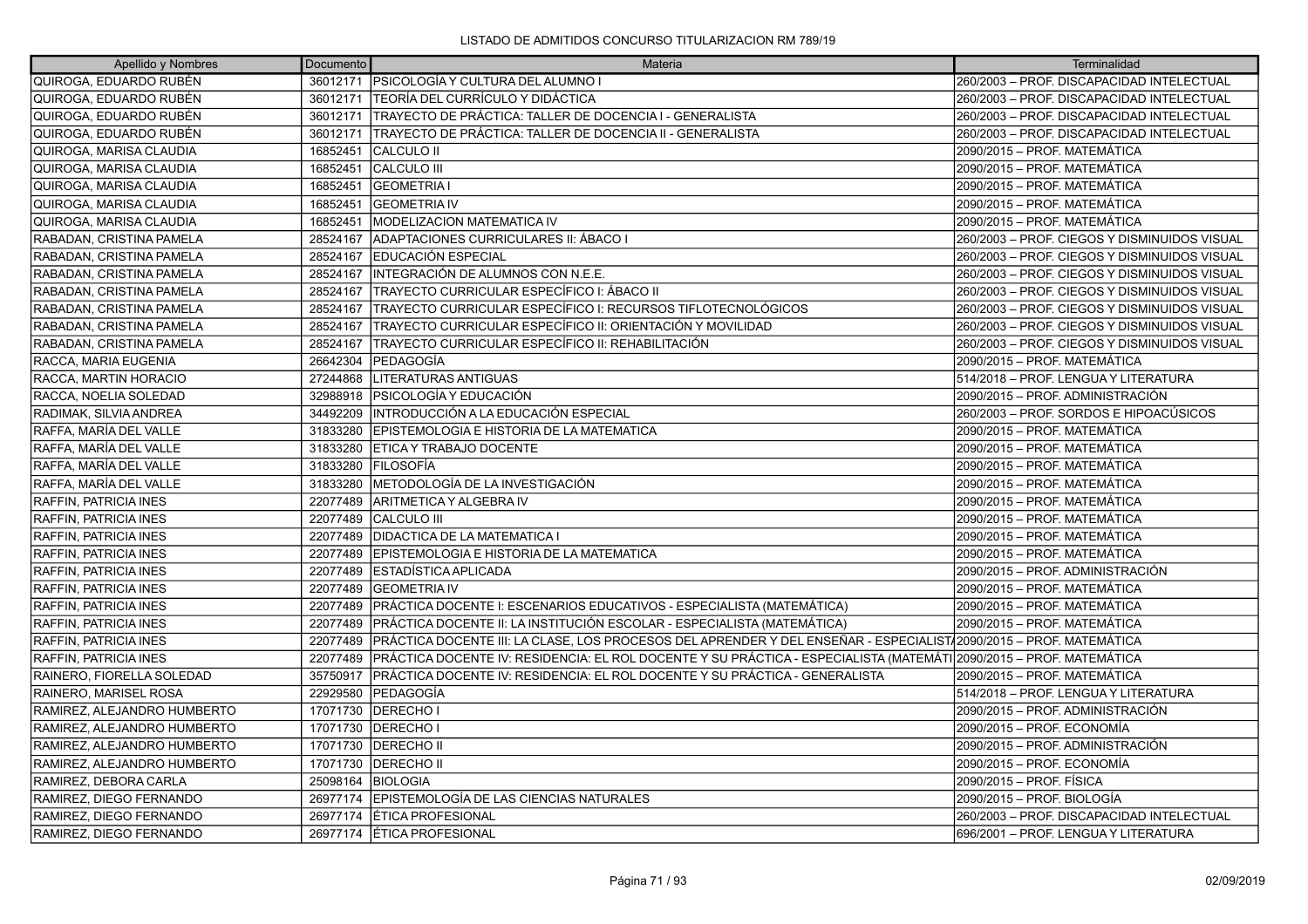| Apellido y Nombres             | Documento | Materia                                                                                                                           | Terminalidad                              |
|--------------------------------|-----------|-----------------------------------------------------------------------------------------------------------------------------------|-------------------------------------------|
| RAMIREZ, DIEGO FERNANDO        |           | 26977174 ETICA Y TRABAJO DOCENTE                                                                                                  | 2090/2015 - PROF. BIOLOGÍA                |
| RAMIREZ, DIEGO FERNANDO        |           | 26977174   FILOSOFÍA                                                                                                              | 2090/2015 – PROF. BIOLOGÍA                |
| RAMIREZ, DIEGO FERNANDO        |           | 26977174 FILOSOFÍA                                                                                                                | 2090/2015 - PROF. MATEMÁTICA              |
| RAMIREZ, DIEGO FERNANDO        | 26977174  | FILOSOFÍA                                                                                                                         | 260/2003 - PROF. DISCAPACIDAD INTELECTUAL |
| RAMIREZ, DIEGO FERNANDO        | 26977174  | FILOSOFÍA                                                                                                                         | 696/2001 - PROF. LENGUA Y LITERATURA      |
| RAMIREZ. GABRIELA YOLANDA      | 16867504  | LENGUA Y LITERATURA I Y SU DIDÁCTICA                                                                                              | 260/2003 - PROF. DISCAPACIDAD INTELECTUAL |
| RAMIREZ, GABRIELA YOLANDA      | 16867504  | LENGUA Y LITERATURA I Y SU DIDÁCTICA                                                                                              | 260/2003 – PROF. SORDOS E HIPOACÚSICOS    |
| RAMIREZ, GABRIELA YOLANDA      | 16867504  | LENGUA Y LITERATURA II Y SU DIDÁCTICA                                                                                             | 260/2003 - PROF. DISCAPACIDAD INTELECTUAL |
| RAMIREZ, GABRIELA YOLANDA      | 16867504  | MODELOS TEÓRICOS LINGÜÍSTICOS                                                                                                     | 696/2001 - PROF. LENGUA Y LITERATURA      |
| RAMIREZ, GABRIELA YOLANDA      | 16867504  | TRAYECTO DE PRÁCTICA: TALLER DE DOCENCIA III - ESPECIALISTA (PROF. DE LENGUA Y LITERATUR696/2001 – PROF. LENGUA Y LITERATURA      |                                           |
| RAMIREZ, JUAN CARLOS           | 31457396  | HISTORIA DE LA LENGUA ESPAÑOLA                                                                                                    | 696/2001 - PROF. LENGUA Y LITERATURA      |
| RAMIREZ, JUAN CARLOS           | 31457396  | LENGUA ESPAÑOLA I                                                                                                                 | 514/2018 - PROF. LENGUA Y LITERATURA      |
| RAMIREZ, JUAN CARLOS           | 31457396  | PRÁCTICA DOCENTE II: LA INSTITUCIÓN ESCOLAR - ESPECIALISTA (LENGUA Y LITERATURA)                                                  | 514/2018 - PROF. LENGUA Y LITERATURA      |
| RAMIREZ, JUAN CARLOS           | 31457396  | <b>PRODUCCION ORAL Y ESCRITA</b>                                                                                                  | 514/2018 - PROF. LENGUA Y LITERATURA      |
| RAMIREZ, SUSANA ALEJANDRA      | 20948556  | <b>BIOLOGIA II</b>                                                                                                                | 2090/2015 - PROF. BIOLOGÍA                |
| RAMIREZ, SUSANA ALEJANDRA      | 20948556  | <b>ECOLOGIA</b>                                                                                                                   | 2090/2015 - PROF. BIOLOGÍA                |
| RAMIREZ, SUSANA ALEJANDRA      | 20948556  | PRÁCTICA DOCENTE I: ESCENARIOS EDUCATIVOS - ESPECIALISTA (BIOLOGÍA)                                                               | 2090/2015 – PROF. BIOLOGÍA                |
| RAMIREZ, SUSANA ALEJANDRA      | 20948556  | PRÁCTICA DOCENTE II: LA INSTITUCIÓN ESCOLAR - ESPECIALISTA (BIOLOGÍA)                                                             | 2090/2015 - PROF. BIOLOGÍA                |
| RAMIREZ, SUSANA ALEJANDRA      | 20948556  | PRÁCTICA DOCENTE III: LA CLASE, LOS PROCESOS DEL APRENDER Y DEL ENSEÑAR - ESPECIALIST/2090/2015 – PROF. BIOLOGÍA                  |                                           |
| RAMOS, LIONEL ENRIQUE LEONIDAS | 29896923  | <b>BIOFÍSICA</b>                                                                                                                  | 2090/2015 – PROF. BIOLOGÍA                |
| RAMOS, LIONEL ENRIQUE LEONIDAS | 29896923  | <b>BIOLOGIA II</b>                                                                                                                | 2090/2015 - PROF. BIOLOGÍA                |
| RAMOS, LIONEL ENRIQUE LEONIDAS | 29896923  | <b>CIENCIAS DE LA TIERRA</b>                                                                                                      | 2090/2015 – PROF. BIOLOGÍA                |
| RAMOS, LIONEL ENRIQUE LEONIDAS | 29896923  | DIDÁCTICA DE LA BIOLOGIA II                                                                                                       | 2090/2015 – PROF. BIOLOGÍA                |
| RAMOS, LIONEL ENRIQUE LEONIDAS | 29896923  | <b>ECOLOGIA</b>                                                                                                                   | 2090/2015 – PROF. BIOLOGÍA                |
| RAMOS, LIONEL ENRIQUE LEONIDAS | 29896923  | EDUCACIÓN AMBIENTAL                                                                                                               | 2090/2015 – PROF. BIOLOGÍA                |
| RAMOS, LIONEL ENRIQUE LEONIDAS | 29896923  | EDUCACIÓN SEXUAL INTEGRAL                                                                                                         | 2090/2015 - PROF. BIOLOGÍA                |
| RAMOS, LIONEL ENRIQUE LEONIDAS | 29896923  | <b>EVOLUCIÓN</b>                                                                                                                  | 2090/2015 – PROF. BIOLOGÍA                |
| RAMOS, LIONEL ENRIQUE LEONIDAS | 29896923  | LABORATORIO DE CIENCIAS NATURALES                                                                                                 | 2090/2015 – PROF. BIOLOGÍA                |
| RAMOS, LIONEL ENRIQUE LEONIDAS | 29896923  | PRÁCTICA DOCENTE I: ESCENARIOS EDUCATIVOS - ESPECIALISTA (BIOLOGÍA)                                                               | 2090/2015 - PROF. BIOLOGÍA                |
| RAMOS, LIONEL ENRIQUE LEONIDAS | 29896923  | PRÁCTICA DOCENTE II: LA INSTITUCIÓN ESCOLAR - ESPECIALISTA (BIOLOGÍA)                                                             | 2090/2015 – PROF. BIOLOGÍA                |
| RAMOS, LIONEL ENRIQUE LEONIDAS | 29896923  | PRÁCTICA DOCENTE III: LA CLASE. LOS PROCESOS DEL APRENDER Y DEL ENSEÑAR - ESPECIALIST/2090/2015 – PROF. BIOLOGÍA                  |                                           |
| RAMOS, LIONEL ENRIQUE LEONIDAS | 29896923  | QUÍMICA I                                                                                                                         | 2090/2015 – PROF. BIOLOGÍA                |
| RAMOS, LIONEL ENRIQUE LEONIDAS | 29896923  | lQUÍMICA II                                                                                                                       | 2090/2015 - PROF. BIOLOGÍA                |
| RAMOS, LIONEL ENRIQUE LEONIDAS | 29896923  | UCCV: HISTORIA DE LAS CIENCIAS NATURALES                                                                                          | 2090/2015 – PROF. BIOLOGÍA                |
| RAMOS, PATRICIA B              | 14587302  | ARITMETICA Y ALGEBRA III                                                                                                          | 2090/2015 - PROF. MATEMÁTICA              |
| RAMOS, PATRICIA B              | 14587302  | <b>ESTADISTICA Y PROBABILIDAD I</b>                                                                                               | 2090/2015 - PROF. MATEMÁTICA              |
| RAMOS, PATRICIA B              | 14587302  | <b>MODELIZACION MATEMATICA IV</b>                                                                                                 | 2090/2015 - PROF. MATEMÁTICA              |
| RAMOS, PATRICIA B              | 14587302  | PRÁCTICA DOCENTE III: LA CLASE, LOS PROCESOS DEL APRENDER Y DEL ENSEÑAR - ESPECIALIST/2090/2015 - PROF. MATEMÁTICA                |                                           |
| REBUFFO, NOELIA LORENA         | 31116827  | <b>DIDÁCTICA Y CURRICULUM</b>                                                                                                     | 2090/2015 - PROF. BIOLOGÍA                |
| REBUFFO, NOELIA LORENA         | 31116827  | <b>INSTITUCIONES EDUCATIVAS</b>                                                                                                   | 2090/2015 – PROF. BIOLOGÍA                |
| REBUFFO, NOELIA LORENA         | 31116827  | METODOLOGÍA DE LA INVESTIGACIÓN                                                                                                   | 2090/2015 - PROF. MATEMÁTICA              |
| REBUFFO, NOELIA LORENA         | 31116827  | PRÁCTICA DOCENTE III: LA CLASE, LOS PROCESOS DEL APRENDER Y DEL ENSEÑAR - GENERALIST/2090/2015 – PROF. MATEMÁTICA                 |                                           |
| REBUFFO, NOELIA LORENA         | 31116827  | PSICOLOGÍA Y EDUCACIÓN                                                                                                            | 2090/2015 – PROF. BIOLOGÍA                |
| REGUEIRA, JÉSICA VANESA        | 30531458  | DISEÑO Y ADECUACIÓN DEL CURRÍCULUM I - ESPECIALISTA (PROF. DE EDUC. ESP. EN DISCAPACITA 260/2003 - PROF. DISCAPACIDAD INTELECTUAL |                                           |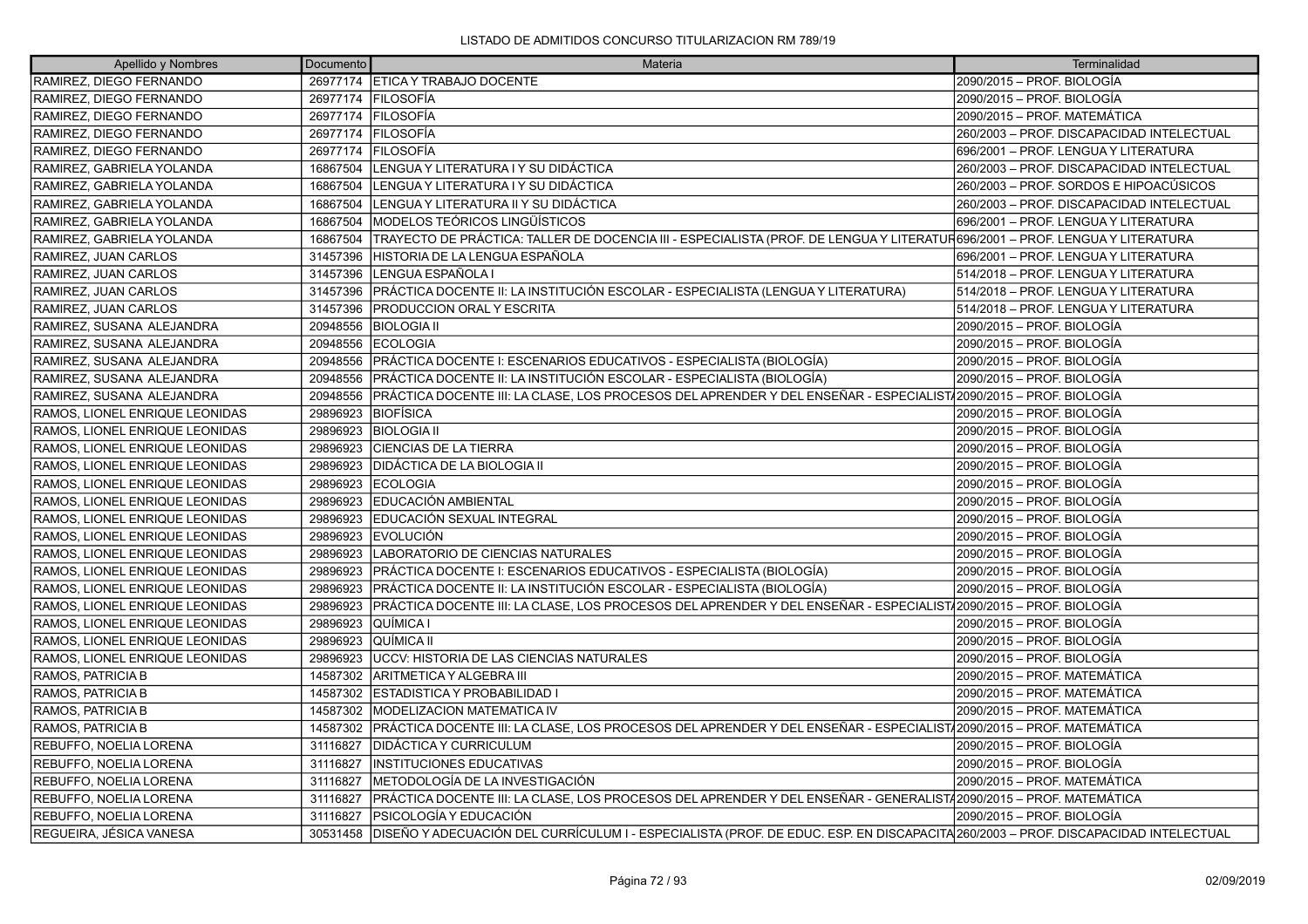| Apellido y Nombres              | Documento | Materia                                                                                                                                   | Terminalidad                                 |
|---------------------------------|-----------|-------------------------------------------------------------------------------------------------------------------------------------------|----------------------------------------------|
| REGUEIRA, JÉSICA VANESA         | 30531458  | DISEÑO Y ADECUACIÓN DEL CURRÍCULUM II - ESPECIALISTA (PROF. DE EDUC. ESP. EN DISCAPACIT 260/2003 - PROF. DISCAPACIDAD INTELECTUAL         |                                              |
| REGUEIRA, JÉSICA VANESA         | 30531458  | <b>IEDUCACIÓN ESPECIAL</b>                                                                                                                | 260/2003 - PROF. DISCAPACIDAD INTELECTUAL    |
| REGUEIRA, JÉSICA VANESA         |           | 30531458   FORMACIÓN PROFESIONAL Y SU DIDÁCTICA                                                                                           | 260/2003 - PROF. DISCAPACIDAD INTELECTUAL    |
| REGUEIRA, JÉSICA VANESA         | 30531458  | <b>PSICOMOTRICIDAD I</b>                                                                                                                  | 260/2003 - PROF. DISCAPACIDAD INTELECTUAL    |
| REGUEIRA, JÉSICA VANESA         | 30531458  | SEMINARIO DE APRENDIZAJE Y DISCAPACIDAD INTELECTUAL                                                                                       | 260/2003 - PROF. DISCAPACIDAD INTELECTUAL    |
| REGUEIRA, JÉSICA VANESA         |           | 30531458 TRAYECTO DE PRÁCTICA: SEMINARIO DE INTEGRACIÓN Y SÍNTESIS - ESPECIALISTA (PROF. DE EDU 260/2003 - PROF. DISCAPACIDAD INTELECTUAL |                                              |
| REGUEIRA, JÉSICA VANESA         | 30531458  | TRAYECTO DE PRÁCTICA: TALLER DE DOCENCIA III - ESPECIALISTA (PROF. DE EDUC. ESP. EN DISC  260/2003 – PROF. DISCAPACIDAD INTELECTUAL       |                                              |
| REMILLIER, MAURICIO ELVIO       | 20947139  | <b>DERECHOI</b>                                                                                                                           | 2090/2015 – PROF. ADMINISTRACIÓN             |
| REMILLIER, MAURICIO ELVIO       | 20947139  | <b>DERECHO II</b>                                                                                                                         | 2090/2015 – PROF. ADMINISTRACIÓN             |
| REMILLIER, MAURICIO ELVIO       | 20947139  | UCCV: SOCIOLOGÍA                                                                                                                          | 2090/2015 – PROF. ADMINISTRACIÓN             |
| RENTERIA POZZATO, MARIA DANIELA | 17438038  | ADMINISTRACIÓN GENERAL                                                                                                                    | 2090/2015 – PROF. ECONOMÍA                   |
| RENTERIA POZZATO, MARIA DANIELA | 17438038  | DIDÁCTICA DE LA ADMINISTRACIÓN II                                                                                                         | 2090/2015 – PROF. ADMINISTRACIÓN             |
| RENTERIA POZZATO, MARIA DANIELA | 17438038  | DIDÁCTICA DE LA ECONOMÍA I                                                                                                                | 2090/2015 - PROF. ECONOMÍA                   |
| RENTERIA POZZATO, MARIA DANIELA | 17438038  | <b>ECONOMIA</b>                                                                                                                           | 2090/2015 – PROF. ADMINISTRACIÓN             |
| RENTERIA POZZATO, MARIA DANIELA | 17438038  | <b>IECONOMÍA II</b>                                                                                                                       | 2090/2015 - PROF. ECONOMÍA                   |
| RENTERIA POZZATO, MARIA DANIELA | 17438038  | <b>HISTORIA ECONÓMICA</b>                                                                                                                 | 2090/2015 – PROF. ADMINISTRACIÓN             |
| RENTERIA POZZATO, MARIA DANIELA | 17438038  | <b>HISTORIA ECONÓMICA</b>                                                                                                                 | 2090/2015 – PROF. ECONOMÍA                   |
| RENTERIA POZZATO, MARIA DANIELA | 17438038  | PRÁCTICA DOCENTE IV: RESIDENCIA: EL ROL DOCENTE Y SU PRÁCTICA - ESPECIALISTA (ADMINIST                                                    | 2090/2015 - PROF. ADMINISTRACIÓN             |
| RENZULLI, FERNANDA              | 25480131  | MATEMÁTICA II Y SU DIDÁCTICA                                                                                                              | 260/2003 – PROF. CIEGOS Y DISMINUIDOS VISUAL |
| RETTORE, MARIA CAROLINA         | 25828707  | ADMINISTRACIÓN II                                                                                                                         | 2090/2015 – PROF. ADMINISTRACIÓN             |
| RETTORE, MARIA CAROLINA         | 25828707  | <b>IDIDÁCTICA DE LA ADMINISTRACIÓN I</b>                                                                                                  | 2090/2015 – PROF. ADMINISTRACIÓN             |
| RETTORE, MARIA CAROLINA         | 25828707  | <b>ECONOMIA</b>                                                                                                                           | 2090/2015 – PROF. ADMINISTRACIÓN             |
| RETTORE, MARIA CAROLINA         | 25828707  | <b>GESTION ORGANIZACIONAL</b>                                                                                                             | 2090/2015 – PROF. ADMINISTRACIÓN             |
| RETTORE, MARIA CAROLINA         | 25828707  | ÍSISTEMA DE INFORMACIÓN CONTABLE I                                                                                                        | 2090/2015 - PROF. ADMINISTRACIÓN             |
| RETTORE, MARIA CAROLINA         | 25828707  | SISTEMA DE INFORMACIÓN CONTABLE III                                                                                                       | 2090/2015 - PROF. ADMINISTRACIÓN             |
| REVELLI, ARIANA BEATRIZ         | 23371684  | PRÁCTICA DOCENTE I: ESCENARIOS EDUCATIVOS - GENERALISTA                                                                                   | 2090/2015 – PROF. GEOGRAFÍA                  |
| REVELLI, ARIANA BEATRIZ         | 23371684  | PRÁCTICA DOCENTE II: LA INSTITUCIÓN ESCOLAR - GENERALISTA                                                                                 | 2090/2015 - PROF. GEOGRAFÍA                  |
| REVELLI, ARIANA BEATRIZ         | 23371684  | TRAYECTO DE PRACTICA: TALLER DE DOCENCIA IV - GENERALISTA                                                                                 | 260/2003 - PROF. DISCAPACIDAD INTELECTUAL    |
| REVIGLIO, MARIA CECILIA         | 25707297  | LINGÜÍSTICA DEL TEXTO Y ANÁLISIS DEL DISCURSO                                                                                             | 696/2001 – PROF. LENGUA Y LITERATURA         |
| REVIGLIO, MARIA CECILIA         | 25707297  | LINGÜISTICA DEL TEXTO Y ANÁLISIS DEL DISCURSO I                                                                                           | 514/2018 - PROF. LENGUA Y LITERATURA         |
| REYNALDI, MAURO ALFREDO         | 27880954  | COMUNICACIÓN SOCIAL II                                                                                                                    | 696/2001 - PROF. LENGUA Y LITERATURA         |
| REYNALDI, MAURO ALFREDO         | 27880954  | LINGÜÍSTICA DEL TEXTO Y ANÁLISIS DEL DISCURSO                                                                                             | 696/2001 - PROF. LENGUA Y LITERATURA         |
| REYNALDI, MAURO ALFREDO         | 27880954  | LINGÜISTICA DEL TEXTO Y ANÁLISIS DEL DISCURSO I                                                                                           | 514/2018 - PROF. LENGUA Y LITERATURA         |
| REYNALDI, MAURO ALFREDO         | 27880954  | MODELOS TEÓRICOS LINGÜÍSTICOS                                                                                                             | 696/2001 – PROF. LENGUA Y LITERATURA         |
| REYNALDI, MAURO ALFREDO         | 27880954  | UCCV: MOVIMIENTOS ARTÍSTICOS Y PROYECTOS CULTURALES                                                                                       | 514/2018 - PROF. LENGUA Y LITERATURA         |
| RICOTTI, EVANGELINA LORENA      | 26663968  | EL ESPACIO GEOGRÁFICO EN CONTEXTOS LOCALES                                                                                                | 2090/2015 - PROF. GEOGRAFÍA                  |
| RICOTTI, EVANGELINA LORENA      | 26663968  | HISTORIA Y POLITICA DE LA EDUCACION ARGENTINA                                                                                             | 2090/2015 – PROF. GEOGRAFÍA                  |
| RICOTTI, EVANGELINA LORENA      | 26663968  | PRÁCTICA DOCENTE I: ESCENARIOS EDUCATIVOS - ESPECIALISTA (GEOGRAFÍA)                                                                      | 2090/2015 – PROF. GEOGRAFÍA                  |
| RIGHERO, MARIA DEL VALLE        | 13854023  | CALCULO II                                                                                                                                | 2090/2015 - PROF. MATEMÁTICA                 |
| RIGHERO, MARIA DEL VALLE        | 13854023  | ELEMENTOS DE MATEMÁTICA Y BIOESTADÍSTICA                                                                                                  | 2090/2015 - PROF. BIOLOGÍA                   |
| RIGHERO, MARIA DEL VALLE        | 13854023  | <b>GEOMETRIA I</b>                                                                                                                        | 2090/2015 – PROF. MATEMÁTICA                 |
| RIGHERO, MARIA DEL VALLE        | 13854023  | <b>GEOMETRIA II</b>                                                                                                                       | 2090/2015 - PROF. MATEMÁTICA                 |
| RIGHERO, MARIA DEL VALLE        | 13854023  | <b>GEOMETRIA IV</b>                                                                                                                       | 2090/2015 – PROF. MATEMÁTICA                 |
| RIGHERO. MARIA DEL VALLE        | 13854023  | IMETODOLOGÍA DE LA INVESTIGACIÓN                                                                                                          | 2090/2015 – PROF. MATEMÁTICA                 |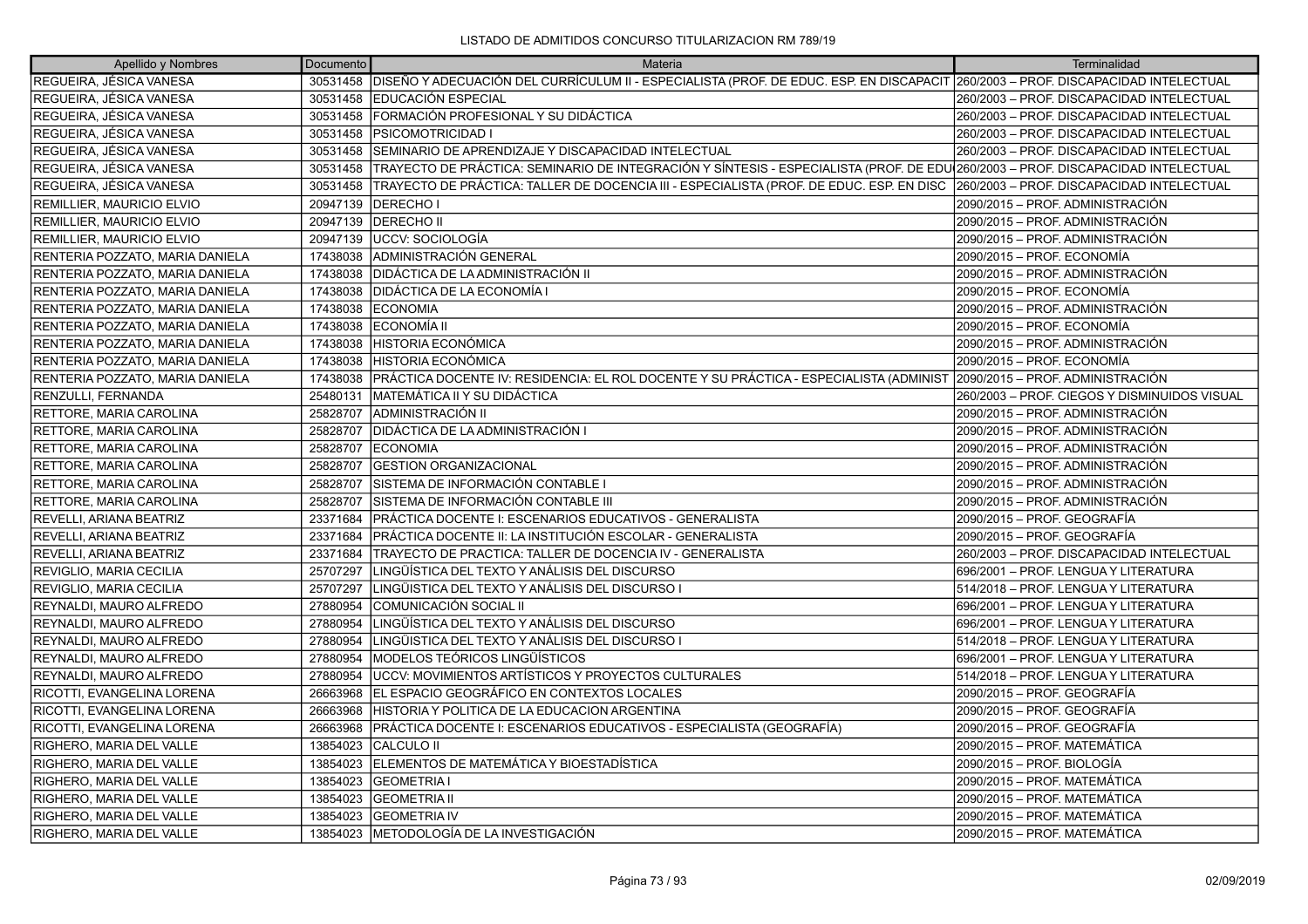| Apellido y Nombres                     | Documento | Materia                                                                                                                      | Terminalidad                                 |
|----------------------------------------|-----------|------------------------------------------------------------------------------------------------------------------------------|----------------------------------------------|
| RIGHERO, MARIA DEL VALLE               |           | 13854023   MODELIZACION MATEMATICA IV                                                                                        | 2090/2015 - PROF. MATEMÁTICA                 |
| RIGHETTI, SORAYA ANDREA                | 21868916  | COMUNICACIÓN SOCIAL II                                                                                                       | 696/2001 - PROF. LENGUA Y LITERATURA         |
| RIGHETTI, SORAYA ANDREA                | 21868916  | <b>DIDÁCTICA ESPECÍFICA</b>                                                                                                  | 696/2001 - PROF. LENGUA Y LITERATURA         |
| RIGHETTI, SORAYA ANDREA                | 21868916  | HISTORIA DE LA LENGUA ESPAÑOLA                                                                                               | 696/2001 - PROF. LENGUA Y LITERATURA         |
| RIGHETTI, SORAYA ANDREA                | 21868916  | LECTURAS CRÍTICAS I                                                                                                          | 514/2018 - PROF. LENGUA Y LITERATURA         |
| RIGHETTI, SORAYA ANDREA                | 21868916  | LENGUA Y LITERATURA II Y SU DIDÁCTICA                                                                                        | 260/2003 – PROF. DISCAPACIDAD INTELECTUAL    |
| RIGHETTI, SORAYA ANDREA                | 21868916  | LINGÜÍSTICA DEL TEXTO Y ANÁLISIS DEL DISCURSO                                                                                | 696/2001 - PROF. LENGUA Y LITERATURA         |
| RIGHETTI, SORAYA ANDREA                | 21868916  | LITERATURA ARGENTINA                                                                                                         | 696/2001 - PROF. LENGUA Y LITERATURA         |
| RIGHETTI, SORAYA ANDREA                | 21868916  | <b>LITERATURA EUROPEA II</b>                                                                                                 | 696/2001 - PROF. LENGUA Y LITERATURA         |
| RIGHETTI, SORAYA ANDREA                | 21868916  | LITERATURAS ANTIGUAS                                                                                                         | 514/2018 - PROF. LENGUA Y LITERATURA         |
| RIGHETTI, SORAYA ANDREA                | 21868916  | TRAYECTO DE PRÁCTICA: SEMINARIO DE INTEGRACIÓN Y SÍNTESIS - ESPECIALISTA (PROF. DE LEN 696/2001 – PROF. LENGUA Y LITERATURA  |                                              |
| RIGHETTI, SORAYA ANDREA                | 21868916  | TRAYECTO DE PRÁCTICA: TALLER DE DOCENCIA III - ESPECIALISTA (PROF. DE LENGUA Y LITERATUR696/2001 – PROF. LENGUA Y LITERATURA |                                              |
| RIGHETTI, SORAYA ANDREA                | 21868916  | UCCV: MOVIMIENTOS ARTÍSTICOS Y PROYECTOS CULTURALES                                                                          | 514/2018 - PROF. LENGUA Y LITERATURA         |
| RIGHI, MARISA GRACIELA                 | 20190127  | TECNOLOGÍA Y SU DIDÁCTICA                                                                                                    | 260/2003 - PROF. DISCAPACIDAD INTELECTUAL    |
| RINAUDO, ADRIANA LILIAN                | 18336695  | <b>DIDÁCTICA Y CURRICULUM</b>                                                                                                | 2090/2015 – PROF. BIOLOGÍA                   |
| RINAUDO, ADRIANA LILIAN                | 18336695  | PEDAGOGÍA                                                                                                                    | 2090/2015 - PROF. BIOLOGÍA                   |
| RINKE, MONICA BEATRIZ                  | 13100273  | MODELIZACION MATEMATICA II                                                                                                   | 2090/2015 - PROF. MATEMÁTICA                 |
| RISSO, MARIA JOSE                      | 22280422  | TRAYECTO DE PRÁCTICA: TALLER DE DOCENCIA I - GENERALISTA                                                                     | 260/2003 - PROF. CIEGOS Y DISMINUIDOS VISUAL |
| RISSO, MARIA JOSE                      | 22280422  | TRAYECTO DE PRACTICA: TALLER DE DOCENCIA IV - GENERALISTA                                                                    | 260/2003 – PROF. SORDOS E HIPOACÚSICOS       |
| RISSO, MARTA DIANA                     | 24062713  | <b>ASTROFÍSICA Y GEOFÍSICA</b>                                                                                               | 2090/2015 – PROF. FÍSICA                     |
| RISSO, MARTA DIANA                     | 24062713  | EPISTEMOLOGIA E HISTORIA DE LA MATEMATICA                                                                                    | 2090/2015 – PROF. MATEMÁTICA                 |
| RISSO, MARTA DIANA                     | 24062713  | <b>ESTADISTICA Y PROBABILIDAD I</b>                                                                                          | 2090/2015 - PROF. MATEMÁTICA                 |
| RISSO, MARTA DIANA                     | 24062713  | <b>GEOMETRIA III</b>                                                                                                         | 2090/2015 - PROF. MATEMÁTICA                 |
| RISSO, MARTA DIANA                     | 24062713  | <b>IMATEMATICA</b>                                                                                                           | 2090/2015 – PROF. ECONOMÍA                   |
| RISSO, MARTA DIANA                     | 24062713  | <b>MODELIZACION MATEMATICA II</b>                                                                                            | 2090/2015 - PROF. MATEMÁTICA                 |
| RISSO, MARTA DIANA                     | 24062713  | <b>MODELIZACION MATEMATICA IV</b>                                                                                            | 2090/2015 - PROF. MATEMÁTICA                 |
| RIVAROSSA, JORGELINA                   | 28567852  | <b>DIDÁCTICA Y CURRICULUM</b>                                                                                                | 2090/2015 – PROF. BIOLOGÍA                   |
| RIVAROSSA, JORGELINA                   | 28567852  | <b>PEDAGOGIA</b>                                                                                                             | 2090/2015 – PROF. BIOLOGÍA                   |
| RIVAROSSA, JORGELINA                   | 28567852  | PEDAGOGÍA                                                                                                                    | 514/2018 - PROF. LENGUA Y LITERATURA         |
| RIVAROSSA, JORGELINA                   | 28567852  | PRÁCTICA DOCENTE II: LA INSTITUCIÓN ESCOLAR - GENERALISTA                                                                    | 2090/2015 – PROF. ECONOMÍA                   |
| <b>RIVERO, SILVIA ALMA</b>             | 16486156  | LENGUA ESPAÑOLA I                                                                                                            | 514/2018 - PROF. LENGUA Y LITERATURA         |
| RIVERO, SILVIA ALMA                    | 16486156  | LENGUA ESPAÑOLA II                                                                                                           | 514/2018 - PROF. LENGUA Y LITERATURA         |
| RIVERO, SILVIA ALMA                    | 16486156  | MODELOS TEÓRICOS LINGÜÍSTICOS                                                                                                | 696/2001 - PROF. LENGUA Y LITERATURA         |
| RODIL, LILIA DIANA                     | 20319012  | ETIOPATOGENIA DE LOS SÍNDROMES AUDITIVOS                                                                                     | 260/2003 – PROF. SORDOS E HIPOACÚSICOS       |
| RODIL, LILIA DIANA                     | 20319012  | <b>FONOARTICULACIÓN I</b>                                                                                                    | 260/2003 – PROF. SORDOS E HIPOACÚSICOS       |
| RODIL, LILIA DIANA                     | 20319012  | <b>ITRASTORNOS DEL LENGUAJE Y LA COMUNICACIÓN</b>                                                                            | 260/2003 - PROF. DISCAPACIDAD INTELECTUAL    |
| RODILLA, DANIEL ALBERTO                | 22205558  | <b>IMODELIZACION MATEMATICA I</b>                                                                                            | 2090/2015 - PROF. MATEMÁTICA                 |
| RODILLA, DANIEL ALBERTO                | 22205558  | MODELIZACION MATEMATICA II                                                                                                   | 2090/2015 – PROF. MATEMÁTICA                 |
| RODRIGO, ANDREA FERNANDA               | 17661900  | HISTORIA DE LA LENGUA ESPAÑOLA                                                                                               | 696/2001 - PROF. LENGUA Y LITERATURA         |
| RODRIGO, ANDREA FERNANDA               | 17661900  | PRÁCTICA DOCENTE II: LA INSTITUCIÓN ESCOLAR - ESPECIALISTA (LENGUA Y LITERATURA)                                             | 514/2018 - PROF. LENGUA Y LITERATURA         |
| RODRIGUEZ PEZ, ALEJANDRA JULIA MARIANA | 28133067  | LITERATURA ARGENTINA                                                                                                         | 696/2001 - PROF. LENGUA Y LITERATURA         |
| RODRIGUEZ PEZ, ALEJANDRA JULIA MARIANA | 28133067  | LITERATURAS ANTIGUAS                                                                                                         | 514/2018 - PROF. LENGUA Y LITERATURA         |
| RODRIGUEZ PEZ, ALEJANDRA JULIA MARIANA | 28133067  | TRAYECTO DE PRÁCTICA: TALLER DE DOCENCIA IV - ESPECIALISTA (PROF. DE LENGUA Y LITERATUF696/2001 – PROF. LENGUA Y LITERATURA  |                                              |
| RODRIGUEZ PUJOL. FLORENCIA             | 16344883  | IPSICOLOGÍA Y CULTURA DEL ALUMNO                                                                                             | 696/2001 – PROF. LENGUA Y LITERATURA         |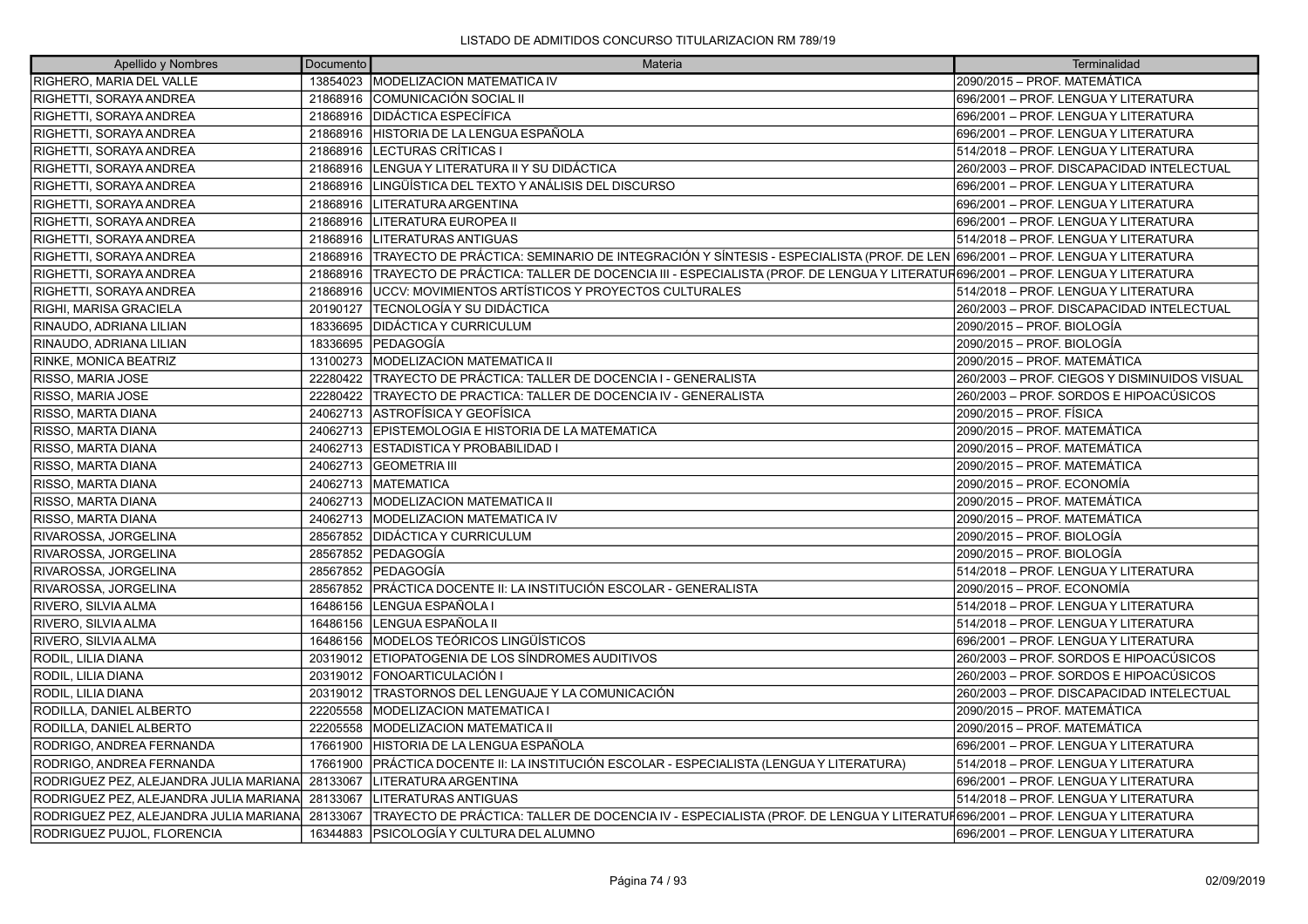| Apellido y Nombres                | Documento | Materia                                                                                                                     | Terminalidad                                 |
|-----------------------------------|-----------|-----------------------------------------------------------------------------------------------------------------------------|----------------------------------------------|
| RODRIGUEZ PUJOL, FLORENCIA        | 16344883  | <b>PSICOLOGÍA Y EDUCACIÓN</b>                                                                                               | 2090/2015 – PROF. FÍSICA                     |
| RODRIGUEZ PUJOL, FLORENCIA        | 16344883  | <b>PSICOLOGÍA Y EDUCACIÓN</b>                                                                                               | 2090/2015 – PROF. MATEMÁTICA                 |
| RODRIGUEZ QUAIN, EVELIN MARINE    | 25835595  | <b>TALLER DE EXPRESIÓN I - PLÁSTICA</b>                                                                                     | 260/2003 - PROF. CIEGOS Y DISMINUIDOS VISUAL |
| RODRIGUEZ QUAIN, EVELIN MARINE    | 25835595  | TALLER DE EXPRESIÓN I - PLÁSTICA                                                                                            | 260/2003 – PROF. SORDOS E HIPOACÚSICOS       |
| RODRIGUEZ, EVANGELINA MARIA ITATI | 30701418  | CIENCIAS SOCIALES Y SU DIDÁCTICA                                                                                            | 260/2003 - PROF. DISCAPACIDAD INTELECTUAL    |
| RODRIGUEZ. ILEANA DEL CARMEN      | 20147538  | SUJETOS DE LA EDUCACION SECUNDARIA                                                                                          | 2090/2015 - PROF. BIOLOGÍA                   |
| RODRIGUEZ, MARCELA EVA            | 17011278  | IPSICOLOGÍA SOCIAL                                                                                                          | 260/2003 - PROF. DISCAPACIDAD INTELECTUAL    |
| RODRIGUEZ, MARCELA EVA            | 17011278  | IPSICOLOGÍA Y CULTURA DEL ALUMNO II                                                                                         | 260/2003 - PROF. DISCAPACIDAD INTELECTUAL    |
| RODRIGUEZ, MARCELA EVA            | 17011278  | PSICOLOGÍA Y EDUCACIÓN                                                                                                      | 2090/2015 – PROF. BIOLOGÍA                   |
| RODRIGUEZ, MARCELA EVA            | 17011278  | IPSICOLOGÍA Y EDUCACIÓN                                                                                                     | 2090/2015 – PROF. ADMINISTRACIÓN             |
| RODRIGUEZ, MARCELA EVA            | 17011278  | <i><b>IPSICOPATOLOGÍA</b></i>                                                                                               | 260/2003 - PROF. DISCAPACIDAD INTELECTUAL    |
| RODRIGUEZ, NELIDA BEATRIZ         | 14143966  | PROBLEMÁTICA DEL MUNDO CONTEMPORÁNEO                                                                                        | 260/2003 - PROF. DISCAPACIDAD INTELECTUAL    |
| RODRIGUEZ, NELIDA BEATRIZ         | 14143966  | SEMINARIO DE INVESTIGACIÓN EDUCATIVA                                                                                        | 260/2003 - PROF. DISCAPACIDAD INTELECTUAL    |
| RODRIGUEZ, NELIDA BEATRIZ         | 14143966  | TRAYECTO DE PRÁCTICA: SEMINARIO DE INTEGRACIÓN Y SÍNTESIS - GENERALISTA                                                     | 260/2003 - PROF. DISCAPACIDAD INTELECTUAL    |
| RODRIGUEZ, SUSANA NANCI           | 22536567  | ÍCIENCIAS NATURALES Y SU DIDÁCTICA                                                                                          | 260/2003 - PROF. DISCAPACIDAD INTELECTUAL    |
| RODRIGUEZ. SUSANA NANCI           | 22536567  | <b>IDISFUNCIONES NEUROGENÉTICAS</b>                                                                                         | 260/2003 - PROF. DISCAPACIDAD INTELECTUAL    |
| RODRIGUEZ, VALERIA LEONOR         | 26308903  | HISTORIA Y POLITICA DE LA EDUCACION ARGENTINA                                                                               | 2090/2015 – PROF. ADMINISTRACIÓN             |
| RODRIGUEZ, VALERIA LEONOR         | 26308903  | ÍHISTORIA Y POLITICA DE LA EDUCACION ARGENTINA                                                                              | 2090/2015 – PROF. MATEMÁTICA                 |
| RODRIGUEZ, VALERIA LEONOR         | 26308903  | <b>INSTITUCIONES EDUCATIVAS</b>                                                                                             | 2090/2015 – PROF. ADMINISTRACIÓN             |
| RODRIGUEZ, VALERIA LEONOR         | 26308903  | <b>INSTITUCIONES EDUCATIVAS</b>                                                                                             | 2090/2015 – PROF. ECONOMÍA                   |
| RODRIGUEZ, VALERIA LEONOR         | 26308903  | IINSTITUCIONES EDUCATIVAS                                                                                                   | 2090/2015 – PROF. MATEMÁTICA                 |
| RODRIGUEZ, VALERIA LEONOR         | 26308903  | METODOLOGÍA DE LA INVESTIGACIÓN                                                                                             | 2090/2015 – PROF. ADMINISTRACIÓN             |
| RODRIGUEZ, VALERIA LEONOR         | 26308903  | METODOLOGÍA DE LA INVESTIGACIÓN                                                                                             | 2090/2015 – PROF. MATEMÁTICA                 |
| RODRIGUEZ, VALERIA LEONOR         | 26308903  | PRÁCTICA DOCENTE I: ESCENARIOS EDUCATIVOS - GENERALISTA                                                                     | 2090/2015 – PROF. BIOLOGÍA                   |
| RODRIGUEZ, VALERIA LEONOR         | 26308903  | PRÁCTICA DOCENTE I: ESCENARIOS EDUCATIVOS - GENERALISTA                                                                     | 2090/2015 – PROF. MATEMÁTICA                 |
| RODRIGUEZ, VALERIA LEONOR         | 26308903  | PRÁCTICA DOCENTE IV: RESIDENCIA: EL ROL DOCENTE Y SU PRÁCTICA - GENERALISTA                                                 | 2090/2015 – PROF. BIOLOGÍA                   |
| RODRIGUEZ, VALERIA LEONOR         | 26308903  | TRAYECTO DE PRACTICA: TALLER DE DOCENCIA IV - GENERALISTA                                                                   | 696/2001 - PROF. LENGUA Y LITERATURA         |
| <b>ROGANI. BIBIANA FATIMA</b>     | 17102366  | LENGUA Y LITERATURA II Y SU DIDÁCTICA                                                                                       | 260/2003 – PROF. DISCAPACIDAD INTELECTUAL    |
| ROGANI, BIBIANA FATIMA            | 17102366  | LINGÜÍSTICA DEL TEXTO Y ANÁLISIS DEL DISCURSO                                                                               | 696/2001 - PROF. LENGUA Y LITERATURA         |
| ROGANI, BIBIANA FATIMA            | 17102366  | LITERATURA LATINOAMERICANA                                                                                                  | 696/2001 - PROF. LENGUA Y LITERATURA         |
| ROGANI. BIBIANA FATIMA            | 17102366  | LITERATURAS ANTIGUAS                                                                                                        | 514/2018 - PROF. LENGUA Y LITERATURA         |
| ROGANI, BIBIANA FATIMA            | 17102366  | MODELOS TEÓRICOS LINGÜÍSTICOS                                                                                               | 696/2001 - PROF. LENGUA Y LITERATURA         |
| ROGANI, BIBIANA FATIMA            | 17102366  | TRAYECTO DE PRÁCTICA: SEMINARIO DE INTEGRACIÓN Y SÍNTESIS - ESPECIALISTA (PROF. DE LEN 696/2001 – PROF. LENGUA Y LITERATURA |                                              |
| ROGANI, BIBIANA FATIMA            | 17102366  | UCCV: MOVIMIENTOS ARTÍSTICOS Y PROYECTOS CULTURALES                                                                         | 514/2018 - PROF. LENGUA Y LITERATURA         |
| ROGANI, STELLA MARIS              | 20396772  | PSICOLOGÍA Y CULTURA DEL ALUMNO                                                                                             | 696/2001 - PROF. LENGUA Y LITERATURA         |
| ROGANI, STELLA MARIS              | 20396772  | SUJETOS DE LA EDUCACION SECUNDARIA                                                                                          | 2090/2015 – PROF. ADMINISTRACIÓN             |
| ROGAU, MELISA GEORGINA            | 31384377  | PEDAGOGÍA                                                                                                                   | 2090/2015 – PROF. BIOLOGÍA                   |
| ROGAU, MELISA GEORGINA            | 31384377  | PRÁCTICA DOCENTE I: ESCENARIOS EDUCATIVOS - GENERALISTA                                                                     | 2090/2015 - PROF. BIOLOGÍA                   |
| ROJAS PEDRANA, ADRIÁN NICOLÁS     | 32430252  | <b>GEOMETRIA I</b>                                                                                                          | 2090/2015 - PROF. MATEMÁTICA                 |
| ROJAS PEDRANA, ADRIÁN NICOLÁS     | 32430252  | <b>GEOMETRIA II</b>                                                                                                         | 2090/2015 - PROF. MATEMÁTICA                 |
| ROJAS PEDRANA, ADRIÁN NICOLÁS     | 32430252  | <b>IMODELIZACION MATEMATICA II</b>                                                                                          | 2090/2015 - PROF. MATEMÁTICA                 |
| ROJAS PEDRANA, ADRIÁN NICOLÁS     | 32430252  | PRÁCTICA DOCENTE II: LA INSTITUCIÓN ESCOLAR - ESPECIALISTA (MATEMÁTICA)                                                     | 2090/2015 – PROF. MATEMÁTICA                 |
| ROJAS PEDRANA, ADRIÁN NICOLÁS     | 32430252  | PRÁCTICA DOCENTE III: LA CLASE, LOS PROCESOS DEL APRENDER Y DEL ENSEÑAR - ESPECIALIST/2090/2015 - PROF. MATEMÁTICA          |                                              |
| ROJAS PEDRANA, ADRIÁN NICOLÁS     | 32430252  | PRÁCTICA DOCENTE IV: RESIDENCIA: EL ROL DOCENTE Y SU PRÁCTICA - ESPECIALISTA (MATEMÁTI 2090/2015 – PROF. MATEMÁTICA         |                                              |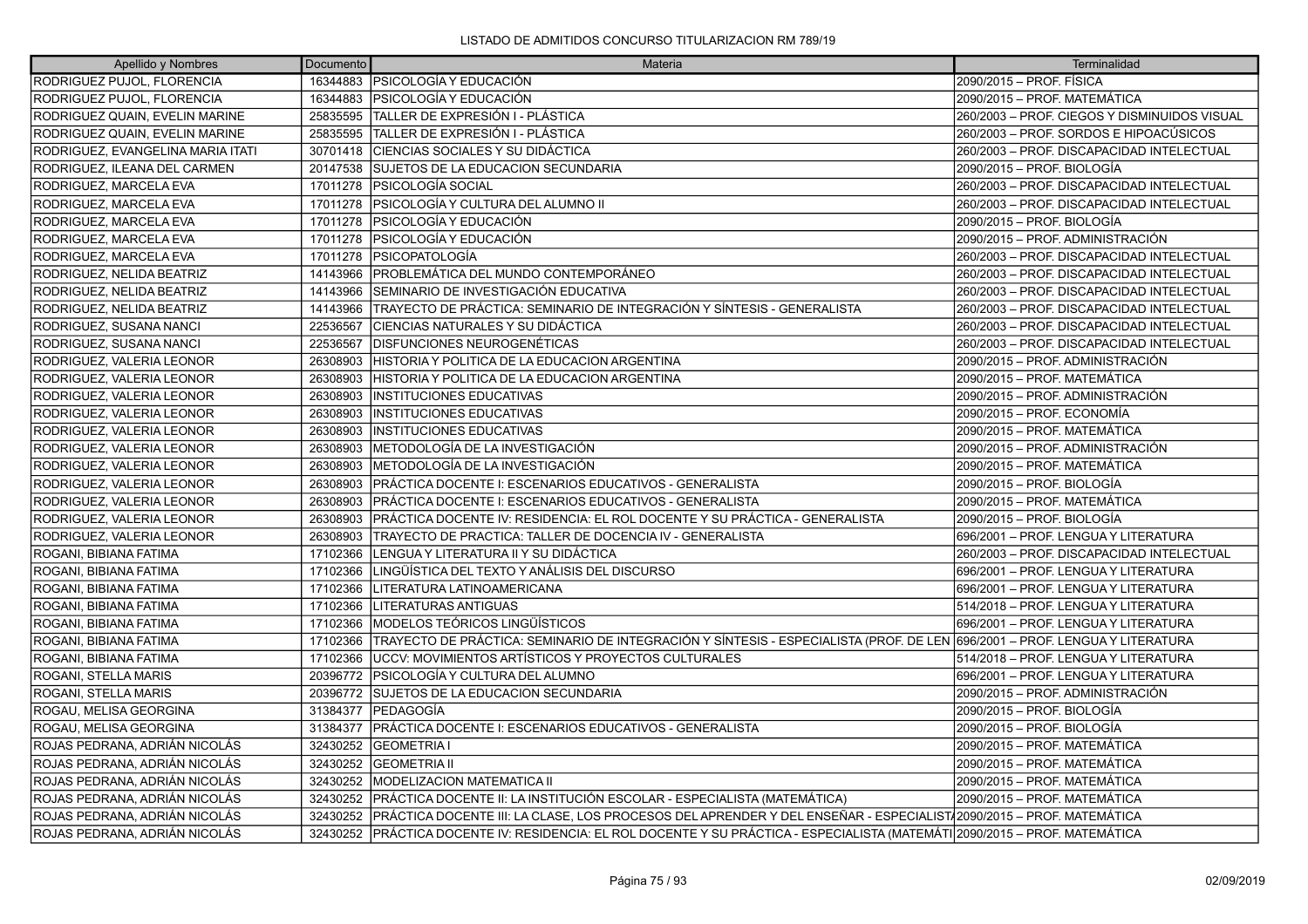| Apellido y Nombres              | Documento | Materia                                                                                                                 | Terminalidad                                 |
|---------------------------------|-----------|-------------------------------------------------------------------------------------------------------------------------|----------------------------------------------|
| ROJAS, ALEJANDRO DAMIAN         |           | 24523492 EDUCACIÓN SEXUAL INTEGRAL                                                                                      | 2090/2015 - PROF. BIOLOGÍA                   |
| ROJAS, ALEJANDRO DAMIAN         |           | 24523492 EDUCACIÓN SEXUAL INTEGRAL                                                                                      | 2090/2015 - PROF. ADMINISTRACIÓN             |
| ROJAS, ALEJANDRO DAMIAN         |           | 24523492 EDUCACIÓN SEXUAL INTEGRAL                                                                                      | 2090/2015 - PROF. MATEMÁTICA                 |
| ROJAS, NATALIA MARILINA         | 26609854  | POLÍTICA E HISTORIA EDUCATIVA ARGENTINA                                                                                 | 260/2003 - PROF. DISCAPACIDAD INTELECTUAL    |
| ROJAS, NATALIA MARILINA         | 26609854  | PROBLEMÁTICA DEL MUNDO CONTEMPORÁNEO                                                                                    | 260/2003 - PROF. DISCAPACIDAD INTELECTUAL    |
| ROJAS, STELLA MARIS             | 16716968  | IMETODOLOGÍA DE LA INVESTIGACIÓN                                                                                        | 2090/2015 - PROF. BIOLOGÍA                   |
| ROJAS, STELLA MARIS             | 16716968  | METODOLOGÍA DE LA INVESTIGACIÓN                                                                                         | 260/2003 - PROF. CIEGOS Y DISMINUIDOS VISUAL |
| ROJAS, STELLA MARIS             | 16716968  | PRÁCTICA DOCENTE IV: RESIDENCIA: EL ROL DOCENTE Y SU PRÁCTICA - GENERALISTA                                             | 2090/2015 - PROF. BIOLOGÍA                   |
| <b>ROJAS, STELLA MARIS</b>      | 16716968  | IPROBLEMÁTICA DEL MUNDO CONTEMPORÁNEO                                                                                   | 260/2003 - PROF. CIEGOS Y DISMINUIDOS VISUAL |
| ROJAS, STELLA MARIS             | 16716968  | TRAYECTO DE PRÁCTICA: TALLER DE DOCENCIA I - GENERALISTA                                                                | 260/2003 - PROF. DISCAPACIDAD INTELECTUAL    |
| ROLDAN ROLDAN, GABRIELA SILVANA | 23080702  | <b>FILOSOFÍA</b>                                                                                                        | 2090/2015 - PROF. MATEMÁTICA                 |
| ROLDAN ROLDAN, GABRIELA SILVANA | 23080702  | <b>FILOSOFÍA</b>                                                                                                        | 260/2003 - PROF. DISCAPACIDAD INTELECTUAL    |
| ROLDAN ROLDAN, GABRIELA SILVANA | 23080702  | PRÁCTICA DOCENTE I: ESCENARIOS EDUCATIVOS - GENERALISTA                                                                 | 2090/2015 – PROF. GEOGRAFÍA                  |
| ROLDAN ROLDAN, GABRIELA SILVANA |           | 23080702 PRÁCTICA DOCENTE II: LA INSTITUCIÓN ESCOLAR - GENERALISTA                                                      | 2090/2015 - PROF. GEOGRAFÍA                  |
| ROLDAN ROLDAN, GABRIELA SILVANA | 23080702  | PRÁCTICA DOCENTE II: LA INSTITUCIÓN ESCOLAR - GENERALISTA                                                               | 514/2018 - PROF. LENGUA Y LITERATURA         |
| ROLDAN ROLDAN, GABRIELA SILVANA | 23080702  | PRÁCTICA DOCENTE III: LA CLASE, LOS PROCESOS DEL APRENDER Y DEL ENSEÑAR - GENERALISTÁ2090/2015 – PROF. GEOGRAFÍA        |                                              |
| ROMERO, FABIANA LUISA A.        | 20279069  | PRÁCTICA DOCENTE I: ESCENARIOS EDUCATIVOS - GENERALISTA                                                                 | 514/2018 - PROF. LENGUA Y LITERATURA         |
| ROMERO, FABIANA LUISA A.        | 20279069  | PRÁCTICA DOCENTE III: LA CLASE, LOS PROCESOS DEL APRENDER Y DEL ENSEÑAR - GENERALIST/2090/2015 – PROF. BIOLOGÍA         |                                              |
| RONCERO, MARIA LUZ              | 26022862  | IADMINISTRACIÓN GENERAL                                                                                                 | 2090/2015 - PROF. ECONOMÍA                   |
| RONCERO, MARIA LUZ              | 26022862  | ADMINISTRACIÓN III                                                                                                      | 2090/2015 - PROF. ADMINISTRACIÓN             |
| RONCERO, MARIA LUZ              |           | 26022862   DIDÁCTICA DE LA ADMINISTRACIÓN II                                                                            | 2090/2015 – PROF. ADMINISTRACIÓN             |
| RONCERO, MARIA LUZ              | 26022862  | ECONOMÍA ARGENTINA LATINOAMERICANA E INTERNACIONAL                                                                      | 2090/2015 - PROF. ECONOMÍA                   |
| RONCERO, MARIA LUZ              | 26022862  | <b>IECONOMÍA III</b>                                                                                                    | 2090/2015 - PROF. ECONOMÍA                   |
| RONCERO, MARIA LUZ              | 26022862  | ECONOMÍA SOCIAL Y SOSTENIBLE                                                                                            | 2090/2015 – PROF. ECONOMÍA                   |
| RONCERO, MARIA LUZ              | 26022862  | <b>FINANZAS PÚBLICAS</b>                                                                                                | 2090/2015 - PROF. ECONOMÍA                   |
| RONCERO, MARIA LUZ              |           | 26022862 PRÁCTICA DOCENTE I: ESCENARIOS EDUCATIVOS - ESPECIALISTA (ADMINISTRACIÓN)                                      | 2090/2015 - PROF. ADMINISTRACIÓN             |
| RONCERO, MARIA LUZ              | 26022862  | PRÁCTICA DOCENTE II: LA INSTITUCIÓN ESCOLAR - ESPECIALISTA (ADMINISTRACIÓN)                                             | 2090/2015 - PROF. ADMINISTRACIÓN             |
| RONCERO, MARIA LUZ              | 26022862  | PRÁCTICA DOCENTE II: LA INSTITUCIÓN ESCOLAR - ESPECIALISTA (ECONOMÍA)                                                   | 2090/2015 - PROF. ECONOMÍA                   |
| RONCERO, MARIA LUZ              | 26022862  | PRÁCTICA DOCENTE IV: RESIDENCIA: EL ROL DOCENTE Y SU PRÁCTICA - ESPECIALISTA (ADMINIST 2090/2015 – PROF. ADMINISTRACIÓN |                                              |
| RONCERO, MARIA LUZ              | 26022862  | SISTEMA DE INFORMACIÓN CONTABLE III                                                                                     | 2090/2015 - PROF. ADMINISTRACIÓN             |
| RONCHESE, LORENA ANDREA         | 26255968  | <b>DIDÁCTICA Y CURRICULUM</b>                                                                                           | 2090/2015 - PROF. MATEMÁTICA                 |
| RONCHESE, LORENA ANDREA         | 26255968  | EDUCACIÓN SEXUAL INTEGRAL                                                                                               | 2090/2015 - PROF. MATEMÁTICA                 |
| RONCHESE, LORENA ANDREA         | 26255968  | ETICA Y TRABAJO DOCENTE                                                                                                 | 2090/2015 - PROF. MATEMÁTICA                 |
| RONCHESE, LORENA ANDREA         | 26255968  | METODOLOGÍA DE LA INVESTIGACIÓN                                                                                         | 2090/2015 - PROF. MATEMÁTICA                 |
| RONCHESE, LORENA ANDREA         | 26255968  | PRÁCTICA DOCENTE I: ESCENARIOS EDUCATIVOS - GENERALISTA                                                                 | 2090/2015 - PROF. MATEMÁTICA                 |
| RONCHESE, LORENA ANDREA         | 26255968  | PRÁCTICA DOCENTE II: LA INSTITUCIÓN ESCOLAR - GENERALISTA                                                               | 2090/2015 – PROF. MATEMÁTICA                 |
| RONCHESE, LORENA ANDREA         | 26255968  | PRÁCTICA DOCENTE IV: RESIDENCIA: EL ROL DOCENTE Y SU PRÁCTICA - GENERALISTA                                             | 2090/2015 – PROF. MATEMÁTICA                 |
| RONCHESE, LORENA ANDREA         | 26255968  | PSICOLOGÍA Y EDUCACIÓN                                                                                                  | 2090/2015 - PROF. MATEMÁTICA                 |
| RONDINA, ANA INES MARIA         | 29560627  | LATÍN                                                                                                                   | 514/2018 - PROF. LENGUA Y LITERATURA         |
| RONDINA, ANA INES MARIA         | 29560627  | LENGUA ESPAÑOLA I                                                                                                       | 514/2018 – PROF. LENGUA Y LITERATURA         |
| RONDINA, ANA INES MARIA         | 29560627  | LENGUA ESPAÑOLA II                                                                                                      | 514/2018 - PROF. LENGUA Y LITERATURA         |
| RONDINA, ANA INES MARIA         | 29560627  | LINGÜISTICA DEL TEXTO Y ANÁLISIS DEL DISCURSO I                                                                         | 514/2018 - PROF. LENGUA Y LITERATURA         |
| RONDINA, ANA INES MARIA         | 29560627  | LINGÜÍSTICA GENERAL                                                                                                     | 514/2018 - PROF. LENGUA Y LITERATURA         |
| RONDINA, ANA INES MARIA         | 29560627  | LITERATURA LATINOAMERICANA                                                                                              | 696/2001 - PROF. LENGUA Y LITERATURA         |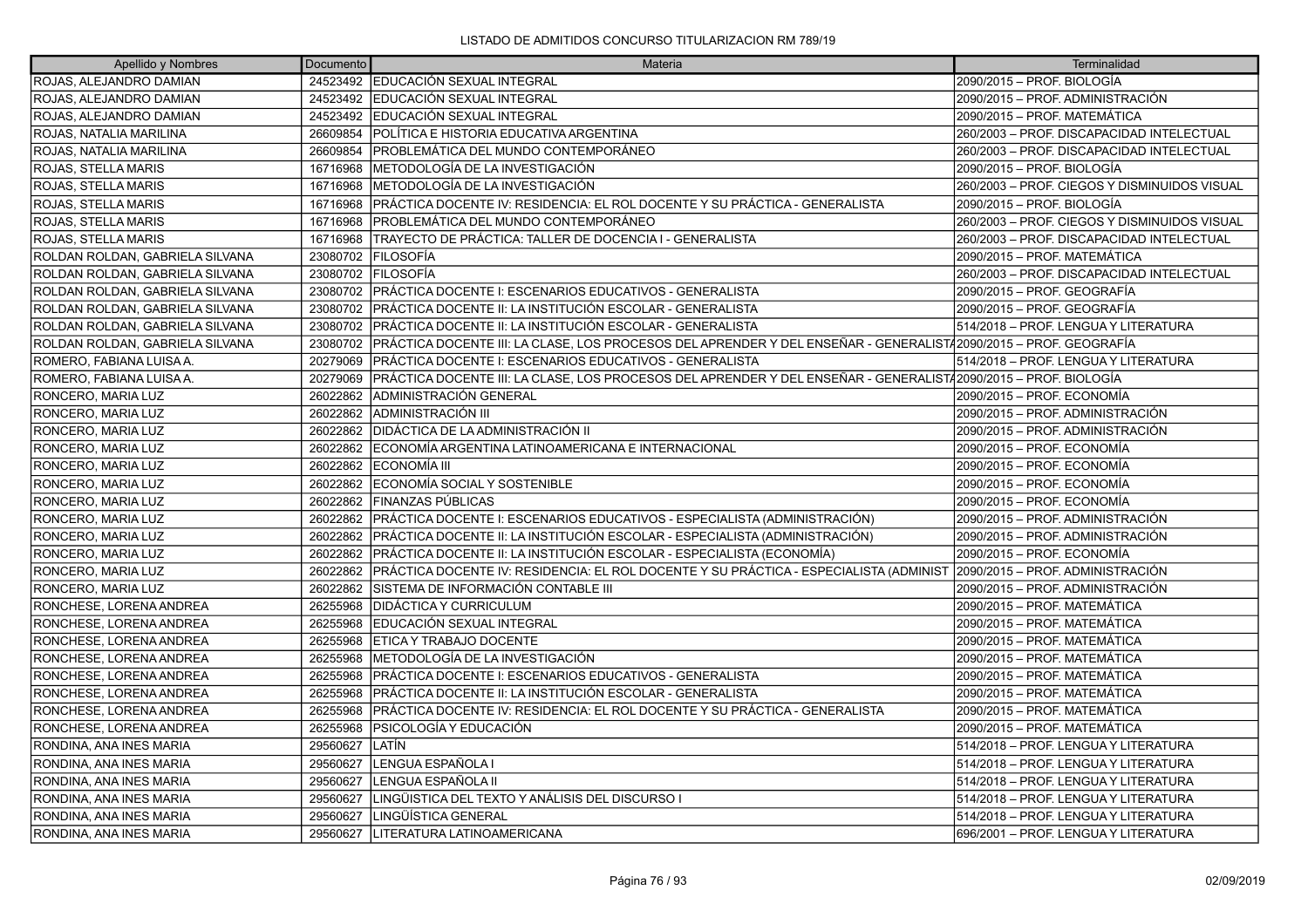| Apellido y Nombres                | Documento | Materia                                                                                                                      | Terminalidad                              |
|-----------------------------------|-----------|------------------------------------------------------------------------------------------------------------------------------|-------------------------------------------|
| RONDINA, ANA INES MARIA           | 29560627  | MODELOS TEÓRICOS LINGÜÍSTICOS                                                                                                | 696/2001 - PROF. LENGUA Y LITERATURA      |
| RONDINA, ANA INES MARIA           | 29560627  | <b>PRODUCCION ORAL Y ESCRITA</b>                                                                                             | 514/2018 - PROF. LENGUA Y LITERATURA      |
| RONDINA, ANA INES MARIA           | 29560627  | TRAYECTO DE PRÁCTICA: TALLER DE DOCENCIA III - ESPECIALISTA (PROF. DE LENGUA Y LITERATUR696/2001 – PROF. LENGUA Y LITERATURA |                                           |
| ROQUE, SILVANA MARIEL             | 20737837  | TALLER DE EXPRESIÓN I - EDUCACIÓN FÍSICA                                                                                     | 260/2003 - PROF. DISCAPACIDAD INTELECTUAL |
| ROQUE, SILVANA MARIEL             | 20737837  | TALLER DE EXPRESIÓN II - EDUCACIÓN FÍSICA                                                                                    | 260/2003 - PROF. DISCAPACIDAD INTELECTUAL |
| ROSAS SANDILLU, CLAUDIO GUILLERMO | 17519535  | GEOGRAFÍA DE LOS ESPACIOS MUNDIALES II                                                                                       | 2090/2015 - PROF. GEOGRAFÍA               |
| ROSICH, NATALIA VANESA            | 28922488  | <b>EPISTEMOLOGÍA DE LAS CIENCIAS NATURALES</b>                                                                               | 2090/2015 - PROF. BIOLOGÍA                |
| ROSICH, NATALIA VANESA            | 28922488  | ETICA Y TRABAJO DOCENTE                                                                                                      | 2090/2015 - PROF. BIOLOGÍA                |
| ROSICH, NATALIA VANESA            | 28922488  | <b>ETICA Y TRABAJO DOCENTE</b>                                                                                               | 2090/2015 - PROF. ADMINISTRACIÓN          |
| ROSICH, NATALIA VANESA            | 28922488  | ETICA Y TRABAJO DOCENTE                                                                                                      | 2090/2015 - PROF. MATEMÁTICA              |
| ROSICH, NATALIA VANESA            | 28922488  | FILOSOFÍA                                                                                                                    | 2090/2015 - PROF. BIOLOGÍA                |
| ROSILLO, ANA PAULA                | 24631654  | COMUNICACIÓN SOCIAL II                                                                                                       | 696/2001 - PROF. LENGUA Y LITERATURA      |
| ROSILLO, ANA PAULA                | 24631654  | LINGÜISTICA DEL TEXTO Y ANÁLISIS DEL DISCURSO I                                                                              | 514/2018 - PROF. LENGUA Y LITERATURA      |
| ROSSA, CAROLINA PAOLA             | 30291253  | ADMINISTRACIÓN GENERAL                                                                                                       | 2090/2015 - PROF. ADMINISTRACIÓN          |
| ROSSA, CAROLINA PAOLA             |           | 30291253   DERECHO I                                                                                                         | 2090/2015 - PROF. ADMINISTRACIÓN          |
| ROSSA, CAROLINA PAOLA             | 30291253  | <b>DIDÁCTICA DE LA ADMINISTRACIÓN I</b>                                                                                      | 2090/2015 - PROF. ADMINISTRACIÓN          |
| ROSSA, CAROLINA PAOLA             | 30291253  | PRÁCTICA DOCENTE IV: RESIDENCIA: EL ROL DOCENTE Y SU PRÁCTICA - ESPECIALISTA (ADMINIST 2090/2015 – PROF. ADMINISTRACIÓN      |                                           |
| ROSSA, CAROLINA PAOLA             | 30291253  | SISTEMA DE INFORMACIÓN CONTABLE I                                                                                            | 2090/2015 - PROF. ADMINISTRACIÓN          |
| ROSSI, BETINA MARIA               | 22094973  | LITERATURA ARGENTINA                                                                                                         | 696/2001 - PROF. LENGUA Y LITERATURA      |
| ROSSI, BETINA MARIA               | 22094973  | LITERATURA EUROPEA III                                                                                                       | 696/2001 - PROF. LENGUA Y LITERATURA      |
| ROSSI, BETINA MARIA               | 22094973  | LITERATURAS ANTIGUAS                                                                                                         | 514/2018 – PROF. LENGUA Y LITERATURA      |
| ROSSI, BETINA MARIA               | 22094973  | PRÁCTICA DOCENTE II: LA INSTITUCIÓN ESCOLAR - ESPECIALISTA (LENGUA Y LITERATURA)                                             | 514/2018 - PROF. LENGUA Y LITERATURA      |
| ROSSI, BETINA MARIA               | 22094973  | TRAYECTO DE PRÁCTICA: SEMINARIO DE INTEGRACIÓN Y SÍNTESIS - ESPECIALISTA (PROF. DE LEN 696/2001 – PROF. LENGUA Y LITERATURA  |                                           |
| ROSSI, MALVINA ANGELICA           | 27442484  | PRODUCCION DE RECURSOS DIDÁCTICOS I                                                                                          | 2090/2015 - PROF. ADMINISTRACIÓN          |
| ROSSI, MALVINA ANGELICA           | 27442484  | PRODUCCION DE RECURSOS DIDACTICOS II                                                                                         | 2090/2015 - PROF. ECONOMÍA                |
| ROSSOWSKI, GRISELDA CARMEN        | 14653629  | BIOLOGÍA HUMANA Y SALUD II                                                                                                   | 2090/2015 - PROF. BIOLOGÍA                |
| ROSSOWSKI, GRISELDA CARMEN        | 14653629  | BIOLOGÍA, GENÉTICA Y NEUROENDOCRINA                                                                                          | 260/2003 - PROF. DISCAPACIDAD INTELECTUAL |
| ROSSOWSKI, GRISELDA CARMEN        | 14653629  | EDUCACIÓN AMBIENTAL                                                                                                          | 2090/2015 - PROF. BIOLOGÍA                |
| ROSSOWSKI, GRISELDA CARMEN        | 14653629  | <b>EVOLUCIÓN</b>                                                                                                             | 2090/2015 - PROF. BIOLOGÍA                |
| ROSSOWSKI, GRISELDA CARMEN        | 14653629  | PRÁCTICA DOCENTE I: ESCENARIOS EDUCATIVOS - ESPECIALISTA (BIOLOGÍA)                                                          | 2090/2015 - PROF. BIOLOGÍA                |
| ROSSOWSKI, GRISELDA CARMEN        | 14653629  | PRÁCTICA DOCENTE III: LA CLASE, LOS PROCESOS DEL APRENDER Y DEL ENSEÑAR - ESPECIALIST√2090/2015 – PROF. BIOLOGÍA             |                                           |
| ROSTAGNO, CECILIA SOLEDAD         | 26773294  | <b>PSICOMOTRICIDAD II</b>                                                                                                    | 260/2003 - PROF. DISCAPACIDAD INTELECTUAL |
| ROSTAGNO, CECILIA SOLEDAD         |           | 26773294 TALLER DE EXPRESIÓN II - EDUCACIÓN FÍSICA                                                                           | 260/2003 - PROF. DISCAPACIDAD INTELECTUAL |
| ROSTAGNO, CECILIA SOLEDAD         | 26773294  | TALLER DE EXPRESIÓN II - EDUCACIÓN FÍSICA                                                                                    | 260/2003 - PROF. SORDOS E HIPOACÚSICOS    |
| ROTTA, MARIA ALEJANDRA            |           | 16141615 DIDÁCTICA Y CURRICULUM                                                                                              | 2090/2015 - PROF. BIOLOGÍA                |
| ROTTA, MARIA ALEJANDRA            |           | 16141615   DIDÁCTICA Y CURRICULUM                                                                                            | 514/2018 - PROF. LENGUA Y LITERATURA      |
| ROTTA, MARIA ALEJANDRA            |           | 16141615 PEDAGOGÍA                                                                                                           | 514/2018 - PROF. LENGUA Y LITERATURA      |
| ROTTA, MARIA ALEJANDRA            |           | 16141615 SUJETOS DE LA EDUCACION SECUNDARIA                                                                                  | 2090/2015 - PROF. BIOLOGÍA                |
| ROVIRA, ESTELA                    |           | 21579002 PSICOLOGÍA Y EDUCACIÓN                                                                                              | 2090/2015 - PROF. BIOLOGÍA                |
| ROVIRA, ESTELA                    |           | 21579002 PSICOLOGÍA Y EDUCACIÓN                                                                                              | 2090/2015 – PROF. ADMINISTRACIÓN          |
| ROVIRA, ESTELA                    |           | 21579002   PSICOLOGÍA Y EDUCACIÓN                                                                                            | 2090/2015 - PROF. ECONOMÍA                |
| ROVIRA, ESTELA                    |           | 21579002 PSICOLOGÍA Y EDUCACIÓN                                                                                              | 2090/2015 - PROF. MATEMÁTICA              |
| <b>ROVIRA, ESTELA</b>             |           | 21579002 PSICOLOGÍA Y EDUCACIÓN                                                                                              | 514/2018 - PROF. LENGUA Y LITERATURA      |
| ROVIRA, ESTELA                    |           | 21579002 SUJETOS DE LA EDUCACION SECUNDARIA                                                                                  | 2090/2015 - PROF. MATEMÁTICA              |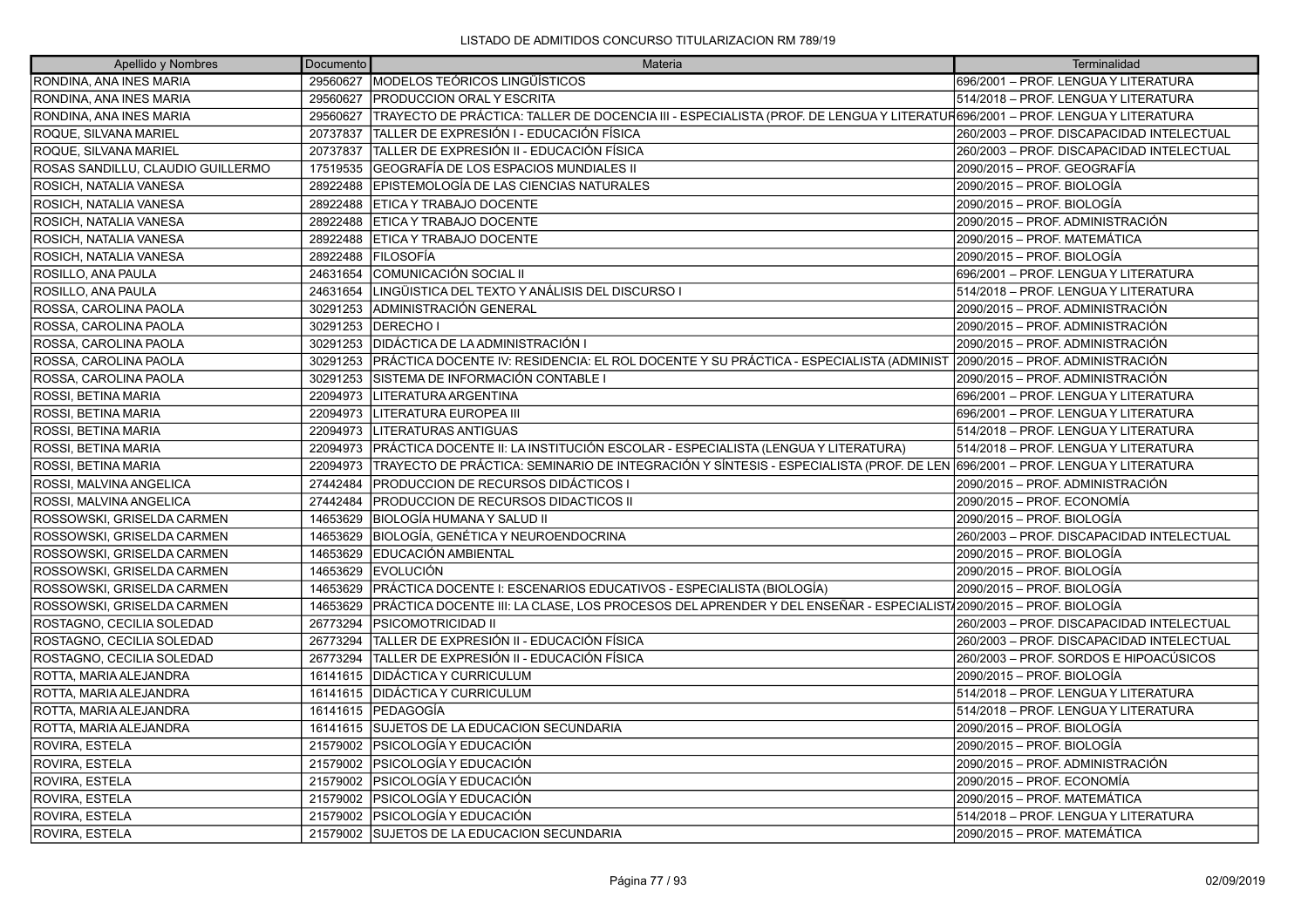| Apellido y Nombres                 | Documento | Materia                                                                                                            | Terminalidad                              |
|------------------------------------|-----------|--------------------------------------------------------------------------------------------------------------------|-------------------------------------------|
| ROYO, BEATRIZ                      |           | 18825062 BIOLOGÍA III                                                                                              | 2090/2015 - PROF. BIOLOGÍA                |
| ROYO, BEATRIZ                      |           | 18825062   DIDÁCTICA DE LA BIOLOGIA I                                                                              | 2090/2015 - PROF. BIOLOGÍA                |
| ROYO, BEATRIZ                      |           | 18825062   LABORATORIO DE CIENCIAS NATURALES                                                                       | 2090/2015 – PROF. BIOLOGÍA                |
| ROYO, BEATRIZ                      | 18825062  | PRÁCTICA DOCENTE III: LA CLASE, LOS PROCESOS DEL APRENDER Y DEL ENSEÑAR - ESPECIALIST√2090/2015 – PROF. BIOLOGÍA   |                                           |
| ROZYCKI, SERGIO DARIO              | 13925736  | <b>FÍSICA</b> I                                                                                                    | 2090/2015 - PROF. MATEMÁTICA              |
| ROZYCKI, SERGIO DARIO              | 13925736  | <b>FISICA II</b>                                                                                                   | 2090/2015 – PROF. MATEMÁTICA              |
| RUANI, MARIA DE LOS MILAGROS       | 28496523  | <b>LATIN</b>                                                                                                       | 514/2018 - PROF. LENGUA Y LITERATURA      |
| RUANI, MARIA DE LOS MILAGROS       | 28496523  | LINGÜÍSTICA DEL TEXTO Y ANÁLISIS DEL DISCURSO                                                                      | 696/2001 - PROF. LENGUA Y LITERATURA      |
| RUANI, MARIA DE LOS MILAGROS       | 28496523  | LITERATURA ARGENTINA                                                                                               | 696/2001 - PROF. LENGUA Y LITERATURA      |
| RUANI, MARIA DE LOS MILAGROS       | 28496523  | LITERATURA EUROPEA III                                                                                             | 696/2001 - PROF. LENGUA Y LITERATURA      |
| RUANI, MARIA DE LOS MILAGROS       | 28496523  | LITERATURA LATINOAMERICANA                                                                                         | 696/2001 - PROF. LENGUA Y LITERATURA      |
| RUDOLF, MARÍA ALEJANDRA            | 16943666  | ADMINISTRACIÓN GENERAL                                                                                             | 2090/2015 - PROF. ADMINISTRACIÓN          |
| RUDOLF. MARÍA ALEJANDRA            | 16943666  | ADMINISTRACIÓN GENERAL                                                                                             | 2090/2015 – PROF. ECONOMÍA                |
| RUDOLF, MARÍA ALEJANDRA            | 16943666  | ADMINISTRACIÓN I                                                                                                   | 2090/2015 - PROF. ADMINISTRACIÓN          |
| RUDOLF, MARÍA ALEJANDRA            | 16943666  | <b>ADMINISTRACIÓN III</b>                                                                                          | 2090/2015 - PROF. ADMINISTRACIÓN          |
| RUDOLF, MARÍA ALEJANDRA            | 16943666  | PRÁCTICA DOCENTE I: ESCENARIOS EDUCATIVOS - ESPECIALISTA (ADMINISTRACIÓN)                                          | 2090/2015 – PROF. ADMINISTRACIÓN          |
| RUIZ, ALDO MARIA                   | 22477453  | <b>DIDÁCTICA DE LA ADMINISTRACIÓN I</b>                                                                            | 2090/2015 – PROF. ADMINISTRACIÓN          |
| RUIZ, ALDO MARIA                   | 22477453  | PRÁCTICAS DE INVESTIGACIÓN - ESPECIALISTA ADMINISTRACIÓN                                                           | 2090/2015 – PROF. ADMINISTRACIÓN          |
| RUMI, EVELYN GISELA                | 31340278  | MATEMÁTICA I Y SU DIDÁCTICA                                                                                        | 260/2003 - PROF. DISCAPACIDAD INTELECTUAL |
| RUMI, EVELYN GISELA                | 31340278  | <b>MATEMÁTICA II Y SU DIDÁCTICA</b>                                                                                | 260/2003 - PROF. DISCAPACIDAD INTELECTUAL |
| RUSSANO MARTINI, ANTONELLA ELIANA  | 34602222  | TRASTORNOS DEL LENGUAJE Y LA COMUNICACIÓN                                                                          | 260/2003 - PROF. DISCAPACIDAD INTELECTUAL |
| RUSSO, ROMINA                      | 28731383  | ORGANIZACIÓN Y GESTIÓN INSTITUCIONAL                                                                               | 260/2003 - PROF. DISCAPACIDAD INTELECTUAL |
| <b>RUSSO, ROMINA</b>               | 28731383  | <b>IPEDAGOGÍA</b>                                                                                                  | 2090/2015 - PROF. FÍSICA                  |
| RUSSO, ROMINA                      | 28731383  | PSICOLOGÍA Y EDUCACIÓN                                                                                             | 2090/2015 – PROF. FÍSICA                  |
| RUSSO, ROMINA                      | 28731383  | <b>PSICOLOGÍA Y EDUCACIÓN</b>                                                                                      | 514/2018 - PROF. LENGUA Y LITERATURA      |
| RUSSO, ROMINA                      | 28731383  | <b>SUJETOS DE LA EDUCACION SECUNDARIA</b>                                                                          | 2090/2015 - PROF. ADMINISTRACIÓN          |
| RUSSO, ROMINA                      | 28731383  | <b>TRAYECTO DE PRÁCTICA: TALLER DE DOCENCIA I - GENERALISTA</b>                                                    | 260/2003 - PROF. DISCAPACIDAD INTELECTUAL |
| SABBATINI, GABRIELA MARÍA DE LUJÁN | 29351259  | BIOLOGÍA, GENÉTICA Y NEUROENDOCRINA                                                                                | 260/2003 - PROF. DISCAPACIDAD INTELECTUAL |
| SABBATINI, GABRIELA MARÍA DE LUJÁN | 29351259  | <b>DISFUNCIONES NEUROGENÉTICAS</b>                                                                                 | 260/2003 - PROF. DISCAPACIDAD INTELECTUAL |
| SABBATINI, GABRIELA MARÍA DE LUJÁN | 29351259  | PRÁCTICA DOCENTE III: LA CLASE, LOS PROCESOS DEL APRENDER Y DEL ENSEÑAR - ESPECIALISTA 2090/2015 - PROF. BIOLOGÍA  |                                           |
| SACCONE, FRANCISCO RENE            |           | 24267572   BIOLOGÍA I                                                                                              | 2090/2015 - PROF. BIOLOGÍA                |
| SACCONE. FRANCISCO RENE            |           | 24267572 BIOLOGIA IV                                                                                               | 2090/2015 – PROF. BIOLOGÍA                |
| SACCONE, FRANCISCO RENE            | 24267572  | PRÁCTICA DOCENTE IV: RESIDENCIA: EL ROL DOCENTE Y SU PRÁCTICA - ESPECIALISTA (BIOLOGÍA) 2090/2015 – PROF. BIOLOGÍA |                                           |
| SAGER, LUISINA MONICA              | 30865592  | <b>IFILOSOFÍA</b>                                                                                                  | 2090/2015 - PROF. ADMINISTRACIÓN          |
| SAGER, LUISINA MONICA              | 30865592  | PRÁCTICA DOCENTE II: LA INSTITUCIÓN ESCOLAR - GENERALISTA                                                          | 2090/2015 - PROF. ADMINISTRACIÓN          |
| SAGER, LUISINA MONICA              | 30865592  | PRÁCTICA DOCENTE IV: RESIDENCIA: EL ROL DOCENTE Y SU PRÁCTICA - GENERALISTA                                        | 2090/2015 - PROF. ADMINISTRACIÓN          |
| SAGER, LUISINA MONICA              | 30865592  | IPRACTICAS DE INVESTIGACIÓN                                                                                        | 2090/2015 - PROF. MATEMÁTICA              |
| SAGER, LUISINA MONICA              | 30865592  | ITRAYECTO DE PRÁCTICA: TALLER DE DOCENCIA III - GENERALISTA                                                        | 696/2001 - PROF. LENGUA Y LITERATURA      |
| SALA, VERONICA FABIANA             | 23737390  | ADMINISTRACIÓN GENERAL                                                                                             | 2090/2015 - PROF. ECONOMÍA                |
| SALA, VERONICA FABIANA             | 23737390  | ADMINISTRACIÓN I                                                                                                   | 2090/2015 - PROF. ADMINISTRACIÓN          |
| SALA, VERONICA FABIANA             | 23737390  | ADMINISTRACIÓN IV                                                                                                  | 2090/2015 - PROF. ADMINISTRACIÓN          |
| SALA, VERONICA FABIANA             | 23737390  | <b>DIDÁCTICA DE LA ADMINISTRACIÓN I</b>                                                                            | 2090/2015 - PROF. ADMINISTRACIÓN          |
| SALA, VERONICA FABIANA             | 23737390  | <b>DIDÁCTICA DE LA ADMINISTRACIÓN II</b>                                                                           | 2090/2015 – PROF. ADMINISTRACIÓN          |
| SALA, VERONICA FABIANA             | 23737390  | <b>DIDÁCTICA DE LA ECONOMÍA I</b>                                                                                  | 2090/2015 – PROF. ECONOMÍA                |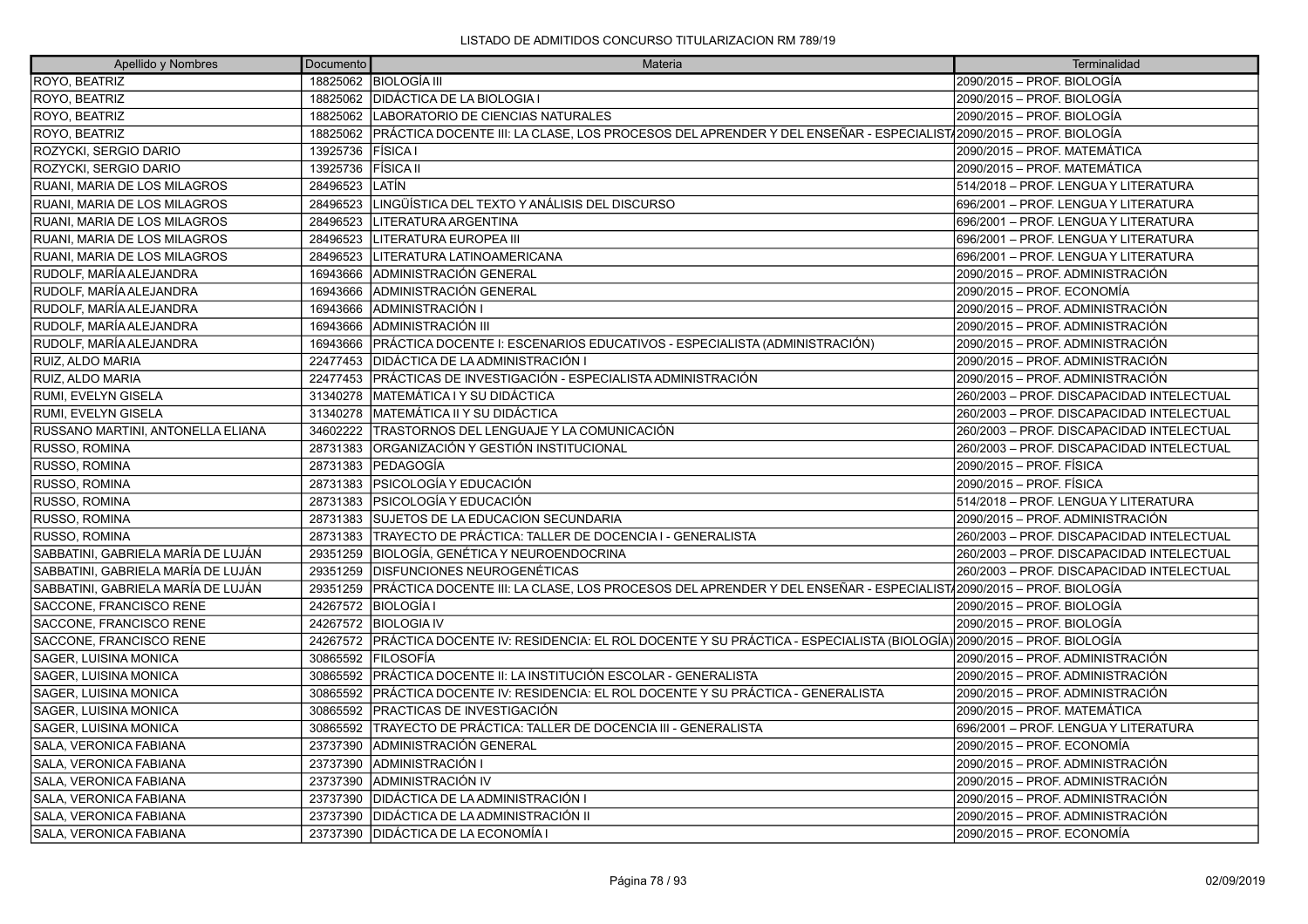| Apellido y Nombres         | Documento | Materia                                                                                                                   | Terminalidad                                 |
|----------------------------|-----------|---------------------------------------------------------------------------------------------------------------------------|----------------------------------------------|
| SALA, VERONICA FABIANA     |           | 23737390 ECONOMÍA I                                                                                                       | 2090/2015 - PROF. ECONOMÍA                   |
| SALA, VERONICA FABIANA     |           | 23737390 ECONOMÍA III                                                                                                     | 2090/2015 - PROF. ECONOMÍA                   |
| SALA, VERONICA FABIANA     |           | 23737390 PRÁCTICA DOCENTE II: LA INSTITUCIÓN ESCOLAR - ESPECIALISTA (ECONOMÍA)                                            | 2090/2015 - PROF. ECONOMÍA                   |
| SALA, VERONICA FABIANA     | 23737390  | PRÁCTICA DOCENTE IV: RESIDENCIA: EL ROL DOCENTE Y SU PRÁCTICA - ESPECIALISTA (ECONOMÍ42090/2015 – PROF. ECONOMÍA          |                                              |
| SALA, VERONICA FABIANA     | 23737390  | SISTEMA DE INFORMACIÓN CONTABLE I                                                                                         | 2090/2015 - PROF. ADMINISTRACIÓN             |
| SALA, VERONICA FABIANA     | 23737390  | SISTEMA DE INFORMACIÓN CONTABLE II                                                                                        | 2090/2015 - PROF. ADMINISTRACIÓN             |
| SALA, VERONICA FABIANA     | 23737390  | ISISTEMA DE INFORMACIÓN CONTABLE III                                                                                      | 2090/2015 - PROF. ADMINISTRACIÓN             |
| SALCEDO, ADRIAN LISANDRO   | 23612148  | ADMINISTRACIÓN I                                                                                                          | 2090/2015 - PROF. ADMINISTRACIÓN             |
| SALCEDO, ADRIAN LISANDRO   | 23612148  | <b>IPRÁCTICA IMPOSITIVA Y LABORAL</b>                                                                                     | 2090/2015 - PROF. ADMINISTRACIÓN             |
| SALCEDO, HERNAN EDGARDO    | 20598538  | TALLER DE EXPRESIÓN I - EDUCACIÓN FÍSICA                                                                                  | 260/2003 - PROF. DISCAPACIDAD INTELECTUAL    |
| SALINAS, JAQUELINA MARCELA | 20402666  | IPROBLEMÁTICA DEL MUNDO CONTEMPORÁNEO                                                                                     | 260/2003 - PROF. DISCAPACIDAD INTELECTUAL    |
| SALINAS, JAQUELINA MARCELA | 20402666  | UCCV: PENSAMIENTO SOCIO-ANTROPOLÓGICO                                                                                     | 2090/2015 - PROF. GEOGRAFÍA                  |
| SALOMONE, INES ANGELA      | 21767256  | PRACTICAS DE INVESTIGACIÓN                                                                                                | 2090/2015 - PROF. BIOLOGÍA                   |
| SALOMONE, INES ANGELA      | 21767256  | IPSICOLOGÍA Y EDUCACIÓN                                                                                                   | 2090/2015 - PROF. BIOLOGÍA                   |
| SALVAGNO, MARIA CELESTE    | 30516954  | <b>PSICOLOGÍA Y EDUCACIÓN</b>                                                                                             | 2090/2015 - PROF. ECONOMÍA                   |
| SAMBRANA, TOMAS CONRADO    | 27620616  | <b>BIOLOGÍA I</b>                                                                                                         | 2090/2015 - PROF. BIOLOGÍA                   |
| SAMBRANA, TOMAS CONRADO    |           | 27620616   BIOLOGIA II                                                                                                    | 2090/2015 - PROF. BIOLOGÍA                   |
| SAMBRANA, TOMAS CONRADO    | 27620616  | <b>BIOLOGÍA III</b>                                                                                                       | 2090/2015 - PROF. BIOLOGÍA                   |
| SAMBRANA, TOMAS CONRADO    |           | 27620616 BIOLOGIA IV                                                                                                      | 2090/2015 – PROF. BIOLOGÍA                   |
| SAMBRANA, TOMAS CONRADO    |           | 27620616 EVOLUCIÓN                                                                                                        | 2090/2015 - PROF. BIOLOGÍA                   |
| SAMBRANA, TOMAS CONRADO    |           | 27620616 PRÁCTICA DOCENTE III: LA CLASE, LOS PROCESOS DEL APRENDER Y DEL ENSEÑAR - ESPECIALIST/2090/2015 – PROF. BIOLOGÍA |                                              |
| SANCHEZ, LORENA            | 36196359  | <b>JUCCV: COMUNICACION SOCIAL</b>                                                                                         | 2090/2015 - PROF. ADMINISTRACIÓN             |
| SANCHEZ, LUCRECIA          |           | 24726963 DIDÁCTICA Y CURRICULUM                                                                                           | 2090/2015 - PROF. MATEMÁTICA                 |
| SANCHEZ, LUCRECIA          | 24726963  | IPRÁCTICA DOCENTE II: LA INSTITUCIÓN ESCOLAR - GENERALISTA                                                                | 514/2018 – PROF. LENGUA Y LITERATURA         |
| SANCHEZ, LUCRECIA          | 24726963  | PSICOLOGÍA Y EDUCACIÓN                                                                                                    | 2090/2015 - PROF. BIOLOGÍA                   |
| SANCHEZ, MONICA PATRICIA   | 17825629  | PSICOLOGÍA Y CULTURA DEL ALUMNO I                                                                                         | 260/2003 – PROF. SORDOS E HIPOACÚSICOS       |
| SANCHEZ, MONICA PATRICIA   | 17825629  | PSICOLOGÍA Y CULTURA DEL ALUMNO II                                                                                        | 260/2003 - PROF. CIEGOS Y DISMINUIDOS VISUAL |
| SANCHEZ, MONICA PATRICIA   | 17825629  | PSICOLOGÍA Y CULTURA DEL ALUMNO II                                                                                        | 260/2003 - PROF. DISCAPACIDAD INTELECTUAL    |
| SANCHEZ, SILVIA VIVIANA    | 22361580  | <b>DIDÁCTICA Y CURRICULUM</b>                                                                                             | 2090/2015 - PROF. MATEMÁTICA                 |
| SANCHEZ, SILVIA VIVIANA    | 22361580  | ÉTICA PROFESIONAL                                                                                                         | 696/2001 - PROF. LENGUA Y LITERATURA         |
| SANCHEZ, SILVIA VIVIANA    | 22361580  | PRÁCTICA DOCENTE I: ESCENARIOS EDUCATIVOS - GENERALISTA                                                                   | 2090/2015 - PROF. ADMINISTRACIÓN             |
| SANDOVAL, NOELIA ELISA     | 28834577  | ELEMENTOS DE MATEMÁTICA Y BIOESTADÍSTICA                                                                                  | 2090/2015 - PROF. BIOLOGÍA                   |
| SANDRIGO, GABRIELA JULIETA | 20961623  | <b>IDIDÁCTICA Y CURRICULUM</b>                                                                                            | 2090/2015 - PROF. MATEMÁTICA                 |
| SANDRIGO, GABRIELA JULIETA | 20961623  | EDUCACIÓN SEXUAL INTEGRAL                                                                                                 | 2090/2015 – PROF. ADMINISTRACIÓN             |
| SANDRIGO, GABRIELA JULIETA | 20961623  | <b> PEDAGOGÍA</b>                                                                                                         | 2090/2015 - PROF. GEOGRAFÍA                  |
| SANDRIGO, GABRIELA JULIETA | 20961623  | PEDAGOGÍA                                                                                                                 | 2090/2015 - PROF. MATEMÁTICA                 |
| SANDRIGO, GABRIELA JULIETA | 20961623  | PRÁCTICA DOCENTE I: ESCENARIOS EDUCATIVOS - GENERALISTA                                                                   | 2090/2015 - PROF. MATEMÁTICA                 |
| SANTELLAN, SILVANA MARIA   | 27744232  | ESTADÍSTICA APLICADA                                                                                                      | 2090/2015 - PROF. ADMINISTRACIÓN             |
| SANTELLAN, SILVANA MARIA   | 27744232  | MATEMÁTICA I Y SU DIDÁCTICA                                                                                               | 260/2003 - PROF. DISCAPACIDAD INTELECTUAL    |
| SANTELLAN, SILVANA MARIA   | 27744232  | MATEMÁTICA I Y SU DIDÁCTICA                                                                                               | 260/2003 - PROF. SORDOS E HIPOACÚSICOS       |
| SANTELLAN, SILVANA MARIA   | 27744232  | MATEMÁTICA II Y SU DIDÁCTICA                                                                                              | 260/2003 - PROF. CIEGOS Y DISMINUIDOS VISUAL |
| SANTELLAN, SILVANA MARIA   | 27744232  | <b>MATEMÁTICA II Y SU DIDÁCTICA</b>                                                                                       | 260/2003 - PROF. DISCAPACIDAD INTELECTUAL    |
| SANTELLAN, SILVANA MARIA   | 27744232  | MATEMÁTICA II Y SU DIDÁCTICA                                                                                              | 260/2003 – PROF. SORDOS E HIPOACÚSICOS       |
| SANTILLAN. MARTA GUADALUPE |           | 28135581 IDIDÁCTICA Y CURRICULUM                                                                                          | 514/2018 – PROF. LENGUA Y LITERATURA         |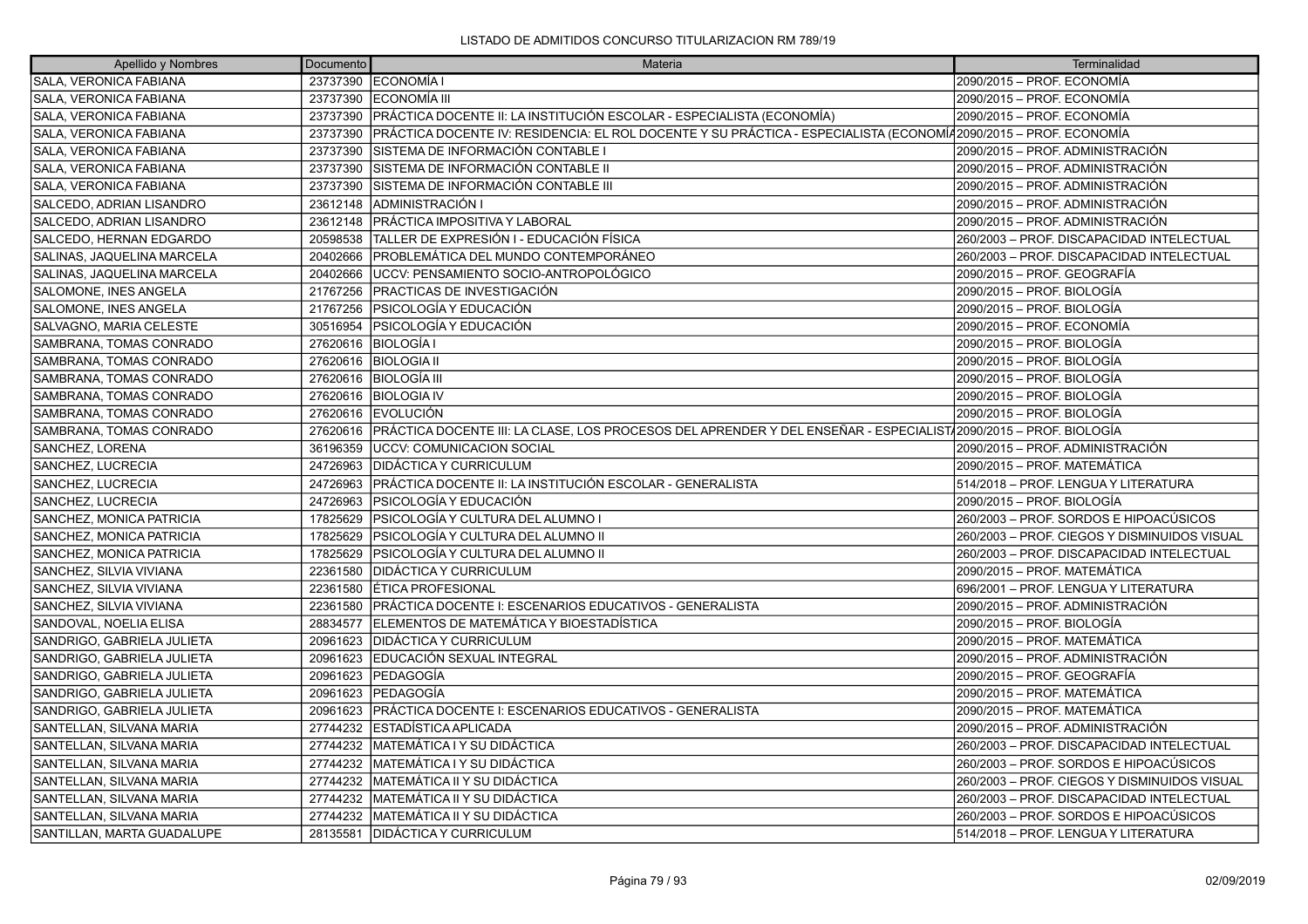| Apellido y Nombres                  | Documento | Materia                                                                                                                      | Terminalidad                           |  |
|-------------------------------------|-----------|------------------------------------------------------------------------------------------------------------------------------|----------------------------------------|--|
| SANTILLAN, MARTA GUADALUPE          | 28135581  | PRÁCTICA DOCENTE III: LA CLASE, LOS PROCESOS DEL APRENDER Y DEL ENSEÑAR - GENERALIST/2090/2015 – PROF. ECONOMÍA              |                                        |  |
| SANTILLAN, MARTA GUADALUPE          | 28135581  | ITRAYECTO DE PRÁCTICA: SEMINARIO DE INTEGRACIÓN Y SÍNTESIS - GENERALISTA                                                     | 696/2001 – PROF. LENGUA Y LITERATURA   |  |
| SANTOMERO, LUCILA                   | 28764686  | LINGÜÍSTICA DEL TEXTO Y ANÁLISIS DEL DISCURSO                                                                                | 696/2001 – PROF. LENGUA Y LITERATURA   |  |
| SANTOMERO, LUCILA                   | 28764686  | LINGÜISTICA DEL TEXTO Y ANÁLISIS DEL DISCURSO I                                                                              | 514/2018 - PROF. LENGUA Y LITERATURA   |  |
| SANTOMERO, LUCILA                   | 28764686  | LINGÜÍSTICA GENERAL                                                                                                          | 514/2018 - PROF. LENGUA Y LITERATURA   |  |
| SANTOMERO, LUCILA                   | 28764686  | TRAYECTO DE PRÁCTICA: TALLER DE DOCENCIA IV - ESPECIALISTA (PROF. DE LENGUA Y LITERATUF696/2001 – PROF. LENGUA Y LITERATURA  |                                        |  |
| SANTUCHO, CAROLINA MARIA DEL HUERTO | 22263166  | <b>DIDÁCTICA ESPECÍFICA</b>                                                                                                  | 696/2001 - PROF. LENGUA Y LITERATURA   |  |
| SANTUCHO, CAROLINA MARIA DEL HUERTO | 22263166  | TRAYECTO DE PRÁCTICA: TALLER DE DOCENCIA III - ESPECIALISTA (PROF. DE LENGUA Y LITERATUR696/2001 – PROF. LENGUA Y LITERATURA |                                        |  |
| SARA, NATALIA SOLEDAD               | 27862127  | LENGUA Y LITERATURA I Y SU DIDÁCTICA                                                                                         | 260/2003 - PROF. SORDOS E HIPOACÚSICOS |  |
| SARA, NATALIA SOLEDAD               | 27862127  | LENGUA Y LITERATURA II Y SU DIDÁCTICA                                                                                        | 260/2003 - PROF. SORDOS E HIPOACÚSICOS |  |
| SARA, NATALIA SOLEDAD               | 27862127  | LINGÜÍSTICA DEL TEXTO Y ANÁLISIS DEL DISCURSO                                                                                | 696/2001 - PROF. LENGUA Y LITERATURA   |  |
| SARA, NATALIA SOLEDAD               | 27862127  | IMODELOS TEÓRICOS LINGÜÍSTICOS                                                                                               | 696/2001 - PROF. LENGUA Y LITERATURA   |  |
| SARA, NATALIA SOLEDAD               | 27862127  | <b>PSICOLINGUÍSTICA</b>                                                                                                      | 260/2003 - PROF. SORDOS E HIPOACÚSICOS |  |
| SARA, NATALIA SOLEDAD               | 27862127  | TRAYECTO DE PRÁCTICA: TALLER DE DOCENCIA IV - ESPECIALISTA (PROF. DE LENGUA Y LITERATUF696/2001 – PROF. LENGUA Y LITERATURA  |                                        |  |
| SARA, NATALIA SOLEDAD               | 27862127  | UCCV: MOVIMIENTOS ARTÍSTICOS Y PROYECTOS CULTURALES                                                                          | 514/2018 - PROF. LENGUA Y LITERATURA   |  |
| SARDA, ALEJANDRA MARCELA            | 17258168  | <b>INSTITUCIONES EDUCATIVAS</b>                                                                                              | 2090/2015 - PROF. ADMINISTRACIÓN       |  |
| SARICH, DANIEL OMAR                 | 21417989  | PEDAGOGÍA                                                                                                                    | 2090/2015 - PROF. MATEMÁTICA           |  |
| SARRAMONA, GRACIELA ELISABET        | 21563913  | <b>PRODUCCION DE RECURSOS DIDACTICOS II</b>                                                                                  | 2090/2015 - PROF. ADMINISTRACIÓN       |  |
| SARTORI, CLAUDIA LUCIA              | 20139830  | GEOGRAFÍA ECONÓMICA                                                                                                          | 2090/2015 - PROF. ECONOMÍA             |  |
| SARTORI, MARIA CELESTE              | 26962388  | IDIDÁCTICA Y CURRICULUM                                                                                                      | 2090/2015 - PROF. MATEMÁTICA           |  |
| SARTORI, MARIA CELESTE              | 26962388  | <b>DIDÁCTICA Y CURRICULUM</b>                                                                                                | 514/2018 - PROF. LENGUA Y LITERATURA   |  |
| SARTORI, MARIA CELESTE              | 26962388  | <b>PEDAGOGÍA</b>                                                                                                             | 2090/2015 - PROF. MATEMÁTICA           |  |
| SARTORI, MARIA CELESTE              | 26962388  | PRÁCTICA DOCENTE I: ESCENARIOS EDUCATIVOS - GENERALISTA                                                                      | 514/2018 - PROF. LENGUA Y LITERATURA   |  |
| SASTRE, MARIA FERNANDA              | 25781534  | IBIOLOGÍA HUMANA Y SALUD I                                                                                                   | 2090/2015 – PROF. BIOLOGÍA             |  |
| SASTRE, MARIA FERNANDA              | 25781534  | <b>BIOLOGÍA III</b>                                                                                                          | 2090/2015 - PROF. BIOLOGÍA             |  |
| SASTRE, MARIA FERNANDA              | 25781534  | <b>DIDÁCTICA DE LA BIOLOGIA II</b>                                                                                           | 2090/2015 - PROF. BIOLOGÍA             |  |
| SASTRE, MARIA FERNANDA              | 25781534  | PRÁCTICA DOCENTE I: ESCENARIOS EDUCATIVOS - ESPECIALISTA (BIOLOGÍA)                                                          | 2090/2015 – PROF. BIOLOGÍA             |  |
| SASTRE, MARIA FERNANDA              | 25781534  | PRÁCTICA DOCENTE III: LA CLASE, LOS PROCESOS DEL APRENDER Y DEL ENSEÑAR - ESPECIALIST√2090/2015 – PROF. BIOLOGÍA             |                                        |  |
| SASTRE, MARIA FERNANDA              | 25781534  | PRÁCTICA DOCENTE IV: RESIDENCIA: EL ROL DOCENTE Y SU PRÁCTICA - ESPECIALISTA (BIOLOGÍA) 2090/2015 – PROF. BIOLOGÍA           |                                        |  |
| SASTRE, MARIA FERNANDA              | 25781534  | TALLER DE MODELIZACIÓN Y RECURSOS DIDÁCTICOS EN BIOLOGÍA                                                                     | 2090/2015 – PROF. BIOLOGÍA             |  |
| SAUBOT, MARIA ALEJANDRA             | 24566979  | <b>ARITMETICA Y ALGEBRA I</b>                                                                                                | 2090/2015 - PROF. MATEMÁTICA           |  |
| SAUBOT, MARIA ALEJANDRA             | 24566979  | CALCULO I                                                                                                                    | 2090/2015 - PROF. MATEMÁTICA           |  |
| SAUBOT, MARIA ALEJANDRA             | 24566979  | <b>DIDACTICA DE LA MATEMATICA II</b>                                                                                         | 2090/2015 – PROF. MATEMÁTICA           |  |
| SAUBOT, MARIA ALEJANDRA             | 24566979  | <b>GEOMETRIA I</b>                                                                                                           | 2090/2015 - PROF. MATEMÁTICA           |  |
| SAUBOT, MARIA ALEJANDRA             | 24566979  | <b>GEOMETRIA III</b>                                                                                                         | 2090/2015 - PROF. MATEMÁTICA           |  |
| SAUCEDO, ANDREA MARIA ITATI         | 25469687  | LITERATURAS ANTIGUAS                                                                                                         | 514/2018 - PROF. LENGUA Y LITERATURA   |  |
| SAUCEDO, ANDREA MARIA ITATI         | 25469687  | PRÁCTICA DOCENTE I: ESCENARIOS EDUCATIVOS - ESPECIALISTA (LENGUA Y LITERATURA)                                               | 514/2018 - PROF. LENGUA Y LITERATURA   |  |
| SAUCEDO, CECILIA INES DEL CARMEN    | 29379121  | MATEMÁTICA FINANCIERA                                                                                                        | 2090/2015 – PROF. ADMINISTRACIÓN       |  |
| SAUCEDO, CECILIA INES DEL CARMEN    | 29379121  | PRÁCTICAS DE INVESTIGACIÓN - ESPECIALISTA MATEMÁTICA/ ESTADÍSTICA                                                            | 2090/2015 - PROF. ADMINISTRACIÓN       |  |
| SAUCEDO, CECILIA INES DEL CARMEN    | 29379121  | <b>PRODUCCION DE RECURSOS DIDÁCTICOS I</b>                                                                                   | 2090/2015 - PROF. ADMINISTRACIÓN       |  |
| SAUCEDO, SERGIO SEBASTIAN           | 31330789  | CALCULO I                                                                                                                    | 2090/2015 - PROF. MATEMÁTICA           |  |
| SCALERANDI, ESTEFANÍA               | 30389201  | EDUCACIÓN SEXUAL INTEGRAL                                                                                                    | 2090/2015 – PROF. ECONOMÍA             |  |
| SCALERANDI, ESTEFANÍA               | 30389201  | <b>IPEDAGOGÍA</b>                                                                                                            | 2090/2015 - PROF. ECONOMÍA             |  |
| SCALERANDI, ESTEFANÍA               | 30389201  | <b>PEDAGOGÍA</b>                                                                                                             | 2090/2015 – PROF. MATEMÁTICA           |  |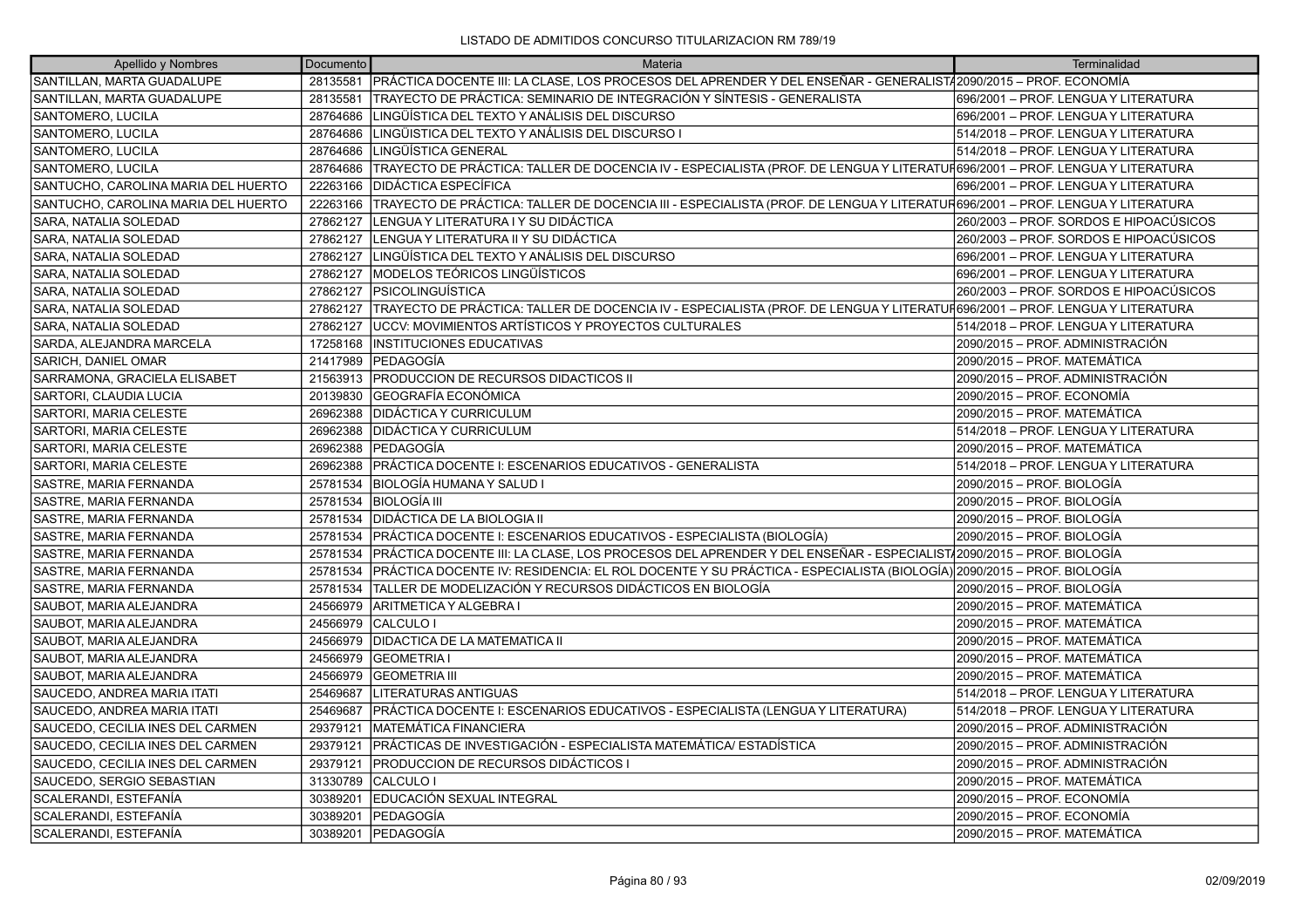| Apellido y Nombres             | Documento | Materia                                                                                                           | Terminalidad                                 |
|--------------------------------|-----------|-------------------------------------------------------------------------------------------------------------------|----------------------------------------------|
| SCALERANDI. ESTEFANÍA          |           | 30389201 PRÁCTICA DOCENTE II: LA INSTITUCIÓN ESCOLAR - GENERALISTA                                                | 2090/2015 - PROF. MATEMÁTICA                 |
| SCHEFFER, RICARDO ENZO         | 14228436  | EPISTEMOLOGIA E HISTORIA DE LA MATEMATICA                                                                         | 2090/2015 - PROF. MATEMÁTICA                 |
| SCHEFFER, RICARDO ENZO         |           | 14228436 ETICA Y TRABAJO DOCENTE                                                                                  | 2090/2015 - PROF. FÍSICA                     |
| SCHEFFER, RICARDO ENZO         | 14228436  | <b>FILOSOFÍA</b>                                                                                                  | 2090/2015 - PROF. FÍSICA                     |
| SCHEFFER, RICARDO ENZO         | 14228436  | <b>FILOSOFÍA</b>                                                                                                  | 2090/2015 - PROF. MATEMÁTICA                 |
| SCHEFFER, RICARDO ENZO         |           | 14228436 FILOSOFÍA                                                                                                | 696/2001 - PROF. LENGUA Y LITERATURA         |
| SCHEFFER, RICARDO ENZO         | 14228436  | ÍHISTORIA Y EPISTEMOLOGÍA DE LA FÍSICA                                                                            | 2090/2015 - PROF. FÍSICA                     |
| SCHLATTER, IVANA LILIAN        | 24088254  | <b>FILOSOFÍA</b>                                                                                                  | 2090/2015 - PROF. BIOLOGÍA                   |
| SCHLATTER, IVANA LILIAN        |           | 24088254 FILOSOFÍA                                                                                                | 2090/2015 - PROF. ADMINISTRACIÓN             |
| SCHLATTER, IVANA LILIAN        | 24088254  | <b>FILOSOFÍA</b>                                                                                                  | 2090/2015 - PROF. GEOGRAFÍA                  |
| SCHLATTER, IVANA LILIAN        | 24088254  | <b>FILOSOFÍA</b>                                                                                                  | 2090/2015 – PROF. MATEMÁTICA                 |
| SCHLATTER, IVANA LILIAN        | 24088254  | lPEDAGOGÍA                                                                                                        | 2090/2015 - PROF. BIOLOGÍA                   |
| SCHLATTER, IVANA LILIAN        | 24088254  | lPEDAGOGÍA                                                                                                        | 2090/2015 – PROF. ADMINISTRACIÓN             |
| SCHLATTER, IVANA LILIAN        | 24088254  | PRÁCTICA DOCENTE I: ESCENARIOS EDUCATIVOS - GENERALISTA                                                           | 2090/2015 - PROF. BIOLOGÍA                   |
| SCHLATTER, IVANA LILIAN        | 24088254  | IPRÁCTICA DOCENTE II: LA INSTITUCIÓN ESCOLAR - GENERALISTA                                                        | 2090/2015 - PROF. GEOGRAFÍA                  |
| SCHLATTER, IVANA LILIAN        | 24088254  | PRÁCTICA DOCENTE III: LA CLASE, LOS PROCESOS DEL APRENDER Y DEL ENSEÑAR - GENERALIST/2090/2015 – PROF. BIOLOGÍA   |                                              |
| SCHLATTER, IVANA LILIAN        | 24088254  | PRÁCTICA DOCENTE III: LA CLASE, LOS PROCESOS DEL APRENDER Y DEL ENSEÑAR - GENERALISTA 2090/2015 - PROF. GEOGRAFÍA |                                              |
| SCHLATTER, IVANA LILIAN        | 24088254  | PRÁCTICA DOCENTE III: LA CLASE, LOS PROCESOS DEL APRENDER Y DEL ENSEÑAR - GENERALIST/2090/2015 – PROF. MATEMÁTICA |                                              |
| SCHLATTER, IVANA LILIAN        | 24088254  | PSICOLOGÍA Y EDUCACIÓN                                                                                            | 2090/2015 - PROF. ADMINISTRACIÓN             |
| SCHLATTER, IVANA LILIAN        | 24088254  | TRAYECTO DE PRÁCTICA: TALLER DE DOCENCIA III - GENERALISTA                                                        | 696/2001 - PROF. LENGUA Y LITERATURA         |
| <b>SCHLATTER. IVANA LILIAN</b> | 24088254  | TRAYECTO DE PRACTICA: TALLER DE DOCENCIA IV - GENERALISTA                                                         | 696/2001 - PROF. LENGUA Y LITERATURA         |
| SCHMIDT, CAROLINA GISELA       | 28819096  | <b>CIENCIAS DE LA TIERRA</b>                                                                                      | 2090/2015 - PROF. BIOLOGÍA                   |
| SCHMITHALTER, MARIANA          | 30291815  | ESTADÍSTICA APLICADA                                                                                              | 2090/2015 - PROF. ECONOMÍA                   |
| <b>SCHNEIDER, MARIA ESTER</b>  |           | 16155265 ADMINISTRACIÓN III                                                                                       | 2090/2015 - PROF. ADMINISTRACIÓN             |
| <b>SCHNEIDER, MARIA ESTER</b>  | 16155265  | <b>DIDÁCTICA DE LA ADMINISTRACIÓN I</b>                                                                           | 2090/2015 - PROF. ADMINISTRACIÓN             |
| <b>SCHNEIDER, MARIA ESTER</b>  |           | 16155265   DIDÁCTICA DE LA ADMINISTRACIÓN II                                                                      | 2090/2015 - PROF. ADMINISTRACIÓN             |
| <b>SCHNEIDER, MARIA ESTER</b>  |           | 16155265 PRODUCCION DE RECURSOS DIDACTICOS II                                                                     | 2090/2015 - PROF. ADMINISTRACIÓN             |
| SCHNELL, MARIA FLORENCIA       | 27681471  | EPISTEMOLOGIA E HISTORIA DE LA MATEMATICA                                                                         | 2090/2015 - PROF. MATEMÁTICA                 |
| SCHNELL, MARIA FLORENCIA       | 27681471  | <b>MATEMATICA</b>                                                                                                 | 2090/2015 - PROF. ADMINISTRACIÓN             |
| SCHNELL, MARIA FLORENCIA       | 27681471  | PRÁCTICA DOCENTE I: ESCENARIOS EDUCATIVOS - ESPECIALISTA (MATEMÁTICA)                                             | 2090/2015 - PROF. MATEMÁTICA                 |
| SCHNIDER, MARIA PAULA          | 28241390  | ITRAYECTO DE PRÁCTICA: TALLER DE DOCENCIA III - GENERALISTA                                                       | 260/2003 – PROF. SORDOS E HIPOACÚSICOS       |
| SCHOSSOW, MONICA BEATRIZ       | 16994565  | TALLER DE EXPRESIÓN I - EDUCACIÓN FÍSICA                                                                          | 260/2003 - PROF. DISCAPACIDAD INTELECTUAL    |
| SCHOSSOW, MONICA BEATRIZ       | 16994565  | TALLER DE EXPRESIÓN II - EDUCACIÓN FÍSICA                                                                         | 260/2003 - PROF. CIEGOS Y DISMINUIDOS VISUAL |
| SCHUJMAN, NORA PATRICIA        | 14392501  | LITERATURA LATINOAMERICANA                                                                                        | 696/2001 - PROF. LENGUA Y LITERATURA         |
| SCIALLA, JULIA ALEJANDRA       | 31975161  | <b>PRÁCTICA DOCENTE II: LA INSTITUCIÓN ESCOLAR - GENERALISTA</b>                                                  | 2090/2015 – PROF. ADMINISTRACIÓN             |
| SCOPONI, ELENA VERONICA        | 24720573  | <b>CALCULO I</b>                                                                                                  | 2090/2015 - PROF. MATEMÁTICA                 |
| SCOPONI, ELENA VERONICA        | 24720573  | PRÁCTICA DOCENTE I: ESCENARIOS EDUCATIVOS - ESPECIALISTA (FÍSICA)                                                 | 2090/2015 - PROF. FÍSICA                     |
| SCOPONI, ELENA VERONICA        |           | 24720573 PRÁCTICA DOCENTE I: ESCENARIOS EDUCATIVOS - ESPECIALISTA (MATEMÁTICA)                                    | 2090/2015 - PROF. MATEMÁTICA                 |
| SCRIVANO, GABRIELA ALEJANDRA   | 18516113  | PRÁCTICA DOCENTE I: ESCENARIOS EDUCATIVOS - ESPECIALISTA (BIOLOGÍA)                                               | 2090/2015 - PROF. BIOLOGÍA                   |
| SDRIGOTTI, ARIEL NORBERTO      | 17148950  | <b>DIDACTICA DE LA MATEMATICA I</b>                                                                               | 2090/2015 - PROF. MATEMÁTICA                 |
| SDRIGOTTI, ARIEL NORBERTO      | 17148950  | <b>DIDÁCTICA ESPECÍFICA II</b>                                                                                    | 2090/2015 - PROF. FÍSICA                     |
| SDRIGOTTI, ARIEL NORBERTO      | 17148950  | <b>FISICA</b> I                                                                                                   | 2090/2015 - PROF. MATEMÁTICA                 |
| SDRIGOTTI, ARIEL NORBERTO      | 17148950  | <b>GEOMETRIA II</b>                                                                                               | 2090/2015 - PROF. MATEMÁTICA                 |
| SDRIGOTTI, ARIEL NORBERTO      |           | 17148950 IMODELIZACION MATEMATICA I                                                                               | 2090/2015 - PROF. MATEMÁTICA                 |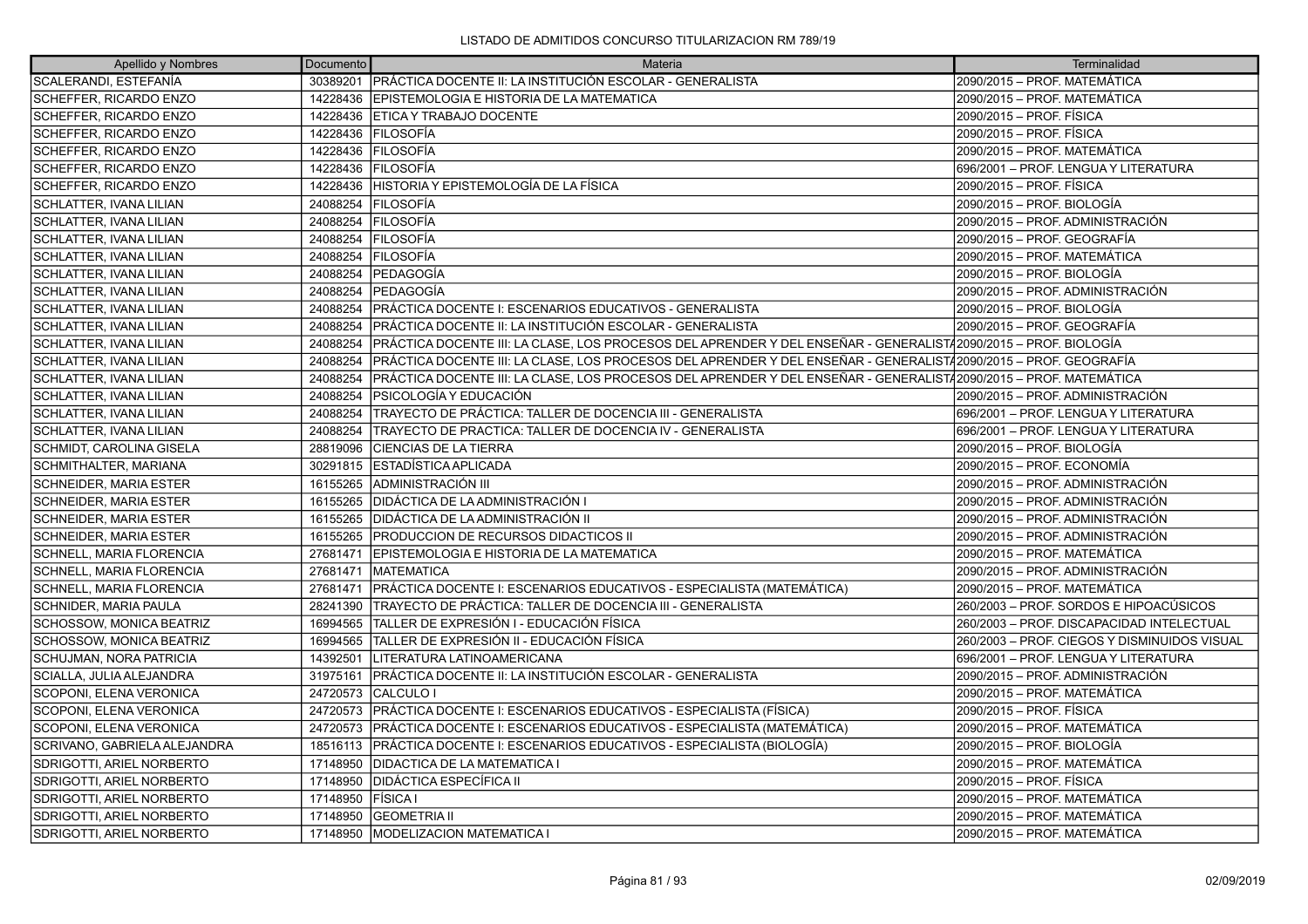| Apellido y Nombres           | Documento | Materia                                                                                                          | Terminalidad                              |
|------------------------------|-----------|------------------------------------------------------------------------------------------------------------------|-------------------------------------------|
| SDRIGOTTI, ARIEL NORBERTO    |           | 17148950 PRACTICAS DE INVESTIGACIÓN                                                                              | 2090/2015 - PROF. FÍSICA                  |
| SDRIGOTTI, ARIEL NORBERTO    | 17148950  | TALLER III DE FÍSICA Y QUÍMICA- ESPECIALISTA FÍSICA                                                              | 2090/2015 - PROF. FÍSICA                  |
| SEDDA, LILIAN GLORIA D.      |           | 18195482 PSICOLOGÍA Y CULTURA DEL ALUMNO                                                                         | 696/2001 - PROF. LENGUA Y LITERATURA      |
| SEDDA, LILIAN GLORIA D.      | 18195482  | PSICOLOGÍA Y EDUCACIÓN                                                                                           | 2090/2015 – PROF. BIOLOGÍA                |
| SEDDA, LILIAN GLORIA D.      | 18195482  | <b>SUJETOS DE LA EDUCACION SECUNDARIA</b>                                                                        | 2090/2015 - PROF. MATEMÁTICA              |
| SEMITIEL, JOSE ABEL          | 27233767  | ARITMETICA Y ALGEBRA II                                                                                          | 2090/2015 - PROF. MATEMÁTICA              |
| SEMITIEL, JOSE ABEL          | 27233767  | <b>CALCULO II</b>                                                                                                | 2090/2015 - PROF. MATEMÁTICA              |
| SEMITIEL, JOSE ABEL          | 27233767  | CALCULO III                                                                                                      | 2090/2015 - PROF. MATEMÁTICA              |
| SENN, ADRIANA INES           |           | 29979160 BIOLOGÍA III                                                                                            | 2090/2015 - PROF. BIOLOGÍA                |
| SENN, ADRIANA INES           | 29979160  | <b>IDIDÁCTICA DE LA BIOLOGIA II</b>                                                                              | 2090/2015 – PROF. BIOLOGÍA                |
| SENN, ADRIANA INES           | 29979160  | <b>IECOLOGIA</b>                                                                                                 | 2090/2015 – PROF. BIOLOGÍA                |
| <b>SENN, ADRIANA INES</b>    | 29979160  | <b>EDUCACIÓN SEXUAL INTEGRAL</b>                                                                                 | 2090/2015 - PROF. BIOLOGÍA                |
| SENN, ADRIANA INES           | 29979160  | EPISTEMOLOGÍA DE LAS CIENCIAS NATURALES                                                                          | 2090/2015 – PROF. BIOLOGÍA                |
| SENN, ADRIANA INES           |           | 29979160 EVOLUCIÓN                                                                                               | 2090/2015 - PROF. BIOLOGÍA                |
| SEQUEIRA, DIEGO              |           | 22761666 ARITMETICA Y ALGEBRA I                                                                                  | 2090/2015 - PROF. MATEMÁTICA              |
| SEQUEIRA, DIEGO              | 22761666  | <b>CALCULO II</b>                                                                                                | 2090/2015 - PROF. MATEMÁTICA              |
| SEQUEIRA, DIEGO              | 22761666  | PRÁCTICA DOCENTE I: ESCENARIOS EDUCATIVOS - ESPECIALISTA (MATEMÁTICA)                                            | 2090/2015 – PROF. MATEMÁTICA              |
| SEQUEIRA, DIEGO              | 22761666  | PRÁCTICA DOCENTE II: LA INSTITUCIÓN ESCOLAR - ESPECIALISTA (MATEMÁTICA)                                          | 2090/2015 - PROF. MATEMÁTICA              |
| SHAPIRO, CARMINA             | 34420064  | FILOSOFÍA                                                                                                        | 2090/2015 – PROF. MATEMÁTICA              |
| SHIERSON, NATALIA SOLEDAD    | 28813728  | EDUCACIÓN AMBIENTAL                                                                                              | 2090/2015 – PROF. BIOLOGÍA                |
| SHIERSON, NATALIA SOLEDAD    | 28813728  | PRÁCTICA DOCENTE I: ESCENARIOS EDUCATIVOS - ESPECIALISTA (BIOLOGÍA)                                              | 2090/2015 – PROF. BIOLOGÍA                |
| SHIERSON, NATALIA SOLEDAD    | 28813728  | PRÁCTICA DOCENTE II: LA INSTITUCIÓN ESCOLAR - ESPECIALISTA (BIOLOGÍA)                                            | 2090/2015 - PROF. BIOLOGÍA                |
| SIGAUDO, MARIA VERONICA      | 23232730  | IPRÁCTICA DOCENTE II: LA INSTITUCIÓN ESCOLAR - GENERALISTA                                                       | 2090/2015 – PROF. BIOLOGÍA                |
| SILIONI, GEORGINA MARIA NOEL | 25328452  | <b>IPEDAGOGÍA</b>                                                                                                | 260/2003 - PROF. DISCAPACIDAD INTELECTUAL |
| SIMEONI, MAURICIO CEFERINO   | 30864969  | ELEMENTOS DE MATEMÁTICA Y BIOESTADÍSTICA                                                                         | 2090/2015 – PROF. BIOLOGÍA                |
| SIMEONI, MAURICIO CEFERINO   | 30864969  | PRÁCTICA DOCENTE I: ESCENARIOS EDUCATIVOS - ESPECIALISTA (MATEMÁTICA)                                            | 2090/2015 – PROF. MATEMÁTICA              |
| SIMIL, ELIANA ANTONELA       | 34379355  | <b>INSTITUCIONES EDUCATIVAS</b>                                                                                  | 2090/2015 - PROF. MATEMÁTICA              |
| SIMIL, ELIANA ANTONELA       | 34379355  | lPEDAGOGÍA                                                                                                       | 2090/2015 - PROF. MATEMÁTICA              |
| SIMIL, ELIANA ANTONELA       | 34379355  | PRÁCTICA DOCENTE I: ESCENARIOS EDUCATIVOS - GENERALISTA                                                          | 2090/2015 – PROF. MATEMÁTICA              |
| SIMIL, ELIANA ANTONELA       | 34379355  | PRACTICAS DE INVESTIGACIÓN                                                                                       | 2090/2015 - PROF. MATEMÁTICA              |
| SIMIL, ELIANA ANTONELA       | 34379355  | PSICOLOGÍA Y EDUCACIÓN                                                                                           | 514/2018 - PROF. LENGUA Y LITERATURA      |
| SIRINI BARRIOS, IVANA LORENA | 22715699  | METODOLOGÍA DE LA INVESTIGACIÓN GEOGRÁFICA- GENERALISTA                                                          | 2090/2015 – PROF. GEOGRAFÍA               |
| SIRINI BARRIOS, IVANA LORENA | 22715699  | PRÁCTICA DOCENTE III: LA CLASE, LOS PROCESOS DEL APRENDER Y DEL ENSEÑAR - GENERALIST∤2090/2015 – PROF. GEOGRAFÍA |                                           |
| SMIGLA, NORA GRACIELA        | 18416576  | ARITMETICA Y ALGEBRA I                                                                                           | 2090/2015 – PROF. MATEMÁTICA              |
| SMIGLA, NORA GRACIELA        | 18416576  | <b>DIDACTICA DE LA MATEMATICA II</b>                                                                             | 2090/2015 – PROF. MATEMÁTICA              |
| SOLA, RAUL SEBASTIAN         | 27419883  | LABORATORIO DE CIENCIAS NATURALES                                                                                | 2090/2015 - PROF. BIOLOGÍA                |
| SOLA, RAUL SEBASTIAN         | 27419883  | QUÍMICA I                                                                                                        | 2090/2015 – PROF. BIOLOGÍA                |
| SOLA, RAUL SEBASTIAN         | 27419883  | QUİMICA II                                                                                                       | 2090/2015 – PROF. BIOLOGÍA                |
| SOLA, RAUL SEBASTIAN         | 27419883  | TALLER DE MODELIZACIÓN Y RECURSOS DIDÁCTICOS EN BIOLOGÍA                                                         | 2090/2015 – PROF. BIOLOGÍA                |
| SOLARI, PABLO JAVIER         | 26395944  | <b>LITERATURA ARGENTINA</b>                                                                                      | 696/2001 - PROF. LENGUA Y LITERATURA      |
| SOLARI, PABLO JAVIER         | 26395944  | <b>LITERATURA EUROPEA III</b>                                                                                    | 696/2001 - PROF. LENGUA Y LITERATURA      |
| SOLARI, PABLO JAVIER         | 26395944  | LITERATURA LATINOAMERICANA                                                                                       | 696/2001 - PROF. LENGUA Y LITERATURA      |
| SOLARI, PABLO JAVIER         | 26395944  | SEMINARIO: PROBLEMÁTICA DE LA LITERATURA Y LAS ARTES CONTEMPORÁNEAS                                              | 696/2001 - PROF. LENGUA Y LITERATURA      |
| SOLARI, PABLO JAVIER         | 26395944  | TEORÍA LITERARIA                                                                                                 | 696/2001 - PROF. LENGUA Y LITERATURA      |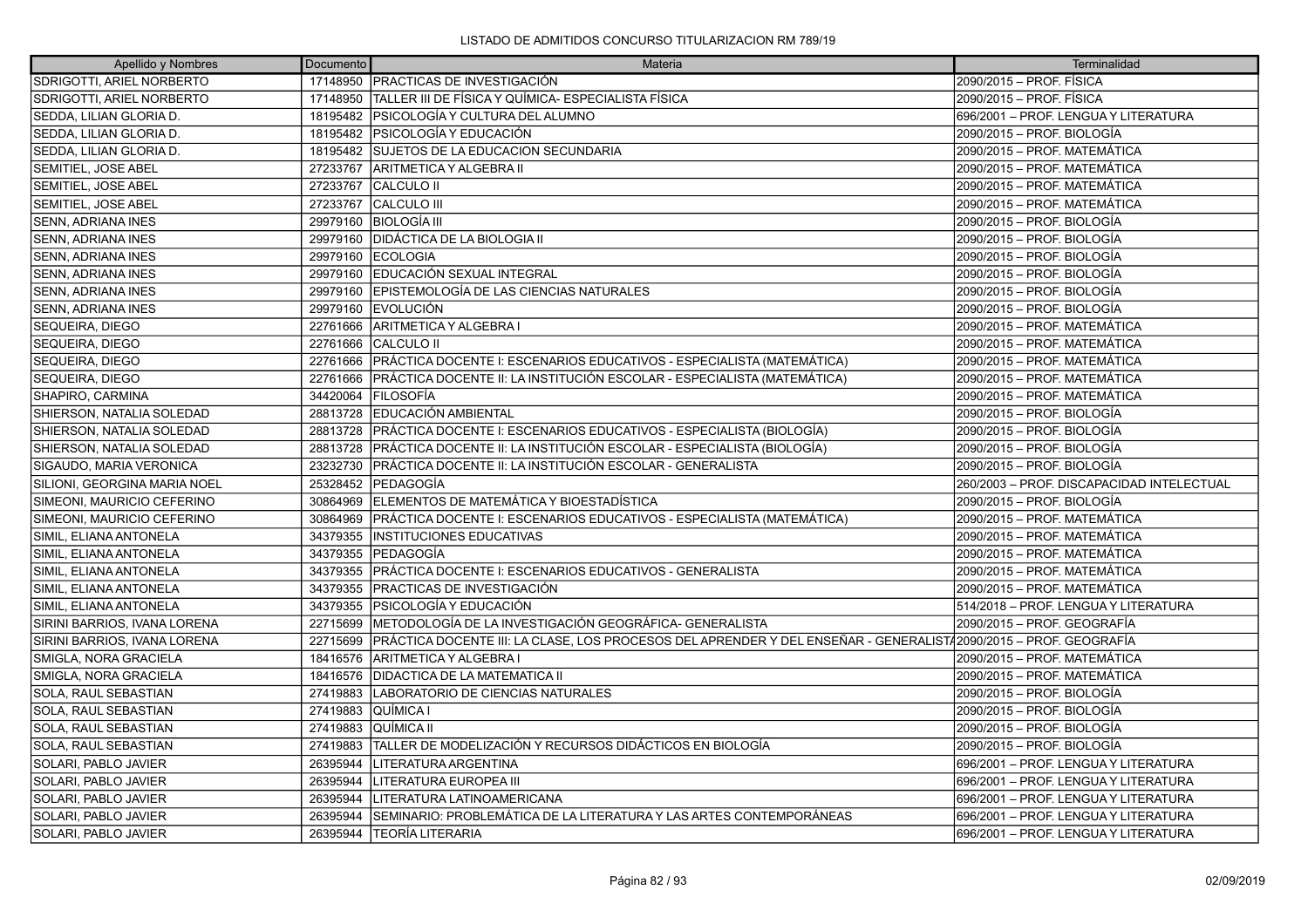| Apellido y Nombres           | Documento | Materia                                                                                                                                | Terminalidad                                 |
|------------------------------|-----------|----------------------------------------------------------------------------------------------------------------------------------------|----------------------------------------------|
| SOLARI, PABLO JAVIER         |           | 26395944   TRAYECTO DE PRÁCTICA: SEMINARIO DE INTEGRACIÓN Y SÍNTESIS - ESPECIALISTA (PROF. DE LEN 696/2001 – PROF. LENGUA Y LITERATURA |                                              |
| SOLER, ELENA BEATRIZ         | 16861260  | TRASTORNOS DEL LENGUAJE Y LA COMUNICACIÓN                                                                                              | 260/2003 - PROF. DISCAPACIDAD INTELECTUAL    |
| SOLTERMANN, SANDRA GUADALUPE |           | 20148159   DIDÁCTICA Y CURRICULUM                                                                                                      | 2090/2015 - PROF. FÍSICA                     |
| SOLTERMANN, SANDRA GUADALUPE | 20148159  | <b>DIDÁCTICA Y CURRICULUM</b>                                                                                                          | 2090/2015 – PROF. MATEMÁTICA                 |
| SOLTERMANN, SANDRA GUADALUPE |           | 20148159 HISTORIA Y POLITICA DE LA EDUCACION ARGENTINA                                                                                 | 2090/2015 – PROF. MATEMÁTICA                 |
| SOLTERMANN, SANDRA GUADALUPE | 20148159  | <b>INSTITUCIONES EDUCATIVAS</b>                                                                                                        | 2090/2015 – PROF. FÍSICA                     |
| SOLTERMANN, SANDRA GUADALUPE | 20148159  | <b>INSTITUCIONES EDUCATIVAS</b>                                                                                                        | 2090/2015 – PROF. MATEMÁTICA                 |
| SOLTERMANN, SANDRA GUADALUPE |           | 20148159 PEDAGOGÍA                                                                                                                     | 2090/2015 – PROF. FÍSICA                     |
| SOLTERMANN, SANDRA GUADALUPE | 20148159  | <b>PEDAGOGÍA</b>                                                                                                                       | 2090/2015 - PROF. MATEMÁTICA                 |
| SOLTERMANN, SANDRA GUADALUPE | 20148159  | PRÁCTICA DOCENTE I: ESCENARIOS EDUCATIVOS - GENERALISTA                                                                                | 2090/2015 – PROF. MATEMÁTICA                 |
| SOLTERMANN, SANDRA GUADALUPE |           | 20148159 PRÁCTICA DOCENTE II: LA INSTITUCIÓN ESCOLAR - GENERALISTA                                                                     | 2090/2015 – PROF. MATEMÁTICA                 |
| SONZOGNI, CLAUDIA EDIT       | 16539223  | <b>BIOLOGÍA I</b>                                                                                                                      | 2090/2015 – PROF. BIOLOGÍA                   |
| SONZOGNI, CLAUDIA EDIT       | 16539223  | <b>BIOLOGIA IV</b>                                                                                                                     | 2090/2015 – PROF. BIOLOGÍA                   |
| SONZOGNI, CLAUDIA EDIT       | 16539223  | <b>PRACTICAS DE INVESTIGACIÓN</b>                                                                                                      | 2090/2015 – PROF. BIOLOGÍA                   |
| SORDI, SUSANA MABEL          | 18568607  | PSICOLOGÍA Y CULTURA DEL ALUMNO I                                                                                                      | 260/2003 – PROF. CIEGOS Y DISMINUIDOS VISUAL |
| SORDI, SUSANA MABEL          | 18568607  | PSICOLOGÍA Y CULTURA DEL ALUMNO I                                                                                                      | 260/2003 – PROF. DISCAPACIDAD INTELECTUAL    |
| SORMANNI, MARIA ANGELES      | 22170684  | ITINERARIO POR LA LITERATURA ARGENTINA II                                                                                              | 514/2018 - PROF. LENGUA Y LITERATURA         |
| SOSA OLIVA, LAURA VERONICA   | 25520928  | EDUCACIÓN ESPECIAL                                                                                                                     | 260/2003 – PROF. DISCAPACIDAD INTELECTUAL    |
| SOSA OLIVA, LAURA VERONICA   | 25520928  | FORMACIÓN PROFESIONAL Y SU DIDÁCTICA                                                                                                   | 260/2003 – PROF. DISCAPACIDAD INTELECTUAL    |
| SOSA, MARIA FLORENCIA        | 29113290  | <b>DIDÁCTICA Y CURRICULUM</b>                                                                                                          | 2090/2015 – PROF. BIOLOGÍA                   |
| SOSA, MARIA FLORENCIA        | 29113290  | ÉTICA PROFESIONAL                                                                                                                      | 260/2003 - PROF. DISCAPACIDAD INTELECTUAL    |
| SOSA, MARIA FLORENCIA        | 29113290  | ETICA Y TRABAJO DOCENTE                                                                                                                | 2090/2015 – PROF. GEOGRAFÍA                  |
| SOSA, MARIA FLORENCIA        | 29113290  | <b>FILOSOFÍA</b>                                                                                                                       | 260/2003 – PROF. DISCAPACIDAD INTELECTUAL    |
| SOSA, MARIA FLORENCIA        | 29113290  | lPEDAGOGÍA                                                                                                                             | 2090/2015 – PROF. BIOLOGÍA                   |
| SOSA, MARIA FLORENCIA        | 29113290  | <b>PEDAGOGÍA</b>                                                                                                                       | 2090/2015 – PROF. ADMINISTRACIÓN             |
| SOSA, MARIA FLORENCIA        | 29113290  | <b>PEDAGOGÍA</b>                                                                                                                       | 2090/2015 – PROF. GEOGRAFÍA                  |
| SOSA, MARIA FLORENCIA        | 29113290  | IPOLÍTICA E HISTORIA EDUCATIVA ARGENTINA                                                                                               | 260/2003 - PROF. DISCAPACIDAD INTELECTUAL    |
| SOSA, MARIA FLORENCIA        | 29113290  | PRÁCTICA DOCENTE I: ESCENARIOS EDUCATIVOS - GENERALISTA                                                                                | 2090/2015 – PROF. GEOGRAFÍA                  |
| SOSA, MARIA FLORENCIA        | 29113290  | PRÁCTICA DOCENTE III: LA CLASE, LOS PROCESOS DEL APRENDER Y DEL ENSEÑAR - GENERALIST/2090/2015 – PROF. BIOLOGÍA                        |                                              |
| SOSA, MARIA FLORENCIA        | 29113290  | PRÁCTICA DOCENTE IV: RESIDENCIA: EL ROL DOCENTE Y SU PRÁCTICA - GENERALISTA                                                            | 2090/2015 – PROF. BIOLOGÍA                   |
| SOSA, MARIA FLORENCIA        | 29113290  | TRAYECTO DE PRÁCTICA: TALLER DE DOCENCIA I - GENERALISTA                                                                               | 260/2003 - PROF. DISCAPACIDAD INTELECTUAL    |
| SOSA, MARIA FLORENCIA        | 29113290  | TRAYECTO DE PRÁCTICA: TALLER DE DOCENCIA III - GENERALISTA                                                                             | 260/2003 - PROF. DISCAPACIDAD INTELECTUAL    |
| SOSA, MARIA LAURA            | 27935984  | CALCULO I                                                                                                                              | 2090/2015 - PROF. MATEMÁTICA                 |
| SOSA, MARIA LAURA            | 27935984  | ESTADÍSTICA APLICADA                                                                                                                   | 2090/2015 – PROF. ADMINISTRACIÓN             |
| SOSA, MARIA LAURA            | 27935984  | ESTADISTICA Y PROBABILIDAD II                                                                                                          | 2090/2015 – PROF. MATEMÁTICA                 |
| SOSA, MARINA SELENE          | 34379306  | <b>IDIDÁCTICA Y CURRICULUM</b>                                                                                                         | 2090/2015 – PROF. BIOLOGÍA                   |
| SOSA, MARINA SELENE          | 34379306  | DIDÁCTICA Y CURRICULUM                                                                                                                 | 2090/2015 – PROF. MATEMÁTICA                 |
| SOSA, MARINA SELENE          | 34379306  | ETICA Y TRABAJO DOCENTE                                                                                                                | 2090/2015 – PROF. BIOLOGÍA                   |
| SOSA, MARINA SELENE          | 34379306  | <b>ETICA Y TRABAJO DOCENTE</b>                                                                                                         | 2090/2015 - PROF. MATEMÁTICA                 |
| SOSA, MARINA SELENE          | 34379306  | <b>FILOSOFÍA</b>                                                                                                                       | 2090/2015 – PROF. BIOLOGÍA                   |
| SOSA, MARINA SELENE          | 34379306  | <b>PEDAGOGÍA</b>                                                                                                                       | 2090/2015 – PROF. BIOLOGÍA                   |
| SOSA, MARINA SELENE          | 34379306  | <b>IPEDAGOGÍA</b>                                                                                                                      | 2090/2015 - PROF. MATEMÁTICA                 |
| SOSA, MARINA SELENE          | 34379306  | PRÁCTICA DOCENTE I: ESCENARIOS EDUCATIVOS - GENERALISTA                                                                                | 2090/2015 – PROF. MATEMÁTICA                 |
| SOSA. MARINA SELENE          |           | 34379306 PRÁCTICA DOCENTE II: LA INSTITUCIÓN ESCOLAR - GENERALISTA                                                                     | 514/2018 - PROF. LENGUA Y LITERATURA         |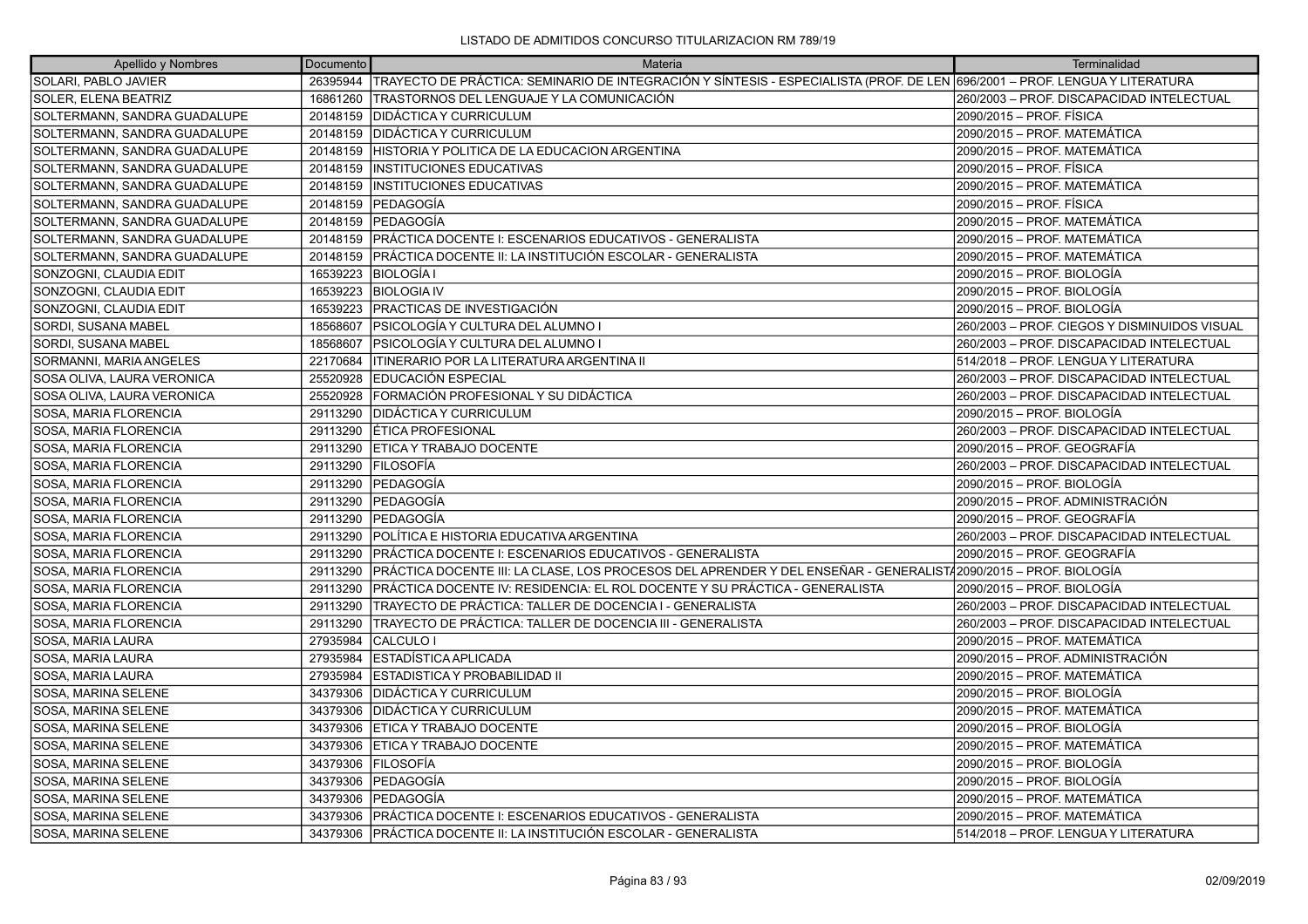| Apellido y Nombres                | Documento | <b>Materia</b>                                                                                                        | Terminalidad                              |
|-----------------------------------|-----------|-----------------------------------------------------------------------------------------------------------------------|-------------------------------------------|
| SOSA, MARINA SELENE               |           | 34379306   PSICOLOGÍA Y EDUCACIÓN                                                                                     | 2090/2015 - PROF. BIOLOGÍA                |
| SOSA, MARINA SELENE               | 34379306  | <b>PSICOLOGÍA Y EDUCACIÓN</b>                                                                                         | 514/2018 - PROF. LENGUA Y LITERATURA      |
| SOSO, ALEJANDRA                   |           | 20298729 DIDÁCTICA Y CURRICULUM                                                                                       | 2090/2015 - PROF. BIOLOGÍA                |
| SOSO, ALEJANDRA                   | 20298729  | ORGANIZACIÓN Y GESTIÓN INSTITUCIONAL                                                                                  | 260/2003 – PROF. SORDOS E HIPOACÚSICOS    |
| SOSO, ALEJANDRA                   | 20298729  | lPEDAGOGÍA                                                                                                            | 2090/2015 - PROF. BIOLOGÍA                |
| SOSO, ALEJANDRA                   | 20298729  | IPOLÍTICA E HISTORIA EDUCATIVA ARGENTINA                                                                              | 260/2003 – PROF. SORDOS E HIPOACÚSICOS    |
| SOSO, ALEJANDRA                   | 20298729  | PRÁCTICA DOCENTE III: LA CLASE, LOS PROCESOS DEL APRENDER Y DEL ENSEÑAR - GENERALIST/2090/2015 – PROF. ADMINISTRACIÓN |                                           |
| SOTOMAYOR RAMIREZ, MARIO REINALDO | 18832992  | GEOGRAFÍA AMBIENTAL II                                                                                                | 2090/2015 - PROF. GEOGRAFÍA               |
| SOTOMAYOR RAMIREZ, MARIO REINALDO | 18832992  | <b>GEOGRAFÍA DE AMÉRICA</b>                                                                                           | 2090/2015 – PROF. GEOGRAFÍA               |
| SOTOMAYOR RAMIREZ, MARIO REINALDO | 18832992  | GEOGRAFÍA DE LOS ESPACIOS MUNDIALES                                                                                   | 2090/2015 - PROF. GEOGRAFÍA               |
| SOTOMAYOR RAMIREZ, MARIO REINALDO | 18832992  | GEOGRAFÍA DE LOS ESPACIOS MUNDIALES II                                                                                | 2090/2015 - PROF. GEOGRAFÍA               |
| SOUZA, MARISOL                    | 28572152  | <b>ADMINISTRACIÓN I</b>                                                                                               | 2090/2015 – PROF. ADMINISTRACIÓN          |
| SOUZA, MARISOL                    | 28572152  | <b>IECONOMÍA I</b>                                                                                                    | 2090/2015 - PROF. ECONOMÍA                |
| SOUZA, MARISOL                    |           | 28572152 ECONOMÍA II                                                                                                  | 2090/2015 - PROF. ECONOMÍA                |
| SOUZA, MARISOL                    |           | 28572152 ECONOMÍA III                                                                                                 | l2090/2015 – PROF. ECONOMÍA               |
| SPONTON, SERGIO MARIANO           |           | 29853715   MATEMÁTICA FINANCIERA                                                                                      | 2090/2015 - PROF. ADMINISTRACIÓN          |
| SPONTON, SERGIO MARIANO           |           | 29853715 PRÁCTICAS DE INVESTIGACIÓN - ESPECIALISTA MATEMÁTICA/ ESTADÍSTICA                                            | 2090/2015 - PROF. ADMINISTRACIÓN          |
| STARNA, ANDREA DANIELA            |           | 21413425 EL ESPACIO GEOGRÁFICO EN CONTEXTOS LOCALES                                                                   | l2090/2015 – PROF. GEOGRAFÍA              |
| STARNA, ANDREA DANIELA            | 21413425  | <b>GEOGRAFÍA ARGENTINA II</b>                                                                                         | 2090/2015 – PROF. GEOGRAFÍA               |
| STARNA, ANDREA DANIELA            |           | 21413425 GEOGRAFÍA ECONÓMICA                                                                                          | 2090/2015 - PROF. GEOGRAFÍA               |
| STARNA, ANDREA DANIELA            |           | 21413425 INTRODUCCIÓN AL CONOCIMIENTO GEOGRÁFICO                                                                      | 2090/2015 - PROF. GEOGRAFÍA               |
| STARNA, ANDREA DANIELA            | 21413425  | METODOLOGÍA DE LA INVESTIGACIÓN GEOGRÁFICA- ESPECIALISTA GEOGRAFÍA                                                    | 2090/2015 - PROF. GEOGRAFÍA               |
| STECHINA, ALEJANDRO RAUL          | 22790543  | <b>ADMINISTRACIÓN GENERAL</b>                                                                                         | 2090/2015 - PROF. ADMINISTRACIÓN          |
| STECHINA, ALEJANDRO RAUL          | 22790543  | IHISTORIA ECONÓMICA                                                                                                   | 2090/2015 – PROF. ADMINISTRACIÓN          |
| STECHINA, ALEJANDRO RAUL          | 22790543  | SISTEMA DE INFORMACIÓN CONTABLE I                                                                                     | 2090/2015 - PROF. ADMINISTRACIÓN          |
| STECHINA, ALEJANDRO RAUL          | 22790543  | SISTEMA DE INFORMACIÓN CONTABLE II                                                                                    | 2090/2015 - PROF. ADMINISTRACIÓN          |
| STEFANELLI, MERCEDES TERESA       | 20584276  | ÉTICA PROFESIONAL                                                                                                     | 260/2003 - PROF. DISCAPACIDAD INTELECTUAL |
| STEFANELLI, MERCEDES TERESA       | 20584276  | <b>FILOSOFIA</b>                                                                                                      | 260/2003 - PROF. DISCAPACIDAD INTELECTUAL |
| STEFANELLI, MERCEDES TERESA       | 20584276  | <b>INSTITUCIONES EDUCATIVAS</b>                                                                                       | 2090/2015 - PROF. ADMINISTRACIÓN          |
| STEFANELLI. MERCEDES TERESA       | 20584276  | ÍORGANIZACIÓN Y GESTIÓN INSTITUCIONAL                                                                                 | 260/2003 - PROF. DISCAPACIDAD INTELECTUAL |
| STEFANELLI, MERCEDES TERESA       | 20584276  | <b>PEDAGOGÍA</b>                                                                                                      | 2090/2015 - PROF. ADMINISTRACIÓN          |
| STEFANELLI, MERCEDES TERESA       |           | 20584276 PEDAGOGÍA                                                                                                    | 260/2003 - PROF. DISCAPACIDAD INTELECTUAL |
| STEFANELLI, MERCEDES TERESA       | 20584276  | POLÍTICA E HISTORIA EDUCATIVA ARGENTINA                                                                               | 260/2003 - PROF. DISCAPACIDAD INTELECTUAL |
| STEFANELLI, MERCEDES TERESA       | 20584276  | PRÁCTICA DOCENTE I: ESCENARIOS EDUCATIVOS - GENERALISTA                                                               | 2090/2015 - PROF. BIOLOGÍA                |
| STEFANELLI, MERCEDES TERESA       | 20584276  | PRÁCTICA DOCENTE I: ESCENARIOS EDUCATIVOS - GENERALISTA                                                               | 2090/2015 - PROF. ADMINISTRACIÓN          |
| STEFANELLI, MERCEDES TERESA       | 20584276  | PRÁCTICA DOCENTE I: ESCENARIOS EDUCATIVOS - GENERALISTA                                                               | 514/2018 - PROF. LENGUA Y LITERATURA      |
| STEFANELLI, MERCEDES TERESA       | 20584276  | PRÁCTICA DOCENTE II: LA INSTITUCIÓN ESCOLAR - GENERALISTA                                                             | 2090/2015 - PROF. BIOLOGÍA                |
| STEFANELLI, MERCEDES TERESA       | 20584276  | PRÁCTICA DOCENTE IV: RESIDENCIA: EL ROL DOCENTE Y SU PRÁCTICA - GENERALISTA                                           | 2090/2015 - PROF. ADMINISTRACIÓN          |
| STEFANELLI, MERCEDES TERESA       | 20584276  | <b>SUJETOS DE LA EDUCACION SECUNDARIA</b>                                                                             | 2090/2015 - PROF. ADMINISTRACIÓN          |
| STEFANELLI, MERCEDES TERESA       | 20584276  | TRAYECTO DE PRÁCTICA: SEMINARIO DE INTEGRACIÓN Y SÍNTESIS - GENERALISTA                                               | 696/2001 - PROF. LENGUA Y LITERATURA      |
| STEFANELLI, MERCEDES TERESA       | 20584276  | TRAYECTO DE PRÁCTICA: TALLER DE DOCENCIA I - GENERALISTA                                                              | 260/2003 - PROF. DISCAPACIDAD INTELECTUAL |
| STEFANELLI, MERCEDES TERESA       | 20584276  | ÍTRAYECTO DE PRÁCTICA: TALLER DE DOCENCIA III - GENERALISTA                                                           | 696/2001 - PROF. LENGUA Y LITERATURA      |
| STEFANELLI, MERCEDES TERESA       | 20584276  | TRAYECTO DE PRACTICA: TALLER DE DOCENCIA IV - GENERALISTA                                                             | 260/2003 - PROF. DISCAPACIDAD INTELECTUAL |
| STEFANELLI. MERCEDES TERESA       |           | 20584276 IUCCV: SOCIOLOGÍA                                                                                            | 2090/2015 – PROF. ADMINISTRACIÓN          |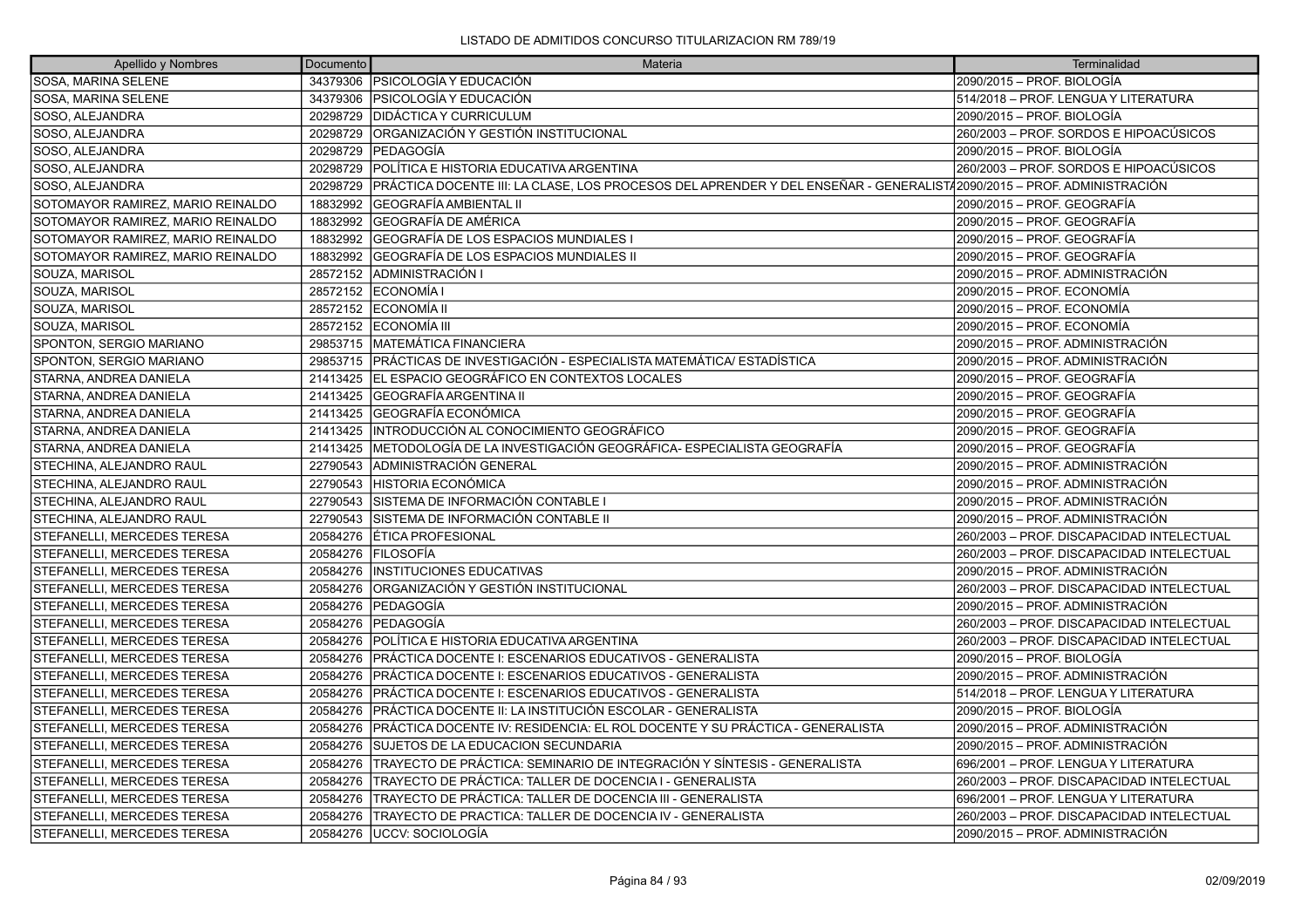| Apellido y Nombres              | Documento | Materia                                                                                                                         | Terminalidad                              |
|---------------------------------|-----------|---------------------------------------------------------------------------------------------------------------------------------|-------------------------------------------|
| <b>STEPANSKI, MARIA SUSANA</b>  |           | 21816352 INTRODUCCIÓN A LA EDUCACIÓN ESPECIAL                                                                                   | 260/2003 - PROF. SORDOS E HIPOACÚSICOS    |
| STEPANSKI, MARIA SUSANA         | 21816352  | TRAYECTO DE PRÁCTICA: TALLER DE DOCENCIA III - ESPECIALISTA (PROF. DE EDUC. ESP. EN SORD 260/2003 - PROF. SORDOS E HIPOACÚSICOS |                                           |
| STRINA, MARCELO ANDRES          | 24048595  | LENGUA ESPAÑOLA II                                                                                                              | 514/2018 - PROF. LENGUA Y LITERATURA      |
| STRINA, MARCELO ANDRES          | 24048595  | LINGÜÍSTICA DEL TEXTO Y ANÁLISIS DEL DISCURSO                                                                                   | 696/2001 - PROF. LENGUA Y LITERATURA      |
| SUAREZ, MARIA CANDELA GUADALUPE | 26058781  | <b>DIDÁCTICA Y CURRICULUM</b>                                                                                                   | 2090/2015 - PROF. GEOGRAFÍA               |
| SUAREZ, MARIA CANDELA GUADALUPE | 26058781  | <b>DIDÁCTICA Y CURRICULUM</b>                                                                                                   | 2090/2015 - PROF. MATEMÁTICA              |
| SUAREZ, MARIA CANDELA GUADALUPE | 26058781  | ETICA Y TRABAJO DOCENTE                                                                                                         | 2090/2015 - PROF. MATEMÁTICA              |
| SUAREZ, MARIA CANDELA GUADALUPE | 26058781  | <b>PEDAGOGÍA</b>                                                                                                                | 2090/2015 - PROF. GEOGRAFÍA               |
| SUAREZ, MARIA CANDELA GUADALUPE | 26058781  | PEDAGOGÍA                                                                                                                       | 2090/2015 - PROF. MATEMÁTICA              |
| SUAREZ, SONIA MABEL             | 16328628  | QUÍMICA I                                                                                                                       | 2090/2015 - PROF. BIOLOGÍA                |
| SUCHETTI, RICARDO DANIEL        | 23878898  | <b>BIOFÍSICA</b>                                                                                                                | 2090/2015 - PROF. BIOLOGÍA                |
| SUCHETTI, RICARDO DANIEL        | 23878898  | BIOLOGÍA HUMANA Y SALUD I                                                                                                       | 2090/2015 – PROF. BIOLOGÍA                |
| SUCHETTI, RICARDO DANIEL        | 23878898  | <b>BIOLOGÍA I</b>                                                                                                               | 2090/2015 - PROF. BIOLOGÍA                |
| SUCHETTI, RICARDO DANIEL        | 23878898  | BIOLOGÍA, GENÉTICA Y NEUROENDOCRINA                                                                                             | 260/2003 - PROF. DISCAPACIDAD INTELECTUAL |
| SUCHETTI, RICARDO DANIEL        | 23878898  | <b>IDISFUNCIONES NEUROGENÉTICAS</b>                                                                                             | 260/2003 - PROF. DISCAPACIDAD INTELECTUAL |
| SUCHETTI, RICARDO DANIEL        | 23878898  | PRÁCTICA DOCENTE II: LA INSTITUCIÓN ESCOLAR - ESPECIALISTA (BIOLOGÍA)                                                           | 2090/2015 - PROF. BIOLOGÍA                |
| SUPPO, CARINA NOEMI             | 23031197  | LECTURAS CRÍTICAS I                                                                                                             | 514/2018 - PROF. LENGUA Y LITERATURA      |
| SUPPO, CARINA NOEMI             | 23031197  | LITERATURA LATINOAMERICANA                                                                                                      | 696/2001 – PROF. LENGUA Y LITERATURA      |
| SUPPO, CARINA NOEMI             | 23031197  | TRAYECTO DE PRÁCTICA: TALLER DE DOCENCIA III - ESPECIALISTA (PROF. DE LENGUA Y LITERATUR696/2001 – PROF. LENGUA Y LITERATURA    |                                           |
| SURRACO, MARIA FERNANDA         | 20211753  | <b>FISICA</b> I                                                                                                                 | 2090/2015 - PROF. MATEMÁTICA              |
| SURRACO, MARIA FERNANDA         | 20211753  | PRÁCTICA DOCENTE II: LA INSTITUCIÓN ESCOLAR - ESPECIALISTA (MATEMÁTICA)                                                         | 2090/2015 - PROF. MATEMÁTICA              |
| TABAKOVIC, VILMA MARGARITA      | 17668997  | <b>DIDACTICA DE LA MATEMATICA II</b>                                                                                            | 2090/2015 - PROF. MATEMÁTICA              |
| TABAKOVIC, VILMA MARGARITA      | 17668997  | MODELIZACION MATEMATICA I                                                                                                       | 2090/2015 - PROF. MATEMÁTICA              |
| TAMAGNONE, ADRIANA              | 23917786  | IPSICOLOGÍA Y EDUCACIÓN                                                                                                         | 2090/2015 - PROF. GEOGRAFÍA               |
| TAMAGNONE, ADRIANA              | 23917786  | PSICOLOGÍA Y EDUCACIÓN                                                                                                          | 2090/2015 - PROF. MATEMÁTICA              |
| TAMAGNONE, ADRIANA              | 23917786  | <b>SUJETOS DE LA EDUCACION SECUNDARIA</b>                                                                                       | 2090/2015 – PROF. BIOLOGÍA                |
| TAMAGNONE, ADRIANA              | 23917786  | SUJETOS DE LA EDUCACION SECUNDARIA                                                                                              | 2090/2015 - PROF. GEOGRAFÍA               |
| TAMBORELLI, FERNANDO HERNAN     | 22790451  | DIDÁCTICA Y CURRICULUM                                                                                                          | 2090/2015 - PROF. BIOLOGÍA                |
| TAMBORELLI, FERNANDO HERNAN     | 22790451  | <b>DIDÁCTICA Y CURRICULUM</b>                                                                                                   | 514/2018 - PROF. LENGUA Y LITERATURA      |
| TAMBORELLI, FERNANDO HERNAN     | 22790451  | <b>ETICA Y TRABAJO DOCENTE</b>                                                                                                  | 2090/2015 – PROF. ADMINISTRACIÓN          |
| TAMBORELLI, FERNANDO HERNAN     | 22790451  | FILOSOFÍA                                                                                                                       | 696/2001 - PROF. LENGUA Y LITERATURA      |
| TAMBORELLI, FERNANDO HERNAN     | 22790451  | <b>PEDAGOGÍA</b>                                                                                                                | 514/2018 - PROF. LENGUA Y LITERATURA      |
| TAMBORELLI, FERNANDO HERNAN     | 22790451  | PRÁCTICA DOCENTE III: LA CLASE, LOS PROCESOS DEL APRENDER Y DEL ENSEÑAR - GENERALISTÁ2090/2015 - PROF. MATEMÁTICA               |                                           |
| TAMBORELLI, FERNANDO HERNAN     | 22790451  | PSICOLOGÍA Y EDUCACIÓN                                                                                                          | 514/2018 - PROF. LENGUA Y LITERATURA      |
| TATULLI, MARIA GUADALUPE        | 18584798  | ÉTICA PROFESIONAL                                                                                                               | 260/2003 - PROF. DISCAPACIDAD INTELECTUAL |
| TATULLI, MARIA GUADALUPE        | 18584798  | ÉTICA PROFESIONAL                                                                                                               | 260/2003 - PROF. SORDOS E HIPOACÚSICOS    |
| TATULLI, MARIA GUADALUPE        | 18584798  | ETICA Y TRABAJO DOCENTE                                                                                                         | 2090/2015 - PROF. FÍSICA                  |
| TATULLI, MARIA GUADALUPE        | 18584798  | <b>FILOSOFÍA</b>                                                                                                                | 2090/2015 - PROF. BIOLOGÍA                |
| TATULLI, MARIA GUADALUPE        | 18584798  | <b>FILOSOFÍA</b>                                                                                                                | 2090/2015 – PROF. FÍSICA                  |
| TATULLI, MARIA GUADALUPE        | 18584798  | <b>FILOSOFÍA</b>                                                                                                                | 2090/2015 - PROF. MATEMÁTICA              |
| TATULLI, MARIA GUADALUPE        | 18584798  | <b>FILOSOFÍA</b>                                                                                                                | 260/2003 - PROF. DISCAPACIDAD INTELECTUAL |
| TATULLI, MARIA GUADALUPE        | 18584798  | <b>FILOSOFÍA</b>                                                                                                                | 260/2003 - PROF. SORDOS E HIPOACÚSICOS    |
| TATULLI, MARIA GUADALUPE        | 18584798  | <b>FILOSOFÍA</b>                                                                                                                | 696/2001 - PROF. LENGUA Y LITERATURA      |
| <b>TATULLI. MARIA GUADALUPE</b> |           | 18584798 FORMACIÓN ÉTICA Y CIUDADANA Y SU DIDÁCTICA                                                                             | 260/2003 - PROF. DISCAPACIDAD INTELECTUAL |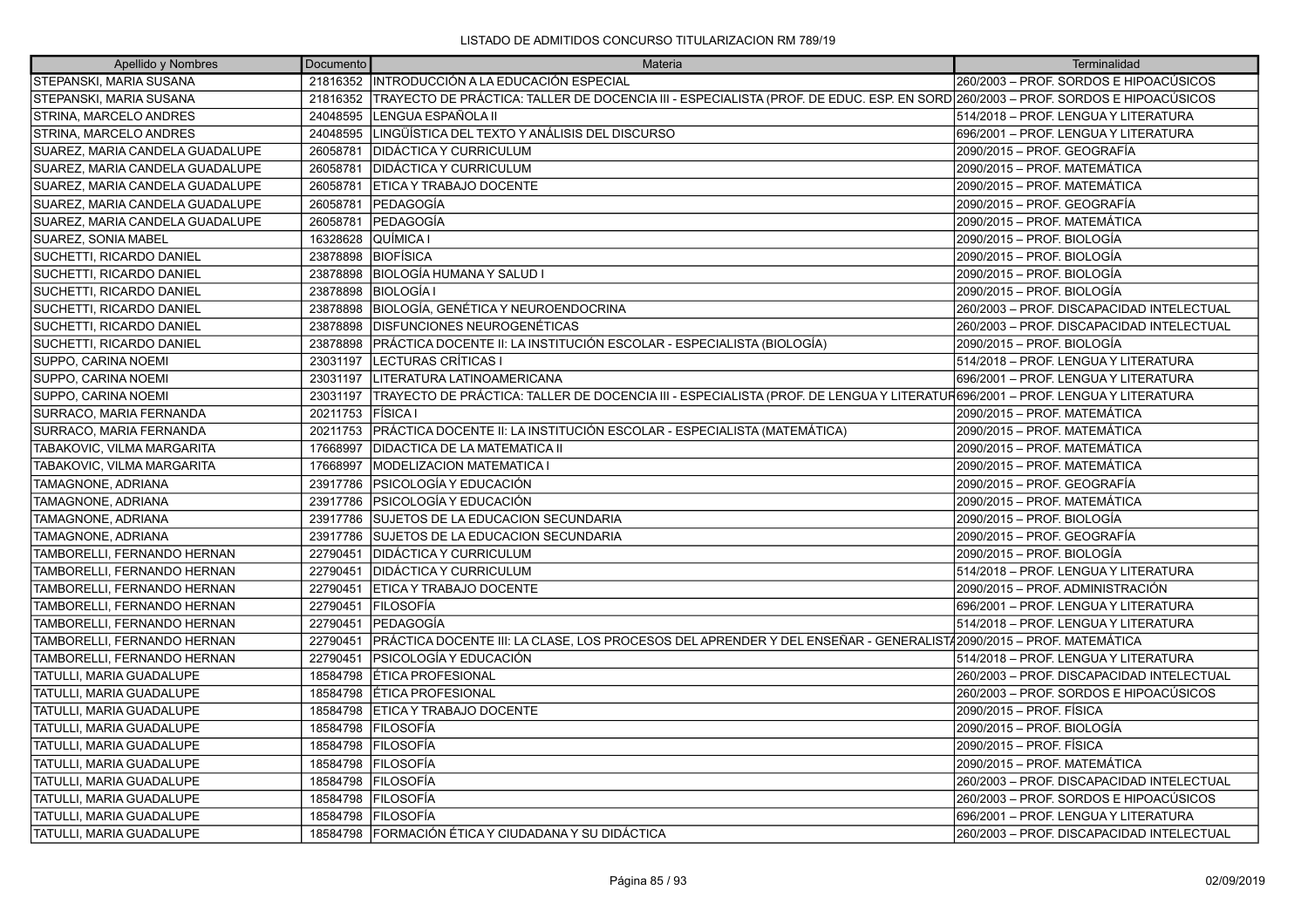| Apellido y Nombres        | Documento          | Materia                                                                                                                     | Terminalidad                                 |
|---------------------------|--------------------|-----------------------------------------------------------------------------------------------------------------------------|----------------------------------------------|
| TELL, JAVIER FERNANDO     |                    | 22070482 CIENCIAS SOCIALES Y SU DIDÁCTICA                                                                                   | 260/2003 - PROF. DISCAPACIDAD INTELECTUAL    |
| TELL, JAVIER FERNANDO     |                    | 22070482 MUNDO NATURAL, SOCIAL Y TECNOLÓGICO: CIENCIAS SOCIALES I Y SU DIDÁCTICA                                            | 260/2003 – PROF. CIEGOS Y DISMINUIDOS VISUAL |
| TELL, LEONARDO GINO       |                    | 24722738 CIENCIAS SOCIALES II Y SU DIDÁCTICA                                                                                | 260/2003 - PROF. CIEGOS Y DISMINUIDOS VISUAL |
| TELL, LEONARDO GINO       |                    | 24722738 HISTORIA Y POLITICA DE LA EDUCACION ARGENTINA                                                                      | 2090/2015 – PROF. ADMINISTRACIÓN             |
| TELL, LEONARDO GINO       | 24722738           | HISTORIA Y POLITICA DE LA EDUCACION ARGENTINA                                                                               | 2090/2015 – PROF. MATEMÁTICA                 |
| TELL, LEONARDO GINO       |                    | 24722738 POLÍTICA E HISTORIA EDUCATIVA ARGENTINA                                                                            | 260/2003 – PROF. SORDOS E HIPOACÚSICOS       |
| TELL, LEONARDO GINO       | 24722738           | IPROBLEMÁTICA DEL MUNDO CONTEMPORÁNEO                                                                                       | 260/2003 – PROF. DISCAPACIDAD INTELECTUAL    |
| TELO, SILVANA SOLEDAD     | 26373678           | ARITMETICA Y ALGEBRA I                                                                                                      | 2090/2015 – PROF. MATEMÁTICA                 |
| TELO, SILVANA SOLEDAD     |                    | 26373678 ARITMETICA Y ALGEBRA II                                                                                            | 2090/2015 - PROF. MATEMÁTICA                 |
| TELO, SILVANA SOLEDAD     |                    | 26373678 ARITMETICA Y ALGEBRA III                                                                                           | 2090/2015 - PROF. MATEMÁTICA                 |
| TELO, SILVANA SOLEDAD     |                    | 26373678 CALCULO I                                                                                                          | 2090/2015 – PROF. MATEMÁTICA                 |
| TELO, SILVANA SOLEDAD     |                    | 26373678 CIENCIA, TECNOLOGÍA Y SOCIEDAD Y EDUCACIÓN MATEMÁTICA                                                              | 2090/2015 - PROF. MATEMÁTICA                 |
| TELO, SILVANA SOLEDAD     | 26373678           | <b>IDIDACTICA DE LA MATEMATICA I</b>                                                                                        | 2090/2015 – PROF. MATEMÁTICA                 |
| TELO, SILVANA SOLEDAD     |                    | 26373678   DIDACTICA DE LA MATEMATICA II                                                                                    | 2090/2015 – PROF. MATEMÁTICA                 |
| TELO, SILVANA SOLEDAD     |                    | 26373678 ESTADÍSTICA APLICADA                                                                                               | 2090/2015 – PROF. ADMINISTRACIÓN             |
| TELO, SILVANA SOLEDAD     | 26373678           | <b>ESTADISTICA Y PROBABILIDAD I</b>                                                                                         | 2090/2015 – PROF. MATEMÁTICA                 |
| TELO, SILVANA SOLEDAD     | 26373678           | <b>FISICA</b> I                                                                                                             | 2090/2015 – PROF. MATEMÁTICA                 |
| TELO, SILVANA SOLEDAD     |                    | 26373678 PRÁCTICA DOCENTE II: LA INSTITUCIÓN ESCOLAR - ESPECIALISTA (MATEMÁTICA)                                            | 2090/2015 - PROF. MATEMÁTICA                 |
| TELO, SILVANA SOLEDAD     | 26373678           | PRÁCTICA DOCENTE IV: RESIDENCIA: EL ROL DOCENTE Y SU PRÁCTICA - ESPECIALISTA (MATEMÁTI 2090/2015 – PROF. MATEMÁTICA         |                                              |
| TERNAVAZIO, ANDREA LORENA | 25398258           | PSICOLOGÍA Y CULTURA DEL ALUMNO                                                                                             | 696/2001 - PROF. LENGUA Y LITERATURA         |
| TESEI, JAQUELINA NOELIA   |                    | 26982953 PRODUCCION ORAL Y ESCRITA                                                                                          | 514/2018 - PROF. LENGUA Y LITERATURA         |
| TEVES, MELINA CLARISA     |                    | 31487872 BIOLOGÍA HUMANA Y SALUD I                                                                                          | 2090/2015 – PROF. BIOLOGÍA                   |
| TEVES, MELINA CLARISA     |                    | 31487872   BIOLOGÍA I                                                                                                       | 2090/2015 – PROF. BIOLOGÍA                   |
| TEVES, MELINA CLARISA     |                    | 31487872 DIDÁCTICA DE LA BIOLOGIA I                                                                                         | 2090/2015 - PROF. BIOLOGÍA                   |
| TEVES, MELINA CLARISA     |                    | 31487872 ECOLOGIA                                                                                                           | 2090/2015 – PROF. BIOLOGÍA                   |
| TEVES, MELINA CLARISA     |                    | 31487872 GENÉTICA                                                                                                           | 2090/2015 – PROF. BIOLOGÍA                   |
| TEVES, MELINA CLARISA     |                    | 31487872 METODOLOGÍA DE LA INVESTIGACIÓN                                                                                    | 2090/2015 - PROF. BIOLOGÍA                   |
| TEVES, MELINA CLARISA     |                    | 31487872 PRÁCTICA DOCENTE II: LA INSTITUCIÓN ESCOLAR - ESPECIALISTA (BIOLOGÍA)                                              | 2090/2015 – PROF. BIOLOGÍA                   |
| TEVES, MELINA CLARISA     |                    | 31487872 PRÁCTICA DOCENTE III: LA CLASE, LOS PROCESOS DEL APRENDER Y DEL ENSEÑAR - ESPECIALIST (2090/2015 – PROF. BIOLOGÍA  |                                              |
| TEVES, MELINA CLARISA     |                    | 31487872 PRÁCTICA DOCENTE IV: RESIDENCIA: EL ROL DOCENTE Y SU PRÁCTICA - ESPECIALISTA (BIOLOGÍA) 2090/2015 – PROF. BIOLOGÍA |                                              |
| TEVES, MELINA CLARISA     | 31487872 QUÍMICA I |                                                                                                                             | 2090/2015 – PROF. BIOLOGÍA                   |
| TEVES, MELINA CLARISA     |                    | 31487872 QUÍMICA II                                                                                                         | 2090/2015 – PROF. BIOLOGÍA                   |
| TEVES, MELINA CLARISA     |                    | 31487872   UCCV: HISTORIA DE LAS CIENCIAS NATURALES                                                                         | 2090/2015 - PROF. BIOLOGÍA                   |
| THAVONAT, ANA ISABEL      | 20398060           | ITINERARIO POR LA LITERATURA ARGENTINA I                                                                                    | 514/2018 - PROF. LENGUA Y LITERATURA         |
| THAVONAT, ANA ISABEL      | 20398060           | LECTURAS CRÍTICAS I                                                                                                         | 514/2018 - PROF. LENGUA Y LITERATURA         |
| THAVONAT, ANA ISABEL      | 20398060           | LITERATURA ARGENTINA                                                                                                        | 696/2001 - PROF. LENGUA Y LITERATURA         |
| THAVONAT, ANA ISABEL      | 20398060           | LITERATURAS ANTIGUAS                                                                                                        | 514/2018 - PROF. LENGUA Y LITERATURA         |
| THAVONAT, ANA ISABEL      | 20398060           | TRAYECTO DE PRÁCTICA: TALLER DE DOCENCIA IV - ESPECIALISTA (PROF. DE LENGUA Y LITERATUF696/2001 – PROF. LENGUA Y LITERATURA |                                              |
| TINI, ANTONELA            | 31038946           | <b>PSICOLOGÍA Y EDUCACIÓN</b>                                                                                               | 2090/2015 – PROF. BIOLOGÍA                   |
| TINI, ANTONELA            | 31038946           | <b>PSICOLOGÍA Y EDUCACIÓN</b>                                                                                               | 2090/2015 - PROF. ECONOMÍA                   |
| TIRIMACCO, SANDRA LUJAN   | 28216967           | <b>BIOLOGIA IV</b>                                                                                                          | 2090/2015 – PROF. BIOLOGÍA                   |
| TOANI, LUCIANA DANIELA    | 24740788           | <b>DIDÁCTICA Y CURRICULUM</b>                                                                                               | 2090/2015 – PROF. ADMINISTRACIÓN             |
| TOANI, LUCIANA DANIELA    | 24740788           | <b>INSTITUCIONES EDUCATIVAS</b>                                                                                             | 2090/2015 – PROF. ADMINISTRACIÓN             |
| TOANI, LUCIANA DANIELA    |                    | 24740788 PEDAGOGÍA                                                                                                          | 2090/2015 – PROF. ECONOMÍA                   |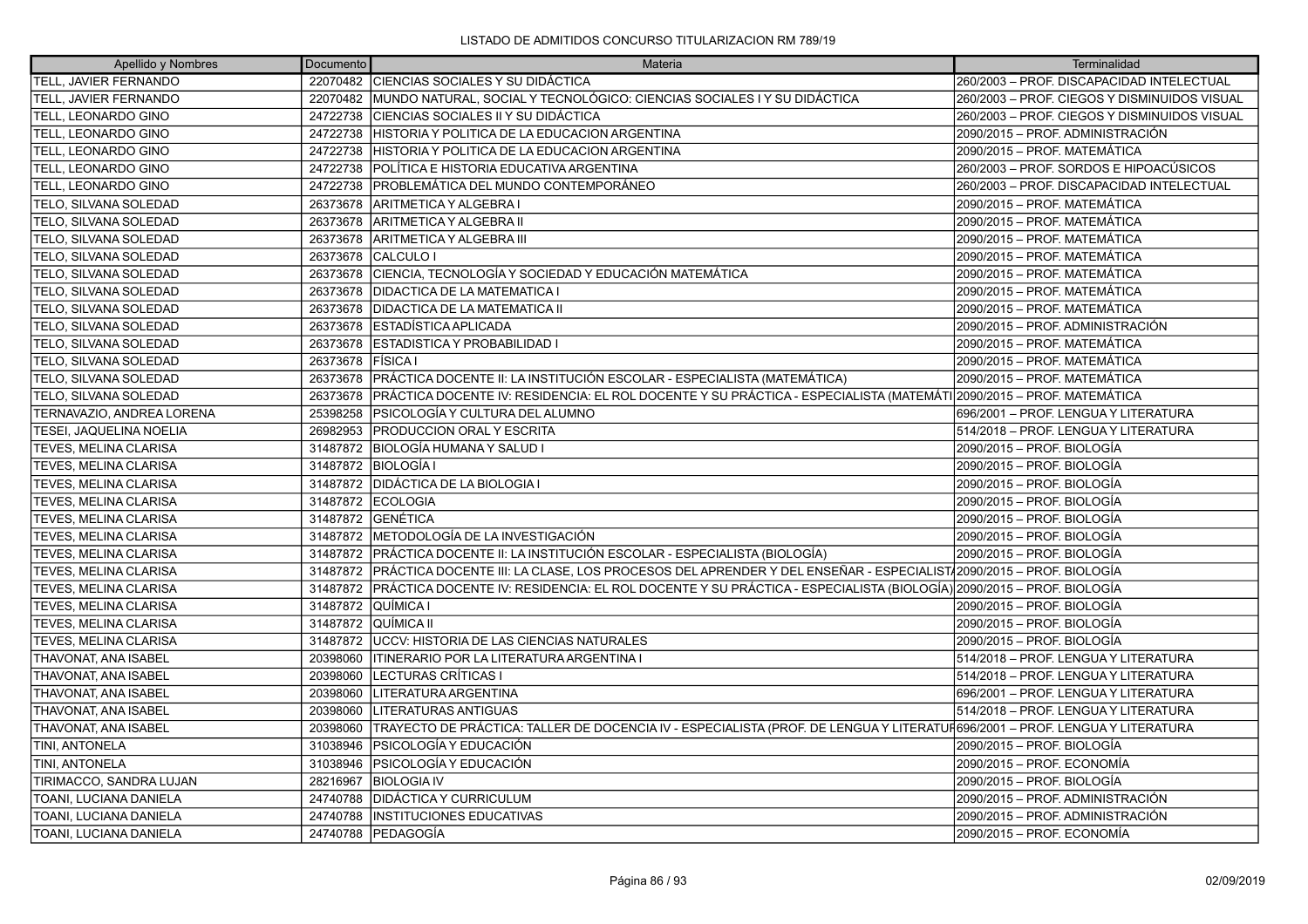| Apellido y Nombres                    | Documento | Materia                                                                                                                           | Terminalidad                              |
|---------------------------------------|-----------|-----------------------------------------------------------------------------------------------------------------------------------|-------------------------------------------|
| TOANI, LUCIANA DANIELA                | 24740788  | PRÁCTICA DOCENTE I: ESCENARIOS EDUCATIVOS - GENERALISTA                                                                           | 2090/2015 – PROF. ECONOMÍA                |
| TOANI, LUCIANA DANIELA                | 24740788  | PRÁCTICA DOCENTE II: LA INSTITUCIÓN ESCOLAR - GENERALISTA                                                                         | 2090/2015 – PROF. ADMINISTRACIÓN          |
| TOANI, LUCIANA DANIELA                | 24740788  | PRÁCTICA DOCENTE II: LA INSTITUCIÓN ESCOLAR - GENERALISTA                                                                         | 2090/2015 – PROF. MATEMÁTICA              |
| TOANI, LUCIANA DANIELA                | 24740788  | PRÁCTICA DOCENTE III: LA CLASE, LOS PROCESOS DEL APRENDER Y DEL ENSEÑAR - GENERALIST/2090/2015 – PROF. ADMINISTRACIÓN             |                                           |
| TOANI, LUCIANA DANIELA                | 24740788  | PSICOLOGÍA Y EDUCACIÓN                                                                                                            | 2090/2015 – PROF. ADMINISTRACIÓN          |
| TOANI, LUCIANA DANIELA                | 24740788  | PSICOLOGÍA Y EDUCACIÓN                                                                                                            | 2090/2015 – PROF. ECONOMÍA                |
| TOLEDO, FERNANDO                      | 21720629  | ETICA Y TRABAJO DOCENTE                                                                                                           | 2090/2015 – PROF. ADMINISTRACIÓN          |
| TOLENTINATI, SOLEDAD                  | 31116964  | PRÁCTICA DOCENTE I: ESCENARIOS EDUCATIVOS - ESPECIALISTA (MATEMÁTICA)                                                             | 2090/2015 - PROF. MATEMÁTICA              |
| TOLOSA, STELLA MARIS                  | 24352208  | CURRICULUM Y TRASTORNOS SEVEROS DEL DESARROLLO                                                                                    | 260/2003 - PROF. DISCAPACIDAD INTELECTUAL |
| <b>TOLOSA, STELLA MARIS</b>           | 24352208  | DISEÑO Y ADECUACIÓN DEL CURRÍCULUM II - ESPECIALISTA (PROF. DE EDUC. ESP. EN DISCAPACIT 260/2003 – PROF. DISCAPACIDAD INTELECTUAL |                                           |
| <b>TOLOSA, STELLA MARIS</b>           | 24352208  | FORMACIÓN PROFESIONAL Y SU DIDÁCTICA                                                                                              | 260/2003 - PROF. DISCAPACIDAD INTELECTUAL |
| TOLOSA, STELLA MARIS                  | 24352208  | NUEVAS TECNOLOGÍAS Y EDUCACIÓN ESPECIAL                                                                                           | 260/2003 - PROF. DISCAPACIDAD INTELECTUAL |
| TOMASI, GUSTAVO FABIAN                | 21690768  | COMUNICACIÓN SOCIAL II                                                                                                            | 696/2001 - PROF. LENGUA Y LITERATURA      |
| TOMASI, GUSTAVO FABIAN                | 21690768  | <b>UCCV: COMUNICACION SOCIAL</b>                                                                                                  | 2090/2015 – PROF. ADMINISTRACIÓN          |
| TOMASSONI, MARIANELA                  | 30864287  | PRÁCTICAS DE INVESTIGACIÓN - ESPECIALISTA ADMINISTRACIÓN                                                                          | 2090/2015 – PROF. ADMINISTRACIÓN          |
| TOMBESI, MARÍA FERNANDA               | 18067905  | PRÁCTICA DOCENTE I: ESCENARIOS EDUCATIVOS - ESPECIALISTA (ADMINISTRACIÓN)                                                         | 2090/2015 – PROF. ADMINISTRACIÓN          |
| TOMBESI, MARÍA FERNANDA               | 18067905  | PRÁCTICA DOCENTE III: LA CLASE, LOS PROCESOS DEL APRENDER Y DEL ENSENAR - ESPECIALIST/2090/2015 – PROF. ADMINISTRACIÓN            |                                           |
| TOMOLIONI, MARIELA ALICIA             | 32251935  | IEDUCACIÓN SEXUAL INTEGRAL                                                                                                        | 2090/2015 – PROF. GEOGRAFÍA               |
| TOMOLIONI, MARIELA ALICIA             | 32251935  | TRAYECTO DE PRÁCTICA: SEMINARIO DE INTEGRACIÓN Y SÍNTESIS - GENERALISTA                                                           | 260/2003 - PROF. DISCAPACIDAD INTELECTUAL |
| TOMOLIONI, MARIELA ALICIA             | 32251935  | TRAYECTO DE PRÁCTICA: TALLER DE DOCENCIA I - GENERALISTA                                                                          | 260/2003 - PROF. DISCAPACIDAD INTELECTUAL |
| TOMOLIONI, MARIELA ALICIA             | 32251935  | TRAYECTO DE PRÁCTICA: TALLER DE DOCENCIA II - GENERALISTA                                                                         | 260/2003 - PROF. DISCAPACIDAD INTELECTUAL |
| TONELLI, MELISA SILMARA               | 33111677  | ESTUDIOS GEOGRÁFICOS DEL ORDENAMIENTO TERRITORIAL                                                                                 | 2090/2015 – PROF. GEOGRAFÍA               |
| TONELLI, MELISA SILMARA               | 33111677  | INVESTIGACIÓN GEOGRÁFICA EN TERRITORIO LOCAL- ESPECIALISTA                                                                        | 2090/2015 - PROF. GEOGRAFÍA               |
| TONELLI, MELISA SILMARA               | 33111677  | METODOLOGÍA DE LA INVESTIGACIÓN GEOGRÁFICA- ESPECIALISTA GEOGRAFÍA                                                                | 2090/2015 – PROF. GEOGRAFÍA               |
| TORALES, MAURO MATIAS                 | 28566290  | BIOLOGÍA, GENÉTICA Y NEUROENDOCRINA                                                                                               | 260/2003 - PROF. DISCAPACIDAD INTELECTUAL |
| TORALES, MAURO MATIAS                 | 28566290  | CIENCIAS NATURALES Y SU DIDÁCTICA                                                                                                 | 260/2003 - PROF. DISCAPACIDAD INTELECTUAL |
| TORALES, MAURO MATIAS                 | 28566290  | EDUCACIÓN AMBIENTAL                                                                                                               | 2090/2015 – PROF. BIOLOGÍA                |
| TORALES, MAURO MATIAS                 | 28566290  | PRÁCTICA DOCENTE I: ESCENARIOS EDUCATIVOS - ESPECIALISTA (BIOLOGÍA)                                                               | 2090/2015 – PROF. BIOLOGÍA                |
| TORALES, MAURO MATIAS                 | 28566290  | UCCV: HISTORIA DE LAS CIENCIAS NATURALES                                                                                          | 2090/2015 - PROF. BIOLOGÍA                |
| TORRA ZALAZAR, GUILLERMO ALFREDO PEDR | 20117051  | ÍBIOLOGÍA HUMANA Y SALUD I                                                                                                        | 2090/2015 – PROF. BIOLOGÍA                |
| TORRA ZALAZAR, GUILLERMO ALFREDO PEDR | 20117051  | LABORATORIO DE CIENCIAS NATURALES                                                                                                 | 2090/2015 – PROF. BIOLOGÍA                |
| TORRA ZALAZAR, GUILLERMO ALFREDO PEDR | 20117051  | UCCV: HISTORIA DE LAS CIENCIAS NATURALES                                                                                          | 2090/2015 – PROF. BIOLOGÍA                |
| TRAMONTINI, NATALIA SOLEDAD           | 28404591  | ICALCULO I                                                                                                                        | 2090/2015 – PROF. MATEMÁTICA              |
| TRAMONTINI, NATALIA SOLEDAD           | 28404591  | ESTADÍSTICA APLICADA                                                                                                              | 2090/2015 – PROF. ADMINISTRACIÓN          |
| TRAMONTINI, NATALIA SOLEDAD           | 28404591  | <b>ESTADISTICA Y PROBABILIDAD I</b>                                                                                               | 2090/2015 - PROF. MATEMÁTICA              |
| TRAMONTINI, NATALIA SOLEDAD           | 28404591  | <b>GEOMETRIA I</b>                                                                                                                | 2090/2015 – PROF. MATEMÁTICA              |
| TRICHES, FABIAN OMAR                  | 20847354  | ADMINISTRACIÓN IV                                                                                                                 | 2090/2015 – PROF. ADMINISTRACIÓN          |
| TRICHES, FABIAN OMAR                  | 20847354  | PRÁCTICA DOCENTE IV: RESIDENCIA: EL ROL DOCENTE Y SU PRÁCTICA - ESPECIALISTA (ADMINIST  2090/2015 – PROF. ADMINISTRACIÓN          |                                           |
| TROBBIANI, LUCIANA MARIA              | 16815540  | LENGUA ESPAÑOLA I                                                                                                                 | 514/2018 - PROF. LENGUA Y LITERATURA      |
| TROBBIANI, LUCIANA MARIA              | 16815540  | LINGÜÍSTICA GENERAL                                                                                                               | 514/2018 - PROF. LENGUA Y LITERATURA      |
| TROBBIANI, LUCIANA MARIA              | 16815540  | LITERATURA EUROPEA III                                                                                                            | 696/2001 - PROF. LENGUA Y LITERATURA      |
| TROBBIANI, LUCIANA MARIA              | 16815540  | LITERATURAS ANTIGUAS                                                                                                              | 514/2018 - PROF. LENGUA Y LITERATURA      |
| TROBBIANI, LUCIANA MARIA              | 16815540  | <b>TEORÍA LITERARIA</b>                                                                                                           | 696/2001 - PROF. LENGUA Y LITERATURA      |
| <b>TROBBIANI, NELIDA ANDREA</b>       | 21773771  | <b>IESTADISTICA Y PROBABILIDAD II</b>                                                                                             | 2090/2015 – PROF. MATEMÁTICA              |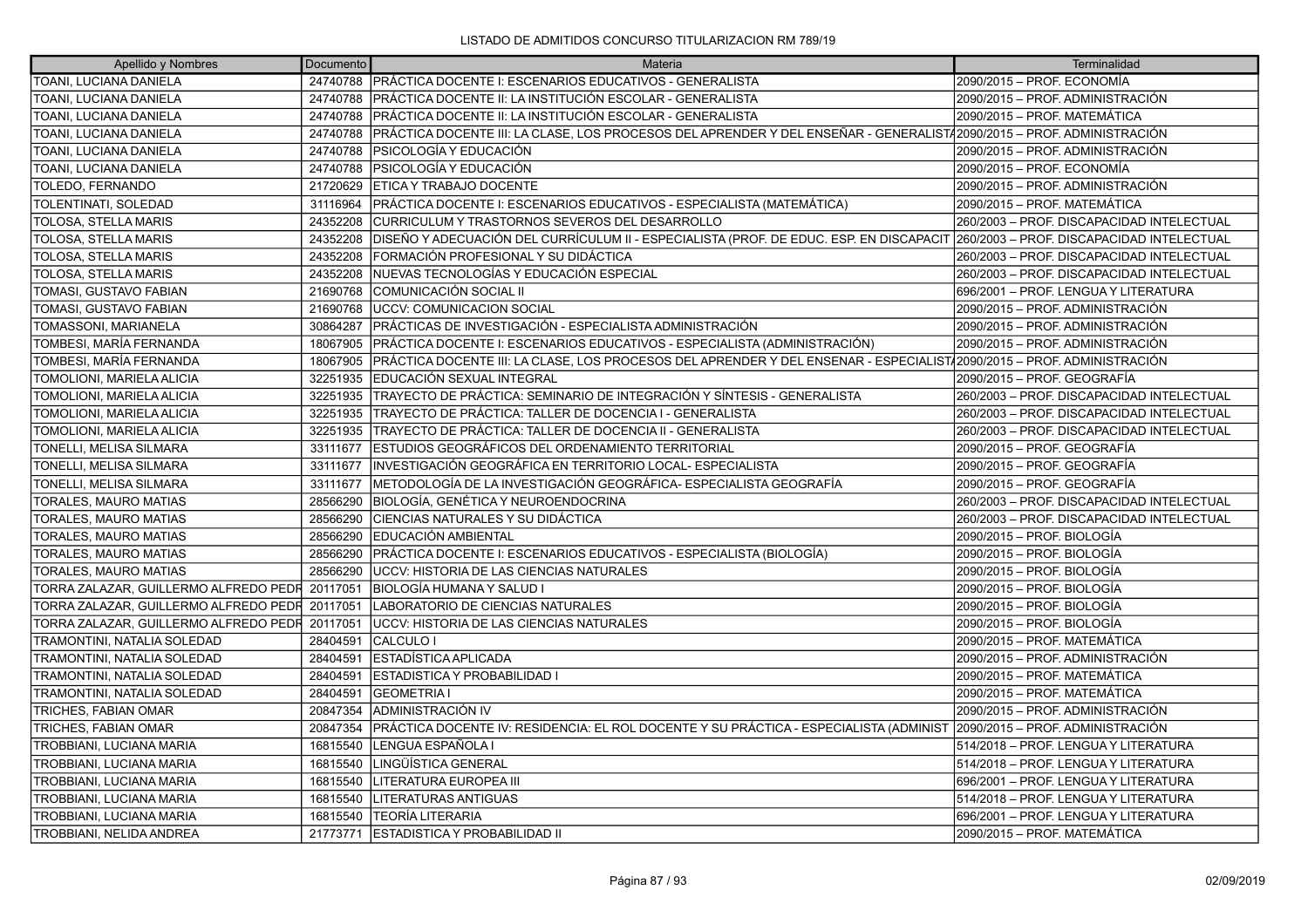| Apellido y Nombres           | Documento         | Materia                                                                                                            | Terminalidad                              |
|------------------------------|-------------------|--------------------------------------------------------------------------------------------------------------------|-------------------------------------------|
| TROBBIANI, NELIDA ANDREA     | 21773771 FÍSICA I |                                                                                                                    | 2090/2015 - PROF. MATEMÁTICA              |
| TROBBIANI, NELIDA ANDREA     | 21773771          | <b>FÍSICA II</b>                                                                                                   | 2090/2015 - PROF. MATEMÁTICA              |
| TRON, CARINA MARCELA         | 22418860          | <b>PSICOLOGÍA Y EDUCACIÓN</b>                                                                                      | 514/2018 - PROF. LENGUA Y LITERATURA      |
| <b>TRON, CARINA MARCELA</b>  | 22418860          | SUJETOS DE LA EDUCACION SECUNDARIA                                                                                 | 2090/2015 - PROF. BIOLOGÍA                |
| TRON, CARINA MARCELA         | 22418860          | SUJETOS DE LA EDUCACION SECUNDARIA                                                                                 | 2090/2015 - PROF. MATEMÁTICA              |
| TRUCCO, JORGE ANTONIO        | 13779721          | PRÁCTICA DOCENTE I: ESCENARIOS EDUCATIVOS - ESPECIALISTA (GEOGRAFÍA)                                               | 2090/2015 – PROF. GEOGRAFÍA               |
| <b>TUCCI, ANALIA VALERIA</b> | 21843848          | <b>FINANZAS PÚBLICAS</b>                                                                                           | 2090/2015 – PROF. ECONOMÍA                |
| TUCCI, ANALIA VALERIA        | 21843848          | PRÁCTICA DOCENTE IV: RESIDENCIA: EL ROL DOCENTE Y SU PRÁCTICA - ESPECIALISTA (ECONOMÍ42090/2015 – PROF. ECONOMÍA   |                                           |
| <b>TUCCI, ANALIA VALERIA</b> | 21843848          | <b>PRODUCCION DE RECURSOS DIDÁCTICOS I</b>                                                                         | 2090/2015 – PROF. ECONOMÍA                |
| <b>TUCCI, ANALIA VALERIA</b> | 21843848          | ÍSISTEMA DE INFORMACIÓN CONTABLE II                                                                                | 2090/2015 - PROF. ADMINISTRACIÓN          |
| ULLA IRIGOYEN, LAURA MARTA   | 28956334          | <b>IDIDÁCTICA Y CURRICULUM</b>                                                                                     | 2090/2015 - PROF. BIOLOGÍA                |
| ULLA IRIGOYEN, LAURA MARTA   | 28956334          | <b>IDIDÁCTICA Y CURRICULUM</b>                                                                                     | 2090/2015 – PROF. GEOGRAFÍA               |
| ULLA IRIGOYEN, LAURA MARTA   | 28956334          | ORGANIZACIÓN Y GESTIÓN INSTITUCIONAL                                                                               | 260/2003 - PROF. DISCAPACIDAD INTELECTUAL |
| ULLA IRIGOYEN, LAURA MARTA   | 28956334          | <b>IPOLÍTICA E HISTORIA EDUCATIVA ARGENTINA</b>                                                                    | 260/2003 - PROF. DISCAPACIDAD INTELECTUAL |
| ULLA IRIGOYEN, LAURA MARTA   | 28956334          | PRÁCTICA DOCENTE I: ESCENARIOS EDUCATIVOS - GENERALISTA                                                            | 2090/2015 – PROF. BIOLOGÍA                |
| ULLA IRIGOYEN, LAURA MARTA   | 28956334          | IPSICOLOGÍA Y EDUCACIÓN                                                                                            | 2090/2015 - PROF. GEOGRAFÍA               |
| ULLA IRIGOYEN, LAURA MARTA   | 28956334          | TRAYECTO DE PRÁCTICA: TALLER DE DOCENCIA I - GENERALISTA                                                           | 260/2003 - PROF. DISCAPACIDAD INTELECTUAL |
| ULLOQUE, MARCELO C           | 20584309          | CONSTRUCCIÓN DE CIUDADANÍA                                                                                         | 2090/2015 - PROF. ADMINISTRACIÓN          |
| URQUIDI, EDIT ANDREA         | 21008460          | <b>FILOSOFÍA</b>                                                                                                   | 2090/2015 - PROF. ADMINISTRACIÓN          |
| <b>URQUIDI, EDIT ANDREA</b>  | 21008460          | <b>PSICOLOGÍA Y EDUCACIÓN</b>                                                                                      | 2090/2015 - PROF. ADMINISTRACIÓN          |
| VAGNI, JORGELINA SILVIA      | 16039013          | GEOGRAFÍA DE LOS ESPACIOS MUNDIALES I                                                                              | 2090/2015 - PROF. GEOGRAFÍA               |
| VAGNI, JORGELINA SILVIA      | 16039013          | INVESTIGACIÓN GEOGRÁFICA EN TERRITORIO LOCAL- ESPECIALISTA                                                         | 2090/2015 - PROF. GEOGRAFÍA               |
| <b>VALENTI, LUISINA</b>      | 35222486          | LENGUA ESPAÑOLA I                                                                                                  | 514/2018 - PROF. LENGUA Y LITERATURA      |
| <b>VALENTI, LUISINA</b>      | 35222486          | LITERATURA ARGENTINA                                                                                               | 696/2001 - PROF. LENGUA Y LITERATURA      |
| VALENZUELA, GLADIS BEATRIZ   | 20725254          | TALLER DE EXPRESIÓN II - EDUCACIÓN FÍSICA                                                                          | 260/2003 - PROF. DISCAPACIDAD INTELECTUAL |
| VALERO, SAMANTA CARMEN       | 27668787          | <b>PRÁCTICA IMPOSITIVA Y LABORAL</b>                                                                               | 2090/2015 - PROF. ADMINISTRACIÓN          |
| VALIDO, ARIEL JOSE           | 17511197          | ARITMETICA Y ALGEBRA III                                                                                           | 2090/2015 - PROF. MATEMÁTICA              |
| VALIDO, ARIEL JOSE           | 17511197          | <b>ESTADISTICA Y PROBABILIDAD I</b>                                                                                | 2090/2015 - PROF. MATEMÁTICA              |
| VALIDO, ARIEL JOSE           | 17511197          | PRÁCTICA DOCENTE I: ESCENARIOS EDUCATIVOS - ESPECIALISTA (MATEMÁTICA)                                              | 2090/2015 - PROF. MATEMÁTICA              |
| VALIDO, ARIEL JOSE           | 17511197          | PRÁCTICA DOCENTE III: LA CLASE, LOS PROCESOS DEL APRENDER Y DEL ENSEÑAR - ESPECIALIST/2090/2015 - PROF. MATEMÁTICA |                                           |
| VAZQUEZ, ADRIANA GLORIA      | 20598754          | IMETODOLOGÍA DE LA INVESTIGACIÓN GEOGRÁFICA- GENERALISTA                                                           | 2090/2015 - PROF. GEOGRAFÍA               |
| VAZQUEZ, ADRIANA GLORIA      | 20598754          | <b>UCCV: HISTORIA MUNDIAL CONTEMPORÁNEA</b>                                                                        | 2090/2015 - PROF. GEOGRAFÍA               |
| VENANZETTI, CARINA DANIELA   | 21413402          | DISEÑO Y ADECUACIÓN DEL CURRÍCULUM I - GENERALISTA                                                                 | 260/2003 - PROF. DISCAPACIDAD INTELECTUAL |
| VENANZETTI, CARINA DANIELA   | 21413402          | <b>IPEDAGOGÍA</b>                                                                                                  | 260/2003 - PROF. DISCAPACIDAD INTELECTUAL |
| VENANZETTI, CARINA DANIELA   | 21413402          | <b>PSICOLOGÍA Y EDUCACIÓN</b>                                                                                      | 514/2018 - PROF. LENGUA Y LITERATURA      |
| VENANZETTI, CARINA DANIELA   | 21413402          | SEMINARIO DE INVESTIGACIÓN EDUCATIVA                                                                               | 260/2003 - PROF. DISCAPACIDAD INTELECTUAL |
| VENANZETTI, CARINA DANIELA   | 21413402          | TRAYECTO DE PRÁCTICA: SEMINARIO DE INTEGRACIÓN Y SÍNTESIS - GENERALISTA                                            | 696/2001 - PROF. LENGUA Y LITERATURA      |
| VENICA, MELINA ELIANA        | 27336008          | <b>DIDÁCTICA ESPECÍFICA</b>                                                                                        | 696/2001 - PROF. LENGUA Y LITERATURA      |
| VENICA, MELINA ELIANA        | 27336008          | HISTORIA DE LA LENGUA ESPAÑOLA                                                                                     | 696/2001 - PROF. LENGUA Y LITERATURA      |
| VENICA, MELINA ELIANA        | 27336008          | LINGÜÍSTICA DEL TEXTO Y ANÁLISIS DEL DISCURSO                                                                      | 696/2001 - PROF. LENGUA Y LITERATURA      |
| VENICA, MELINA ELIANA        | 27336008          | LITERATURA ARGENTINA                                                                                               | 696/2001 - PROF. LENGUA Y LITERATURA      |
| VENICA, MELINA ELIANA        | 27336008          | LITERATURA LATINOAMERICANA                                                                                         | 696/2001 - PROF. LENGUA Y LITERATURA      |
| VENICA, MELINA ELIANA        | 27336008          | LITERATURAS MEDIEVALES Y RENACENTISTAS                                                                             | 514/2018 - PROF. LENGUA Y LITERATURA      |
| <b>VENICA, MELINA ELIANA</b> | 27336008          | MODELOS TEÓRICOS LINGÜÍSTICOS                                                                                      | 696/2001 - PROF. LENGUA Y LITERATURA      |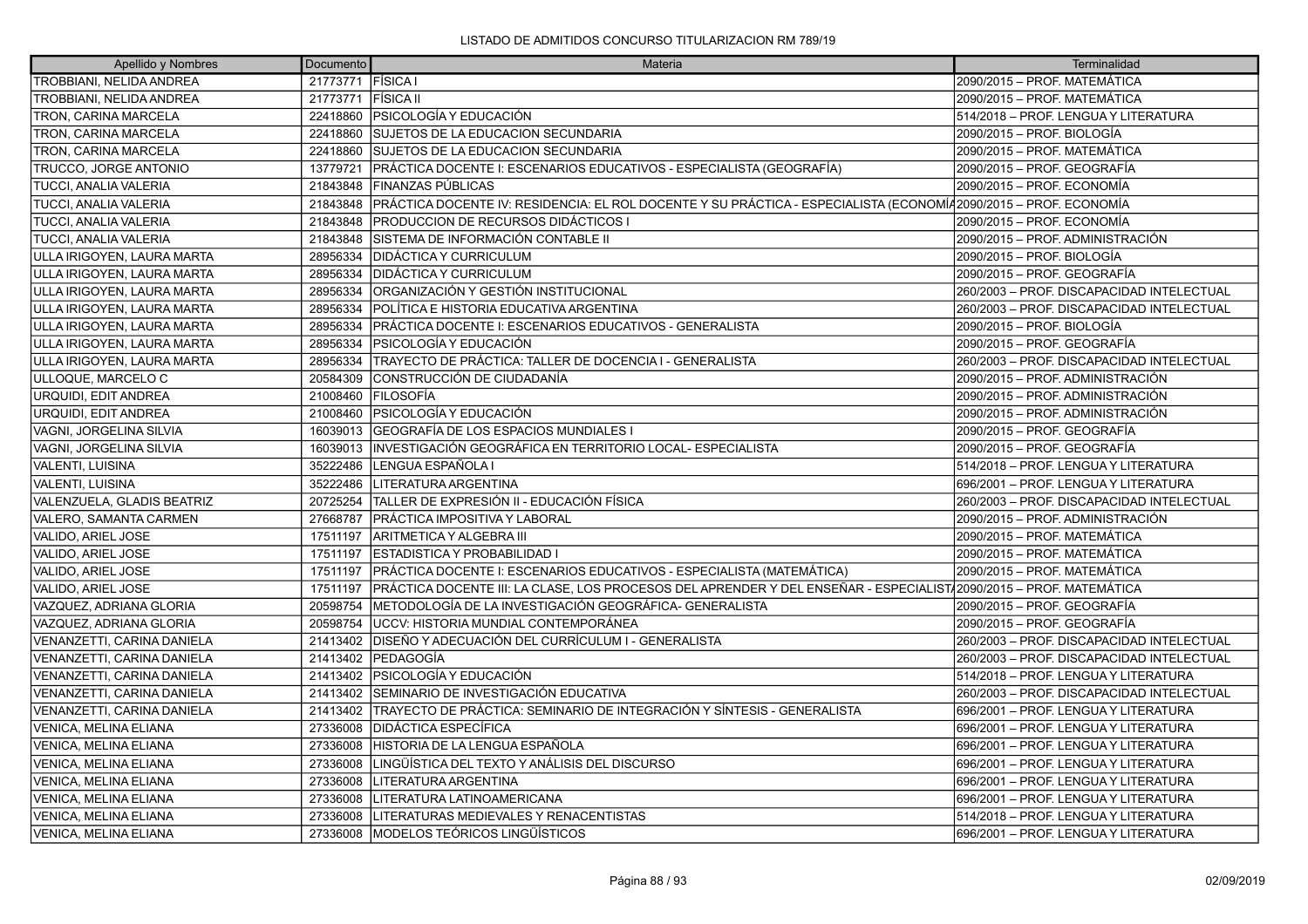| Apellido y Nombres               | Documento | Materia                                                                                                               | Terminalidad                              |
|----------------------------------|-----------|-----------------------------------------------------------------------------------------------------------------------|-------------------------------------------|
| <b>VENICA. MELINA ELIANA</b>     |           | 27336008 SEMINARIO: PROBLEMÁTICA DE LA LITERATURA Y LAS ARTES CONTEMPORÁNEAS                                          | 696/2001 - PROF. LENGUA Y LITERATURA      |
| <b>VERA, LILIANA NOEMI</b>       |           | 16346119   PEDAGOGÍA                                                                                                  | 2090/2015 - PROF. ECONOMÍA                |
| <b>VERA, LILIANA NOEMI</b>       |           | 16346119 PEDAGOGÍA                                                                                                    | 514/2018 – PROF. LENGUA Y LITERATURA      |
| <b>VERA, LILIANA NOEMI</b>       | 16346119  | PRÁCTICA DOCENTE II: LA INSTITUCIÓN ESCOLAR - GENERALISTA                                                             | 514/2018 - PROF. LENGUA Y LITERATURA      |
| <b>VERA, LILIANA NOEMI</b>       | 16346119  | <b>JUCCV: COMUNICACION SOCIAL</b>                                                                                     | 2090/2015 - PROF. ECONOMÍA                |
| VERA, LUIS ALBERTO               | 12431853  | ADMINISTRACIÓN GENERAL                                                                                                | 2090/2015 - PROF. ADMINISTRACIÓN          |
| <b>VERA, LUIS ALBERTO</b>        | 12431853  | IPRÁCTICA IMPOSITIVA Y LABORAL                                                                                        | 2090/2015 – PROF. ADMINISTRACIÓN          |
| <b>VERA, LUIS ALBERTO</b>        | 12431853  | SISTEMA DE INFORMACIÓN CONTABLE I                                                                                     | 2090/2015 – PROF. ADMINISTRACIÓN          |
| <b>VERA, LUIS ALBERTO</b>        | 12431853  | SISTEMA DE INFORMACIÓN CONTABLE II                                                                                    | 2090/2015 - PROF. ADMINISTRACIÓN          |
| VERA, MARICEL CAROLINA           | 27498575  | ÍHISTORIA Y POLITICA DE LA EDUCACION ARGENTINA                                                                        | 2090/2015 - PROF. MATEMÁTICA              |
| <b>VERDUN, SANDRA MARIELA</b>    | 21943153  | PRÁCTICA DOCENTE IV: RESIDENCIA: EL ROL DOCENTE Y SU PRÁCTICA - GENERALISTA                                           | 2090/2015 – PROF. MATEMÁTICA              |
| <b>VERNAZ, STELLA MARIS</b>      | 21696789  | ÍORGANIZACIÓN Y GESTIÓN INSTITUCIONAL                                                                                 | 260/2003 - PROF. DISCAPACIDAD INTELECTUAL |
| <b>VERNAZ, STELLA MARIS</b>      | 21696789  | <b> PEDAGOGÍA</b>                                                                                                     | 260/2003 - PROF. DISCAPACIDAD INTELECTUAL |
| VERNAZ, STELLA MARIS             | 21696789  | POLÍTICA E HISTORIA EDUCATIVA ARGENTINA                                                                               | 260/2003 - PROF. DISCAPACIDAD INTELECTUAL |
| <b>VERNAZ, STELLA MARIS</b>      | 21696789  | PROBLEMÁTICA DEL MUNDO CONTEMPORÁNEO                                                                                  | 260/2003 - PROF. DISCAPACIDAD INTELECTUAL |
| <b>VERNAZ, STELLA MARIS</b>      | 21696789  | SEMINARIO DE INVESTIGACIÓN EDUCATIVA                                                                                  | 260/2003 - PROF. DISCAPACIDAD INTELECTUAL |
| <b>VERNAZ, STELLA MARIS</b>      | 21696789  | TEORÍA DEL CURRÍCULO Y DIDÁCTICA                                                                                      | 260/2003 - PROF. DISCAPACIDAD INTELECTUAL |
| <b>VERNAZ, STELLA MARIS</b>      | 21696789  | TRAYECTO DE PRÁCTICA: TALLER DE DOCENCIA II - GENERALISTA                                                             | 260/2003 - PROF. DISCAPACIDAD INTELECTUAL |
| <b>VERNIZZI, MARIA NOEL</b>      | 25880135  | IPRÁCTICA DOCENTE I: ESCENARIOS EDUCATIVOS - GENERALISTA                                                              | 2090/2015 - PROF. BIOLOGÍA                |
| VERNIZZI, MARIA NOEL             | 25880135  | <b>PRÁCTICA DOCENTE II: LA INSTITUCIÓN ESCOLAR - GENERALISTA</b>                                                      | 2090/2015 - PROF. BIOLOGÍA                |
| <b>VERNIZZI, MARIA NOEL</b>      | 25880135  | PRÁCTICA DOCENTE III: LA CLASE, LOS PROCESOS DEL APRENDER Y DEL ENSEÑAR - GENERALISTA 2090/2015 - PROF. MATEMÁTICA    |                                           |
| <b>VERNIZZI, MARIA NOEL</b>      | 25880135  | TEORÍA DEL CURRÍCULO Y DIDÁCTICA                                                                                      | 260/2003 - PROF. DISCAPACIDAD INTELECTUAL |
| <b>VERNIZZI, MARIA NOEL</b>      | 25880135  | TRAYECTO DE PRÁCTICA: TALLER DE DOCENCIA I - GENERALISTA                                                              | 260/2003 - PROF. DISCAPACIDAD INTELECTUAL |
| <b>VERNIZZI, MARIA NOEL</b>      | 25880135  | TRAYECTO DE PRÁCTICA: TALLER DE DOCENCIA II - GENERALISTA                                                             | 260/2003 - PROF. DISCAPACIDAD INTELECTUAL |
| <b>VERNIZZI, MARIA NOEL</b>      | 25880135  | TRAYECTO DE PRÁCTICA: TALLER DE DOCENCIA II - GENERALISTA                                                             | 260/2003 – PROF. SORDOS E HIPOACÚSICOS    |
| VERNIZZI, MARIA NOEL             | 25880135  | TRAYECTO DE PRÁCTICA: TALLER DE DOCENCIA III - GENERALISTA                                                            | 260/2003 - PROF. DISCAPACIDAD INTELECTUAL |
| <b>VERON, PABLO JOSE</b>         | 28822076  | BIOLOGÍA HUMANA Y SALUD I                                                                                             | 2090/2015 - PROF. BIOLOGÍA                |
| <b>VERON, PABLO JOSE</b>         | 28822076  | BIOLOGÍA I                                                                                                            | 2090/2015 - PROF. BIOLOGÍA                |
| VERON, PABLO JOSE                | 28822076  | <b>BIOLOGIA II</b>                                                                                                    | 2090/2015 – PROF. BIOLOGÍA                |
| <b>VERON, PABLO JOSE</b>         | 28822076  | <b>CIENCIAS DE LA TIERRA</b>                                                                                          | 2090/2015 - PROF. BIOLOGÍA                |
| VERON, PABLO JOSE                | 28822076  | <b>DIDÁCTICA DE LA BIOLOGIA I</b>                                                                                     | 2090/2015 - PROF. BIOLOGÍA                |
| VERON, PABLO JOSE                | 28822076  | <b>EVOLUCIÓN</b>                                                                                                      | 2090/2015 – PROF. BIOLOGÍA                |
| VERON, PABLO JOSE                | 28822076  | PRÁCTICA DOCENTE II: LA INSTITUCIÓN ESCOLAR - ESPECIALISTA (BIOLOGÍA)                                                 | 2090/2015 - PROF. BIOLOGÍA                |
| VERON, PABLO JOSE                | 28822076  | PRÁCTICA DOCENTE III: LA CLASE. LOS PROCESOS DEL APRENDER Y DEL ENSEÑAR - ESPECIALIST/2090/2015 – PROF. BIOLOGÍA      |                                           |
| <b>VERZZALI, ALEJANDRA</b>       | 28526029  | CONSTRUCCIÓN DE CIUDADANÍA                                                                                            | 2090/2015 - PROF. ECONOMÍA                |
| VERZZALI, ALEJANDRA              | 28526029  | METODOLOGÍA DE LA INVESTIGACIÓN                                                                                       | 2090/2015 - PROF. ADMINISTRACIÓN          |
| VERZZALI, ALEJANDRA              | 28526029  | PRÁCTICA DOCENTE II: LA INSTITUCIÓN ESCOLAR - GENERALISTA                                                             | 2090/2015 - PROF. ECONOMÍA                |
| VERZZALI, ALEJANDRA              | 28526029  | PRÁCTICA DOCENTE III: LA CLASE, LOS PROCESOS DEL APRENDER Y DEL ENSEÑAR - GENERALIST/2090/2015 – PROF. ADMINISTRACIÓN |                                           |
| VERZZALI, ALEJANDRA              | 28526029  | PRÁCTICA DOCENTE III: LA CLASE, LOS PROCESOS DEL APRENDER Y DEL ENSEÑAR - GENERALIST/2090/2015 – PROF. ECONOMÍA       |                                           |
| <b>VESCONI, MARIELA PATRICIA</b> | 17697753  | ETICA Y TRABAJO DOCENTE                                                                                               | 2090/2015 – PROF. MATEMÁTICA              |
| VESCONI, MARIELA PATRICIA        | 17697753  | HISTORIA Y POLITICA DE LA EDUCACION ARGENTINA                                                                         | 2090/2015 - PROF. GEOGRAFÍA               |
| <b>VESCONI, MARIELA PATRICIA</b> | 17697753  | ÍHISTORIA Y POLITICA DE LA EDUCACION ARGENTINA                                                                        | 2090/2015 – PROF. MATEMÁTICA              |
| VESCONI, MARIELA PATRICIA        | 17697753  | <b>INSTITUCIONES EDUCATIVAS</b>                                                                                       | 2090/2015 – PROF. GEOGRAFÍA               |
| <b>VESCONI. MARIELA PATRICIA</b> | 17697753  | <b>IINSTITUCIONES EDUCATIVAS</b>                                                                                      | 2090/2015 – PROF. MATEMÁTICA              |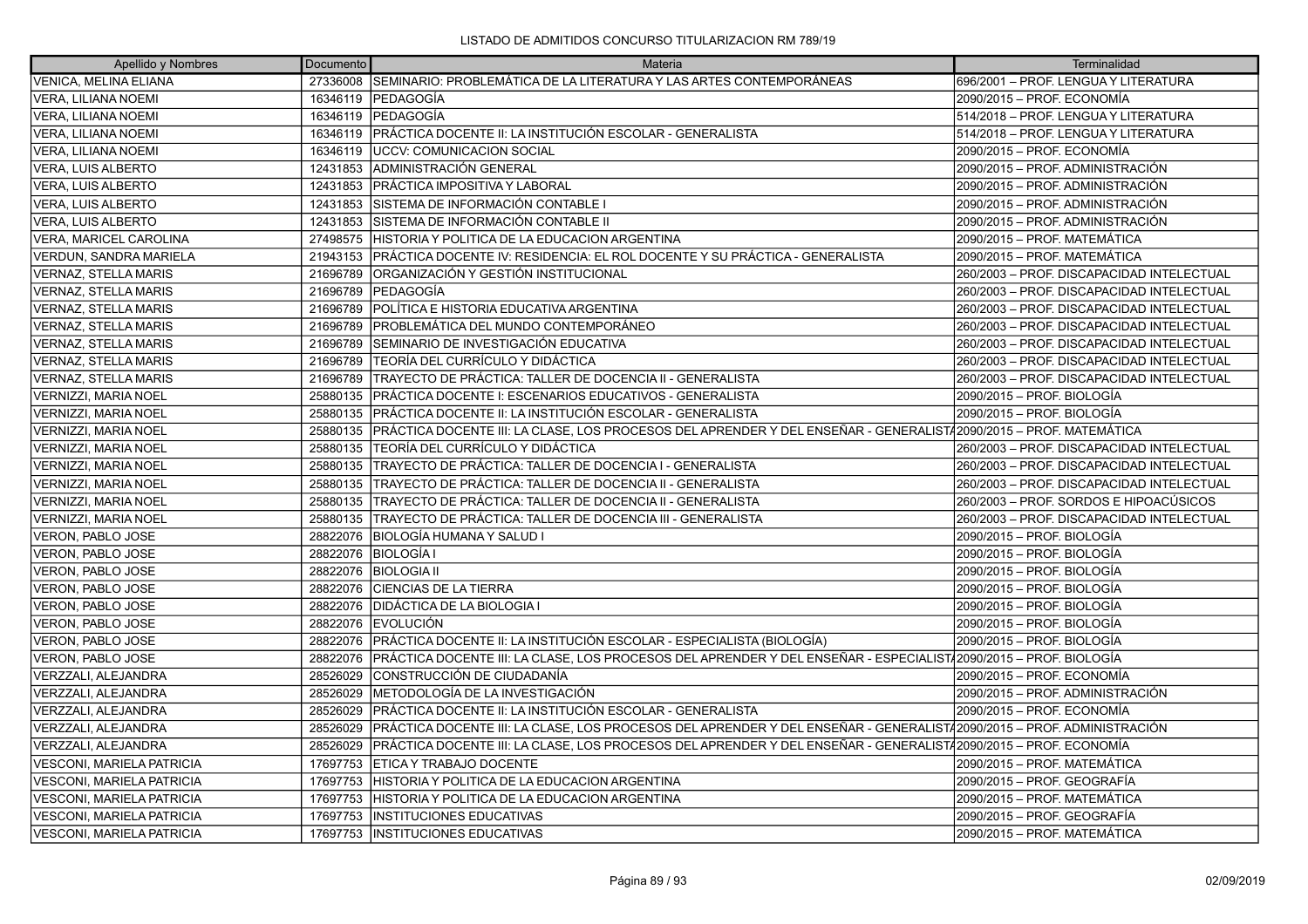| Apellido y Nombres           | <b>Documento</b> | Materia                                                                                                                     | Terminalidad                         |
|------------------------------|------------------|-----------------------------------------------------------------------------------------------------------------------------|--------------------------------------|
| VICENTIN, SILVINA ANALIA     |                  | 24778949   MODELIZACION MATEMATICA II                                                                                       | 2090/2015 - PROF. MATEMÁTICA         |
| VICENTIN, SILVINA ANALIA     |                  | 24778949 PRÁCTICA DOCENTE II: LA INSTITUCIÓN ESCOLAR - ESPECIALISTA (MATEMÁTICA)                                            | 2090/2015 – PROF. MATEMÁTICA         |
| VICENTIN, SILVINA ANALIA     |                  | 24778949 PRÁCTICA DOCENTE III: LA CLASE, LOS PROCESOS DEL APRENDER Y DEL ENSEÑAR - ESPECIALIST 2090/2015 - PROF. MATEMÁTICA |                                      |
| VIDELA, MARIA NIEVES         | 30760972         | <b>ETICA Y TRABAJO DOCENTE</b>                                                                                              | 2090/2015 – PROF. ADMINISTRACIÓN     |
| VIDELA, MARIA NIEVES         |                  | 30760972 FILOSOFÍA                                                                                                          | 696/2001 - PROF. LENGUA Y LITERATURA |
| VIDELA, MARIA NIEVES         |                  | 30760972 PEDAGOGÍA                                                                                                          | 2090/2015 - PROF. ADMINISTRACIÓN     |
| <b>VIDELA, MARIA NIEVES</b>  | 30760972         | <b>PEDAGOGÍA</b>                                                                                                            | 2090/2015 - PROF. MATEMÁTICA         |
| <b>VIDELA, MARIA NIEVES</b>  |                  | 30760972 PRÁCTICA DOCENTE I: ESCENARIOS EDUCATIVOS - GENERALISTA                                                            | 2090/2015 – PROF. ADMINISTRACIÓN     |
| VIDELA, MARIA NIEVES         |                  | 30760972 PRÁCTICA DOCENTE II: LA INSTITUCIÓN ESCOLAR - GENERALISTA                                                          | 2090/2015 - PROF. ADMINISTRACIÓN     |
| VIDELA, MARIA NIEVES         | 30760972         | TRAYECTO DE PRÁCTICA: TALLER DE DOCENCIA III - GENERALISTA                                                                  | 696/2001 - PROF. LENGUA Y LITERATURA |
| VIDELA, SILVINA ANDREA       | 23495982         | <b>DIDÁCTICA Y CURRICULUM</b>                                                                                               | 2090/2015 - PROF. GEOGRAFÍA          |
| VIDELA, SILVINA ANDREA       |                  | 23495982 PEDAGOGÍA                                                                                                          | 2090/2015 - PROF. ADMINISTRACIÓN     |
| VIDELA, SILVINA ANDREA       | 23495982         | PEDAGOGÍA                                                                                                                   | 2090/2015 – PROF. GEOGRAFÍA          |
| VIDELA, SILVINA ANDREA       |                  | 23495982 PEDAGOGIA                                                                                                          | 2090/2015 - PROF. MATEMÁTICA         |
| VIDELA, SILVINA ANDREA       |                  | 23495982 PRÁCTICA DOCENTE III: LA CLASE, LOS PROCESOS DEL APRENDER Y DEL ENSEÑAR - GENERALISTA 2090/2015 - PROF. GEOGRAFÍA  |                                      |
| VIDELA, SILVINA ANDREA       | 23495982         | TRAYECTO DE PRACTICA: TALLER DE DOCENCIA IV - GENERALISTA                                                                   | 696/2001 - PROF. LENGUA Y LITERATURA |
| VIDOZ, ALEJANDRO JAVIER      | 23142959         | FUNDAMENTOS DE ECONOMÍA Y CIENCIAS POLÍTICAS                                                                                | 2090/2015 – PROF. GEOGRAFÍA          |
| VIGLIECCA, ARACELI ALEJANDRA | 20174426         | PRÁCTICA DOCENTE I: ESCENARIOS EDUCATIVOS - GENERALISTA                                                                     | 2090/2015 - PROF. MATEMÁTICA         |
| VIGNOLO, VANESA              | 30265469         | IBIOLOGÍA HUMANA Y SALUD II                                                                                                 | 2090/2015 – PROF. BIOLOGÍA           |
| VIGNOLO, VANESA              | 30265469         | <b>BIOLOGIA II</b>                                                                                                          | 2090/2015 – PROF. BIOLOGÍA           |
| VIGNOLO, VANESA              |                  | 30265469 BIOLOGÍA III                                                                                                       | 2090/2015 - PROF. BIOLOGÍA           |
| VIGNOLO, VANESA              | 30265469         | <b>BIOLOGIA IV</b>                                                                                                          | 2090/2015 - PROF. BIOLOGÍA           |
| VIGNOLO, VANESA              | 30265469         | DIDÁCTICA DE LA BIOLOGIA II                                                                                                 | 2090/2015 – PROF. BIOLOGÍA           |
| VIGNOLO, VANESA              | 30265469         | EDUCACIÓN AMBIENTAL                                                                                                         | 2090/2015 - PROF. BIOLOGÍA           |
| VIGNOLO, VANESA              | 30265469         | LABORATORIO DE CIENCIAS NATURALES                                                                                           | 2090/2015 – PROF. BIOLOGÍA           |
| VIGNOLO, VANESA              | 30265469         | PRÁCTICA DOCENTE II: LA INSTITUCIÓN ESCOLAR - ESPECIALISTA (BIOLOGÍA)                                                       | 2090/2015 - PROF. BIOLOGÍA           |
| VIGNOLO, VANESA              | 30265469         | PRÁCTICA DOCENTE III: LA CLASE, LOS PROCESOS DEL APRENDER Y DEL ENSEÑAR - ESPECIALISTA2090/2015 - PROF. BIOLOGÍA            |                                      |
| VIGNOLO, VANESA              | 30265469         | PRÁCTICA DOCENTE IV: RESIDENCIA: EL ROL DOCENTE Y SU PRÁCTICA - ESPECIALISTA (BIOLOGÍA) 2090/2015 – PROF. BIOLOGÍA          |                                      |
| VIGNOLO, VANESA              | 30265469         | UCCV: PROYECTOS DE EXTENSIÓN                                                                                                | 2090/2015 – PROF. BIOLOGÍA           |
| VILAR, ANDREA VERONICA       | 22902015         | <b>CALCULO III</b>                                                                                                          | 2090/2015 - PROF. MATEMÁTICA         |
| VILAR, ANDREA VERONICA       | 22902015         | <b>CALCULO IV</b>                                                                                                           | 2090/2015 - PROF. MATEMÁTICA         |
| VILAR, ANDREA VERONICA       | 22902015         | <b>FÍSICA IV</b>                                                                                                            | 2090/2015 - PROF. FÍSICA             |
| VILAR, ANDREA VERONICA       | 22902015         | <b>MATEMÁTICA FINANCIERA</b>                                                                                                | 2090/2015 - PROF. ADMINISTRACIÓN     |
| VILAR, ANDREA VERONICA       | 22902015         | MECÁNICA ANALÍTICA                                                                                                          | 2090/2015 - PROF. FÍSICA             |
| VILAR, ANDREA VERONICA       | 22902015         | <b>MODELIZACION MATEMATICA IV</b>                                                                                           | 2090/2015 – PROF. MATEMÁTICA         |
| VILLAFAÑE, GUSTAVO ALEJANDRO | 23048353         | ESTADISTICA Y PROBABILIDAD I                                                                                                | 2090/2015 - PROF. MATEMÁTICA         |
| VILLAFAÑE, GUSTAVO ALEJANDRO | 23048353         | FÍSICA BIOLÓGICA Y FISICO-QUÍMICA                                                                                           | 2090/2015 - PROF. FÍSICA             |
| VILLAFAÑE, GUSTAVO ALEJANDRO | 23048353         | FÍSICA I                                                                                                                    | 2090/2015 – PROF. MATEMÁTICA         |
| VILLAFAÑE, GUSTAVO ALEJANDRO | 23048353         | <b>TALLER II DE FÍSICA</b>                                                                                                  | 2090/2015 - PROF. FÍSICA             |
| VILLAFAÑE, GUSTAVO ALEJANDRO | 23048353         | TALLER III DE FÍSICA Y QUÍMICA- ESPECIALISTA QUÍMICA                                                                        | 2090/2015 - PROF. FÍSICA             |
| VILLAFAÑE, GUSTAVO ALEJANDRO | 23048353         | IUCCV: INTRODUCCIÓN AL LENGUAJE CIENTÍFICO                                                                                  | 2090/2015 – PROF. FÍSICA             |
| VILLALBA, ANDREA BEATRIZ     | 22050629         | DIDÁCTICA DE LA BIOLOGIA II                                                                                                 | 2090/2015 – PROF. BIOLOGÍA           |
| VILLALBA, ANDREA BEATRIZ     | 22050629         | <b>ECOLOGIA</b>                                                                                                             | 2090/2015 – PROF. BIOLOGÍA           |
| VILLALBA, ANDREA BEATRIZ     | 22050629         | EPISTEMOLOGÍA DE LAS CIENCIAS NATURALES                                                                                     | 2090/2015 – PROF. BIOLOGÍA           |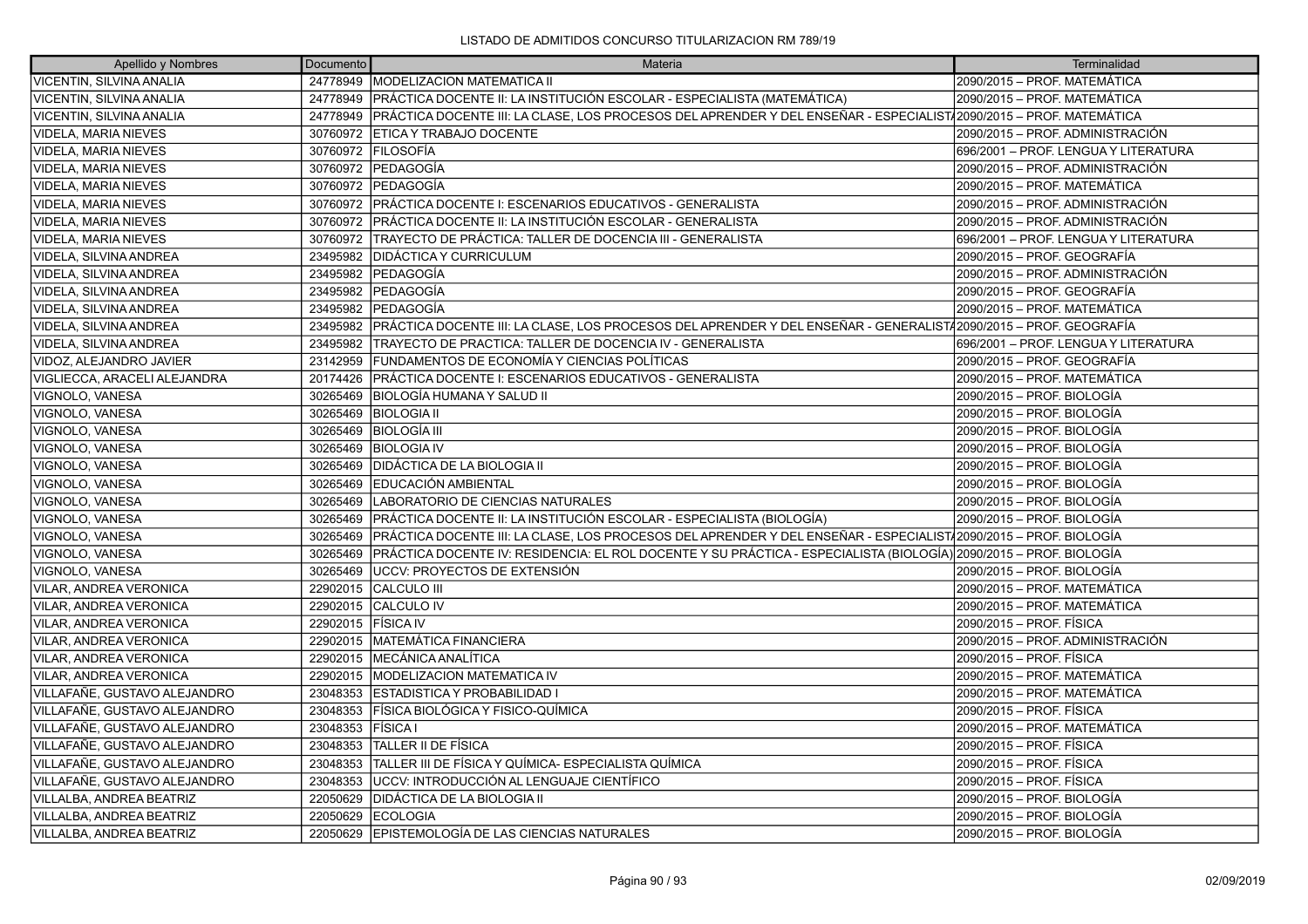| Apellido y Nombres            | Documento          | <b>Materia</b>                                                                                                                         | Terminalidad                                 |
|-------------------------------|--------------------|----------------------------------------------------------------------------------------------------------------------------------------|----------------------------------------------|
| VILLALBA, ANDREA BEATRIZ      |                    | 22050629 METODOLOGÍA DE LA INVESTIGACIÓN                                                                                               | 2090/2015 - PROF. BIOLOGÍA                   |
| VILLALBA, ANDREA BEATRIZ      |                    | 22050629 UCCV: PROYECTOS DE EXTENSIÓN                                                                                                  | 2090/2015 - PROF. BIOLOGÍA                   |
| VILLALBA, NATALIA DENISE      | 33312156 BIOFÍSICA |                                                                                                                                        | 2090/2015 – PROF. BIOLOGÍA                   |
| VILLALBA, NATALIA DENISE      |                    | 33312156 BIOLOGÍA I                                                                                                                    | 2090/2015 - PROF. BIOLOGÍA                   |
| VILLALBA, NATALIA DENISE      | 33312156           | <b>CIENCIAS DE LA TIERRA</b>                                                                                                           | 2090/2015 - PROF. BIOLOGÍA                   |
| VILLALBA, NATALIA DENISE      |                    | 33312156 ECOLOGIA                                                                                                                      | 2090/2015 – PROF. BIOLOGÍA                   |
| VILLALBA, NATALIA DENISE      | 33312156           | LABORATORIO DE CIENCIAS NATURALES                                                                                                      | 2090/2015 - PROF. BIOLOGÍA                   |
| VILLALBA, NATALIA DENISE      |                    | 33312156 PRÁCTICA DOCENTE II: LA INSTITUCIÓN ESCOLAR - ESPECIALISTA (BIOLOGÍA)                                                         | 2090/2015 - PROF. BIOLOGÍA                   |
| VILLAROEL, ALBA DANIELA       |                    | 16370754 BIOLOGIA II                                                                                                                   | 2090/2015 – PROF. BIOLOGÍA                   |
| VILLAROEL, ALBA DANIELA       | 16370754           | PRÁCTICA DOCENTE I: ESCENARIOS EDUCATIVOS - ESPECIALISTA (BIOLOGÍA)                                                                    | 2090/2015 - PROF. BIOLOGÍA                   |
| VILLAVERDE, NIDIA DEL LUJAN   | 16459419           | ADMINISTRACIÓN IV                                                                                                                      | 2090/2015 - PROF. ADMINISTRACIÓN             |
| VILLAVERDE, NIDIA DEL LUJAN   |                    | 16459419 PRÁCTICA DOCENTE IV: RESIDENCIA: EL ROL DOCENTE Y SU PRÁCTICA - ESPECIALISTA (ADMINIST 2090/2015 – PROF. ADMINISTRACIÓN       |                                              |
| VILLAVERDE, NIDIA DEL LUJAN   | 16459419           | PRÁCTICAS DE INVESTIGACIÓN - ESPECIALISTA ADMINISTRACIÓN                                                                               | 2090/2015 - PROF. ADMINISTRACIÓN             |
| VILLEGAS, ROXANA MABEL        |                    | 17793438   PSICOPATOLOGÍA                                                                                                              | 260/2003 - PROF. CIEGOS Y DISMINUIDOS VISUAL |
| VINCIGUERRA, MARIA GIMENA     |                    | 29841085 PEDAGOGÍA                                                                                                                     | 514/2018 - PROF. LENGUA Y LITERATURA         |
| VINET ARZUAGA, SUSANA BEATRIZ |                    | 22054913 METODOLOGÍA DE LA INVESTIGACIÓN                                                                                               | 2090/2015 - PROF. BIOLOGÍA                   |
| VINET ARZUAGA, SUSANA BEATRIZ |                    | 22054913   PRACTICAS DE INVESTIGACIÓN                                                                                                  | 2090/2015 – PROF. BIOLOGÍA                   |
| VINET ARZUAGA, SUSANA BEATRIZ | 22054913           | TRAYECTO DE PRÁCTICA: SEMINARIO DE INTEGRACIÓN Y SÍNTESIS - GENERALISTA                                                                | 696/2001 – PROF. LENGUA Y LITERATURA         |
| VIOLA, FABIANA NANCI          | 18612916           | ADMINISTRACIÓN III                                                                                                                     | 2090/2015 – PROF. ADMINISTRACIÓN             |
| VIOLA, FABIANA NANCI          | 18612916           | ADMINISTRACIÓN IV                                                                                                                      | 2090/2015 - PROF. ADMINISTRACIÓN             |
| VIOLA, FABIANA NANCI          |                    | 18612916 CALCULO II                                                                                                                    | 2090/2015 – PROF. MATEMÁTICA                 |
| VIOLA, FABIANA NANCI          |                    | 18612916 CALCULO IV                                                                                                                    | 2090/2015 - PROF. MATEMÁTICA                 |
| VIOLA, FABIANA NANCI          |                    | 18612916 MATEMATICA                                                                                                                    | 2090/2015 - PROF. ADMINISTRACIÓN             |
| VIOLA, FABIANA NANCI          |                    | 18612916 PRÁCTICA DOCENTE I: ESCENARIOS EDUCATIVOS - ESPECIALISTA (ADMINISTRACIÓN)                                                     | 2090/2015 – PROF. ADMINISTRACIÓN             |
| VIOLA, FABIANA NANCI          |                    | 18612916 PRÁCTICAS DE INVESTIGACIÓN - ESPECIALISTA ADMINISTRACIÓN                                                                      | 2090/2015 - PROF. ADMINISTRACIÓN             |
| VIOLA, FABIANA NANCI          |                    | 18612916 SISTEMA DE INFORMACIÓN CONTABLE III                                                                                           | 2090/2015 - PROF. ADMINISTRACIÓN             |
| VISMARA, VIVIANA MABEL        | 17807008           | <b>BIOLOGÍA I</b>                                                                                                                      | 2090/2015 – PROF. BIOLOGÍA                   |
| VISSANI, JORGELINA ELISABET   | 27081239           | CIENCIA, TECNOLOGÍA Y SOCIEDAD Y EDUCACIÓN MATEMÁTICA                                                                                  | 2090/2015 - PROF. MATEMÁTICA                 |
| VISSANI, JORGELINA ELISABET   |                    | 27081239   DIDACTICA DE LA MATEMATICA I                                                                                                | 2090/2015 - PROF. MATEMÁTICA                 |
| VISSANI, JORGELINA ELISABET   | 27081239           | <b>ESTADISTICA Y PROBABILIDAD II</b>                                                                                                   | 2090/2015 – PROF. MATEMÁTICA                 |
| VITERI, OLGA DANIELA          |                    | 23959308   TRAYECTO DE PRÁCTICA: SEMINARIO DE INTEGRACIÓN Y SÍNTESIS - ESPECIALISTA (PROF. DE LEN 696/2001 – PROF. LENGUA Y LITERATURA |                                              |
| VITERI, OLGA DANIELA          | 23959308           | TRAYECTO DE PRÁCTICA: TALLER DE DOCENCIA IV - ESPECIALISTA (PROF. DE LENGUA Y LITERATUF696/2001 – PROF. LENGUA Y LITERATURA            |                                              |
| VIVA, JULIETA LUCIA           | 28524148           | CIENCIAS SOCIALES II Y SU DIDÁCTICA                                                                                                    | 260/2003 - PROF. CIEGOS Y DISMINUIDOS VISUAL |
| VIVA, JULIETA LUCIA           | 28524148           | CIENCIAS SOCIALES Y SU DIDÁCTICA                                                                                                       | 260/2003 - PROF. SORDOS E HIPOACÚSICOS       |
| VIVA, JULIETA LUCIA           | 28524148           | INTRODUCCIÓN AL CONOCIMIENTO GEOGRÁFICO                                                                                                | 2090/2015 - PROF. GEOGRAFÍA                  |
| VIVA, JULIETA LUCIA           | 28524148           | METODOLOGÍA DE LA INVESTIGACIÓN GEOGRÁFICA- ESPECIALISTA GEOGRAFÍA                                                                     | 2090/2015 – PROF. GEOGRAFÍA                  |
| VIVAS, CELINA SOLEDAD         | 25964113           | HISTORIA Y POLITICA DE LA EDUCACION ARGENTINA                                                                                          | 2090/2015 - PROF. BIOLOGÍA                   |
| VIVAS, CELINA SOLEDAD         | 25964113           | <b>INSTITUCIONES EDUCATIVAS</b>                                                                                                        | 2090/2015 - PROF. BIOLOGÍA                   |
| VIVAS, CELINA SOLEDAD         | 25964113           | <b>INSTITUCIONES EDUCATIVAS</b>                                                                                                        | 514/2018 - PROF. LENGUA Y LITERATURA         |
| VIVAS, MARÍA JOSÉ             | 18778620           | PRÁCTICA DOCENTE III: LA CLASE, LOS PROCESOS DEL APRENDER Y DEL ENSEÑAR - GENERALIST (2090/2015 – PROF. ADMINISTRACIÓN                 |                                              |
| VOIDANICH, NATALIA JORGELINA  | 30349288           | ELEMENTOS DE MATEMÁTICA Y BIOESTADÍSTICA                                                                                               | 2090/2015 - PROF. BIOLOGÍA                   |
| VOIDANICH, NATALIA JORGELINA  | 30349288           | <b>ESTADISTICA Y PROBABILIDAD I</b>                                                                                                    | 2090/2015 – PROF. MATEMÁTICA                 |
| VOIDANICH, NATALIA JORGELINA  | 30349288           | GEOMETRIA I                                                                                                                            | 2090/2015 – PROF. MATEMÁTICA                 |
| VOIDANICH, NATALIA JORGELINA  | 30349288           | <b>GEOMETRIA III</b>                                                                                                                   | 2090/2015 – PROF. MATEMÁTICA                 |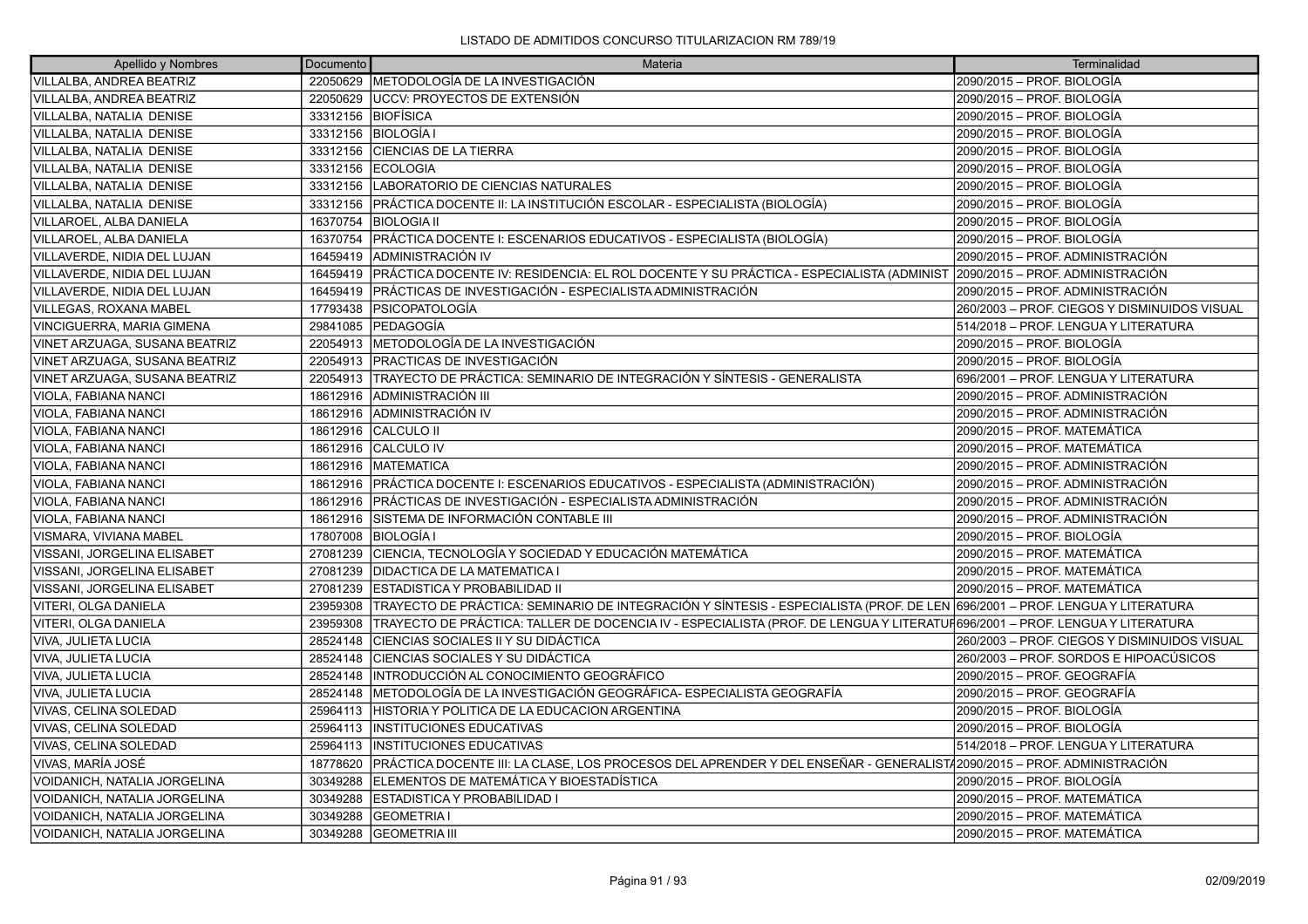| Apellido y Nombres              | Documento | Materia                                                                                                         | Terminalidad                                 |
|---------------------------------|-----------|-----------------------------------------------------------------------------------------------------------------|----------------------------------------------|
| VOIDANICH, NATALIA JORGELINA    | 30349288  | PRÁCTICA DOCENTE I: ESCENARIOS EDUCATIVOS - ESPECIALISTA (MATEMÁTICA)                                           | 2090/2015 - PROF. MATEMÁTICA                 |
| VRECH, ROSANA ANGELA LOURDES    | 30516985  | <b>DIDÁCTICA ESPECÍFICA</b>                                                                                     | 696/2001 - PROF. LENGUA Y LITERATURA         |
| VRECH, ROSANA ANGELA LOURDES    | 30516985  | LENGUA ESPAÑOLA II                                                                                              | 514/2018 - PROF. LENGUA Y LITERATURA         |
| VRECH, ROSANA ANGELA LOURDES    | 30516985  | LINGÜÍSTICA GENERAL                                                                                             | 514/2018 - PROF. LENGUA Y LITERATURA         |
| VRECH, ROSANA ANGELA LOURDES    | 30516985  | LITERATURAS ANTIGUAS                                                                                            | 514/2018 - PROF. LENGUA Y LITERATURA         |
| VRECH, ROSANA ANGELA LOURDES    | 30516985  | <b>PRODUCCION ORAL Y ESCRITA</b>                                                                                | 514/2018 - PROF. LENGUA Y LITERATURA         |
| VRECH, ROSANA ANGELA LOURDES    | 30516985  | <b>TEORÍA LITERARIA</b>                                                                                         | 696/2001 – PROF. LENGUA Y LITERATURA         |
| <b>VUIZOT, LETICIA ANTONIA</b>  | 30729281  | BIOLOGÍA HUMANA Y SALUD I                                                                                       | 2090/2015 – PROF. BIOLOGÍA                   |
| <b>VUIZOT, LETICIA ANTONIA</b>  | 30729281  | <b>IECOLOGIA</b>                                                                                                | 2090/2015 – PROF. BIOLOGÍA                   |
| VUIZOT, LETICIA ANTONIA         | 30729281  | <b>GENÉTICA</b>                                                                                                 | 2090/2015 – PROF. BIOLOGÍA                   |
| <b>VUIZOT, LETICIA ANTONIA</b>  | 30729281  | METODOLOGÍA DE LA INVESTIGACIÓN                                                                                 | 2090/2015 – PROF. BIOLOGÍA                   |
| WALLACE, CLAUDIA ALICIA         | 14975259  | <b>DIDÁCTICA DE LA BIOLOGIA II</b>                                                                              | 2090/2015 – PROF. BIOLOGÍA                   |
| WEKID, ROSA ESTHER              | 20146622  | ADMINISTRACIÓN I                                                                                                | 2090/2015 – PROF. ADMINISTRACIÓN             |
| <b>WEKID, ROSA ESTHER</b>       | 20146622  | PRÁCTICA DOCENTE I: ESCENARIOS EDUCATIVOS - ESPECIALISTA (ADMINISTRACIÓN)                                       | 2090/2015 - PROF. ADMINISTRACIÓN             |
| WEKID, ROSA ESTHER              | 20146622  | <b>PRÁCTICA IMPOSITIVA Y LABORAL</b>                                                                            | 2090/2015 - PROF. ADMINISTRACIÓN             |
| WEKID, ROSA ESTHER              | 20146622  | SISTEMA DE INFORMACIÓN CONTABLE I                                                                               | 2090/2015 – PROF. ADMINISTRACIÓN             |
| WEKID, ROSA ESTHER              | 20146622  | SISTEMA DE INFORMACIÓN CONTABLE II                                                                              | 2090/2015 - PROF. ADMINISTRACIÓN             |
| WEKID, ROSA ESTHER              | 20146622  | SISTEMA DE INFORMACIÓN CONTABLE III                                                                             | 2090/2015 - PROF. ADMINISTRACIÓN             |
| <b>WESKAMP, MARÍA JULIA</b>     | 29119856  | TALLER DE EXPRESIÓN I - PLÁSTICA                                                                                | 260/2003 - PROF. DISCAPACIDAD INTELECTUAL    |
| WESKAMP, MARÍA JULIA            | 29119856  | TALLER DE EXPRESIÓN II - PLÁSTICA                                                                               | 260/2003 - PROF. DISCAPACIDAD INTELECTUAL    |
| WUTHRICH, NIDIA GABRIELA        | 25053368  | <b>DIDÁCTICA DE LA BIOLOGIA II</b>                                                                              | 2090/2015 – PROF. BIOLOGÍA                   |
| WUTHRICH, NIDIA GABRIELA        | 25053368  | <b>ECOLOGIA</b>                                                                                                 | 2090/2015 – PROF. BIOLOGÍA                   |
| WUTHRICH, NIDIA GABRIELA        | 25053368  | PRÁCTICA DOCENTE II: LA INSTITUCIÓN ESCOLAR - ESPECIALISTA (BIOLOGÍA)                                           | 2090/2015 - PROF. BIOLOGÍA                   |
| YABALE, MARIA FERNANDA          | 25803658  | LENGUA Y LITERATURA II Y SU DIDÁCTICA                                                                           | 260/2003 - PROF. CIEGOS Y DISMINUIDOS VISUAL |
| YOMMI, ANDREA MONICA            | 21816240  | ESTADÍSTICA APLICADA                                                                                            | 2090/2015 – PROF. ADMINISTRACIÓN             |
| YOSSEN, NATALIA SOLEDAD         | 26789051  | PRÁCTICA DOCENTE III: LA CLASE, LOS PROCESOS DEL APRENDER Y DEL ENSEÑAR - GENERALIST/2090/2015 – PROF. BIOLOGÍA |                                              |
| YOSSEN, NATALIA SOLEDAD         | 26789051  | PRÁCTICA DOCENTE IV: RESIDENCIA: EL ROL DOCENTE Y SU PRÁCTICA - GENERALISTA                                     | 2090/2015 – PROF. BIOLOGÍA                   |
| YOSSEN, NATALIA SOLEDAD         | 26789051  | SUJETOS DE LA EDUCACION SECUNDARIA                                                                              | 2090/2015 – PROF. BIOLOGÍA                   |
| ZABOISKI, WALTER GABRIEL        | 22833398  | EPISTEMOLOGIA E HISTORIA DE LA MATEMATICA                                                                       | 2090/2015 - PROF. MATEMÁTICA                 |
| ZALAZAR, CLAUDIA SUSANA         | 27223850  | ÍSISTEMA DE INFORMACIÓN CONTABLE I                                                                              | 2090/2015 - PROF. ADMINISTRACIÓN             |
| ZALAZAR, SONIA NATALIA TERESITA | 25916453  | <b>DERECHO II</b>                                                                                               | 2090/2015 – PROF. ECONOMÍA                   |
| ZAMORA, GEORGINA BETSABE        | 28157986  | <b>PEDAGOGÍA</b>                                                                                                | 260/2003 - PROF. SORDOS E HIPOACÚSICOS       |
| ZAMUDIO, MARIA VERONICA         | 20409011  | <b>IDIDÁCTICA Y CURRICULUM</b>                                                                                  | 2090/2015 – PROF. MATEMÁTICA                 |
| ZAMUDIO, MARIA VERONICA         | 20409011  | EDUCACIÓN SEXUAL INTEGRAL                                                                                       | 2090/2015 – PROF. MATEMÁTICA                 |
| ZAMUDIO, MARIA VERONICA         | 20409011  | HISTORIA Y POLITICA DE LA EDUCACION ARGENTINA                                                                   | 2090/2015 - PROF. MATEMÁTICA                 |
| ZAMUDIO, MARIA VERONICA         | 20409011  | PRÁCTICA DOCENTE II: LA INSTITUCIÓN ESCOLAR - GENERALISTA                                                       | 2090/2015 – PROF. MATEMÁTICA                 |
| ZANARINI, DIEGO                 | 28394253  | ÁLGEBRA Y GEOMETRÍA                                                                                             | 2090/2015 – PROF. FÍSICA                     |
| ZANARINI, DIEGO                 | 28394253  | PRÁCTICA DOCENTE I: ESCENARIOS EDUCATIVOS - ESPECIALISTA (FÍSICA)                                               | 2090/2015 – PROF. FÍSICA                     |
| <b>ZANARINI, DIEGO</b>          | 28394253  | PRACTICAS DE INVESTIGACIÓN                                                                                      | 2090/2015 – PROF. FÍSICA                     |
| ZANCHETTA, CLAUDIA MARCELA      | 17075124  | TALLER DE EXPRESIÓN I - PLÁSTICA                                                                                | 260/2003 - PROF. DISCAPACIDAD INTELECTUAL    |
| ZANCHETTA, CLAUDIA MARCELA      | 17075124  | TALLER DE EXPRESIÓN II - PLÁSTICA                                                                               | 260/2003 - PROF. DISCAPACIDAD INTELECTUAL    |
| ZANUTTINI, BARBARA JESICA       | 29793604  | CIENCIA, TECNOLOGÍA Y SOCIEDAD Y EDUCACIÓN MATEMÁTICA                                                           | 2090/2015 - PROF. MATEMÁTICA                 |
| ZANUTTINI, BARBARA JESICA       | 29793604  | EDUCACIÓN SEXUAL INTEGRAL                                                                                       | 2090/2015 - PROF. MATEMÁTICA                 |
| ZANUTTINI, BARBARA JESICA       | 29793604  | <b>IETICA Y TRABAJO DOCENTE</b>                                                                                 | 2090/2015 – PROF. BIOLOGÍA                   |